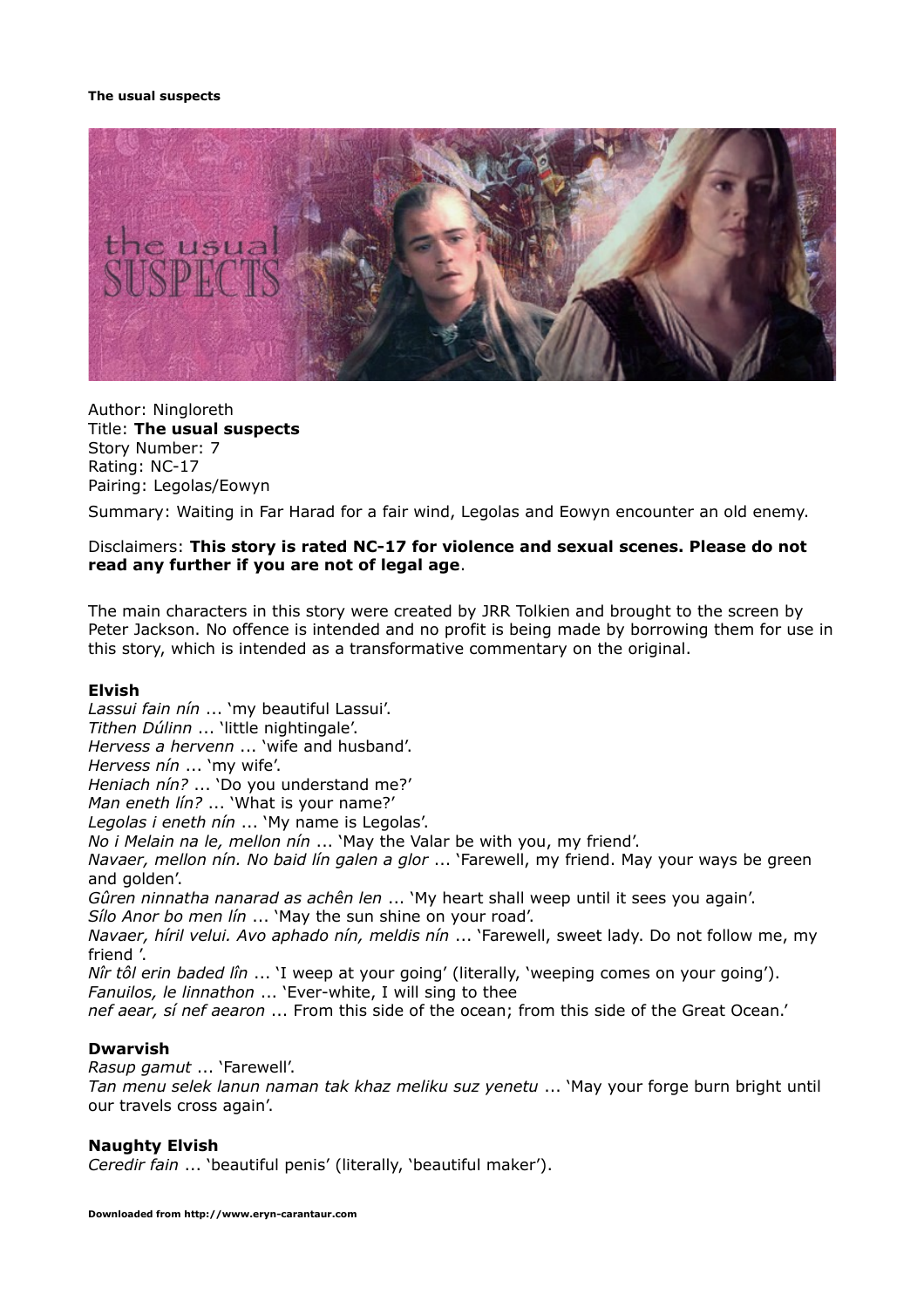*Gerich veleth nín* ... 'you have my love' (from The Council of Elrond). *Ceber daur chîn* ... 'your huge wooden stake'. *Caro!* ... 'Do!, Make!' (and, therefore, 'Fuck!' or similar). *Tynd* ... 'breasts' (literally, hills'). *Rond* ... 'vagina' (literally, 'cave'). *Pedo enethen* ... 'Say my name'. *Ad* ... 'Again'.

# **Scorpus**

Scorpus was a real person, a charioteer whose epitaph was written by the poet Martial: *I am Scorpus, the glory of the noisy Circus, the much-applauded and short-lived darling of Rome. Envious Fate, counting my victories instead of my years, and so believing me old, carried me off in my twenty-sixth year.* He had won 2048 races.

\*\*\*\*\* \*\*\*\*\* \*\*\*\*\* \*\*\*\*\* \*\*\*\*\*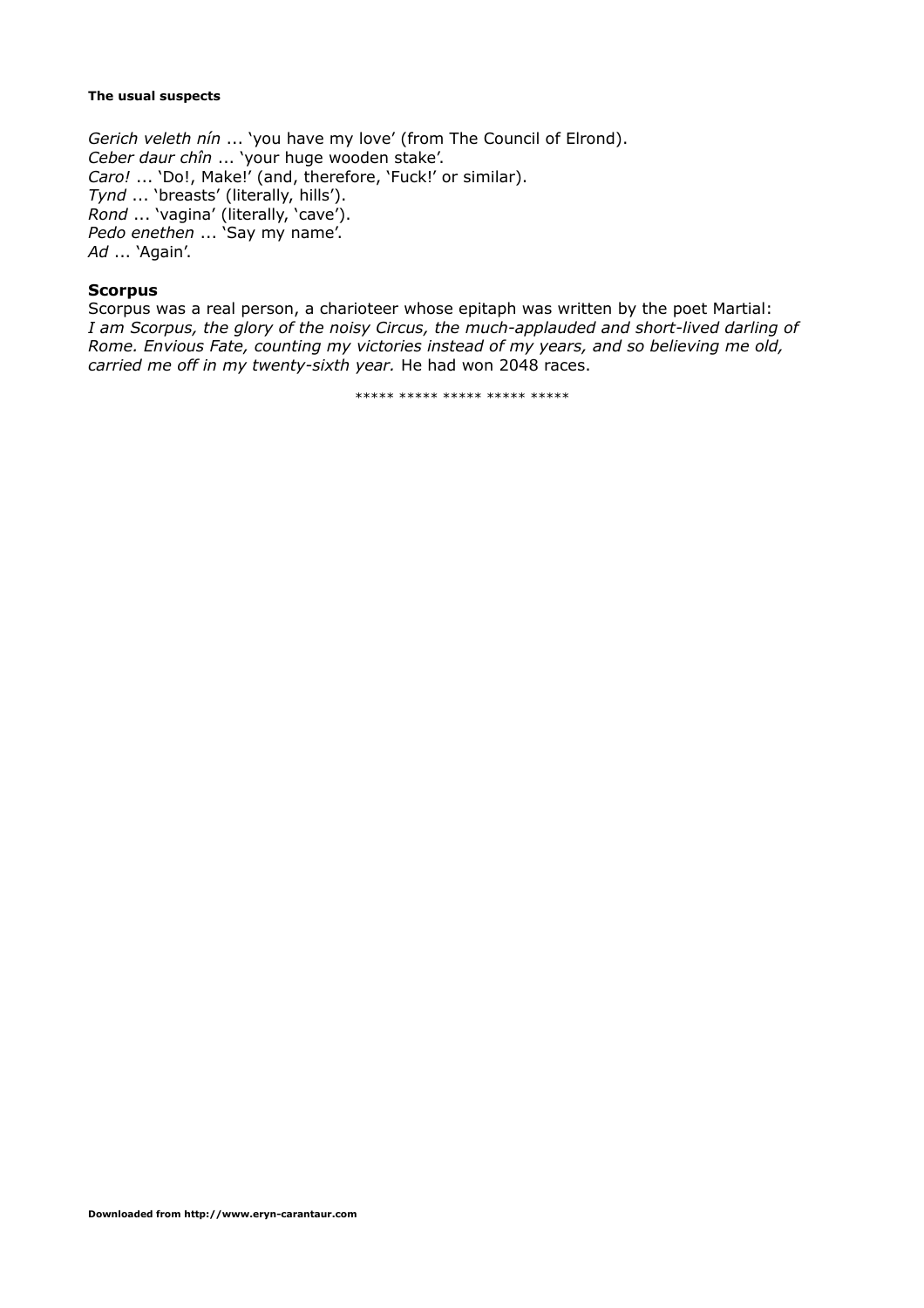# **Previously**

**"I will pay you five hundred gold pieces," said Herzog, "half in advance, if you bring me a full-blooded male elf—one of the six you saw enter the city with that woman you admired so much. They were all full-blooded. And you can have her too, if you want."**

Wolfram hesitated. Five hundred gold pieces. And maybe he *could* go back later for the woman...

...

She was wearing a deep blue gown that clung to every curve of her body. Wolfram watched her raise each arm in turn and undo the lacings down the sides, then slip her arms out of the sleeves and let the gown drop to the floor. Now she was wearing nothing but a short white shift and a pair of blue boots; Wolfram imagined using his knees to force those long, slim legs apart...

The woman examined her face in the mirror, then—unexpectedly—drew the shift off over her head. Completely naked now, apart from the boots, she looked like one of the high class whores from the brothel in Bell Lane. *Gods*, thought Wolfram, *a man could make a mint selling her favours. And still have enough left to enjoy himself*...

Now she had pinned up her hair, and was washing herself with a large, yellow sponge, dipping it in the soapy water and drawing it lightly over the curves and planes of her body, leaving the skin damp and taut and glistening.

She ran the sponge over her breasts, and Wolfram held his breath as a moan tried to escape his throat.

He reached into his breeches...

...

He stayed on the balcony, watching, until the woman had fallen asleep. Then he approached the door and carefully tested the latch. It lifted easily, but made a loud clicking noise, so he stepped back into the shadows and waited.

After a few moments, when he was sure that the woman had not wakened, Wolfram pulled the door open, stepped silently into the bedchamber, and approached her, stretching out his hand and drawing it—less than an inch above her skin—over her cheek, her throat and the shadowy cleft between her breasts. Then he lifted a single tendril of her golden hair and let it slide between his fingers and fall back upon her bare shoulder.

The woman stirred, but still did not wake.

"Goodnight, my lady," he whispered. "You do not know what you are missing. But you will—and soon."He left, closing the balcony door behind him...

...

Eowyn forced herself to go limp.

Wolfram laughed. "Not so dangerous without your sword, are you, my lady?" he gloated. "You will enjoy this—being ridden by a real man instead of a pretty-boy elf!" He lifted himself up, taking all his weight onto his knees, freeing his hands to unlace his breeches.

Eowyn seized her chance—with all the strength of a Shieldmaiden's sword arm she smashed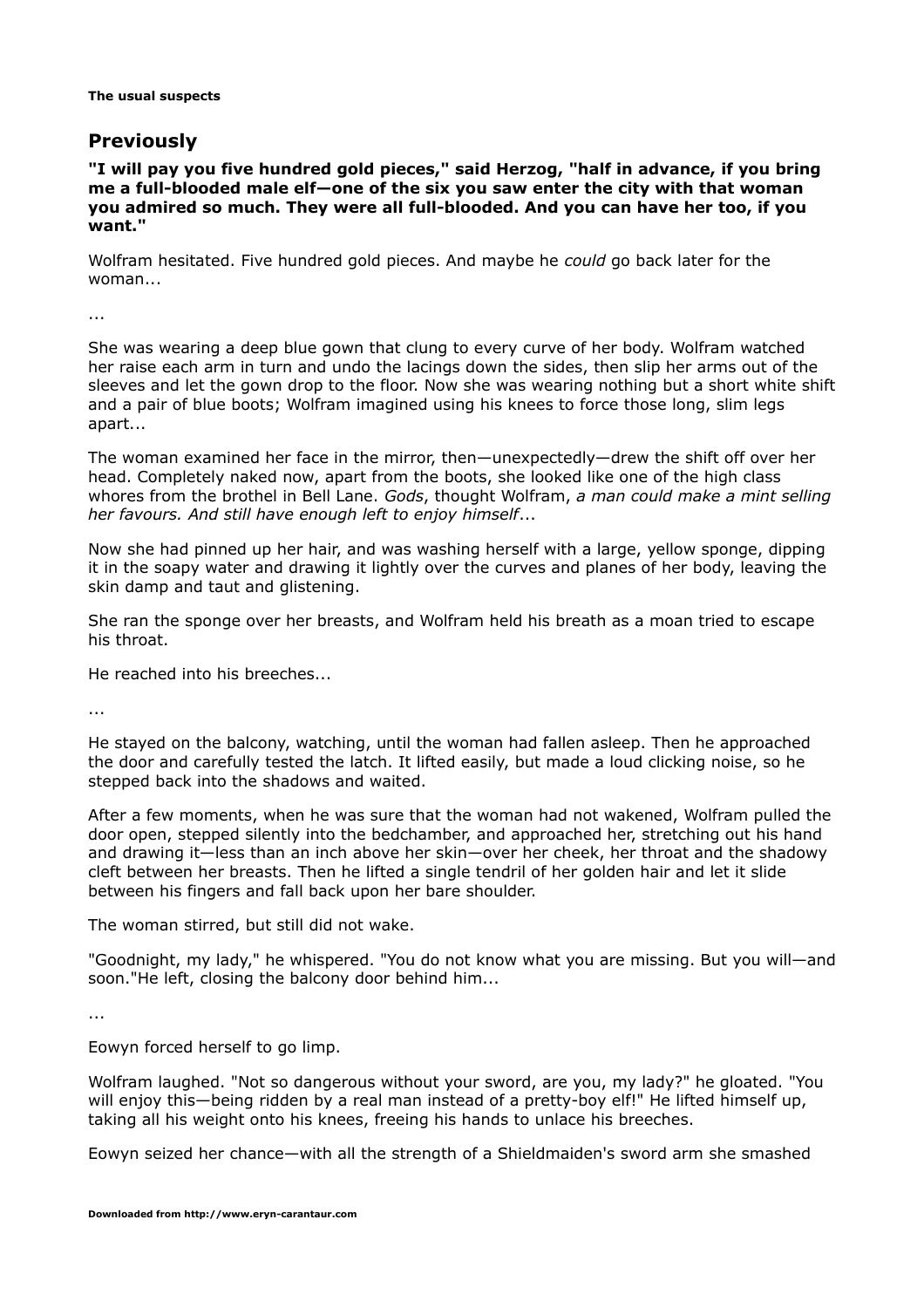the table leg into the side of his head and, at the same time, drove her fist deep into his groin.

Wolfram was taken by surprise; the pain was crippling—in his balls, his head, and his wounded leg. "You bitch," he screamed, "you elf-riding bitch!" He rolled onto his side and curled up in a ball, pressing both hands to his groin.

Eowyn scrambled to her feet and lifted the club.

*Wham!* Once. *Wham!* Twice. *Wham!* Three times. *Wham!* "This is for Legolas!" *Wham!* "This is for me!" *Wham!*

\*\*\*\*\*

# **"Who is Vardamir?" asked Eowyn.**

"After the Fellowship had left Imladris," said Finrod, "Lord Elrond discovered that there had been a plot amongst some of the elves of Imladris to steal the One Ring from the hobbit. They intended to overthrow Lord Elrond and use the ring to confront Sauron in battle. Vardamir was one of the plotters. I only saw him briefly—we returned to Mirkwood before he was put on trial."

"And you confronted him with this?" asked Haldir.

"Not exactly, sir. I had gone back to the castle to fetch something for the bowyer—and Vardamir must have followed me. He accused me of intending to blackmail him. I was foolish enough to turn my back on him."

"He must have thought you were dead," said Legolas, "and he tried to make it look as if the merman had attacked you. When we brought you back to the camp alive, he waited outside the healing cave, hoping to finish you off. But we kept you guarded, so he could not get near you, and his only option was to run..."

\*\*\*\*\*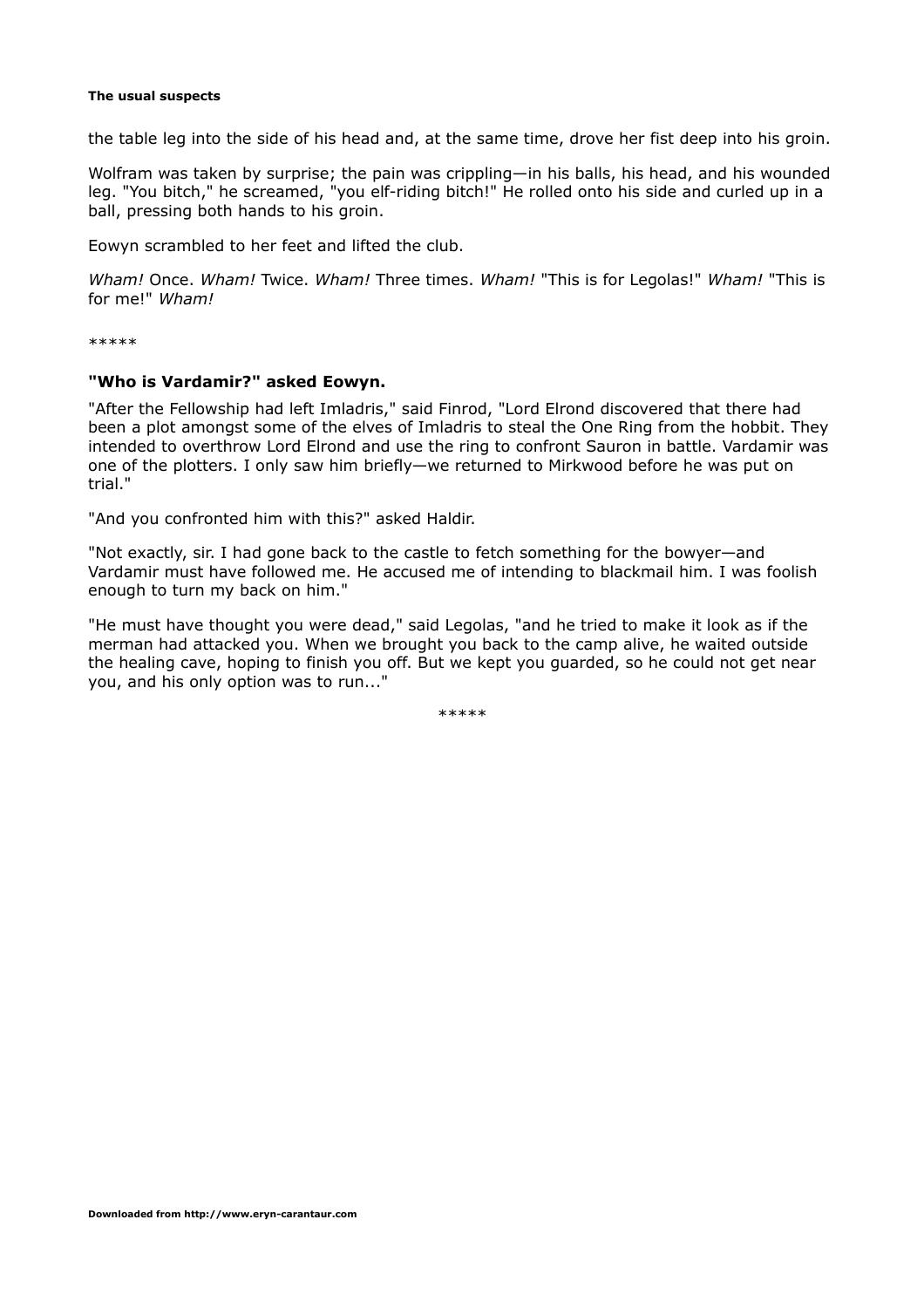# **Chapter 1: The Silk Road**

**"***There's a somebody I'm longing to see I hope that he Turns out to be Someone to watch over me..."*

Tall and lovely, and with a voice like honey, the elleth drifted from table to table, teasing every man in the room with the suggestion that *he* might be that someone—the one to unleash the passions hidden beneath her serene exterior.

*"I'm a little lamb who's lost in the wood I know I would Always be good To one who'd watch over me..."*

Her song came to an end and, after briefly acknowledging the applause, she made her way to the bar—gracefully avoiding several drunken advances—and sought out a handsome, middleaged man.

"I waited for you last night, Rib," she said. "Where were you?"

"That's so long ago I don't remember," replied the man.

"Will I see you tonight?"

"I never make plans that far ahead."

...

"*Ohhhh...*" The groan came from deep in Eowyn's chest.

Legolas, kneeling between her spread legs, smiled against the delicate skin of her inner thigh, and kissed it lightly.

"Please, Lassui."

"*Shhhhh*..." The elf turned his head—brushing her with his silky hair—and, whisper-soft, ran his tongue over her centre, probing gently.

"*Ohhhh!*" Clutching the coverlet in both hands, Eowyn arched her body, squeezing her muscles tight.

Legolas slid onto the bed and, holding her by the waist, turned her on her side with her back to his chest.

"What are you—"

"*Shhhhh.*.." He pulled her close, softly biting her exposed neck, and gently kneading her breasts and belly.

It was all too much. "Please—*please* Lassui," she wailed, her body trembling, "I cannot bear it!"

He said nothing; but, without warning, he slipped his hand beneath her upper thigh, raised her leg, and drove himself inside her.

"*Ohhhh!*" she cried. She was so sensitive now, each deep thrust seemed to be touching—slicing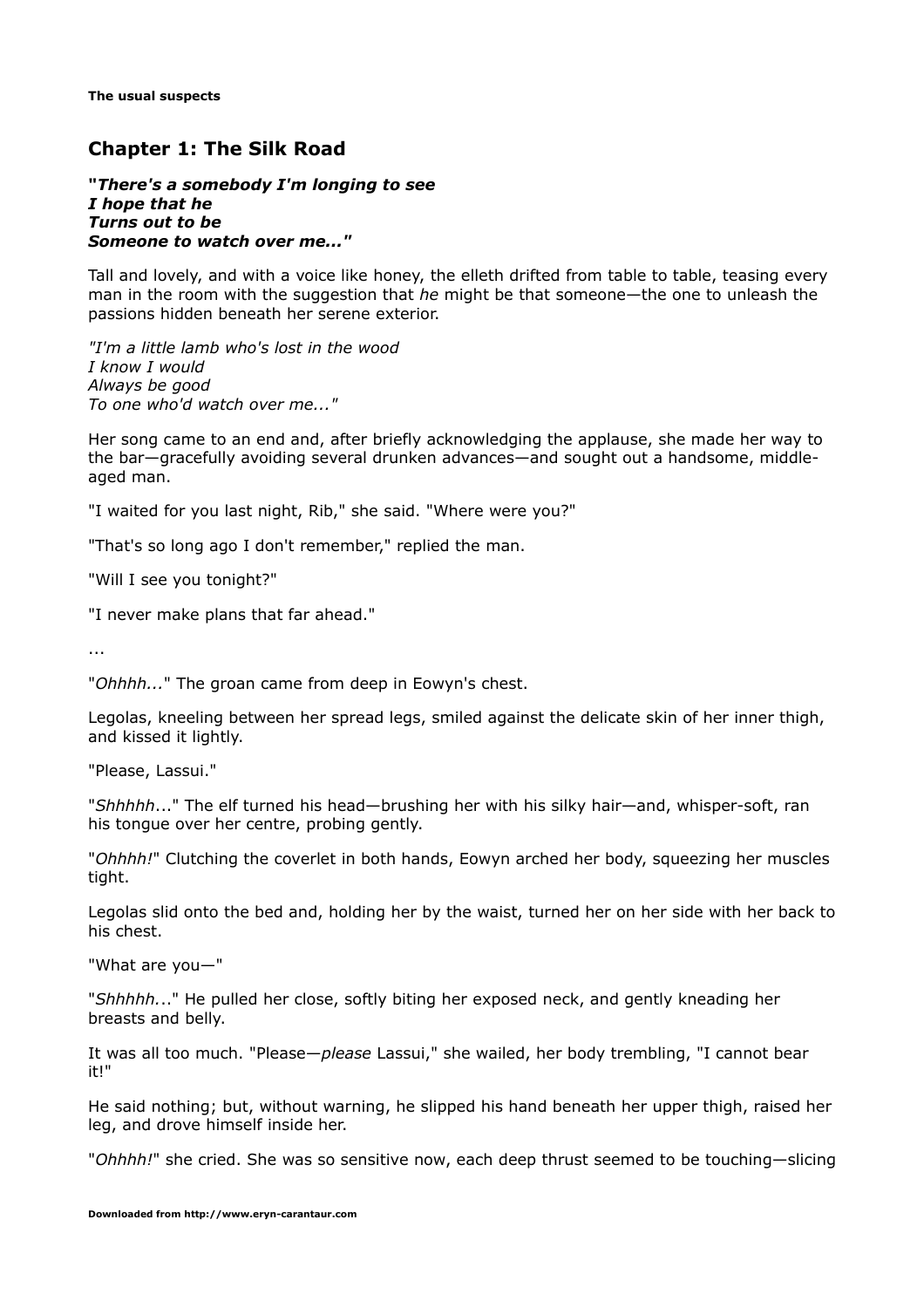through—every particle of her body. "Oh," she sobbed, from the tight cage of his arms, "*ohhhh*!"

She was already teetering on the brink when he suddenly rolled her over and, rising up on his knees, drew her onto all fours. "Come now, Melmenya," he whispered, "come for me..." He wrapped his arms around her and lifted her into the air and, for a few terrifying moments, she hung upon him, moaning in something close to agony.

But then *his* climax filled her belly and she, too, found release.

...

"Melmenya..." He kissed her hand.

In response, she drew their entwined fingers to her own lips. Then, "You look *tired*, my love," she said.

"That is your fault."

"No, it is more than that. You look... wan."

"I think it is this place, melmenya. A country where there are no trees—except in pots."

"Oh, my darling...." She took him in her arms, settling his head on her breast. "It will not be long now, Lassui. Captain Mutallu calls it the 'Raging Calm'. We have been unlucky—he says it does not normally happen at this time of year, and he is confident that the wind must return before the end of the month. Then we can sail."

"I suppose it will give us a chance to find Vardamir."

"There is still no sign of him?"

"No. Faramir has spoken to most of Captain Oliel's contacts but—although there is talk of an elleth singing in one of the taverns—no one will admit to knowing anything about an *elf*. Valandil is beginning to think that he imagined seeing him."

"Poor Valandil. Do you think the elleth might know something?"

Legolas smiled. "She might, melmenya. Faramir is looking into it now."

Eowyn stroked his hair. "There *must* be some trees here, Lassui," she said, "somewhere. Hentmirë will know..."

...

"*The Silk Road*," read Haldir, looking up at the painted sign.

"Mmm," said Faramir. "Apparently, the tavern is named after a caravan route. Its owner goes by the name of Ribhadda—"

# "*Goes by the name of*?"

"Well, according to Captain Oliel, he is a northerner, like us, so that is clearly not his real name —he must have something to hide. But Oliel says he is a decent enough fellow, though a law unto himself."

"A human, then," said Haldir, softly. "Does the captain know anything about the elleth?"

"Only that she is tall and dark and very beautiful."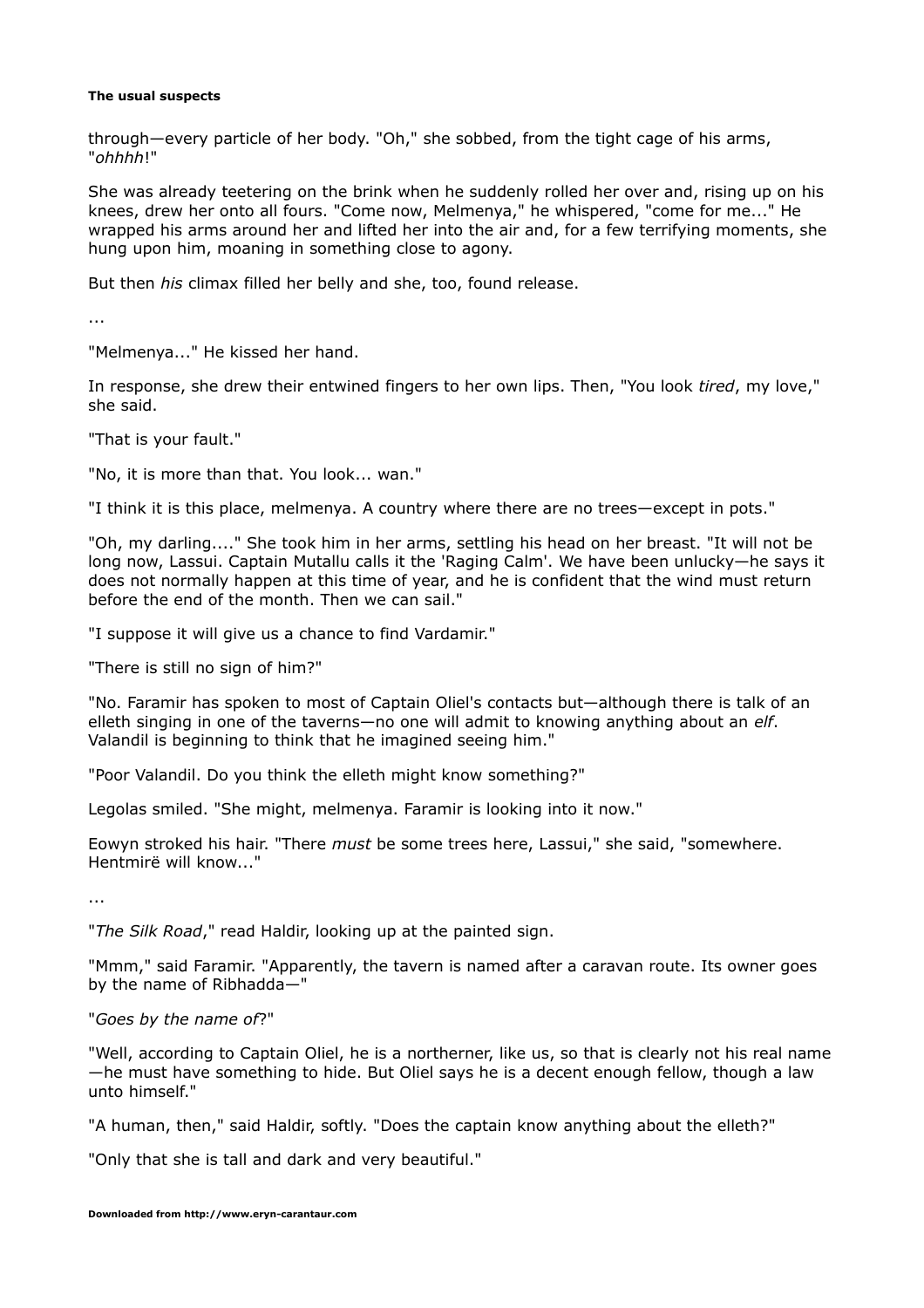"An elleth, then."

"Mm?"

"Let us go in."

The interior of the tavern was a pleasant surprise—a large, open chamber, spotlessly clean, lined with white marble and lit with a thousand candles.

Potted palm trees lent privacy to small clusters of tables grouped about the room, and ceiling fans—huge flaps of woven matting, operated by liveried boys pulling on ropes—created a gentle motion in the lightly perfumed air.

"The people of Gondor could learn a great deal here," said Haldir.

The patrons, he noticed, whether sitting at the tables or along the wide marble counter, or playing at the gaming tables to the right, were all facing a small stage at the left of the room, where a group of musicians had just finished tuning their instruments.

*She must be about to sing*, he thought.

There was a moment's expectant silence; then the little band began to play, and the elleth emerged from behind a translucent curtain, singing.

*"Are the stars out tonight? I don't know if it's cloudy or bright When I only have eyes For you..."*

She was, indeed, tall, and dark, and very, very beautiful. She was dressed, like Eowyn, in one of those tiny bodices and the soft, almost transparent, trousers that had given him so much trouble before the Magus had cured him. Over her long, lustrous hair she wore a jewelled headband, with strings of tiny bells that jingled as she moved.

She stopped at the edge of the stage and glanced around the room, surreptitiously inspecting the patrons but carefully avoiding eye contact with any of them.

Until her gaze fell on *him*.

*"The moon may be high But I can't see a thing in the sky When I only have eyes For you..."*

Haldir stared back at her. Emotions—desires—of a sort he had denied himself for so long, flooded his mind; physical sensations he had had to master, time and again, whenever he looked at Eowyn, suddenly surged through his body unchecked.

He collapsed into the nearest chair.

"March Warden?"

"It is hot..." said Haldir.

Faramir nodded. "I shall fetch you a drink. And I shall try to have a word with our host."

Haldir struggled to breathe. Besides the other feelings, there was a terrible sense of guilt. *You are betraying Eowyn by desiring another*, he thought.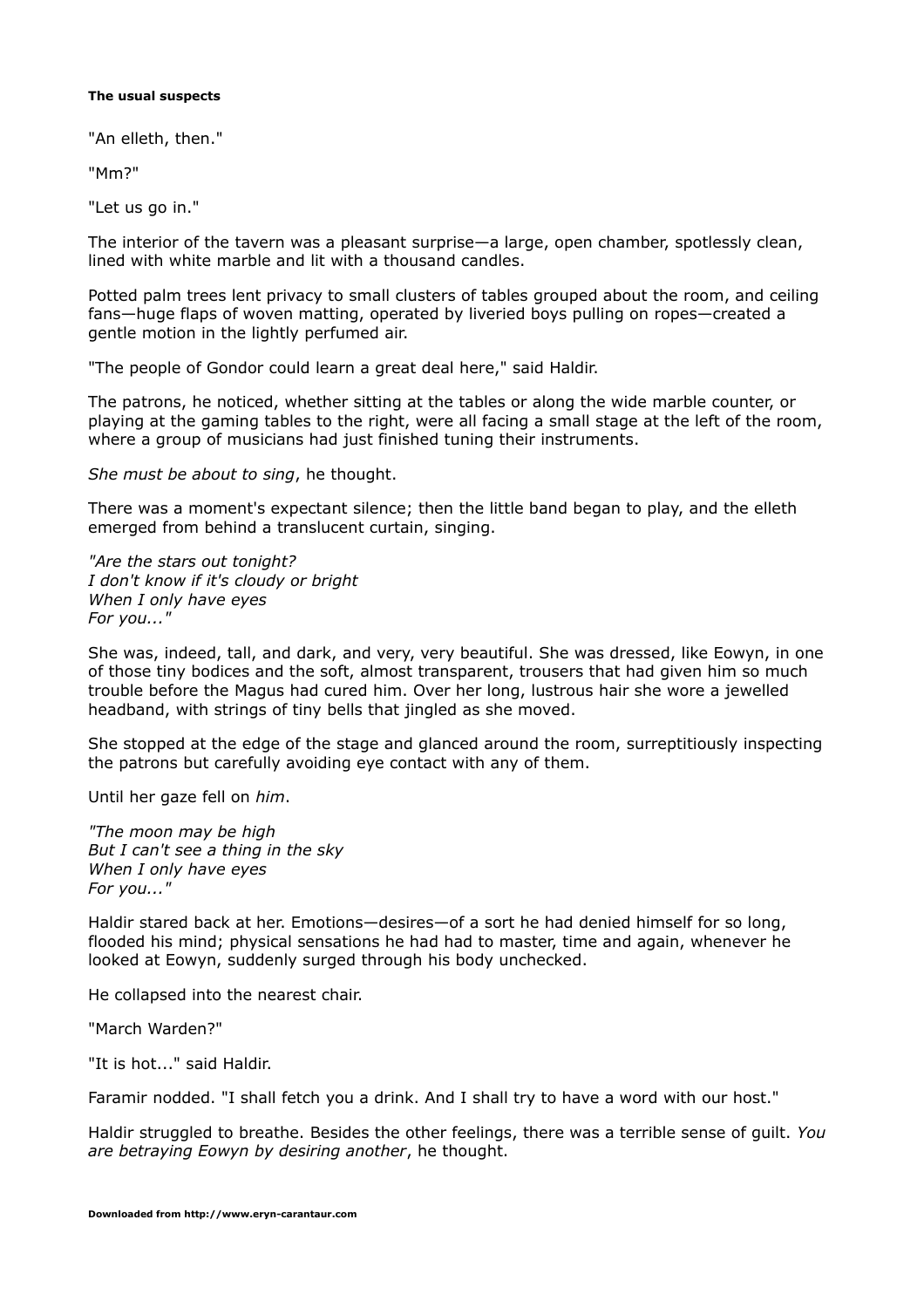*But how can I feel so guilty*, he wondered, *when I have no memory of my love for Eowyn?*

...

Faramir approached the bar.

There were three men standing behind the counter. Two were obviously no more than bartenders. The third was a smallish, middle-aged man—handsome, but, on the face of it, nothing special.

*Except...* 

The man was talking to a customer; Faramir moved a little closer and listened carefully.

"Too bad about those two couriers, wasn't it, Rib?"

"They got a lucky break," said the landlord. "Yesterday they were just two clerks. Today they're 'the honoured dead'."

"You are a very cynical person, Rib, if you'll forgive me for saying so."

Ribhadda paused for a heartbeat. "I forgive you."

"You despise me, don't you?" said the customer.

"If I gave you any thought, I probably would."

"But why—"

"Can I help you?"

It took Faramir—and the hapless customer—a full moment to realise that Ribhadda's attention had shifted to *him*.

The attention was surprisingly intimidating.

*He is entirely his own man*, thought Faramir. "May I buy you a drink?" he asked.

"I never drink with customers."

"Then may I have a word with you? Somewhere private."

"I never take customers anywhere private."

Faramir smiled. "Will you at least sit with me?"

"That," said Ribhadda, "I *will* do. Until my attention is required elsewhere." He indicated a nearby table with a sweep of his hand.

"Hiram," he said, as he walked out from behind the bar, "bring the gentleman a glass of spirits. Not too much water. Now," he said, sitting down opposite Faramir, "what is it you want to know?"

*This man cannot be bought*, thought Faramir, *not in the usual way. To deal with him you must simply be honest and hope that your aims coincide with his*.

"My name," he said, "is Faramir, son of Denethor. I am Steward to the King of Gondor." He showed Ribhadda his seal of office, mounted on a heavy gold ring. "Whilst visiting Carhilivren for other reasons—it has come to my attention that a certain elf, wanted in my country for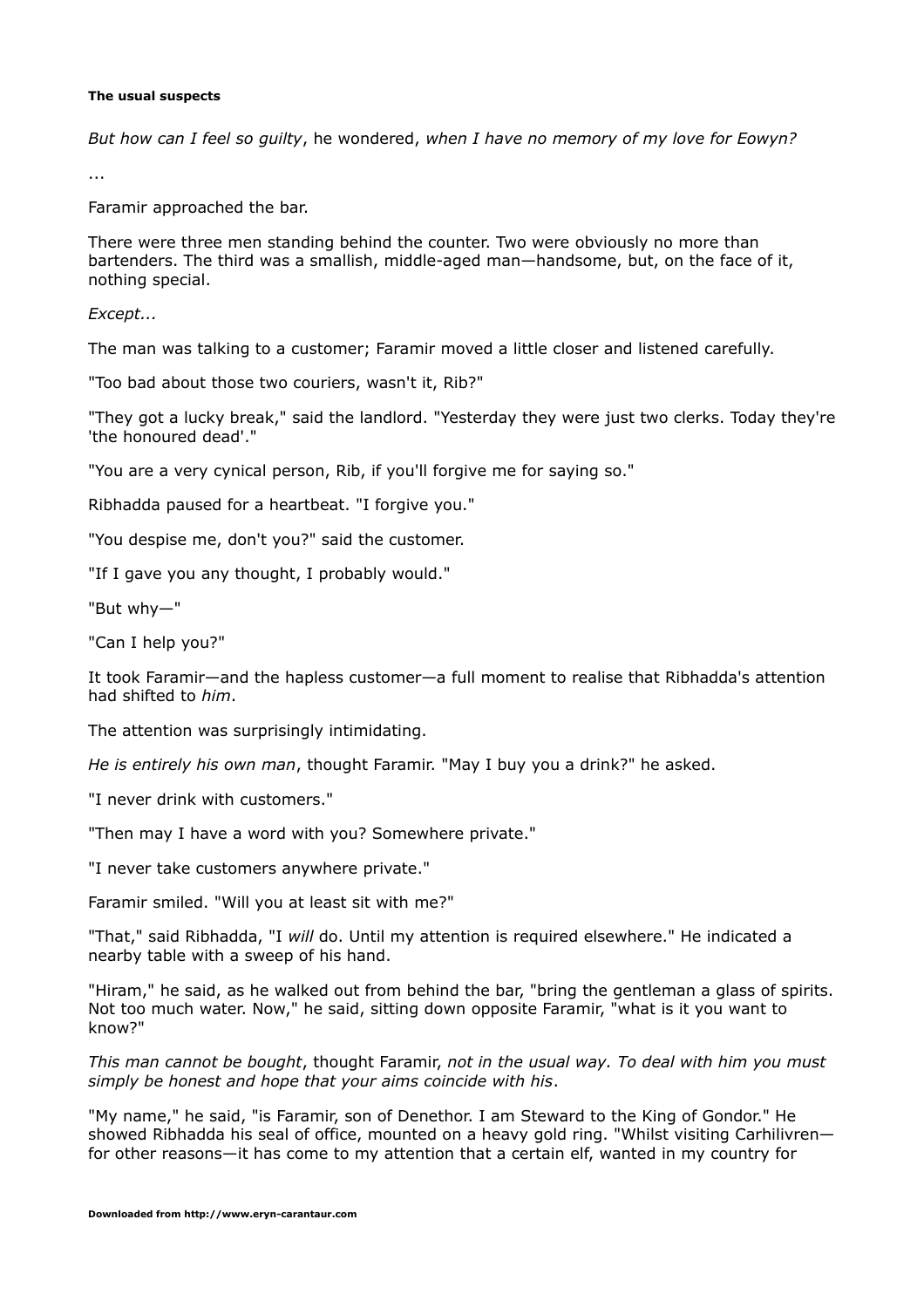attempted murder, is hiding somewhere in the city. I want to take him back to stand trial. I am told that you may be able to help me."

"That's a pretty story," said Ribhadda. "But why would it be any concern of mine?"

"You are a man of honour."

"You're confusing me with someone else."

"I do not think so..."

"Who did he try to kill?"

"Another elf."

"Not a widowed mother or an orphaned child?"

In spite of himself, Faramir smiled. "I will leave it with you," he said, and knocked back his drink. "The elf's name is Vardamir. If you have anything to tell me you can reach me via your friend, Captain Oliel."

...

A small shadow of a man limped unnoticed past the brightly-lit stalls of the souk—past people haggling over piles of vegetables and joints of meat and sacks of beans and lentils; past people choosing colourful bolts of cloth and richly embroidered carpets; past people buying oil lamps and brass lanterns and enamelled candlesticks...

At the corner of Lamp Street he stopped to examine a pretty jewelled dagger. *Nice*, he thought. *She would like that*. He slipped the knife into his pocket, and moved on before the stall holder noticed him.

At the end of Garden Lane he paused again and casually glanced around. No one was paying him any attention; the closest stall holder was busy with a customer.

Satisfied that he had not been followed, the man slipped behind the stall and turned into the alley behind, counting his steps down the narrow, featureless passage—*One, two, three*... He glanced behind him. *Clear... Nine, ten, elven*... Another glance. Still clear. *Fourteen, fifteen, sixteen*. He tapped lightly on the wooden wall to his right: one-two; one-two-three; one; one.

An invisible door opened to admit him.

Wolfram stepped inside. "Someone is looking for you," he said.

Vardamir closed and barred the door.

It was pitch black. Wolfram stretched out his hand, found the dresser, and felt around for a candle and tinderbox.

"Wait," said the elf, imperiously. "Let me do that. You cannot see—you will have the whole house alight." Moments later the room was lit by three candles. "Do you want a drink?"

They were an unlikely pair—the small, quick, rodent of a man, and the tall, graceful, arrogant elf—but, in truth, each was the closest thing to a friend the other had ever had.

Wolfram threw himself into a chair. "Did you not hear what I said?"

"Someone is looking for me." The elf poured two large goblets of wine. "So? It is not the first time that someone on the receiving end of our services has tried to track us down—"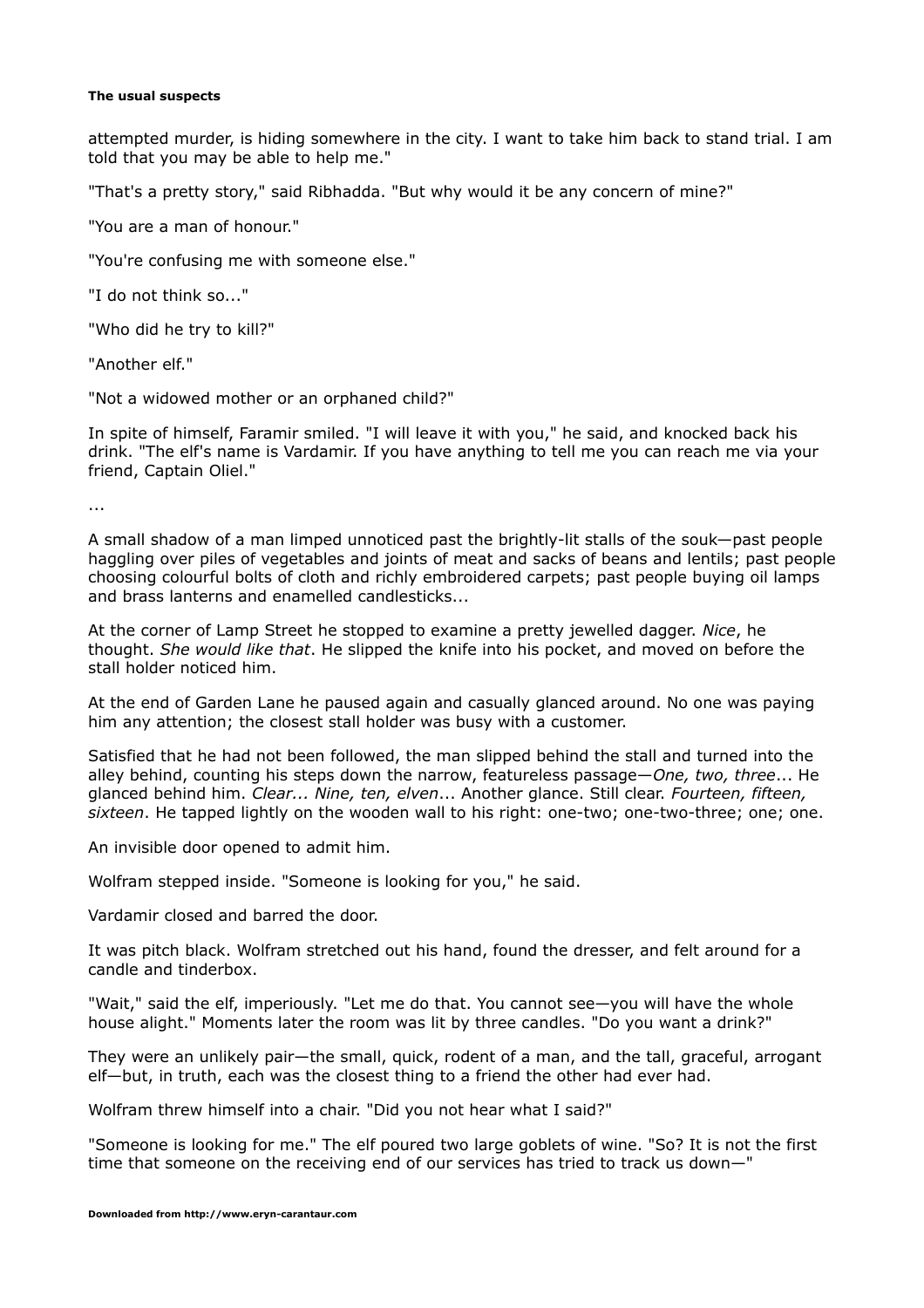"They are looking for *Vardamir*," said Wolfram. "Not Elrond, not Glorfindel, not Legolas—not any of the other stupid elf-names you like to go by. *Vardamir*."

...

A ferocious scowl at the would-be door keeper was the only permission Haldir had needed to get backstage. He tapped lightly on the door and entered without a pause.

The elleth turned in surprise—in the midst of changing her clothes—her bodice open. "*You*," she said, softly.

In her presence Haldir felt dizzy. He leaned against the door; the space between them was charged with sexual desire.

"An *elf*..."

Haldir reached out to her.

It was short and urgent and very noisy, his cries accompanied by the sound of their bodies pounding against the door.

...

Faramir set Haldir's drink on the empty table. *Where has he gone?* The elleth had finished singing. *Perhaps he is questioning her...*

There was a small door beside the stage. Faramir approached it, smiling at the doorkeeper. "I should like to speak to the singer," he said, giving the man a glimpse of a gold coin nestling in the palm of his hand.

"And if it was up to me, you could," said the man, with a wink, "but she's already got company, if you know what I mean." He cocked his head to indicate the faint but unmistakable sounds of frantic sex, coming from somewhere down the corridor.

"I shall come back another time," said Faramir, handing the man the coin.

...

"What is your name?" asked Haldir.

"Cyllien," said the elleth. "Yours?"

"Haldir."

"Do you make a habit of *doing* strangers, Haldir?"

Haldir was taken aback. "Do *you*?"

The elleth sighed. "Do you smoke?"

"No."

She rose from the floor and walked over to her dressing table, sorting through the clutter until she found a small clay pipe. Haldir watched with a mixture of horror and fascination as she filled the bowl with pipe-weed, lit it, and took a long drag.

"Where did you learn to do that?" he asked.

She shrugged her shoulders. "What is it to you?" She exhaled a cloud of smoke.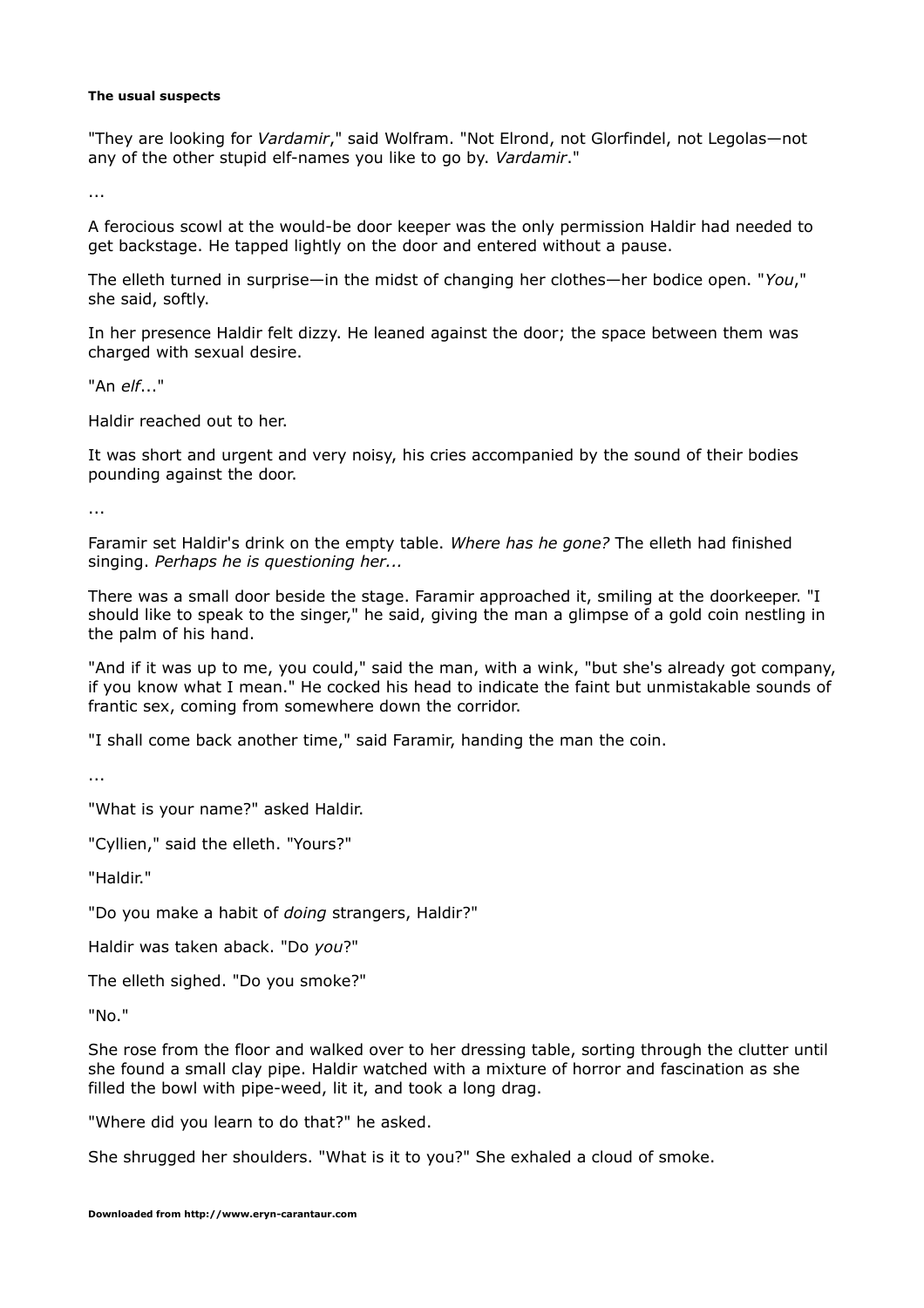Haldir re-laced his trousers. "Do you want money?" he asked.

A vial of perfumed oil narrowly missed his head and smashed against the wall. "*Get out!*"

...

Bowing courteously, Ribhadda gestured a customer—a morbidly fat man with two massive bodyguards—towards one of the better tables. "Hello Abdi. How's business at the *Blue Parrot*?"

"Fine," said the man, "but I would like to buy your tavern."

"It's not for sale."

"You haven't heard my offer."

"It's not for sale at any price."

"What do you want for Cyllien?"

"I don't buy or sell people."

"That's too bad," said Abdi. "That's Carhilivren's leading commodity."

...

"It must be Elf Boy," said Wolfram, thinking aloud.

"No—I cannot believe that Legolas would bother to come after me—or even send anyone—not after all this time."

"Then who else could it be?"

Vardamir shrugged his shoulders. "Elrond and Celeborn have both sailed West; the King of Gondor has far bigger fish to catch."

"So, as I said, it must be Elf Boy. I wonder if *she* is with him." Wolfram reached into his pocket and drew out the dagger he had stolen earlier.

"What is that?"

"Just a little gift." He pulled the blade out of its scabbard. "Small and light," he said. "And pretty, like her."

He opened a door at the bottom of the dresser and added the knife to a pile of glittering objects—silver manacles complete with key, an enamelled collar and chain, a leather whip with a jewelled handle, and a thick golden rod, like a large phallus...

Vardamir shook his head. "You need your wits examined," he said.

Wolfram closed the door. "You can talk—following that singer around, begging like a puppy, instead of just taking what you want..." He shrugged his shoulders. "Anyway," he said, sitting down and taking a swig of wine. "What are we going to do about Elf Boy?" He dried his mouth with the back of his hand.

"We do not even know that he is here."

"*I* do," said Wolfram. "I can feel *her*. Here." He clutched his groin.

"So where is she?"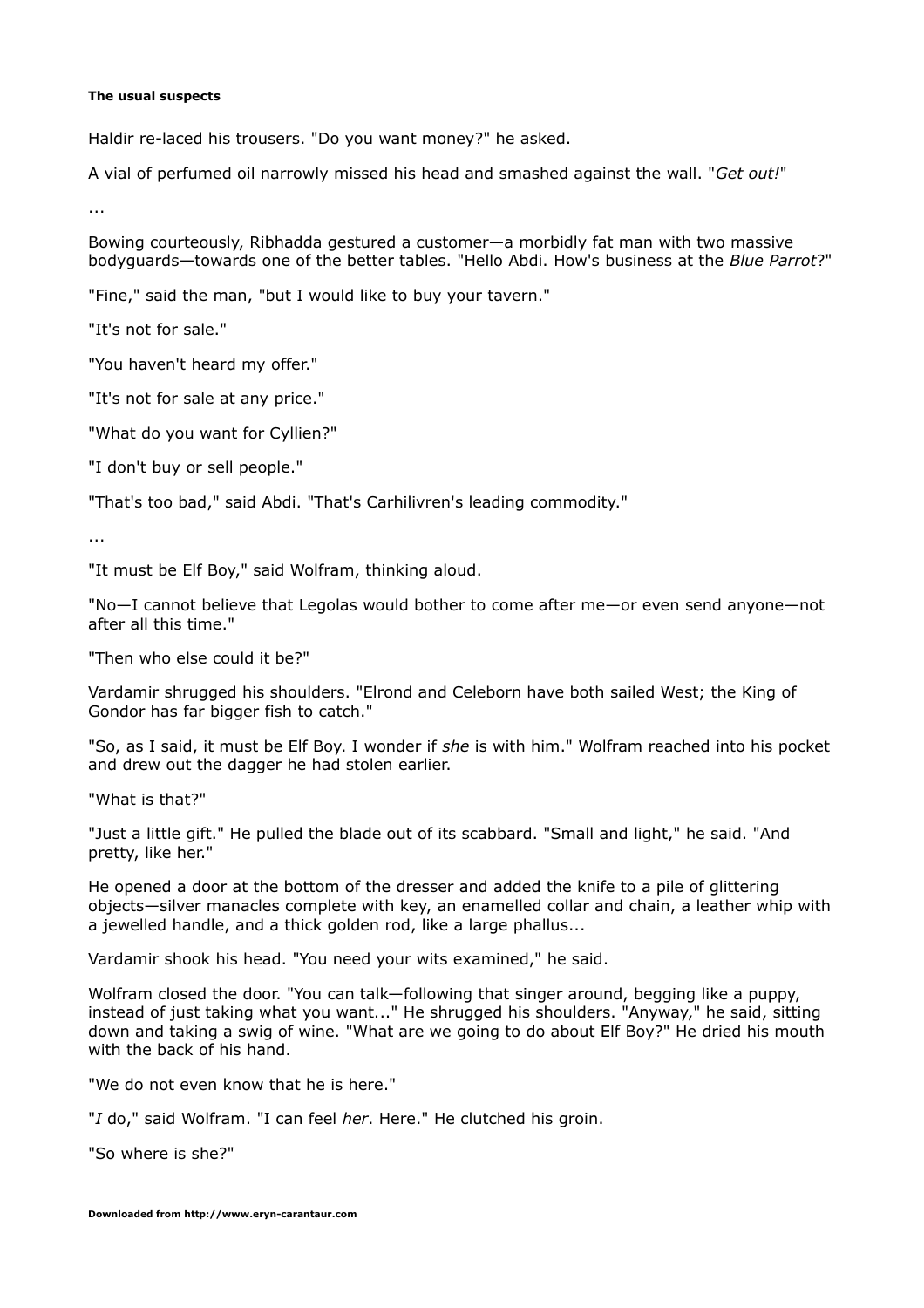Wolfram thought for a moment. "The souk. She will be in Tailor's Row, buying herself some golden drawers. Did I tell you—"

"About the pink gown? Many times."

Wolfram pulled a small piece of rose-coloured velvet from his breast pocket. "The metal on this would have fed *me* for a year," he said. "A *year*. My Lady is worth a lot of money."

"Only if *you* can control yourself."

"The trouble with Elves," said Wolfram, "is they don't understand the importance of timing."

"What are you talking about?"

Wolfram swung himself off the chair and crouched beside the Elf. "We collect My Lady; we collect the money. *Then* I have my way with her. *He* realises he's been duped and comes to rescue her; we have our way with him, too. Not the *same* way, of course—unless *you* are interested."

Vardamir shot him a murderous look.

"Tomorrow," said Wolfram, "I shall start looking for her. In the souk."

...

The sailor at the bottom of the *Hunter*'s gang plank gave Faramir a courteous nod and stepped aside; in recent days the Prince of Ithilien had been a regular visitor.

The captain was in his cabin, sitting at his desk despite the late hour, and something about his posture immediately caught Faramir's attention. "You've had news," he said, "of your wife?"

"Perhaps."

"Not *bad* news?" The other man looked up, showing his face for the first time. "Oh, gods. What has happened?"

"I have just received these."

He dropped two objects into Faramir's hand. The first was a small silver ring, engraved with the word 'Forever'. The second was a strip of torn fabric, stained with blood.

"Are you sure these are hers?"

"The ring is. No doubt about it, my friend. I had it made for her in Minas Tirith. I don't recognise the cloth."

"What does the letter say?"

"Not much. She was found in Rihat—that's an oasis about fifty miles to the east—with a bad wound to her shoulder. She was still alive when the letter was written, six days ago."

"When are you leaving?"

"I will have to wait until tomorrow night—there's a caravan leaving at dusk. I am letting you down, my friend; I am sorry—"

"Do not be foolish," said Faramir. He squeezed the other man's shoulder. "But do not go alone Oliel. Take a friend, just in case. I would come with you myself, if I could."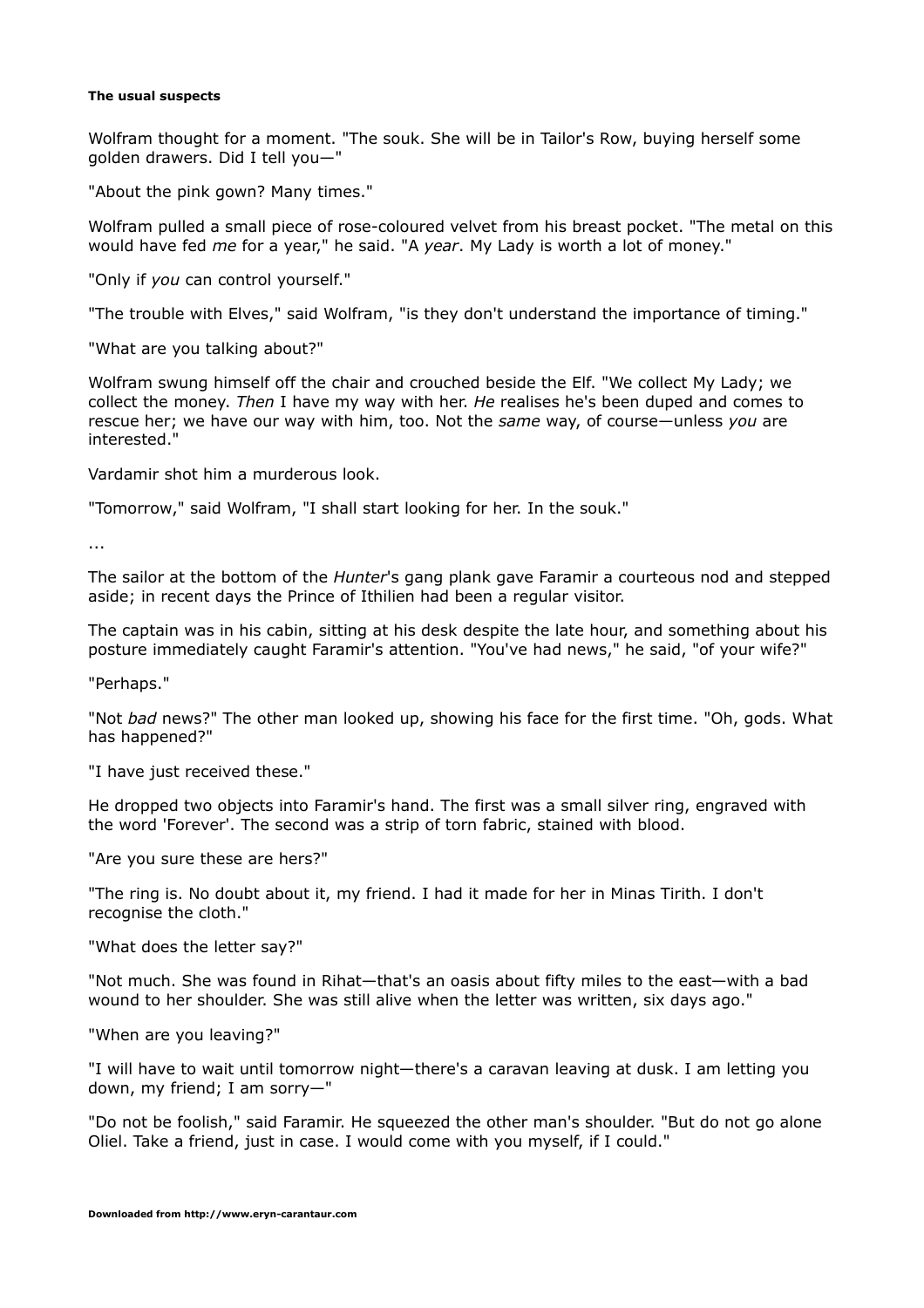"He's very lucky," said Oliel.

"Who?"

"Your..." He gestured to indicate the man they had never discussed but that Oliel instinctively knew existed.

Faramir smiled. "I pray that you find her, Oliel," he said. "Alive and well."

...

# **Dawn**

"Good morning," said Eowyn, softly.

"Good morning."

"Today, we are going to find you some trees, my love."

She was leaning over him, supporting herself on her right arm, her left hand lying lightly on his chest. Smiling, she leaned down to kiss him...

And there was none of the adventurous coupling of the night before, just the sweet union of two people very much in love.

...

After long hours spent pacing the streets, telling himself that he was looking for Vardamir, Haldir approached the house, in a murderous mood, to find Eowyn standing in the courtyard garden, feeding kitchen scraps to a flock of brightly coloured birds. As he reached the gates, she turned and smiled at him, and his heart inexplicably lurched in his chest.

"Good morning, March Warden," she said. "Where is Faramir?"

"We—er—we split up." He cleared his throat. "In the tavern."

"I hope nothing has happened to him."

"I am sure he is fine."

"Did you speak to the elleth?"

Haldir turned to look at the birds. "Only briefly," he said. "And I did not get the chance to ask her anything about Vardamir."

"Perhaps another time," said Eowyn. She threw the last handful of bread on the ground. "Haldir..."

"Yes?"

"I really have no right to say this—and I have no right to expect your friendship—"

"You have *every* right to expect my friendship, my Lady."

"It is just... You have changed, Haldir. Since we came back from Kuri, you are distant." She, too, looked down at the birds. "I know that things have often been difficult between us, but I had come to rely on you... I miss your advice."

"Eowyn..." He grasped her hands. "You will always have my friendship. You are the bravest,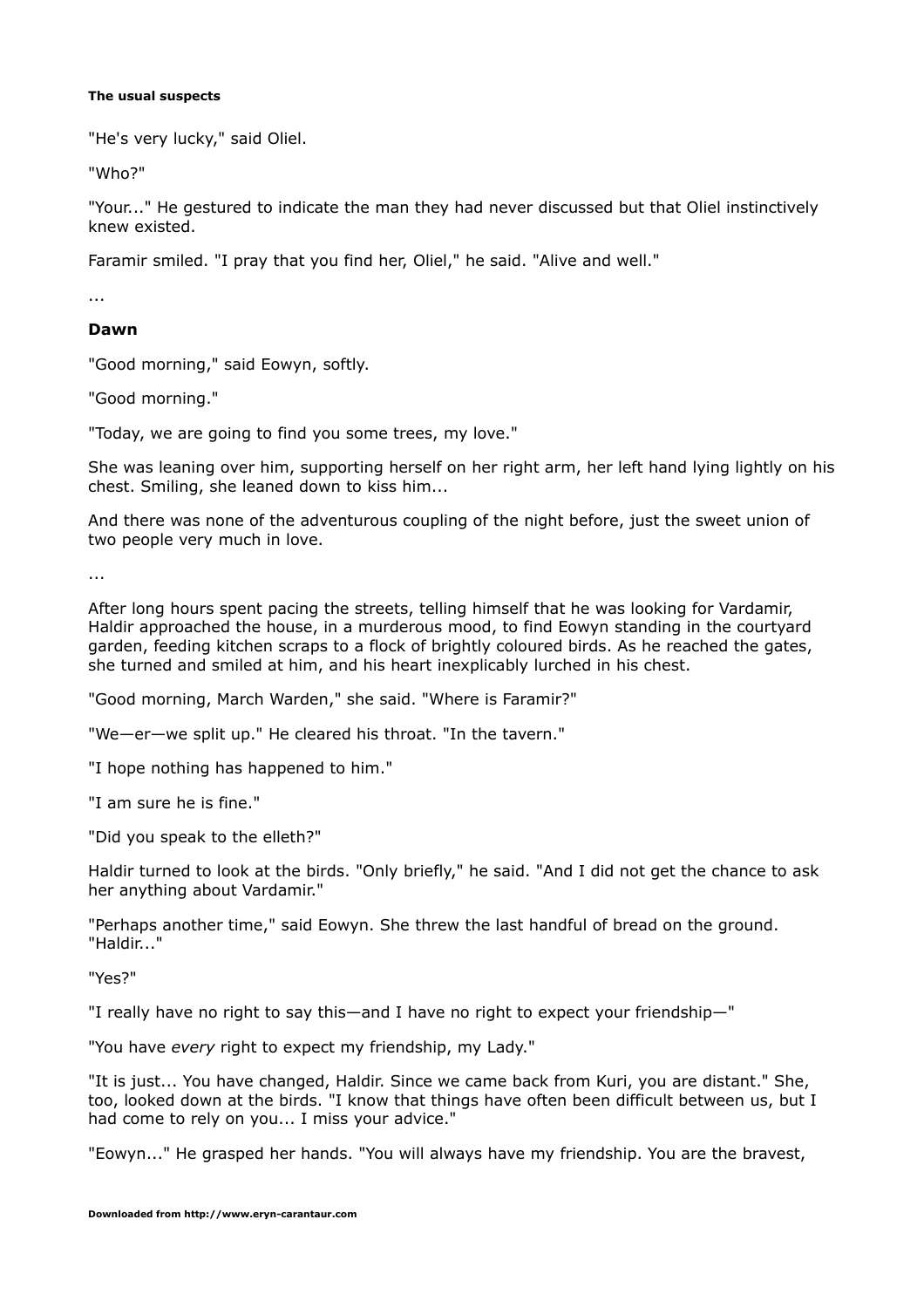kindest, cleverest woman I have ever met."

"To my knowledge, you have only ever met *three* women," said Eowyn.

Haldir smiled. "Woman or elleth."

She looked into his eyes. "You are cured," she said.

"I... I no longer feel as I once did, it is true."

"That is a good thing," said Eowyn, gently. "You have been alone for far too long, March Warden."

But Haldir could say nothing in reply.

...

Eowyn returned indoors in time to witness what had become a daily ritual—Hentmirë was sitting on her day bed, her entire body rigid with fear. Legolas was looming over her, bottle in one hand, spoonful of iridescent green liquid in the other.

He set the bottle down on the table. "Open your mouth, gwendithen."

"*Nnnnnn*."

"The sooner you drink it, the sooner you and Eowyn can go shopping."

"*Nnnnnn*."

Legolas smiled, indulgently. Then, quicker than Hentmirë's senses could perceive, he shot out a hand and squeezed her waist.

# "*Oh!*"

The water was in her mouth; she swallowed, gagging, and swallowed again, her eyes streaming.

"I am sorry," said Legolas, taking her in his arms and rubbing her back, soothingly. "I am so sorry, gwendithen. But just think of the effect it is having. Think of Eryn Carantaur, and how happy we will be there."

"I try," she whimpered. "I do try, Legolas. I know I am being ungrateful. But it is *so* horrid..."

...

Sitting on the deck of the *Hunter*, watching the sun rise, Faramir had come to a decision.

*There is no telling what might have happened to her in six days*, he thought. *Oliel could arrive in Rihat to find her already dead and buried. If I accompany him, at least there will be someone to make the necessary arrangements—and to get him back in one piece—if he is not capable himself.* 

*Perhaps Legolas will let me take Haldir with me...*

...

Eowyn kissed Legolas' cheek.

"We shall be very quick," she said. "And, remember,"—she grinned, becoming more and more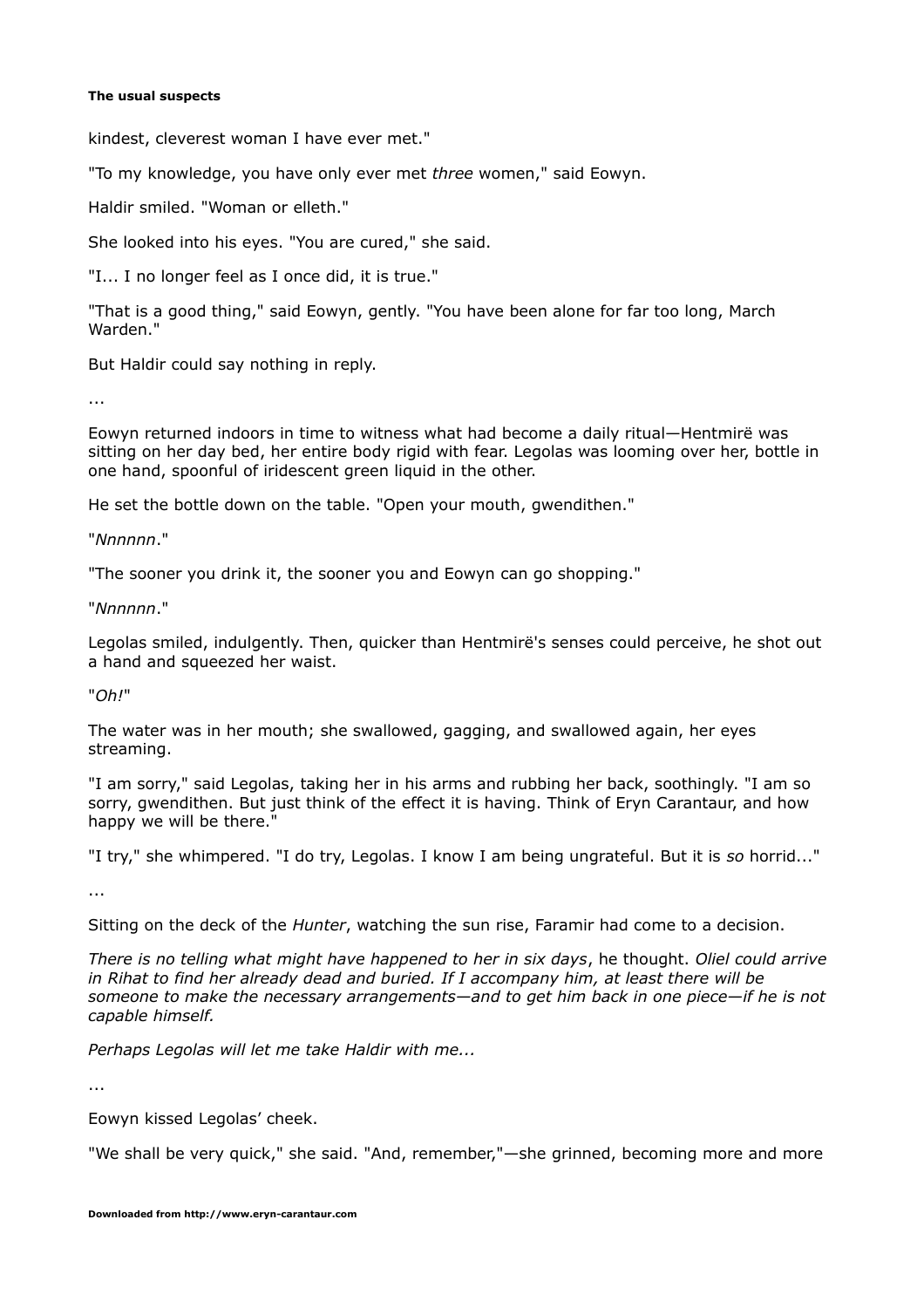excited as she spoke—"this afternoon we are taking you to the Turquoise Gardens! Hentmirë says they look just like a real forest—you will be able to walk under the trees!" She hugged him tightly.

Legolas kissed the top of her head. "I shall look forward to it, melmenya," he said. "But *promise* me that you will be careful in the souk. If you are on foot, stay close to Rimush. These people have little respect for women."

"I promise." She climbed into the palanquin and sat down beside Hentmirë. "Good bye, Lassui." She waved. "Good bye, Haldir."

Legolas watched Hentmirë's attendants lift the litter and carry it down the dusty road. "Did you learn anything from the elleth, March Warden?" he asked.

"I... No... No, I did not," said Haldir. Then he added, quietly, "In fact, I did something very foolish."

Legolas gave Eowyn one final wave then turned to the other elf, expectantly.

"I *did* speak with her," admitted Haldir, "briefly, but I did not question her... I... I allowed desire to get the better of me."

"Desire?" Legolas stared at his March Warden's face, trying to make sense of his guilty expression. "What are you saying—oh Valar!—are you saying that you *lay* with her?"

Haldir did not reply, but his answer was obvious.

"No one could blame you for that, Haldir," said Legolas, generously. "You had been alone for far too long."

"I feel as though I have betrayed her."

"The elleth?"

"Eowyn. Please do not tell Eowyn."

"I thought you had no feelings for Eowyn."

"I do not; I cannot explain it..." He stared into the distance, at the palanquin bearing Eowyn away, then continued, softly, "But, sometimes I feel as though the memory has not been removed, just imprisoned in some dark corner of my mind. And, now and then, it rattles the bars of its cage..."

...

An hour or so later, as Faramir approached Hentmirë's house, he noticed two familiar-looking figures dismounting from a single horse.

# *It cannot be!*

The first—stripped, incongruously, down to his underwear—was short and powerfully built, with a mane of coppery hair and a long, thick beard.

# "*Gimli!*"

"Awwww, laddie!" cried the dwarf, running—bow-leggedly—towards him. "It is good to see you!" He threw his arms round Faramir's waist and almost crushed the life out of him. "Three weeks it has taken us to get here! Three weeks! We had to land up the coast and ride across the desert!"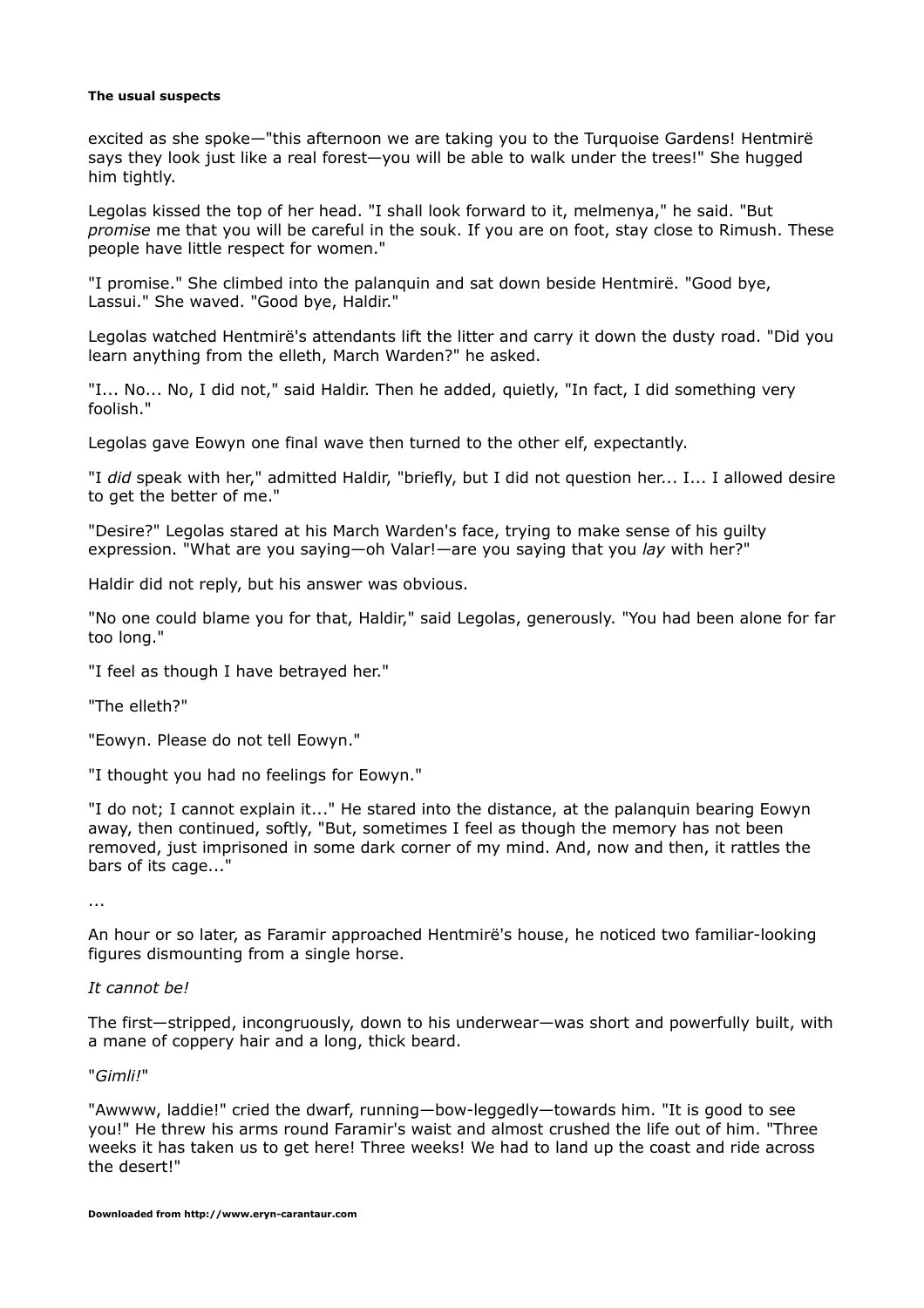"It is good to see you, too, Gimli," said Faramir. "Legolas will be overjoyed."

He looked up at the second person and smiled.

The dwarf's companion was tall and lean with wild, dark hair and a face that could break any heart in Middle-earth.

"Hello, Berengar," said Faramir.

\*\*\*\*\*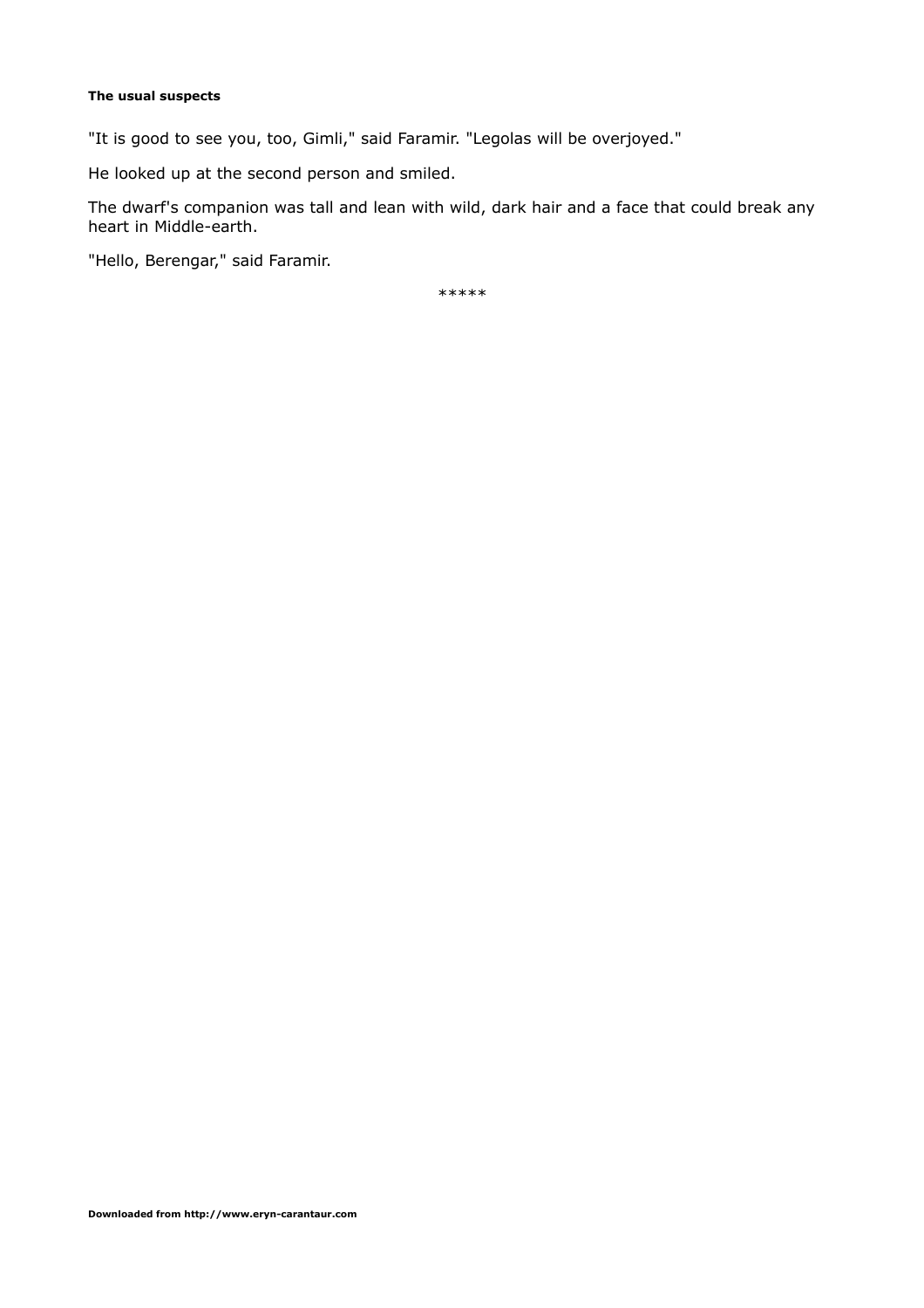# **Chapter 2: In the souk**

# **"How long will you be away?" asked Legolas.**

"It is two days' journey to Rihat on horseback," said Faramir. "So, depending on the woman's condition, we could be back in five days..."

"Or not," said Legolas.

"I will not go if you need me here."

"Of course you must go. Captain Oliel has been very good to us. Will you take Berengar with you?"

"If he is willing."

Legolas smiled. "Oh, I am *sure* he is willing! When do you leave?"

"Tonight at dusk. But I must speak to Oliel this morning."

...

Eowyn had been trying to find the djinn a new home since they had returned from the Land of Kuri. Though *she* was sure that the kettle she had found for him was perfectly serviceable, it seemed that the diinn had more refined tastes.

She had spent hours examining lamps of all shapes and sizes—earthenware lamps glazed with pastoral scenes, brass lamps chased with calligraphic patterns, enamelled lamps that shone with a subtle lustre, silver lamps with jewelled lids... Nothing seemed to meet the djinn's exacting requirements. Today's visit to a rather disreputable part of the souk, where Hentmirë had heard of a man selling novelties from the east, was a last resort.

"Look, Eowyn," cried Hentmirë, "there he is! Over there—and he has hundreds of lamps! You are *sure* to find one here. Take us closer, Rimush."

The bearers tried to cross to the other side of the narrow street, but the constant stream of people had suddenly coalesced into a procession, with musicians sounding trumpets and banging drums, and acrobats turning cartwheels, and groups of slaves carrying cages of wild animals. "I cannot, just now, my lady," he said.

"They are from the circus," said Hentmirë.

"I shall go on foot," said Eowyn.

"Are you sure? Remember what you promised Legolas..."

"I shall be fine," said Eowyn patting her hand. "I do not want this to take too long—Legolas is looking forward to seeing the gardens." Hentmirë still looked unsure. "It is just a few steps," Eowyn insisted. "And I am a warrior, remember."

"I remember...

"Then do you mind if I stay here? The water sometimes makes my legs shaky and I do not think I could manage..."

"Of course."

"Please do not get lost, Eowyn. Legolas would be *so* cross with me."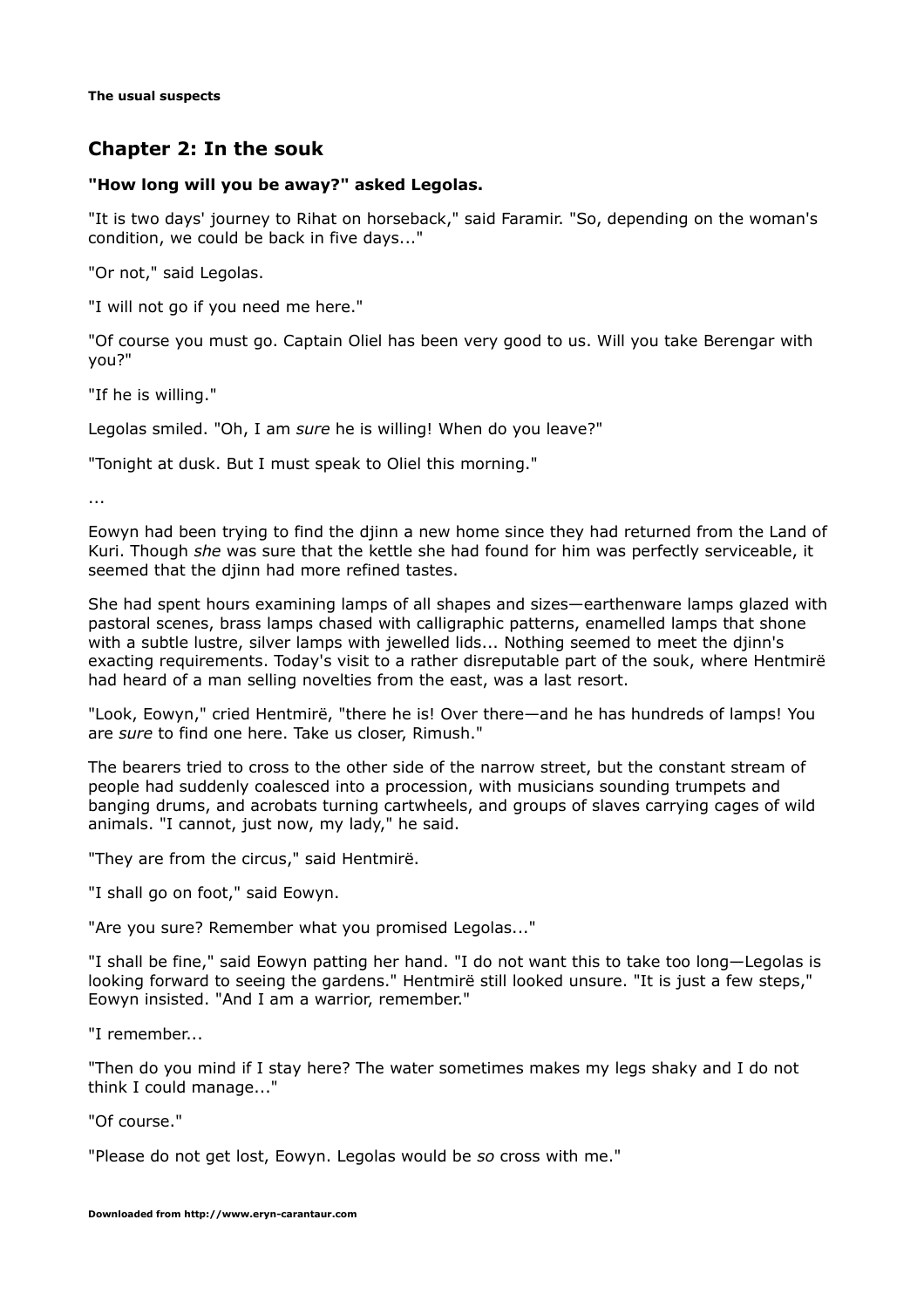Smiling, Eowyn climbed down from the palanquin. *As if Legolas would ever be cross with* you*!* She waited for a break in the river of people. *Just after those striped cats*, she thought.

*Gods, they are big! I wonder if Legolas would like to see the circus?* 

*No, he could not bear to see animals confined. He might even set them free... Imagine the uproar.*

Seeing her chance, she stepped into the crowd, twisting and turning to avoid colliding with the acrobats, and she had almost reached the other side when a giant of a man—one of the performers—suddenly caught her round the waist.

"Come, pretty lady," he laughed, "this way. I shall make sure you get a good seat."

"Let me go!" she cried. "Please! Please!"

But her protests were swallowed up by the beat of the drums and the roar of the tigers—and within seconds she had left Hentmirë and Rimush far behind.

...

Gimli joined Legolas in the courtyard, washed and brushed, and wearing a robe of midnight blue silk that one of the maids had found for him—*And which probably*, the elf thought, *belongs to Hentmirë*. It was a trifle long.

"Ah. You look much better, *elvellon*. Sit down. I have had the servants bring you some food." Gimli perched on a floor cushion beside the low table. Legolas poured him a goblet of the local wine. "Help yourself."

The dwarf picked up a chicken leg. "It is good to see you, you crazy elf," he said, taking a bite. Then he shook his head, grinning. "Only an Elf could get himself bought by a woman. *'Property of a Lady...'*" He took a swig of wine. "No match for ale," he said, wiping his mouth.

"Hmm." Legolas smiled. "I think you will find it much *stronger* than ale, Gimli... "

"Where is Eowyn?"

"Out shopping with Hentmirë. They are looking for a lamp... Valar, Gimli, there is so much to tell you!" He settled back against the wall. "You will like Hentmirë, *elvellon*; she is like—not a mother, or a sister, exactly—more like a mother's sister. I am very fond of her."

"What does Eowyn think of that?"

"Eowyn loves her too. She is coming back to Eryn Carantaur with us, just as soon as the wind picks up. Quite a few people are."

As Gimli ate, Legolas described how Valandil and Wilawen had been snatched from the slave ship by the roc, and how, in the course of rescuing Figwit, they had fallen in love. "Valandil plans to marry her. Figwit is undecided about his future—whether to continue on to Valinor or to return with us to Eryn Carantaur—so Valandil and Wilawen have taken him back to the island for a few days, hoping that he will find it easier to make a decision in familiar surroundings."

Then, with a grin, he described how Camthalion and Orodreth had been bought by the brothel keeper, Arinna, and how they seemed to have fallen completely under her spell. "She must be a very inventive woman, Gimli," he said, "because in Mirkwood they both had reputations I envied. She will be coming with us, too, if they have their way."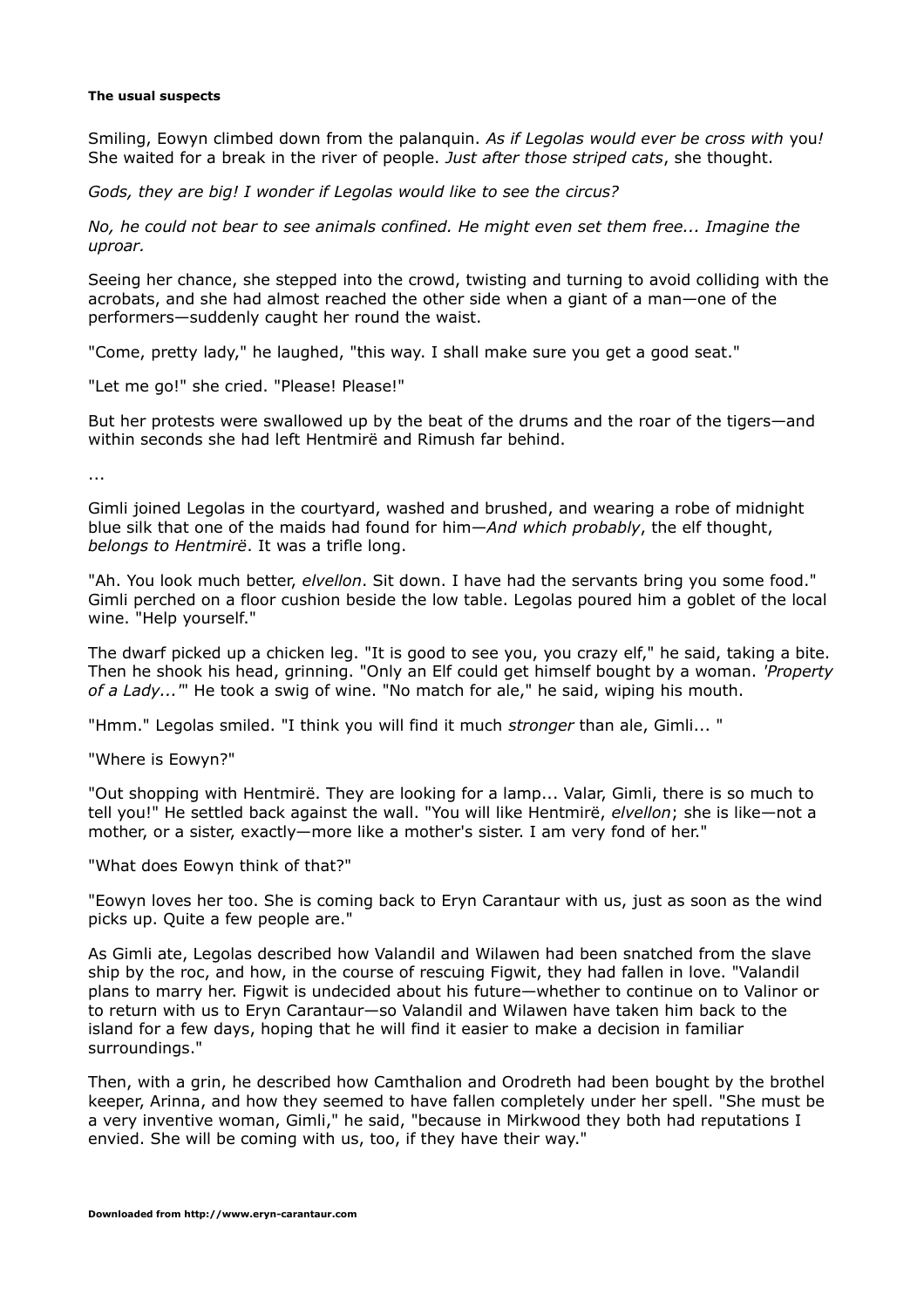Finally, Legolas described the djinn. "You will need to see him to believe in him, *elvellon*."

"How is the March Warden?" asked Gimli.

Legolas frowned. "In truth, Gimli, I am not sure."

"It is such a pity that Eowyn does not have a sister."

"*Gimli!*"

The dwarf shrugged. "We dwarves are a practical people," he said.

...

Faramir was packing a change of linen into his small travelling bag.

"Oliel could arrive in Rihat to find her already dead and buried," he said. "If that happens, he will need someone to make the necessary arrangements—and to make sure that he gets back here safely." Berengar's face was slightly averted. "You *will* come with me?"

"Of course."

"What is wrong?"

"You *like* this man."

"I *do*—I like his dedication to his purpose; his refusal to give in, no matter how long the odds he reminds me of Boromir in so many ways." Faramir did not see the relief that suddenly lit up Berengar's face. "But there is something that worries me..."

He sat down on the bed. "For seven years, Berengar, he has done nothing but search for his wife—his every thought, his every action, has been dedicated to that purpose. The search has taken on a life of its own. I do not know how he will cope when it ends."

"So, even if there is a happy ending, it may not be happily ever after?"

Faramir nodded.

"He is not your responsibility, Faroth," said Berengar. "You are doing everything you can for him—more than anyone else would do. You cannot save the whole of Middle-earth." He sighed.

Then, "Your father has a lot to answer for," he added, softly.

...

By the time Eowyn had managed to free herself from the giant's arms, she was completely lost.

*There is no need to panic*, she thought. *Just find the Great Royal Road. From there you can easily walk back to Hentmirë's house.*

*Gods, Hentmirë will be panicking! I just hope that Rimush has managed to stop her running into the crowd after me. If anything were to happen to* her *Legolas would break his heart!*

*I must ask for directions.*

She scanned the nearby stalls, searching for a trustworthy-looking stallholder, and caught a glimpse of someone familiar...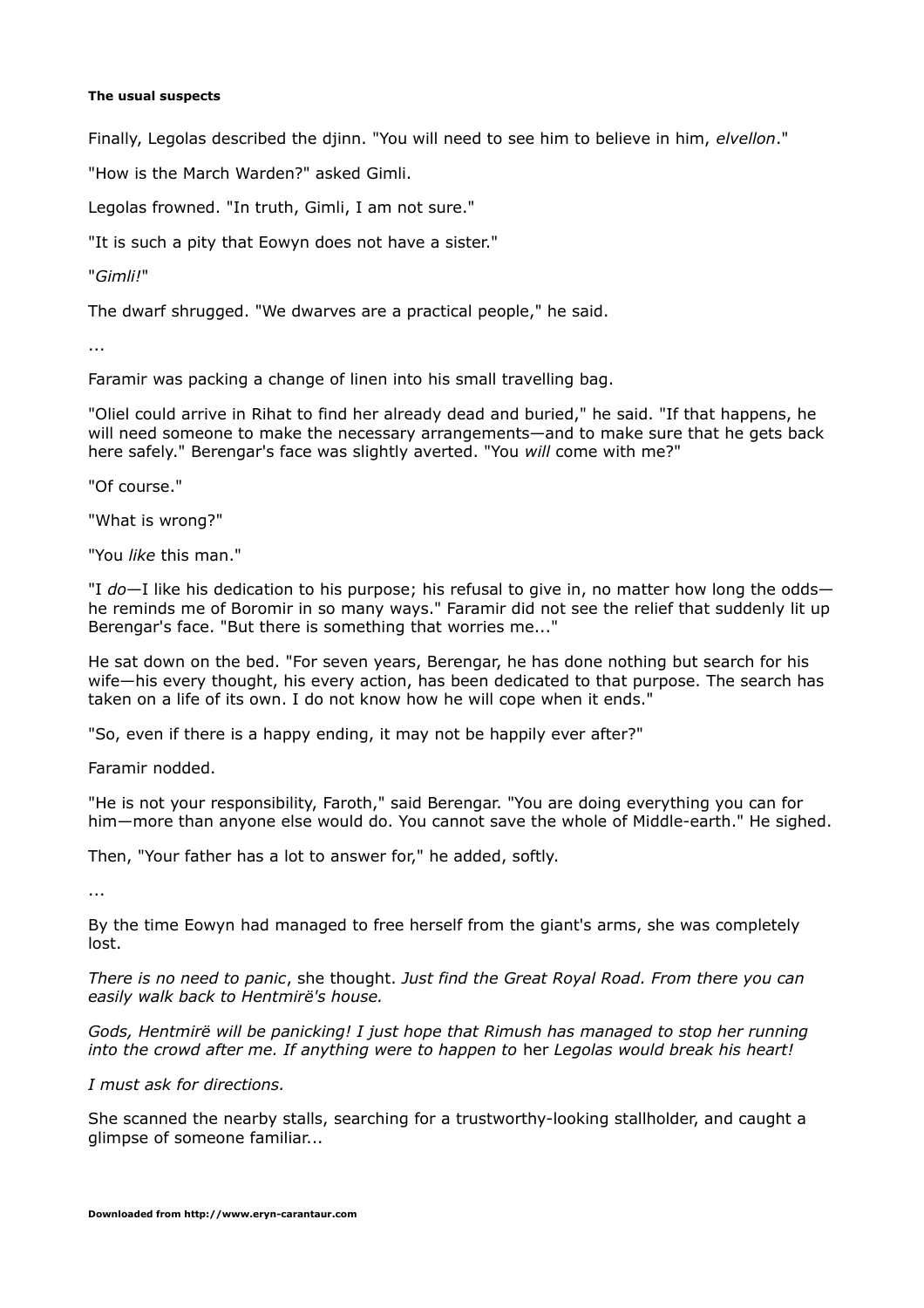*Gods!*

She slipped behind the nearest stall and peered out from under a swag of embroidered cloth. *Gods! Wolfram... Still alive and... and walking again*—though, she noticed with some satisfaction, moving with a pronounced limp.

"Beautiful isn't it?"

Eowyn jumped.

"Silk from *Chipangu*," said the stallholder. "The colours are exquisite—see." He reached towards the fabric, intending no more than to draw it into a better light. But Eowyn—her nerves on edge—instinctively shrank back, knocking over a bale of cloth. The first bale dislodged another, and that pushed over two more, and all the beautiful silks tumbled down onto the dusty cobbles. The stallholder swore loudly.

Wolfram turned towards the commotion.

Eowyn threw herself to the ground and—ignoring the irate stallholder and the other people milling around her—quickly crawled away. After several yards she found a doorway—a back entrance to something. She came up on her knees and tried the handle.

*Unlocked*.

She pushed the door open and fell inside.

For a few moments she lay, legs splayed, with her back to the door, trying to catch her breath. Then she rose to her feet and carefully turned the key in the lock.

"Can I help you, lady?"

The voice was not particularly deep, but it had a commanding quality that might have made Eowyn nervous had she not been so relieved to have—she hoped—escaped from Wolfram unseen. She turned. Her interrogator was a smallish man, middle-aged, but handsome, and still very attractive.

"I apologise for trespassing, sir—I—er—I was being followed," she said.

"That can hardly be a new experience for a pretty lady like you," said the man.

"This person is..." How much should she tell a stranger? "I think he is dangerous."

The man nodded, sagely, as if weighing some complex argument. Then—"Come,"—he gestured for her to follow, leading her down a narrow corridor and into a large, marble-lined chamber.

*Like a white Mead Hall*, Eowyn thought, taking in the tables, the barrels of ale and the bottles of wine and spirits.

"Sit down."

Eowyn perched on a stool before the marble counter.

The man poured out a large measure of spirits. "Here," he said. "You look like you need this."

Eowyn accepted it gratefully. "Thank you." She took a sip and, because it was strong, and because she felt slightly uncomfortable drinking it alone, she added, "Will you not join me?"

"Sure. Why not." The man poured himself a glass. "Tell me: what's a blonde doing wandering through the souk on her own?"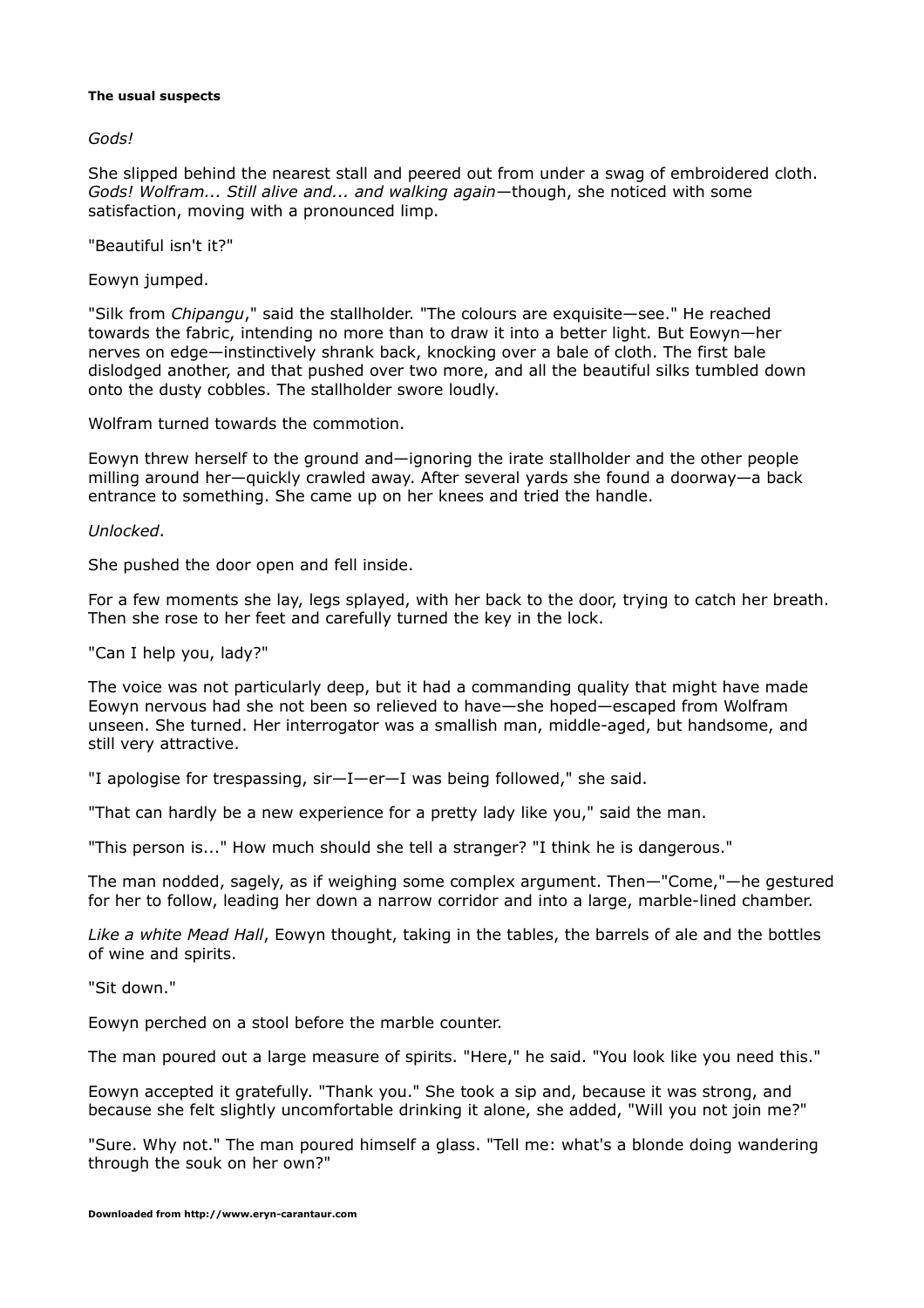Eowyn gazed into her glass. "I was not on my own. But I got separated from my friends, and I was trying to find my way back to The Great Royal Road when—"

"He started following you."

"Yes."

"Did you know him?"

"Yes."

The man knocked back his drink. "Wait here," he said. "I'll get one of my barmen to take you home."

"That is very kind of you sir, but—"

"No buts. You walk into my bar, you're under my protection."

Eowyn smiled. "I am sure that is not the *general* rule, sir," she said.

"It's *my* rule."

"Thank you."

"I'll see if Cyllien has something you can put on—to cover up that golden hair—"

"Cyllien?"

"She sings here."

...

"Why are you helping her, Rib?" the elleth asked.

"I like her," said Ribhadda. "She's got class."

...

Captain Oliel looked up from his map. "Faramir! What are *you* doing here?"

Faramir spread his hands. "I thought it was time to repay you."

"That is not necessary, my friend—"

"I know you would never ask for it," said Faramir, "but, whatever happens, you will need help." He shrugged his shoulders. "Transporting an injured woman will not be easy. Berengar and I both have some skill at healing..."

Oliel glanced at the secretary. "You are looking on the bright side," he said, "but thank you. You too, Master Berengar." He turned back to the map. "I was just looking at the caravan route." He traced it with his finger. "This is Rihat. This is the Silk Road—it passes through the oasis and then continues east."

"Why does it meander so much?" asked Berengar.

"It runs from well to well—here—here—and here, and passes through the only gap in the Ripa'a Ridge, here—"

"That looks dangerous," said Berengar, pointing to the far end of the narrow pass, "perfect for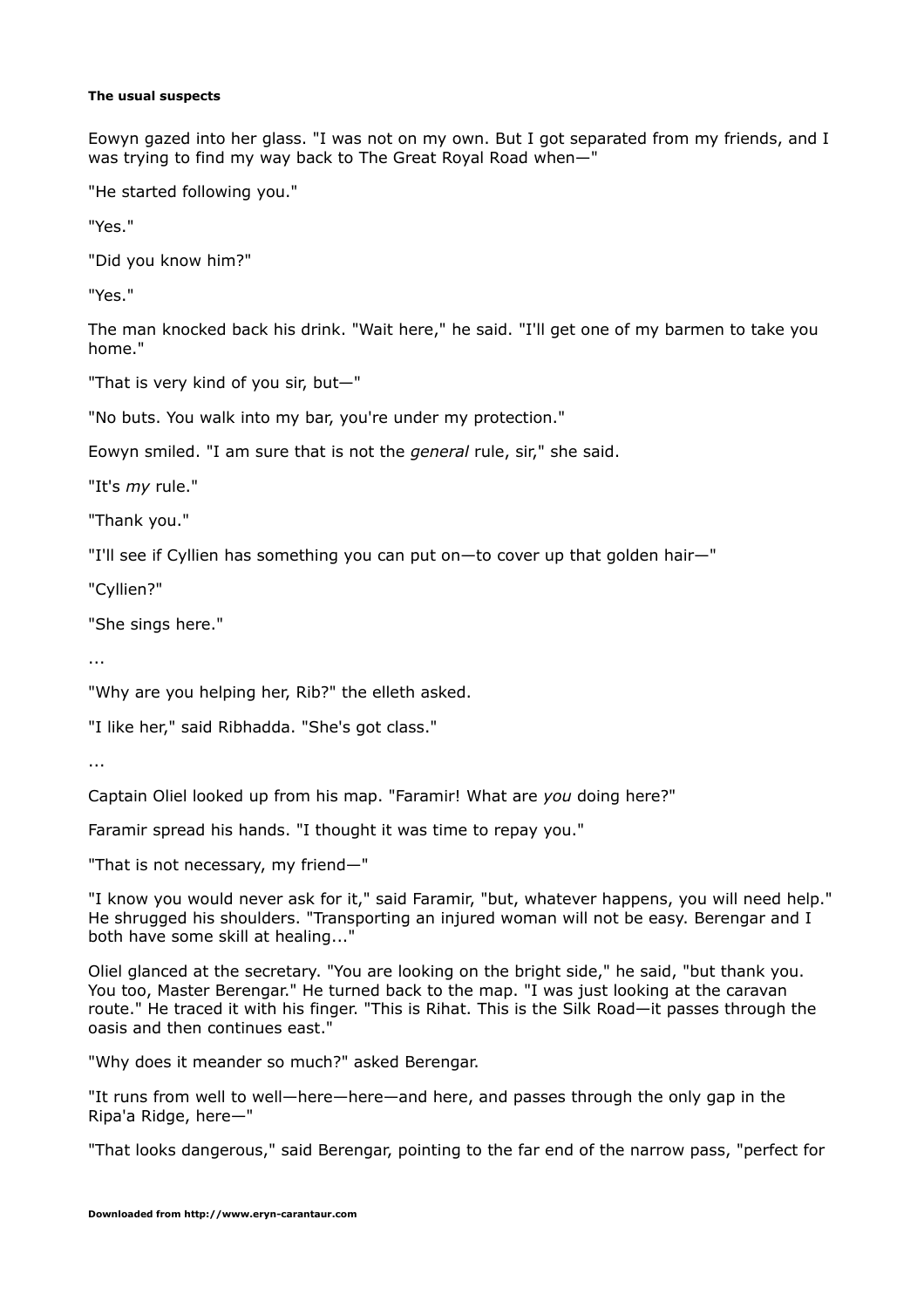an ambush. On the way here, Gimli and I heard much talk of bandits, though we did not encounter any."

"Bandits are always a threat in the desert," said Oliel. "But they're less likely to attack a caravan than three men travelling on their own. Have either of you ridden a camel before?"

"No," said Faramir.

Berengar shook his head.

"Well... You will soon get used to it."

...

"Legolas! *Legolas!*" Hentmirë jumped from the moving palanquin, and collapsed into a heap as she hit the ground.

"Gwendithen!" Legolas was by her side in a second. "Whatever is the matter?"

"I have lost her! Someone took her away. We looked and looked but we could not find her. You must come back with me—"

"Eowyn?"

"She was caught up in the crowd! The circus! But when we got to the arena she was not there..."

Legolas turned to Rimush. "I do not think that the man who took her intended her any harm, Master Legolas," said the attendant. "He thought that she wanted to join in. I am sorry, sir, I should never have let her get out—"

"I shall fetch my knives," said Legolas. "Then you will take me back to where you lost her. Hentmirë, you will stay here. Gimli, will you join me, *elvellon*?"

"Of course."

"Bring your axe. And bring the March Warden. Do not worry, gwendithen," he said, lifting Hentmirë into his arms and carrying her swiftly indoors. "We shall find her."

...

Hearing the sound of a door closing, Eowyn looked up from her still-full glass of spirits.

Walking towards her, carrying a dark mantle, was the loveliest elleth she had ever seen-talltaller even than Arwen—with a statuesque but slender figure, long sable hair, a beautiful, childlike face, and *such* an air of sadness!

*Rejection*, thought Eowyn. *But, then, she may be the only elleth for hundreds of miles. It must have been such a comfort to speak to Haldir last night. No wonder he did not have a chance to ask her about Vardamir...*

She smiled warmly. "Thank you," she said, accepting the mantle. She rose and draped it over her shoulders, and raised the hood.

"Almost invisible," said the elleth.

Eowyn, taking her comment as sincere, assumed that it was an offer of friendship. "I believe," she said, "that you spoke to one of my companions last night—Haldir? He is an elf, like—"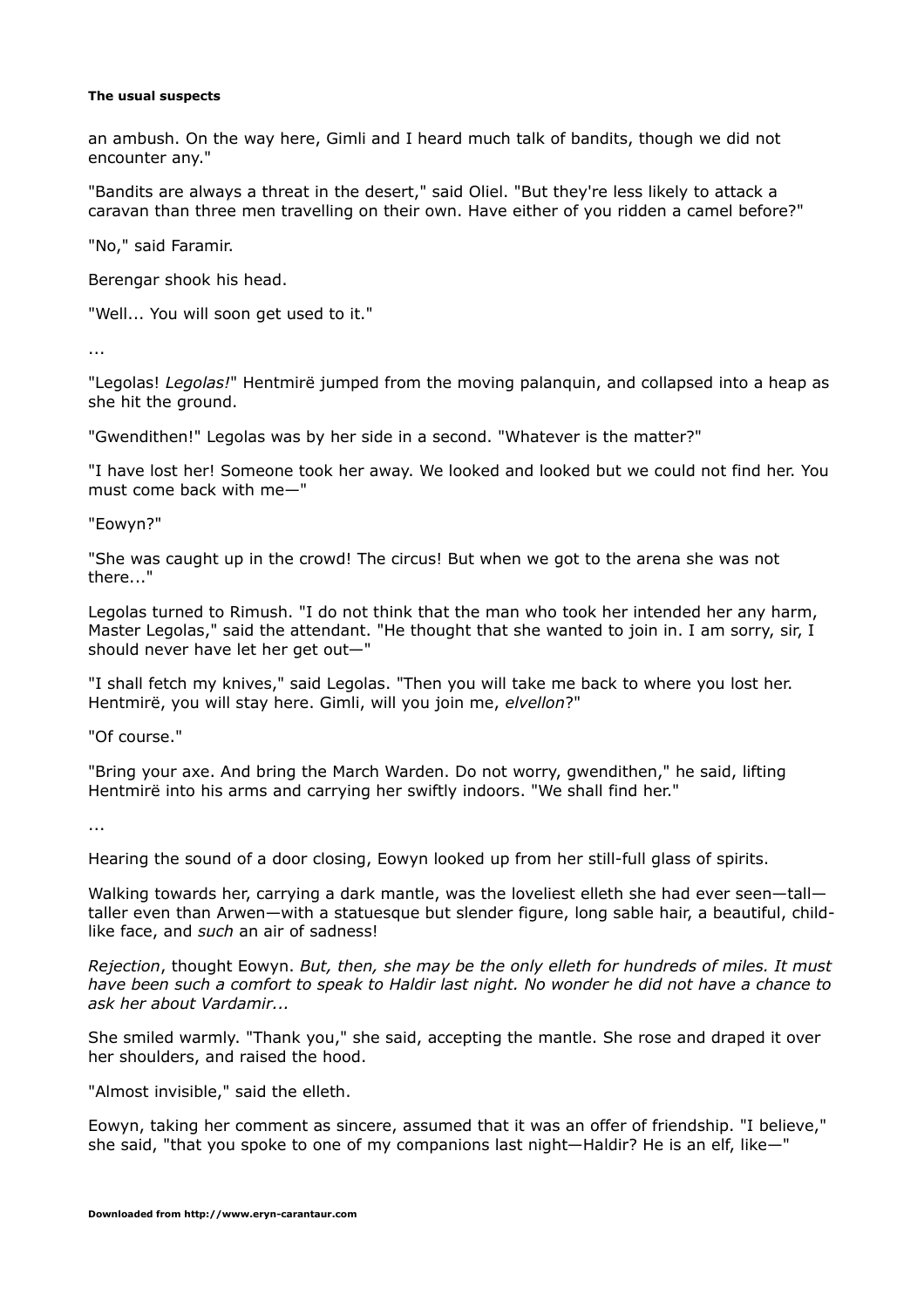"Yes, I know Haldir," said Cyllien.

"My name is—"

"Eowyn."

"Yes! How did you know that?"

"Just a lucky guess."

"I suppose Haldir mentioned me."

"You *could* say that."

"Will you sit with me for a while? I shall not keep you long, but I do need to ask you—Haldir should have done so, last night, but I can understand why he did not—"

"Can you?"

"Have you ever met—or heard of—an elf called Vardamir?"

"Vardamir!" For the first time since the conversation had begun, Cyllien's supercilious manner slipped. "That *orc*! Why do you ask?"

"He is wanted, in South Ithilien, for attempted murder—"

"Murder!" The elleth shuddered. "I should have known. He is so... strange."

"Do you know where we can find him?" asked Eowyn.

"No. He used to come here regularly. But I have not seen him in weeks. And, now that I know what he is, I never want to see—"

She was interrupted by Ribhadda, who emerged from the back room with another man in tow. "This is Hiram, my lady. He will take you home."

"Thank you very much, sir," said Eowyn, clasping his hand. "If there is anything that I, or my husband, can do to repay you..."

Ribhadda shook his head. "The pleasure was all mine." He led her to the main doors.

"Madam," said Cyllien, as he was drawing back the bolts. "Is Haldir staying with you?"

"Yes," said Eowyn.

"Then I shall come with you. I need to talk to him. I'll be back before opening time, Rib."

...

"I tell you, it was *her*." Wolfram threw himself down in a chair. "And she was *this* close." He held out his hand and—in his mind's eye—closed his fist around a hank of golden hair. "I could have *had* her... In her tiny little bodice."

"Then why did you let her get away?" asked Vardamir. He handed his accomplice a goblet of wine.

Wolfram took a swig. "When will you get us something decent to drink?" he asked.

"When will *you* get us some money?"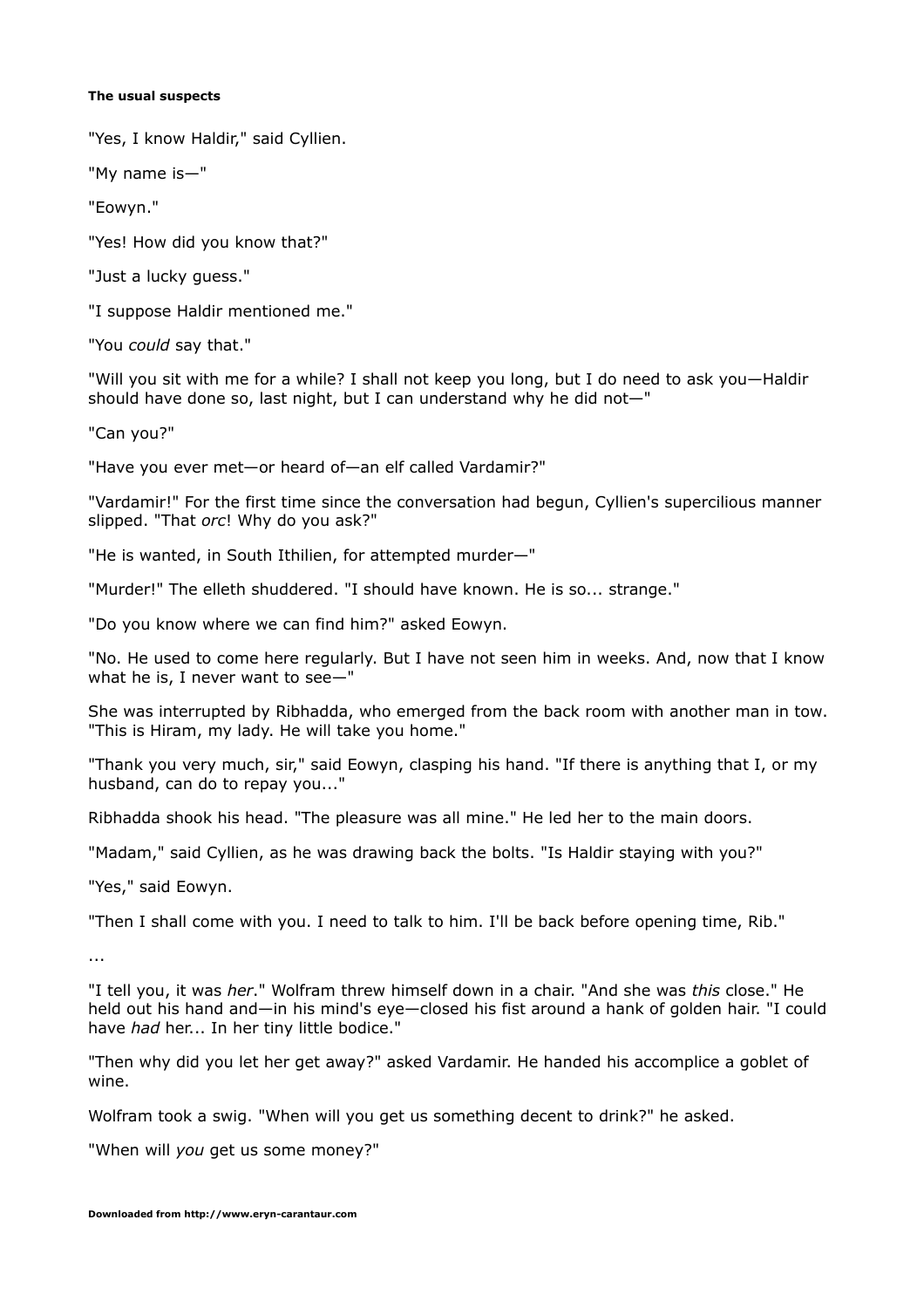"You can *steal* a bottle of wine!" cried Wolfram, in exasperation.

He set the goblet down with a clatter. "I didn't *let* her get away. You know her—she's resourceful. She threw a pile of cloth in my way and, by the time I'd got past the stall keeper, she'd disappeared. But the only way she could have gone was through the back door of *The Silk Road*, so I went round the front and climbed up to one of the windows. And there was old Ribhadda making her welcome—plying her with spirits so he could get a good look at her titties. Did I tell you—"

"You once saw her wash them."

"Like ripe melons..."

"Is she still in *The Silk Road*?"

"How should I know? There are limits to how long a man can hang from a window ledge unnoticed—with his prick standing to attention." He smiled at Vardamir wolfishly. "But *you* can go in there and have a good look—this afternoon, as soon as it opens. Even if she's not there you may be able to find out where she's staying. Ribhadda's always had a soft spot for you. And it will give you another chance to see your elleth. Who knows, today may even be your lucky day."

...

Eowyn and her escorts had left the souk behind them, reached the Great Royal Road without incident, and had just begun the long, pleasant walk past the private villas lining the sea shore, when—

"Melmenya!"

"Is that really Haldir," asked Cyllien, "with a dwarf and—oh Valar!—is that the Prince of Mirkwood? Why is the Prince of Mirkwood running towards us? By Eärendil, he's beautiful!"

"Yes," said Eowyn. "He is." She lowered the hood of her mantle. "Lassui!"

Legolas swept her into his arms, lifted her into the air, and whirled her round. Then he set her back on her feet and began kissing her, very thoroughly.

Gimli blushed under his beard. "Wait until you get her indoors, you crazy elf," he mumbled. He bowed to Cyllien. "I am Gimli, son of Gloin, at your service, my lady. My friend over there is Prince Legolas of the Woodland Realm, and that lady's husband—and this is March Warden Hal —"

"Haldir and I have already met," said Cyllien. "I am pleased to meet you Gimli, son of Gloin. I am Cyllien, daughter of Eluchíl, formerly of Imladris; and this is Hiram, son of Hanno."

Legolas gave Eowyn one final kiss and turned to greet her escorts. "Thank you, Mistress Cyllien, Master Hiram, for returning my wife to me," he said. He placed his hand over his heart and bowed his head. Then, with elfling-like impetuosity, he seized the elleth's hand and kissed it.

The effect was remarkable. Cyllien melted in girlish embarrassment. "Oh—I—oh—your Highness—"

"Please," said the elf, treating her to one of his most potent, dimpled smiles, "call me Legolas. May I invite you both to take some refreshment with us?"

"Thank you, your highness," said Hiram, "but I must be getting back to *The Silk Road*." He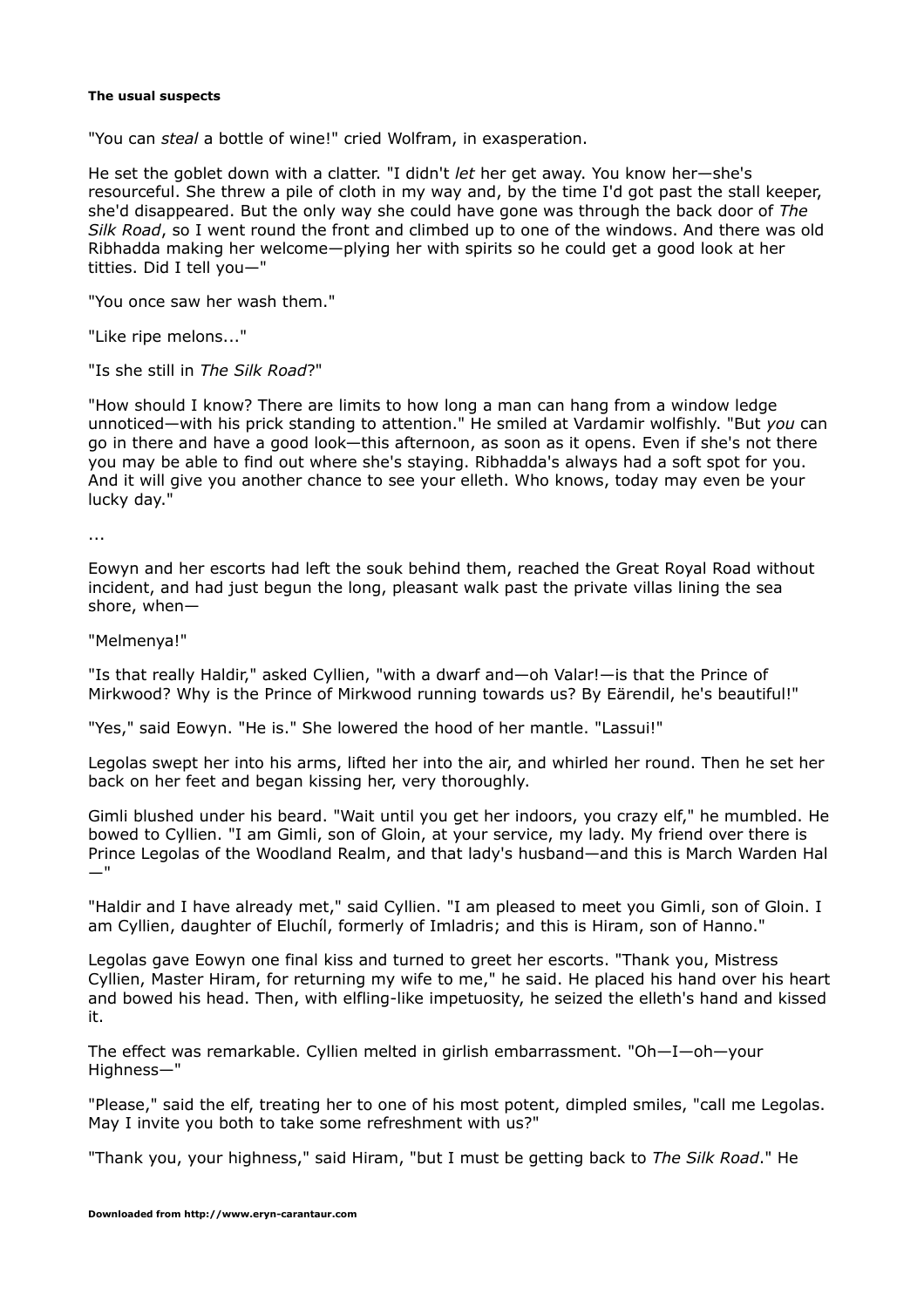turned to Cyllien. "And so must *you*."

"I should be delighted, Prince Legolas," said Cyllien.

...

"Why did you come here?" hissed Haldir. "You were not concerned for *her*."

A quick glance at Eowyn showed him that she was not looking in their direction—she was sitting beside Legolas, watching with amusement as Hentmirë tried to referee the conversation between him and Gimli.

Haldir pulled Cyllien towards the study. "In here." He closed the door behind them. "What is all this 'Yes, Prince Legolas; no, Prince Legolas' nonsense?"

Cyllien drew herself up to her full height and looked him straight in the eye. "What was all that 'Eowyn, Eowyn; oh, sweet Valar, Eowyn' nonsense?"

"What?"

"Why, exactly, do you like to imagine you're *doing* the Prince of Mirkwood's wife?

"What are you talking about?"

"Last night. You kept calling me 'Eowyn', you stupid orc."

"No!"

"Yes."

"Manwë's balls! That is not supposed to happen!"

"Well, quite."

"No—you—I had no idea..." He pulled up a chair. "Sit down. Please—I really did not know. And I am sorry." He ran his hand over his hair. "And you deserve an explanation."

"I know." She sat down.

"Where do I start?" Haldir pulled up a second chair. "You have heard of the Battle of the Hornburg," he said.

"At Helm's Deep."

"Yes. I was wounded there. Twice, in fact—first in the arm, and then in the back—and the second was a grievous wound, all but fatal."

Cyllien's manner had softened. Haldir smiled, she smiled back—and the elf felt a sudden stirring of the desire that had overwhelmed him the previous night. He lowered his gaze.

"The casualties were heavy on that part of the wall—elves, orcs, men. By the time it was all over I was buried beneath a pile of bodies." He shook his head. "I could hear them getting closer—"

"Who?"

"The Rohirrim. They were searching for survivors and finding none, and they were dealing with the bodies of the elves with as much care and respect as they could muster, but..." He looked down at his hands. "I knew that they would not recognise my condition. I knew that I had to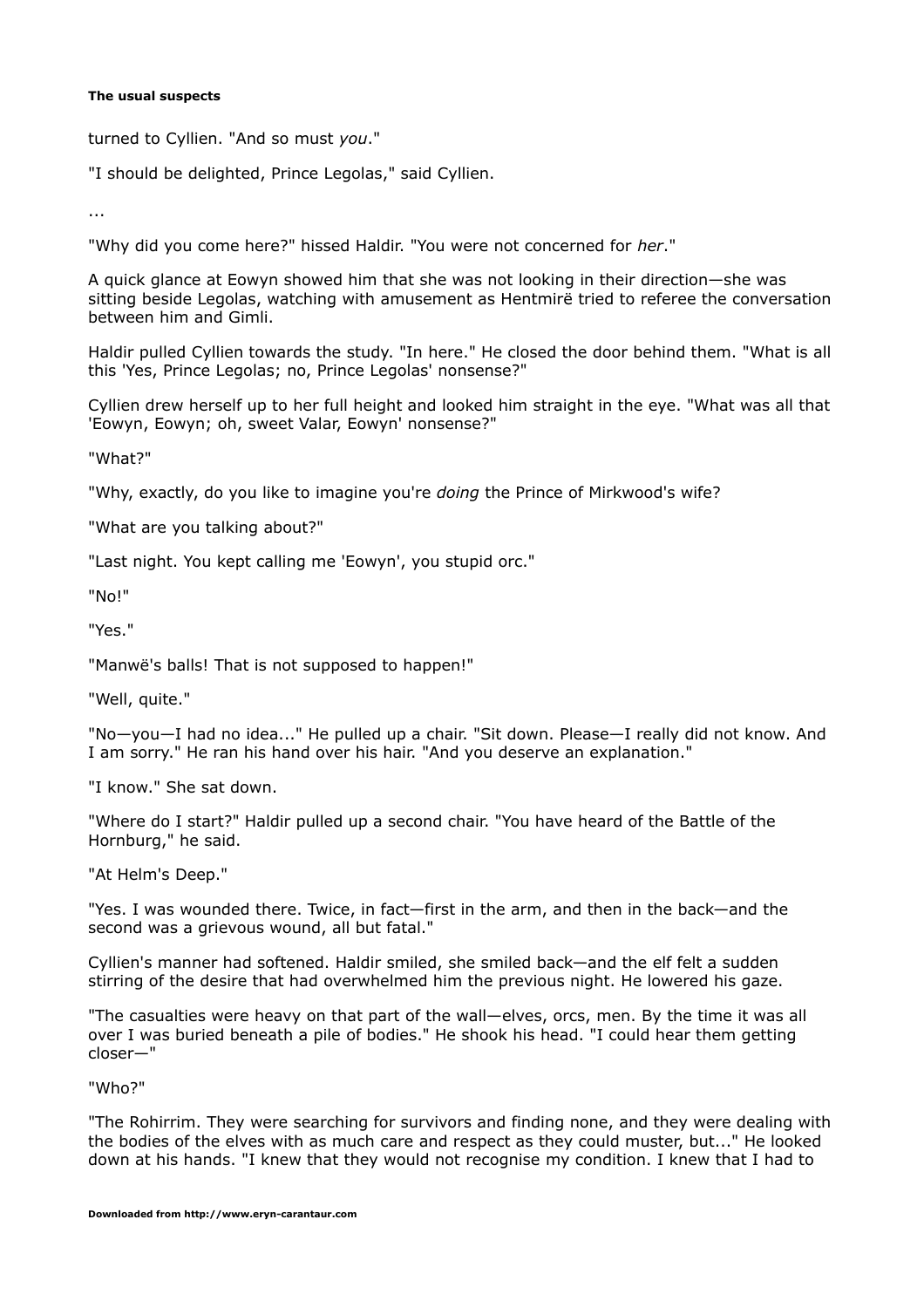tell them, somehow, that I was still alive. But I could not: I could not move, I could not reach them..."

"*Valar!*" whispered the elleth.

"They had built a huge pyre. I could smell the flesh burning."

"*Oh*..."

He turned to her. "They were burning *orcs*, Cyllien, but I did not know that."

"You must have been scared."

"I *was*," said Haldir softly. "I was very scared. Hopeless. And then I felt her little hand on my face. I felt her hair brush my skin as she bent over me. 'Here,' she cried. 'I think he is alive!'"

"Who would have thought it," said Cyllien.

Haldir turned to her questioningly.

"She seems so stu..." The change in his expression warned her not to continue.

"She dragged the orc off me herself—I am sure of that," said Haldir, "and had me carried to some sort of healing room—a tent, I think. The elven healers said I that was beyond saving. 'Let him go with dignity,' they said." He smiled. "But she would not! She may look like a faun but she is made of steel. She fetched a another healer, a man—someone she had no trouble intimidating—and, together, they cleaned and dressed my wounds. She helped him herself...

"I do not know how long I lay in healing sleep. Or how much time she may have spent at my side—perhaps none." He shrugged. "But when I awoke she was sitting beside me. She was pale and tired, the way men get, sometimes—the way she gets now when she is pushing herself too hard to keep pace with Legolas. He does not always see it...

"It is strange. I can remember thinking how beautiful she was, but I cannot remember how it felt to look at her—is that not strange? She had become an obsession, a *dangerous* obsession, and so I—"

"How did she come to marry the Prince of Mirkwood?"

"Legolas? He says he fell in love with her the moment he saw her. But *she* only had eyes for Aragorn—King Elessar—"

"She preferred King Elessar to the fairest elf in Middle-earth!"

"Aragorn was our captain, the one who could lead her people out of darkness. That is the reason she fell in love with him."

"You really do worship her."

"No. I had that removed. That is why last night happened." He turned to her. "I had a magician remove my love for Eowyn from my heart and mind. And it *must* have worked—for you are the first person I have desired—other than her—since the day I met her."

"You'd not... since before the Battle of Helm's Deep?"

"No."

"Well, that explains the sex," said Cyllien.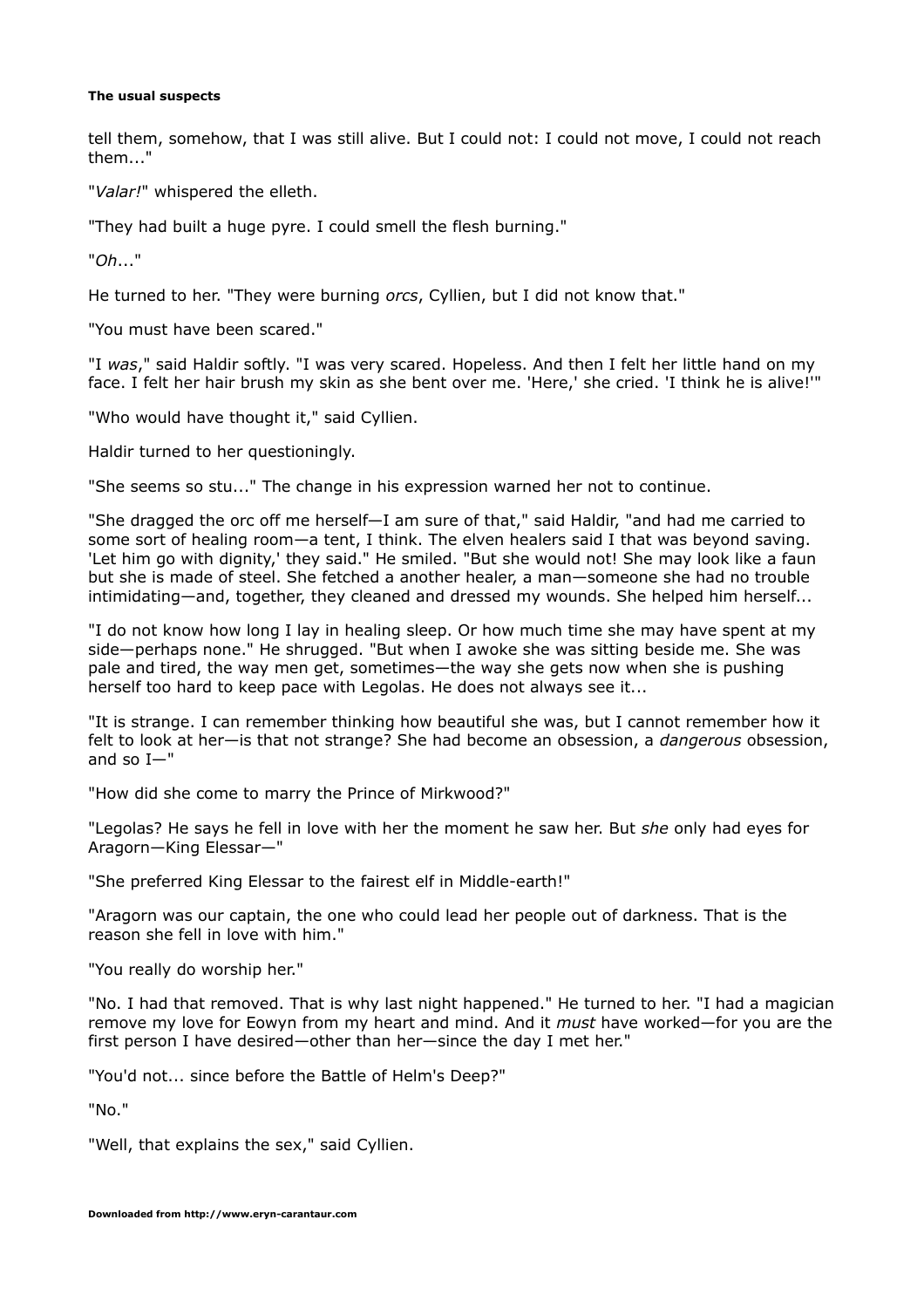She rose to her feet. "You will never have her, Haldir, and you need to get over her—by yourself, not by magic. Growing up in Imladris, *I* dreamed of finding that somebody—a companion for eternity... But this is not the time of the Eldar, Haldir. This is the Fourth Age. And if we elves are to survive amongst men we must learn to live like them." She sighed. "You know were to find me if you want me."

Haldir watched her walk towards the door, admiring the light on her charcoal-black hair, the subtle curve of her waist, and the sway of her slender hips. She was not Eowyn and she never would be, but—in a way—her charms were more real to him than Eowyn's had ever been.

As if she could hear his thoughts, Cyllien turned and almost smiled. "You're an arrogant orc, Haldir, but you *do* know how to pleasure an elleth."

Haldir stretched out his arms.

...

"He is limping," said Eowyn. "But he is just as dangerous as ever." She had waited until Hentmirë had gone upstairs for her nap before telling Legolas about Wolfram.

"So now we must find *both* of them," said Legolas. "And find Wolfram before *he* finds *you*." He took her hands in his. "I know that you dislike my saying this sort of thing, melmenya, but I am going to say it anyway—"

"You do not need to," said Eowyn. "I shall be careful. I was scared Lassui..."

"In future, I want you to take the djinn with you whereever you go. Then, if you get into trouble, you can just rub the lamp—the *kettle*—no, that kettle is far too big for you to carry about. You will have to persuade the djinn to use one of Hentmirë's lamps for now. Just until our friends are under lock and key."

"Do you think they are together?"

"I think it likely, melmenya. Two criminals, both from the North, in a city this size—yes, I think that they will at least have come into contact."

"Perhaps the *Hatja* could help us find them."

Legolas shook his head. "Faramir and I did consider asking him to help us find Vardamir. But I think that a search by the *Hatja*'s men would only drive him further into hiding."

"Then what are we going to do? And without Faramir?"

Legolas smiled. "Are you trying to make me feel inadequate, melmenya?" He wrapped his arm around her. "Tonight, your *second* husband is going to *The Silk Road* to have a long talk with your *new* protector, Master Ribhadda—"

"Legolas!" She snuggled against him, grinning. "Yes. I am sure *he* will help us. But be careful, Lassui. People notice you. You are very conspicuous, my darling, especially here in the South."

They sat in silence for a while, enjoying a few moments of peace and quiet. Then Eowyn said, "Would you still like to see the Turquoise Gardens, Lassui? When Hentmirë has finished her nap? "

"I should like that very much," said Legolas. "One of the serving girls has told me all about them. They were built by the *Hatja*'s great grandfather for his wife—a woman of the North who missed the trees of her native land."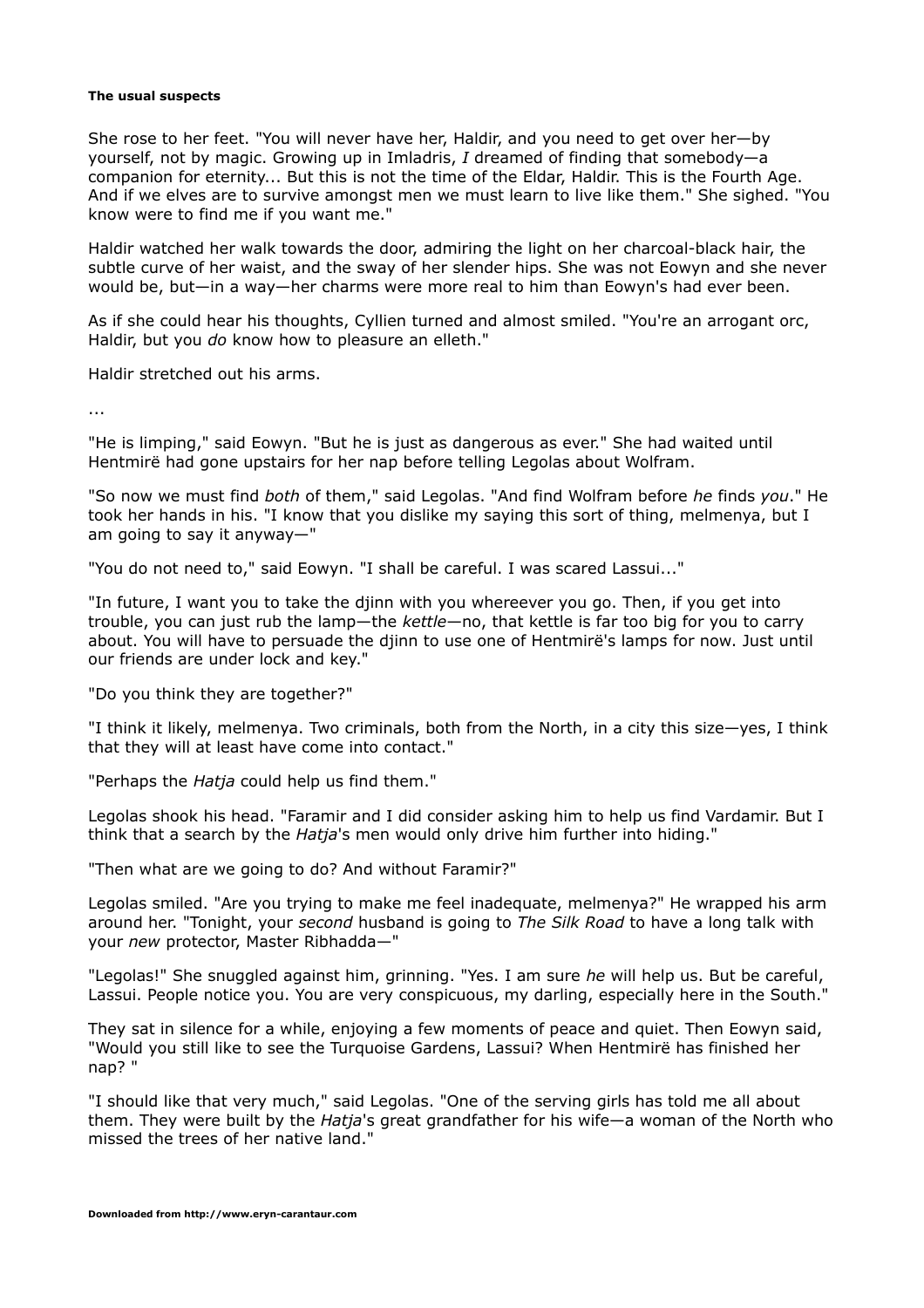"What a lovely gift," said Eowyn.

"The girl thinks that Hentmirë has a book about it. Come, let us have a look."

...

Hand-in-hand they walked to the study. Legolas opened the door and, for a split second, they both stood transfixed. Then Legolas closed the door again.

"Did they see us?" asked Eowyn.

"No, Melmenya." He looked at her anxiously. "Are you all right, Eowyn *nín*?"

"No. I shall be blushing for a week."

Legolas smiled. "Come." He led her back into the sitting room.

"Do you think that *we* look like that?" asked Eowyn.

"No," he said. "We are more beautiful."

Eowyn giggled. "You are, Lassui *fain nín*." She came up on tiptoe and whispered in his ear, "And *bigger*."

"Melmenya!"

"*Ceber daur chîn*," she whispered.

Their eyes met.

"*Caro*!" gasped Legolas. "I certainly am *now*..."

\*\*\*\*\*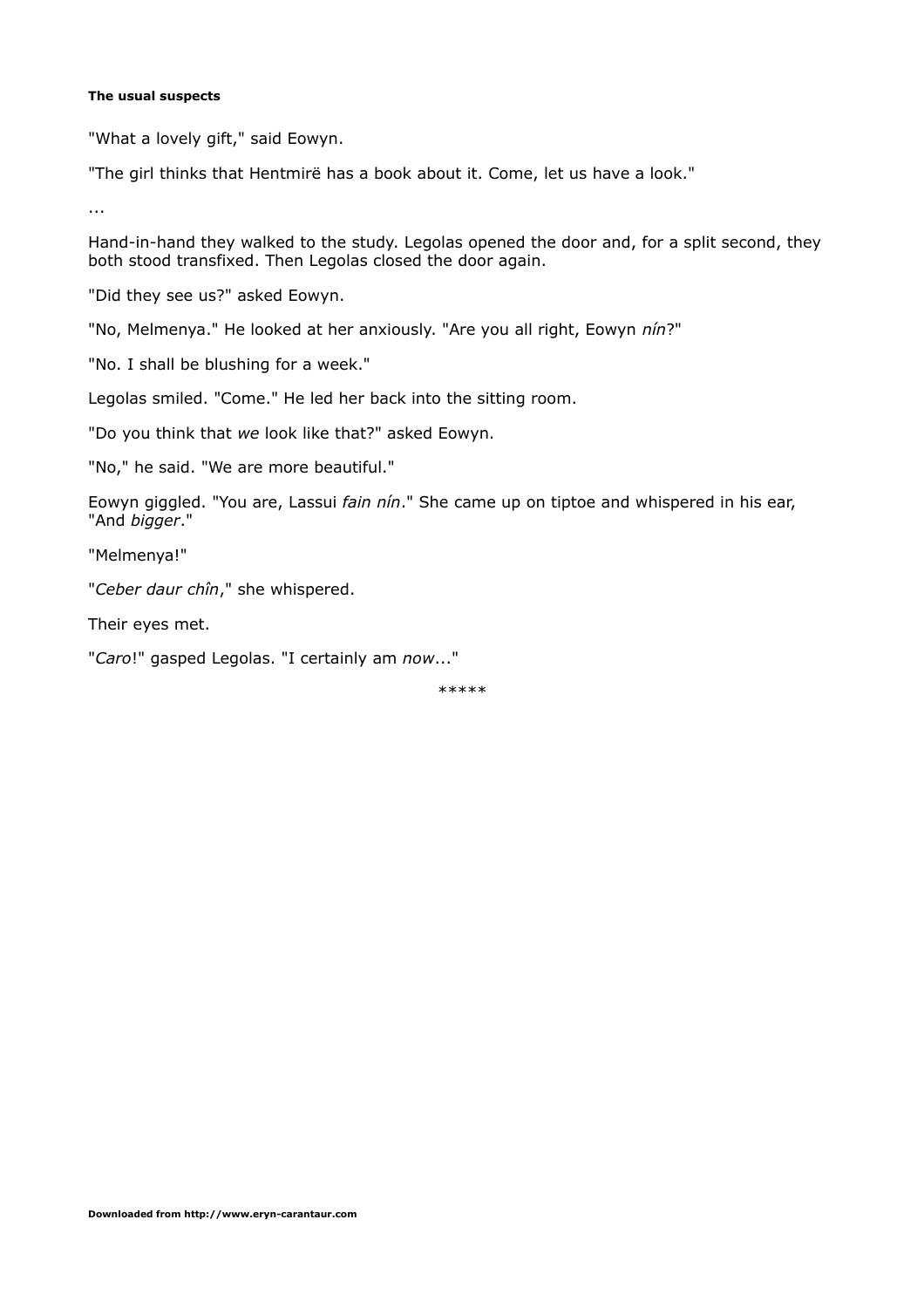# **Chapter 3: The Turquoise Gardens**

# **They scarcely made it through the door of their bed chamber.**

...

Afterwards, as Legolas lay on his back, briefly exhausted, Eowyn bent over him, and kissed him, lovingly. "*Ceredir fain*," she whispered, "*gerich veleth nín*."

"Melmenya..." Tired as he was, his body responded instantly.

Eowyn smiled. "Hentmirë's maid," she said, kissing him again, "the former whore,"*—kiss* —"says the *best* lovers,"—*long, lingering kiss*—"the very, *very* best lovers,"*—kiss*—"are just a little too big." She ran her tongue along his length and kissed his smooth, ruby head. "Just big enough to hurt, ever so slightly,"*—kiss*—"especially if they are very gentle to start with." She placed a tiny kiss on his precious opening. "*I* said—"

"You did *not* discuss my..." He sat bolt upright.

"*Shhhhh...*" She silenced him with a thorough kiss on the mouth. "I said that you were *perfect*," she whispered against his lips, "that is all..."

He pretended to be annoyed.

But, holding his gaze, Eowyn reached down and stroked him—measuring by feel the length and breadth of his sturdy shaft and the full roundness of his *ceryn*, until—

"I can see," he said, with a mock sigh, "that I shall have *no* peace until I give you what you want." He grabbed her and rolled her onto her back. "Yet *more* perfection."

Eowyn's merry laugh could be heard in the courtyard garden.

...

"Will I see you again?" asked Haldir, watching Cyllien dress.

"That's entirely up to you," she said. "*I* shall not come looking for *you*."

He weighed her words for a moment, testing his own feelings. "I am not sure that I can do this..."

"You can do it very well. Especially when you keep your mouth shut."

"You know what I mean."

"Look: *you* will never have *her*, Haldir; *I* will never—well, let's just say that we *both* need to make do with what we can get. But, as I say, it's up to you. Will you see me out?"

"Mmm?"

"You could at least *pretend* to be considerate."

With a most un-elven weariness, Haldir struggled to his feet and escorted her into the courtyard. "Yassib will open the gate for you..."

"Valar!" cried Cyllien. "You really need to watch how Prince Legolas treats *her*."

...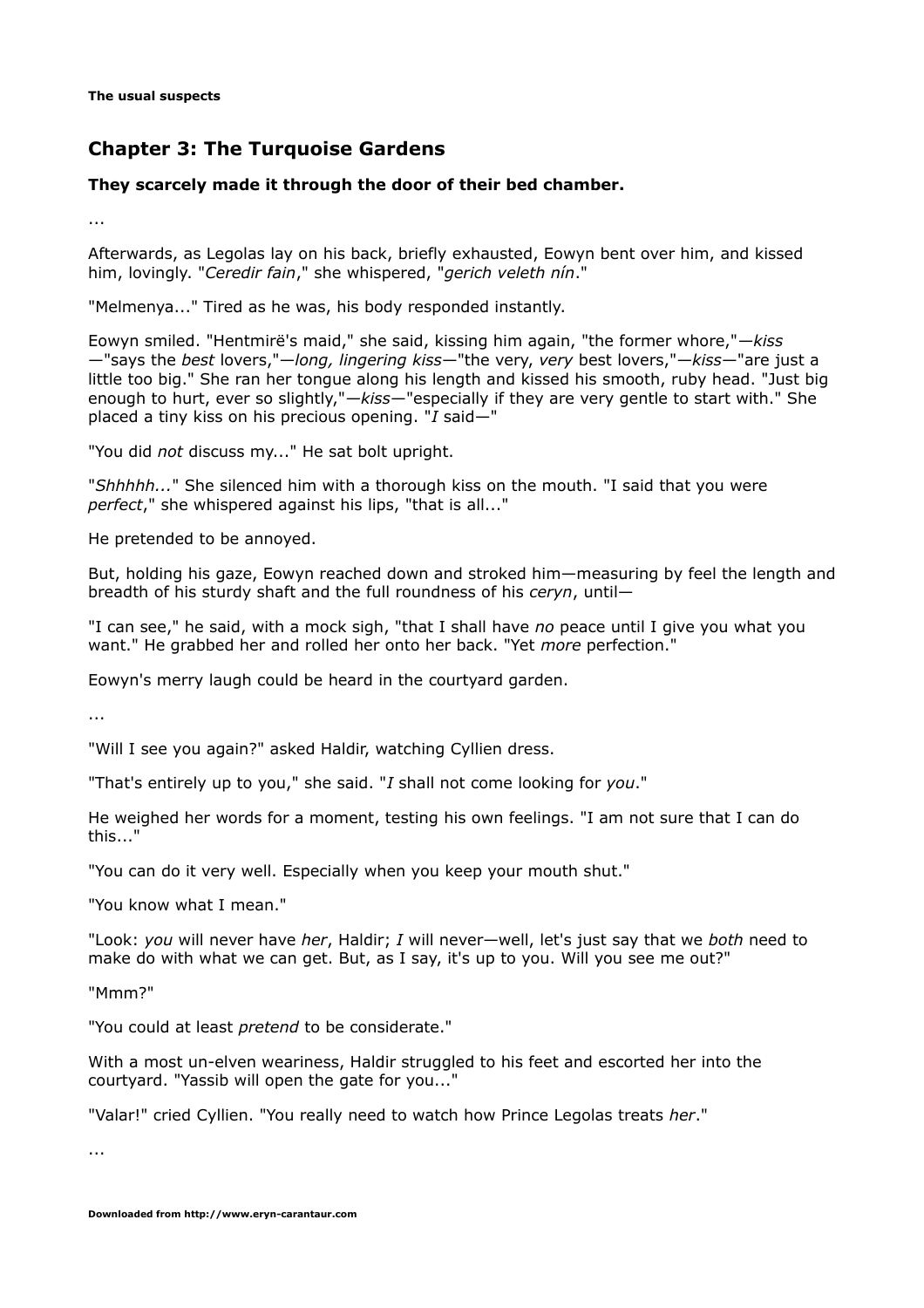"Come, melmenya," said Legolas, rousing Eowyn with a gentle kiss, "we must get you washed and looking presentable again."

She smiled up at him, stretching luxuriously.

He fetched a bowl of water and a towel from the bathing room, and helped her sit up, then he took his time, carefully sponging and drying her face and body, and combing the tangles from her long golden hair. "There. And if we can find you something more demure to wear, no one will have any idea what a dangerous wanton you are."

Eowyn hugged him tightly. "I love you, Lassui," she said. Then she added, thoughtfully, "Do you think *they* are in love?"

"No," said Legolas. "No. It is no more than physical desire at present. But that is a good start."

...

"So I asked for a single hair of her golden head," said Gimli. He took a swig of the ale Hentmirë had managed to find for him. "She gave me *three*."

"And now she is gone forever," said Hentmirë. "It is so sad..." She hesitated. "Gimli, what does it mean, to sail West? Do they... Do they go there to *die*?"

"Die? Oh no, my Lady. No. They go there to live with the Valar, in a land where everything is beautiful, and peaceful, and all the cares of this world no longer concern them."

"That sounds very *like* death," said Hentmirë, uncertainly.

"Perhaps to us," said Gimli, "because we are mortal. But not to them." He leaned forward and pressed her hand. "Elves are a fine people, but most of them lack *our* spirit."

"Not Legolas," said Hentmirë, loyally.

"Oh, no. Not Legolas." He took another swig of ale.

"But if Legolas heard the gulls' cry so many years ago, why has he not sailed? Why did he not go with your Lady?"

"He wanted to stay with his mortal friends."

"But what will happen when his friends die—"

"I am sorry we are late, gwendithen," said Legolas, leading Eowyn downstairs, "are you ready to leave?"

"Yes," said Hentmirë. She turned to the dwarf. "Legolas and Eowyn and I are going to visit the Turquoise Gardens. Would you like to join us, Gimli?"

Gimli rose to his feet. Standing beside him, Hentmirë was only a few inches taller than he was. With a slight bow, he proffered his arm. "I should like that very much, my lady."

...

"I want a certain job done," said Abdi, the owner of the *Blue Parrot*. "And I was told that you were the one to ask."

"'Certain jobs' *is* what I do," said Wolfram, cautiously.

"Take a seat."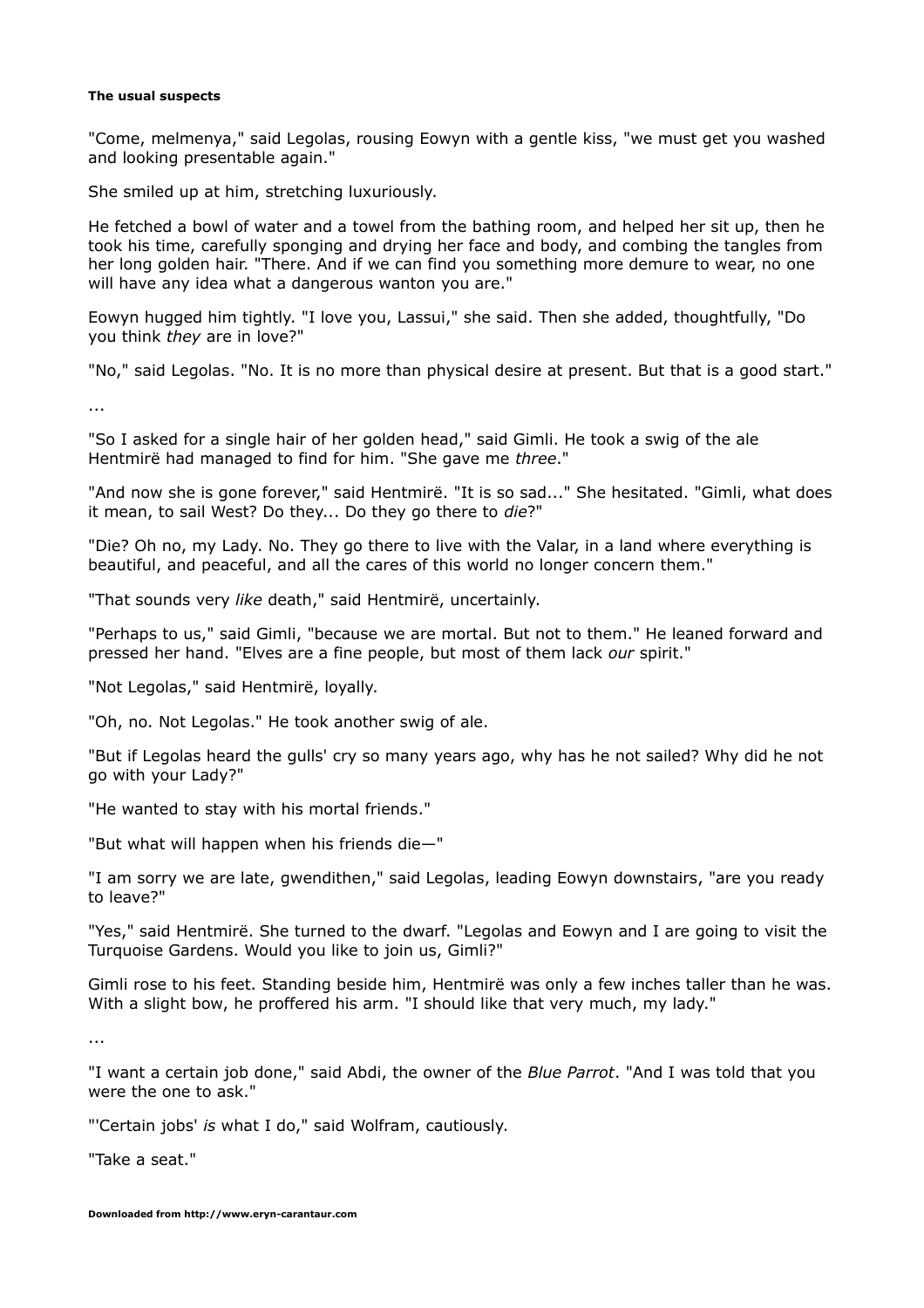Wolfram glanced around the room. There were two doors and three windows. The door he had just used was now blocked by two well-armed slaves; the other, behind the fat man, might lead anywhere—but almost certainly deeper into the building—hardly the best route in an emergency. The windows were big and their shutters were open—perfect exits, had they not been on the second floor. *Still*, he thought, *the middle window is my best option if things turn nasty*. He sat down.

"You know Ribhadda?" asked the fat man. "Owns *The Silk Road*."

"Yes."

"I want him to disappear."

Wolfram nodded, reflectively. "Disappear, as in—"

"Go, and never come back."

"That can be arranged. For a price."

"I've got a Kurian that'll do it for five hundred gold."

"Then use him," said Wolfram, "and, in future, don't waste my time." He rose, and took a few steps towards the door. The two slaves blocked his way, towering over him menacingly, but some instinct told Wolfram that the man on his right was the weak link. He bared his teeth. "You *don't* want to make an enemy of me," he hissed.

The slave backed away.

Behind him, Abdi laughed. "Zimri told me you had a pair. And he says you're an artist."

"He's right," said Wolfram, still glaring at the slave.

"A thousand."

"Make it twelve hundred and we have a deal."

"Two thousand if Ribhadda disappears *and* you bring me his Elf-woman—unharmed."

Wolfram sighed. *Not more pricking Elf-napping*... "That is an entirely different proposition," he said, turning back towards the fat man.

Abdi spread both hands, as if to say, *What can I do? That's the job.*

"I'll let you know," said Wolfram. He looked up at the slaves. "Move!"

"Don't leave it too long," shouted Abdi as Wolfram left. "Or I *will* use the Kurian.

...

Hentmirë had had a large, open carriage brought round from her stables. Legolas smiled at the sight of Eowyn making friends with the horses, four fine greys.

"Do you think I should ask March Warden Haldir if he would like to come with us?" asked Hentmirë quietly. "He is standing over there, by the thorn bushes, gazing out to sea..."

"I think that would be very kind, gwendithen *nín*," said Legolas.

...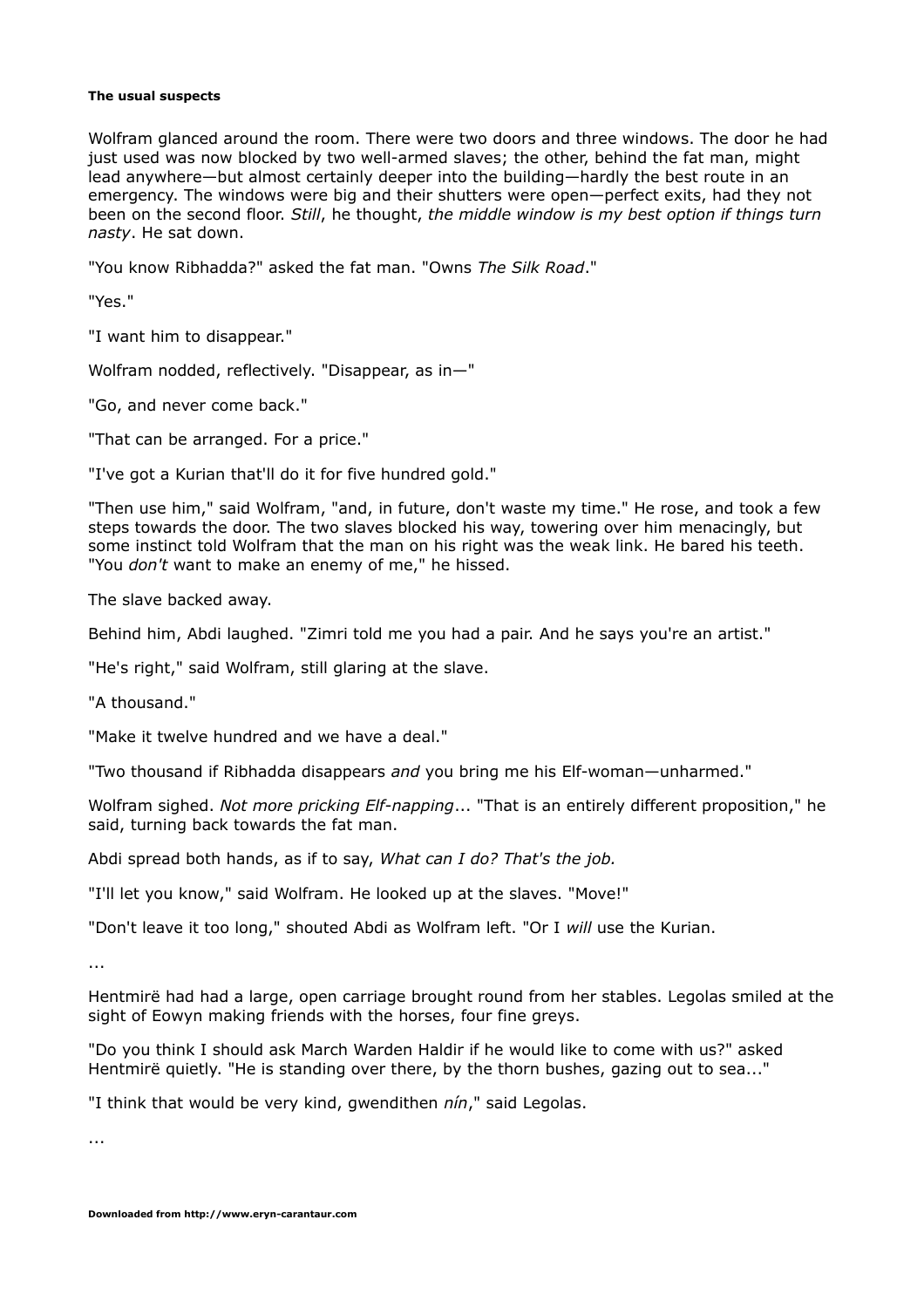"Where have you been?" asked Ribhadda.

"Seeing *her* home," said Cyllien. She glanced at her reflection in the mirrored wall. Her hair was tangled, and she had bruises on her neck and a love-bite just above her left breast. She smiled. *I shall have to cover* those *up*...

"Hiram was back hours ago."

"I dare say." She pushed past him. "I need to get ready."

He caught her arm. "Who have you been with?"

"Are you jealous?"

"No. I just don't want to see you beaten black and blue again. It upsets the customers."

"You're all heart." She shook off his hand. "Her husband wants to thank you personally. He is coming here tonight. He's an Elf—an elven *prince*."

*And he makes the rest of you look like baboons*, she thought.

...

The carriage came to a halt beside a massive rectangular enclosure, fortified with square bastions and crenellated battlements like a Northern castle, but decorated with glazed tiles most of an intense turquoise-blue—that made it shine like a jewel against the dull red of the desert sand.

"Is it not beautiful?" said Hentmirë, clapping her hands together. "And I have not been here for years!"

She led them up a shallow ramp, to the guard post beside the gates, and—with a mixture of name dropping, innocent flirtation, and gold coin—she obtained permission for them to enter.

They passed quickly through the entrance hall, with its tree-shaped columns, painted and inlaid with coloured glass—"It reminds me of King Shamash's palace," said Eowyn to Gimli and out into the Gardens themselves.

The enclosure was dominated by a huge artificial lake: broad, shallow and perfectly rectangular. At the nearer end, an elegant stone jetty stretched out into the deep blue of the water; towards the farther end, a small island of white stone—again, perfectly rectangular offered the comfort of a shady pavilion.

Hentmirë turned to Legolas. "After you have walked under the trees, my dear," she said, "we could take one of the little boats out to the island."

The lake was surrounded on all sides by a broad stone path, but the rest of the garden was *filled* with trees; there were dates and sycamores and pomegranates, acacias and willows and tamarisks—the greens of their foliage and the reds and yellows of their fruits all contrasting charmingly with the turquoise blue of the towering walls. Beneath the branches, tiled flower beds were filled with daisies and cornflowers and sweet marjoram, with small yellow chrysanthemums, and with poppies.

As Legolas wandered along the path, gazing upwards in wonder, an orange and black bird wearing an enormous crown of striped feathers, alighted on a nearby branch and called down to him, "*Hoo-hoo-hoop*, *hoo-hoo-hoop*, *hoo-hoo-hoop*..."

Laughing, Legolas called back, "*Hoo-hoo-hoop*!"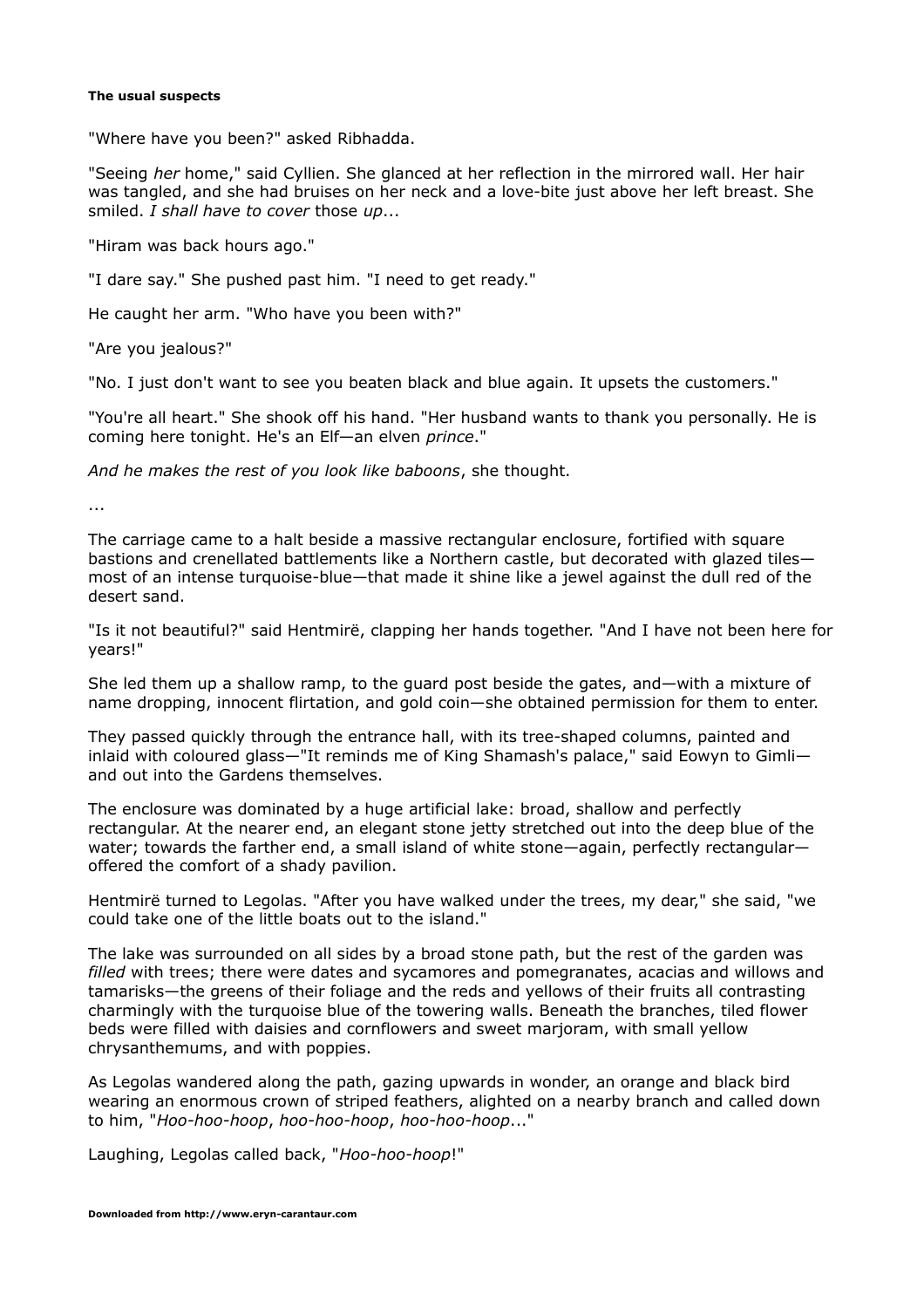"Oh, my dear," whispered Hentmirë. "We should have come here much, much sooner..."

...

"We've got a job," said Wolfram, stepping inside. He waited whilst Vardamir went through his customary ritual of barring the door and lighting the candles, then he threw himself down in his usual chair. "It will mean forgetting about My Lady for a couple of days... But it's a piece of cake: a removal and a relocation for two thousand gold."

"Removal..." said Vardamir, reluctantly. The Elf was not a career criminal, and he lacked the Man's pride in his work. "Who do we kill?"

Wolfram scowled. "I have told you before—"

"Don't use that word."

"Is it so hard to remember?"

"No," said Vardamir. "It's just ridiculous. Who do we *remove*?"

"Ribhadda."

"Manwë's balls, Wolfram!"

"Keep your voice down! Gods, anyone would think you'd never ki—removed anyone before."

"But I *know* him!"

"Exactly! And he trusts you. *That's* why it will be a piece of cake."

"I daren't ask who we have to relocate..."

Wolfram slipped out of his chair and crouched beside the Elf. "Remember it's two thousand gold," he said. "Our customer wants your elleth. Cyllien."

...

Haldir was standing beside the jetty—leaning over the handrail, gazing at a flock of geese swimming on the deep blue water—when Eowyn approached him. "Is it not wonderful here?" she asked. "Just look at Legolas!"

Haldir looked. The other elf—*Would you not know it?*—had coaxed the crowned bird onto his hand, so that Hentmirë could see it more clearly. "He is very happy here."

"Does it not affect you in the same way?"

"I am not a wood elf," said Haldir. Then, "Can we talk?"

"Of course."

He offered his arm, human fashion and, though she seemed surprised, she accepted it. He led her to a secluded bower, just off the main path, and they both sat down on a turquoise-tiled bench.

"Are you not jealous of Hentmirë?" he asked.

Eowyn smiled. "There were many things I thought you might say, but that was not one of them! Why should I be jealous?"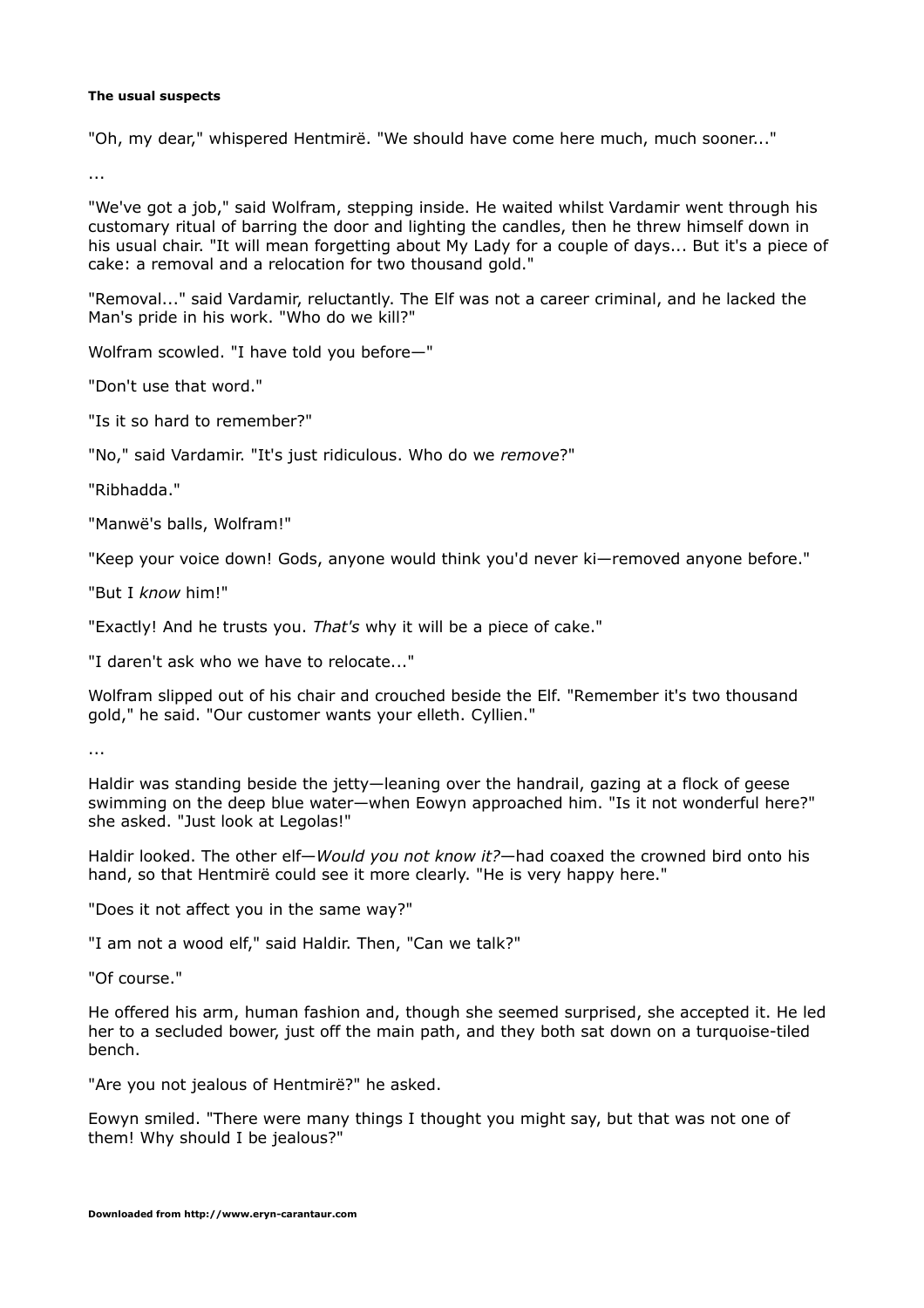"Legolas cares for her."

"Legolas *loves* her."

"And that does not worry you?"

Eowyn shook her head. "There is room in his heart for both of us," she said. "It is not an *entirely* chaste love, like a mother and son—not on her side, at least—but it is still a very innocent love. I think they are more like a favourite aunt and nephew. Neither Legolas nor Hentmirë is capable of anything bad or ugly. Yes, there is room in his heart for both of us."

"As always, you put the rest of us to shame," said Haldir.

"Please do not say that."

There was a difficult silence, and—when it seemed to her that the elf did not intend to say anything more—very tentatively, Eowyn touched his hand. "Tell me about *her*."

"Oh, Eowyn!"

"Is that not what you wanted to talk about?"

"I want to talk to you about everything. You are the only person I feel I *can* talk to—"

"Then talk."

"I do not know what is happening to me."

"It *has* been very quick." Eowyn looked down at their hands. "Do you love her?"

"No."

"Oh."

"You sound disappointed."

"I want you to be happy, Haldir."

"Why?"

"Surely you know why?"

"Can I ask you a question?"

"Of course."

"You need not answer..." He took hold of her hand. "If I had approached you, Eowyn, after Helm's Deep—before Faramir, before Legolas—if I had asked you—would you have said yes?"

Eowyn looked up into his hypnotic blue eyes. "I do not know," she said.

He carefully placed her hand back on her lap. Then he said, "But that is not a 'No'."

"It is *not* a 'No'." She blushed deeply. "I do care for you, Haldir. And you are very attractive."

He smiled. "We are like Legolas and Hentmirë."

"Not entirely chaste..." agreed Eowyn. "But I am not old enough to be your aunt."

His smile was almost a laugh. "I never intended to tell you this, but after these last few days-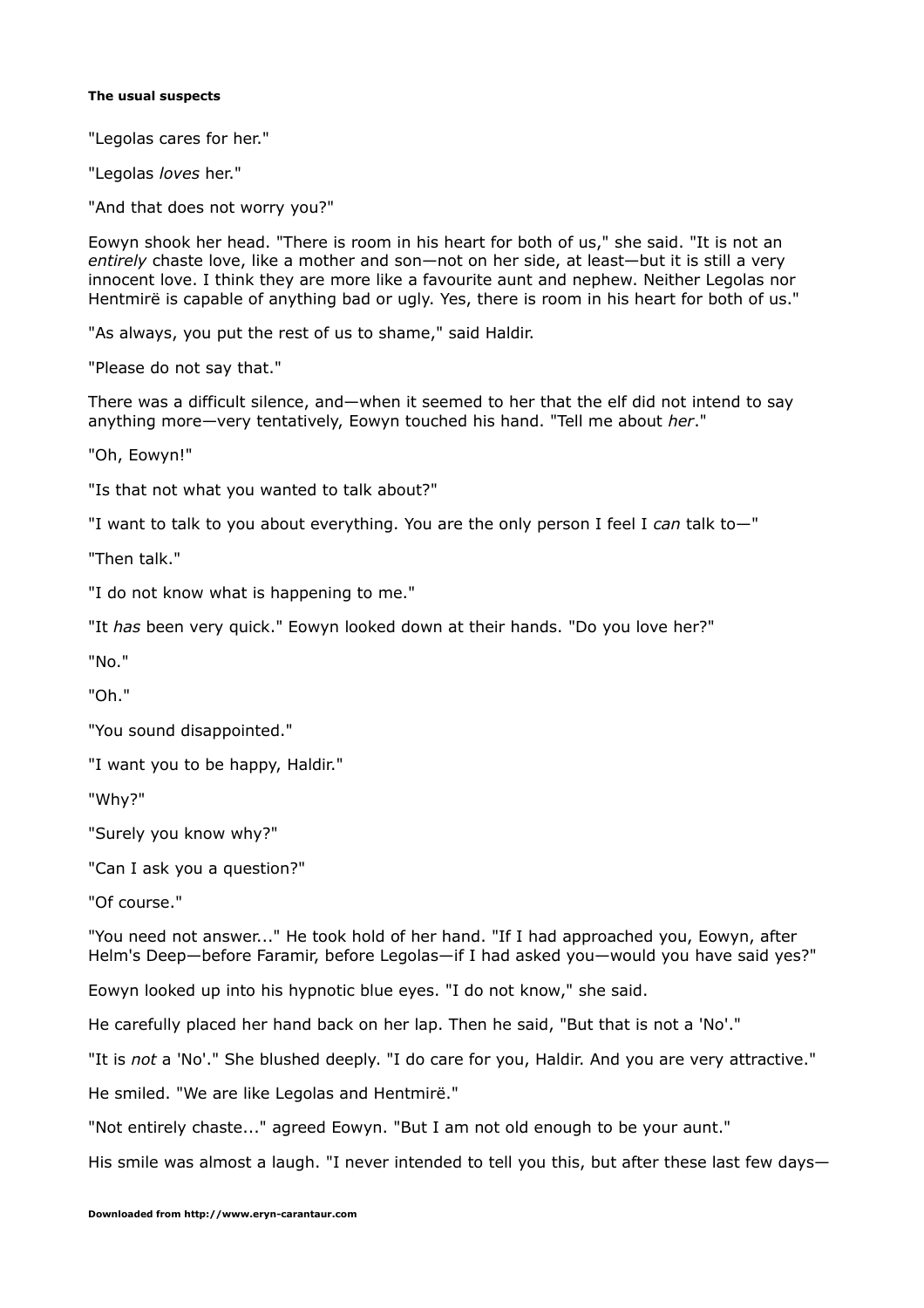and because of what might happen in the future—I think you need to know. When we were in Kuri, I had the Magus Niqmaddu remove my love for you."

"I do not understand."

"He removed my love for you, by magic." His head was bowed, and he could not see that she was staring at him, appalled. "After what had happened," he said, "I had to do *something*."

"Did it work?"

"In that I have no memory of how I used to feel for you, yes. But in some ways it has only made things worse."

"And did it not occur to you that that was *likely* to be the outcome? Meddling with your mind! I am disappointed in the Magus."

"He did try to dissuade me."

"But, of course, *you* knew better. I *begged* you not to do anything foolish. I even sent Legolas —does *he* know?"

"He was too late to stop me."

"He *lied* to me!"

"Only to protect you, Eowyn; you know that."

"*How* are things worse now?"

Haldir sighed. "It seems I am still obsessed with you. I just do not remember why."

...

"If it was *your* Lady you would not do it," said Vardamir.

"Of course I would," said Wolfram. "Just not for two thousand. My Lady is a *princess*. I'd want at least ten. Maybe twenty."

"You might kidnap her, but you wouldn't hand her over. You would keep her for yourself."

"Not for twenty," said Wolfram. He turned his back on the elf; *conversation over*.

*I could warn Cyllien*, thought Vardamir. *I could get her out of* The Silk Road... *But where would I hide her?*

*Arinna's whorehouse! That place is like a fortress. And—since that business with the knife— Arinna won't let Wolfram through the door. Yes, she'd be safe at Arinna's...*

"Where are you going?" asked Wolfram.

"To get us some decent wine," Vardamir lied.

...

Eowyn watched Legolas, with Hentmirë and Gimli, walking under the trees, laying his hands upon the trunks, communing with them, and sharing their lore with his two companions.

*Yes, he lied to me, but how could I be angry with him?*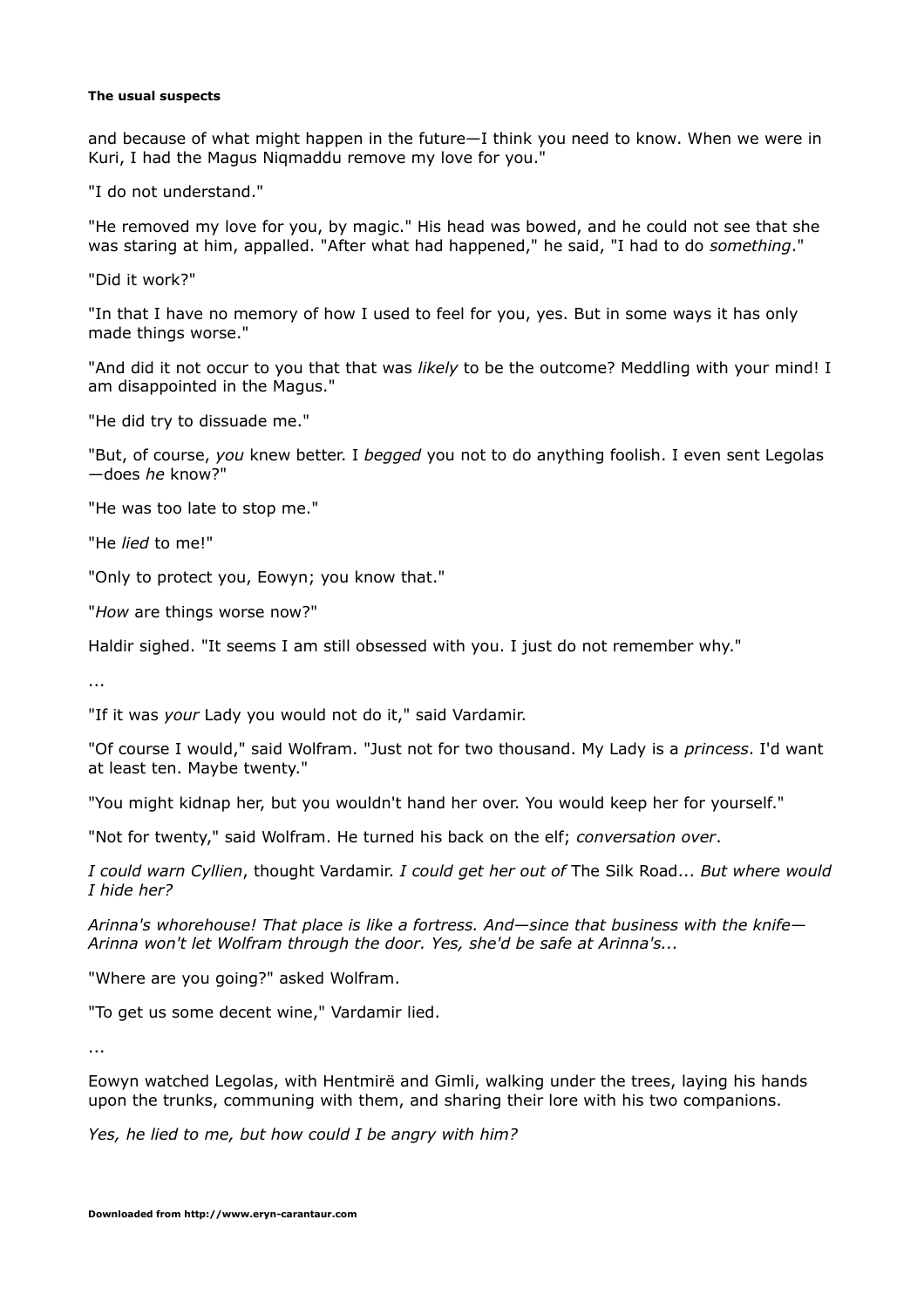She could swear that the trees stood taller, held their leaves higher, and offered their fruits more willingly, after receiving his blessing.

*How could anyone ever be angry with him?*

It was hard to remember now the liberator who had dealt with Gríma's followers in the Golden Hall, the grim avenger she had seen dispatching fallen orcs at Helm's Deep, the fearsome warrior she had glimpsed conquering the mûmak on the Pelennor...

*Please, gods*, she thought, *let him have some peace now. Do not let Hentmirë ever have to see him like that. It would break her heart.*

And, all of a sudden, she needed to be near her beloved elf. She lifted her long, full skirts and ran across the stone paving to join him.

"Hello, Melmenya," he said, happily. "Come and listen to the pomegranate trees."

...

Vardamir entered *The Silk Road* the moment the door opened. "Hello Hiram," he said to the bar tender. "I just need a word with Cyl—"

"Vardamir!"

"Oh, hello, Rib."

"Come here." The man was behind the bar, inspecting his stocks of spirits.

"Oh—I, er—"

"*Here*." It was not necessary for a man like Ribhadda to shout. Vardamir did as he was told.

Ribhadda poured him a drink. "On the house."

Vardamir looked, suspiciously, at the deep brown liquid.

"There was a man in here last night," said Ribhadda, "asking for you—a big noise from the North." He looked Vardamir in the eye. "Now I don't care what you did in the past—we've all made those mistakes—but I *do* care what you're doing now. I don't like that weasel friend of yours and I don't want to be playing host the day he destroys you. Your money's no longer accepted in here. Good bye Vardamir."

"But, Rib, I need to speak—"

"Good bye, Vardamir."

...

By the time the friends arrived back at Hentmirë's house, Faramir and Berengar were waiting, with Captain Oliel, to take their leave.

"We should reach Rihat the day after tomorrow," said Faramir. "If Gwirith can be moved, we will return immediately. If not, I shall send word.

"Good bye, Eowyn, my dear." He kissed her cheek. "Good bye, Legolas." He clasped the elf's hand. "Goodbye Gimli; Haldir. Good bye, Hent—"

Hentmirë threw her stout little arms around his waist. "You *promise* you will come back to us?" she said.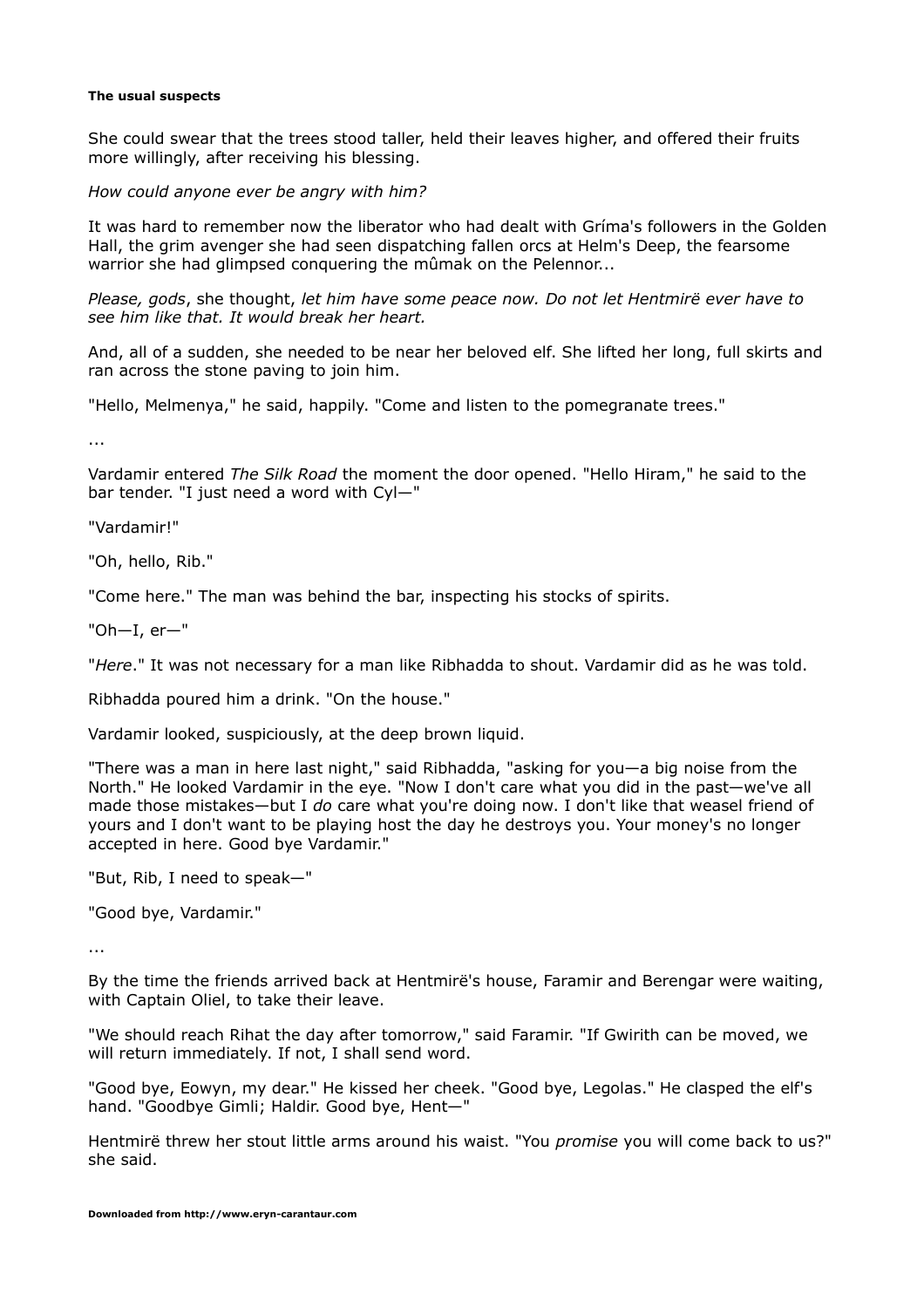"Of course," he answered, smiling.

"Legolas and Eowyn are both very fond of you. They would miss you terribly if you did not. And so would I."

Faramir hugged her tightly. "I shall be back before you even know I have gone."

...

A strange silence fell over the house once Faramir and the others had left.

Hentmirë and Eowyn were sitting side-by-side on the day bed, sorting through Hentmirë's father's papers in preparation for selling the house; Legolas was sitting close by, listlessly turning the pages of a book; Gimli was perching at the bottom of the stairs, sharpening his axe; Haldir was standing by the doors, gazing out into the courtyard...

At last, as darkness began to fall, Legolas roused himself and beckoned Gimli and Haldir into the study. He described to Gimli the attempts that he and Faramir had made to find Vardamir, and told them both of Eowyn's brush with Wolfram in the souk.

"She does not know whether he saw her, but if he did..." He removed one of his white knives from its scabbard and checked the sharpness of its edge. "Eowyn never talks about what happened between them on that galley—all she will say is that she made him pay. But I will never forget the malice I sensed when he took her from me in the castle. I will never forget what he threatened to do to her when I was lying paralysed. And if he ever gets a chance for revenge—"

"Just let *me* find him," muttered Gimli, unconsciously gripping the haft of his axe. "The animal!"

"We must find *both* of them," said Legolas, replacing his knife and strapping on the holster, "and quickly. The three of us will pay a visit to *The Silk Road*. I shall speak to Ribhadda; Gimli —I suggest you see if you can charm any information out of the patrons, *elvellon*; Haldir perhaps you can have a word with Cyllien? Eowyn will stay here with Hentmirë."

...

*The Silk Road* was buzzing. Ribhadda was behind the bar, passing the time with one of his regular customers, the Captain of the *Hatja*'s Guards, Ramess.

"I have often speculated," said Ramess, "on why you've never returned to the North, Rib. Did you abscond with the Poor Relief funds? Did you run off with a Counsellor's wife? I like to think you killed a man. It's the romantic in me."

"It was a combination of all three," said Ribhadda, dryly.

"And what in god's name brought you to Carhilivren?"

"My health. I came to Carhilivren for the waters."

"Waters? What waters? We are in the desert."

"I was misinformed."

Five musicians had filed out onto the stage and, arranging themselves on a cluster of wooden stools, they began tuning their instruments.

"Cyllien is about to sing..." said Ramess, wistfully. "What I would give for a woman like that."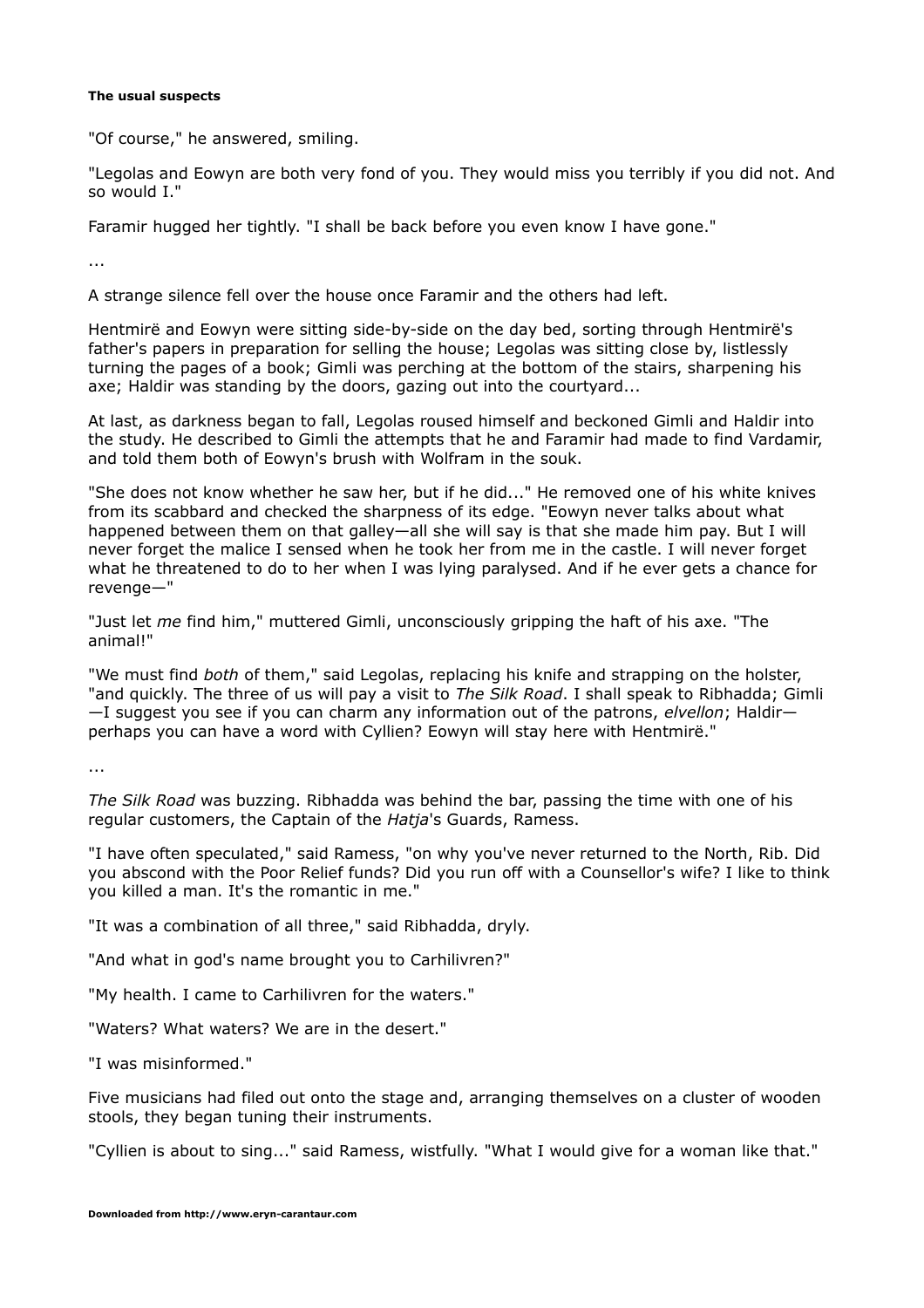"You and ten thousand others," said Ribhadda, unimpressed.

A murmur of surprise, suddenly rippling through the bar, announced the arrival of three strange customers—two of them tall, otherworldly beings, and one a very short, powerful man wearing a woman's robe but carrying a lethal-looking axe strapped to his back.

"*Interesting*," said Ramess. He turned to Ribhadda, raising his eyebrows.

"Very interesting," said the other man. "Would you like a quick word with Cyllien before she sings?"

"You do not think she would mind?"

"No. Go on through."

Ribhadda waited until the Guardsman had disappeared before he approached the smaller of the two elves. "You must be Lady Eowyn's husband, Prince Legolas," he said.

"And you must be Master Ribhadda," said the elf, placing his hand on his heart and bowing. He raised his head, smiling. "I wanted to thank you for taking such good care of her."

His face reminded Ribhadda of those of the divine spirits carved on the walls of the Golden Hall of Eshmunazar. The man shook his head. "It was my privilege," he said. "She's a classy lady."

The elf leaned towards him, slightly. "Can I ask you—"

Out of the corner of his eye, Ribhadda saw Ramess emerging from the stage door. "Not just now," he said. "Cyllien's about to sing. I'll give you the nod when the coast is clear."

...

Haldir had found a seat beside the stage. He looked distastefully at the sweaty customers thronging the bar, all of them waiting for Cyllien and most of them *wanting* her—even some of the women...

*And* I *could have her*, he thought. *Valar, if only things were that simple*.

The musicians had begun to play and, just as on the previous night, the elleth emerged from behind the curtain, singing.

She scanned the audience, saw him, and fixed her eyes upon him.

*"Some day, when I'm very low, When the world is cold, I will feel a glow Just thinking of you... And the way you look tonight."*

...

Ribhadda beckoned to Legolas. "Follow me," he said. Unnoticed, the pair slipped through the door at the side of the stage. "I assume you want information about the man who was following your wife?"

"Yes," said Legolas.

"I didn't see him. But *she* said she knew him," said Ribhadda.

"Yes. We have had dealings with him before," said Legolas.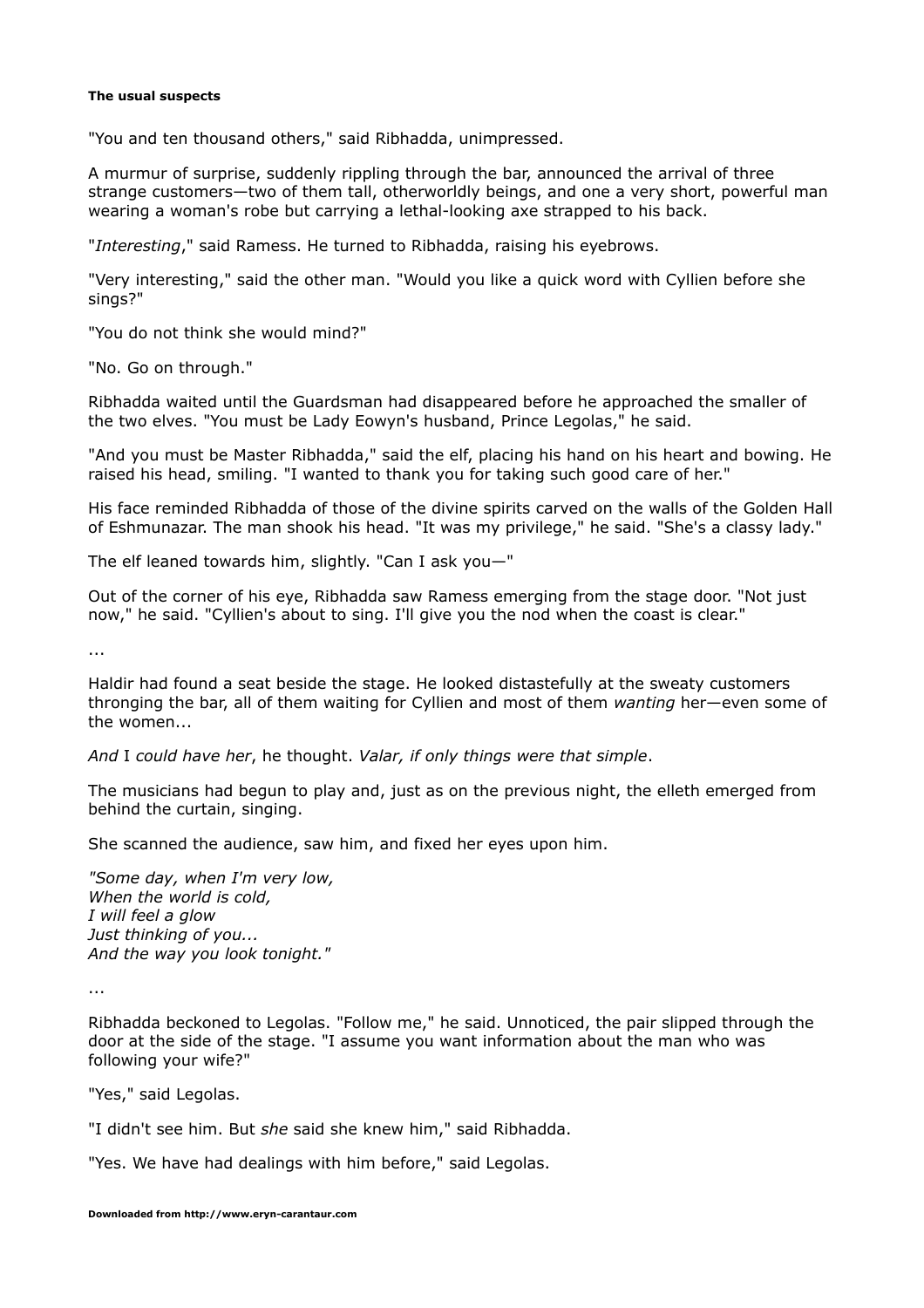"Do you know his name?"

"In Dol Amroth he called himself 'Wolfram'."

"*Wolfram*." Ribhadda smiled, cynically. "That piece of work. I barred him from *The Silk Road* after he lifted a necklace and earrings from one of my lady customers—right here, in front of two hundred people. Nobody saw him do it."

"Do you know where I can find him?"

There was a pile of packing crates in the corridor. Ribhadda leaned against them. From beyond the door, Legolas could hear Cyllien singing.

*"Rapture; I'm in rapture, And my heart beats so that I can hardly speak, And I seem to find the happiness I seek When we're here together Dancing cheek to cheek..."*

"I don't normally meddle in the affairs of my customers—not when they don't affect me, or *The Silk Road*, personally—"

*"Dance with me, I want my arms about you, The charms about you Will carry me through To Rapture; I'm in rapture..."*

"—but *he's* a dangerous animal and, as I say, your wife's a classy lady. I've heard he has a hideout on Garden Lane," said Ribhadda.

"Where?"

"In an alley behind one of the stalls. That's as much as I know."

"Thank you," said Legolas.

...

Cyllien wiped the colour from her lips, shrugged off her bodice and skirts, doused herself liberally in perfumed oil, slipped on her most seductive gown, and perched upon her dressing table, waiting...

Moments later, the door opened.

"You came!" she said, betraying far more of her feelings than she had intended.

"I came."

"I was not sure you would..." She twined her arms around his neck and pressed herself against him, expecting to arouse in him the same wild passion he had displayed the previous night.

But, this time, his body was unresponsive.

She placed her hand on his chin and pulled his face towards her. "You have been with *her*," she said.

"I have had a long talk with her, yes."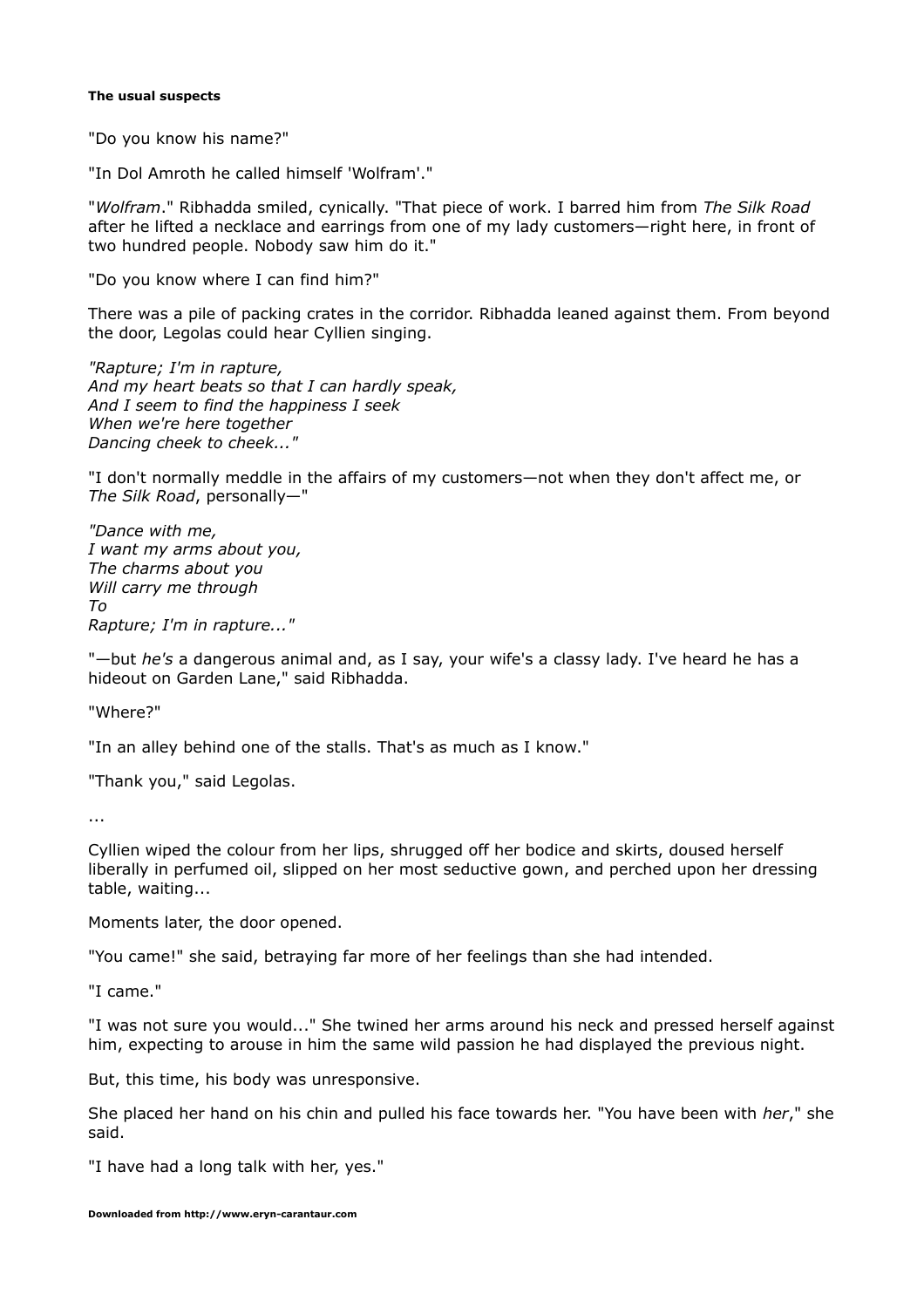"About us."

"She wants us to be happy, Cyllien."

"That is very big of her." She gave up trying to arouse him and instead went over to her dressing table, searching for her clay pipe. "You should fuck *her*."

# "What?"

She turned to face him, shouting angrily. "Yes, fuck *her*! That is your cure! Fuck her and fuck her and fuck her and be disappointed. Fuck her and find that her *tynd* are no bigger than mine! Fuck her and find that her *rond* is no tighter than mine! Fuck her and fuck her and fuck her and—"

# *Slap!*

"*Oh!* Oh..." With the hysteria gone she was left shaking, her hands covering her wet face.

"I am sorry," said Haldir. Then he added, with unconcealed distaste, "You have been amongst them too long, Cyllien. You are no longer an elleth and you will never be a woman; I do not know *what* you are." He walked to the door.

"And *she* would not disappoint me," he said. "Not *ever*."

\*\*\*\*\*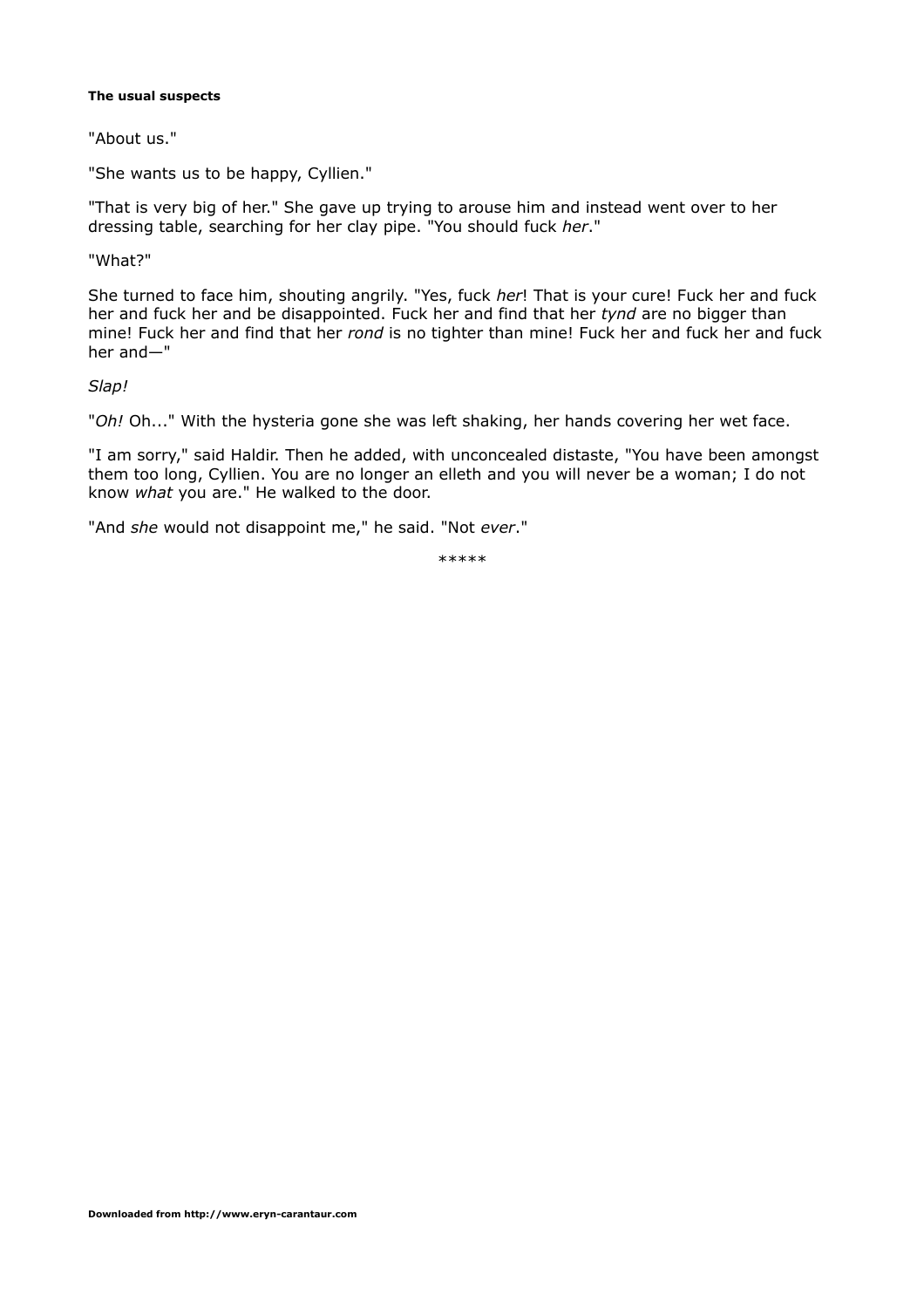# **Chapter 4: Good advice**

# **Cyllien examined her face in the mirror. The slap had stung, but it had done no damage—for it had never been intended to do anything more than calm her down.**

And it had certainly worked.

She sighed. *Why do you want him? Because he's big, strong, good-looking and a wonderful lover. Because he's passionate and honourable and—Valar!—if he fell in love with you, you would be everything in Middle-earth to him.*

*Could you make him fall in love with you?* 

*No. Not while she's anywhere near him...*

For the briefest of moments, Cyllien imagined killing Eowyn, and the clarity with which she could see the woman falling down a flight of stone steps—see the light leaving her eyes as her head hit the ground and her neck snapped—left her trembling.

*What in Ilúvatar's name does that mean?* she wondered. *Do I want Haldir that much? Or do I just hate the woman?*

She was so troubled by her thoughts of violence that she did not notice the door open—did not realise that he was there until his hand touched her shoulder. But when he lifted her onto her dressing table—clearing away the clutter with a sweep of his hand—and made love to her, this time with tenderness as well as passion, she seemed to have the answer to all of her questions.

...

Wolfram sat at the table, reed pen in hand, writing laboriously on a sheet of papyrus.

*Agreed. Ecspect...*

He was interrupted by the familiar knock: one-two; one-two-three; one; one.

*About pricking time.* He carried his candle to the door and set it down on the dresser. Then he drew back the heavy metal bar and, after blowing out the light, opened the door.

"Where have you been?" he hissed. "I need to go out! How long does it take to steal a bottle of wine?" He closed and, in the complete darkness, managed to re-bar the door. "Are you going to light that candle or what?"

The elf said nothing but, a moment later, the room was filled with a dull glow. Wolfram lit two more candles. "What's wrong?" he asked.

"It was not my fault..."

"*What have you done?*"

The elf, though much taller than the man, flinched. "Rib has barred me from *The Silk Road*."

"Why?"

Vardamir retreated a few steps. "Because he doesn't trust *you*."

To the elf's surprise, Wolfram laughed. "Where's the wine?"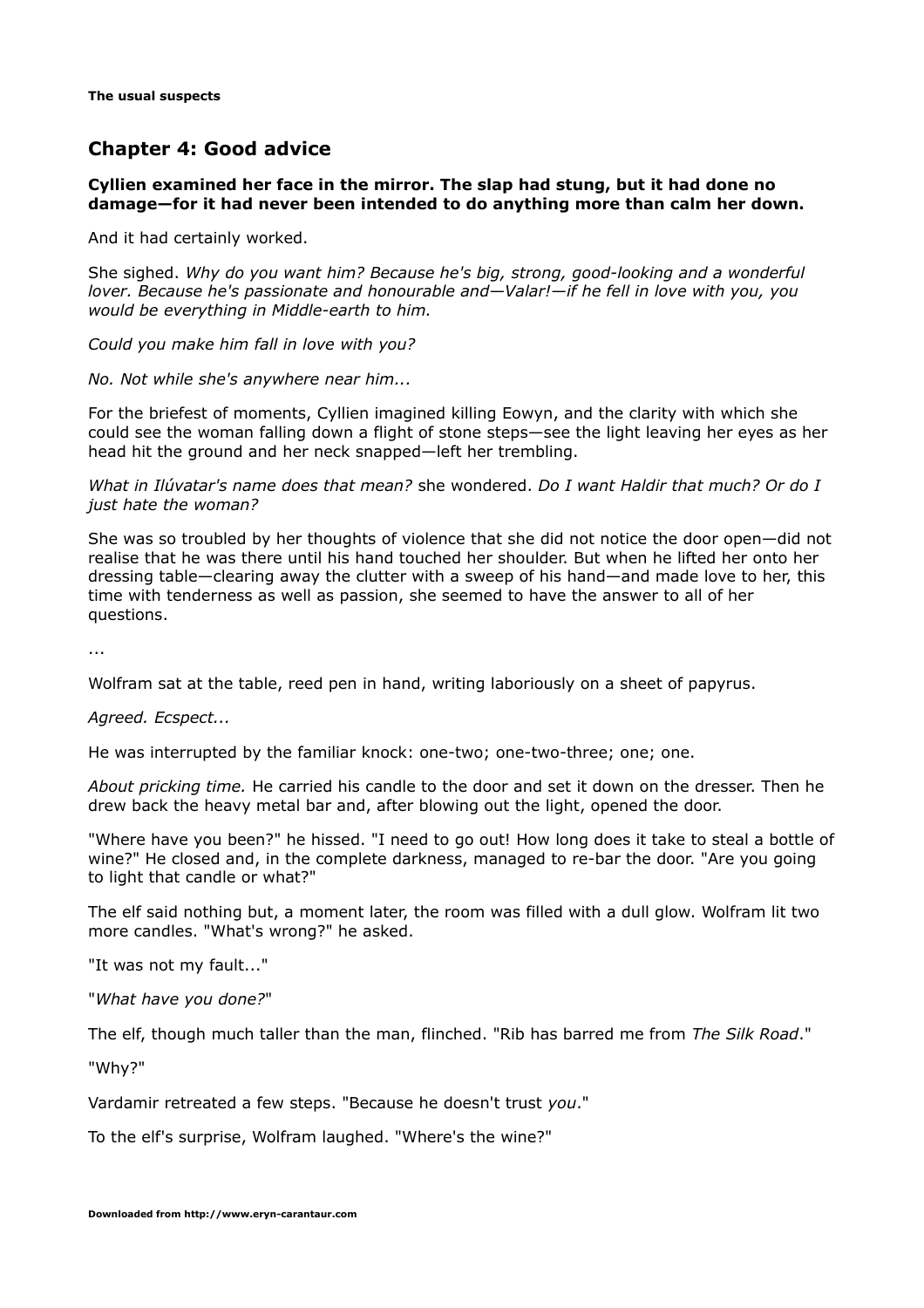Vardamir removed a grimy bottle from a poacher's pocket inside his long robe.

"Could you not have taken a *clean* one?" Shaking his head, Wolfram returned to writing his note.

*Agreed. Ecspect...*

He must not be too explicit in case it fell into the wrong hands.

*... her toniht at the back door*

He added a full stop. He would not sign it.

He waved the papyrus in the air to dry the ink.

"This," said Vardamir, "is one of the finest reds from Dorwinion. It's over fifty years old." He handed Wolfram a goblet.

Wolfram knocked it back. "It doesn't really matter," he said. "I can deal with Ribhadda myself. You're not much help, anyway." He folded the note. "I'm going out. I'll deliver this to the *Blue Parrot*, then I'll relocate *her*—"

"Must you, Wolfram?"

"Just make sure you stay by the door. I may need to get back inside—*fast*."

...

"Over *here*," cried Gimli, waving enthusiastically. The dwarf was sitting at a large, circular table, surrounded by a bevy of admiring young women, and allowing one of them—sitting on his lap—to stroke the haft of his axe. "These fair ladies want to meet you," he cried.

*How did he get so drunk so fast?* Legolas wondered, taking a seat at the very far side of the table.

"Are you *really* an elf?" asked one of the girls, simpering.

Legolas smiled politely. "Yes."

"And is it true what they say about elves?" asked another—who seemed to have had more to drink than the rest—sliding towards him, from chair to chair.

"What do they say?" asked Legolas, gently removing her hand from his thigh.

"That you're all hung like horses!"

The girls giggled; Gimli roared with laughter. Legolas folded his hands over his lap.

"Well," said Gimli, "answer her!"

"Yes," said Legolas, straight-faced.

Gimli thumped the table with delight.

"Will you show me?" asked the girl, breathlessly. "I've never seen a *really* big one. We could go outside..."

"That's enough, Meryt, leave the gentleman alone." Ribhadda laid a restraining hand on the girl's shoulder. "Time to go home." He beckoned to one of the liveried boys. "Aqhat, walk her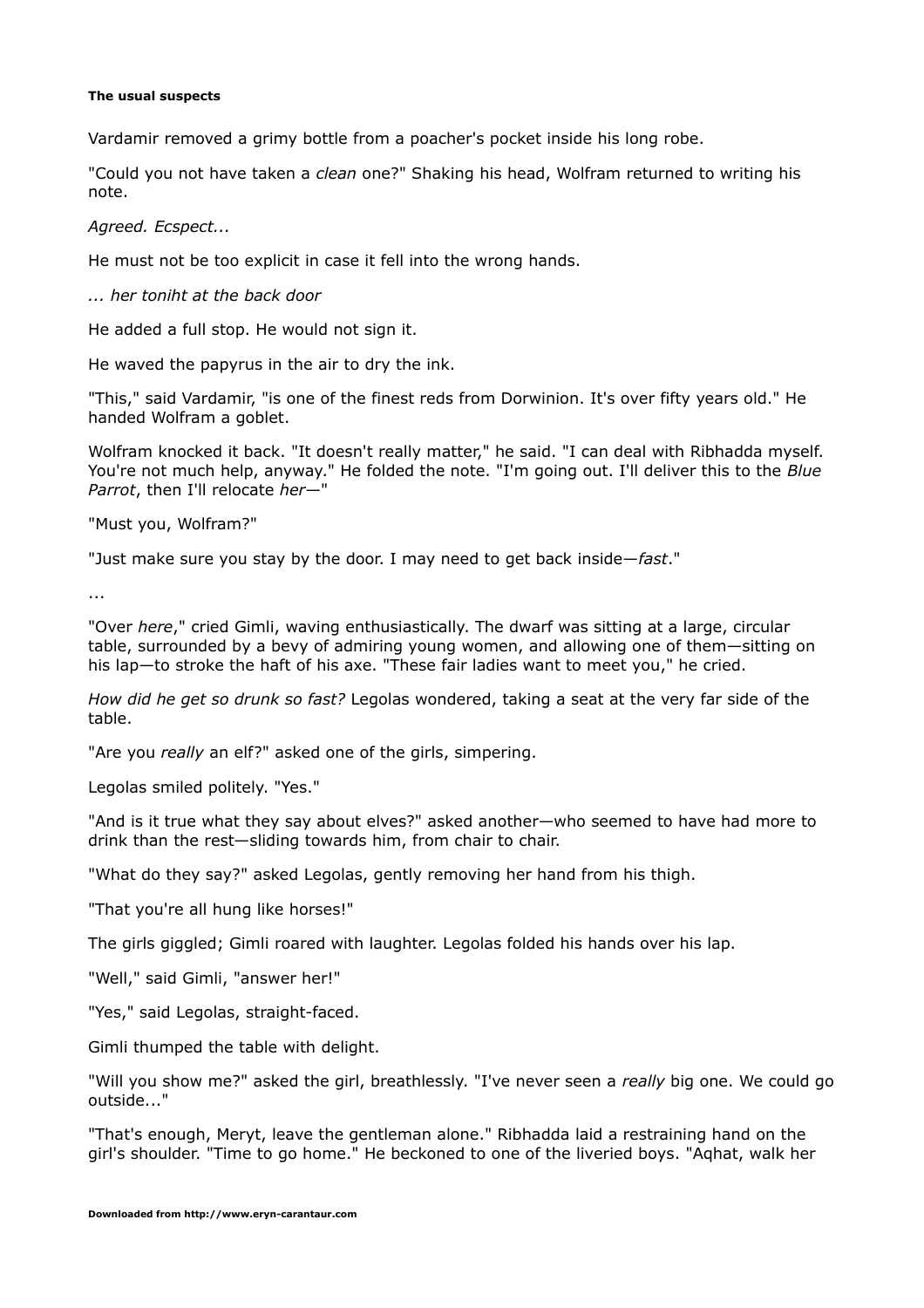back to her rooms."

"Oh, but, Rib, I don't want—"

The man lifted Meryt from her seat and handed her to the boy. "*Home*," he said, firmly. "And Aqhat—make sure *you* come straight back."

"Well," said Gimli, with a theatrical yawn, "*I* must be going, too." There was a chorus of disappointment. "Sorry ladies. But perhaps my friend, here, will stay and entertain you with tales of Northern parts?" He winked at the elf.

Legolas gave him a murderous look. But, seemingly oblivious, Gimli rolled off his chair, swaggered across the tavern and disappeared through the main doors.

The women moved in on the elf like sharks on an injured swimmer. "I am sorry," he said, scrambling to his feet, "my wife is expecting me. Good night, Master Ribhadda." He hurried after the dwarf. "Gimli? Gimli, where have you gone?—Gimli? *Gimli!*"

"Shhhhh," hissed the dwarf, suddenly sounding very sober. "For an elf you are making a terrible din! Come with me!"

...

As Ribhadda was watching the elf leave, one of his regular customers, a small, nervous man, plucked at his sleeve. "Rib, will you join me for a moment?"

"You know better than that, Ugarti," said Ribhadda, "I don't—"

"You don't drink with customers. I know. I just want to talk. And to ask you a small favour."

Ribhadda sighed. "Very well," he said, taking a seat.

Ugarti laid a document on the table—a roll of papyrus, tied with a red cord and sealed with a lump of red wax stamped with the *Hatja*'s emblem. "Look, Rib," he said, "do you know what this is? Something that even you have never seen." He played with the seal. "A Letter of Pardon, signed by the *Hatja*. It cannot be rescinded, not even questioned." He looked at Ribhadda, triumphantly. "Tonight I'll be selling it for more money than even *I* ever dreamed of. Then goodbye, Carhilivren." He smiled. "You know Rib, I have many friends in Carhilivren but, somehow, just because you despise me, you are the only one I trust. Will you keep it for me. Please?"

"For how long?"

"Perhaps an hour, perhaps a little longer."

"I don't want it here overnight."

"Don't be afraid of that." Ugarti picked up the scroll and held it out to the other man. "Please keep it for me." Ribhadda took it. "Thank you. I knew I could trust you." He rose to leave, but he could not resist adding, "I hope you are more impressed with me now, Rib."

Ribhadda caught his arm. "I heard that those dead couriers were carrying a Letter of Pardon."

"Uh. Yes," said Ugarti. "I heard that too. Poor devils."

Ribhadda stared at him for a long moment. "You're right Ugarti. I *am* a little more impressed with you."

...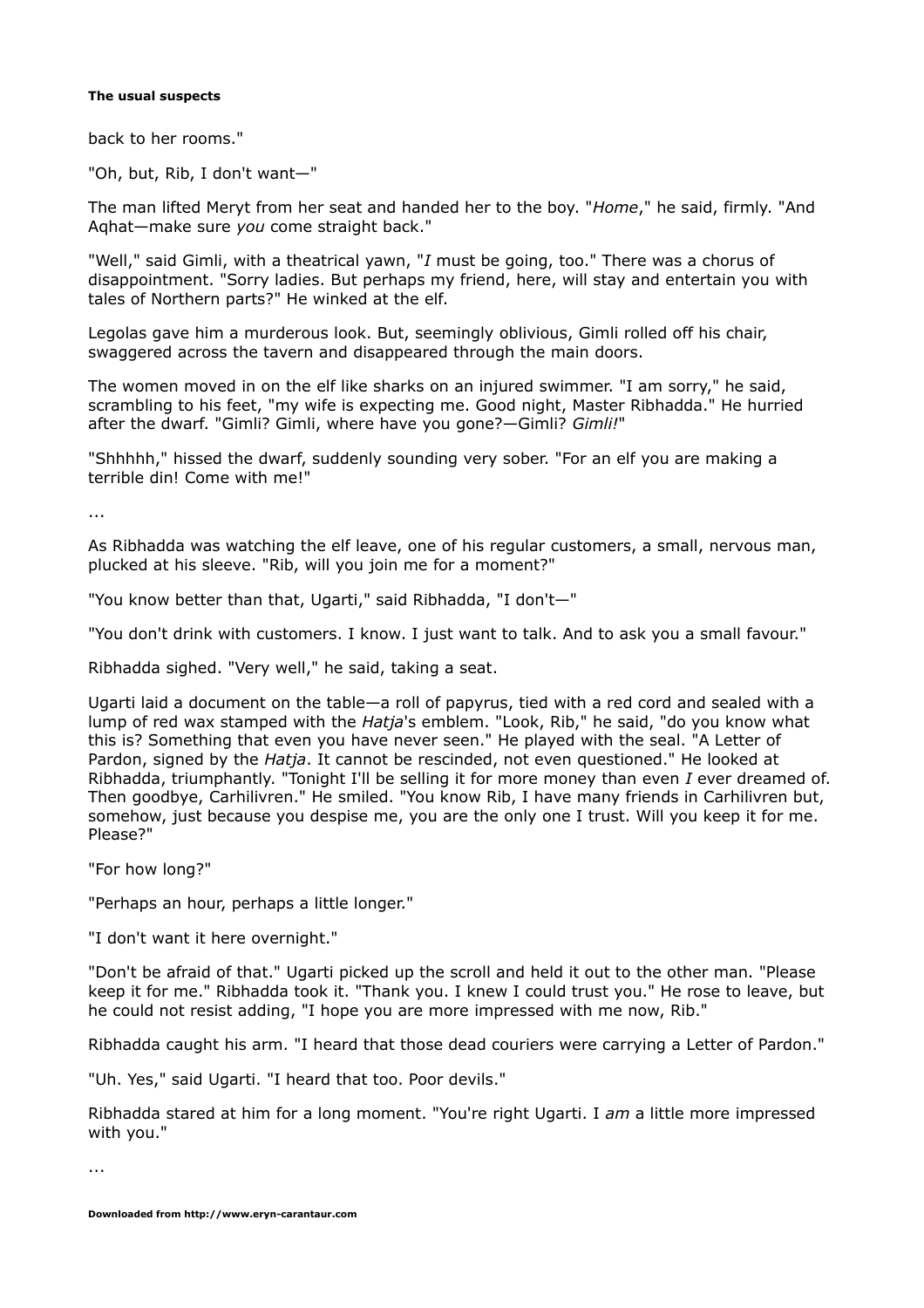"*I* am sorry, too," said Cyllien.

"For what?"

"Talking like that."

Haldir gathered her closer. "No, you were right," he said. "Not about *her*. But in what you said about me."

"What are you going to do? You cannot continue as you are."

He laughed, mirthlessly. "People have been telling me that for five years. Legolas never stops saying it."

"Prince Legolas *knows* how you feel about her?"

"It is hard not to notice when someone aims an arrow at your heart and tells you he intends to take your wife from you."

"You—"

"It is a long story, which I will no doubt tell you another time." Somewhat experimentally, he kissed the top of her head. "Will you come back to South Ithilien with me?"

"Of course."

"*She* will be there too. She is my Lady—not just Legolas' wife, but a warrior in her own right and I am her March Warden. We often work together."

"I will get used to that. And if I cannot, well, we must part, but at least I will be away from this place."

"What about Ribhadda?"

"He can manage without me."

"That is not what I meant."

"One can chase a dream, Haldir, or one can make do with reality," said Cyllien. "And, as reality goes, you are not all that bad."

...

"*Gimli!*" hissed Legolas.

The dwarf had stopped at the crossroads and flattened himself against the wall. He held up his hand for silence, then peered around the corner.

"Why are we following the woman?" asked Legolas.

"We are following Meryt because she has been to Vardamir's home," said Gimli, "lured there by talk of the extraordinary prowess of elves, apparently. But she never got to experience it, because his friend returned and the elf had to smuggle her out. Hence her interest in you." Gimli risked another look around the corner. "Come on," he said, "we must see where they go." The pair ran across the street, and dived into the shadows, then continued to follow the woman and her escort at a safe distance.

"I cannot believe she told you *that* about herself and Vardamir," whispered Legolas, as they watched the couple disappear into a lodging house.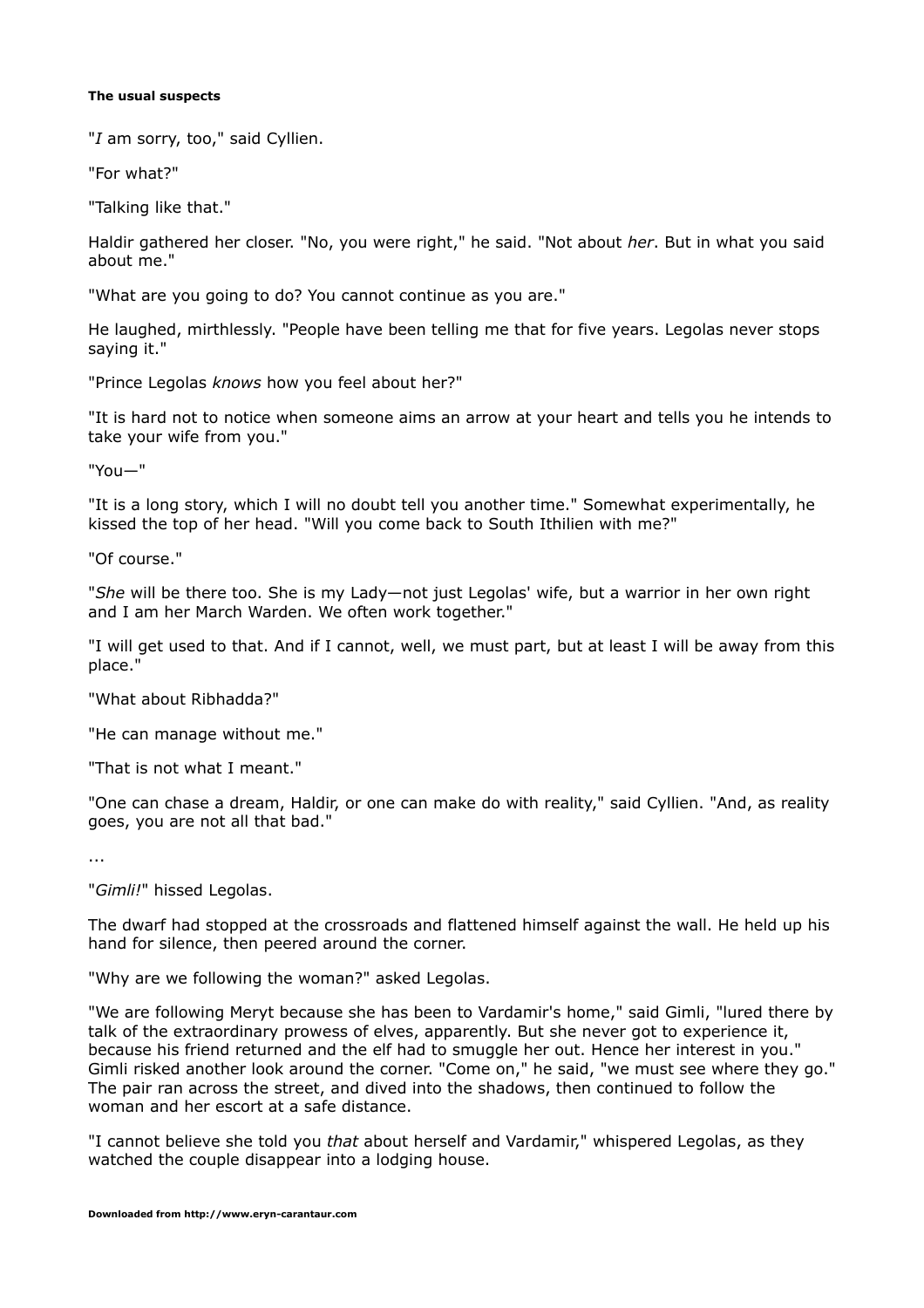"Never underestimate the advantages of a compact stature and a luxuriant beard when dealing with women."

"They treat you like a pet," said Legolas.

"As a *confidant*," Gimli corrected.

"Did she remember where this house was?

"She would not tell me—he swore her to secrecy—but she did let slip that it was just around the corner from her own lodgings."

"Which corner?" asked Legolas. "There are four."

Gimli growled.

"Wait a minute," said Legolas. "Garden Lane. Come!"

Turning the corner, they found themselves on the very edge of the Souk. "We are looking for an alley," said Legolas, "behind one of the stalls."

"How do you know?" asked Gimli.

"Because, according to Ribhadda, that is where *Wolfram* has his hideout."

Most of the stalls had closed for the night and they had no trouble finding three alleys running off Garden Lane, all of them narrow, each one walled on both sides by a jumble of featureless mud brick and wood and, whilst Legolas kept watch, Gimli examined them in some detail, lightly tapping the walls, every few inches, with the butt of his axe.

"Anything?" asked Legolas.

Gimli shook his head. "All the mud brick is solid," he said. "But as for the wood—who knows? all the wood is paper thin. It is impossible to recognise a concealed door."

"Perhaps, tomorrow, you should speak to the woman again," said Legolas as they retraced their steps around the corner. "And see if—"

"Hello boys," said Meryt. "Were you looking for me? How about coming up for a nightcap?"

...

*"I know I would Always be good To one who'd watch over me..."*

Singing softly to herself, Cyllien unlaced the bodice of her gown.

The door opened. "What did you forget, *melethron*?" She turned smiling.

The smile froze on her face.

"Not bad," said the intruder, nodding towards her breasts before she hastily pulled her gown closed. "But I've seen better." He shut the door behind him, picked up her dressing table chair —still lying where it had fallen earlier—and hooked it under the handle. "We wouldn't want to be *disturbed*, would we?"

"How did you get in here, Wolfram?" she asked, angrily. "Rib barred you."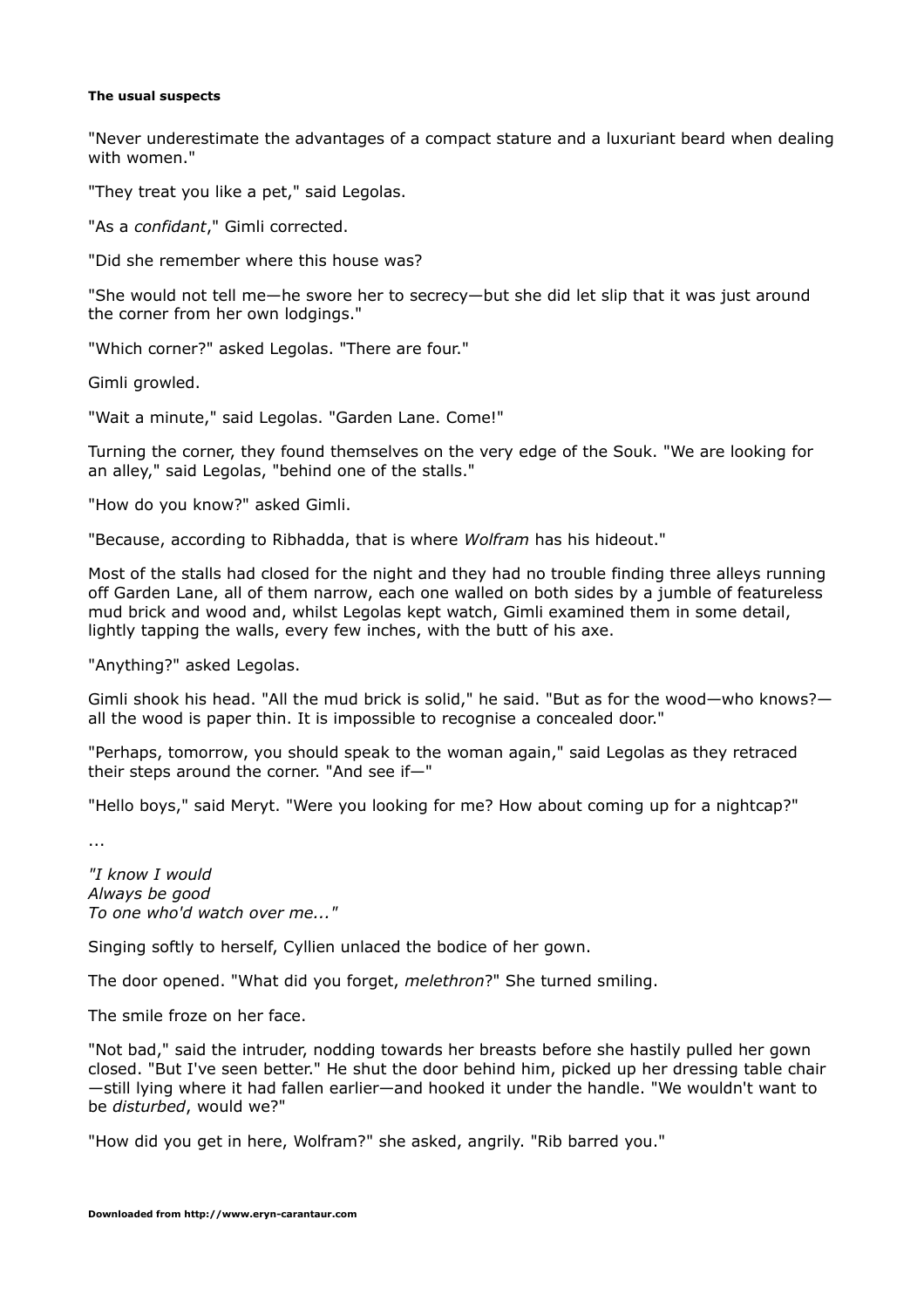"Well, now," said Wolfram, "one of the few advantages of *not* being tall, blond and handsome, like your elf stud, is that NOBODY EVER NOTICES ME." His eyes glittered. "*He* walked right past me and did not see me! Which is strange when you consider how often he has threatened to kill me on *her* account."

"What do you want?"

"You," said Wolfram. He smiled. "Oh, don't worry, I'm not planning to ride you—you're not my type. No. I have a customer who wants you."

"You sick orc." He had not moved since he had barred the door and his unnatural stillness was making Cyllien nervous. She thought of the pair of scissors somewhere on her dressing table and reached behind her, feeling for them... But the table was bare.

*Oh Valar!* In her mind's eye she remembered Haldir, sweeping it clear.

"What are you looking for, Cyllien? You are not thinking of resisting me are you? It will only make me hurt you more."

He drew back his arm.

"Do you really think," said Cyllien, haughtily, "that a mere man can overpower an elleth?"

But what Wolfram lacked in elven speed he more than made up for in cunning. The weapon, a small, lead-filled pouch, was concealed in his other hand, and she never saw it coming.

...

Confident that the Letter of Pardon was safe with Ribhadda, Ugarti made his way to the *Blue Parrot*, where he hoped to collect a few old debts before he left the city for good.

...

"Legolas?"

"I am sorry, melmenya, I did not mean to wake you."

"Where are you going?"

"I need to bathe."

There was something strange in his voice. Eowyn climbed out of bed, wrapped herself in a sheet and padded after him.

"What is wrong, my love? Oh..." Her breath caught in her throat.

He was standing with his back to her, bending slightly forwards to slip off his trousers. The candlelight was playing over his body, highlighting the perfect muscles of his back and arms, and the curve of his buttocks. Eowyn drank in the sight of him.

Oblivious to her, the elf dropped his silken clothing on the floor and, with a deep sigh, climbed into the still-running water. He took up a cake of soap and began scrubbing his lower body.

Eowyn picked up his discarded trousers and began to fold them. "What is this?" She held them up, examining a mouth-shaped smudge of red just below the waistband and several more marks at the groin. "Legolas?"

"She was drunk," said Legolas.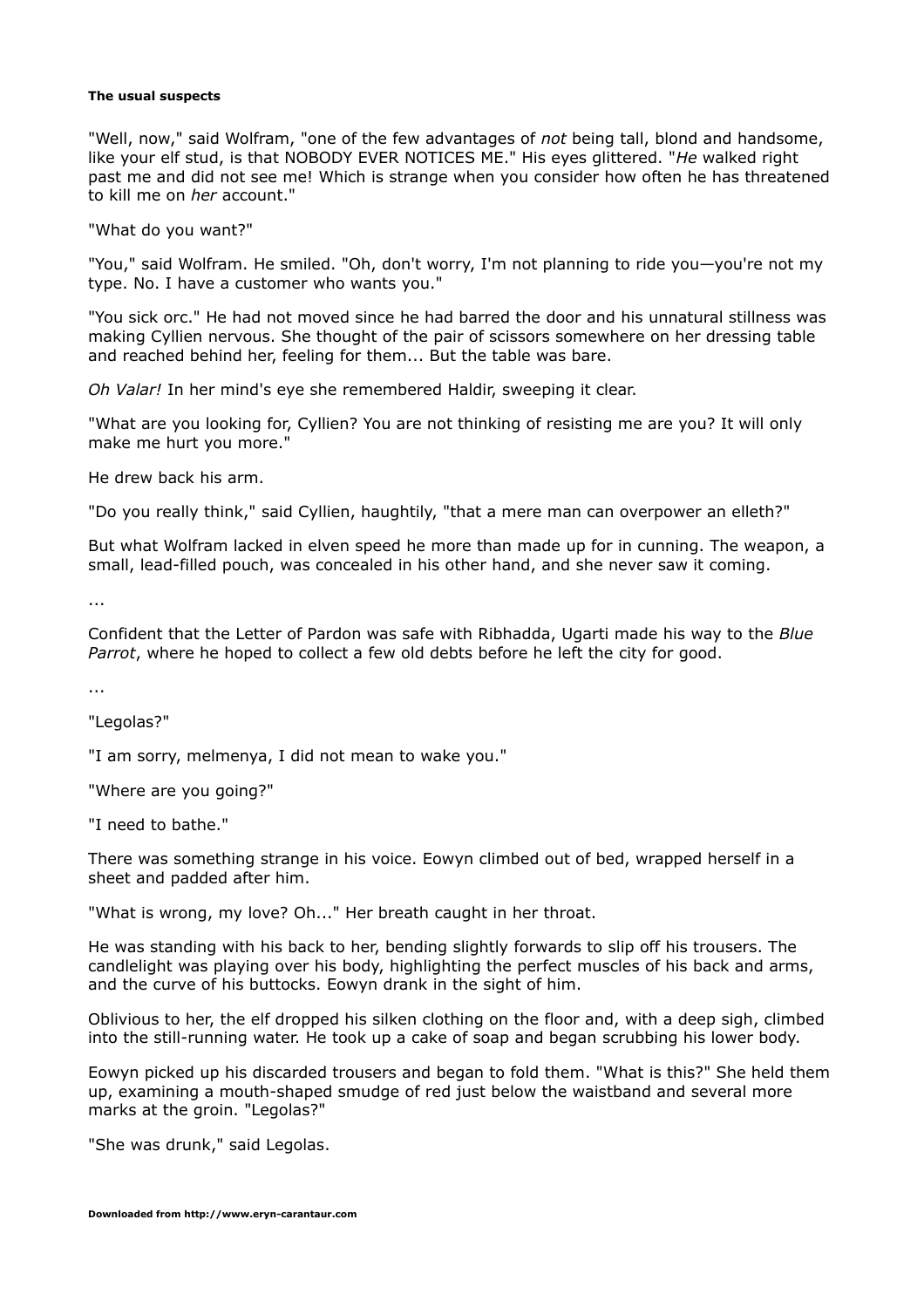"What happened?"

"She made a grab for me and fell over. Nothing really happened, melmenya." He sighed. "I just feel dirty."

"Oh, my poor love!" Eowyn dropped the trousers and knelt beside him, catching his hand. "You will make yourself sore, my darling." She took the soap from him and kissed his hand. "Let me do it. I will wash her all away." She unwound her sheet and climbed in beside him, took a soft sponge, and gently stroked it over his stomach and his inner thighs, and then, when he had relaxed a little, over his *ceryn* and his *ceber*. "There..."

"Thank you, Eowyn *nín*." He hugged her close. Then, after a few moments, he took her hand and brought it to a very impressive erection.

...

Eowyn kissed the top of his head. "Stay still, my darling," she whispered, riding him slowly, "Stay... still and I shall take... good *care* of you—*ohhh*..."

He had drawn her breast into his mouth, and was sucking her like a greedy elfling.

"Oh, my love," she whispered, "my darling..." And, holding his head close, she matched the rise and fall of her hips to the rhythm of his tongue, "Yes, my love," she moaned, "I shall take *such* good care of you..."

...

He was so happy, so fulfilled—his eyes closed, his mouth full of her, his *ceber* safe in the sweet warmth of her gently rocking body—that he had almost forgotten there could be anything more until an orgasm crept up on him, and had its way with him, and he cried out in surprise as he suddenly burst inside her.

...

*Elves are so hard to move*, thought Wolfram, as he limped towards the *Blue Parrot*. *They may weigh next to nothing but they're too pricking long*.

He had learned as a youngster that the best way to do something dishonest was to do it openly, so—though he *was* taking the precaution of keeping to the quieter streets—he had simply wrapped the unconscious elleth in a dark mantle and thrown her over his shoulder. And, when anyone stared, he just smiled apologetically and mouthed the word 'Drunk'.

*Not much further now*, he thought. *And Abdi should have someone waiting at the back door to collect her*...

He turned the corner and stopped dead in his tracks.

Customers were pouring out of the rear entrance of the *Blue Parrot*, climbing over one another in their hurry to get away. From inside the building, Wolfram heard the sound of a hunting horn.

# *Is it a raid? What is Abdi* selling *in there?*

Two of the *Hatja*'s guards forced their way out of the door, grabbed one of the fleeing patrons, and threw him to the ground. As Wolfram watched, the man—who looked vaguely familiar struggled to his feet and tried to run away—until one of the guardsmen ran him through with a dagger.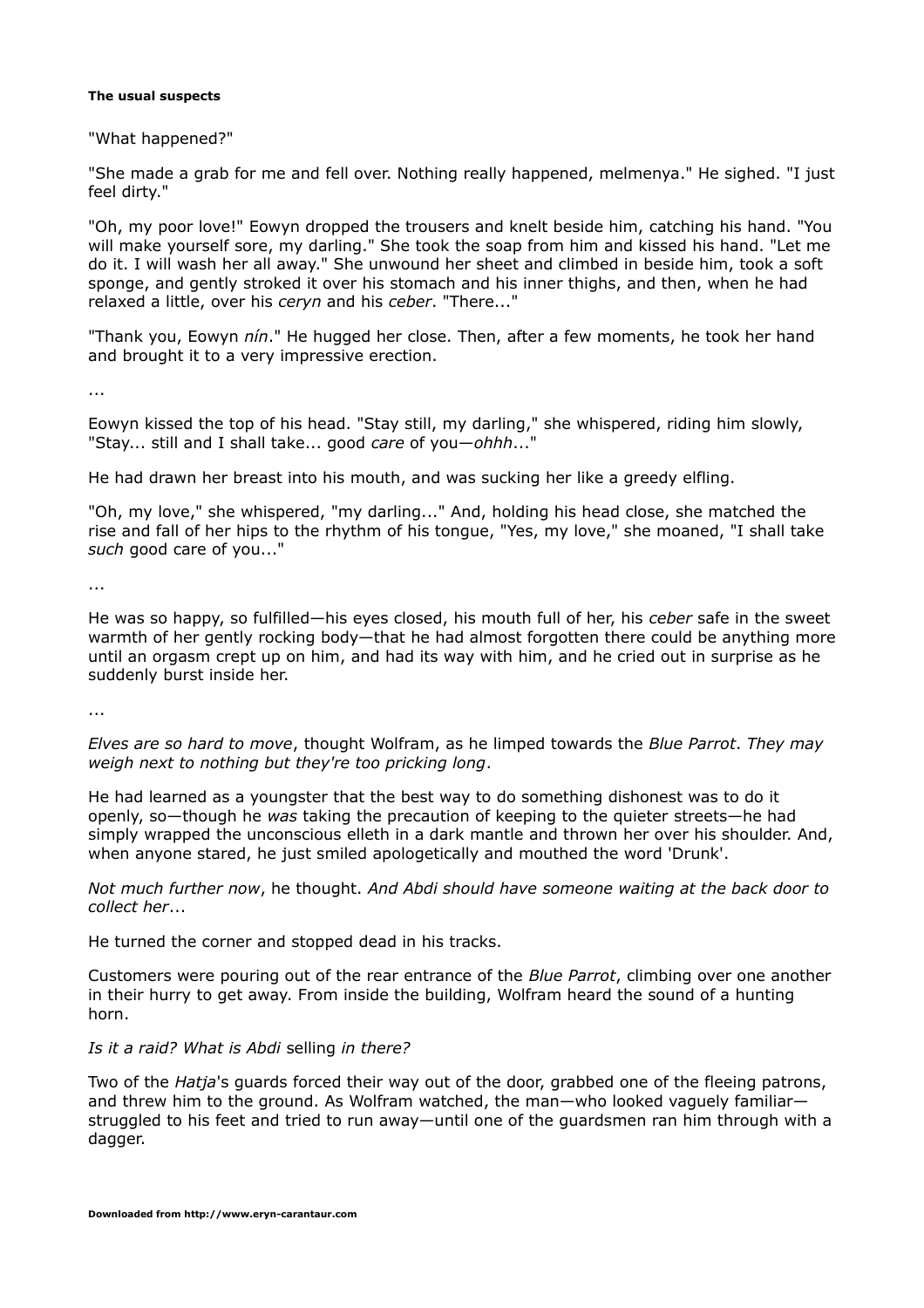Then two more guards emerged from the *Parrot*, and a whole detachment of soldiers came running up—still in formation—from the far end of the alley, to back up their colleagues.

*Time to leave!* Wolfram turned—and, for once, took to his heels, the better to blend in with the crowd.

...

# **Dawn**

The great caravan had camped beside one of the water stations that punctuated the route to the East. Faramir had spent a comfortable but wakeful night under canvas, soothed by the familiar sound of Berengar's light, regular breathing, but worried by Oliel's nervous tossing and turning. They had struck camp at first light.

All around, people were preparing for the day's ten-hour journey: tending their camels, checking their packs, and queuing at the great cistern to fill their water skins. Faramir took a bite of dried meat. "It is beautiful," he said, gazing across the sands towards the Ripa'a Ridge, a mass of bluish-pink rock looming on the horizon. "The colours are muted, and yet they include every tint of the rainbow..."

Berengar smiled. "Just wait until the sun has been up for an hour or two, Faroth," he said. "The sand will soon become monotonous, believe me; even to a romantic like you."

"I had forgotten that you were a seasoned desert traveller," said Faramir, offering him some dried fruit. "How are you finding the camel?"

Berengar waved the food away. "No, thank you—the camel is surprisingly well-mannered," he said. "The saddle, on the other hand, pinches front and back..."

Faramir grinned. He turned back to the Ripa'a Ridge. "The rocks look quite close, but there is really no way of telling—nothing to judge the distance by—what was that?"

"What did you see?"

"I am not sure; a flash of light."

"The sun glinting on metal, perhaps," said Berengar. Shielding his eyes with his hand, he scanned the rocks. "This is when we need an elf... There is nothing there now—no, *wait*... There it is again." He turned to Faramir. "It is probably just an innocent traveller. It would be a very poor bandit who gave himself away so easily."

"Still," said Faramir, "we had better warn the caravan driver."

...

"Good morning, Melmenya."

Eowyn pushed herself up on her elbows and smiled at Legolas. "Good morning, Lassui. *You* look very happy this morning."

Legolas, already dressed, sat beside her on the bed. "And so I should, Eowyn *nín*—I am a very lucky elf." He took her in his arms. "Last night, when I was deeply troubled, my beloved wife soothed me, body and spirit."

He kissed her tenderly—a long, slow, lingering kiss. "She gave herself to me without reserve; made me feel loved and cherished." He smiled. "And then she made me come like one of Mithrandir's rockets."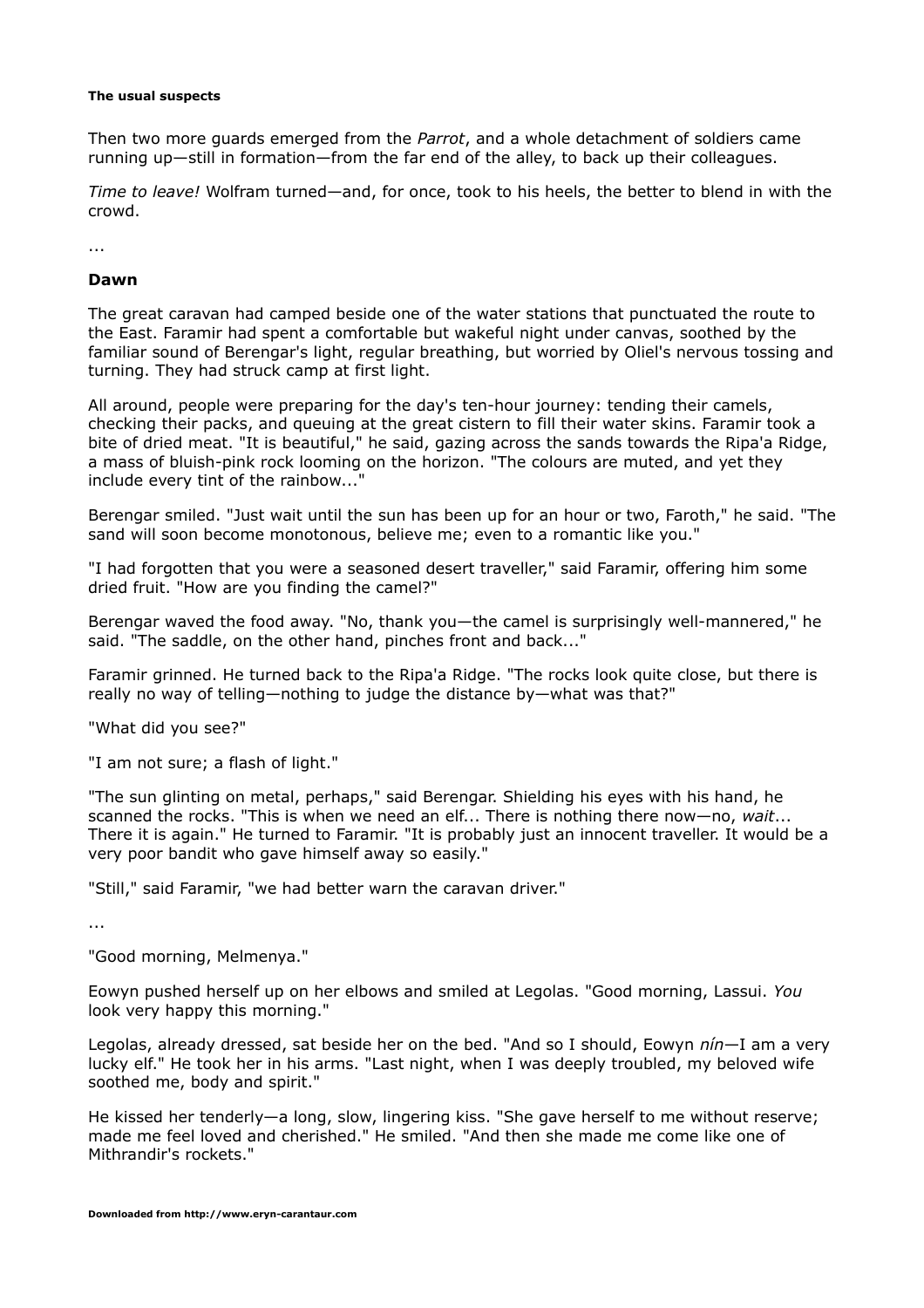Eowyn laughed merrily, hugging him close. Then she asked, "What do we need to do today, Lassui?"

...

Haldir had found the house—with little more than Faramir's description to go on—hidden at the end of one of the twisting streets that surrounded the souk. After a moment's hesitation, he climbed the steps and knocked.

The door swung open.

"Hello?"

"Come in," called a familiar voice.

The elf followed the sound down a narrow, airy corridor lined with tall, potted palm trees, through an arched doorway, and into a large, but sparsely furnished, living room.

"Good morning, March Warden."

"Good morning, Magus."

"I was afraid I would see you again," said Niqmaddu. "Sit down. I take it that things have gone badly wrong?"

Haldir took a seat opposite the magician. "I would not say *badly* wrong... I am just not sure what is happening." He explained the strange persistence of his feelings—or some echo of his feelings—for Eowyn. And then, with some reluctance, he described his attempted relationship with Cyllien.

"I see," said Niqmaddu, "dear me." He rose to his feet and began to pace back and forth. "I have heard it said that, sometimes, when a man loses an arm or a leg, he may continue to feel it—to feel pain in the part that has been removed. It seems that you are experiencing something similar. Has there been any recurrence of the feelings of hatred towards Prince Legolas?"

"No."

"Well, that is something. Why did you come to *me*, March Warden?"

"I am sorry?"

"What do you want me to do?"

"I want help."

"I was afraid you would say that," said Niqmaddu. "Are you sure?"

"What do you mean?"

"The consequences of taking a step like this—of altering the mind—were always going to be far-reaching, affecting your thoughts and feelings in ways we could not predict. But the problems you are describing can easily be explained."

"I do not understand."

"You *know* that you used to have feelings; you are constantly wondering what they were; and, as a result, you can almost feel them still. You must curb your curiosity!"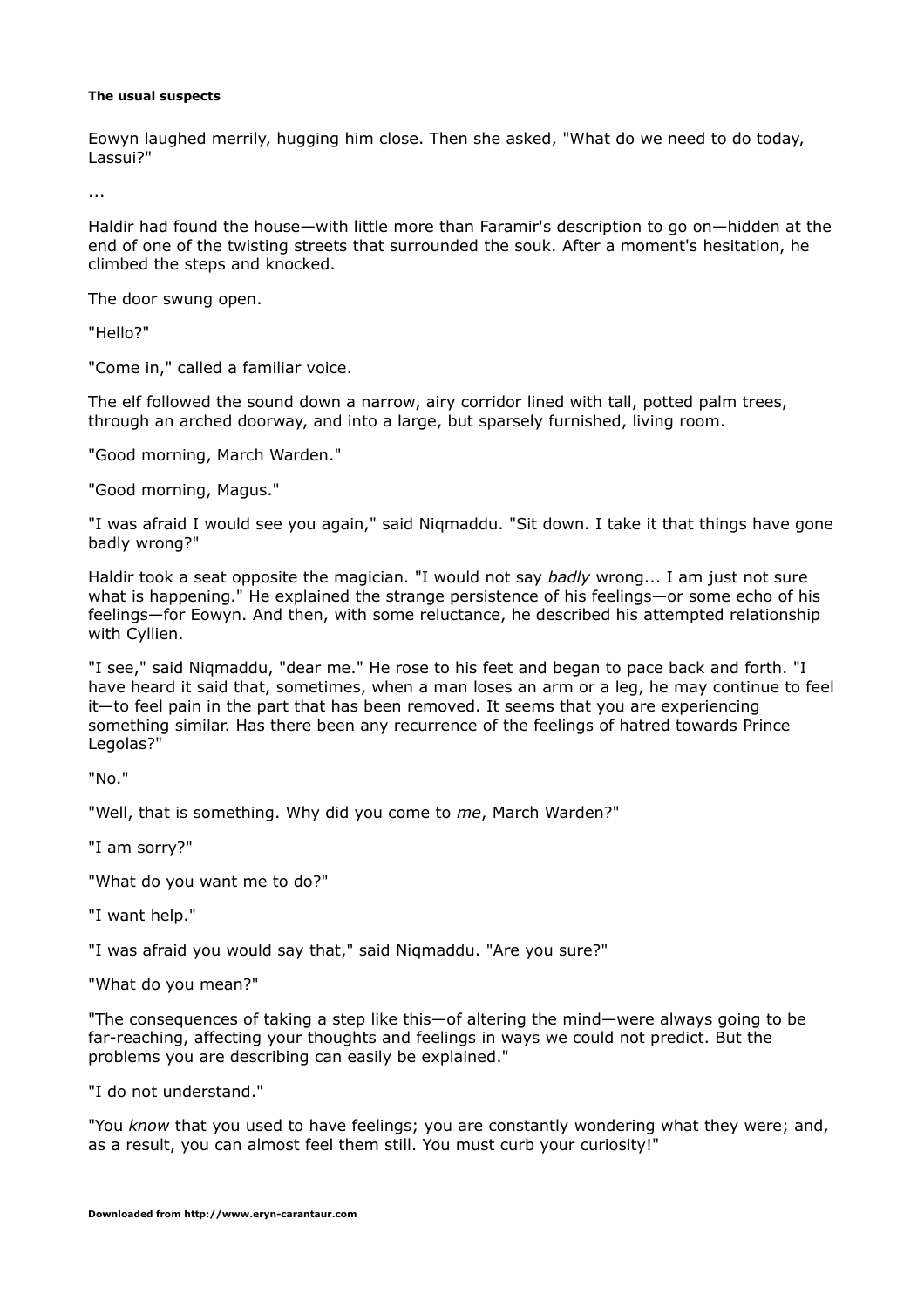He sat down beside Haldir and continued, very earnestly: "If you had fallen out of love with Princess Eowyn gradually, March Warden, there might still have been these echoes, as you call them, of your love left in your heart. You might still have felt that guilt, that sense of betrayal, you might still have compared your new love to the old, you might still have found the new love wanting in comparison... It is because the changes have been swift, and effected by magic, you assume these echoes to be abnormal. My advice now, March Warden, is to leave things well alone. You are no longer a danger to Prince Legolas—that is the most important thing—and you have plenty of time. Left alone, your feelings will resolve themselves. Naturally."

"That is a strange thing for a Magus to say."

"I have learned much in the past few weeks," admitted Niqmaddu. "Not least, an awareness of my own limitations."

"You are saying," said Haldir, "that my present condition is not permanent."

"Indeed," said the magician. "Since I am—in some respects—responsible for your distress, I am honour bound to help you if that is what you insist. And I *can* make you fall in love with the elleth, if you ask it. But I strongly—very strongly—recommend that, from now on, you let nature take its course. In any case, I will not do anything for seven days—that will give you time to make an informed decision—perhaps with the help of the lady herself?

"Now, since my carpet has just been returned by the cleaners, would you like me to take you home?"

...

"That was most enjoyable," said Haldir, as the carpet began its slow, spiralling descent into Hentmirë's courtyard.

The few minutes it had taken them to fly from the magician's house had been the most carefree he had experienced in a very long time. "The motion itself is invigorating," he continued, "but it is seeing other people's journeys—seeing how those journeys interweave that begins to put one's own life into some sort of perspective..." He smiled ruefully at his uncharacteristic lapse into philosophy. "And, of course," he added, in his normal, slightly arrogant tone, "this would be a most efficient way to patrol Eryn Carantaur."

"Of course," said Niqmaddu.

As they landed in the small garden, Eowyn, who—as had become her custom in the mornings was feeding the birds with kitchen scraps, came forward, smiling, to greet them. "Magus," she said, holding out her hand, "how nice to see you again."

"Good morning, your Highness," said Niqmaddu, bowing in his usual quicksilver manner. "How fortunate that you are out here—I believe the March Warden has something to discuss with you." He turned to Haldir. "I am sure that Princess Eowyn's advice will be invaluable. Now, if you will both excuse me, I shall go and pay my respects to the Lady of the House—and to your husband, Princess Eowyn—before I leave."

"Well," said Eowyn, as they watched him disappear into the house, "*he* takes no prisoners!"

...

Vardamir opened the door.

"What took you so pricking long?" said Wolfram, angrily. He stumbled inside.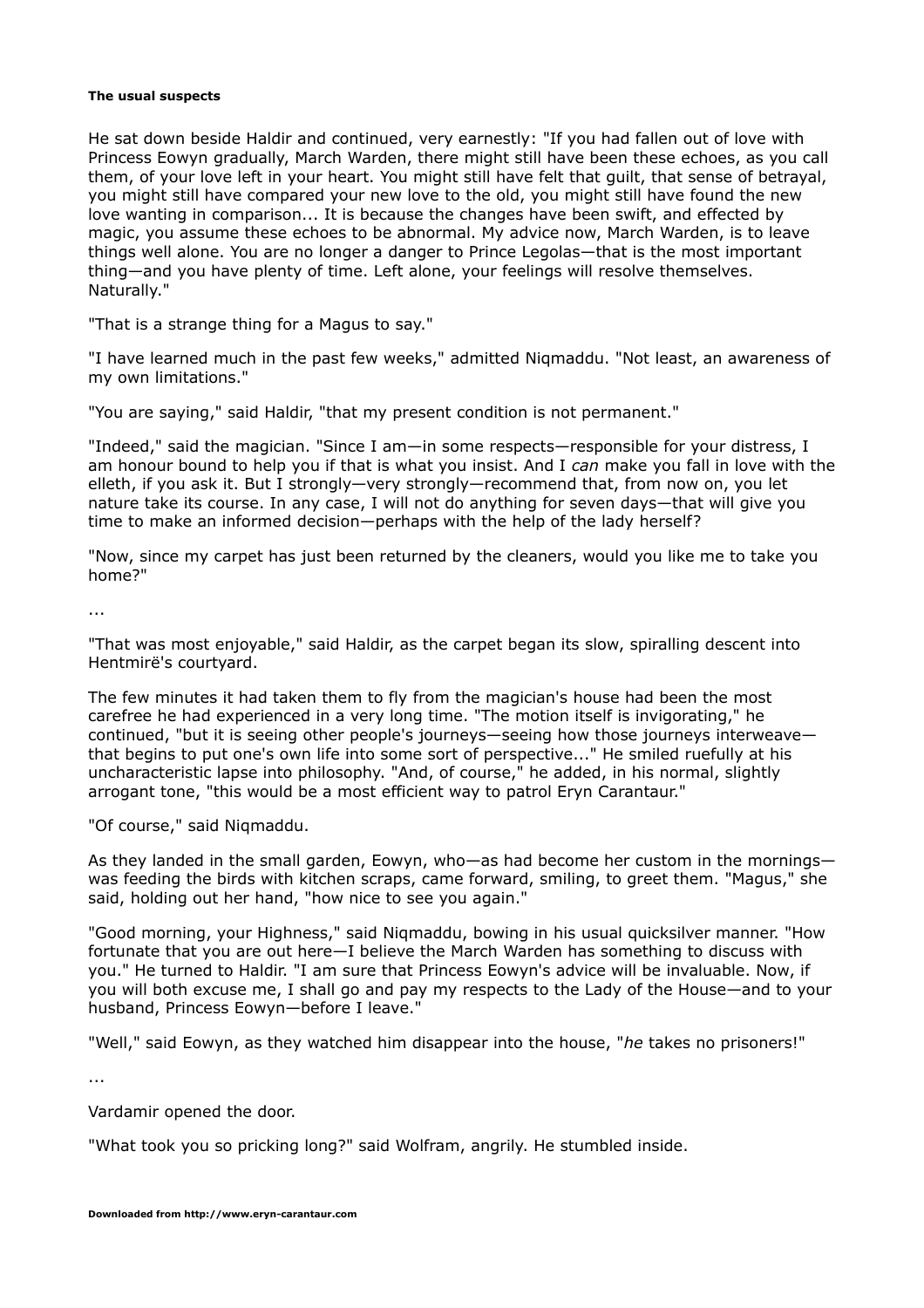"I wasn't sure it was you," said the elf, barring the door, "what have you got there?"

"I thought we needed a new carpet—what do you *think* I've got, you pricking idiot? Light the candles!"

"You were supposed to deliver her—"

"*Don't* make me hurt you."

Wolfram dumped the unconscious elleth in his usual chair. "The *Blue Parrot* was being raided. I had to hide amongst the drunks in Hatja Square until all the fuss had died down." He opened the cupboard at the bottom of the dresser and, from his collection of pretty toys, selected a pair of silver manacles. "We'll have to keep her here until I find out what has happened to Abdi... Pity to waste these on *her*, though," he said, securing Cyllien's wrists—

He turned to Vardamir, suddenly. "What do you mean, you weren't sure it was *me*?"

"Someone was tapping at the door earlier. But he didn't give the right signal."

"Wonderful," said Wolfram. "Now we will have to move."

\*\*\*\*\*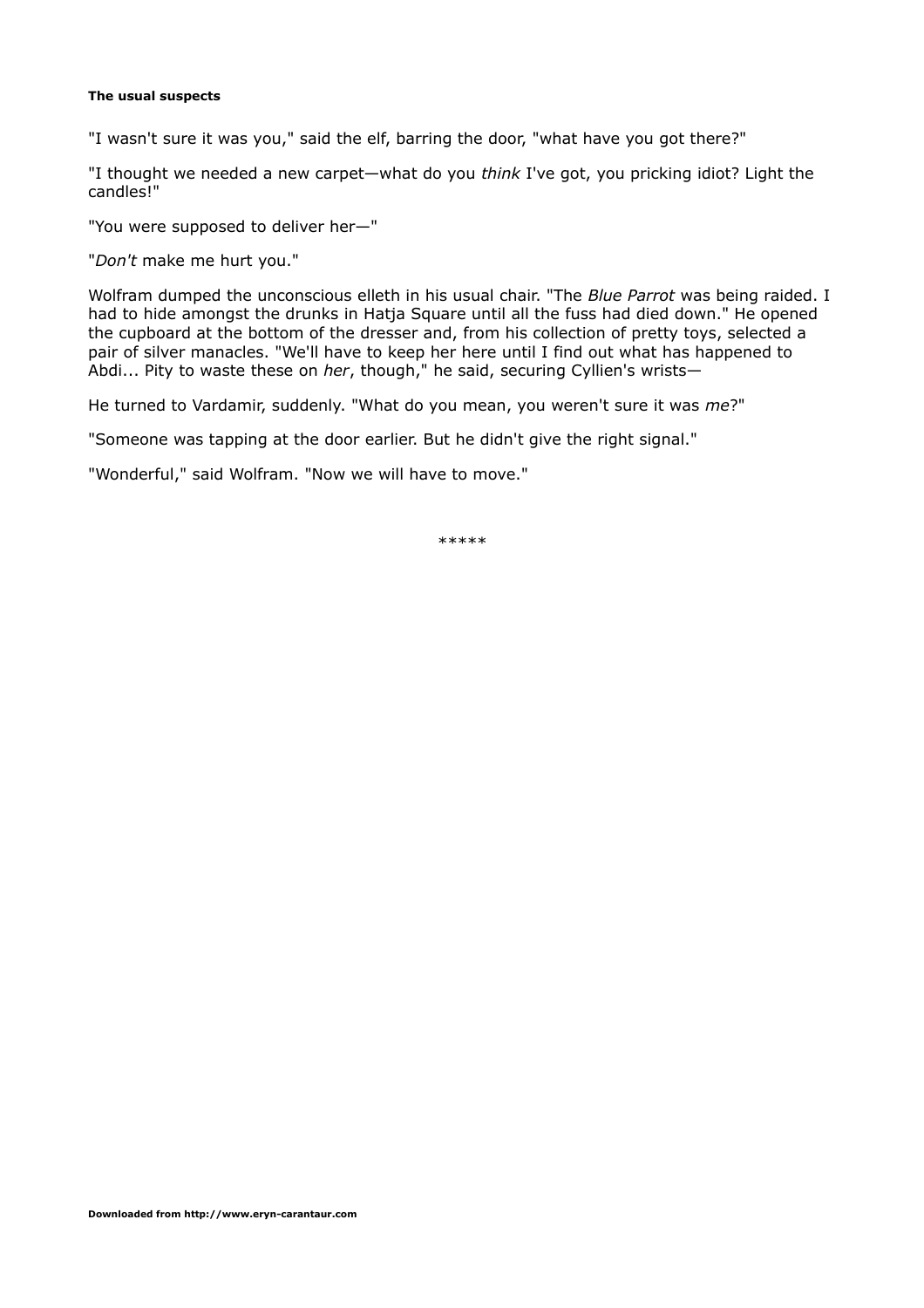# **Chapter 5: The ragamuffin**

# **"I have asked Cyllien to come back to Eryn Carantaur with me," said Haldir.**

"That is wonderful news, Haldir! Has she agreed?" asked Eowyn.

They both took a seat on the edge of one of the raised flower beds.

"Yes, but..." He sighed. "We are neither of us under any illusions, Eowyn. We shall try to make it work but, if it does not, we will go our separate ways."

"Promise me that you will not give up too soon," said Eowyn, earnestly. "A deeper love *will* come in time, I am sure of it. Promise me that you will give it a chance."

"Perhaps Men are different from elves," said Haldir, "but in my—admittedly limited experience, true love is instantaneous."

"No," said Eowyn. "No, we are not different. Men *do* fall in love at first sight, sometimes. But I have come to distrust a too-hasty love. I did not fall in love with Legolas until I had known him for some years."

"The Magus is willing to *make* me fall in love with Cyllien, if I ask it. But he advises me to let nature take its course."

"He is wise; I am sure he is. What does Cyllien say?"

"I have not spoken to her..."

"Haldir!"

The elf smiled. "I have not had the chance, Eowyn, that is all. I am not *quite* so insensitive as everyone thinks me."

"I am sorry..." Eowyn blushed. Then she said, quietly. "I really do not know whether I should say this, because I may be wrong... But I *think* I am right... In fact, I am sure I am right... *Yes*... When I first met Cyllien, Haldir, she was jealous of me—"

"I am sorry. It was my fault. I—"

"Haldir!" cried Eowyn in exasperation. "Do you really not know what that means?" She seized his hands to emphasise her words. "It means that she wanted you for her own. So go and speak to her. Go *now*."

...

# **An hour later**

"Ready?" asked Legolas. Gimli and Eowyn both nodded. "You have the djinn?" Eowyn held up a small carpet bag. "Good. Now, at the slightest sign of danger—Oh, *Hentmirë*..."

He walked over to the little woman, who had just descended the stairs dressed in trousers and boots, and put his hands on her shoulders. "Not today, *gwendithen*. I want you to stay here."

"But if this man is a danger to Eowyn," said Hentmirë, "we must all look for him—and find him as quickly as we can. I will be an extra pair of eyes."

"You have never seen him, *gwendithen*, so you would not recognise him. And you have just had your water, so you should be resting. Besides," he added, when neither of those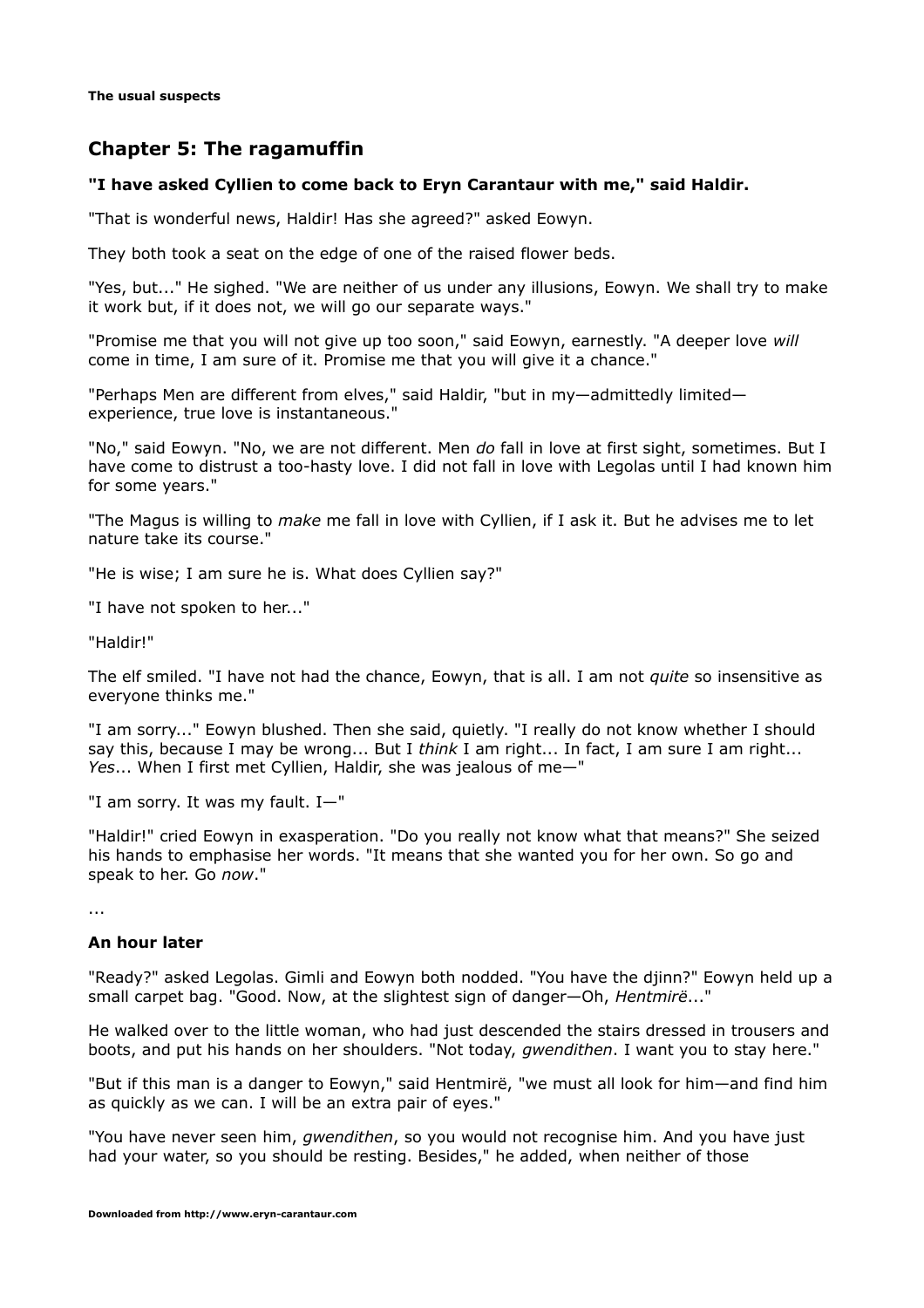arguments appeared to be carrying any weight with her, "there is something I need you to do for me."

Hentmirë's expression showed that, whilst she did not entirely believe him, she could not bring herself to believe that he would actually *lie* to her. "What?" she asked.

*What indeed?* "If we catch him—them—both of them—I want to take them back to Eryn Carantaur to stand trial," he said. "So we will need two cells—absolutely escape-proof—on the *Early Bird*. I need you to arrange it with Captain Mutallu—to oversee it. You *must* impress on the Captain that they have to be escape-proof. Because we do not want to be murdered in our beds on the way home."

"But..." Hentmirë bit her lip. "Very well," she said.

"Good." He kissed the top of her head. "But get some rest first—come, Gimli, Eowyn."

Hentmirë watched them file out of the doors. Then—"Legolas!"—she ran out into the courtyard and threw her arms around his waist. "Promise me you will come home safely! All of you."

"We shall, lass," said Gimli. "*I* promise you that. And if *he* lets you down, he'll have my axe to deal with."

...

Haldir hammered loudly on the door of *The Silk Road* until it was opened by the barman, Hiram. "I need to speak to Cyllien."

"I am sorry, sir, but Rib does not allow anyone in the tavern outside opening hours—"

"It's all right, Hiram," said a male voice, "he's a friend."

The barman stepped aside and Haldir entered. Ribhadda was standing just inside the door. The elf placed his hand over his heart and bowed his head. "Thank you," he said.

"Sit down," said the man.

"I need—"

"*Sit down*." It was a command and Haldir was a warrior; he obeyed.

Ribhadda took a long, hard look at him. "What Cyllien does in her own time is no business of mine," he said, "unless someone starts to slap her around. And then I *make* it my business. Do you understand what I'm saying?"

"I think so."

"Good. Because there are more ways to slap a woman around than with the flat of your hand."

Haldir smiled. "She imagines you do not care for her."

"She knows I care," said Ribhadda. "What she *wants* is for me to stick my neck out for her. And *I* don't stick my neck out for anyone."

...

Legolas, Eowyn and Gimli had found a small tavern on Garden Lane—no more than ten yards from the alley Meryt had eventually identified—and had taken an outside table. A waiter brought them three glasses of herbal tea.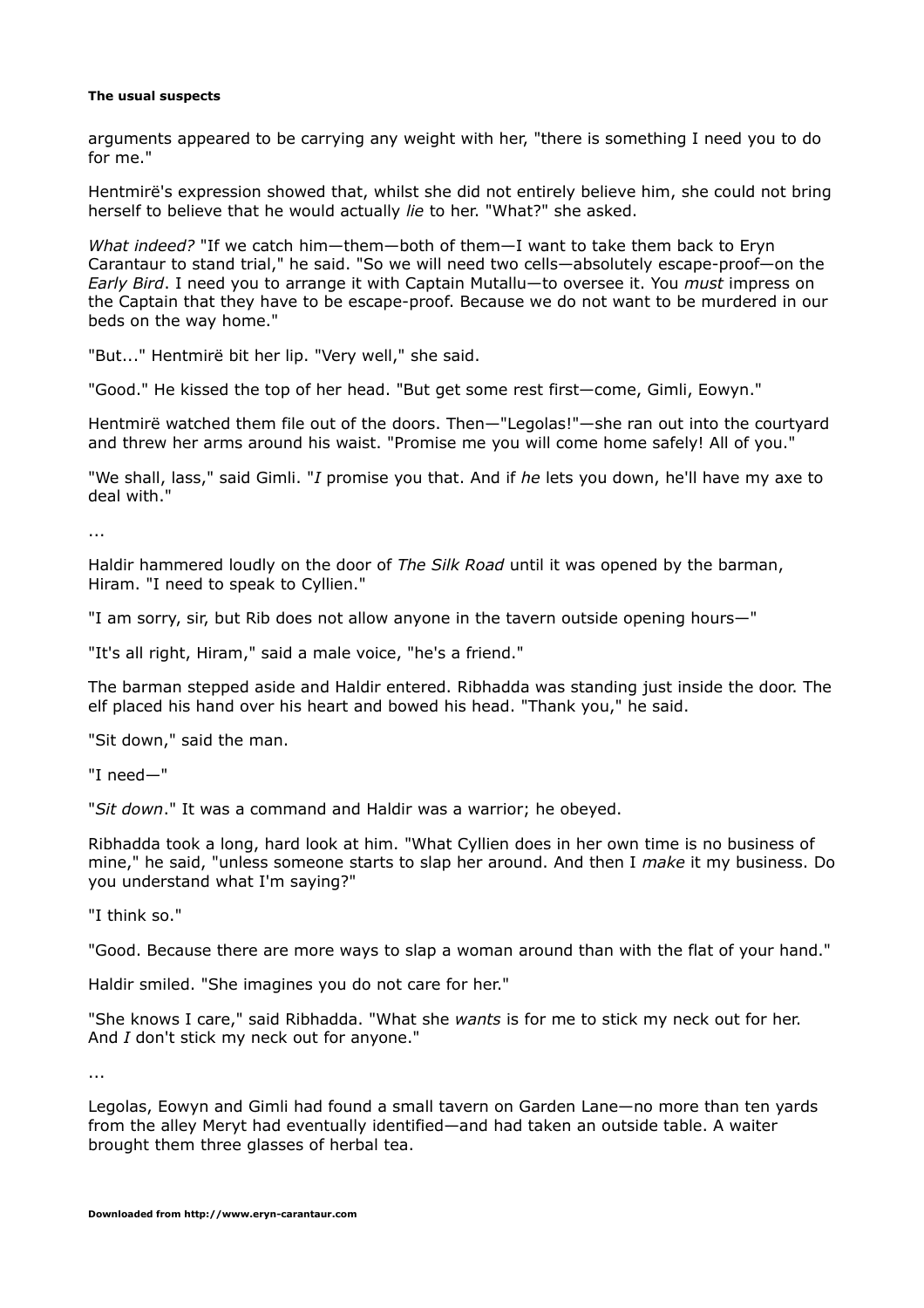Without taking his eyes from the entrance to Lotus Alley, Gimli raised one of the glasses to his lips and drained it. "*Ugggghhh!*" He shuddered at the taste, wiping the back of his hand over his mouth and beard.

"You are sure this is the alley she meant?" asked Legolas.

"Yes," said Gimli.

"She was very drunk," said Legolas. "You may have misheard her. Or she may have been mistaken. I should have stayed with you—"

"And let her carry on molesting you! Elves have no idea how to handle women..."

Eowyn squeezed Legolas' hand.

"I need to take a closer look," said Gimli. "You wait here."

...

# **The ragamuffin**

Passing through Garden Lane, at the half-way point of his daily round of the souk, the boy could hardly believe his eyes. He slipped behind the sausage stall to get a better look.

An elf, a dwarf and a golden-haired princess—all the people from the story his mother used to tell him—were sitting at a tavern table! *Of course*, he thought, *a story's just a story. No one can expect to be taken home to the Forest in real life. But who cares? The princess is real. And a princess means treasure, doesn't she?*

He quickly assessed the value of the dwarf's axe—*Nice*—and the elf's knives—*Even nicer*—with their curved white handles—*Ivory?*—inlaid with gold. But what really intrigued him was the princess's bag. *When does a princess carry her own bag?* he reasoned. *When she's got her treasure in it.*

"Here, Keret." The stall holder handed him a piece of sausage that had fallen on the ground.

Keret gave him a cheeky salute, wiped the meat on his shirt and took a bite.

*Not bad*.

So now he had food and all the time in the world—he settled down on a wooden box to watch the princess.

He did not have to wait long. The Dwarf drained his glass of herbal tea—*He won't do that again in a hurry!*—jumped down from his chair and stumped off into Lotus Alley—*Needs a pee*, thought Keret. *That stuff does the same to me*—and the princess put her bag down on his chair.

*Here we go! They say elves are fast, but not as fast as me!* He stuffed the remainder of his sausage into his pocket—*A bit of fluff won't hurt*—and darted for the chair.

...

Haldir knocked at Cyllien's door.

*Why are you smiling, you fool?*

He was not sure. *Because Eowyn has given you her blessing? Or because she thinks that Cyllien may actually care for you?* He tried to master his face but his new expression seemed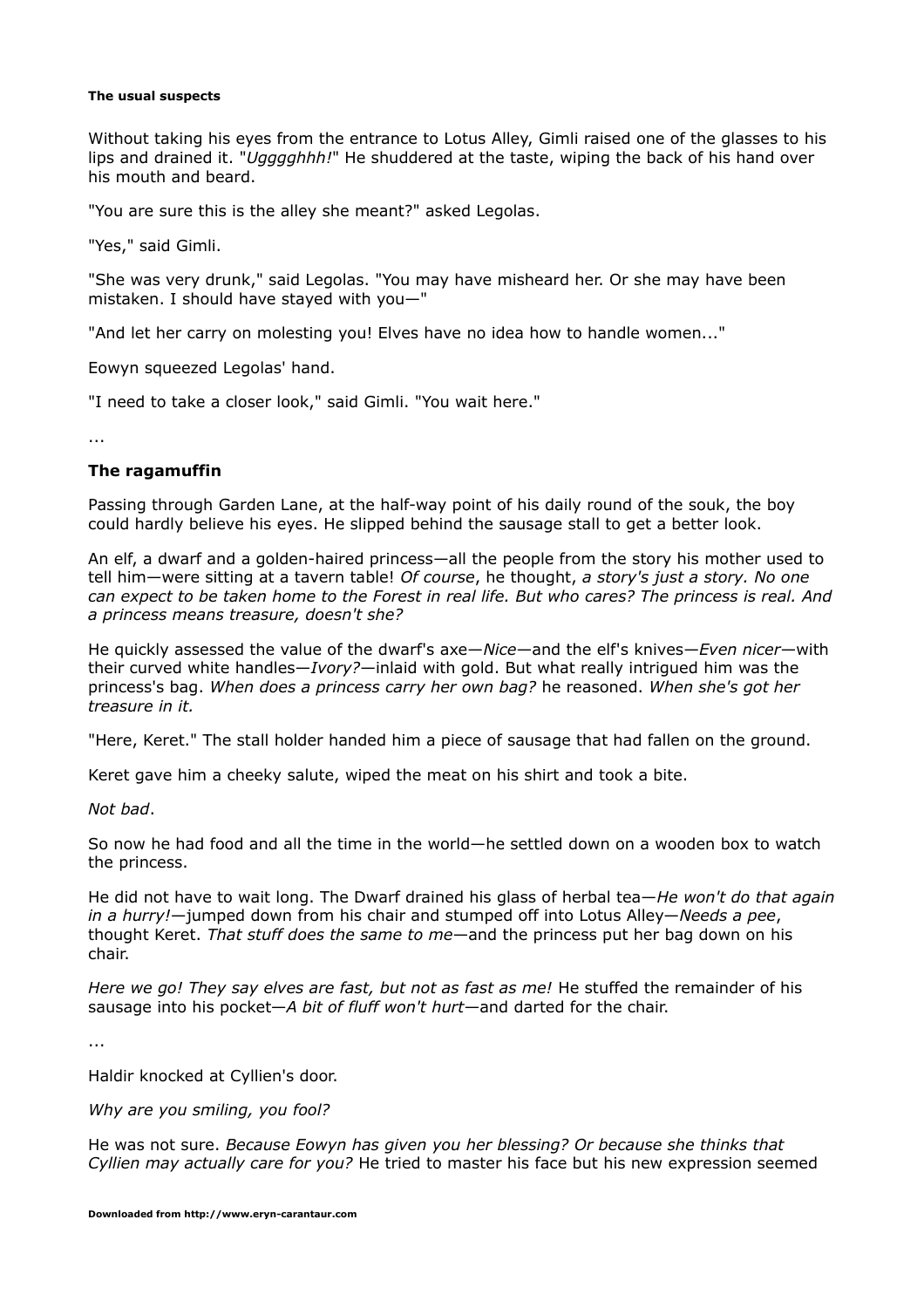to be permanent.

He knocked again. "Cyllien?"

There was no reply. He opened the door. "Cyllien?" The room was empty.

And something was wrong.

Haldir stepped inside and surveyed the room. Cyllien's cosmetics and other knick-knacks were lying in a heap on the floor; the chair was on its side by the door; the rug was bunched up; the curtain had been pulled down; and the bedclothes were in complete disarray...

*Just as when I left.*

*So what is wrong?*

The wardrobe door was hanging open and several gowns were strewn across the floor. Haldir could not remember clearly, but something about *that* seemed wrong. *Cyllien takes pride in her appearance*, he thought. *She would no more leave her clothes lying in the dust than I would leave my bow*...

He crouched beside one of the gowns and ran his fingers over its fine silken fabric. There was something lying underneath—he lifted the silk—a small leather pouch, filled with pellets of lead. Haldir sprang to his feet and hurried back to the bar.

...

The princess was reaching for the bag.

But Keret already had it!

He ran down the street, weaving through the oncoming people, laughing with relief.

...

"The djinn!" cried Eowyn. She leaped to her feet and made to follow the child, but Legolas caught her arm.

"No Melmenya! No! It is far too crowded. We would never find the boy—and we might lose each other."

"But the diinn-"

"Remember what happened last time he was stolen? Hmm?" He pulled her into his arms. "The moment the boy rubs the lamp, the djinn will come back to *you*. All you have really lost is a bag and an old lamp. The important thing is for you to stay safe, here, with me."

"But what if the boy never rubs the lamp? What if the djinn never escapes?"

"He will, Melmenya. Eventually." He kissed her forehead. "Do not take any risks, my darling. Not here. Promise me."

"I promise," said Eowyn. "I do promise, Lassui. But I shall miss the djinn. I am missing him already."

...

"When did you last see Cyllien?"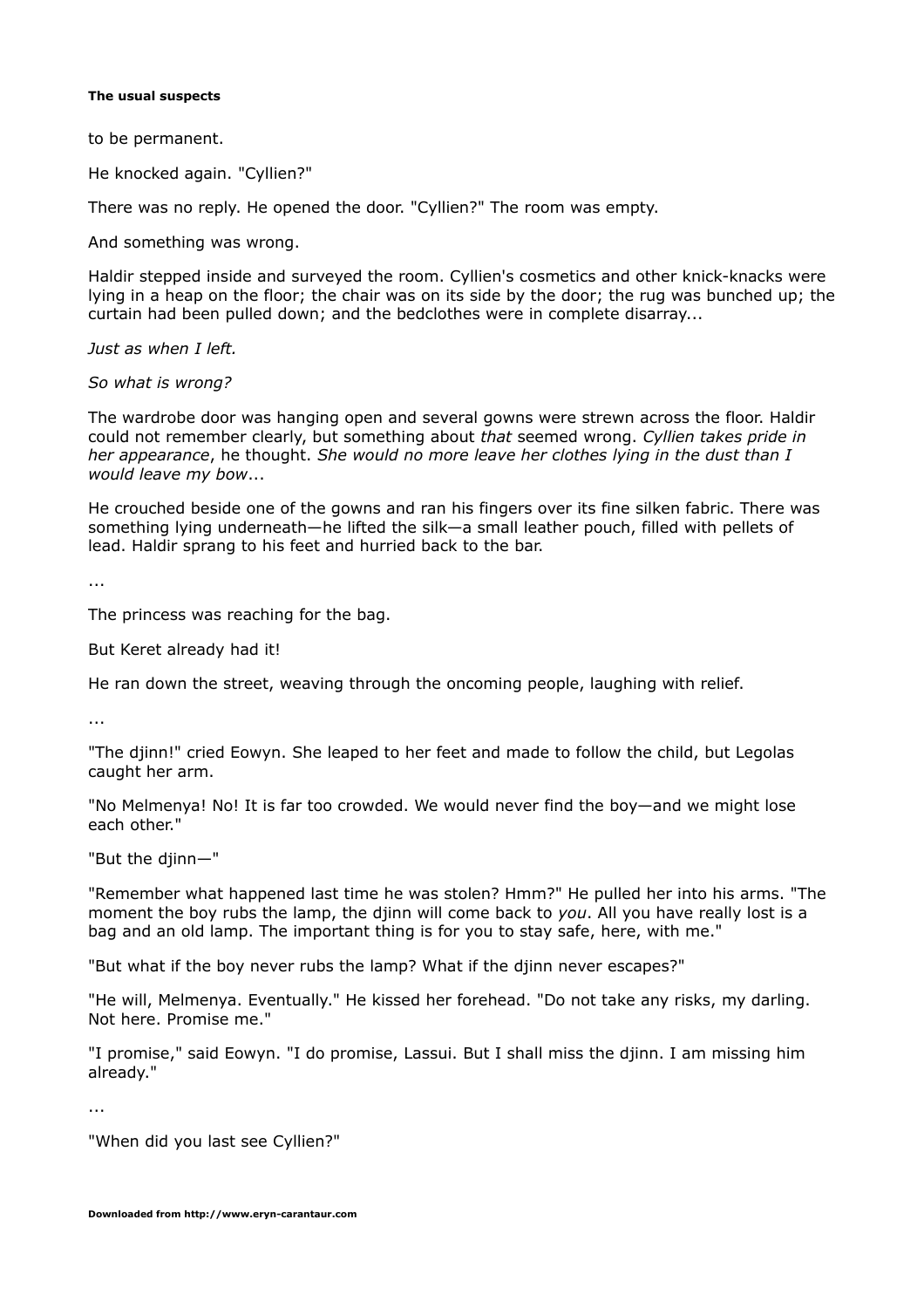Ribhadda, sitting at one of the tables, carefully inscribing his accounts on a papyrus scroll, looked up from his work. "Not since last night," he said. "Not since she sang her last song. Why?"

Haldir laid the cosh on the table. "She is missing."

Ribhadda picked up the weapon and examined it. "This belongs to a professional. Who would want to take her?" he asked.

"I was hoping *you* would know that."

Ribhadda sighed. "Every one of my male customers, and quite a few of the female." He thought for a moment. "Abdi... Abdi, the owner of the *Blue Parrot*. He wanted to buy *The Silk Road*. When I said I wasn't selling, he offered me money for Cyllien."

Haldir walked back towards the stage door.

"Where are you going?" asked Ribhadda. "The *Blue Parrot*'s that way." He jerked his thumb over his shoulder, indicating the main doors.

"Your evidence against this Abdi is hardly conclusive," said Haldir. "But *I* am an elf. If the kidnapper has left a trail *I* will find it."

Ribhadda sighed. *You don't stick your neck out for anyone*, he reminded himself, *but you don't put your faith in the Faeries, either*.

He rose from the table and followed the elf backstage.

...

"Come on," said Gimli, hurrying back to the table, "I have found a way in—what is the matter?"

"The djinn has been stolen, and Eowyn is very upset," said Legolas, giving her a comforting squeeze. "But it is only a matter of time before he finds his way back to her." He turned to the dwarf. "Are you saying you have found Wolfram's hideout?"

"Well—not yet, but as good as. I will show you." He pressed Eowyn's hand. "I am sorry about your friend, lass..."

He led them along the backs of the stalls until they reached Lotus Alley but, instead of turning the corner, he carried on down Garden Lane, to the building on the right. "In here," he said, climbing up the steps.

"Gimli! We cannot—"

"It is empty," said the dwarf. "Deserted. See." He pushed the door open and walked inside.

Legolas looked around, guiltily. "So many people," he said, softly, "and yet no one notices anything."

"Come on!" shouted Gimli.

Legolas and Eowyn followed him into the house.

"See," said the dwarf, waving his arms to indicate the room.

There was an open staircase running up the right-hand side, and a large window, overlooking the souk, but otherwise the place was bare.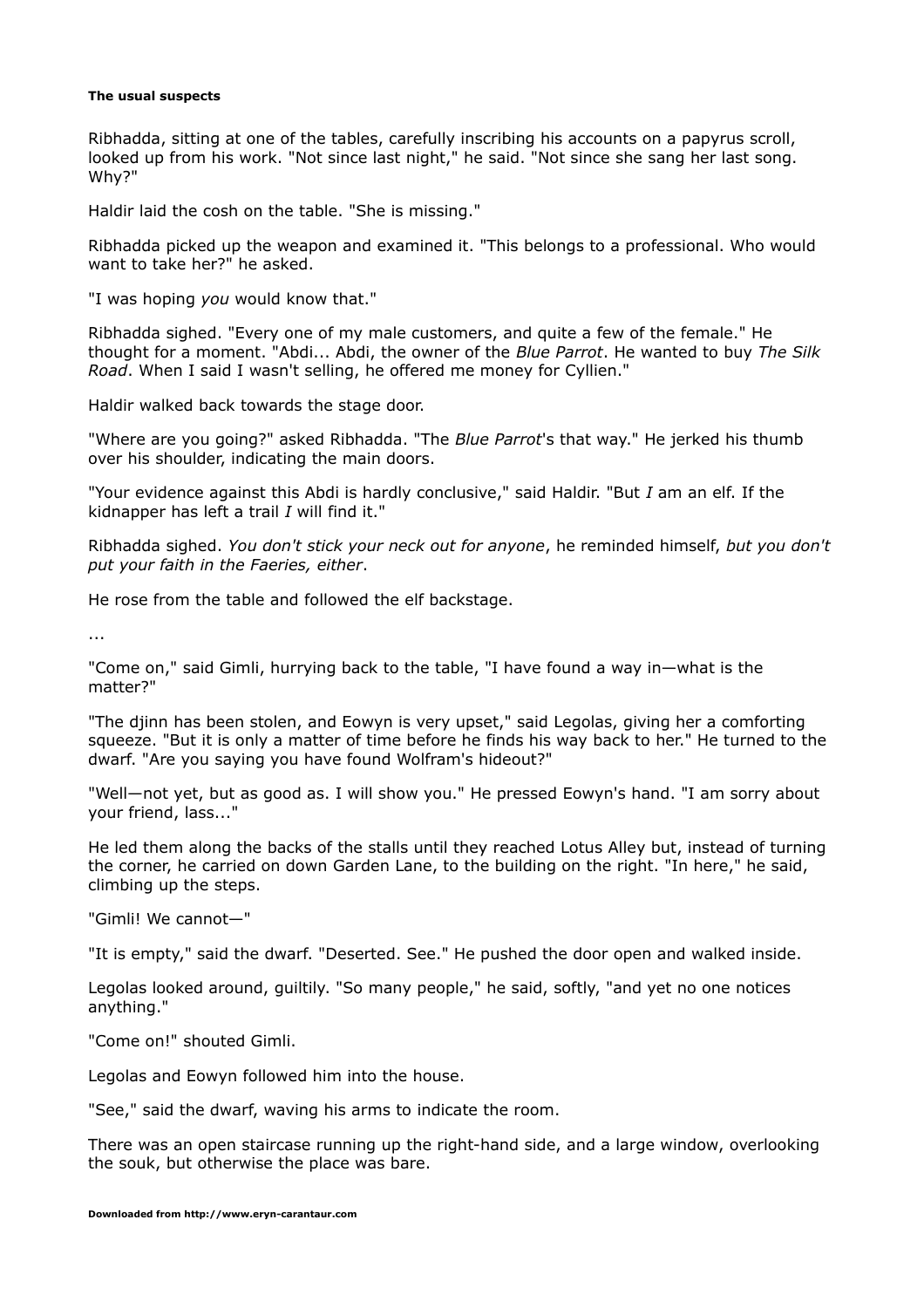"What are we seeing?" asked Legolas.

"Count the paces," said Gimli. He flattened his back to the right-hand wall, then—taking unnaturally large steps—walked over to the left, counting aloud.

"The room is too narrow," said Eowyn.

"Far too narrow," said the dwarf, "the window is off-centre; and look out of it—see how high we are. This house has a cellar, but there is no way into it..." He pulled his axe from its strap and swung it at the left-hand wall of the room.

"*Gimli!*" cried Legolas.

But the dwarf kept swinging.

...

"Anything?" asked Ribhadda.

The elf was crouching beside Cyllien's dressing table, examining a mark on the wooden floorboards. "Someone stepped in this red powder—"

"*Rouge*."

"Do you employ anyone with a limp? A small man?"

"No. And, before you ask, I've no regular customers with a limp, either. But your friend, Wolfram—he has a limp. A bad one. And he's small."

"Wolfram?" said Haldir. "Why would Wolfram take Cyllien?"

"I can think of a hundred reasons," said Ribhadda, "chiefly to do with him being a man and her being..." He made a vague gesture. "But I have heard that that's how he makes a living kidnapping and assassination. Which points us right back to Abdi. Let's pay a visit to the *Blue Parrot*."

...

"There," cried Gimli, triumphantly.

Eowyn peered through the door-shaped hole. "A hidden room!"

"Let *me* go in first," said Legolas, drawing his white knives. "Gimli, you wait here with Eowyn." He gave the dwarf a significant look. Gimli nodded, instinctively tightening his grip on his axe.

Legolas stepped into Wolfram's lair.

It was a small space, furnished with two chairs, a dresser and a mattress. Beside the latter, a padlocked trap door presumably led to Gimli's cellar. Legolas checked the door to the alley. It was closed, but not barred—the occupants were clearly out.

"Come through," he called "it is safe."

There was a candle standing on the dresser; Legolas lit it and held it aloft, and, in the pale light, confirmed what he had already suspected—the doors of the dresser were open, the mattress askew, as though someone had hastily pulled off a blanket, and an open bottle of wine had been knocked over and left to empty itself across the floor...

"They have flown," he said. "*Caro!*"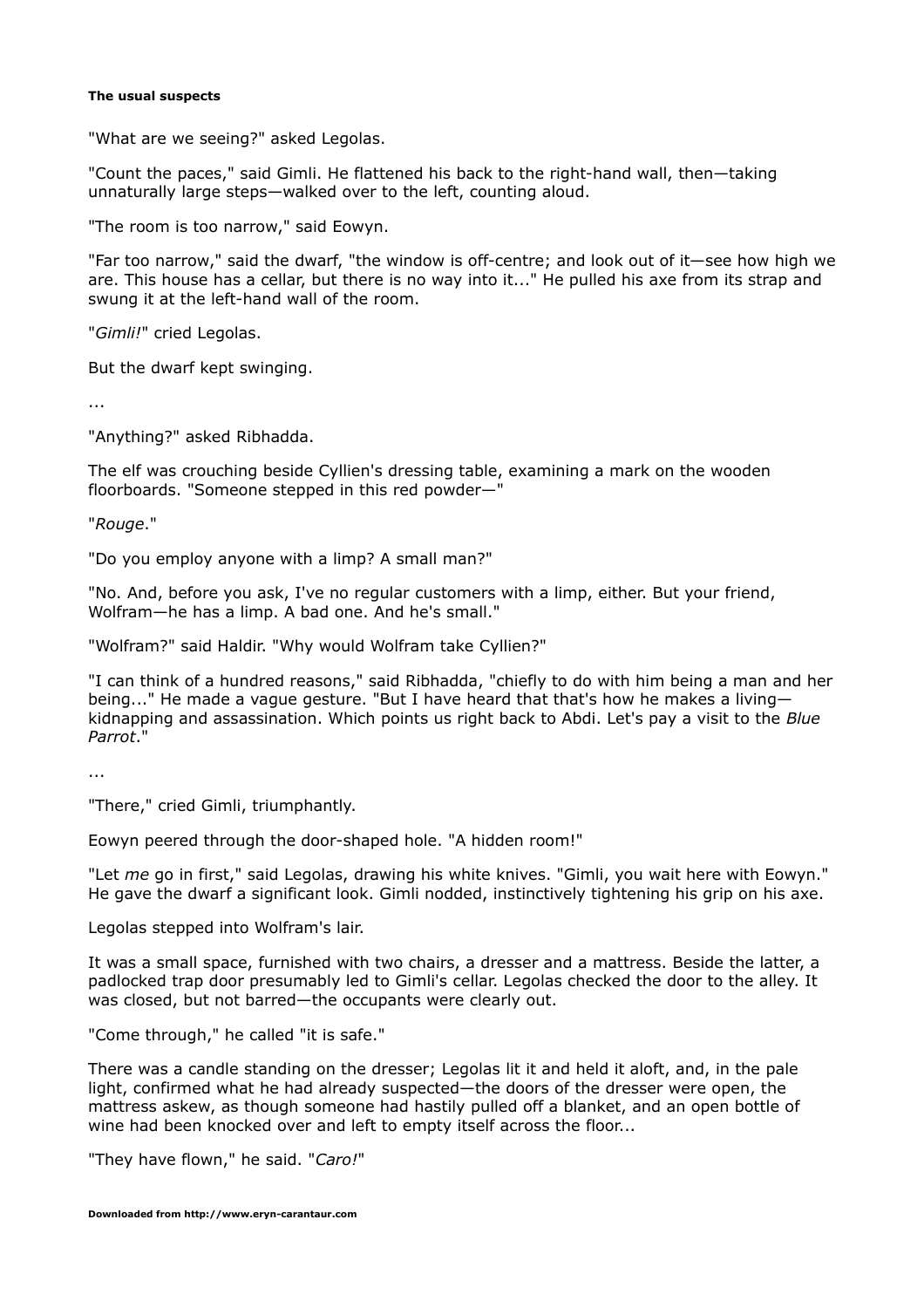Eowyn bent down beside one of the chairs and picked up a round object. "Legolas," she said, "bring the candle over here—let me see this better... Oh gods, look!"

It was a large silver brooch, of the sort used to fasten a cloak at the shoulder, and its design, like flowing water, was distinctively elven. "This is Cyllien's," she said. "It was pinned to the mantle she lent me... Oh, Lassui! What has Wolfram done to her? Haldir... Haldir was on his way to *The Silk Road*—to talk to her—to ask her to move into the house with us!"

Legolas caught her hands. "Melmenya, Melmenya, *shhh*, *shhh*, *shhhhhh*."

He hugged her, tightly. "We do not know that *anything* has happened to her! All we know is that Wolfram had her brooch. We shall go to *The Silk Road* now, Melmenya, and find out... Come, Gimli."

He led Eowyn to the steps but, as she started down them, Gimli caught his arm.

"What is it, *elv*—"

"*Shhhhhh*." The dwarf held out his hand. "Recognise this?" Lying in his palm was a small piece of rose-coloured velvet with a fragment of golden embroidery in one corner.

Legolas quickly covered it with his own hand.

"If we were not sure what the orc wanted before," Gimli whispered. "I think we are now."

...

The doors of the *Blue Parrot* were open, but two of the *Hatja*'s guards, standing either side of the entrance, were turning people away.

"I wonder what's happened here," said Ribhadda. He approached one of the men. "Captain Ramess wants to talk to me," he said. "Is he inside?"

"He is, sir," replied the guard, "but he's—wait—*sir*—"

But the Man and the elf had already entered.

"What will you do if we encounter this Captain Ramess?" asked Haldir.

Ribhadda smiled. "I'm hoping we will. That line wasn't a lie—Ramess *will* want to talk to me. But who will get the most information from whom remains to be seen."

The *Blue Parrot* was very different from *The Silk Road*—small, cramped, and nowhere near as clean. Wooden screens divided the bar into separate cubicles. Haldir reached over one of the seats and, with the very tips of his fingers, picked up a piece of white fabric. A woman's bodice. He dropped it on the table.

"There are private rooms upstairs," said Ribhadda, seeing the elf's expression, "where patrons can smoke what they like, drink what they like, and do whatever—or *who*ever—they like."

"And this animal has Cyllien?"

"We don't know that for sure—ah—here's where we find out—good morning, Ramess."

"Good morning, Ribhadda, I was planning to call on you."

"I thought I'd save you the trouble. What do you want to know?"

The guardsman looked at him curiously. "Sit down," he said. "And you, too, sir."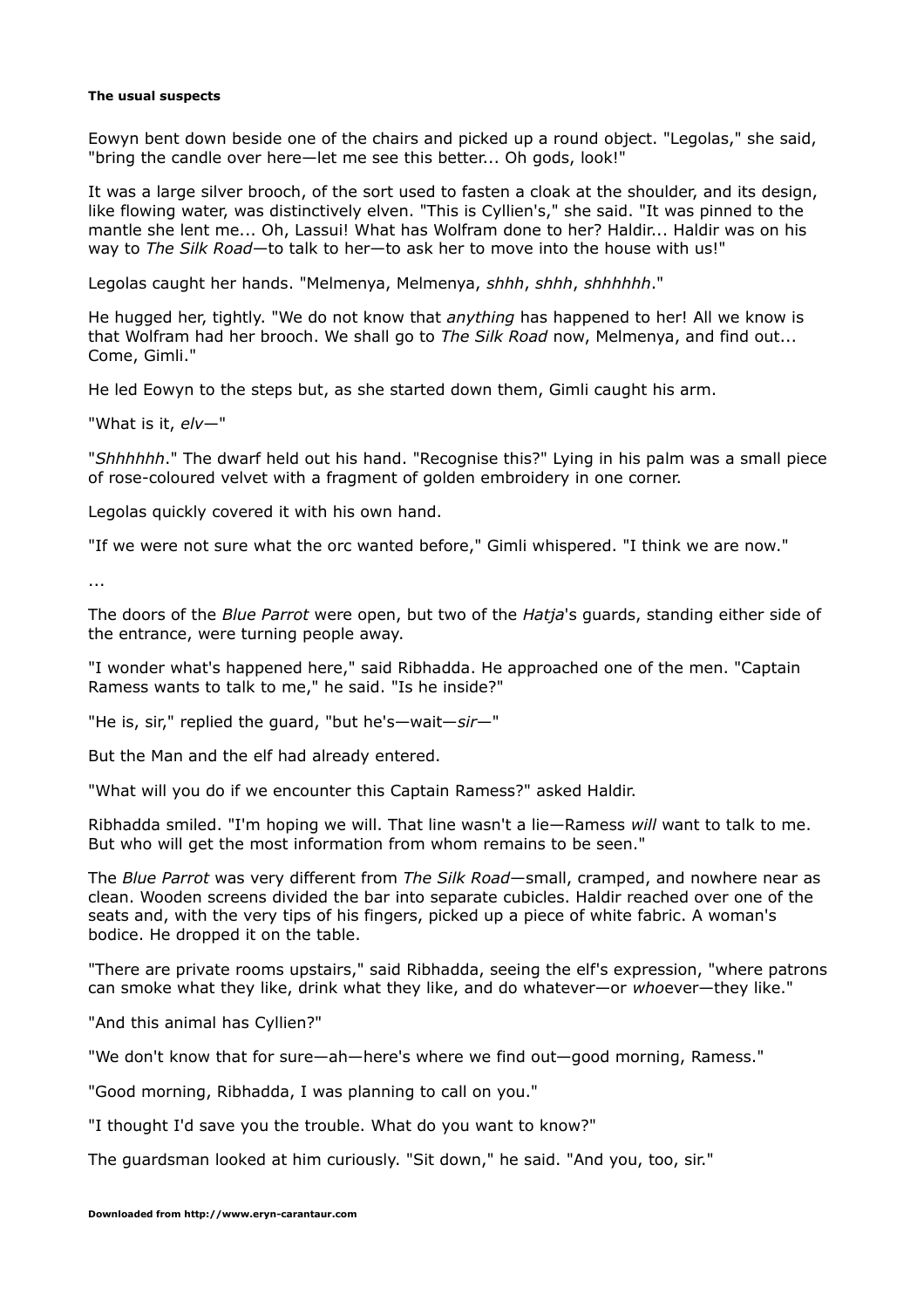They took the nearest cubicle. Haldir fastidiously pushed the bodice to the far end of the table.

"Do you know a man named Ugarti?" asked Ramess.

"You know I do," said Ribhadda. "You've seen him at *The Silk Road*—you've drunk with him on a number of occasions."

"When did you last see him?"

"Last night, about midnight."

"How did he seem?"

"Nervous, as always. Where's this going?"

"Ugarti died last night, resisting arrest."

"You don't say."

"I believe he was responsible for the theft of the *Hatja's* Letter of Pardon and for the death of the two couriers. The Letter, however, was not found on his person."

"I see."

"Nor was it in the safe here. Though, in the course of searching for it, my men and I uncovered evidence of certain *other* illegal activities."

"I'll bet you did."

"Shall I tell you what I think, Rib?" said Ramess, his manner suddenly becoming less formal. "I think that *you* have the Letter—no, don't say anything—I think that Ugarti left it with you. And —because I like you—I'm going to give you until the end of the week—that's almost five days to hand it over. After that, I shall be forced to close you down. Something about trafficking in children, I should think."

"That's very fair," said Ribhadda, with only the faintest trace of irony. "I'll let you know if I find this Letter." He rose from the table. "Will you be coming to hear Cyllien sing tonight?"

"Of course," said Ramess. "Don't I always?"

...

"So Ramess did not find Cyllien in the *Blue Parrot*," said Haldir.

"Evidently not," said Ribhadda. "Nor any sign that she'd been there."

"Then where is she?"

Ribhadda shrugged his shoulders. "We need to ask our friend Wolfram that. Unfortunately, yesterday I barred the very person who could have led us straight to him."

"Who?"

"Someone of your type: a fellow named Vardamir."

"I thought you told Faramir that you did not know Vardamir?"

"I told Faramir nothing," said Ribhadda.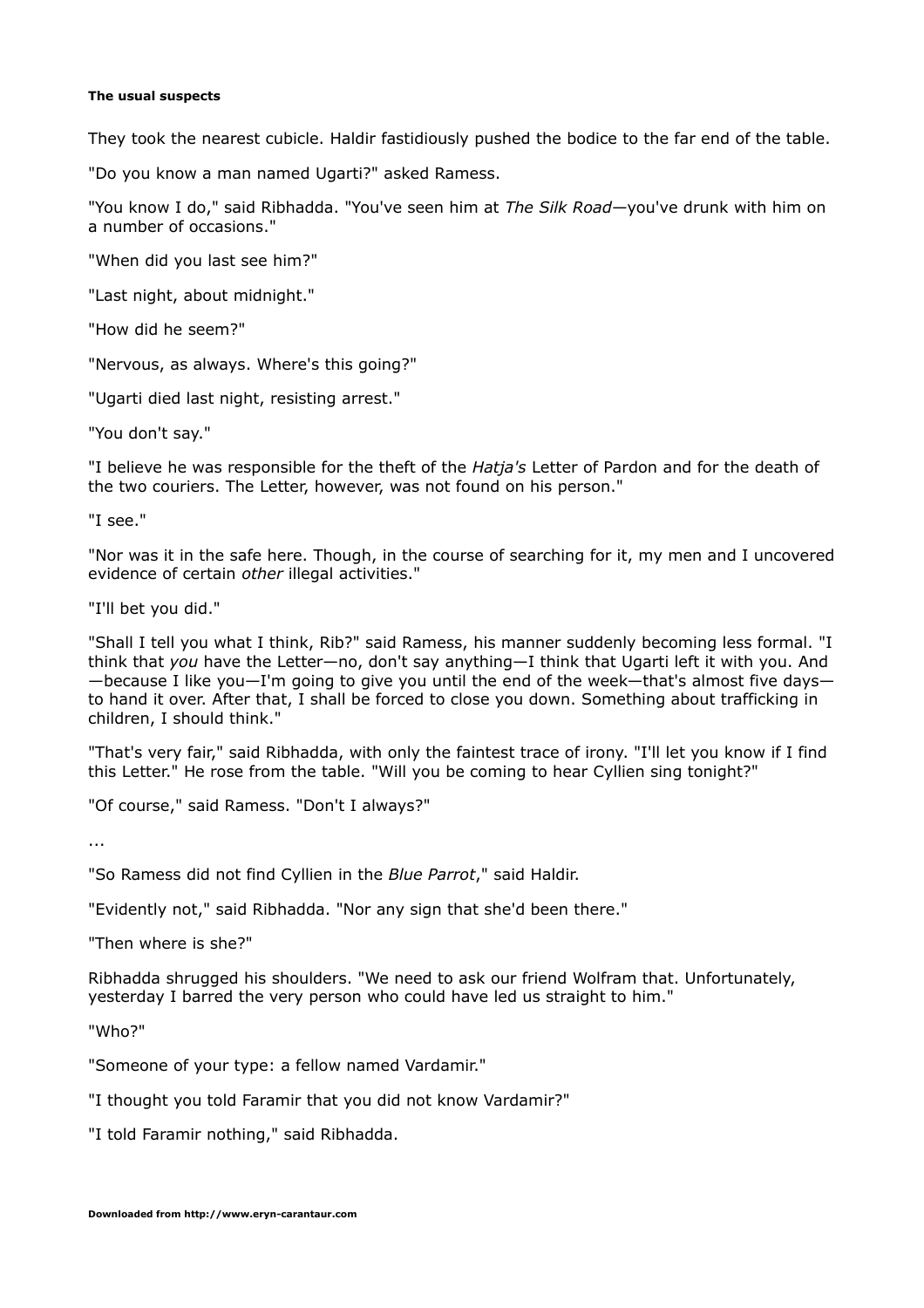Haldir sighed. "Do you also have this Letter of Pardon Captain Ramess is looking for?"

Ribhadda did not reply.

"Are you going to hand it over to him?" asked the elf.

"That," said Ribhadda, "depends. Let's go back to *The Silk Road*. *I* still have a business to run, and *you* need to decide where to look next."

...

Hentmirë, dressed in her trousers and boots, was standing on the deck of the *Early Bird* almost *arguing* with Captain Mutallu. She was finding her special mission quite taxing.

"But if it rains," she said, "and they are on the deck, they will get all wet. I have heard that it rains every day in the North."

"They are *prisoners*, my lady," said Mutallu, "so it doesn't matter if they get a bit wet."

"But suppose they caught their deaths..."

"If we did put the cages in the hold, my lady," said Mutallu, "I wouldn't have the men to keep them guarded. And if the prisoners escaped below decks there are a thousand places they could hide. You and the other ladies would all be in danger. But if we put the cages up here over by the heads—there are men on watch here twenty-four hours a day."

Hentmirë bit her lip. *What would Legolas do?* "Could we make cages with roofs?"

Mutallu smiled. "If you insist, my lady."

"I think that would be best. Do you have enough materials?"

She looked over the side of the boat, down to the wharf, where piles of supplies were waiting to be brought aboard.

"I shall need to hire a blacksmith," said Mutallu.

"Yes, of course. Hire the best one you can find, and—*Captain*!"

Hentmirë had begun to suspect that the water was improving her eyesight, but she still screwed up her eyes to get a better look. "Captain, come over here, quickly. Those two men the tall one with the bundle and the short one with the limp," she said, excitedly. "Does the tall one *really* have pointed ears?"

...

By the time Ribhadda and Haldir reached *The Silk Road*, Legolas, Eowyn and Gimli had already been admitted by Hiram, who had decided that his boss would not want the classy lady left out on the street.

Eowyn ran up to Haldir and hugged him tightly. "We have some bad news," she said.

"Cyllien?"

"We found Wolfram's hideout—or, rather, Gimli did," said Legolas, "but he and Vardamir had already moved elsewhere. And we found this." He showed Haldir the elven brooch.

"It is Cyllien's" said Eowyn.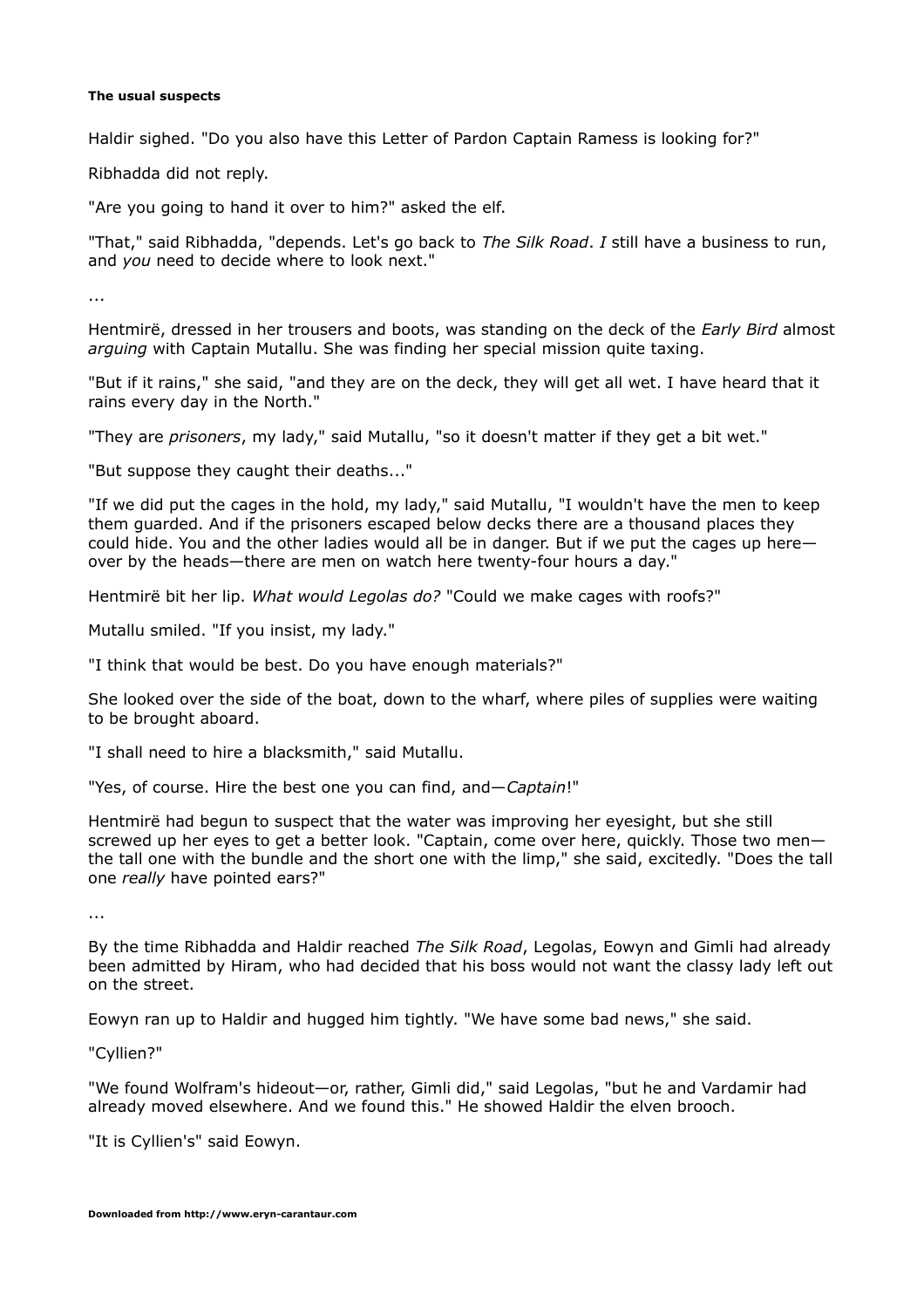Gently, Haldir handed Eowyn over to Legolas. "I found her missing this morning," he said. "Master Ribhadda and I have been out looking for her."

"Any trace?" asked Legolas.

Haldir shook his head.

"What are we going to do?" asked Eowyn.

"We are going to take *you* home," said Legolas. "And then Haldir, Gimli and I are going back to the empty house to see if we can pick up her trail from there."

...

With a very reluctant Captain Mutallu in tow, Hentmirë had followed Wolfram and Vardamir to the south-western edge of the city. The area had been a thriving suburb in ancient times, but a combination of natural disaster, thrifty townspeople removing useful building materials, and the advancing sand had turned the once-splendid villas into heaps of painted rubble.

Any one of the empty shells might have been a safe refuge, but neither the elf nor the Man seemed interested in the buildings. Instead, keeping to the dirt road, they were heading towards the open desert, where any pursuers would find it hard to stay out of sight.

"Where can they be going?" whispered Hentmirë.

"The sea cliff along here is riddled with caves," said Mutallu. "One of those would make a good place to hide."

"What do you suppose the elf is carrying?"

"It looks like a carpet."

"No. It is far too lumpy to be a carpet. If only we could get closer—"

"Please, my lady," Mutallu begged, for the twentieth time, "please go back to the boat. I will follow them and tell you—"

"Legolas is relying on me," said Hentmirë.

"He is relying on you to build two cages, my lady, not to capture the worst rogue in Carhilivren. Prince Legolas would throw a fit if he knew what you were doing now. And he would have me hanged from the yardarm for allowing you to do it—"

"Where have they *gone*?"

"My lady?"

"A moment ago they were on the road; now they have gone."

Ignoring Mutallu's protests, she blundered along the dirt road to where—she was almost sure she had last seen the pair. There was a low ridge of rock, like a tiny cliff, on the left, running more or less parallel to the road. *But they cannot have climbed up there*, she thought. *I would have seen them*. A little further west was a cluster of ancient graves, their tiny loaf-shaped chapels part-buried in sand. To her right there was a circular wall—a well—with spiralling steps leading down to a wide, dark hole. Hentmirë was about to drop a stone down the shaft—to see whether the well was dry—when Mutallu caught her wrist and pulled her back from the edge, clamping his hand over her mouth.

"I am taking you home *now*, my lady," he whispered. "You can tell Prince Legolas about this,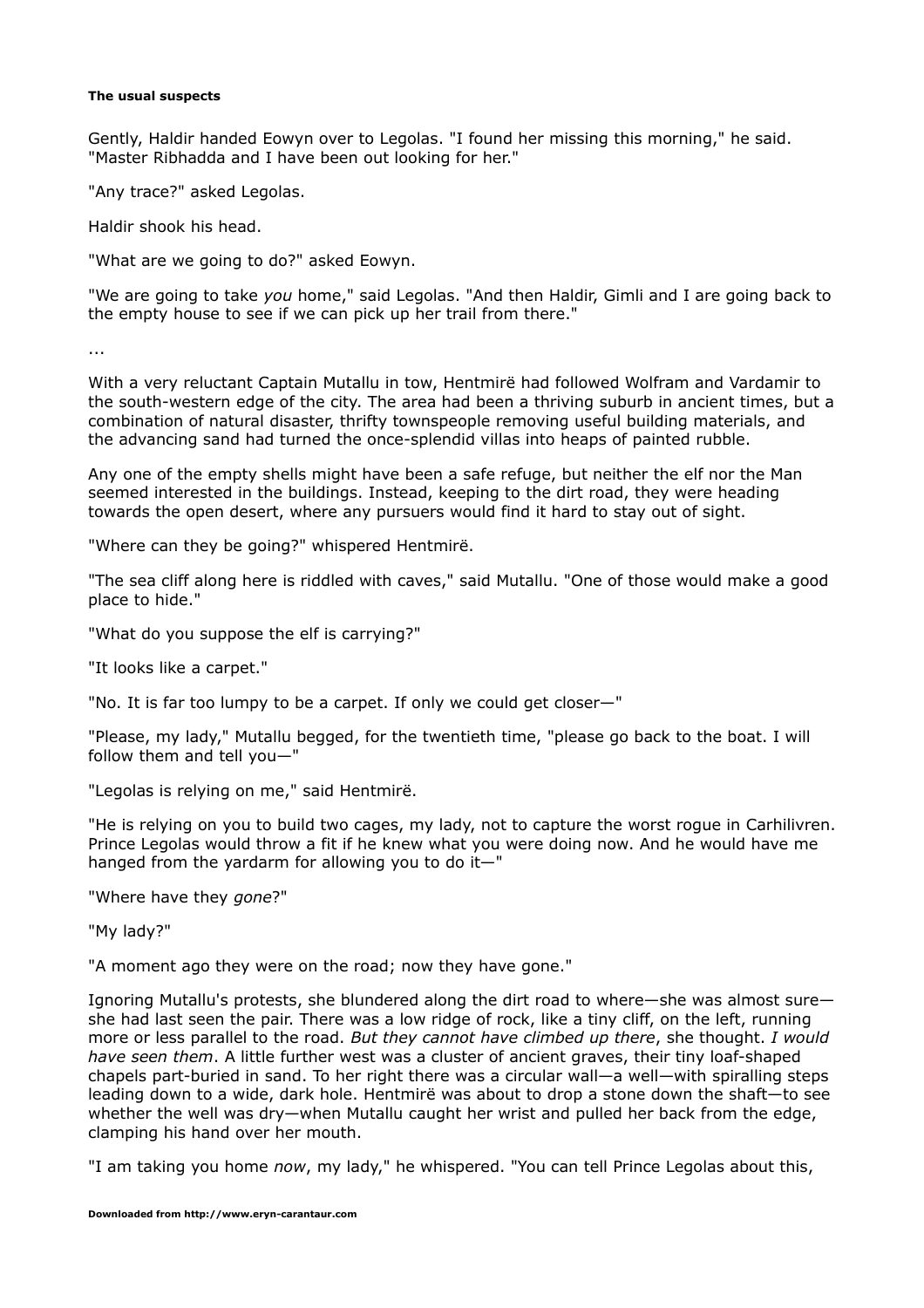and leave the rest to him."

...

Keret was reasonably sure that the elf and the dwarf had not followed him out of Garden Lane.

*But you can never be too careful*, he thought, so he had gone home by a long, circuitous route and waited a good way off, until the two strangers had gone, before he darted for the door, pulled aside the ragged canvas curtain, and threw himself inside.

A quick glance round told him that nothing had been disturbed. He sat down on the brick bench and opened the bag.

*Gods' turds, a lamp. A stupid brass lamp! All that trouble for a brass lamp!* He almost threw it outside in disgust.

But then he started thinking: *Why is a princess carrying a brass lamp? It's broad daylight. And if it was dark she would be carrying a lantern not a lamp*. He looked at it more closely. *It has no wick. I'll bet there isn't even any oil in it.*

He gave the lamp a good shake. *Empty*.

There was only one explanation. *It* looks *like brass but it must be gold. I'll take it to Old Yarih and see what he'll give me for it*...

...

The djinn opened his eyes.

*I am summon—!*

His head banged repeatedly against the inside of the lamp—*Oh-oh-oh-oh-oh-oh-oh!*—before the motion, mercifully, stopped.

*Oh!*

*No.*

And, with a sigh of relief, he went back to sleep.

\*\*\*\*\*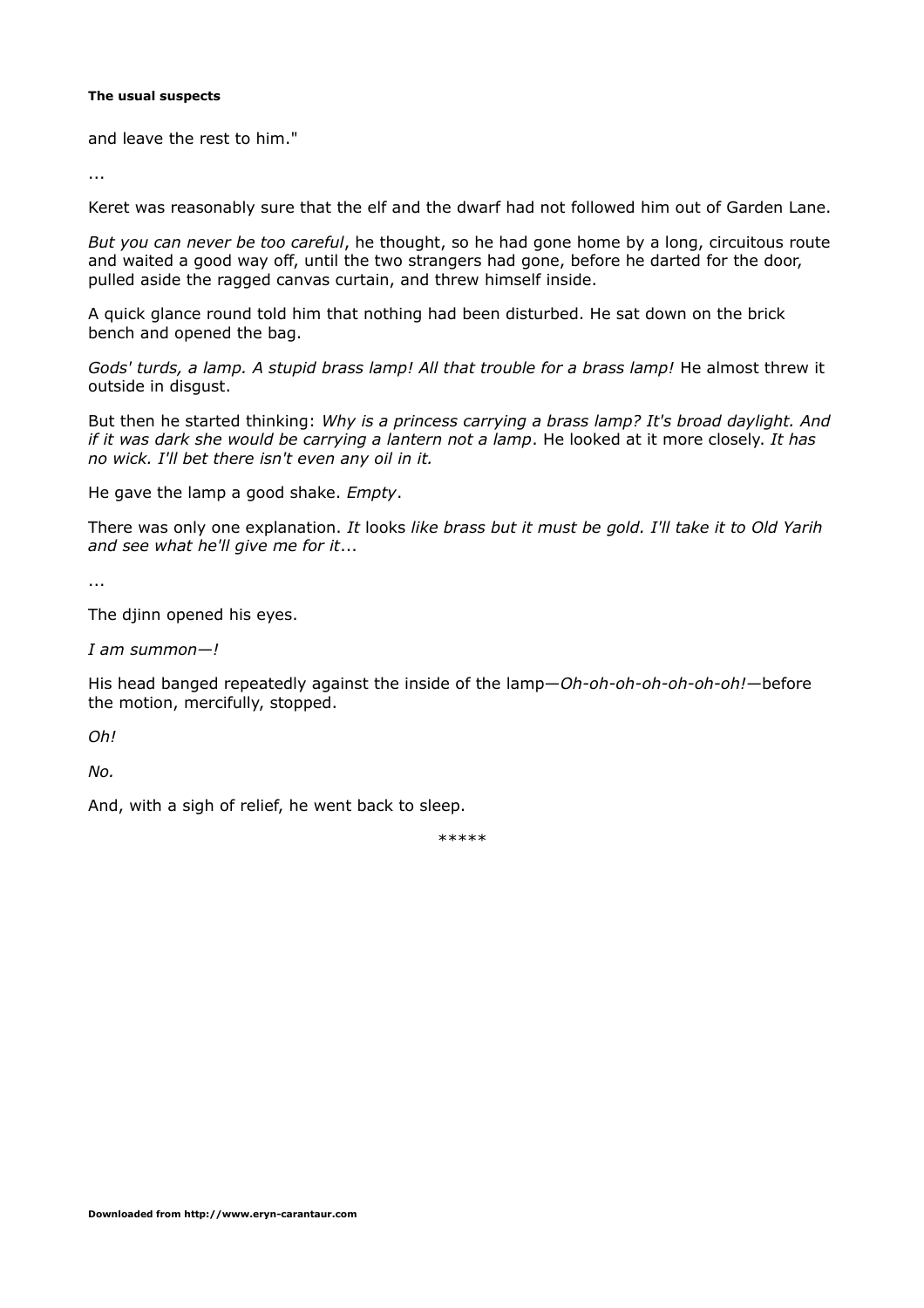# **Chapter 6: Trapped**

# **Eowyn listened hard.**

Judging by the amount of light that was leaking down the passage, and the apparent closeness of the quiet sobbing, Cyllien and Hentmirë—and, presumably, their captors—were just around the next corner, but she could hear no sound from Wolfram or his elven accomplice.

What should she do?

What *could* she do?

From what she had seen of Cyllien's earlier attempt to escape, the elleth would be in no condition to help her. Hentmirë had been unconscious; even if she had since revived, it was unlikely that she would be able to walk as yet—and Eowyn did not think that *she* would be able to carry the heavier woman.

Her only option was a bold attack.

*Vardamir is weak and easily led*, she thought. *And he does seem to care for Cyllien. Without Wolfram he is probably little threat.*

*I must be swift and accurate.*

Gripping her knife, she ran into the next cavern.

...

Keret hid the carpet bag under his blanket.

*Gods, it's getting busy round here! First the two kids. Then the man. And now two elves*...

He sat down on his mud brick bench and took the remains of the sausage out of his pocket. *Not that it's anything to do with me*, he thought, wiping some fluff off the meat. *If those kids* want *to get into trouble...*

*That fat one! What a stupid thing to do! Why not pick pockets like everyone else?*

He took a bite of sausage.

*Who are the elves looking for, anyway*, he wondered. *The man or the two boys? I've seen that thin kid before, but where? Not on the street...*

He chewed the sausage, mechanically. Where *had* he seen the boy before?

*Oh PIZZLE!* he thought. *Pizzle, pizzle, pizzle. It's the* princess*! And she may be in real trouble.*

He pulled back the blanket, took out the lamp, and held it up in the fading light.

*What's so special about this?*

*The Princess's elf saw me in the souk, so he knows I took it.* He *looks soft, but I bet that big one would give me a hiding—if he caught me. On the other hand, if I tell them where to find the princess, they might forget about the lamp.* 

*They might even give me a reward...* 

He put the lamp back in the bag, hid the bag safely under his blanket, and slipped out into the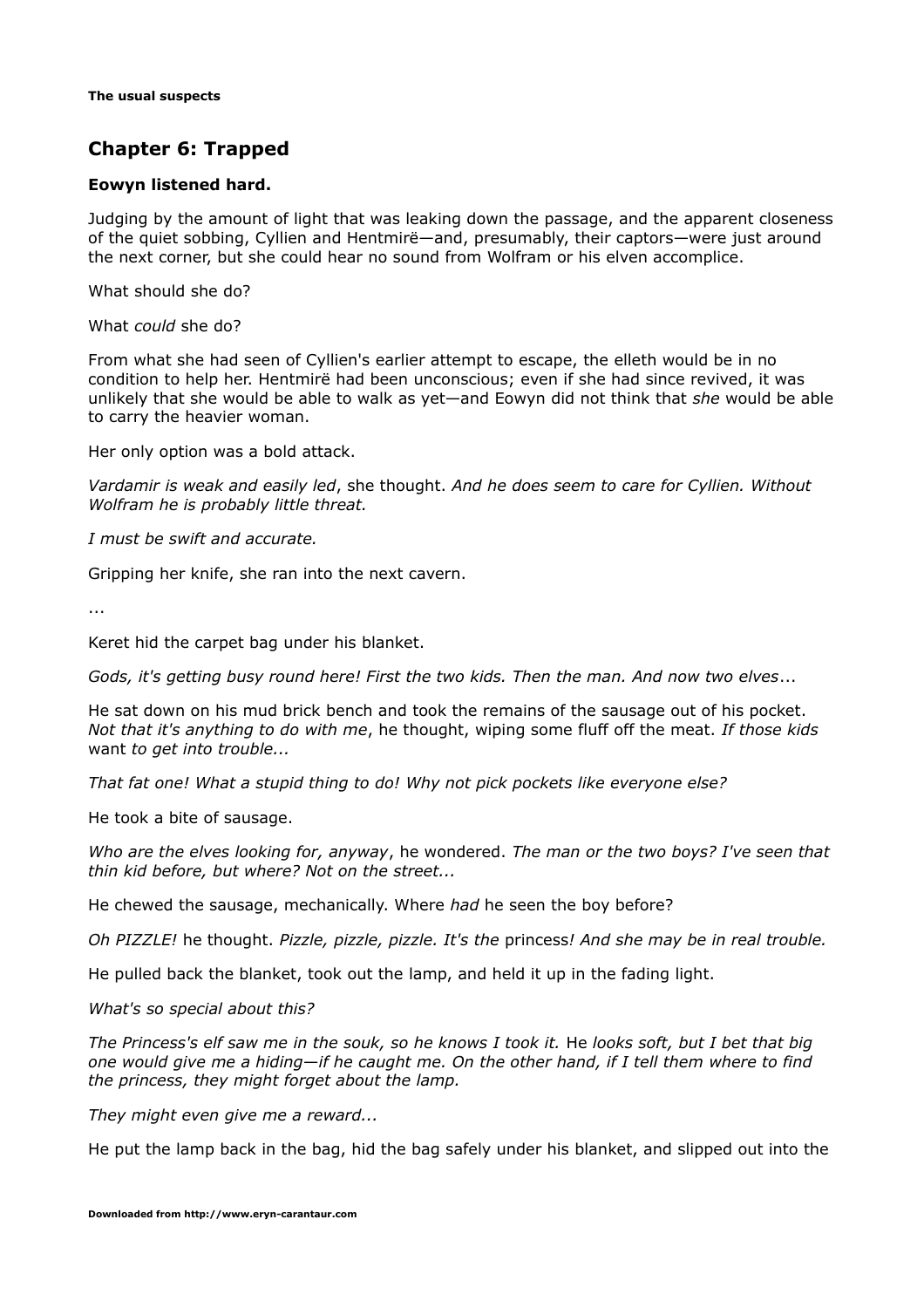darkness.

...

Eowyn stormed the cavern like an Uruk Hai berserker—weapon ready, mind and body entirely focussed on finding her quarry and killing him.

Her quarry was not there.

In the eerie light of two large oil lamps, she could see Cyllien, chained hand and foot, cowering against the cavern wall, and Hentmirë lying beside her, still unconscious.

But there was no sign of the elf, nor of the Man.

Slightly disoriented, Eowyn sheathed her knife and knelt down beside the elleth.

"Cyllien..." she whispered.

There was no response. Eowyn grasped her face. "Cyllien, where are the keys?"

"What are *you* doing here?"

Eowyn smiled. "I am here to rescue you. Where are the keys to your chains?"

"Vardamir... Vardamir has them."

Eowyn swore. "Where is he?" she asked, turning to Hentmirë and quickly checking her for any signs of serious injury. "Where is Wolfram?"

"They went through there," said Cyllien, pointing to another passage, which Eowyn had not noticed. "Did you come here for *me*?"

"Yes," said Eowyn. "We both did." Hentmirë's breathing was regular and her pulse seemed strong. Eowyn carefully rolled her onto her side, arranging her limbs to keep her in position.

"Why?" asked Cyllien.

Eowyn looked up from her task. "Why did we come for you? Because I know Wolfram—I know what he is like and I would not wish him on anyone. And, also, for Haldir's sake." Satisfied that Hentmirë was safe, she rose to her feet. "I am going after Wolfram," she said, drawing her knife. "Try to stay calm. And keep a watch on Hentmirë."

"What did you mean?" asked Cyllien. "About Haldir?"

But Eowyn was already running down the passage.

...

Legolas took another look at the map. "Wait," he said, "Eowyn's cross is *beyond* these buildings, further to the west—what is that, past the rock ridge?"

"Tombs," said Haldir. "I believe those are tombs. But surely—"

"That is exactly the sort of place that Wolfram *would* choose," said Legolas. "Come."

"No—wait a moment!" Haldir dropped to the ground and examined the surface of the road.

Legolas joined him. "I cannot make it out," he said. "This sand does not hold tracks well..."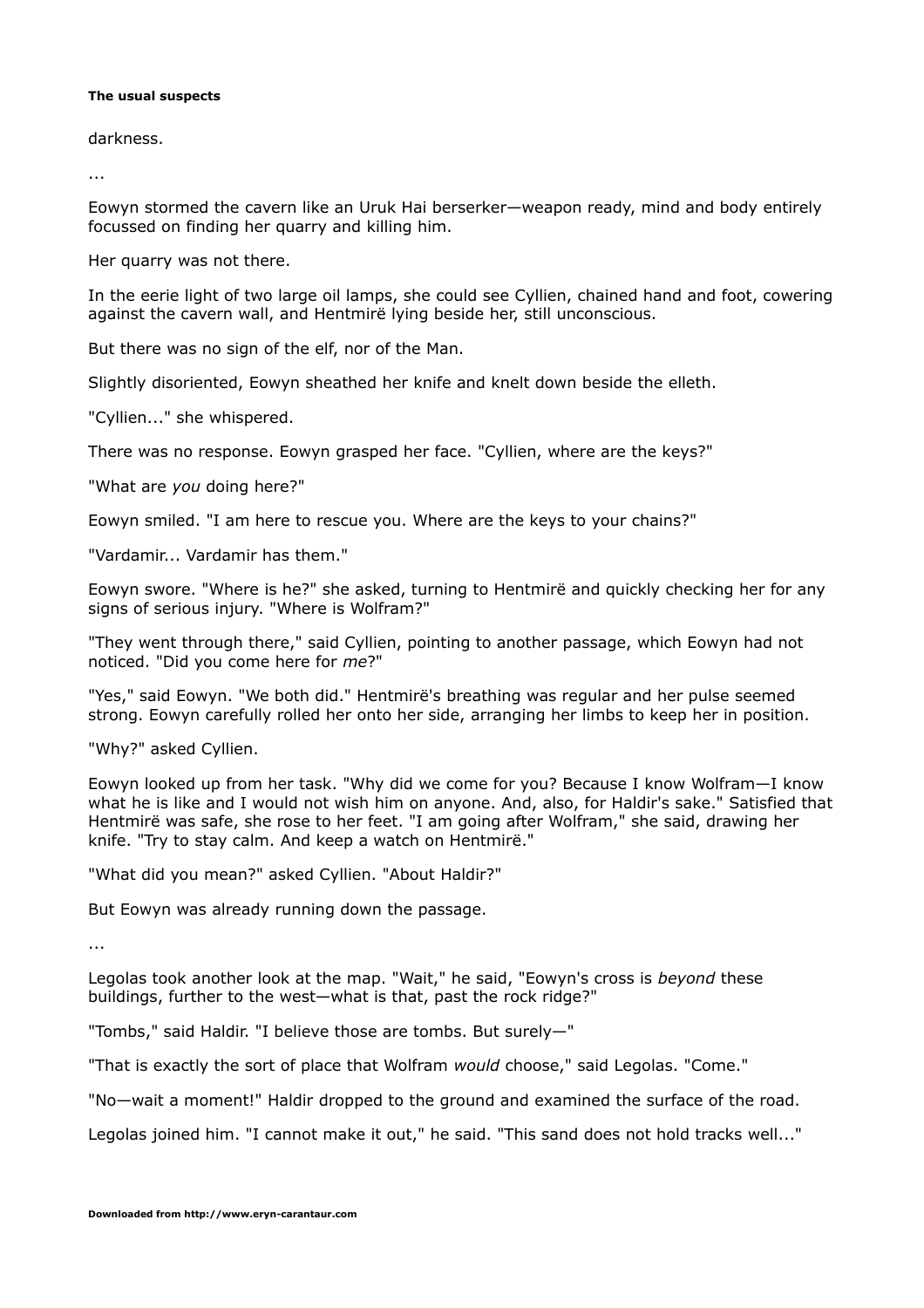"No," said Haldir. "But I think there was some sort of fight here." He followed the faint traces to the softer sand at the edge of the road. "And look at this!"

He was pointing to a mark—part of a footprint—most of it crumbled and indistinct, but a tiny patch of it miraculously preserved by a splash of fresh blood.

"Oh, no," whispered Legolas. "Oh, Melmenya, no!—I begged her to stay at home, Haldir. And she promised..."

Haldir squeezed his arm. "We do not know that it is Eowyn's blood, *mellon nín*," he said. "The print is small, but still too big, I think, to be hers, or Hentmirë's or—thank the Valar—Cyllien's. I think it is Wolfram's. And I think he *did* go this way..."

```
...
```
"So we'll let Cyllien go," said Vardamir.

He had drawn Wolfram to the mouth of the cave—a low, wide opening in the cliff wall—in the hope that he could keep the man from learning of the elleth's attempted escape.

"Don't be stupid!"

"But if Abdi is in prison, what else can we do with her—oh no! *No!*"

Wolfram sighed. "The moment we set her free she'd be singing to the *Hatja*'s Guards."

"I'd make her promise—"

"*How* old are you?"

"Then I'd take her away," said Vardamir. "To Rihat... Yes, I'd take her to Rihat and keep her there—"

"She *hates* you," said Wolfram.

"What do you mean?"

"She may be all over you *now*, but that's only because she's afraid of *me*. If the two of you were alone, she'd knife you the moment you turned your back. Not that *I* care," he added, quickly. "But then she'd come back to Carhilivren—back to Ribhadda. And one or the other of them would turn me in." He beckoned to the elf. "Come here."

"Why?"

Wolfram smiled, wolfishly. "You don't trust me do you?"

"You just said that you didn't care if I died."

"I just gave you some advice that will keep you alive," Wolfram corrected. "And I'm about to give you some more... Come over here." He led the reluctant elf out onto the shallow ledge and pointed to the foaming sea, thirty feet below. "One push at low tide. That's all it will take."

"No—you can't."

"Not me—*you*."

"Wolf—"

"*YAAAARRRRGGGGHHHH!*" Eowyn flew into the cavern, roaring like a orc. Wolfram, though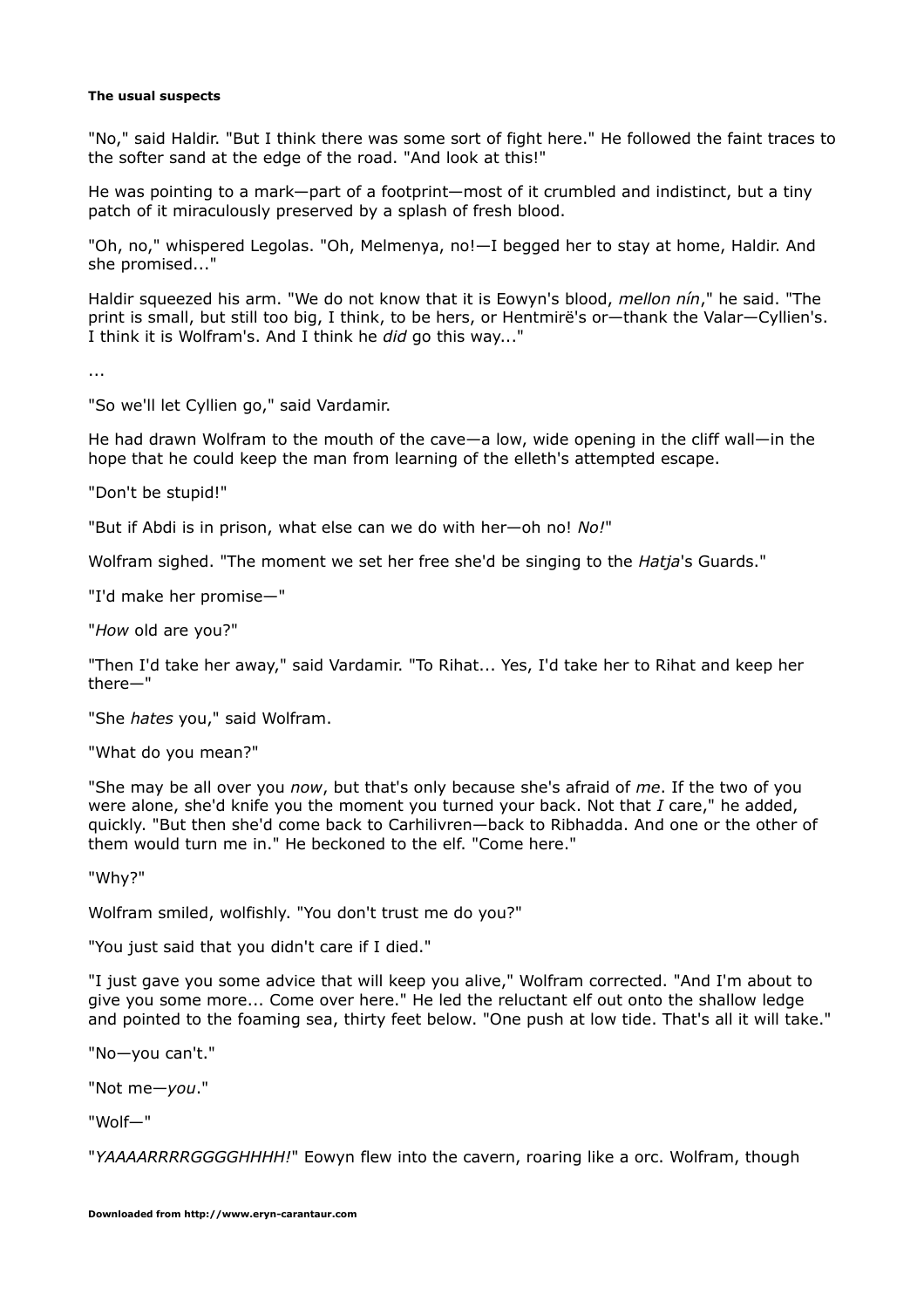taken by surprise, instinctively dodged her blade. And Vardamir—moving, for once, with all the speed and precision of an elf—caught her about the waist and lifted her off her feet.

"Oh, My Lady!" cried Wolfram. "My beautiful, beautiful she-wolf! You have come *looking* for me!"

"Come anywhere near me and I shall slit your throat!" cried Eowyn. "Put me down," she yelled at Vardamir. "He is not your friend. He despises you. Let me deal with him. Let me set you free..." She struggled against his elven strength.

"Who would not love this woman?" said Wolfram. "Imagine being inside that! Gods' bollocks, she would suck your bones out through your prick! Let her go."

"Wolfram!"

"Let her go; I want her." He drew a short knife from the scabbard at his hip. "Come, My Lady, dance with me!"

Reluctantly, Vardamir dropped Eowyn to the ground.

"Leave us alone," said Wolfram.

"But—"

"*Go!*"

Vardamir left.

Eowyn and Wolfram, daggers raised, eyed one another. "Strike, My Lady," said Wolfram, "*both* my weapons are ready..."

"*You*—"

He dropped his knife and threw himself at her, catching her wrists and smashing her down on the sloping rock floor. Eowyn lay trapped beneath him, gasping for breath. Her knife fell from her hand.

"There is no one like you, is there?" said Wolfram. He leant down and devoured her mouth, at the same time pressing his erection against her belly. "God's prick, we're going to enjoy this! I can be *just* as wild as you are, and—Oh!"

Eowyn had brought her knee up between his legs but had missed her target.

"You're fighting dirty," he whispered. "Just like last time! But I like that. I like it very much. And, of course," he pressed his hips down, "it only makes me harder."

"You *pig*!"

"Wolf," he said. "I am a wolf and you are my bitch."

Eowyn smiled. "Real wolves do not wear breeches. And, the moment you let go of my wrists to open yours, I will rip your eyes out."

"Then I will fuck you blind."

"Wolfram..." Vardamir had returned.

"*I said go away!* Now, where were we?" Eowyn was still smiling. And, as Wolfram leaned down, and her smile broadened, his confidence suddenly wavered. "What are you—"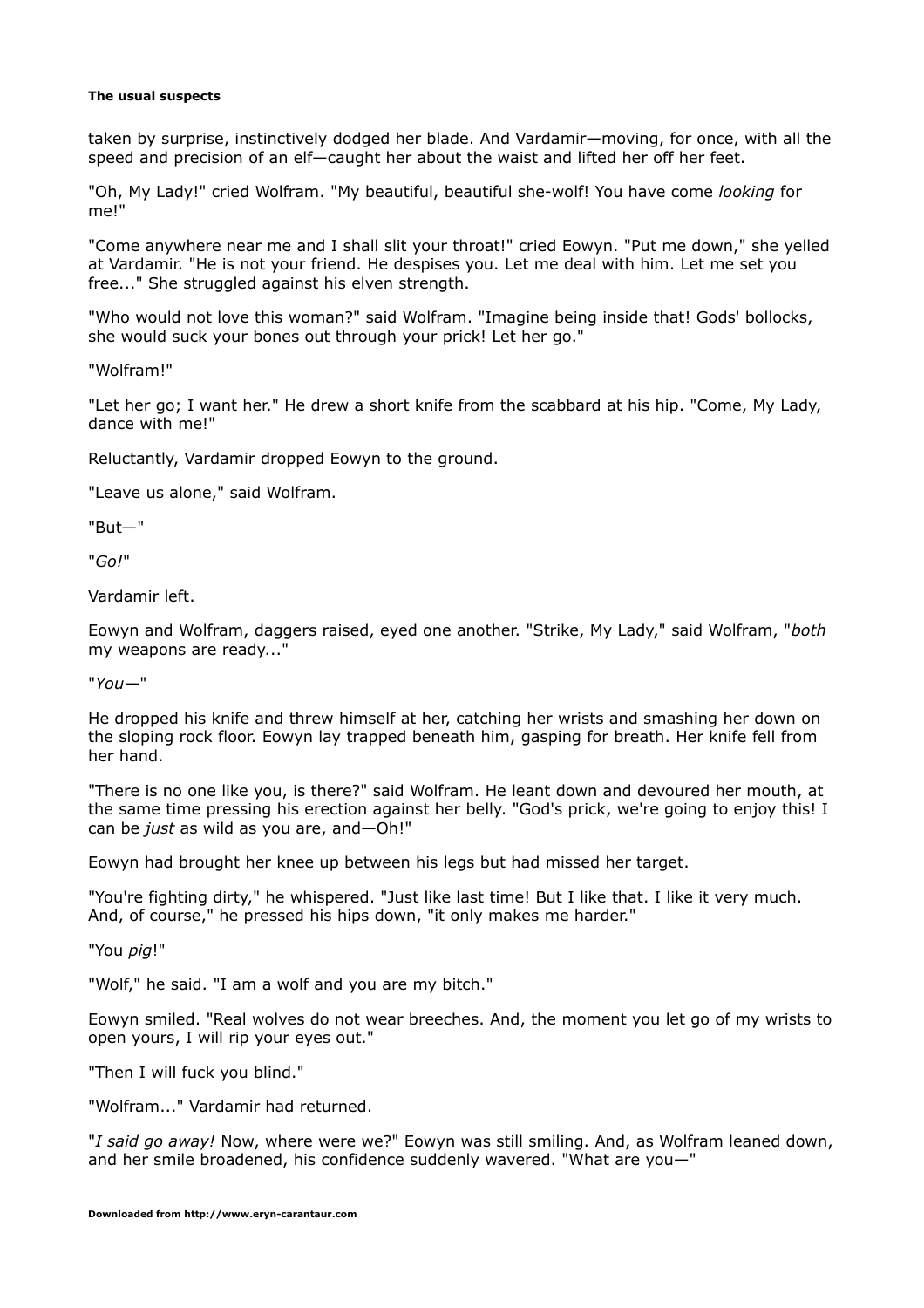She arched her back, and rubbed herself against him. It did not take much.

"*Oh!*" He came hard, his body convulsing.

Then he relaxed, panting, and his grip slackened...

Eowyn pulled her hands from his grasp and, thrusting him away, rolled across the ground and snatched up her knife. Then she rose, a Shieldmaiden once more, and turned on him, her dagger raised.

But Wolfram had already recovered.

He pushed himself up from the rock, laughing. "*What* a woman!" he said, shaking his head with genuine admiration. "What a team we'd make! The wolf and his bitch!" And, ignoring the knife, he reached for her.

Eowyn took a step backwards.

"No!" cried Wolfram. "No, *no*!"

He lunged for her, but he was too late.

...

"Eowyn!" cried Legolas. "Something has happened to her! I can feel it. She is under water sinking!—terrified! She cannot breathe!" He pressed his hand to his chest. "I can feel it!"

"*Where?*"

"I do not know—"

"Are you talking about the *princess*?" asked a small voice.

...

The desert at night was Keret's natural element and he had approached the elves so stealthily, neither had been aware of him until he spoke.

"Princess?" The smaller elf turned in surprise. Then, "You!" he cried. "Release the djinn! Quickly!"

"Djinn?" *Of course, you blockhead!* thought Keret. *The lamp has a djinn inside!* "What will you pay me for it?" he asked, cheekily.

"Anything you ask," cried the elf. "*Anything!* Just give it to me. Quickly!" He caught Keret by the arms.

"Hold your hair on! Let go of me and I'll fetch it..."

"No," said the elf. "Take me to it."

"All right. But you promise—anything I want."

"Eärendil is my witness—now, *please*—"

"Ear what?"

"Yes! Anything you want! Please! Eowyn—the princess—we must hurry—"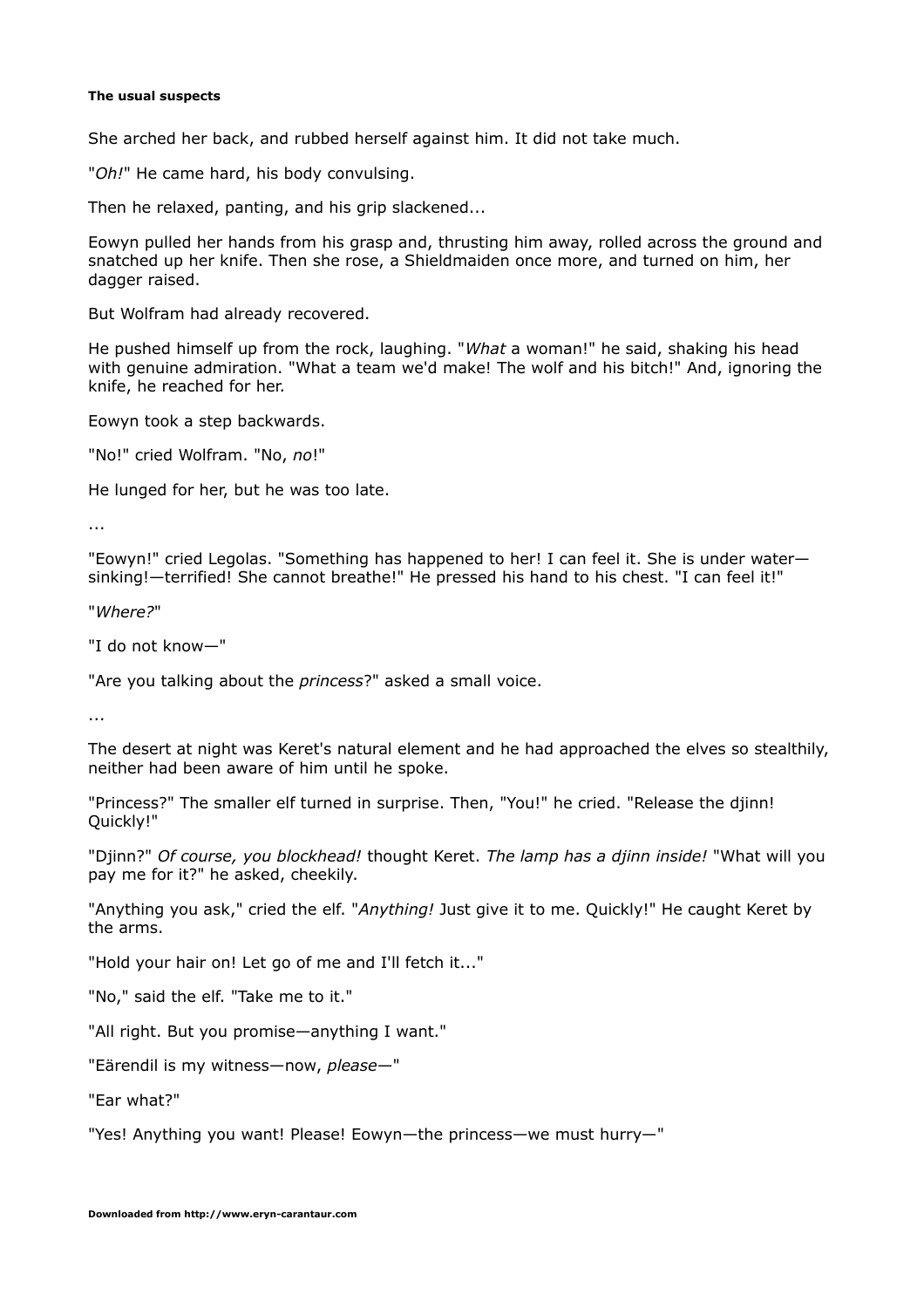"Did you see the man fetch her?" asked the big elf, suddenly.

Keret looked from one elf to the other. "The princess? The princess went down by herself. The man took the fat kid."

"Which tomb?"

"The small one with the broken door."

"Go and release the djinn," said the big elf. "I shall go down into the tomb."

The smaller elf squeezed his friend's arm. "Thank you, *mellon nín*," he said. Then he turned to Keret. "Let us go. Quickly."

...

Wolfram's field of vision contracted to the tiny patch of water the woman had disappeared beneath.

*No! No, no,* NO!

*Not NOW!*

He jumped.

...

Side-by-side, the boy and the elf sprinted across the desert.

*It's true they're fast*, thought Keret. *This one could go faster than a horse*...

But, as they neared his hideout, the boy's instinct for self-preservation suddenly asserted itself.

*How do I know I can trust him?*

...

"Cyllien..." Haldir crouched beside the weeping elleth. "*Shhh*, *shhhhhh*..." He wrapped his arms around her and kissed the top of her head. "Just be brave for a few moments more," he said, softly. "Where is Eowyn?"

He felt her body stiffen. But she answered. "She went after Wolfram and Vardamir. Down there."

He lifted her chin. "Take care of Hentmirë, *Tithen Dúlinn*. I will be back for you soon, I promise."

...

Wolfram dived beneath the surface.

In the dim moonlight he could just make out the dark shape of Eowyn's body, floating, hands outstretched...

He swam over to her and, grasping her beneath the arms, pushed her head out of the water.

"You are not escaping me," he cried "Not again!" He pulled her over his shoulder and hammered his fist on her back until she took a great spluttering gulp of air.

**Downloaded from http://www.eryn-carantaur.com**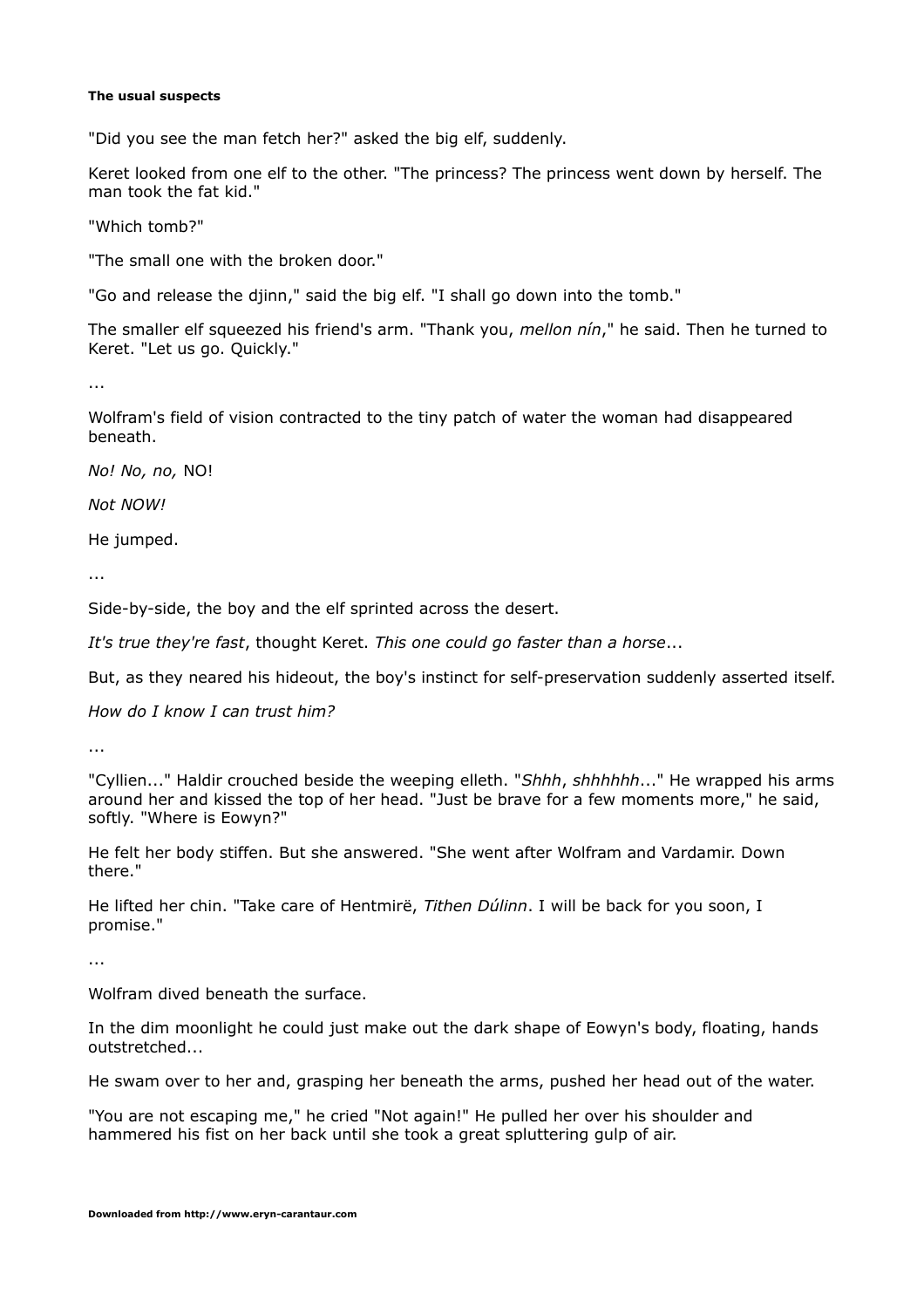"Yes!" he cried, pounding her back to keep her breathing. "Yes! Stay with me, my brave bitch, stay with me!"

...

"Remember what you promised," Keret panted, "with your friend Ear-something as a witness..."

"Anything you want," said the elf. "I swear it—on the princess's life."

*Good enough for me*, thought the boy. "In here!" He swerved off the road, jumped over a pile of mud bricks—the remains of a garden wall—ran across a chequerboard of sand and soil dried-out flower beds—and ducked through the canvas curtain that served as the door to his dilapidated villa.

The elf followed.

Keret pulled back his blanket. "There."

The elf snatched up the bag, ripped it open, pulled out the lamp, and rubbed it vigorously.

A wisp of smoke curled from its spout.

The elf kept rubbing.

A great cloud exploded from the lamp, instantly forming itself into a head, two hands, and a body...

# "**WHERE IS MY PRETTY LITTLE MISTRESS?**" roared the djinn.

"In the sea!" cried the elf. "Go and—"

But the djinn was already soaring into the sky.

...

Eowyn had begun to struggle. "Let me go! Let me *go*!"

"Stop it!" cried Wolfram, spitting out a mouthful of salt water. "God's prick, you have spirit, but, for once, let *me* be on top!"

He could swim like a fish but not with a struggling woman in his arms and, when he looked along the coast in either direction, he could see no way to get them both ashore. "Vardamir!" he shouted up at the cave, "Vardamir, where are you? Throw me a rope—"

As he was looking upwards, something appeared at the corner of his eye—something manshaped, but vast—something with a head, and shoulders, with arms and hands—but with a body that tapered into nothing but smoke...

Wolfram shook his head, trying to clear the impossible vision from his sight, but the thing was still swooping down towards him, and shouting, "**Pretty little mistress! Pretty little mistress! Your wish is my command!**"

*Pretty little*...? Instinctively, Wolfram grasped Eowyn more tightly.

Eowyn raised her head from his shoulder, "Help me!" she croaked.

"**I hear and obey!**" The thing caught her by the shoulders. "**How, mistress?**"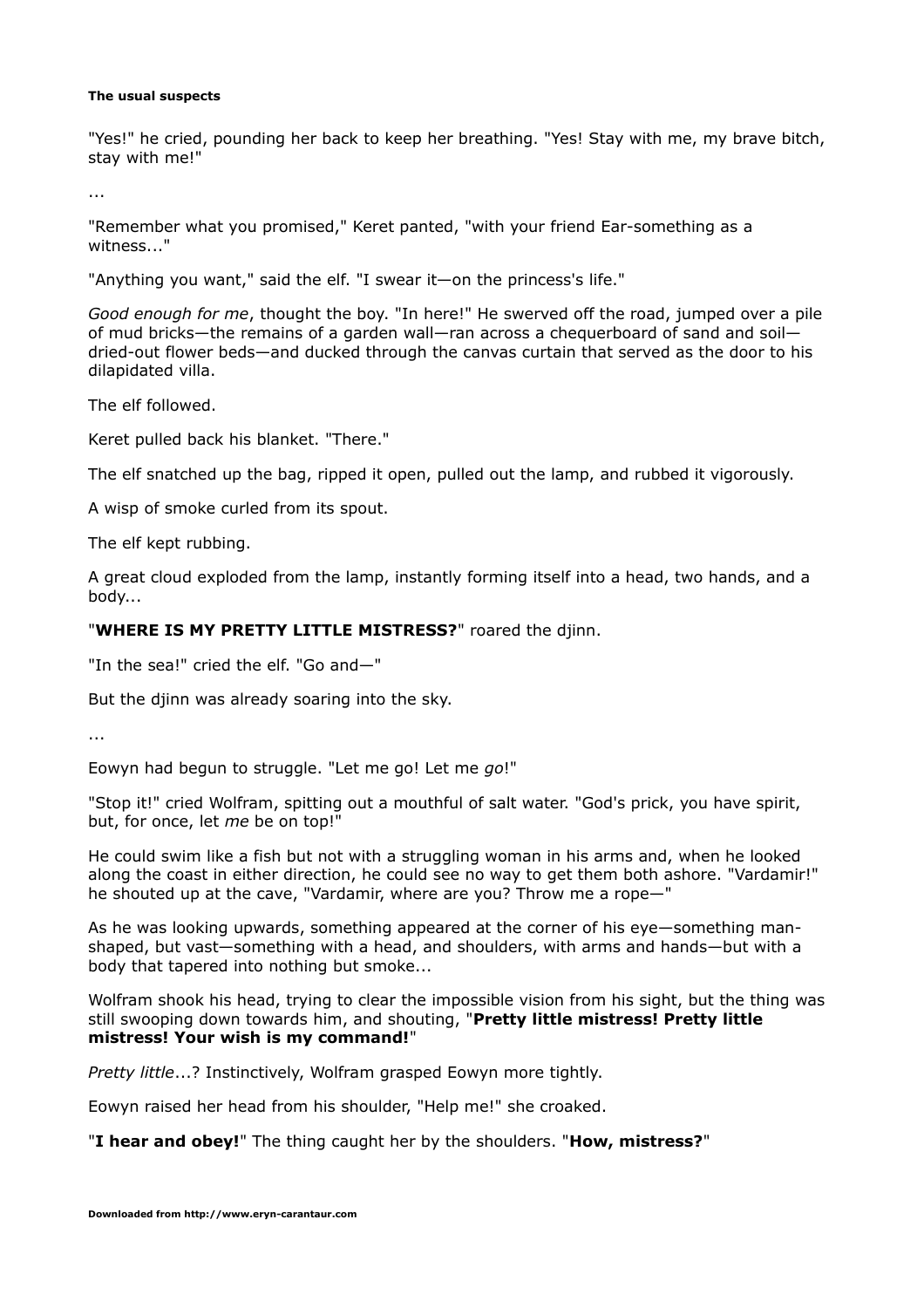"Take me to Legolas."

It tried to wrench her from Wolfram's arms.

"No!" cried Wolfram. "No! You shall not take her from me! She is mine. She—"

Like a parent with a naughty child, the thing raised its hand, and cuffed the side of his head.

...

"Wolfram!" cried Vardamir. He turned to Haldir, who had just arrived at the cave mouth. "That thing has killed Wolfram."

"I doubt it," said Haldir, watching the djinn carry Eowyn away, leaving Wolfram floating, face down, on the surface of the water. "That man is immortal.

"Come, Vardamir," he added, "you can surrender or you can force me to overpower you—the choice is yours."

...

# **Three hours later**

"Lady Hentmire appears to have suffered no permanent harm, sir," said the healer, rather stiffly, to Legolas, "in fact...

"In *fact*, she seems healthier than I can remember seeing her for some years... *Younger*." He peered at the elf, as if expecting an explanation.

Legolas smiled. "That is good news, sir."

"The—er—elf-lady—"

"*Elleth*."

"Elleth is clearly distressed, but I can find no sign of illness or injury in her—though I am, of course, unfamiliar with people of your kind."

Legolas nodded. "And my wife?"

"The young lady was, I understand, submerged beneath the sea for several minutes," said the healer.

"Yes, I believe so."

"And that was three hours ago?"

"Yes."

"Then the next five hours are of most concern. Give her sweet cordial; keep her temperature normal: if she feels cold, cover her up, if she feels warm, cool her down—sponge her with cold water, if necessary—and, if she wants to lie down, try to keep her head and shoulders raised. If she feels no worse after five hours, I think you can assume that she is fully recovered."

...

"What is wrong, Melmenya?" asked Legolas, gently.

He laid her carefully on their bed, arranging the cushions behind her head, then sat down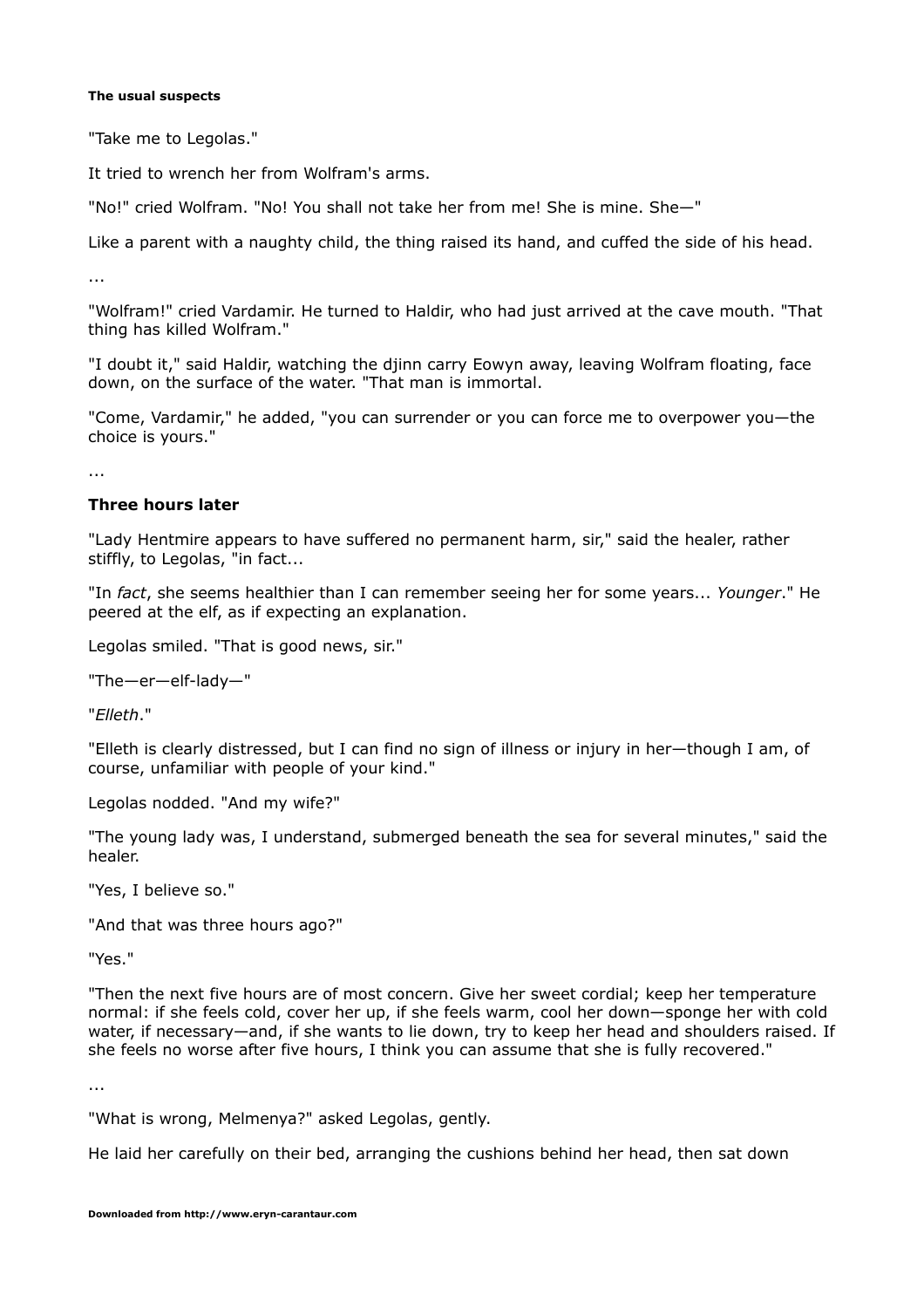beside her and took her hand in his. "I am not angry with you..."

"*Angry*?" she turned to him in alarm. "What do you mean? How do you know—"

"Well, you did break your promise to me—"

"Oh, *that*..." Eowyn sighed. "I thought you would understand *that*."

"Of course I understand—you went to rescue Cyllien," said Legolas. "I would rather you had kept your promise, but I *do* understand."

He gathered her into his arms. "I do not think I will ever let you out of my sight again, Eowyn *nín*. In fact, I think I am going to ask Gimli to make you a collar and chain so that I can keep you attached to my belt."

Eowyn's body was shaking in his arms and he smiled down at her, thinking that she was laughing...

"Melmenya! What is wrong?"

She was sobbing, silently, against his shoulder. He lifted her chin and tried to catch her gaze but she avoided his eyes, and began to cry out loud: "I am sorry, Lassui! I am so, so sorry!"

It was hard to hear beyond the roaring in his ears. "He raped you," he whispered; then louder, and angrily: "The bastard raped you! Oh, Melmenya..." He pulled her close. "*You* have nothing to be sorry for. *Nothing*..." He rocked her to and fro, rubbing her back soothingly, tears falling from his eyes. "Shhhhhh, *shhhhhh*, Melmenya—"

"No!" wailed Eowyn. "I raped *him*."

"Melmenya?" Legolas stopped rocking. "Whatever do you mean?"

Haltingly, she explained what had happened between her and Wolfram in the cavern. "I do not know why I did it, Legolas," she whispered. "I did not even think. I just did it."

Legolas bit his lip. "It was very clever," he said.

"Do you hate me?"

"Hate you!" He hugged her tightly. "Am I angry? Yes—with him! Do I want to kill him? Yes after I have gelded him! Are you the most remarkable woman—the most remarkable *person*—I have ever met? Yes! Do I love you? More and more each day..." He buried his face in her hair. "You *beat* him, Melmenya. You beat him—"

"I descended to his level. I am ashamed."

"Could you have escaped him any other way?"

"I do not think so, but—"

"But what?"

"It was not honourable. It was not"—she searched for the right word—"*manly*."

"Oh, Melmenya." He kissed the top of her head. "No man would have been put to such a test at least, not by him. You did what you had to do. And it worked."

"No." Eowyn shook her head. "It gave him what he wanted. And it made him want me more."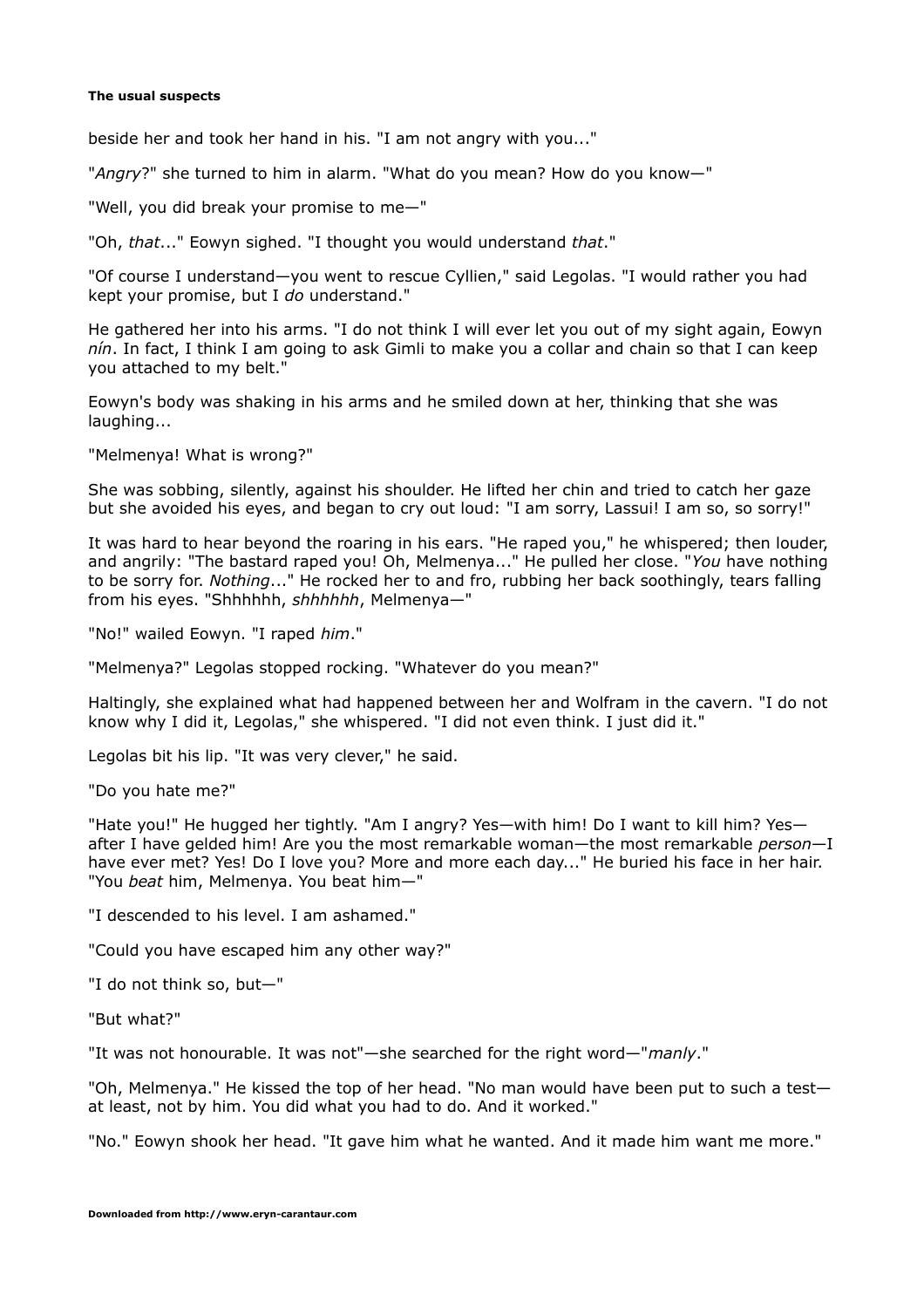"It may have given him a taste of what he cannot have, Melmenya. But think of this: if you are feeling dishonourable now, how much more dishonourable would you be feeling if your courage had failed you? If you had given in, and allowed him to take *everything* he wanted?"

"I cannot bear to imagine it."

"Then do not." He kissed her again. "Tell me what I can do, Melmenya. Tell me how I can make it better..."

Eowyn snuggled closer. "Sing to me," she whispered.

...

*"...Fanuilos, le linnathon nef aear, sí nef aearon..."*

...

The five hours had passed without incident; Legolas had taken Eowyn out onto the balcony, and now they were lying, side-by-side on a low divan, gazing up at Varda's creation.

"Legolas..." whispered Eowyn, as his song died softly away.

"Mmmm?"

"Do you want to make love to me?"

He turned to face her. "Oh, Melmenya," he stroked her cheek, "*always*. If you feel well enough."

"Even—"

"*Shhhhh*." He kissed her tenderly, gently pulling at her nightgown, sliding his hand up her thigh and over her hip. Then, still kissing her, he opened his own leggings, and pulled her close.

Eowyn tried to roll onto her back.

"No," he whispered, "like this. Side by side, and slowly, *hervess a hervenn*."

Eowyn buried her face in his hair and wept.

...

He held her until her tears had ended. Then he felt her little hand touch him tentatively, and stroke him, gently fondling him, exploring his hardness. And he waited, letting her take her time, letting *her* decide.

"Ah..." he sighed. She was pulling him—still gently—drawing him towards her, taking him inside her. "*Hervess nín*," he whispered.

Slowly, sensitively, he took over, holding her lightly by the waist, and moving, with long, smooth strokes, inside her, soothing her, until her body relaxed and she settled against him.

"Oh Lassui," she whispered. "My beautiful, beautiful Legolas."

He reached for her with his mind...

"Legolas!"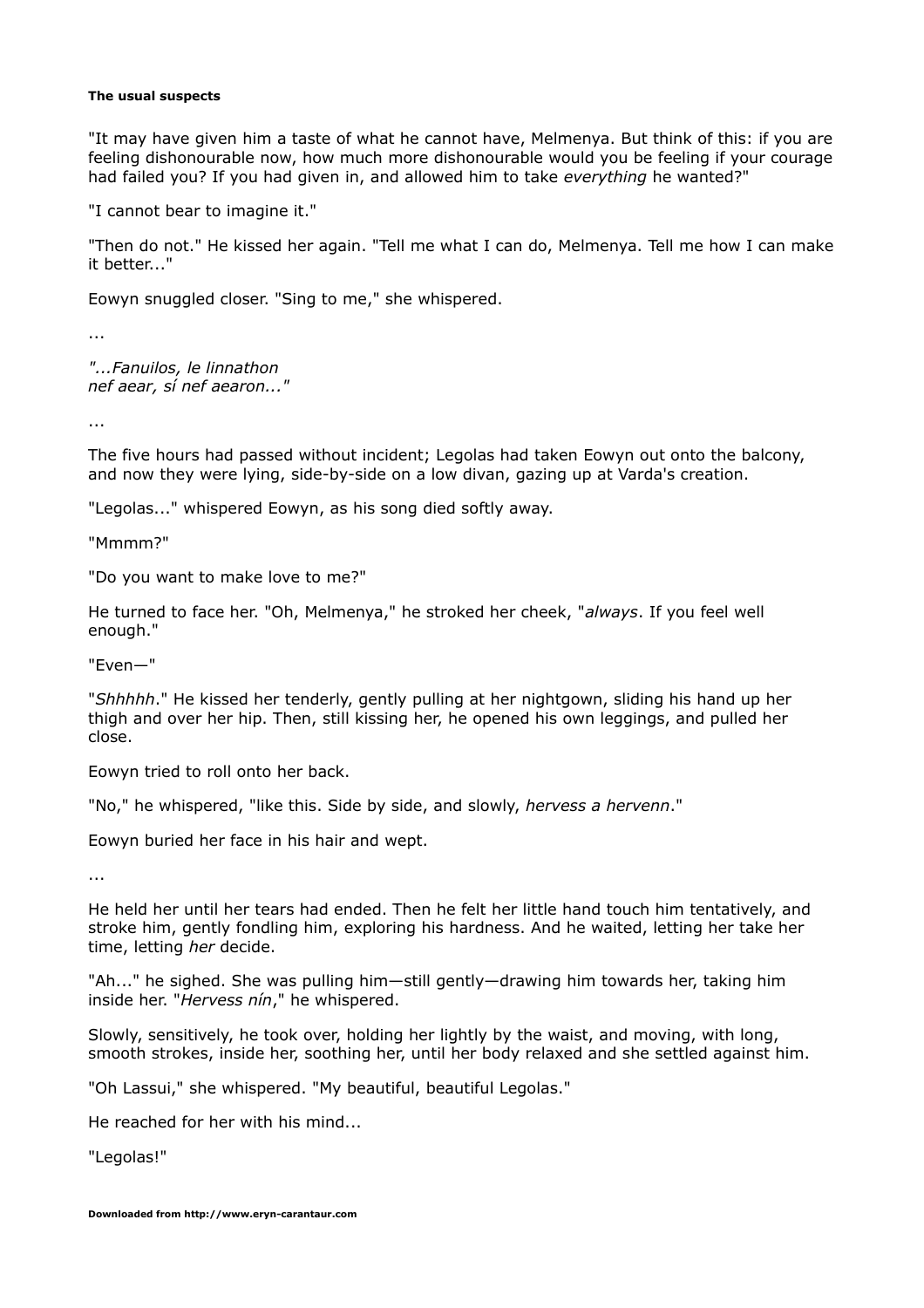"You can feel *me*, too," he whispered, smiling.

"How?"

"*Shhhhh*. Later."

He kissed her forehead. And, gathering her close, he continued to thrust, slowly, gently, opening his mind to her, laying bare his love for her, and letting her explore it—timidly at first but then, with his encouragement, boldly and joyfully—and, all the while, he was patiently drawing her—drawing them both—towards fulfilment, and a union that nothing and no one would ever sunder.

...

# **Dawn**

"You need some sleep, Melmenya." He kissed her, tenderly.

"No," said Eowyn, "I am not tired at all. What happened between us, Lassui?"

Legolas smiled. "I am not sure, Eowyn *nín*. Some elves, as you know, can talk from mind to mind, without words. And I have felt your feelings before—"

"When?"

"The first time we made love, during the Harvest Rite. But last night, when you fell in the sea, I felt *everything*—the physical sensations of drowning, the fear—"

"I *was* afraid," said Eowyn, with embarrassment.

"Oh, Melmenya, anyone would have been afraid! That terrible pain—the longing to breathe where there was no air..." He hugged her tightly. "I do not know why it has happened to us, Melmenya. I do not know if it is permanent—"

"Did you share it with—with *them*?"

"No..."

"Not with Arwen?"

"Why do you ask that?"

"Because she is Lord Elrond's daughter. And because you are lying to me—and I do not think you would lie about any of the others."

"Do you say that because you are feeling my thoughts or because you know me?"

Eowyn shook her head. "Because it is written on your face, Legolas." She smiled. "I cannot feel you now, but there would be nothing to fear if I could," she said. "You have never been able to lie to me, even before this."

He stroked her cheek. "Perhaps it happened a *little* with Arwen," he said. "Vague impressions. It was certainly not the bond that we seem to have."

"Do you think we can control it?"

"I have no idea, Melmenya. Time will tell."

"Life is certainly never dull with an elf," said Eowyn.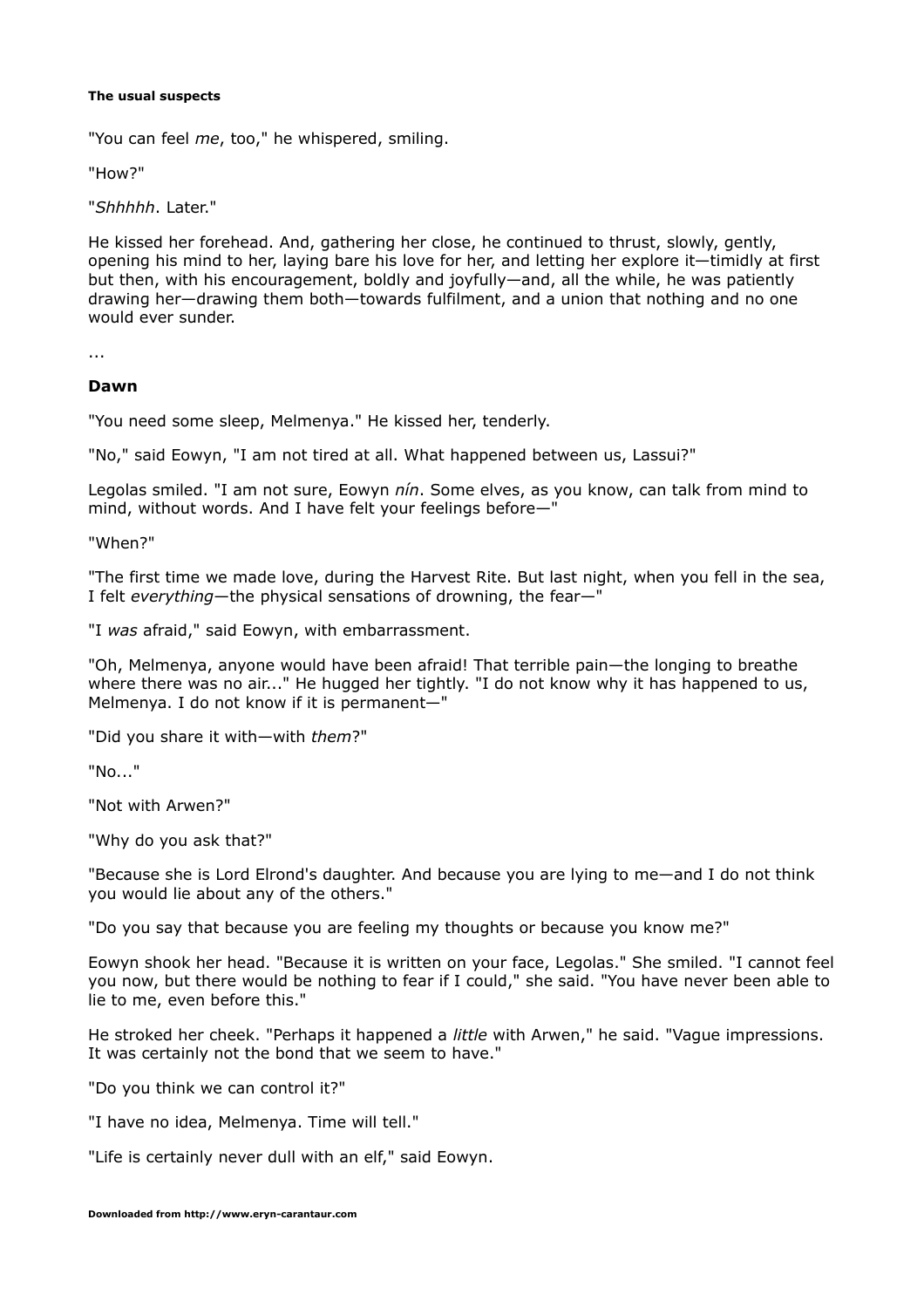Legolas laughed. "Is that good?"

"*I* think so," she said, grinning. "Shall we go downstairs, Lassui, and see if Hentmirë is recovered?"

"Yes."

"And find out if Wolfram has been captured?"

"Yes."

"And"—Eowyn took his hand, —"shall we go back to the Turquoise Gardens this afternoon? I am sure it would do Hentmirë good. And Cyllien, too. And if you and I are going to try to share our feelings again, I should like it to be amongst the trees."

...

# **Rihat**

Faramir clung to the saddle as his camel dropped, jerkily, to its knees, then gratefully swung his leg over the pommel and dropped to the ground. "Gods," he gasped, trying to work his stiff legs.

"May I never have to ride a camel again!" Berengar staggered towards him, stretching his back and rubbing his injured shoulder.

"Be careful!" cried Faramir. He checked the younger man's dressing. "This needs changing. And, I am sorry to have to break this to you," he added, "but you must ride all the way back to Carhilivren."

Berengar shook his head. "Oh no," he said. "No, Faroth—I will have to make a new life for myself here."

He looked past the water station, to where the city itself began. The strange buildings of mud brick—tall, many-storied, and peppered with tiny windows—were hung with all the trappings of daily life in a town—potted plants, birdcages, strings of colourful washing—and the streets between were filled with bustle—women traders crouching beside heaps of food laid out on cloths, animals foraging, and groups of noisy children playing with knucklebones.

"It does not look so bad."

Faramir laughed. He turned to Oliel. "How are *you*?"

Oliel smiled. "I shall be better when I have seen her, my friend."

"Of course. Let us find somewhere to stay and clean up Berengar's wound. Then you and I will go straight to the place mentioned in the letter—that is, if you are happy for me to accompany you."

"I would be most grateful, Faramir," said Oliel.

"My lords..."

The three men turned towards the owner of the voice—the woman who had dressed Berengar's wound in the Ripa'a Pass. She placed her hands together and bowed.

"My lady would be honoured," she said, addressing herself directly to Berengar, "if you will accept *this*, my lord, as a token of her gratitude." She handed him a small item, wrapped in a silken cloth. "And she requests, once more, that you will wait upon her father..."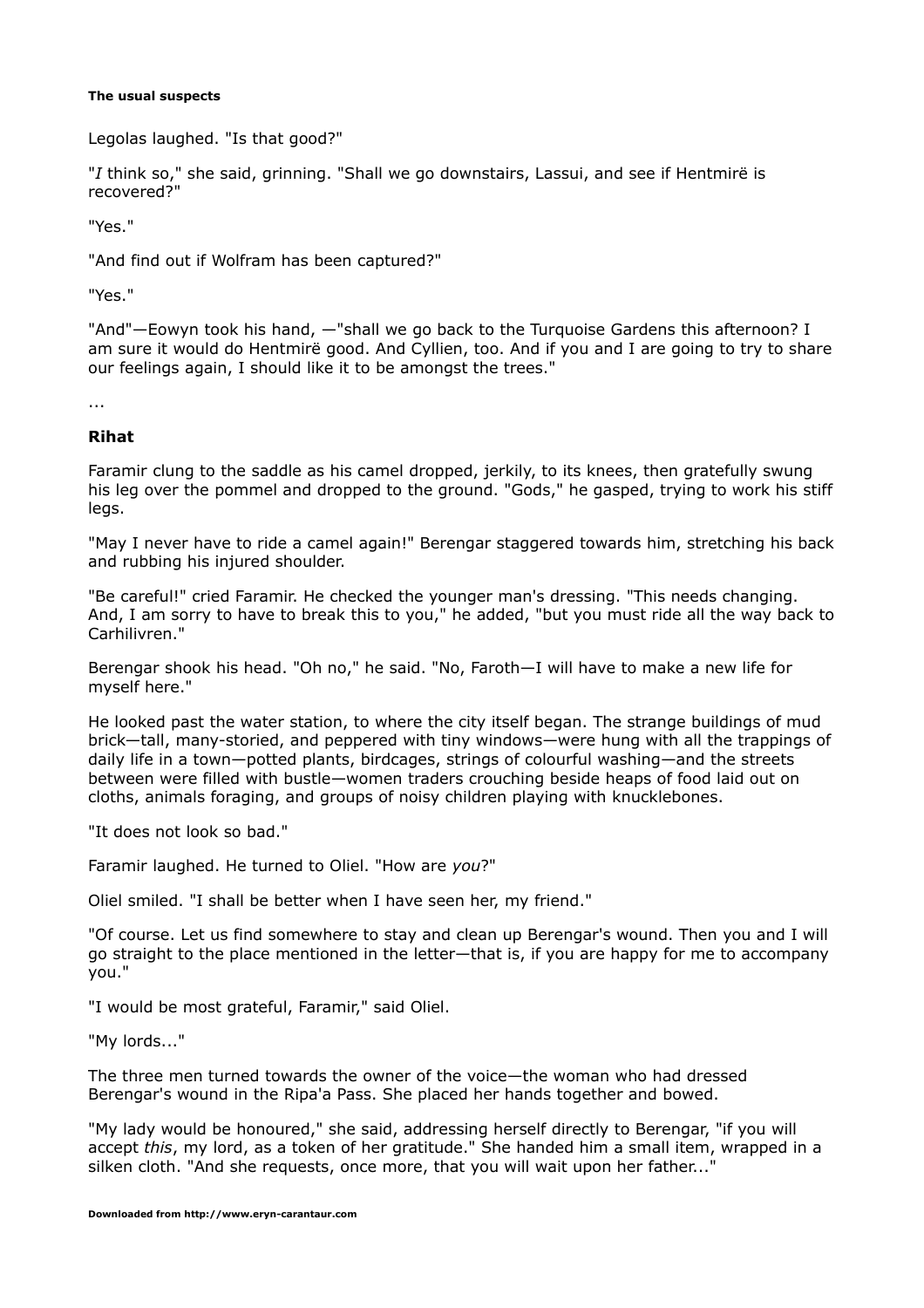"We shall, Mistress," said Faramir. And for some reason, he felt compelled to place his hand upon his heart and bow, elven-fashion.

The woman returned his courtesy, and backed away.

"Oh gods, Faroth," whispered Berengar.

"What is it?"

"A ring," said the younger man. "It is a gold ring."

\*\*\*\*\*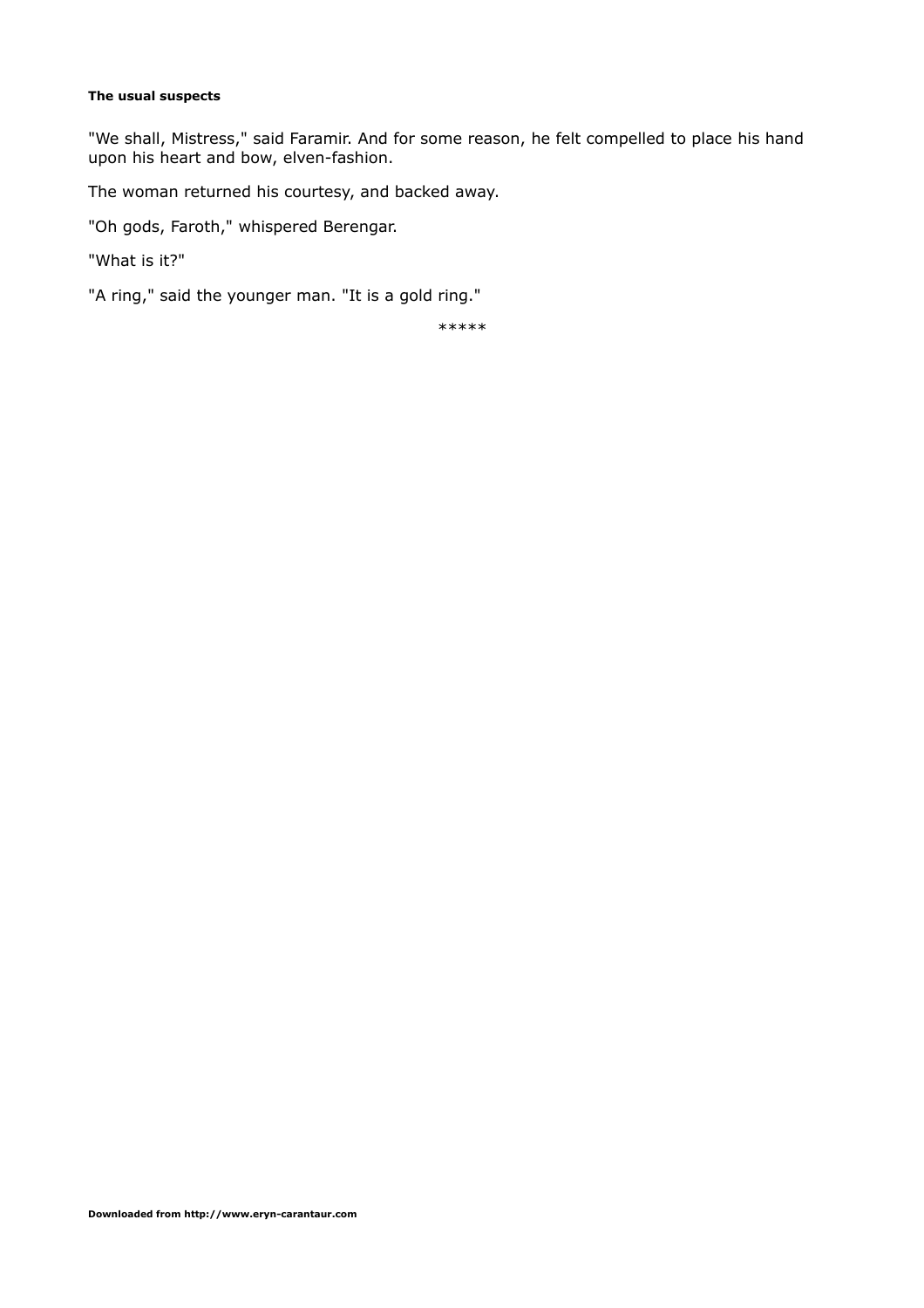# **Chapter 7: The sacrifice**

# **Eowyn listened hard.**

Judging by the amount of light that was leaking down the passage, and the apparent closeness of the quiet sobbing, Cyllien and Hentmirë—and, presumably, their captors—were just around the next corner, but she could hear no sound from Wolfram or his Elven accomplice.

What should she do?

What *could* she do?

From what she had seen of Cyllien's earlier attempt to escape, the elleth would be in no condition to help her. Hentmirë had been unconscious; even if she had since revived, it was unlikely that she would be able to walk as yet—and Eowyn did not think that *she* would be able to carry the heavier woman.

Her only option was a bold attack.

*Vardamir is weak and easily led*, she thought. *And he does seem to care for Cyllien. Without Wolfram he is probably little threat.*

*I must be swift and accurate.*

Gripping her knife, she ran into the next cavern.

...

Keret hid the carpet bag under his blanket.

*Gods, it's getting busy round here! First the two kids. Then the man. And now two Elves*...

He sat down on his mud brick bench and took the remains of the sausage out of his pocket. *Not that it's anything to do with me*, he thought, wiping some fluff off the meat. *If those kids* want *to get into trouble...*

*That fat one! What a stupid thing to do! Why not pick pockets like everyone else?*

He took a bite of sausage.

*Who are the Elves looking for*, he wondered, *the man or the two boys? I've seen that thin kid before, but where? Not on the street...*

He chewed the sausage, mechanically. Where *had* he seen the boy before?

*Oh PIZZLE!* he thought. *Pizzle, pizzle, pizzle. It's the princess! And she may be in real trouble.*

He pulled back the blanket, took out the lamp, and held it up in the fading light.

*What's so special about this?*

*The Princess's Elf saw me in the souk, so he knows I took it.* He *looks soft, but I bet that big one would give me a hiding—if he caught me. On the other hand, if I tell them where to find the princess, they might forget about the lamp.* 

*They might even give me a reward...* 

He put the lamp back in the bag, hid the bag safely under his blanket, and slipped out into the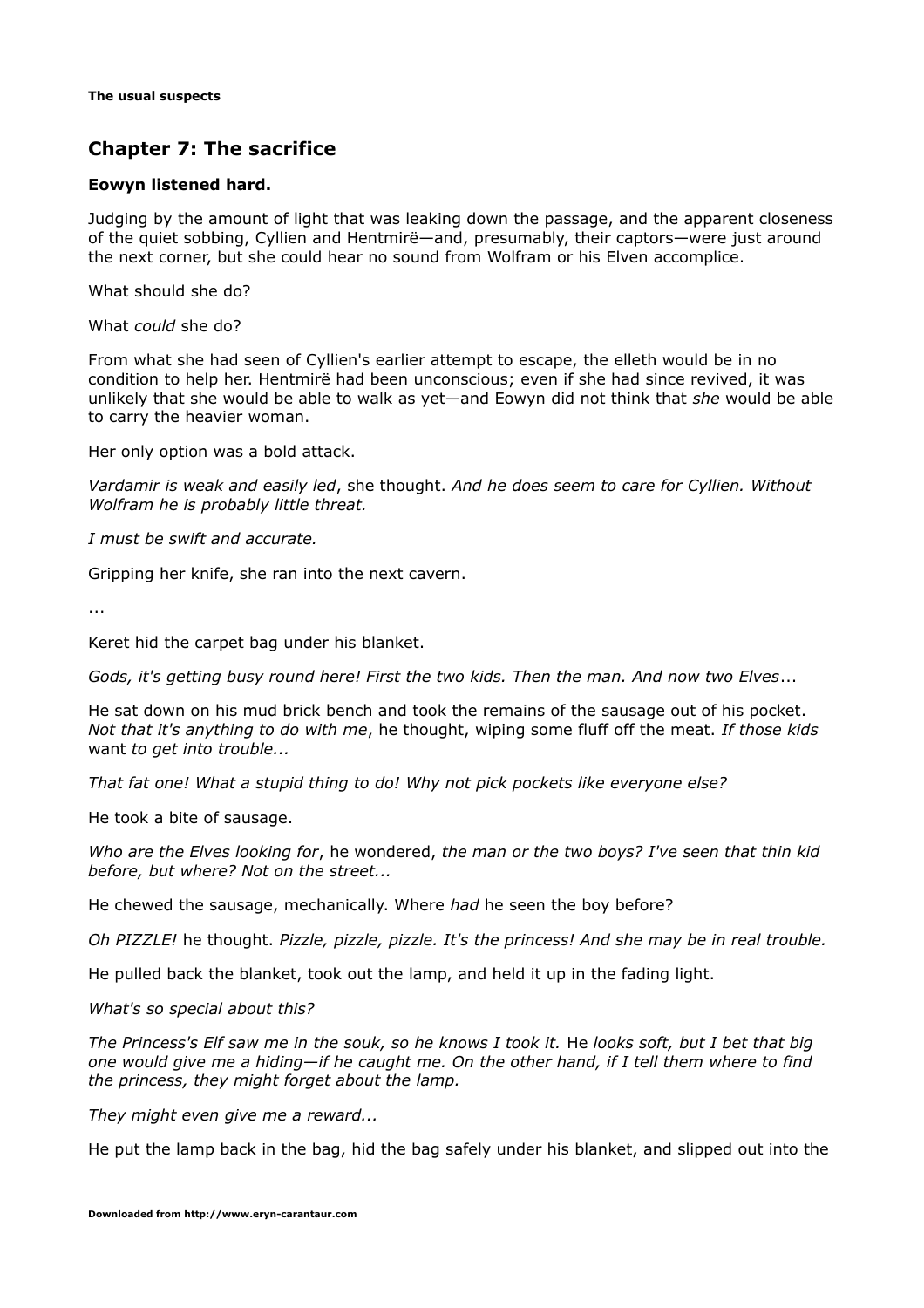darkness.

...

Eowyn stormed the cavern like an Uruk Hai berserker—weapon ready, mind and body entirely focussed on finding her quarry and killing him.

But her quarry was not there.

In the eerie light of two large oil lamps, she could see Cyllien, chained hand and foot, cowering against the cavern wall, and Hentmirë lying beside her, still unconscious.

But there was no sign of the Elf, nor of the Man.

Slightly disoriented, Eowyn sheathed her knife and knelt down beside the elleth.

"Cyllien..." she whispered. There was no response. Eowyn grasped her face. "Cyllien, where are the keys?"

"What are *you* doing here?"

Eowyn smiled. "I am here to rescue you. Where are the keys to your chains?"

"Vardamir... Vardamir has them."

Eowyn swore. "Where is he?" she asked, turning to Hentmirë and quickly checking her for any signs of serious injury. "Where is Wolfram?"

"They went through there," said Cyllien, pointing to another passage, which Eowyn had not noticed. "Did you come here for *me*?"

"Yes," said Eowyn. "We both did." Hentmirë's breathing was regular and her pulse seemed strong. Eowyn carefully rolled her onto her side, arranging her limbs to keep her in position.

"Why?" asked Cyllien.

Eowyn looked up from her task. "Why did we come for you? Because I know Wolfram—I know what he is like and I would not wish him on anyone. And, also, for Haldir's sake." Satisfied that Hentmirë was safe, she rose to her feet. "I am going after Wolfram," she said, drawing her knife. "Try to stay calm. And keep a watch on Hentmirë."

"What did you mean?" asked Cyllien. "About Haldir?"

But Eowyn was already running down the passage.

...

Legolas took another look at the map. "Wait," he said, "Eowyn's cross is *beyond* these buildings, further to the west—what is that, past the rock ridge?"

"Tombs," said Haldir. "I believe those are tombs. But surely—"

"That is exactly the sort of place that Wolfram *would* choose," said Legolas. "Come..."

"No—wait a moment!" Haldir dropped to the ground and examined the surface of the road.

Legolas joined him. "I cannot make it out," he said. "This sand does not hold tracks well..."

"No," said Haldir. "But I think there was some sort of fight here." He followed the faint traces to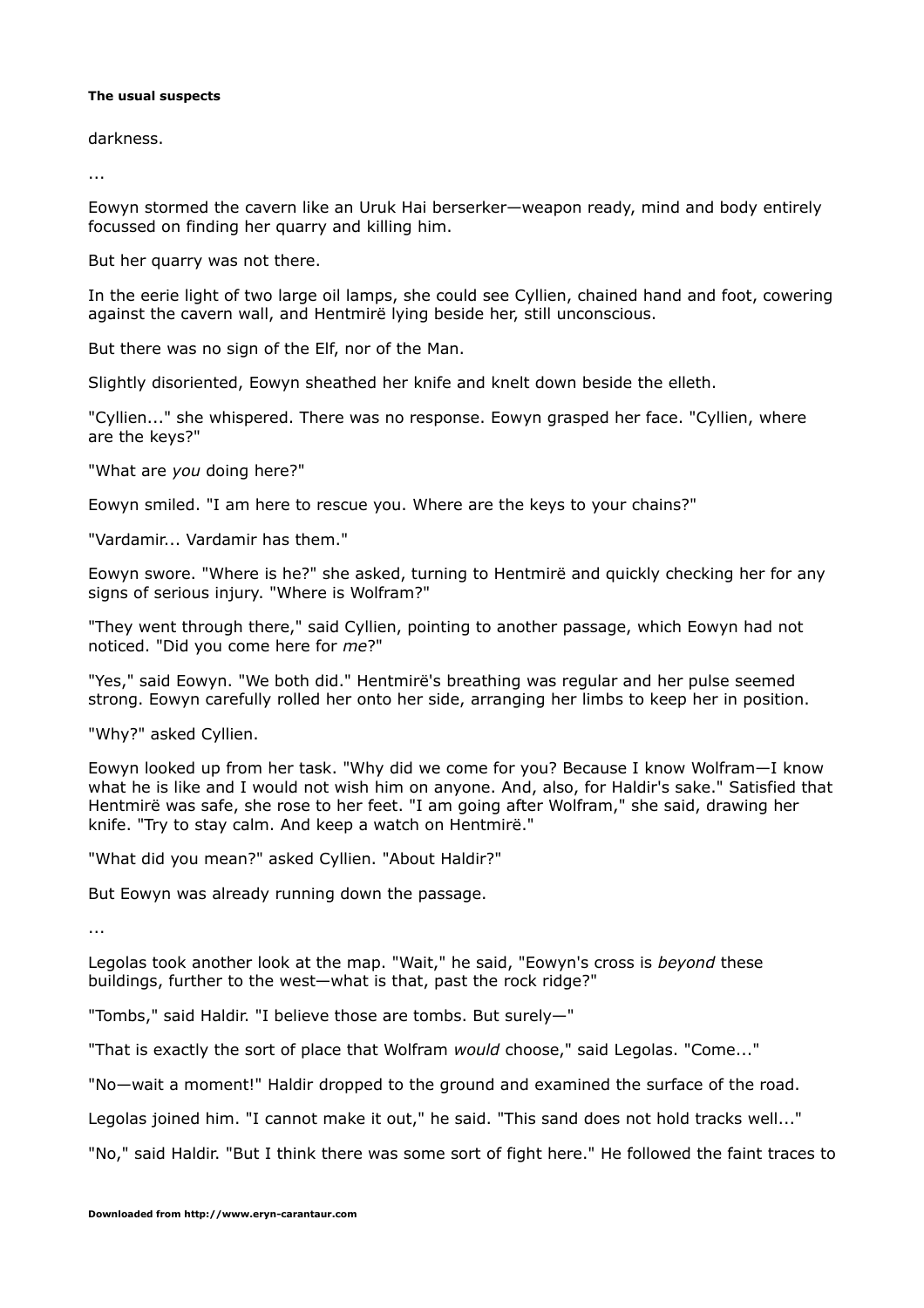the softer sand at the edge of the road. "And look at this!"

He was pointing to a mark—part of a footprint—most of it crumbled and indistinct, but a tiny patch of it miraculously preserved by a splash of fresh blood.

"Oh no," whispered Legolas. "Oh, Melmenya, no!—I begged her to stay at home, Haldir. And she promised..."

Haldir squeezed his arm. "We do not know that it *is* Eowyn's blood, mellon nín," he said. "And the print is small, but still too big, I think, to be hers, or Hentmirë's or—thank the Valar— Cyllien's. I think it is Wolfram's. And I think he *did* go this way—"

```
...
```
"So we'll let Cyllien go," said Vardamir.

He had drawn Wolfram to the mouth of the cave—a low, wide opening in the cliff wall—in the hope that he could keep the man from learning of the elleth's attempted escape.

"Don't be stupid!"

"But if Abdi is in prison, what else can we do with her—oh no! *No!*"

Wolfram sighed. "The moment we set her free she'd be singing to the *Hatja*'s Guards."

"I'd make her promise—"

"*How* old are you?"

"Then I'd take her away," said Vardamir. "To Rihat... Yes, I'd take her to Rihat and keep her there—"

"She *hates* you," said Wolfram.

"What do you mean?"

"She may be all over you now, but that's only because she's afraid of *me*. If the two of you were alone, she'd knife you the moment you turned your back. Not that *I* care," he added, quickly. "But then she'd come back to Carhilivren—back to Ribhadda. And one or the other of them would turn me in." He beckoned to the Elf. "Come here."

"Why?"

Wolfram smiled, wolfishly. "You don't trust me do you?"

"You just said you didn't care if I died."

"I just gave you some advice that will keep you alive," Wolfram corrected. "And I'm about to give you some more... Come over here." He led the reluctant Elf out onto the shallow terrace and pointed to the foaming sea, thirty feet below. "One push at low tide. That's all it will take."

"No—you can't."

"Not me—*you*."

"Wolf—"

"*YAAAARRRRGGGGHHHH!*" Eowyn flew into the cavern, roaring like a orc. Wolfram, though taken by surprise, instinctively dodged her blade. And Vardamir—moving, for once, with all the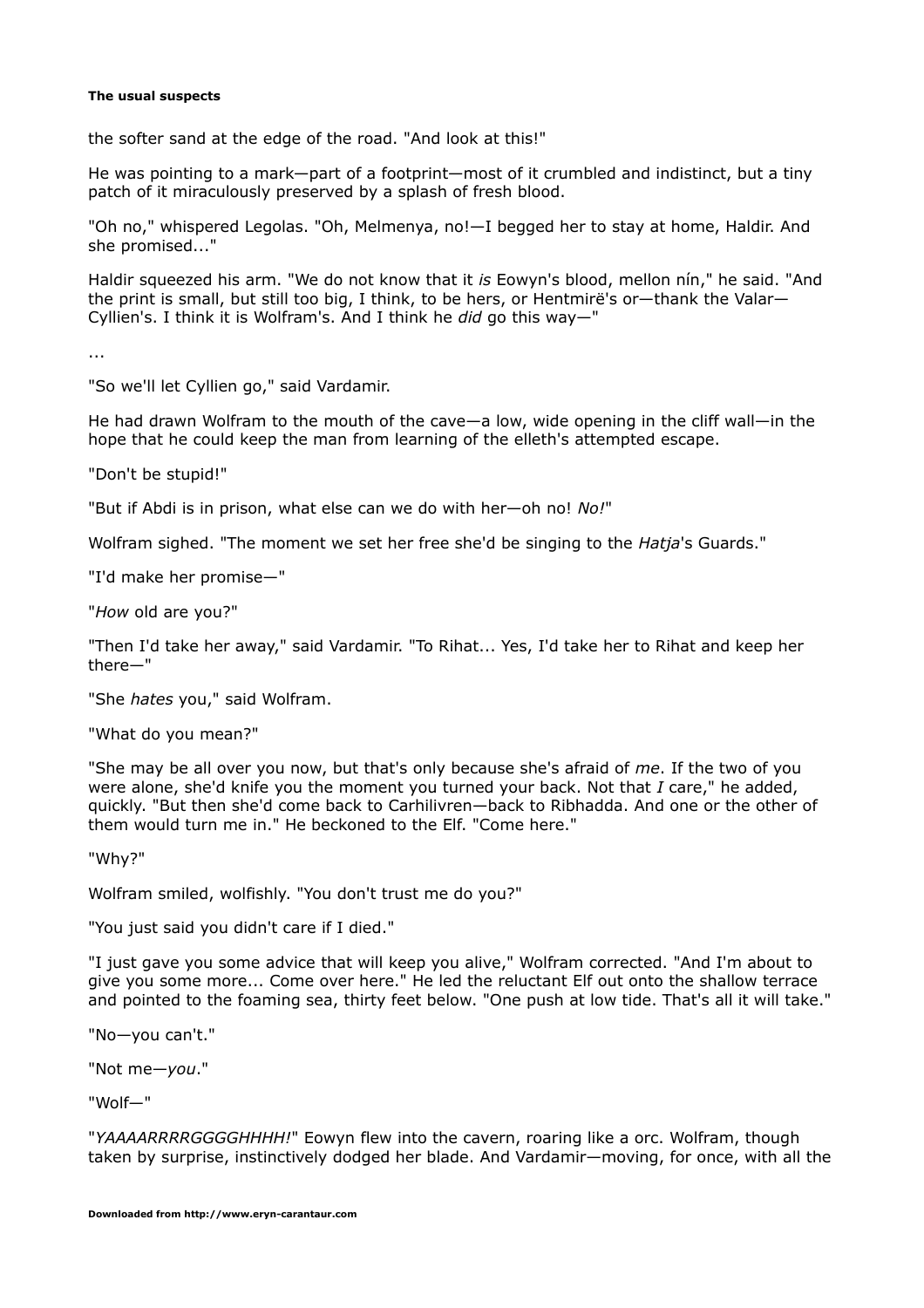speed and precision of an Elf—caught her about the waist and lifted her off her feet.

"Oh, My Lady!" cried Wolfram. "My beautiful, beautiful she-wolf! You have come *looking* for me!"

"Come anywhere near me and I shall slit your throat!" cried Eowyn. "Put me down," she yelled at Vardamir. "He is not your friend. He despises you. Let me deal with him. Let me set you free..." She struggled against his Elven strength.

"Who would not love this woman?" asked Wolfram. "Imagine being inside that! Gods' bollocks, she'd suck your bones out through your prick! Let her go."

"Wolfram!"

"Let her go; I want her." He drew a short knife from the scabbard at his hip. "Come, My Lady, dance with me!"

Reluctantly, Vardamir dropped Eowyn to the ground.

"Leave us alone," said Wolfram.

"But—"

"*Go!*"

Vardamir left.

Eowyn and Wolfram, daggers raised, eyed one another. "Strike, My Lady," said Wolfram, "*both* my weapons are ready..."

"*You*—"

He dropped his knife and threw himself at her, catching her wrists and smashing her down on the sloping rock floor. Eowyn lay trapped beneath him, gasping for breath. Her knife fell from her hand.

"There is no one like you, is there?" said Wolfram. He leant down and devoured her mouth, at the same time pressing his erection against her belly. "God's prick, we're going to enjoy this! I can be *just* as wild as you are, and—Oh!"

Eowyn had brought her knee up between his legs but had missed her target.

"You're fighting dirty," he whispered. "Just like last time! But I like that. I like it very much. And, of course," he pressed his hips down, "it only makes me harder."

"You *pig*!"

"Wolf," he said. "I am a wolf and you are my bitch."

Eowyn smiled. "Real wolves do not wear breeches. And, the moment you let go of my wrists to open yours, I will rip your eyes out."

"Then I will fuck you blind."

"Wolfram..." Vardamir had returned.

"I said go away! Now, where were we?" Eowyn was still smiling. And, as Wolfram leaned down, and her smile broadened, his confidence suddenly wavered. "What are you—"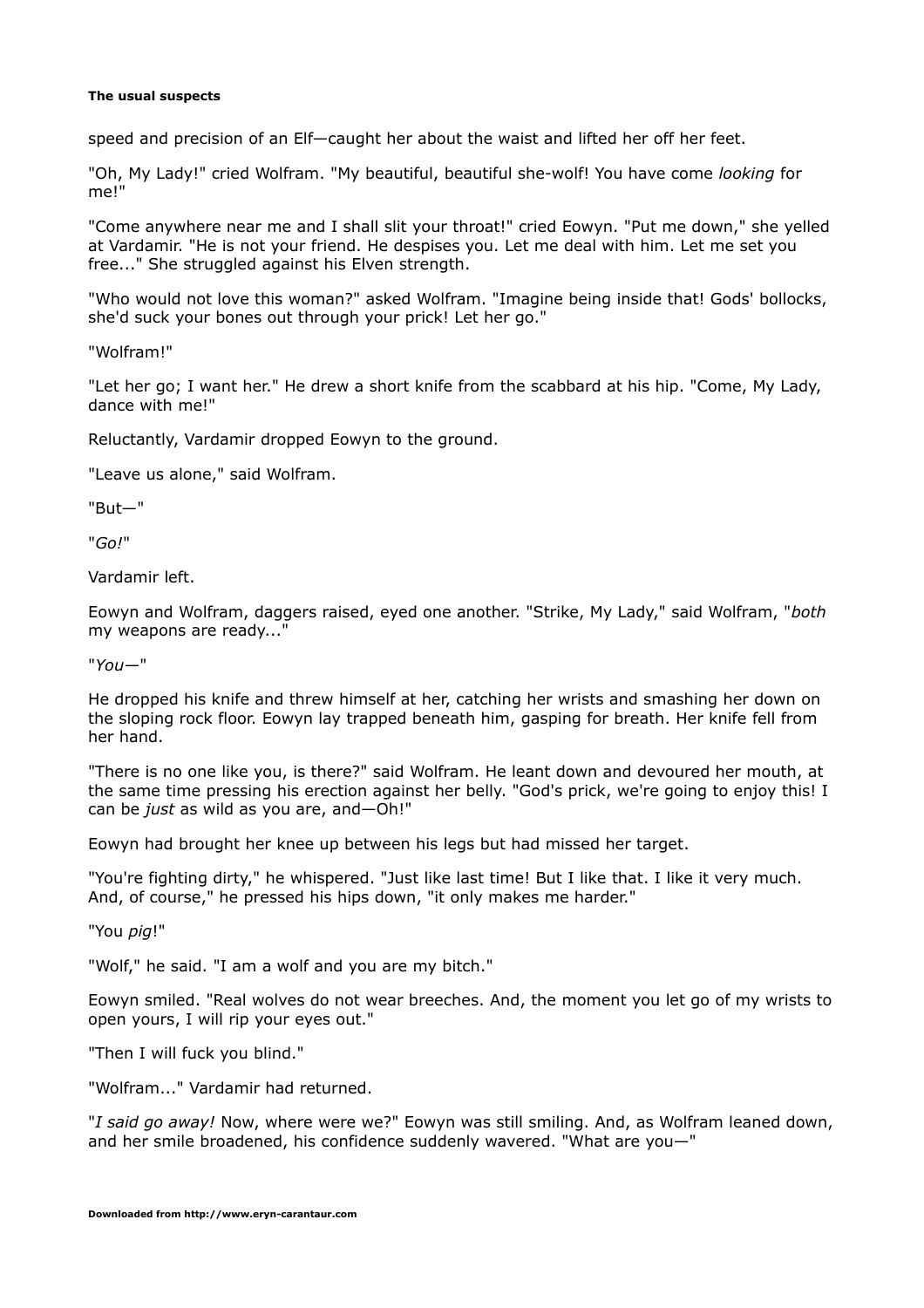She arched her back, and rubbed herself against him. It did not take much.

"*Oh!*" He came hard, his spine almost snapping as his body convulsed; then he relaxed, panting, and his grip slackened...

Eowyn pulled her hands from his grasp and thrust him away, rolled across the ground and snatched up her knife. Then she rose, a Shieldmaiden once more, and turned on him, her dagger raised.

But Wolfram had already recovered.

He pushed himself up from the rock, laughing. "*What* a woman!" he said, shaking his head with genuine admiration. "What a team we'll make! The wolf and his bitch!" And, ignoring the knife, he reached for her.

Confused, Eowyn took a step backwards.

"No!" cried Wolfram. "No, *no*!" He lunged for her. But it was too late.

...

"Eowyn!" cried Legolas. "Something has happened to her! I can feel it. She is under water sinking!—terrified! She cannot breathe!" He pressed his hand to his chest. "I can feel it—"

"Where?—"

"I do not know!—"

"Are you talking about the *princess*?" asked a small voice.

...

The desert at night was Keret's natural element and he had approached the Elves so stealthily that neither had been aware of him until he spoke.

"Princess?" The smaller elf turned in surprise. Then, "You!" he cried. "Release the djinn! Quickly!"

"Djinn?—" *Of course, you blockhead!* thought Keret. *The lamp has a djinn inside!* "What will you pay me for it?" he asked, cheekily.

"Anything you ask," cried the elf. "*Anything!* Just give it to me. Quickly!" He caught Keret by the arms.

"Hold your hair on! Let go of me and I'll fetch it..."

"No," said the elf. "Take me to it."

"All right. But you promise—anything I want."

"Eärendil is my witness—now *please*—"

"Ear what?"

"Yes! Anything you want! Please! Eowyn—the princess—we must hurry—"

"Did you see the man fetch her?" asked the big Elf, suddenly.

Keret looked from one Elf to the other. "The princess? The princess went down by herself. The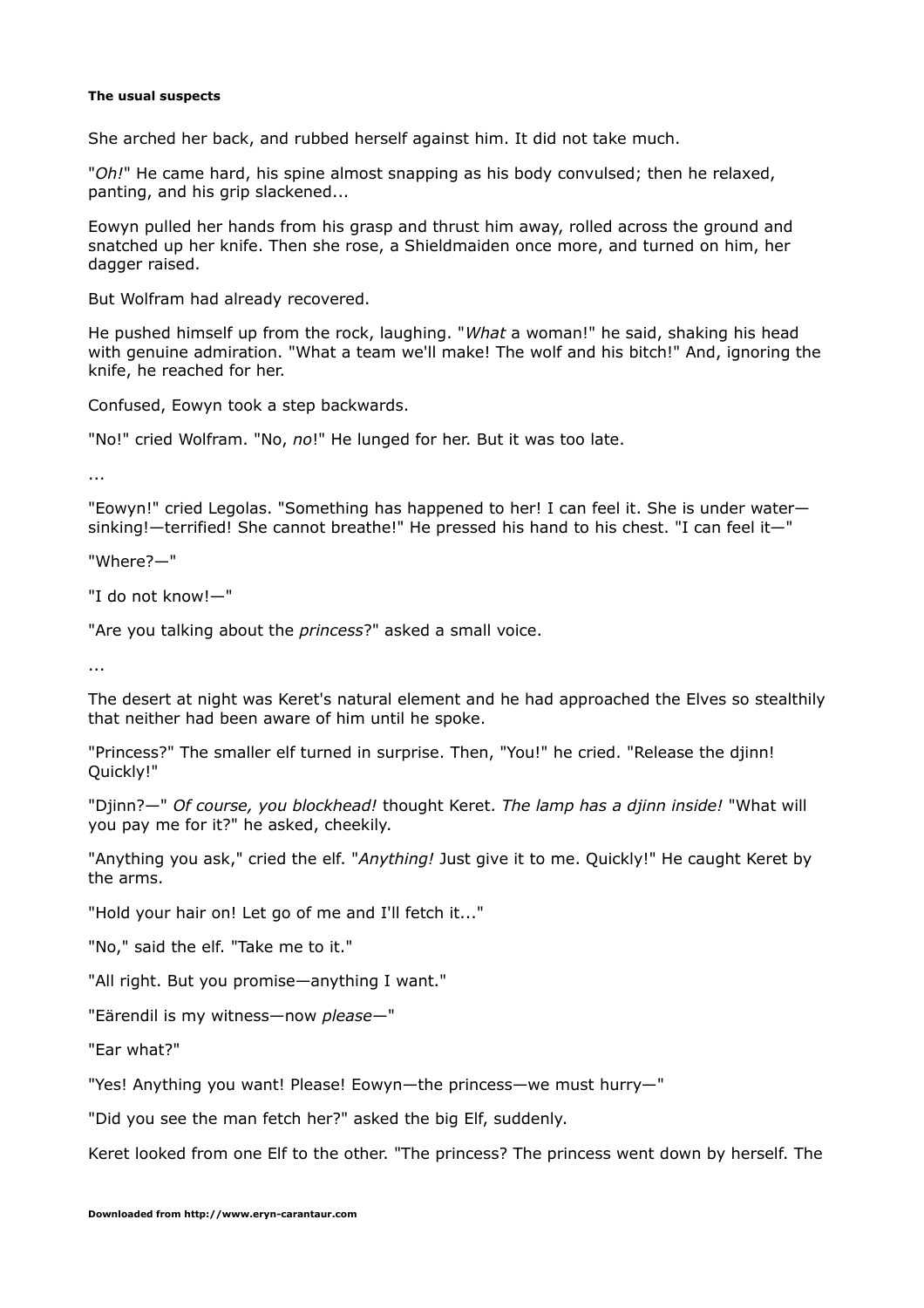man took the fat kid."

"Which tomb?"

"The small one with the broken door."

"Go and release the djinn," said the big Elf. "I shall go down into the tomb."

The smaller Elf squeezed his friend's arm. "Thank you, mellon nín," he said. Then he turned to Keret. "Let us go. Quickly."

...

Wolfram's field of vision contracted to the tiny patch of water that Eowyn had disappeared beneath.

*No! No, no,* NO!

*Not NOW!*

He jumped.

...

Side-by-side, the boy and the Elf sprinted across the desert.

*It's true they're fast*, thought Keret. *This one could go faster than a horse*...

But, as they neared his hideout, the boy's instinct for self-preservation suddenly asserted itself.

*How do I know I can trust him?*

...

"Cyllien..." Haldir crouched beside the weeping elleth. "*Shhh*, *shhhhhh*..." He wrapped his arms around her and kissed the top of her head. "Just be brave for a few moments more," he said, softly. "Where is Eowyn?"

He felt her body stiffen. But she answered. "She went after Wolfram and Vardamir. Down there."

He lifted her chin. "Take care of Hentmirë, Tithen Dúlinn. I will be back for you soon, I promise."

...

Wolfram dived beneath the surface.

In the dim moonlight he could just make out the dark shape of Eowyn's body, floating, hands outstretched...

He swam over to her and, grasping her beneath the arms, thrust her head out of the water.

"You are not escaping me," he cried "Not again!" He pulled her head over his shoulder and hammered his fist on her back until she took a great spluttering gulp of air.

"Yes!" he cried, pounding her back to keep her breathing. "Yes! Stay with me, my brave bitch, stay with me!"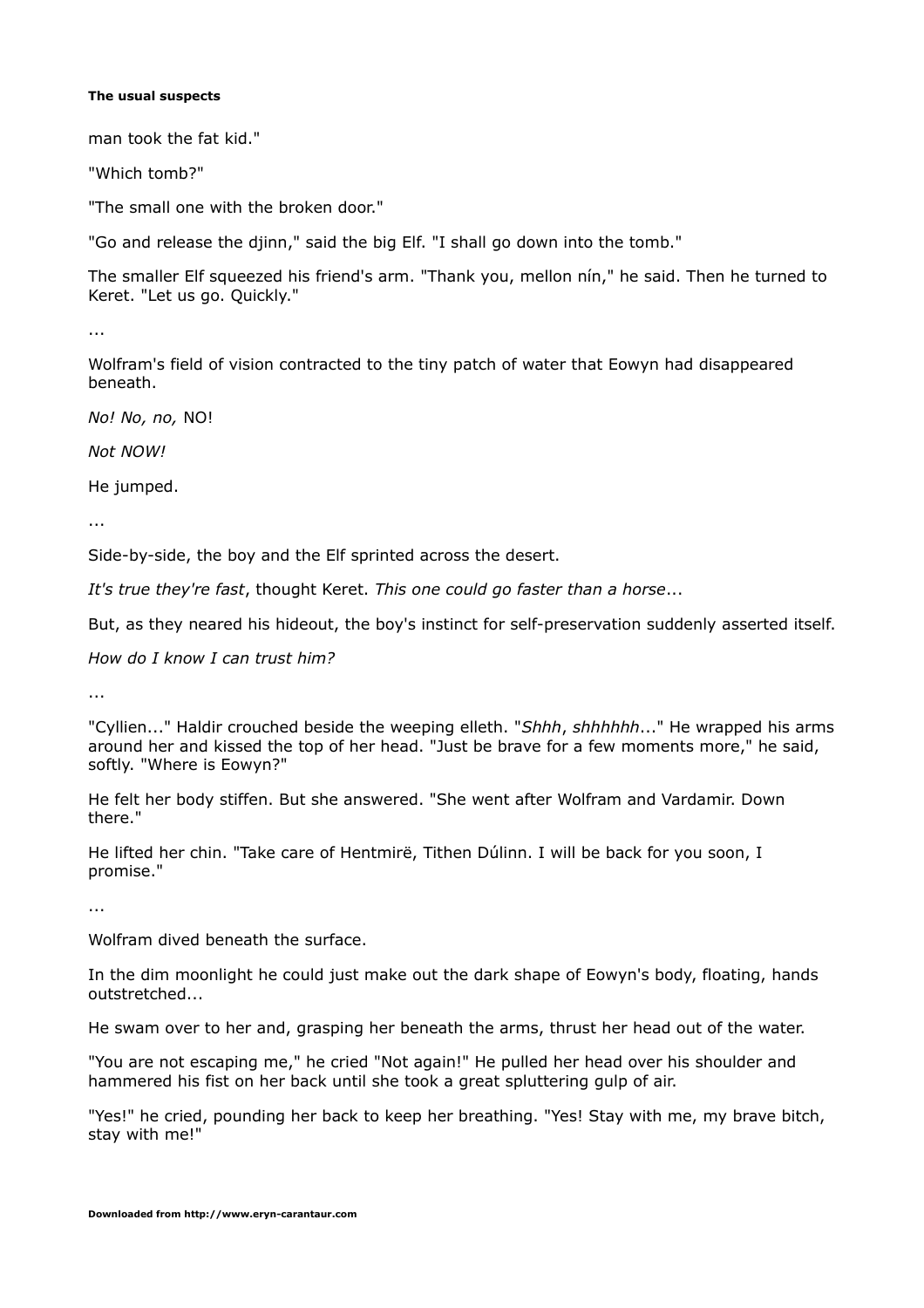...

"Remember what you promised," Keret panted, "with your friend Ear-something as a witness..."

"Anything you want," said the Elf. "I swear it—on the princess's life."

*Good enough for me*, thought the boy. "In here!" He swerved off the road, jumped over a pile of mud bricks—the remains of a garden wall—ran across a chequerboard of sand and soil dried-out flower beds—and ducked through the canvas curtain that served as the door to his dilapidated villa.

The Elf followed.

Keret pulled back his blanket. "There."

The Elf snatched up the bag, ripped it open, pulled out the lamp, and rubbed it vigorously.

A wisp of smoke curled from its spout.

The Elf kept rubbing.

A great cloud exploded from the lamp, instantly forming itself into a head, two hands, and a body...

# "**WHERE IS MY PRETTY LITTLE MISTRESS?**" roared the djinn.

"In the sea!" cried the Elf. "Go and—"

But the djinn was already soaring into the sky.

...

Eowyn had begun to struggle. "Let me go! Let me *go*!"

"Stop it!" cried Wolfram, spitting out a mouthful of salt water. "God's prick, you have spirit, but, for once, let *me* be on top!"

He could swim like a fish but not with a struggling woman in his arms and, when he looked along the coast in either direction, he could see no way to get them both ashore. "Vardamir!" he shouted up at the cave, "Vardamir, where are you? Throw me a rope—"

As he was looking upwards, something appeared at the corner of his eye—something manshaped, but vast—something with a head, and shoulders, with arms and hands—but with a body that tapered into nothing but smoke...

Wolfram shook his head, trying to clear the impossible vision from his sight.

But the thing was still swooping down towards him, and shouting, "**Pretty little mistress! Pretty little mistress! Your wish is my command!**"

*Pretty little*...? Instinctively, Wolfram grasped Eowyn more tightly.

Eowyn raised her head from his shoulder, "Help me!" she croaked.

"**I hear and obey!**" The thing caught her by the shoulders. "**How, mistress?**"

"Take me to Legolas."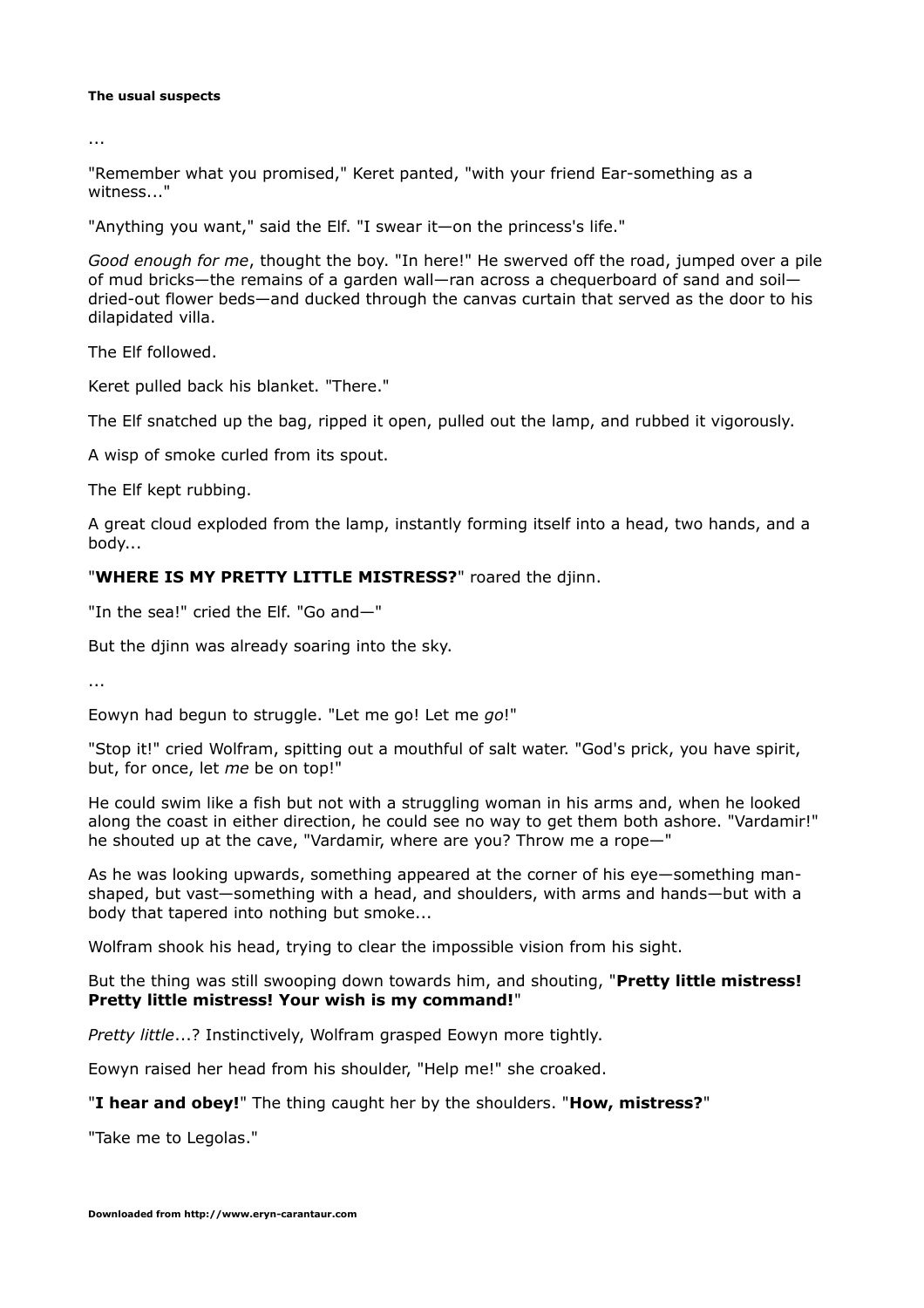It tried to wrench her from Wolfram's arms.

"No!" cried Wolfram. "No! You shall not take her from me! She is mine. She—"

Like a parent with a naughty child, the thing raised its hand, and cuffed the side of his head.

...

"Wolfram!" cried Vardamir. He turned to Haldir, who had just arrived at the cave mouth. "That thing has killed Wolfram."

"I doubt it," said Haldir, watching the djinn carry Eowyn away, leaving Wolfram floating, face down, on the surface of the water. "That man is immortal. Come, Vardamir," he added, "you can surrender or you can force me to overpower you—the choice is yours."

...

# **Three hours later**

"Lady Hentmire appears to have suffered no permanent harm, sir," said the healer, rather stiffly, to Legolas, "in fact...

"In *fact*, she seems healthier than I can remember seeing her for some years... *Younger*." He peered at the elf, as if expecting an explanation.

Legolas smiled. "That is good news, sir."

"The—er—elf-lady—"

"*Elleth*."

"Elleth is clearly distressed, but I can find no sign of illness or injury in her—though I am, of course, unfamiliar with people of your kind."

Legolas nodded. "And my wife?"

"The young lady was, I understand, submerged beneath the sea for several minutes," said the healer.

"Yes, I believe so."

"And that was three hours ago?"

"Yes."

"Then the next five hours are of most concern. Give her sweet cordial; keep her temperature normal: if she feels cold, cover her up, if she feels warm, cool her down—sponge her with cold water, if necessary; and, if she wants to lie down, try to keep her head and shoulders raised. If she feels no worse after five hours, I think you can assume that she is fully recovered."

...

"What is wrong, Melmenya?" asked Legolas, gently.

He laid her carefully on their bed, arranging the cushions behind her head, then sat down beside her and took her hand in his. "I am not angry with you..."

"*Angry*?" she turned to him in alarm. "What do you mean? How do you know—"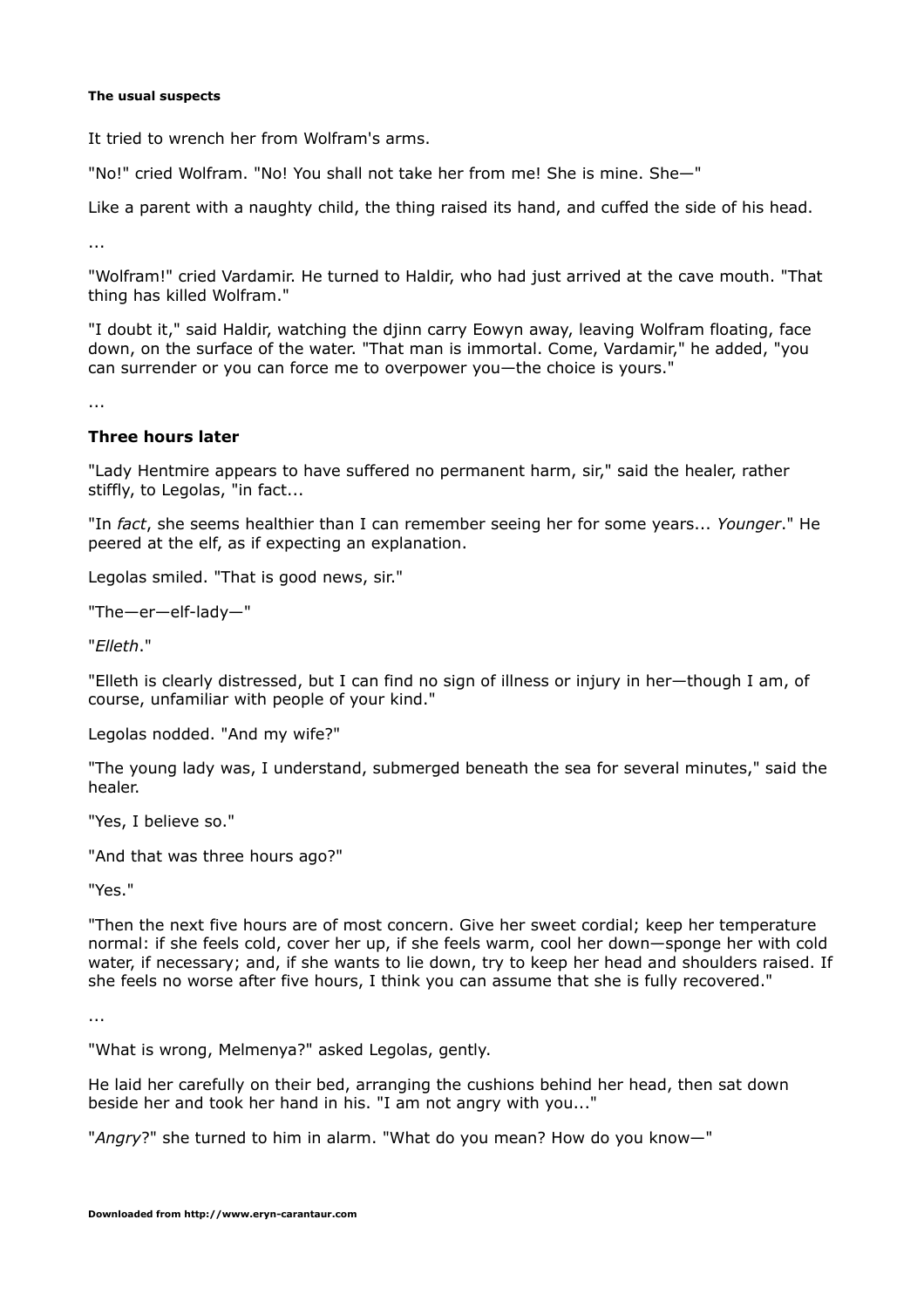"Well, you did break your promise to me—"

"Oh, *that*..." Eowyn sighed. "I thought you would understand *that*."

"Of course I understand—you went to rescue Cyllien," said Legolas. "I would rather you had kept your promise, but I *do* understand."

He gathered her into his arms. "I do not think I will ever let you out of my sight again, Eowyn nín. In fact, I think I am going to ask Gimli to make you a collar and chain so that I can keep you attached to my belt." Eowyn's body was shaking in his arms and he smiled down at her, thinking that she was laughing...

"Melmenya! What is wrong?"

She was sobbing, silently, against his shoulder. He lifted her chin and tried to catch her gaze but she avoided his eyes, and began to cry out loud: "I am sorry, Lassui! I am so, so sorry!"

It was hard to hear beyond the roaring in his ears. "He raped you..." he whispered; then louder, and angrily, "The bastard raped you! Oh, Melmenya..." He pulled her close. "*You* have nothing to be sorry for. *Nothing*..." He rocked her to and fro, rubbing her back soothingly, tears falling from his own eyes. "Shhhhhh, *shhhhhh*, Melmenya—"

"No!" wailed Eowyn. "I raped *him*."

"Melmenya?" He stopped rocking. "Whatever do you mean?"

Haltingly, she explained what had happened between her and Wolfram in the cavern. "I do not know why I did it, Legolas," she whispered. "I did not even think. I just did it."

Legolas bit his lip. "It was very clever," he said.

"Do you hate me?"

"Hate you!" He hugged her tightly. "Am I angry? Yes—with him! Do I want to kill him? Yes after I have gelded him! Are you the most remarkable woman—the most remarkable *person*—I have ever met? Yes! Do I love you? More and more each day..." He buried his face in her hair. "You *beat* him, Melmenya. You beat him—"

"I descended to his level. I am ashamed."

"Could you have escaped him any other way?"

"I do not think so, but—"

"But what?"

"It was not honourable. It was not," she searched for the right word, "*manly*."

"Oh, Melmenya." He kissed the top of her head. "No man would have been put to such a test at least, not by him. You did what you had to do. And it worked."

"No." Eowyn shook her head. "It gave him what he wanted. And it made him want me more."

"It may have given him a taste of what he cannot have, Melmenya. But think of this: if you are feeling dishonourable now, how much more dishonourable would you feel if your courage had failed you? If you had given in, and allowed him to take *everything* he wanted?"

"I cannot bear to imagine it."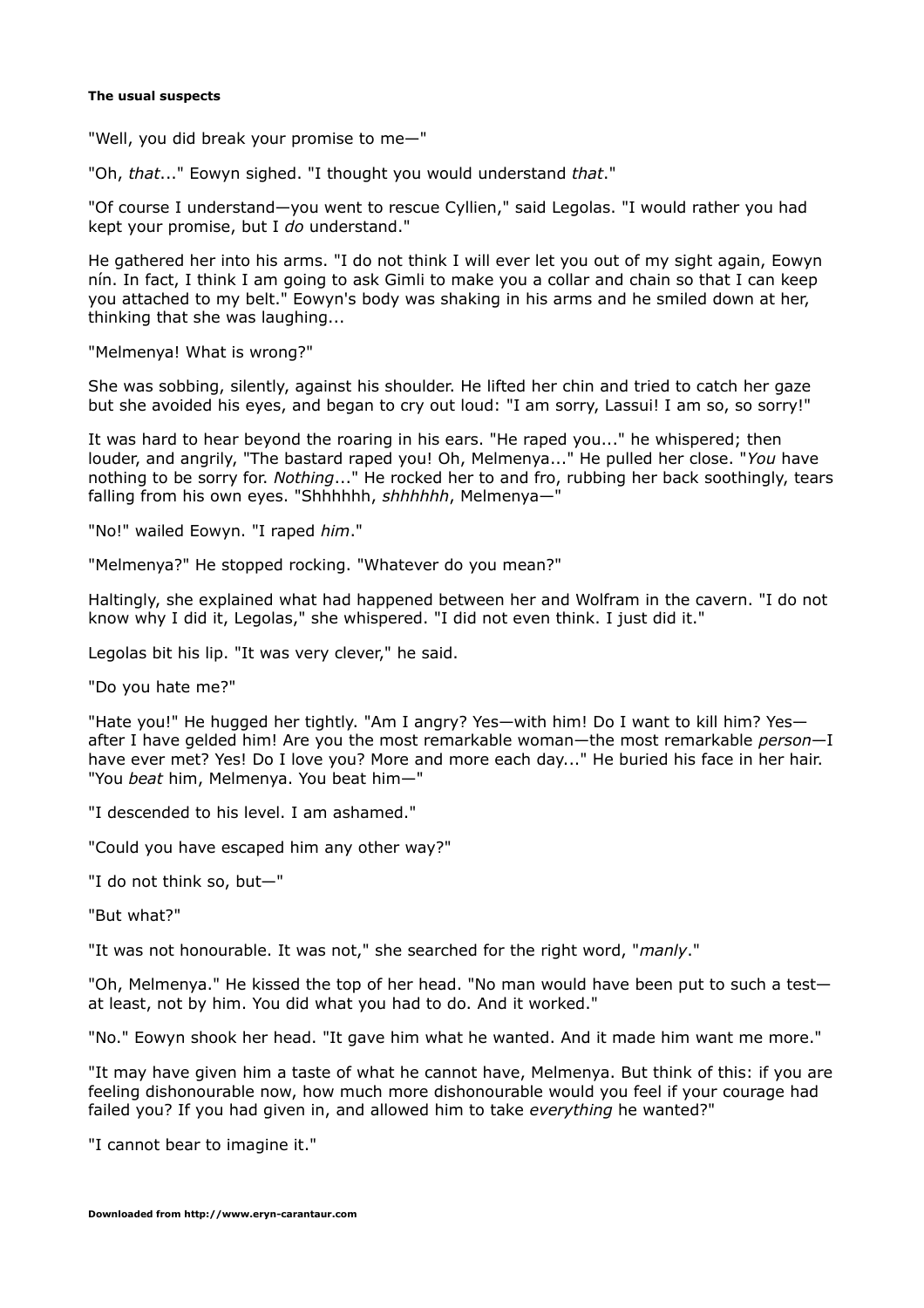"Then do not." He kissed her again. "Tell me what I can do, Melmenya. Tell me how I can make it better..."

Eowyn snuggled closer. "Sing to me," she whispered.

...

*"...Fanuilos, le linnathon nef aear, sí nef aearon..."*

...

The five hours had passed without incident; Legolas had taken Eowyn out onto the balcony, and now they were lying, side-by-side on a low divan, gazing up at Varda's creation.

"Legolas..." whispered Eowyn, as his song died softly away.

"Mmmm?"

"Do you want to make love to me?"

He turned to face her. "Oh, Melmenya," he stroked her cheek, "*always*. If you feel well enough."

"Even—"

"*Shhhhh*." He kissed her tenderly, gently pulling at her nightgown, sliding his hand up her thigh and over her hip. Then, still kissing her, he opened his own leggings, and pulled her close.

Eowyn tried to roll onto her back.

"No," he whispered, "like this. Side by side, and slowly, *hervess a hervenn*."

Eowyn buried her face in his hair and wept.

...

He held her until her tears had ended. Then he felt her little hand touch him tentatively, and stroke him, gently fondling him, exploring his hardness. And he waited, letting her take her time, letting *her* decide.

"Ah..." he sighed. She was pulling him—still gently—drawing him towards her, taking him inside her. "*Hervess nín*," he whispered.

Slowly, sensitively, he took over, holding her lightly by the waist, and moving, with long, smooth strokes, inside her, soothing her, until her body relaxed and she settled against him.

"Oh Lassui," she whispered. "My beautiful, beautiful Legolas."

He reached for her with his mind...

"Legolas!"

"You can feel *me*, too," he whispered, smiling.

"How?"

"Shhhhh. Later."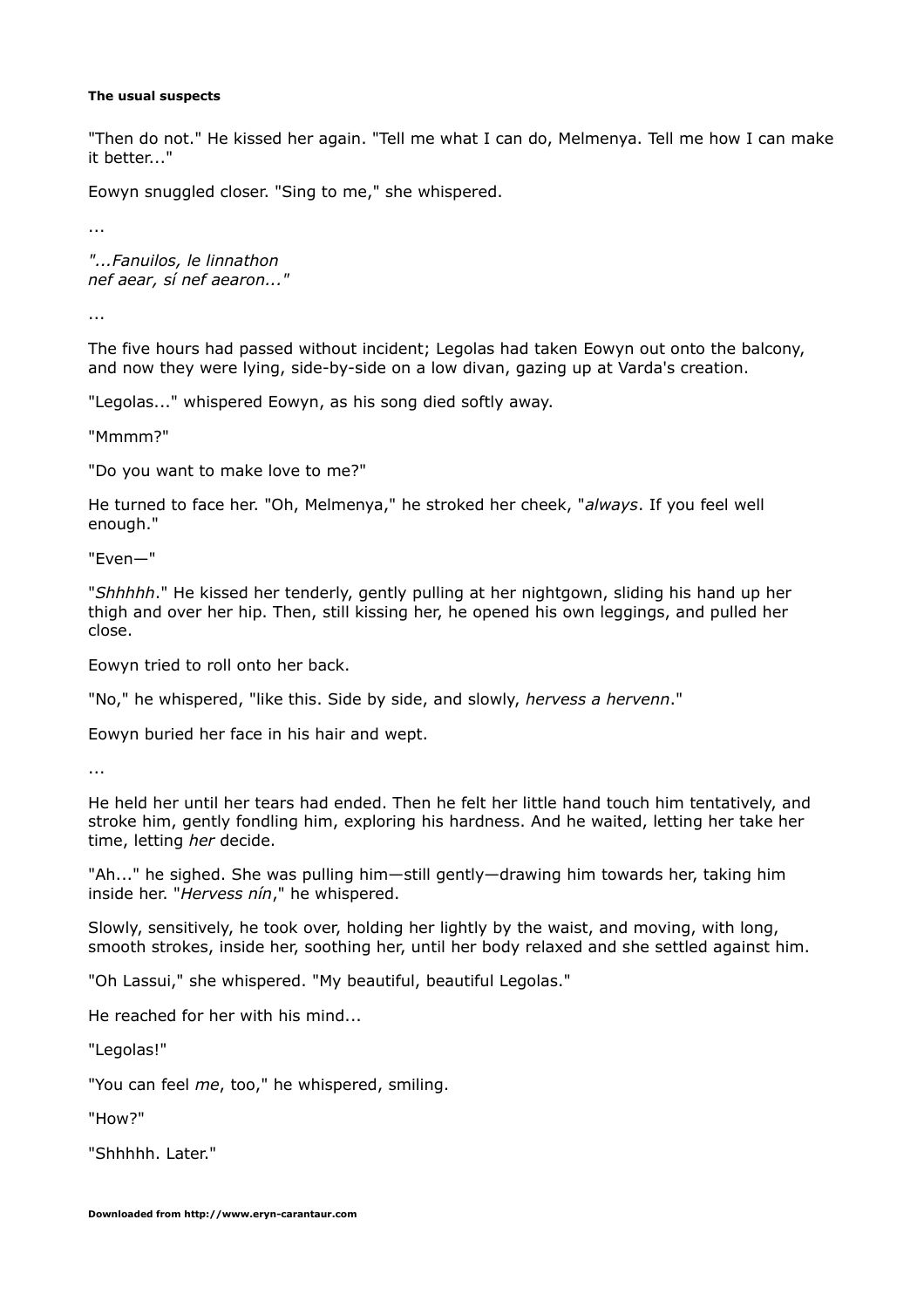He kissed her forehead. And, gathering her close, he continued to thrust, slowly, gently, opening his mind to her, laying bare his love for her, and letting her explore it—timidly at first but then, with his encouragement, boldly and joyfully—and, all the while, he was patiently drawing her—drawing them both—towards fulfilment, and a union that nothing and no one would ever sunder.

...

# **Dawn**

"You need some sleep, Melmenya." He kissed her, tenderly.

"No," said Eowyn, "I am not tired at all. What happened between us, Lassui?"

Legolas smiled. "I am not sure, Eowyn nín. Some elves, as you know, can talk from mind to mind, without words. And I have felt your feelings before—"

"When?"

"The first time we made love, during the Harvest Rite. But last night, when you fell in the sea, I felt *everything*—the physical sensations of drowning, the fear—"

"I *was* afraid," said Eowyn, with embarrassment.

"Oh, Melmenya, anyone would have been afraid! That terrible pain—the longing to breathe where there was no air..." He hugged her tightly. "I do not know why it has happened to us, Melmenya. I do not know if it is permanent—"

"Did you share it with—with *them*?"

"No..."

"Not with Arwen?"

"Why do you ask that?"

"Because she is Lord Elrond's daughter. And because you are lying to me—and I do not think you would lie about any of the others."

"Do you say that because you are feeling my thoughts or because you know me?"

Eowyn shook her head. "Because it is written on your face, Legolas." She smiled. "I cannot feel you now, but there would be nothing to fear if I could," she said. "You have never been able to lie to me, even before this."

He stroked her cheek. "Perhaps it happened a *little* with Arwen," he said. "Vague impressions. It was certainly not the bond that we seem to have."

"Do you think we can control it?"

"I have no idea, Melmenya. Time will tell."

"Life is certainly never dull with an elf," said Eowyn.

Legolas laughed. "Is that good?"

"*I* think so," she said, grinning. "Shall we go downstairs, Lassui, and see if Hentmirë is recovered?"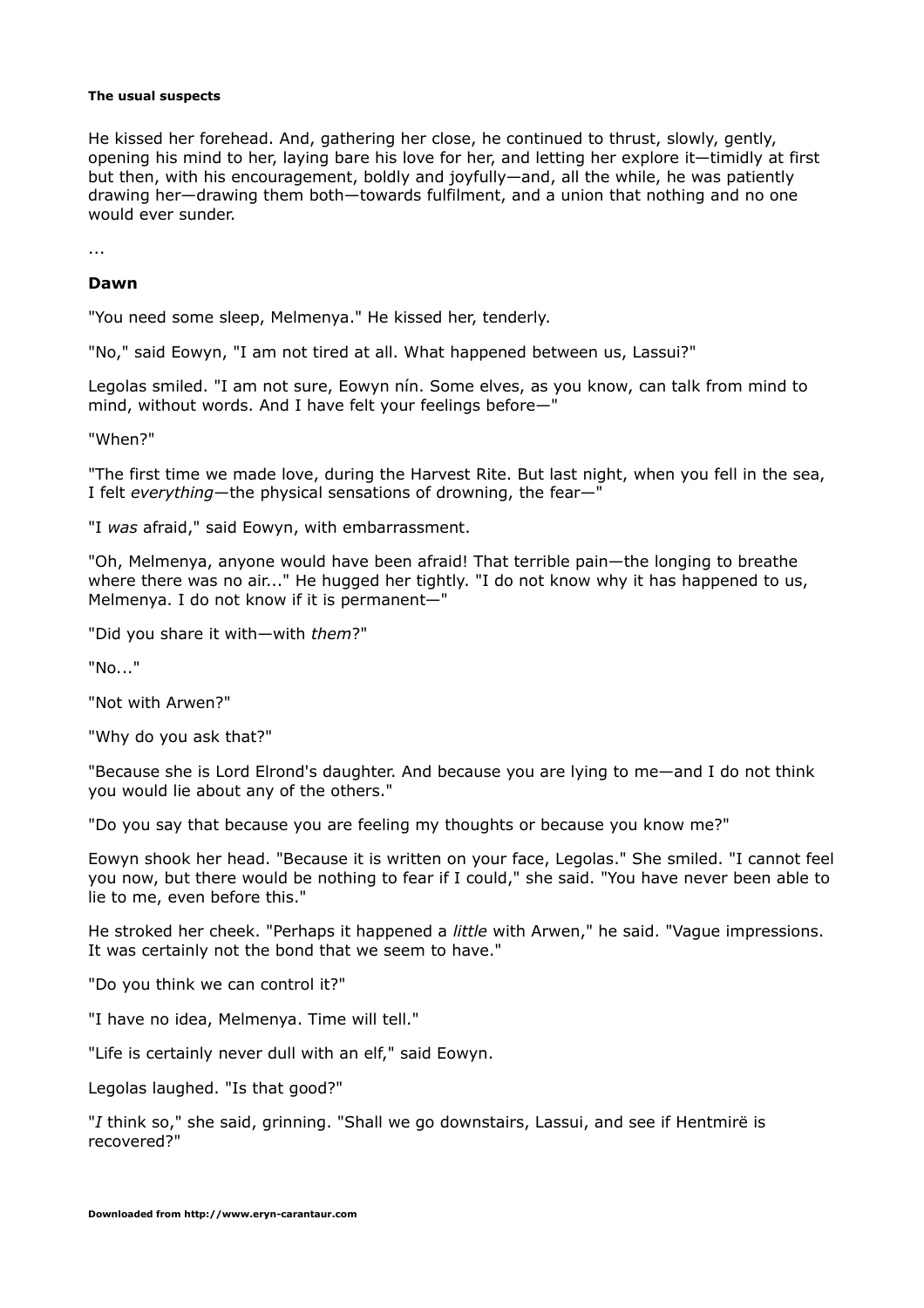"Yes."

"And find out if Wolfram has been captured?"

"Yes."

"And," Eowyn took his hand, "shall we go back to the Turquoise Gardens this afternoon? I am sure it would do Hentmirë good. And Cyllien too. And if you and I are going to try to share our feelings again, I should like it to be amongst the trees."

...

# **Rihat**

Faramir clung to the saddle as his camel dropped, jerkily, to its knees, then he gratefully swung his leg over the pommel and dropped to the ground. "Gods," he gasped, trying to work his stiff legs.

"May I never have to ride a camel again!" Berengar staggered towards him, stretching his back and rubbing his injured shoulder.

"Be careful!" cried Faramir. He checked the younger man's dressing. "This needs changing. And, I am sorry to have to tell you," he added, "but you must ride all the way back to Carhilivren."

Berengar shook his head. "Oh no," he said. "No, Faroth—I will make a new life for myself here." He looked past the water station to where the city itself began. The strange buildings of mud brick—tall, many-storied, and peppered with tiny windows—were hung with all the trappings of daily life in a town—potted plants, birdcages, strings of colourful washing. And the streets between were filled with bustle—women traders crouched beside heaps of food laid out on cloths, animals foraged, and groups of noisy children played with knucklebones. "It does not look so bad."

Faramir laughed. He turned to Oliel. "How are *you*?"

Oliel smiled. "I shall be better when I have seen her, my friend."

"Of course. Let us find somewhere to stay and clean up Berengar's wound. Then you and I will go straight to the place mentioned in the letter—that is, if you are happy for me to accompany you."

"I would be most grateful, Faramir," said Oliel.

"My lords..."

The three men turned towards the owner of the voice—the woman who had dressed Berengar's wound in the Ripa'a Pass. She placed her hands together and bowed. "My lady would be honoured," she said, addressing herself directly to Berengar, "if you will accept *this*, my lord, as a token of her gratitude." She handed him a small item, wrapped in a silken cloth. "And she requests, once more, that you will wait upon her father..."

"We shall, Mistress," said Faramir. And for some reason, he felt compelled to place his hand upon his heart and bow, elven-fashion.

The woman returned his courtesy, and backed away.

"Oh gods, Faroth," whispered Berengar.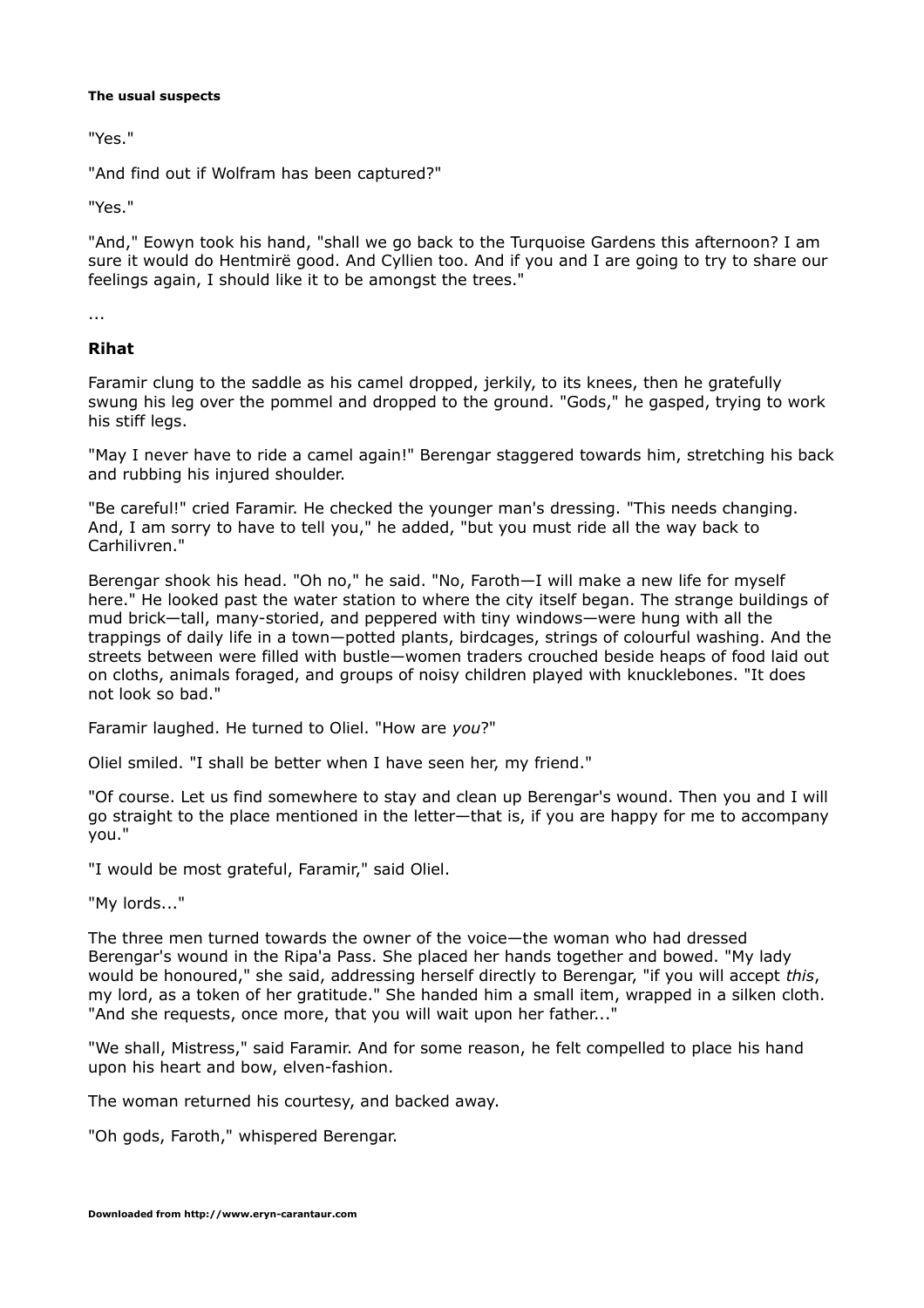"What is it?"

"A ring," said the younger man. "It is a gold ring."

\*\*\*\*\*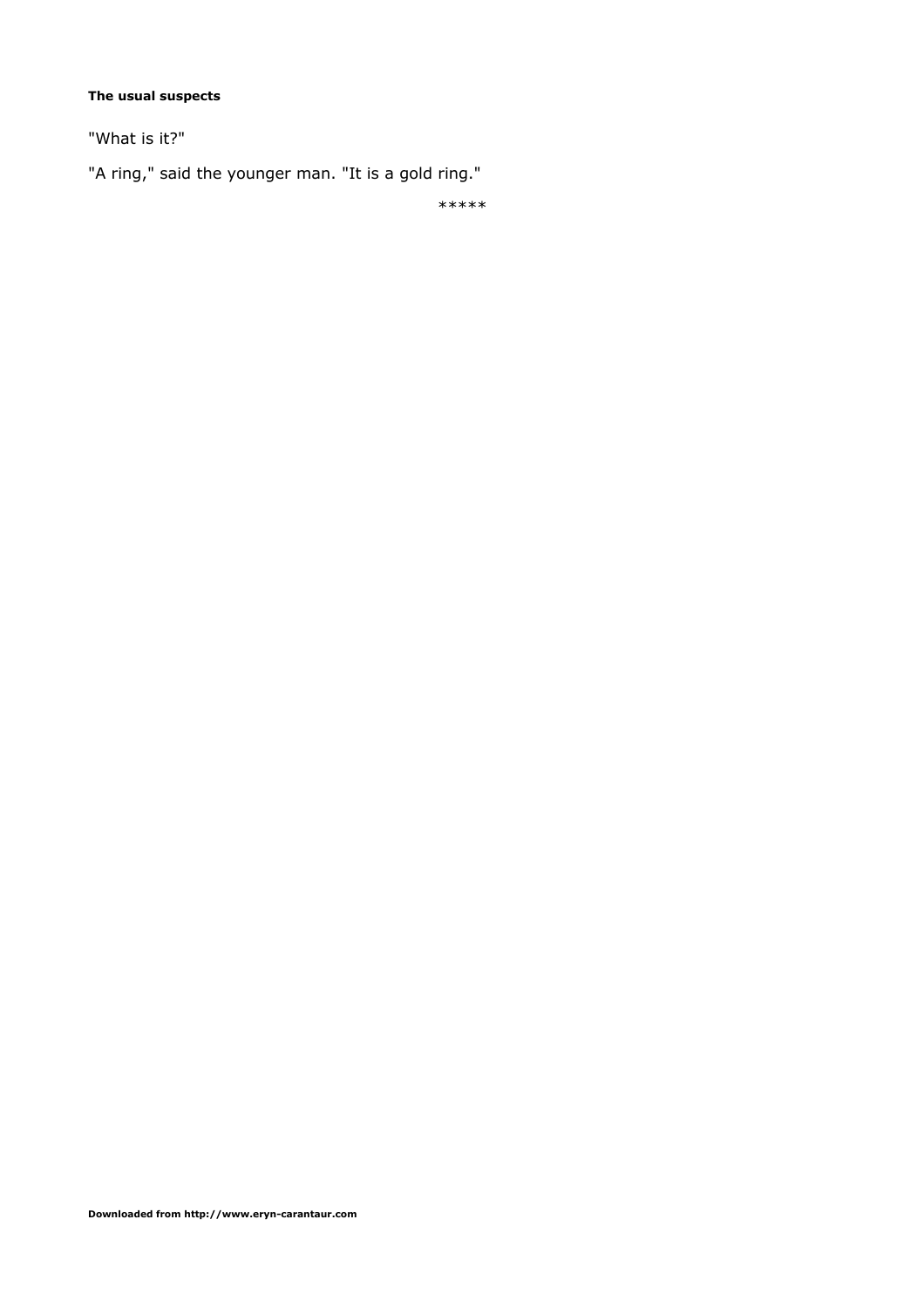# **Chapter 8: Painful truths**

**"The moment I knew that Eowyn was safe," said Haldir, "I took Vardamir back to the main part of the cave and made him free Cyllien and help me carry her and Hentmirë out of the tomb. The last I saw of Wolfram, he was floating, face down, in the sea."** 

Legolas, Gimli and the March Warden were eating breakfast in the courtyard. Eowyn was standing beside the gates, feeding her flock of birds with scraps. Haldir spread a slice of bread with honey. "It is strange," he said; "I did not like honey before..."

Legolas, his mind still focussed on Wolfram, said, gravely, "When the djinn went back for him, he had disappeared."

"Do you think he drowned?" asked Gimli.

"No, *elvellon*," said Legolas. "No. Had he drowned, I think the djinn would have found him floating; I think he swam ashore."

"Yes," agreed Haldir. "But where? The cliff face extends for at least a quarter mile in each direction. I think," he continued, "that we should involve the *Hatja*'s Guards in this. I have met their Captain—Ramess—and, although he does not seem a particularly honourable person, I do think that he will want to investigate an attack on one of Carhilivren's richest citizens. And he has enough men to carry out a thorough search."

"You are right," said Legolas. "But we must be careful what Hentmirë says about her own part in the incident—hitting Wolfram with a stone! She really has no idea of her limits."

Gimli smiled. "The lass has spirit," he said. "She was only trying to protect Eowyn." He leaned closer to Legolas, and added, "And to live up to *your* example."

"Then I shall have to have a good talk with her," said Legolas. "She is taking far too many risks." He turned to Haldir. "How is Cyllien?"

"Still very quiet. She has taken it all much harder than I would have expected."

"Well—she is nowhere near as tough or as worldly as she likes to pretend," said Legolas. "Is there anything we can do to help her? Perhaps if Eowyn were to spend some time with her?"

"No. She... I think she is intimidated by Eowyn."

They both glanced across the courtyard, to where Eowyn was surrounded by her coloured birds. Legolas smiled. "That is hard to believe! Has Cyllien ever told you how she came to be in Carhilivren?"

"No. We, er..." Haldir cleared his throat. "We have never had much time to talk."

Legolas and Gimli exchanged glances; Legolas tactfully changed the subject. "What are we going to do with Vardamir?"

"I have absolutely no idea," said Haldir.

"We cannot keep him locked in the cellar," said Legolas. "It is too cruel. Eowyn thinks—"

"What do I think?" asked Eowyn, joining them at the table.

"That Vardamir is no longer a threat, Melmenya."

"Well, I..." She sat down on a cushion, beside him. "I think that he is just very easily led—first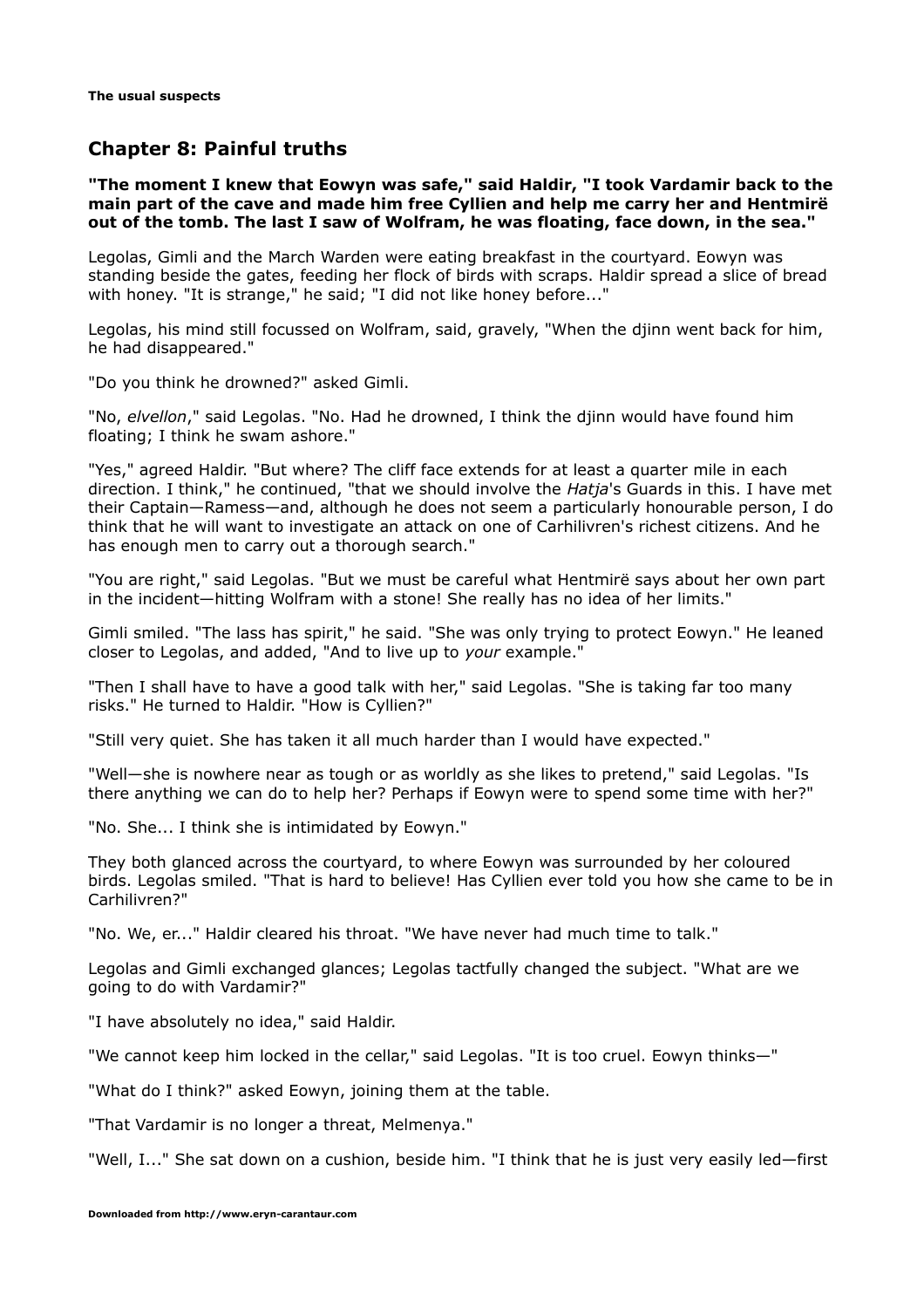by the rebels at Imladris, and then by Wolfram. But, if he were set a *good* example—"

"He did attack Finrod," said Haldir, gently.

"Yes, he did..."

"And would have finished him off, given the chance."

"Perhaps he would... I do not know," said Eowyn. "It was just a feeling I had, in the cave, that there might be some good in him still..."

Legolas wrapped his arm around her shoulders. "What do *you* think Gimli?" he asked. "Is there any way to restrain him that does not involve locking him in a cage?"

"You mean chains?"

"I suppose so."

"Something light but strong. A deterrent. I shall give it some thought," said the dwarf. "*I* am more concerned about the young lad. *He* is the one who needs to be set a good example."

"Where is he?" asked Haldir.

"He spent the night in the room next to mine—quietly enough," replied Gimli. "But he is no doubt making an inventory of the valuables this morning."

Legolas smiled. "I shall talk to him, Gimli; after all, he and I made a bargain. Melmenya, I want you to ask the djinn to take me back to the sea cliff to have one last look for Wolfram. Haldir, I think *you* should go and speak to Captain Ramess."

"Immediately," said the March Warden.

"But do not forget," said Eowyn, "that this afternoon we are all going back to the Turquoise Gardens."

...

"Put it down!" said Legolas, sternly.

The boy set the small statuette back on the table and turned to the elf with a cheeky grin. "I was only *looking* at it! Do you know how much Yarih would give for it? At least two gold—and lots more if it was made by someone famous! That old woman must be rolling in it!"

"Sit down," said Legolas.

The boy hesitated for just a second, then threw himself on Hentmirë's day bed.

"Now," said Legolas. "First of all, you do not call Lady Hentmirë 'that old woman'—she has been very kind to you—you call her 'Lady Hentmirë'. Do you understand?"

The boy nodded.

"Secondly, if you ever steal *anything* from this house—if I so much as hear that one of Lady Hentmirë's hairpins is missing—our deal is cancelled—"

"You can't do that!"

"Oh yes I can," said Legolas, firmly.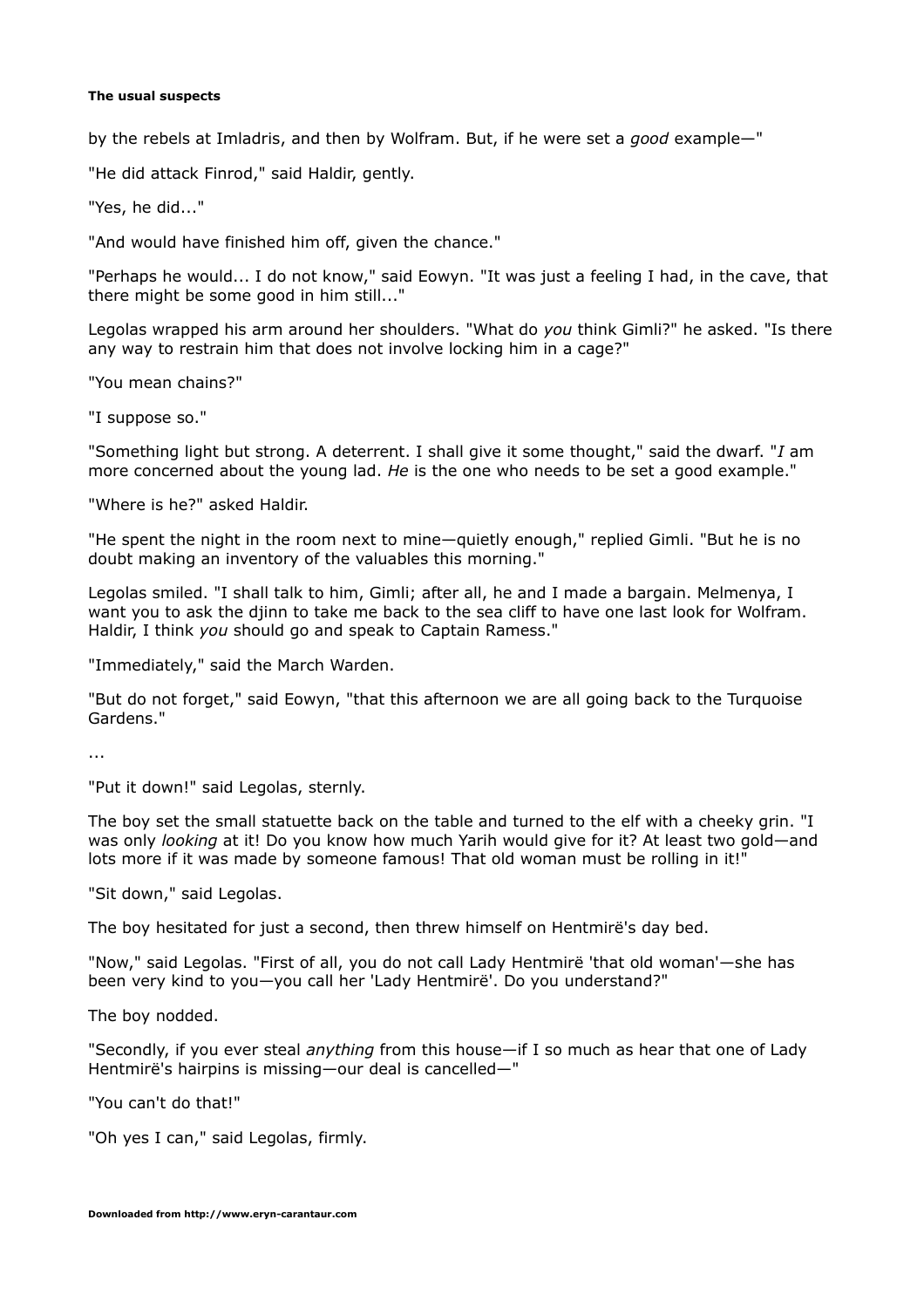"You're worse than Old Dagon," grumbled the boy.

"Far worse. Now, I trust that you have had breakfast?"

"Yes."

"Then you do not need your pockets filled with food. Empty them."

That was too much for Keret. "No! I'll need this when I go home tonight!"

"You will be staying here tonight," said Legolas. "And you will eat your supper with the rest of us."

Keret looked dubious. "Is that what the old—what Lady Hentmirë says?"

Legolas smiled. "It is. So—your pockets."

Shaking his head, and muttering something about 'waste', Keret emptied each pocket in turn, dumping his store of food on the table—three slices of bread, a piece of cheese, an apple, a pile of nuts, and some very sticky honey cake; the boy took one last bite from the cake before he abandoned it.

"Good," said Legolas. "Now, in a moment, I shall ask one of the servants to take you upstairs for a bath and to find you some clean clothes but, first, you and I made a deal."

"You bet we did," said Keret.

Legolas brought a stool closer to the daybed and sat down. "Anything you want," he said.

"Three wishes," said Keret.

...

"Oh, good morning!"

Eowyn had been about to knock at Hentmirë's door when she noticed Cyllien emerging, pale and weary-looking, from one of the guest bedchambers. "How are you feeling this morning?" she asked, cheerfully. "I am afraid you have missed breakfast, but I can easily arrange—"

Cyllien shook her head. "I never eat in the morning."

"You should," said Eowyn coming forward to help her down the stairs. "Especially after what you have just been through. You need to build up your strength. For an elf, you are looking very tired."

"Do you ever stop?" asked Cyllien.

"Stop what?"

"Bullying!"

Eowyn opened her mouth to reply, but Cyllien did not give her the chance. "I just want to get back to *The Silk Road*—"

"Haldir—"

"What Haldir and I do is none of your business!"

"I was merely going to say," said Eowyn, with firm dignity, "*in case you were hoping to speak*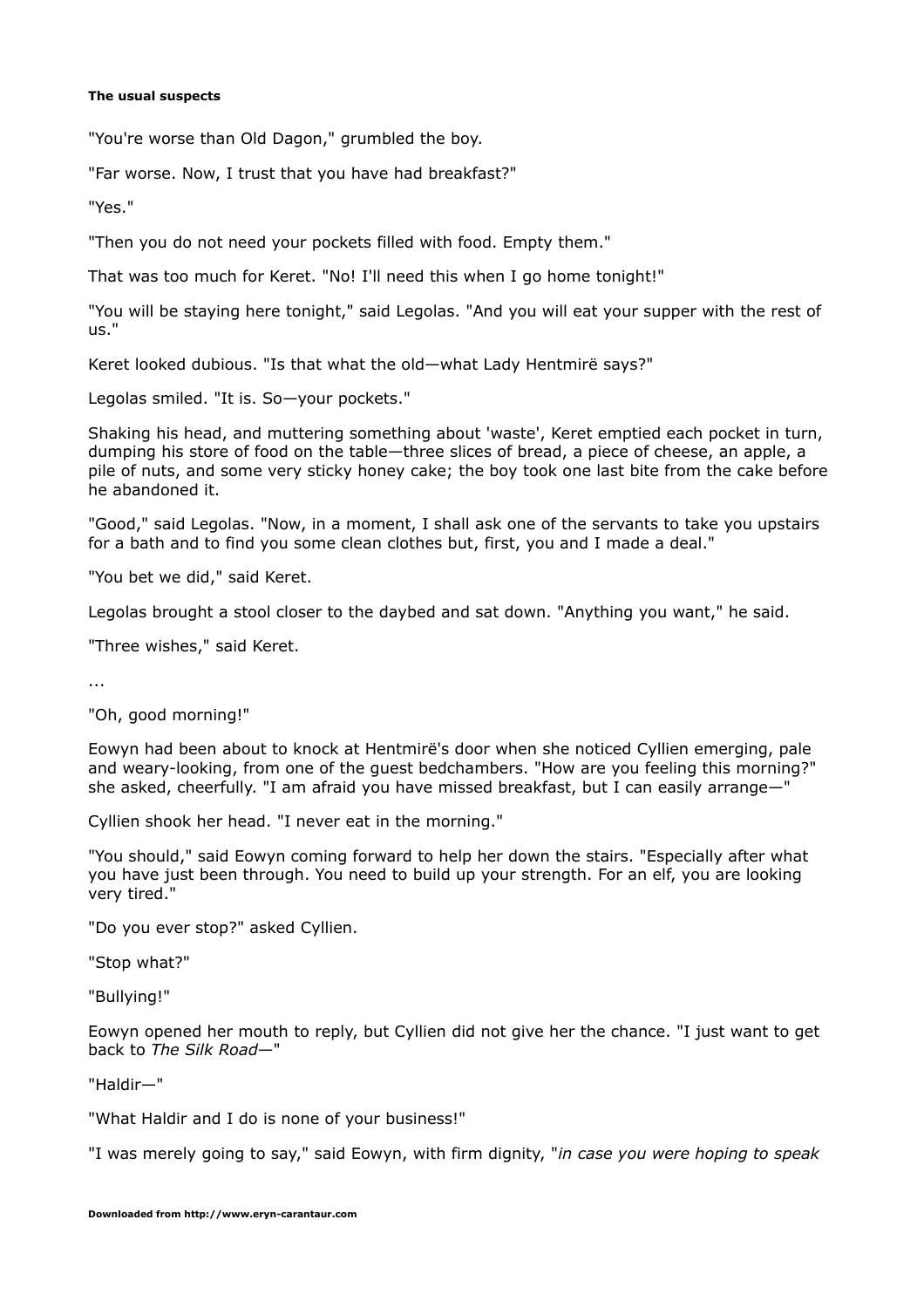*to him before you left*, that Haldir has already gone out."

Cyllien wrenched her arm from Eowyn's grasp. "He knows were to find me if he wants me."

"What does that mean?" Eowyn asked. Then she added. "I am sorry. Perhaps it *is* none of my business, but I cannot help caring—"

"You just like to meddle!"

"Is it because Haldir saw you," said Eowyn, undeterred, "last night, in the cave, broken and frightened? Are you trying to push him away—"

"You arrogant *adaneth*—"

"Do not lose him, Cyllien. Men—elves—like Haldir do not come along every day. And you love him. I know you do. You would not be so jealous if you did not—"

"*Jealous?*"

"Of me. Of what Haldir used to feel for me. But that is in the past. Please, Cyllien, this is not bullying, it is begging—*please* do not just walk away. At least come with us to the Turquoise Gardens this afternoon—"

"The Turquoise Gardens!" Cyllien laughed.

"It is beautiful there," said Eowyn. "You could have some time amongst the trees alone, or you could walk with Haldir and talk... Legolas is so happy there."

"I," said Cyllien, contemptuously, "am not a *wood* elf."

"Well perhaps that is your problem," said Eowyn, finally losing her temper. "Oh, go if you must! As you say, Haldir knows were to find you—if he thinks you worth the trouble." And she swept back upstairs and knocked, rather loudly, on the door to Hentmirë's bedchamber.

...

Legolas stared at the boy. "Three wishes?"

"Yes. One from each of you," said Keret; "the elf, the dwarf and the golden-haired princess, like in the story."

"Which story?"

"The one my mother used to tell me."

"I see," said Legolas. "You had better tell me the story."

The boy sighed. "You must know it; you're in it." Legolas shook his head. "Oh, all *right*!" He settled himself more comfortably. 'Once upon a time there was an orphan boy—"

"Where are *your* parents?" asked Legolas.

Keret shrugged his shoulders. "I never had a dad," he said. "Do *you* have a dad?"

"Yes," said Legolas, smiling fondly. "What about your mother?"

"She went away."

"When?"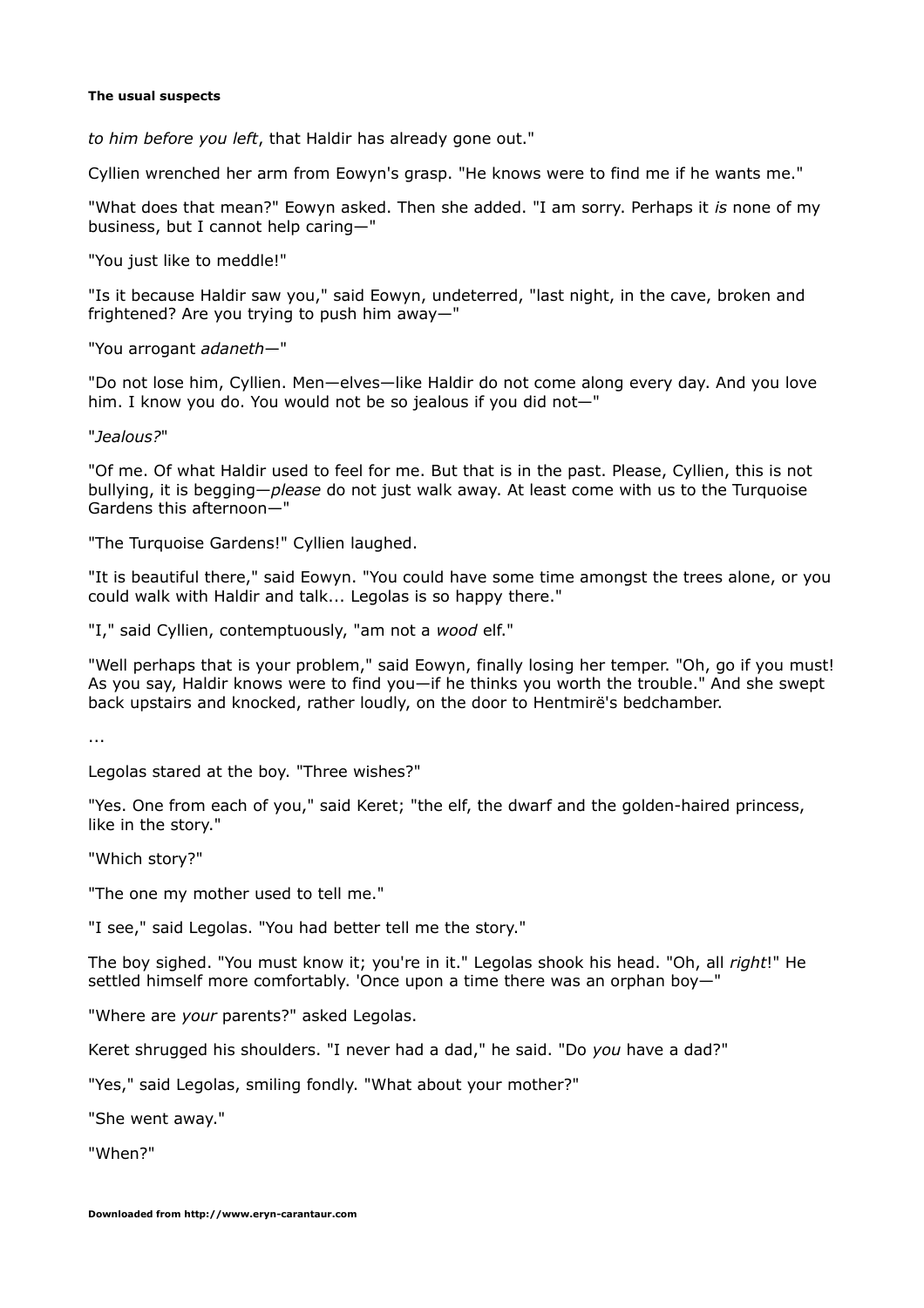"Don't know. Years ago."

Legolas hesitated for a moment, then asked, delicately, "Will she be coming back?"

"Of course she will. When she *can*."

Legolas wondered what that might mean. "Carry on with your story."

"Like I said, once upon a time there was an orphan boy and, one day, when he was walking through the Forest, he saw an elf, a dwarf, and a golden-haired princess, just like I did—"

"What were they doing?" asked Legolas.

"You were drinking herbal tea."

"In the story?"

"I'm coming to that. 'Hello,' says the elf—how do elves say 'hello'?"

"*Mae govannen*," said Legolas.

"'*Mae govannen*,' says the elf. 'You look like a fine, strong boy. Perhaps you can help us settle an argument.'"

"He was arguing with the dwarf?"

"Yes. And the princess. 'What's the problem?' asks the boy. 'This fool of an elf,' says the dwarf —sorry about that—'this *fool* of an elf thinks he is stronger than I am!' 'And than I am!' says the princess. 'When everyone knows that dwarves are stronger than elves.' 'And so are princesses.'"

Keret spoke the dwarf's words in a deep, chesty voice and the princess's in a piping falsetto.

Legolas laughed. "What did they ask you—the boy—to do?"

"I'm just coming to that. The elf holds out a rope. 'Take the end of this,' he says. 'The dwarf is going to pull you past that big tree, over there, but if you are strong enough to stop him, he will grant you a wish.'

"So the boy looks at the dwarf, and he looks at the tree, and he looks at the dwarf again, and it doesn't look that hard. 'What's so special about the tree?' he asks. 'Nothing,' says the elf, 'but when the dwarf has failed, *I* will pull you past the tree.' 'And if you are strong enough to stop him,' said the dwarf, '*he* will grant you a wish.'

"'Oh,' says the boy, '*and* you will know which of you is strongest—'

"'Yes,' says the elf.

"'*No*,' says the princess, 'because when these two have failed, I will pull you past the tree.' 'And will you grant me a wish too?' asks the boy. 'Oh yes,' says the princess, with a wink, 'if you can stop me.'"

"So the princess won?"

"Now you've *spoiled* it!"

Legolas laughed. "I think the princess knew that the boy would be so tired after beating the elf and the dwarf, she could pull him easily," he said. "Am I right?" Keret nodded. "She deserved to win. But that means the boy was only granted *two* wishes."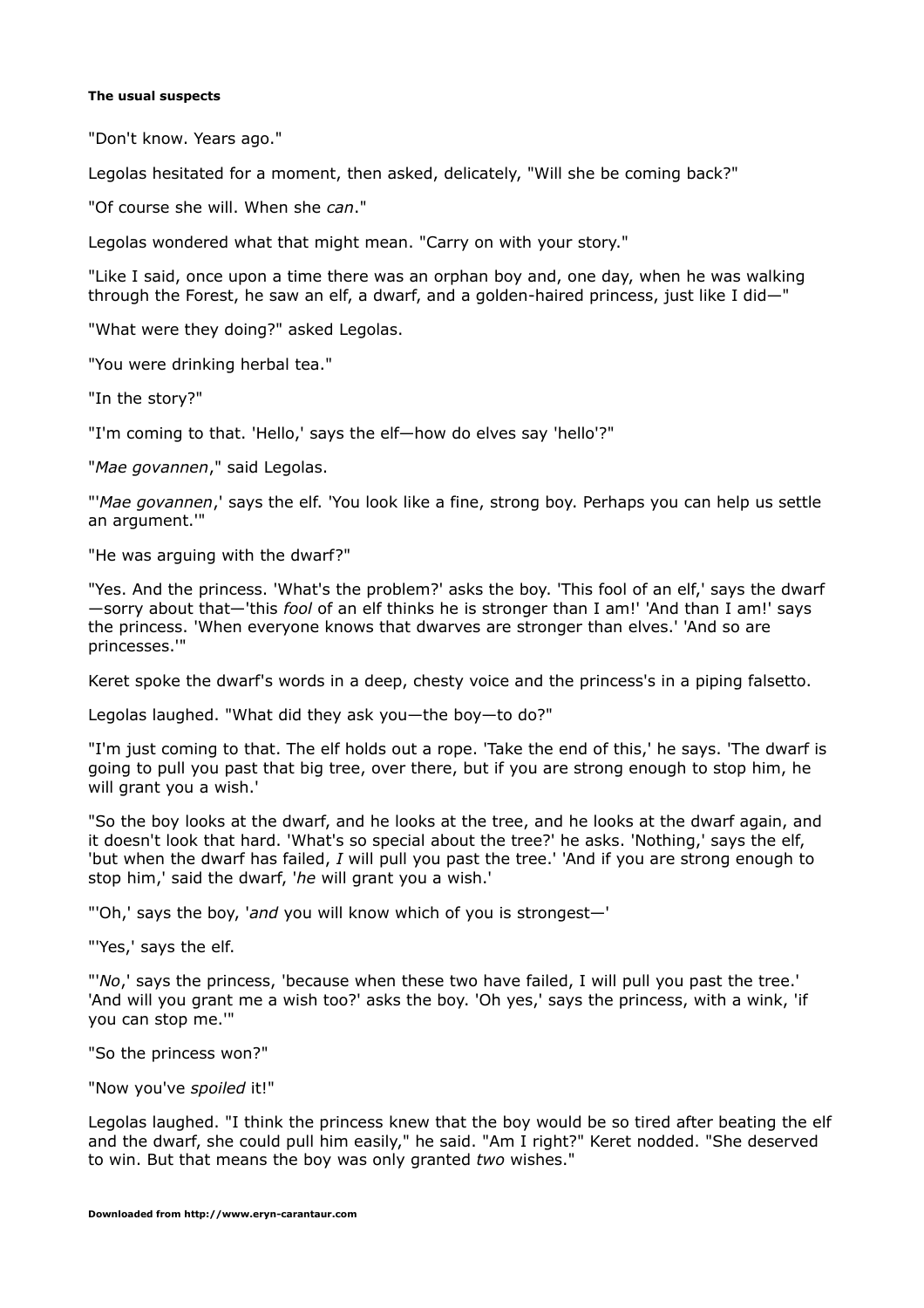"Yes," said Keret. "But *I* should get three."

"Keret," said Legolas, quietly. "Whatever you wish, Gimli, Eowyn and I will try to make it come true. But you must realise that we have no special magical powers."

"You do have a djinn," Keret corrected, "if you need him."

"What is your first wish?"

"I wish," said the boy, unconsciously closing his eyes, "that my mother would come home."

...

"There," said Faramir, carefully tying the ends of the bandage. "I will check again in a few hours; we must be extra careful in this heat. Now lie down and get some rest—"

"Yes, Faroth," said Berengar, with a mischievous grin.

"I am sounding like your mother again."

"Like Legolas with his Lady Hentmirë."

Faramir sat down on the edge of the bed. "I am sorry. But I cannot *begin* to describe the terror I felt when I saw you fighting those bandits."

"You make it sound as though I did not know what I was doing," said Berengar.

Now it was Faramir's turn to grin. "Oh, you were doing well enough—considering—but I shall not be making you a Ranger *just* yet." There was a knock at the door. "Come in, Oliel! I am ready—just let me rinse my hands."

The sea captain had washed his hair—or, at least, slicked it down with water—and changed into a clean, if slightly crumpled, pair of trousers and a loose shirt.

"You look smart," said Berengar, smiling. "She will fall in love with you all over again." Then his expression suddenly became serious, and he added, very simply, "Good luck, Oliel."

"Thank you, Berengar; thank you, my friend."

...

"You want us to find your mother?"

"Can you?"

"Wait here," said Legolas. "Do not move."

...

Having asked at the Boarding House for directions, Faramir and Oliel had little trouble finding the address mentioned in the letter, a large, public House of Healing on the Northern edge of the town.

Oliel paused uncertainly before the tall double doors.

"Take your time," said Faramir, patting his shoulder.

"Best to get things over with, I always think."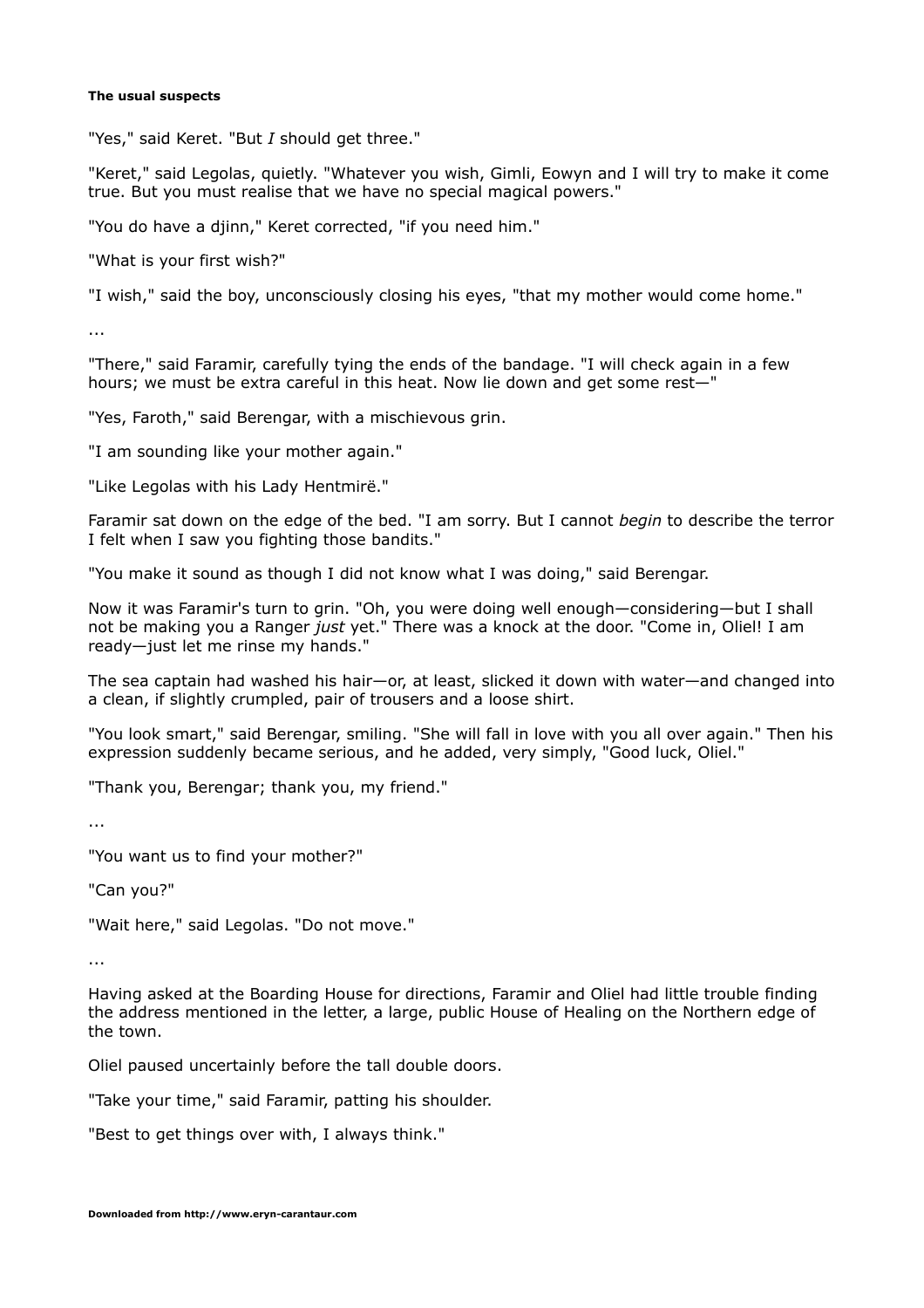"Yes, if you can manage it..."

"Let's go in then."

They climbed the steps and entered a cool, quiet reception hall. Ahead of them, a wide corridor stretched into the distance, its white marble walls broken at regular intervals by doors leading to separate healing rooms.

Oliel approached a veiled woman sitting at a desk by the door. "Good morning, madam," he said, in a hushed voice. "I am looking for my wife, a woman from the North. I am told that she is being treated here—for a wound in the shoulder." He showed her the letter.

The woman read the details. "Ah, yes. Please, take a seat," she said. "I shall not be a moment."

Faramir sat down. Oliel paced nervously, back and forth, until the other man caught his eye, then he forced himself to stand, one hand on the back of Faramir's chair, shifting his weight from foot to foot.

After a few moments, the woman returned with a companion, also veiled, but older and, judging by her bearing, in a position of some authority. Faramir noticed that two large men had followed her and were hovering at a discreet distance.

"You say that you are the patient's husband," said the older woman quietly. "Can you prove it?"

Oliel was at a loss.

"A piece of jewellery, perhaps?" she prompted.

"My wedding ring..." Oliel removed the ring from his finger and handed it to her; then he took its companion, which had been sent with the letter, from his pocket. "If it was you who wrote the letter, you will know that this is hers," he said, "and you can see that the two match."

The doctor examined the rings closely. "Very well," she said, "follow me." She led them to a healing room at the farthest end of the corridor. "In here."

With a nervous glance at Faramir, Oliel entered the room. There were three beds, all ranged along the right-hand wall, each draped with a curtain of translucent fabric, to keep out dust and insects. The doctor drew back the curtain on the first bed.

The patient was a woman—tall, angular, far too thin, her body almost invisible under the white sheet—with raggedly-cropped dark hair, and a face which, though clearly once beautiful, was prematurely aged by suffering.

Oliel gasped. Then he whispered, "Gwirith?"

The patient raised her head. "Oh, Oliel! Why have you come after all this time?" she cried. "You must leave now! I am warning you!"

...

Hentmirë settled herself on the daybed beside the boy; Eowyn found a cushion and made herself comfortable on the floor; Gimli drew up another stool.

"Keret," said Legolas, "has asked us to help him find his mother."

"When did you last see her?" asked Eowyn.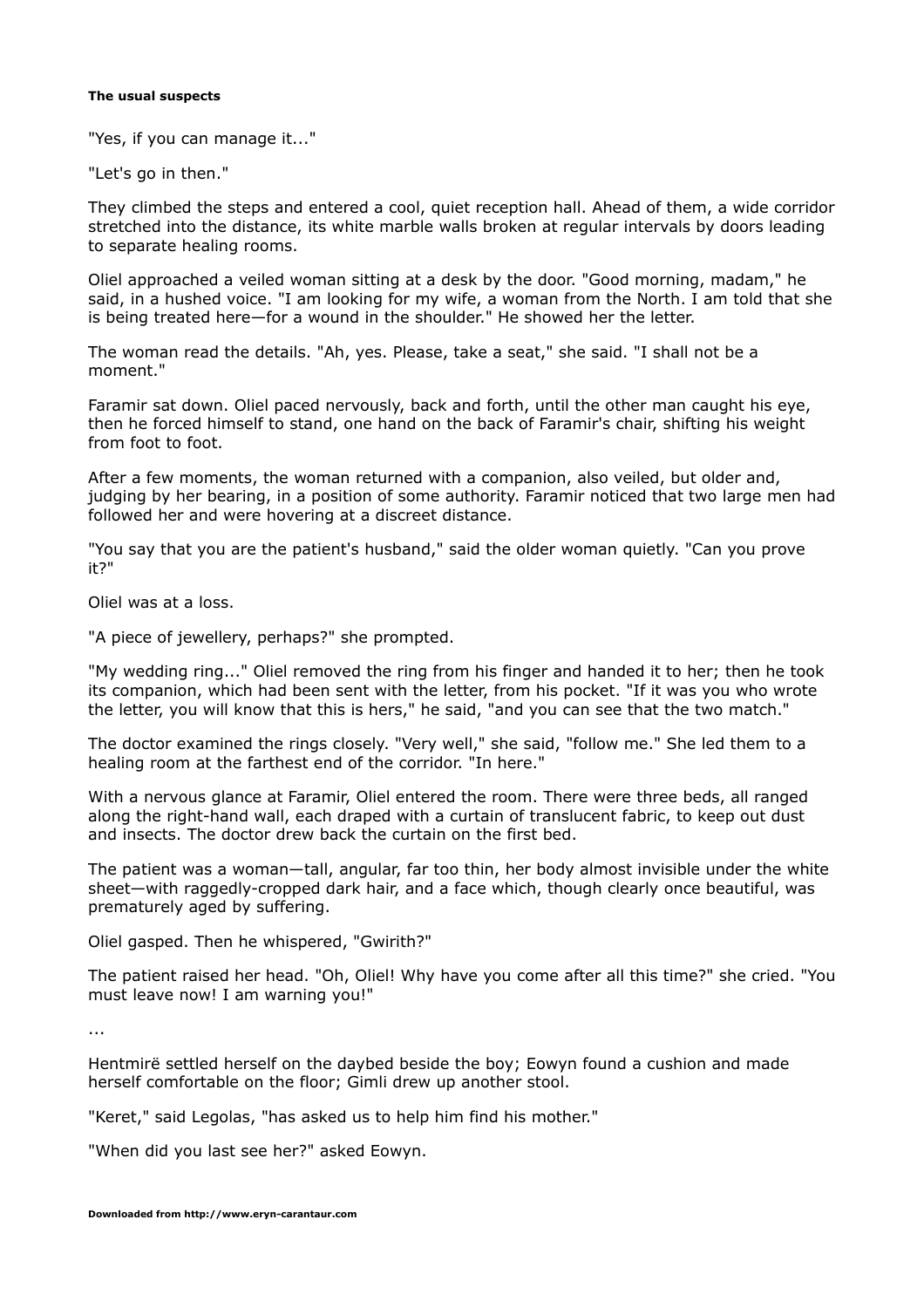The boy shrugged his shoulders.

"Years ago," said Legolas.

"*Years?* You have lived by yourself for *years*?" said Hentmirë.

"I had a kitten, but he ran away."

The little woman bit her lip. "Would you like a sweetmeat...?"

Legolas smiled. "I am sure that Keret will ask if he needs anything, *gwendithen*." He turned to the boy. "Tell us everything you remember about your mother."

"She looked quite like that elf lady," said Keret. He nodded to Hentmirë; she removed the lid from a small wooden box and held it out to him, and he took a piece of candied fruit. "She sang, and she told me stories."

"Where did you live?" asked Eowyn.

"At the Circus. Under one of the arches. It was good there because Uncle Balashi used to come and give me half-a-silver to go and see the animals—"

Legolas and Eowyn exchanged glances; Hentmirë offered the boy another sweetmeat.

"Do you still see your Uncle Balashi?" asked Eowyn.

"No," said Keret, biting the head off a marzipan bird, "someone killed him. Stabbed him right in front of me. He didn't see *me*, though. I was behind the Tiger cage."

Hentmirë placed the box of sweetmeats on the boy's lap.

"Did your mother see the murder?" asked Legolas.

"No," said Keret, selecting another marzipan bird.

"Did you tell her about it?"

"Of course! She wanted to know why I was so late."

"Think carefully, Keret," said Legolas. "How soon after that did your mother leave?"

"The next day."

"Are you sure?"

"Yes, because that's where she went—to see the man."

"The murderer?"

Keret nodded.

"She knew him?"

"Yes. *He* used to bring me apples. And shoes. And he gave me a bird whistle. He still gives me stuff sometimes."

"But your mother never came back from seeing him?" asked Gimli.

The boy shook his head.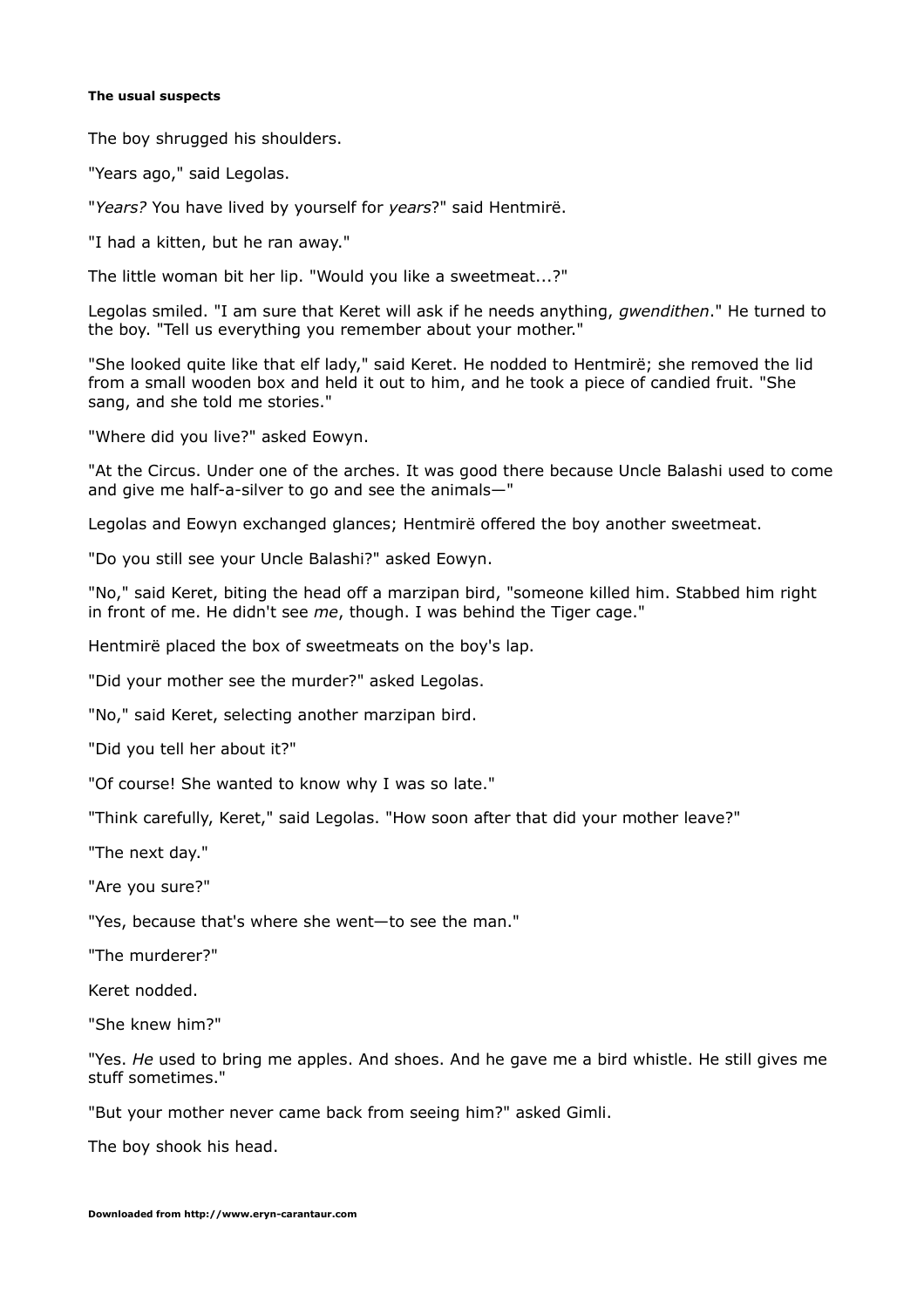"Keret," said Eowyn, "do you know the man's name?"

"Of course," said Keret. "Uncle Ribhadda."

...

Faramir drew the doctor into the corridor. "Why did you ask Captain Oliel to show you his ring?" he asked.

The woman glanced along the corridor, as if to make sure that they could not be overheard. "The Captain contacted me some time ago, asking me to send word if ever his wife was brought in for treatment. I recognised her straight away—a dark-haired woman, obviously from the North—but when I questioned Gwirith, to make sure that it was indeed she, she begged me to keep her whereabouts a secret. And I got the impression that she was deliberately hiding from him..."

"Why would she do that?"

"She would not say. *I* assumed that he had beaten her. But she insisted that he was a good man, and she always—in unguarded moments—speaks of him very fondly. She was still wearing his ring, on a chain around her neck."

"So you sent him the letter."

"I persuaded her to let me write, yes, and she gave me the ring and a piece of cloth from her bodice to send with the letter. Four days later, her husband arrived to collect her. But when I brought him into the healing room, she had disappeared. She was gone for almost two days, and when she finally came back—after dark, crawling up the steps—it was only because her wound had re-opened and become infected."

"Where had she been?"

"From her condition, I would say that she had been hiding amongst the rubbish heaps."

"Gods!" Faramir shook his head in disbelief. "The man was an impostor."

"So I gathered."

"Did he ever come back?"

"No..."

"But?"

The doctor cleared her throat. "When Gwirith first returned, she had a high fever and, in her delirium... In her delirium, I believe I may have heard her confess to killing him."

...

Oliel took a seat beside his wife's bed.

"I have been searching for you for the best part of seven years, Gwirith," he said, gently. "Where have you been?"

The woman did not reply.

"Gwirith?"

"Go away, Oliel. Go back to Pelargir."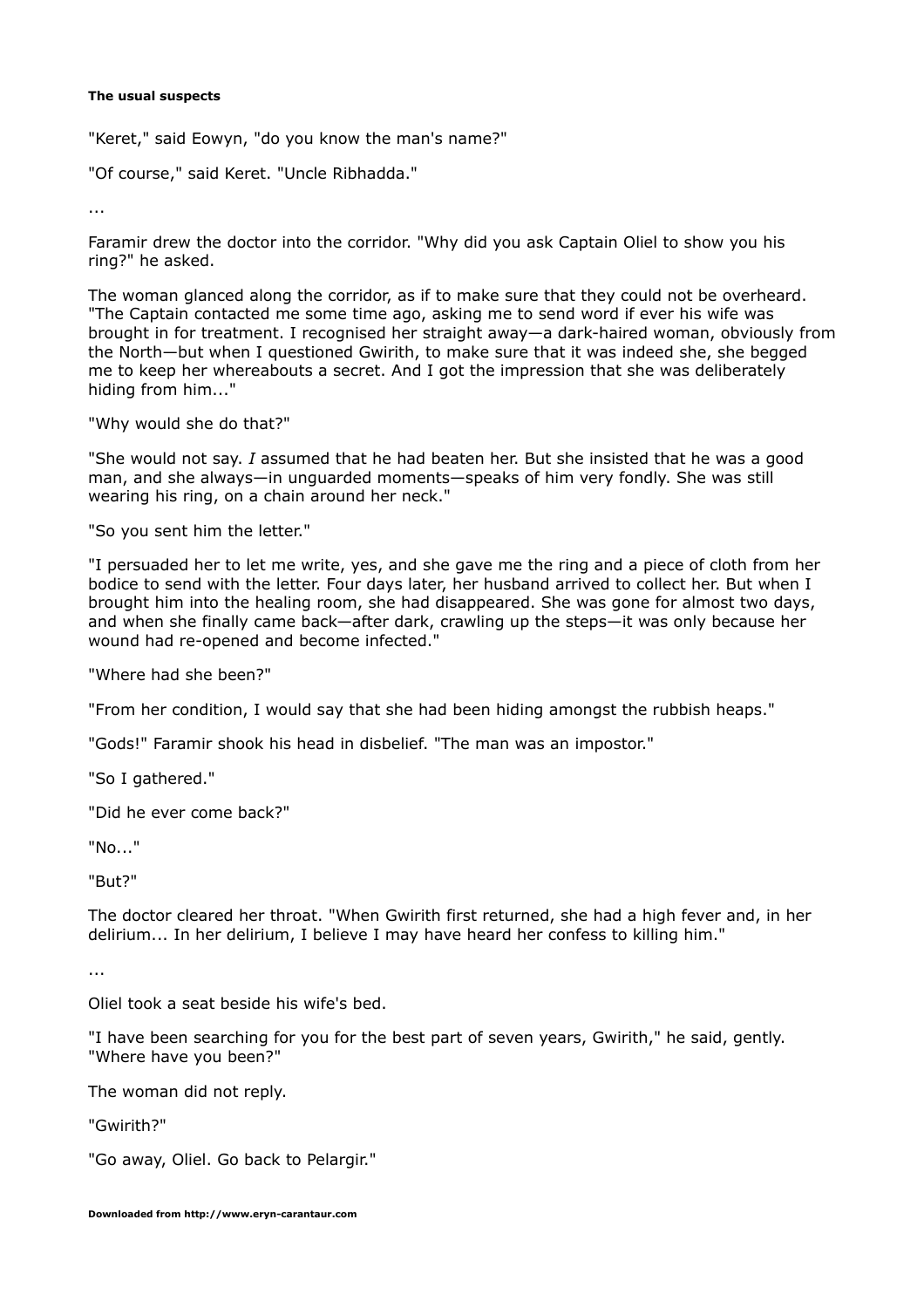"What?"

"Go away, while you still can."

"I am not leaving without you. You are sick—"

The woman laughed. "Sick? Yes, sick! Sick of being pursued! Leave me alone!"

"Gwirith—"

"I am no longer the little girl you married, Oliel. I have seen things—done things, in order to survive—that you could not possibly forgive. That *I* cannot forgive—"

"Why talk of needing forgiveness? You were kidnapped—a *victim*—"

"That was so many years ago. I think that that was somebody else..." Gwirith sighed. Then she continued, more calmly, "The woman you want, Oliel—the woman you think you love—is just a memory—an image in your own mind. You would not want *me*—"

"Do not say such things!"

"Why will you not *listen*?" she cried. "I am giving you a *chance*! Leave now, before it is too late."

"Too late for what?" asked Faramir, drawn back into the room by the commotion.

"Who is this?" asked Gwirith.

"A friend," said Oliel. "A good friend. He has come to help me take you home."

"I have no home!" cried the woman. "I have told you—"

"Gentlemen," interrupted the doctor, "I must insist that you leave now. Please, sir," she added, when Oliel began to protest, "you are distressing your wife. You may return tomorrow morning."

"No!" cried Gwirith, as the two men were ushered from the room, "No, Oliel! Do not come back!"

...

"Well, what are we going to do now?" asked Hentmirë. She had sent Keret upstairs with Old Donatiya, promising that she would take him to see the *Early Bird* if he would have a bath. "Master Ribhadda sounded like *such* a nice man, rescuing Eowyn and everything, but if he *did* kill Keret's uncle, we must tell the *Hatja*'s Guards..."

"No," said Eowyn. "Ribhadda did not do it. He is a man of honour."

"But why would the lad lie?" asked Gimli.

"Perhaps..." said Legolas. "Perhaps Keret did not understand what he was seeing. Perhaps Ribhadda killed this Balashi in self defence?"

"That would certainly put a different complexion on it," said Gimli. "But then why did he do away with the lad's mother?"

"Gimli!" cried Eowyn. "He did *not* 'do away with the lad's mother'! We do not even know that the lad's mother is dead! Keret certainly thinks she is still alive."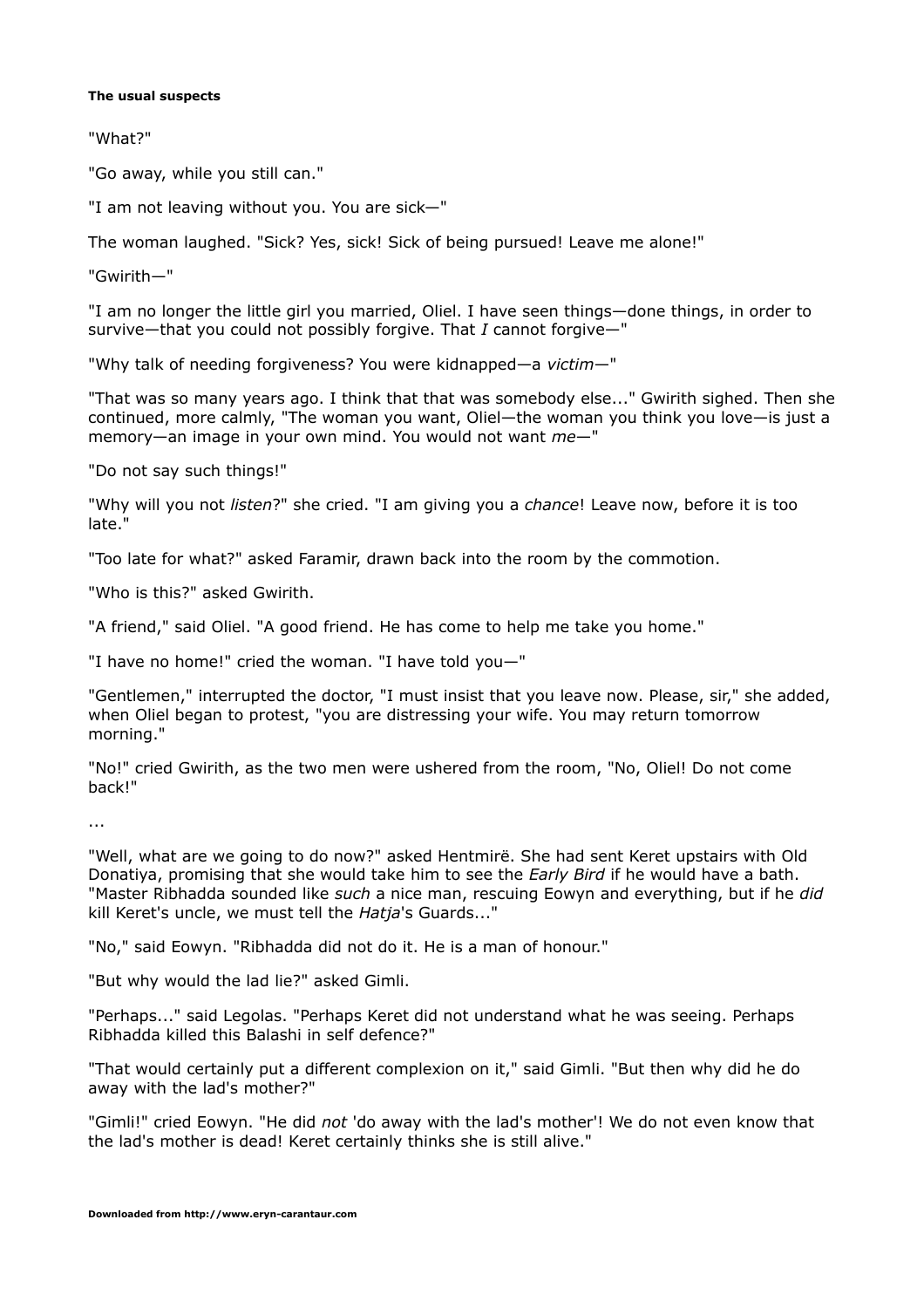"I am not sure that is reliable evidence, Melmenya," said Legolas, gently. He patted her arm. "This is what we are going to do," he said. "Gimli, Hentmirë, you are going to take the boy to the boat, and see if you can help him remember anything more—his mother's *name* would be useful. Eowyn, you are going to command the djinn to take me back to the sea cliff for one final search—"

"Take *us*," Eowyn corrected.

"I shall be flying along the cliff face, Eowyn, close to the water—"

"I am not afraid of the water, Legolas. And I want to go. I *want* Wolfram caught. Besides, the djinn needs constant supervision—he can be very obtuse—and he will not listen to *you*. You will need me."

"Well, if you are sure..." Legolas kissed her forehead. "I do not hold out much hope of finding him, Melmenya, but it is certainly worth looking. And then we will visit Ribhadda. Whatever he may or may not have done, he is our only link with Keret's mother. So we will ask him a few tactful questions."

...

Haldir had been waiting for almost an hour. "You *have* told Captain Ramess that I am here?" he asked the young man sitting at the desk beside the door.

## "Yes, sir."

"And that I have important information about a crime?"

"Yes sir."

The smell inside the Guards' headquarters—stale air, sweat, urine, and far worse, from the row of prison cells—was oppressive. Haldir sighed. "I shall return in ten minutes," he said. "I need some air."

"Most of us use the back alley for that, sir; turn left at the door, left, and left again..."

## *Men!* thought Haldir.

Outside, the smell was, if anything, worse. Three filthy young men were making their way down the street, slowly collecting rubbish from the shops and houses and piling it onto an ox cart. It was at times like these that Haldir most regretted having stayed in Middle-earth. *What became of rubbish in Lorien?* he wondered. *There must have been rubbish...*

Without thinking, he fled down the alley to his left—the alley that ran alongside the Guardhouse—and, despite what the young man had told him of its use, found the atmosphere there rather less unpleasant. The house on his right had a garden courtyard and, through the wrought-iron fencing, Haldir could see greenery—tall, spiky-leaved bushes with bright red flowers. *Jealously guarded*, he thought. *Men are strange creatures. They hide what should be shared and share what should be kept private*. He had reached the junction of the two alleys and—filled with a morbid curiosity—he stopped and glanced down the 'latrine'.

A door was opening in the back of the Guardhouse and something about the movement—slow, stealthy, as if the person inside was afraid of being seen—caught Haldir's attention. He drew back against the garden wall and hid himself in the shadow.

As he watched, two men came out into the alley—both, Haldir noticed, taking great care where they stepped. The first, he recognised as Captain Ramess; the second was a stranger—tall, but vastly overweight.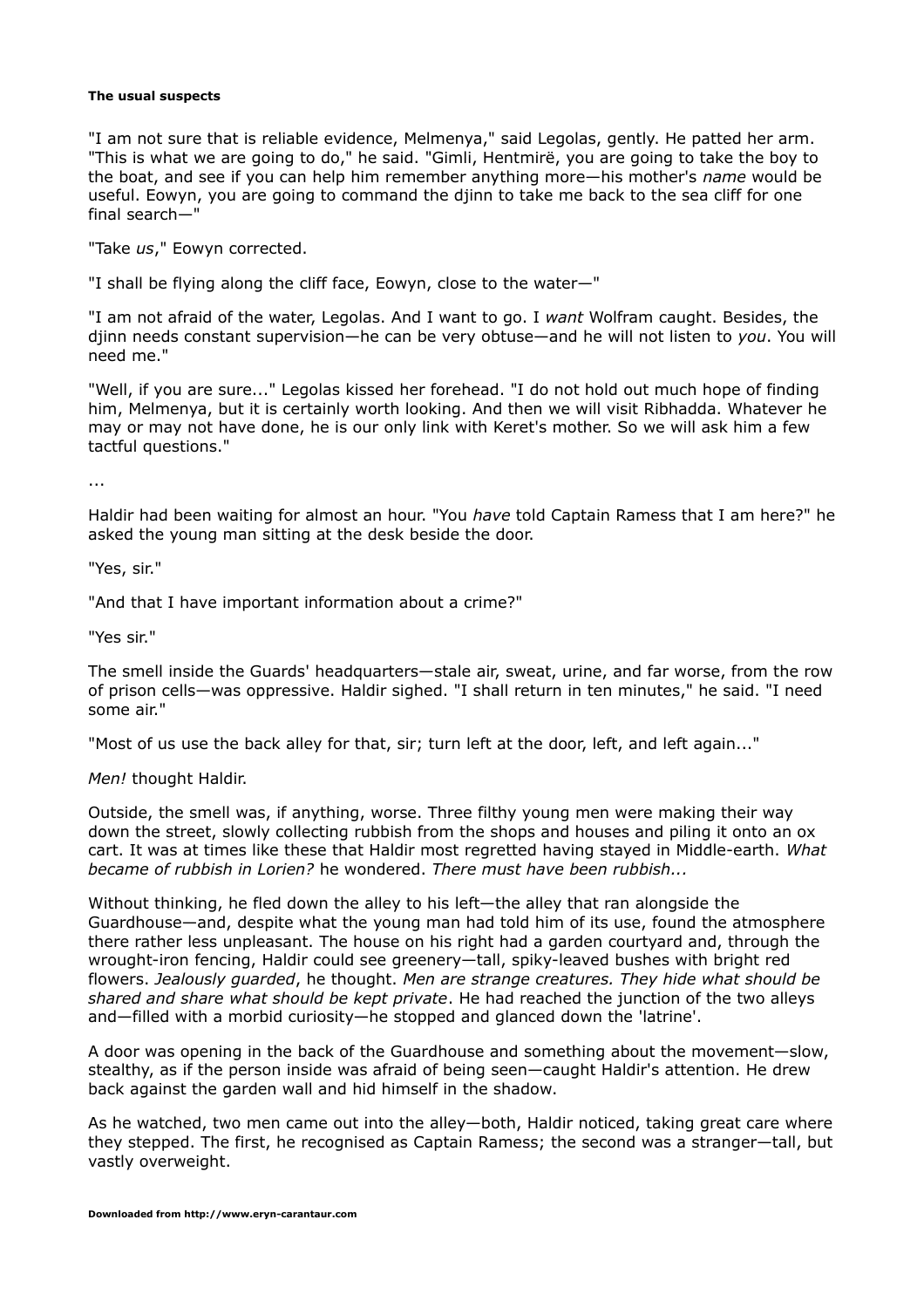Haldir strained to hear their conversation.

"Make it look good," said Ramess.

The fat man, who was not—it was obvious—used to exerting himself, raised his hand and hit Ramess on the chin. It was nothing, but the Captain of the Guard rolled with the punch and fell backwards through the door, leaving his surprised 'attacker' with nothing to do but run away.

\*\*\*\*\*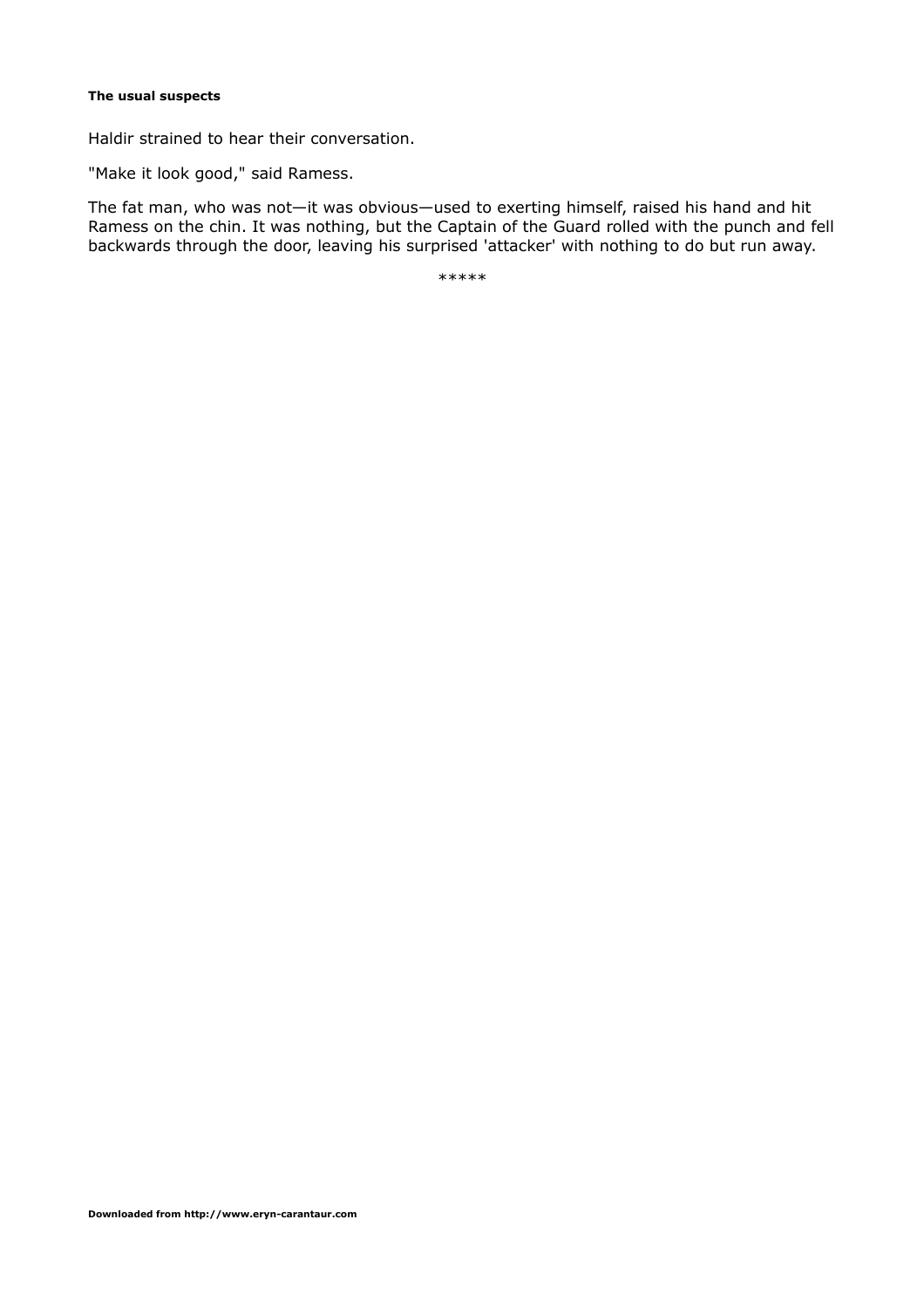# **Chapter 9: Some answers**

# **Stepping carefully over the urine-soaked sand, Haldir approached the Guardhouse door. Captain Ramess was still lying on his back, but his eyes were open and he was clearly conscious.**

"Good morning," said the elf. "That was an interesting performance."

The man scrambled to his feet and attempted to draw his knife, but Haldir—too quick and too strong for him—caught him by the wrists.

"I have no interest," he said, "in your friend—I daresay he paid well for his freedom. All I want is a chance to bargain for your services."

"Let me go, then," said Ramess, calmly.

"Provided you understand," said Haldir, "that I can restrain you again whenever I want." He released the captain's arms. "Shall we go to your office?"

Reluctantly, Ramess led the way, down a twisting corridor, to a door within sight of the entrance hall.

"In here," he said.

"Perhaps you want to inform your men of the prisoner's escape before we speak?" Haldir suggested, helpfully.

Ramess opened the door. "*Wait for me here*."

With a polite nod, Haldir entered the office.

The room was bare apart from a worn carpet, a table strewn with papers, and two chairs. There were no personal touches. *Not someone who enjoys his work*, thought Haldir.

He sat down.

A few moments later, a troupe of men jogged past the door—*Do not search* too *hard, mellyn nín*—then Captain Ramess entered the office, carefully closing the door behind him.

"Now," he said, "what do you want from me, Master Elf?"

Haldir described the events of the previous evening.

The man's attitude changed the moment Cyllien's name was mentioned. "Is she—?"

"She is shaken," said Haldir, "but she has not, I believe, suffered any lasting harm. She insists that she will sing at *The Silk Road* tonight. Prince Legolas has the elf, Vardamir, under lock and key and will be taking him back to Eryn Carantaur to stand trial."

"But Wolfram is still at large?"

"Yes. I do not believe that he drowned," said Haldir. "The man is a survivor. And, as long as he is free, Lady Eowyn is in danger—and possibly Cyllien, too." Haldir leaned forward. "Prince Legolas and Prince Faramir have recently rendered the *Hatja* a great service. They have—how would you put it?—they have his *ear*." He waited for Ramess to show that he understood. "In return for my silence—about what I witnessed today—I want you to mount a search for Wolfram. And I want Cyllien protected, discreetly, whenever she is at *The Silk Road*."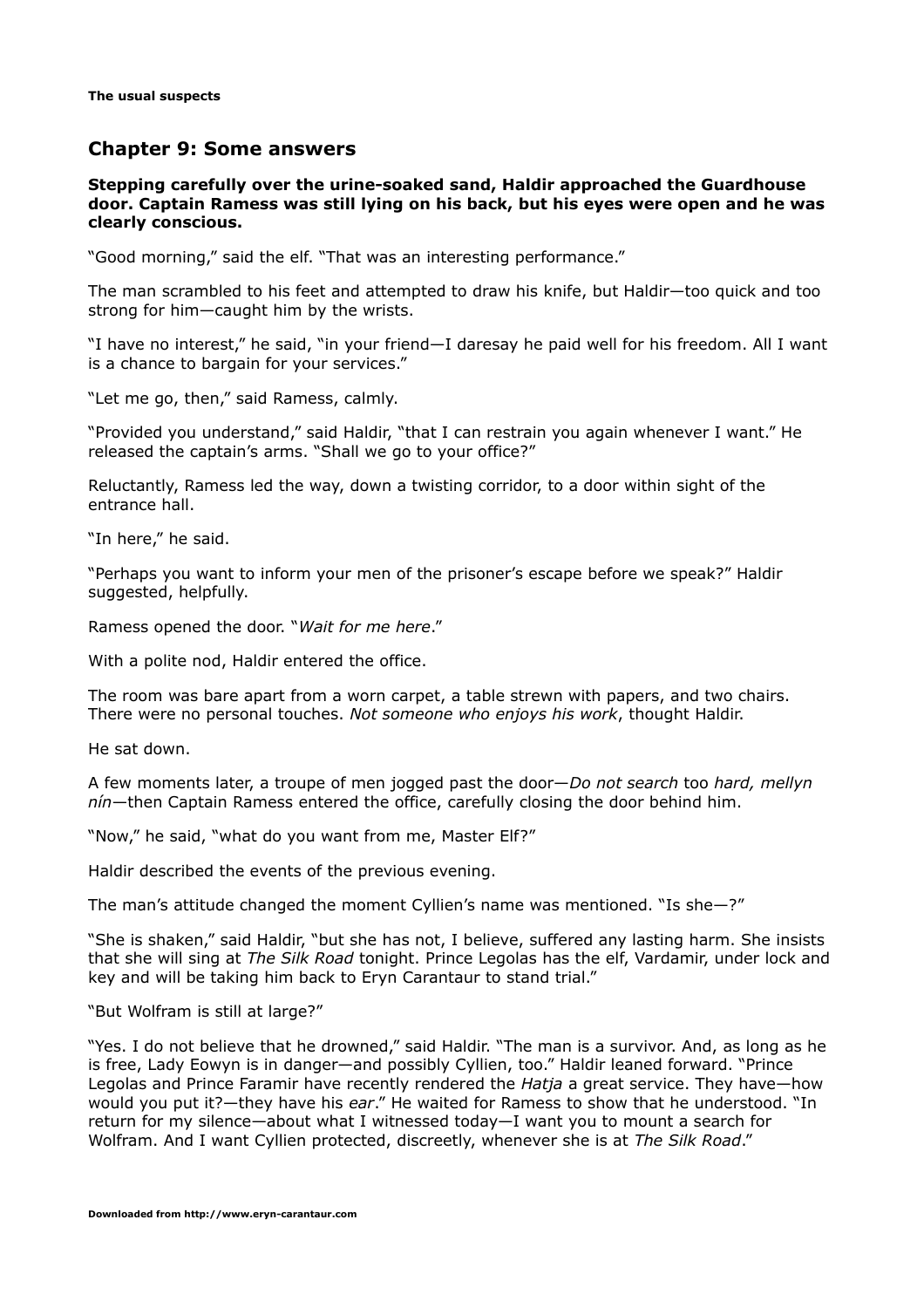Ramess nodded. "I will watch her myself."

"I thought you might."

"Anything else?"

"No." Haldir rose, placed his hand over his heart, and bowed his head. Then another thought occurred to him. "Except..." he said. "The man who escaped; who was he?"

"His name is Abdi. He owns—"

"The *Blue Parrot*."

"Yes."

Haldir swore in Elvish. "Then there *is* something else. Something you should know." He leaned on the table. "Wolfram's interest in Lady Eowyn is personal," he said, "and his attack on Lady Hentmirë was opportunistic. But he told Cyllien that he had a *customer* who wanted her."

"Did he say who?"

"No. But I happen to know that—shortly before Cyllien was kidnapped—your friend, Abdi, offered Ribhadda a considerable sum of money for her."

...

"Are you sure that this is the right place?" shouted Legolas, across the djinn's chest.

Eowyn raked her streaming hair back from her face. "I think so..." she replied. "Yes—that is where I fell." She pointed to the cave mouth.

"Sweet Eru, Melmenya, it is a long way down..."

"Yes. But I think the tide was higher last night. TAKE US LOWER," she called to the djinn.

Grasping them more tightly, the djinn swooped down and hovered over the gently swelling surface of the sea. Legolas scanned the foot of the cliff.

"Can you see anything, Lassui?"

"I am not sure... Do you see that darker patch? I think it might be the mouth of another cave."

"Beneath the water?"

"Yes." He addressed the djinn. "CAN YOU FLY UNDER WATER?"

The djinn sighed. "*Mistress?*"

"ANSWER LEGOLAS."

"**Yes.**"

"Could you bear it, melmenya?"

"Of course—if it is over quickly."

Legolas smiled. "Then ask him to take us down to the dark patch," he shouted. "Tell him that if the rock is solid he must bring us up immediately. And then take a deep breath!"

...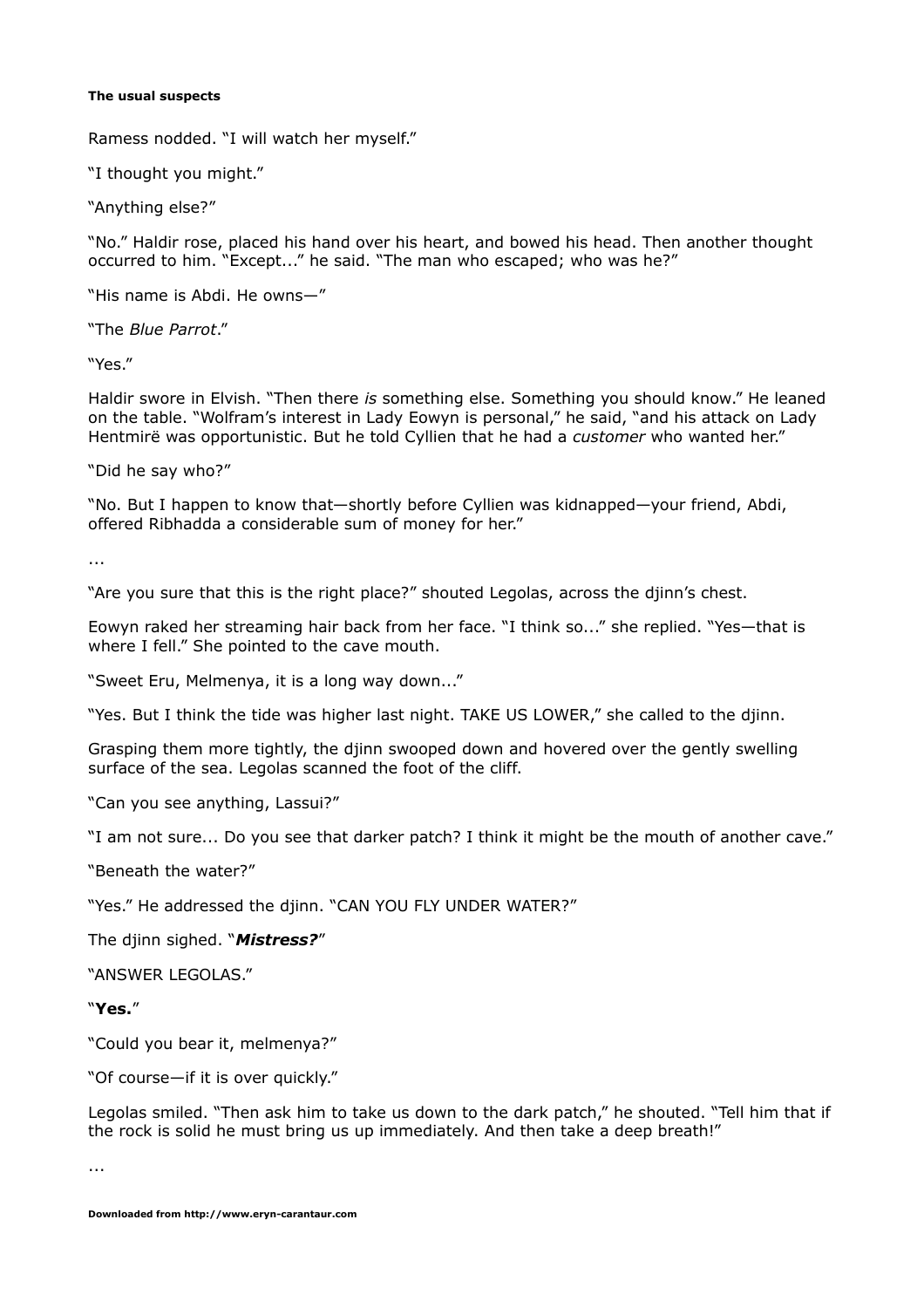*You saved her*, thought Wolfram, for the hundredth time. You *saved her, and that pricking thing stole her and took her back to elf-boy!*

He grabbed a pebble and threw it into the sea with a *thunk*.

Stunned by the djinn's blow, he had—for some moments—floated helplessly in the water. But then his predator's nature had asserted itself. He had revived, and dived beneath the waves, and, in that uncanny way he had when acting on pure instinct, he had followed his nose along the cliff face until, lungs bursting, he had swum into another cave, and broken the surface, and found himself in a pocket of sweet air.

He threw another pebble.

*Gods, the relief!* He had scrambled onto a rocky ledge, collapsed, and lain there all night.

*The truth*, he thought, *is that, somehow, My Lady has got you by the prick. And she will always have you by the prick. It's her or nothing.*

*So you must get out of here*. He struggled to his feet and looked down into the water.

*Oh shit...*

...

Eowyn felt a moment of heart-stopping fear as her body was engulfed by water, but she forced herself to open her eyes.

Down below her, all along the cliff foot, rocky flowerbeds were filled with sea-plants that rippled in a water-breeze, their fingery leaves home to brightly coloured fish. To her right a big sea-serpent, dark and velvety, with tiny white eyes, paused in his undulating journey to peer at her inquisitively. Beside her head, a strange bat-like creature flapped its pointed wings—

Then the djinn swept her through the cave mouth and up, up, out of the water, and into the cavern. She gasped for breath.

Legolas held a finger to his lips.

Eowyn looked around the chamber. It was small—perhaps forty feet across—and quite shallow, its rear wall and ceiling smoothly curved. There was no sign of Wolfram. And nowhere for him to hide.

"Ask the diinn to take us to that ledge, melmenya," said Legolas softly.

Eowyn relayed the instructions and they hovered over the rock. "Can you see any trace of him?" she asked.

"No. But the entire ledge is wet..." Legolas took one last look around the empty cave. "Ask the djinn to take us back, melmenya."

...

*Oh, gods' bollocks!*

Wolfram tried to relax. *Calm down; calm down; yes... That's it. Calm... Calm...* He was loose! *Oh, thank you, gods!*

He wriggled out of the narrow fissure, kicked his legs and bobbed to the surface.

*I will throttle that pricking elf!*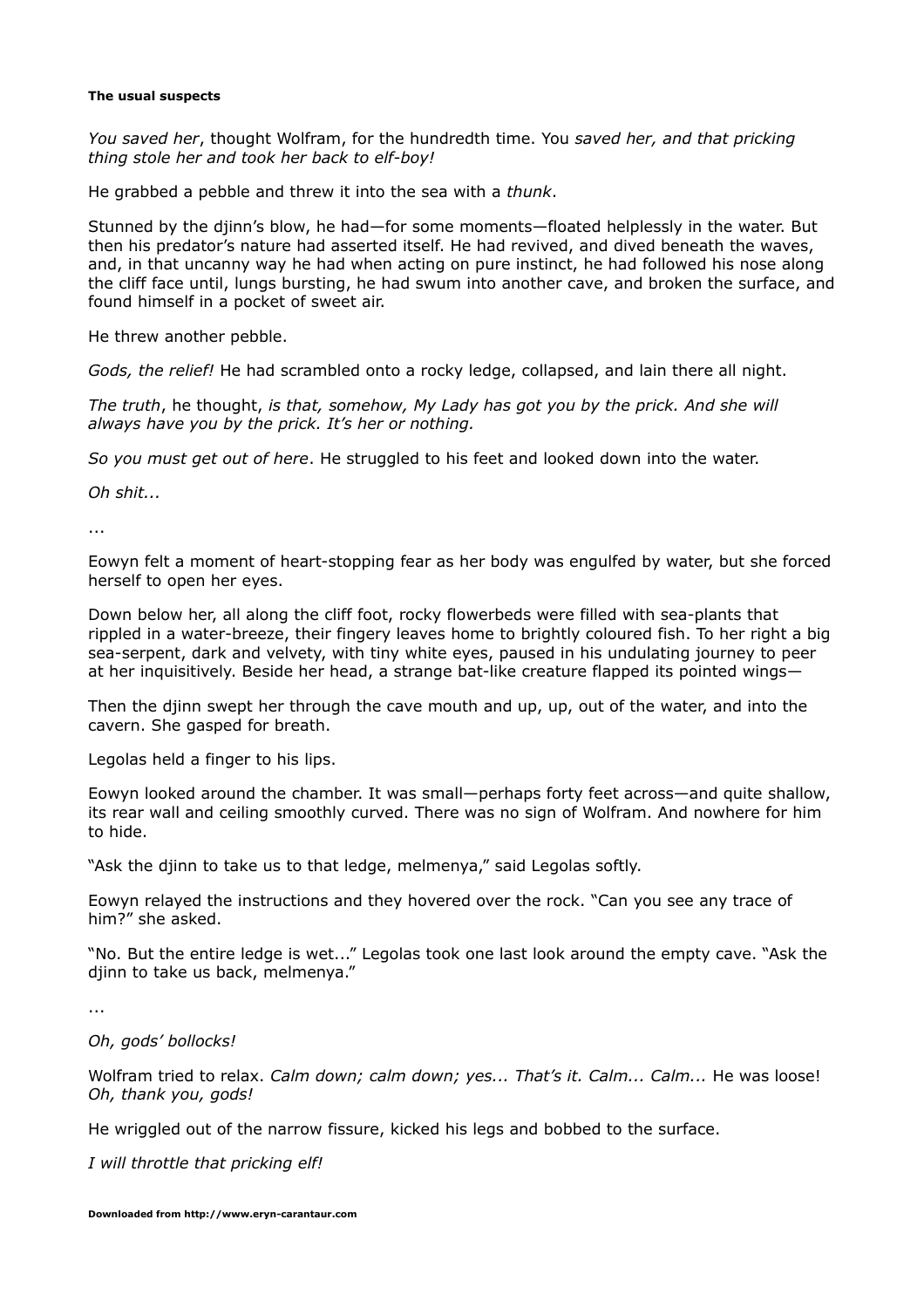He shoved the gold tube he had been breathing through back into his pocket and pulled himself up onto the ledge. *Lucky elf-boy always underestimates me. He might have seen me if he'd looked a bit harder...*

He sat down, took out the tube and several other parts, and carefully reassembled it, screwing on the distinctively-shaped head, inserting the tiny sprung mechanism, adding the ridged base —

He glanced across the glittering water.

During the night he had watched the sea fall, then rise again, and now—he was sure—it was falling once more. *If I wait a few hours*, he thought, *until the cave is only part-flooded, I can swim out and make my way back towards the town. There are several places along the Great Royal Road where I can climb up unseen...*

*And then, My Lady*, he thought, winding up the toy, *I have some unfinished business with* you.

The golden phallus vibrated in his hand.

...

## **Rihat**

Faramir had taken Oliel into a nearby tavern. "Here," he said, removing the seal from a jar of beer. "Drink this; it will do you good."

Mechanically, the other man raised the soupy liquid to his mouth and took a swig. "Thank you."

"Eat some bread."

Oliel smiled. "Berengar is right," he said.

"Berengar?"

"You *would* make a good mother." He took another mouthful. "Did you see how she looked at me, Faramir?"

Faramir laid his hand on his friend's arm. "Yes," he said. "But do not make too much of this first meeting. She was trying to protect you."

"Protect me from what?"

Faramir told Oliel what he had learned of the man who had posed as Gwirith's husband. "It seems he was sent to capture her—or to kill her."

"But *she* killed *him*?"

"That is what the doctor believes." Faramir took a draught of beer.

"No wonder she says she has changed. All this time, when I thought *I* was plumbing the depths—breaking laws, befriending slavers, turning a blind eye to... to *everything*..." He shook his head. "All this time, my sweet wife was outdoing me..."

"She has survived in this—this nightmare world—for *seven* years, Oliel," said Faramir. "She has shown remarkable courage and tenacity."

"What shall I do, Faramir? What would *you* do?"

"Me? I would take her back to Gondor, as soon as possible," said Faramir. "Even if..." He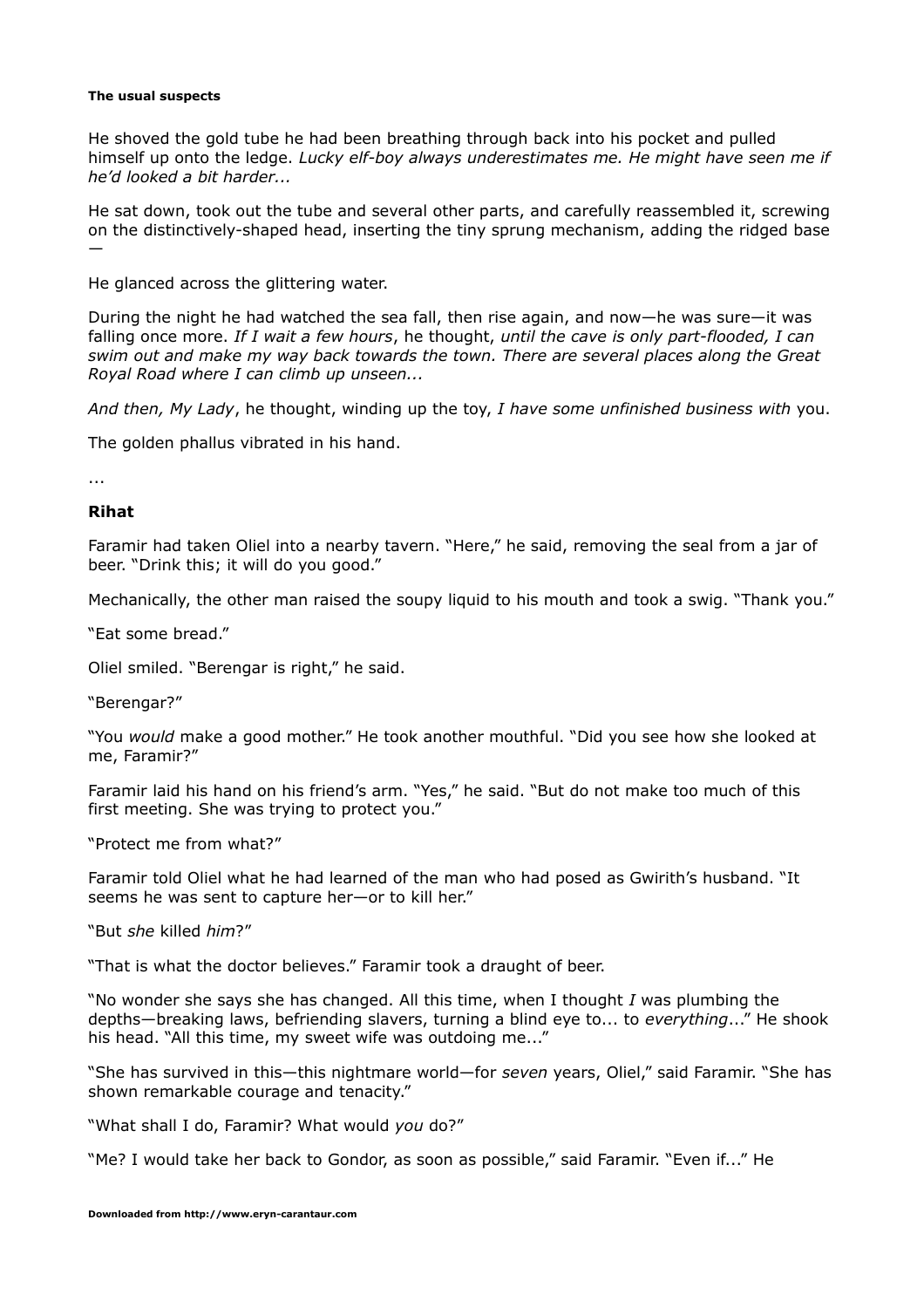pressed the man's arm. "Even if it does not turn out as you hoped—even if you can no longer be together as man and wife—she will be safer in Gondor. We can still find her a refuge—with Berengar and me in Caras Arnen, perhaps, or in Eryn Carantaur with Legolas... No one could touch her *there*."

"Yes," said Oliel. "Yes, of course—thank you, Faramir." Then he sighed. "But it will not be easy to persuade her, my friend. And we can hardly force her—we would more than likely find our throats cut."

He might have intended it as a joke, but Faramir answered in deadly earnest. "No," he said, grimly, "we cannot force her; so you must find some way to persuade her."

...

# **Carhilivren**

"Is this really *yours*?" asked Keret, staring up at the *Early Bird*.

"Yes," said Hentmirë. She took the boy's hand and led him up the gang plank, with Gimli following behind. "Good morning, Captain Mutallu," she called, brightly.

"Good morning, my Lady!" The man immediately finished giving the Mate his orders and came over to greet her. "How are you feeling this morning, my Lady?"

"Very well, thank you," said Hentmirë. She leaned forward and added, quietly. "It is the water, you know."

## "Ah—yes."

"This is Keret," she continued. "Would you mind if I took him to sit up there," she pointed to a wooden locker on the aft deck, "so that we can watch the boats for a while?"

"Of course not, my Lady. I will ask the cook to bring you some refreshments."

They settled themselves on the locker—Hentmirë to the left, Gimli to the right, and Keret sandwiched between—and looked out across the bay.

Since the 'Raging Calm' had descended on Carhilivren, many ships had been forced to extend their stay and now languished at anchor—their sails stowed, their colours hanging limply in the still air—whilst their crews took the opportunity to clean, paint and refit them. In the next berth, kilted Kurians were patching the great sail of a long, papyrus cargo ship, helped and hindered by two tame baboons.

"Look at the monkeys!" cried Keret, laughing.

Hentmire handed him a tankard of lemonade. "Tell us about your mother, my dear," she said, passing another to Gimli.

"What do you want to know?"

"Well, what was her name?"

The boy shrugged his shoulders. "I called her Mummy."

...

The diinn swept Legolas and Eowyn through the balmy air and deposited them, still damp, at the end of the Great Royal Road, where the private villas gave way to tenements, and the bustle of the city began. Eowyn carefully stowed him, inside his lamp, in her carpet bag. Then,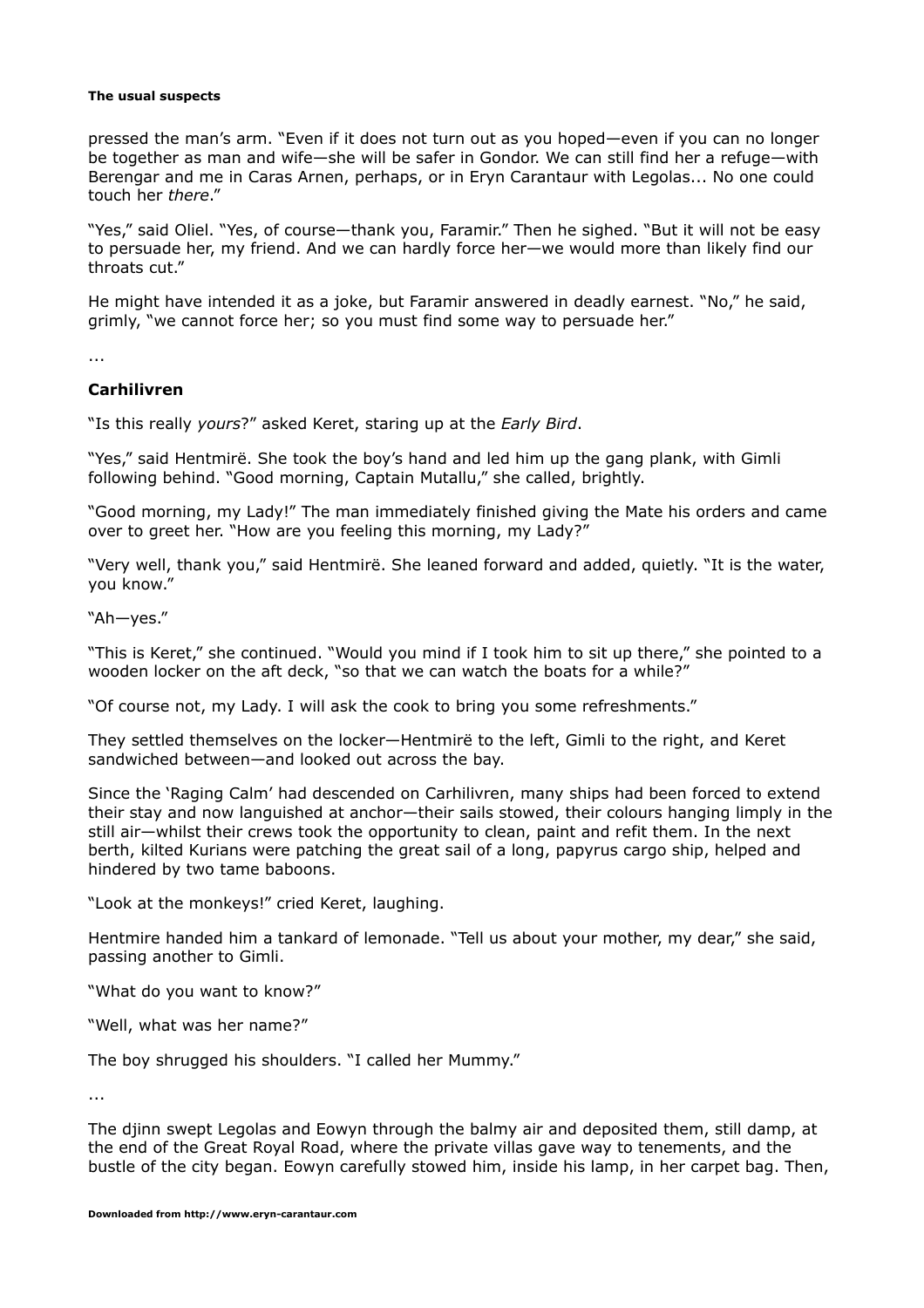hand-in-hand, she and Legolas wound their way through the busy streets to *The Silk Road*, where Hiram admitted them immediately.

Ribhadda was behind the bar, checking—as was usual in the morning—his inventory of spirits. "Please," he said, gesturing to one of the tables, "sit down. Is this about Cyllien?" He took a seat opposite them. "She came back about an hour ago, but I haven't had a chance to speak to her."

"No," said Legolas. "This is something else. This concerns a young boy that we—for want of a better word—rescued yesterday. His name is Keret."

"Keret..."

"Yes. He says he knows you."

"Ah," said Ribhadda, but whether he was admitting that he knew Keret, or merely acknowledging the question, Legolas could not tell.

Eowyn tried a different approach. "The boy has asked us to help him find his mother," she said.

"I see."

"He says that she disappeared on her way to see you."

*Oh, Melmenya!* thought Legolas. *Now he will lie to us!*

But Ribhadda seemed genuinely surprised by the information. "On her way *here*?

"Did she arrive?" asked Legolas.

"No. No, I don't believe she did. When was this, exactly?"

Legolas decided to follow Eowyn's lead. "Keret says that he saw you—the night before his mother disappeared—kill someone at the Circus. A man called Balashi."

Ribhadda rose to his feet. Legolas and Eowyn looked up at him in surprise. "You are saying that Riya disappeared the next day?"

"Riya?"

"The boy's mother. I did not realise it was so soon after."

"You *did* kill this man, then?" asked Eowyn, softly.

Ribhadda replied with perfect frankness: "Yes, my Lady. I *did* kill him, because I thought it would protect Riya and the boy. It seems I was wrong."

Eowyn sighed with relief.

Beneath the table, Legolas sought her hand and squeezed it, gently. "Protect them from what?" he asked.

"Let me fetch us all a drink," said Ribhadda. He walked over to the bar and poured out three glasses of spirits.

"Here—I thought that Balashi was planning to hand them over to Abdi." He knocked back his drink. "Riya was Abdi's slave—he paid a mint for her. She was quite beautiful then—tall, slender, face like..." He sighed. "She looked a lot like Cyllien. Pretty soon, Abdi was treating her like a wife—he got careless around her—let her see too much of his operation—and he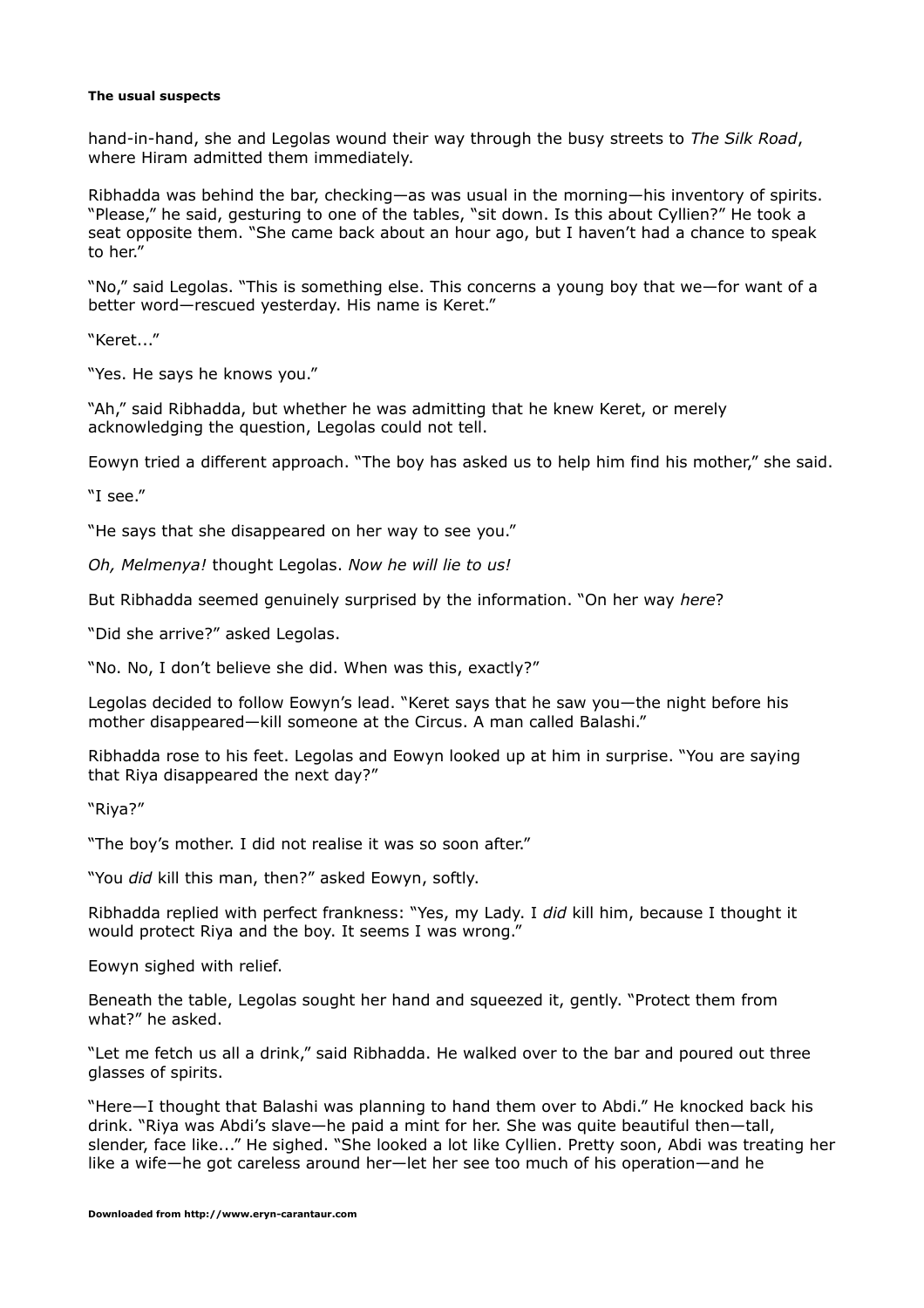underestimated her. She saw so much, she went to the authorities."

"What did they do?" asked Legolas.

"What they were paid to do—they told Abdi. Riya managed to escape—don't ask me how—and hid herself at the Circus. That's where she found Keret."

"*Found* him?"

"He is not her natural son."

"I do not think that Keret knows that," said Legolas.

"No, probably not." Ribhadda returned to the bar to refill his glass. "Anyway," he said, "that's how I got to know her—the boy broke into my storeroom, I found him, locked him up to teach him a lesson, and she came looking for him... She had a real way with her, in spite of how she made a living—real classy way."

He gave Eowyn one of his rare smiles, letting his eyes linger on her for a moment. "Some women just have it."

He knocked back his drink. "After that, I saw a good deal of both of them."

"But she was still seeing other men, too?" asked Legolas.

"That was her choice," said Ribhadda. "One day, I went down to the Circus and ran into another of her regular customers. And I recognised him."

"Balashi."

"Yes. Abdi's new right-hand man."

"Did he know who Riya was?" asked Eowyn.

Ribhadda nodded. "I don't know what he thought he was doing—he'd been visiting her for a week or two. Maybe he'd taken a liking to her, maybe it was his way of interrogating her—I couldn't take the risk. I threatened him; we fought; I killed him."

"Keret saw you, and told his mother," said Legolas.

"And she came to see you the next day," said Eowyn.

"She never arrived. Though, of course, I can't prove it."

"*We* believe you," said Legolas.

"Keret is convinced that his mother is still alive," added Eowyn.

"But would she really have abandoned the boy?" asked Legolas.

Ribhadda thought for a moment. "Like I say, Riya had class. And there's no doubt she loved that boy. But she also had something else—the strongest instinct for survival I've ever come across—*excuse me*—"

Someone had begun hammering at the main doors. Ribhadda went to investigate.

Eowyn turned to Legolas. "If Riya was a slave," she said, quietly, "do you think she came from Gondor?"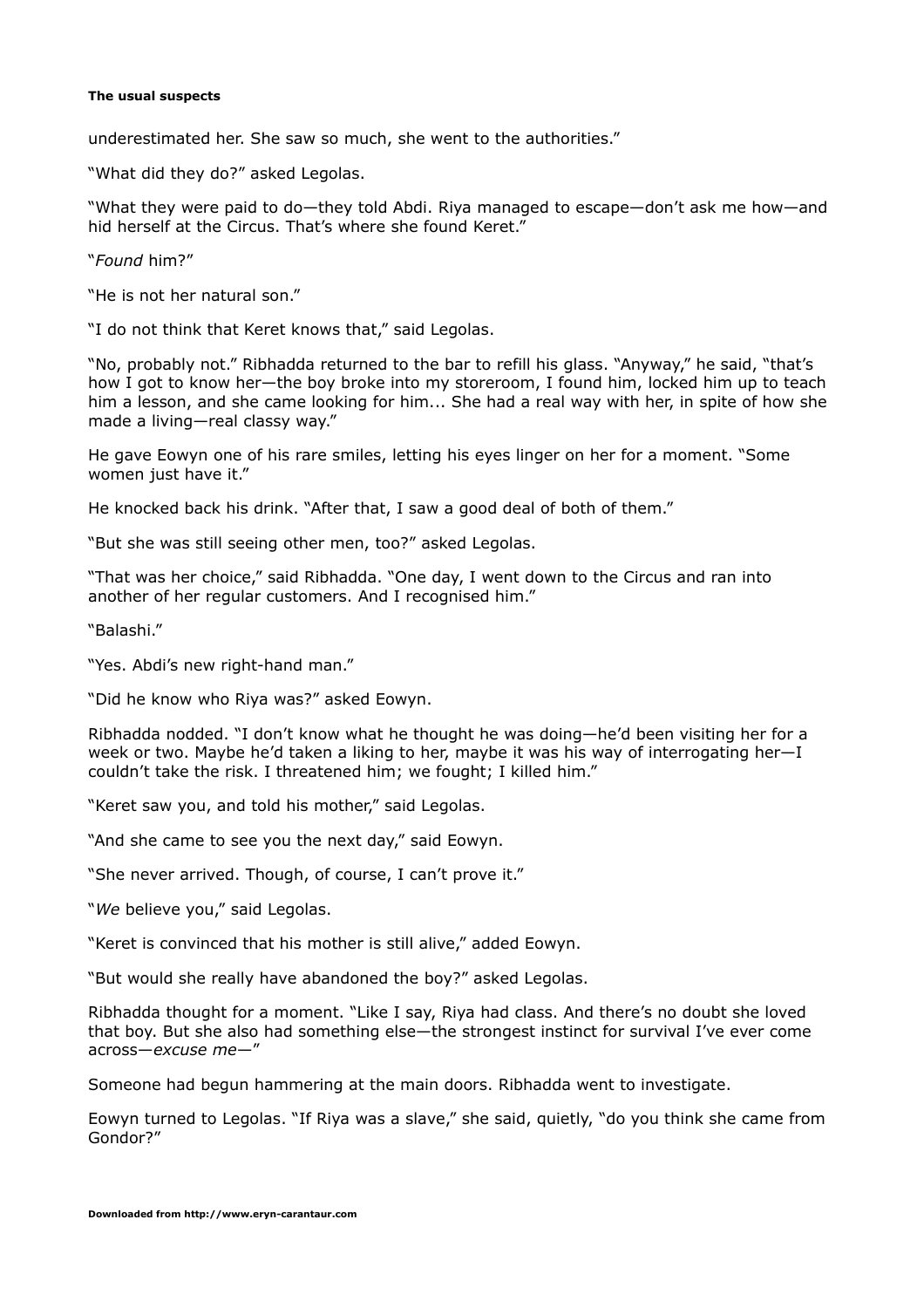...

"Good morning," said Haldir. "I am sorry to disturb you, but I have some important news and ah, *Legolas*—"

"Do you want a drink?" asked Ribhadda, indicating that the elf should join the others at the table.

"No—no, thank you."

Haldir told them what he had seen in the alley behind the Guardhouse, and of the deal he had struck with Captain Ramess. "Of course," he said, "if Wolfram is—as we suspect—working for Abdi, there is little chance that Ramess's men will ever 'find' him." He turned to Ribhadda. "I think that Cyllien is still at risk."

"Yes," said the man, "so do I—I did even before this—that's why the back door's locked, the windows are barred, and Aqhat is camped outside her dressing room."

"Has she told you that she has agreed to come North with us?"

"No," said Ribhadda, "she hasn't told me that."

"I am sorry," said Haldir. "I know she attracts customers—"

"I think I'll survive," replied Ribhadda. In his own laconic way he was giving the two elves his blessing.

Haldir met his gaze, and smiled, gratefully. "Is she here? Do you mind if I have a word with her?"

Ribhadda gestured towards the stage door. "Be my guest." He turned back to Legolas and Eowyn. "You say you promised Keret you'd find his mother?"

"If we can," said Eowyn.

Ribhadda nodded, gravely. "Be careful. Abdi has eyes all over Carhilivren, and if Riya *is* still alive she has good reason to be in hiding. If you go asking round for her—"

"We could expose her," said Legolas. "We understand. Do not worry, Master Ribhadda. We shall be very discreet."

...

"Who is it?"

"Haldir."

"You had better come in."

Haldir entered; Cyllien spoke to his reflection in her dressing table mirror. "You left my bed without saying goodbye." She leaned forward, and applied some stain to her lips with a fine brush.

"You were sleeping," said Haldir, "and I thought you needed the chance to heal..."

"What do you want?"

"Oh, Cyllien!" Haldir pulled up a chair and sat, watching intently as she applied paint to her eyelids.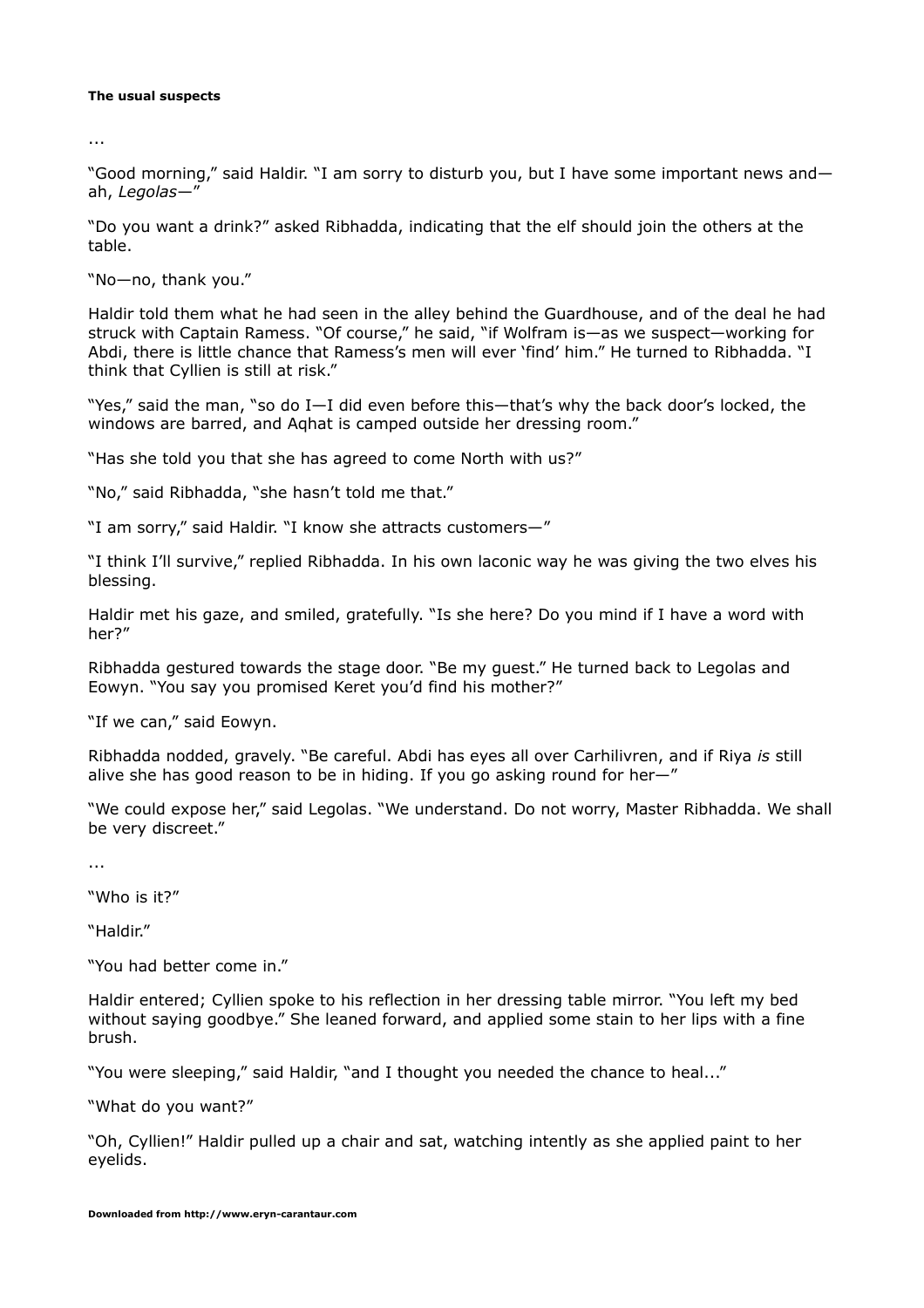"It is not going to work," she said.

"That depends on what you mean by work," said Haldir. "I care for you, Cyllien, I do—"

"But there's a 'but' coming."

"I have no idea how *you* feel; and I am finding it hard to trust my own feelings."

"I've said it before—you need to get away from *her*."

"Eowyn?"

"Mistress Perfect."

Haldir grinned. "*Cyllien!*"

For the first time, the elleth turned and looked at him directly. "That expression does not suit you, Haldir," she said. "You look better angry—I imagine you look very good killing orcs." Haldir's smile broadened. "I don't think that Ilúvatar ever intended you to be happy—you just don't have the face for it. And I am quite sure he never intended *me* to be happy."

She laid down her kohl pot and walked over to the wardrobe, stepping carefully over the gowns that Wolfram had thrown on the floor. "*They* will have to go. Perhaps Mistress Perfect would like them..." She took two more from the cupboard. "Which one," she asked, holding up each in turn.

"Dark blue," said Haldir. "Dark colours suit you." Then he added, "And I think I *could* be happy. I think I would enjoy sharing my life—"

"Of course," said Cyllien. "But would you enjoy sharing it with *me*?"

"If you had asked me, before I met you," said Haldir, "to describe the woman—the elleth—I wanted, I would have said a comrade; a warrior; someone strong and resilient; someone who carried her femininity *lightly*—"

"Mistress Perfect."

"But, this morning, watching you paint your lips and choose your gown, I realise that I enjoy it. You are very feminine, Cyllien—the way you look, the way you behave—and I enjoy it—"

"That," said Cyllien, "is lust talking."

"Perhaps," said Haldir. "But there is more. Last night, seeing you in the cave, so helpless, so frightened, I wanted to protect you."

"And that's why you left me and went to find *her*?"

"I went to find her because I had promised Legolas I would. He is my commander, my ruler, she is his lady, and she was in immediate danger. Had that not been the case, I would never have left your side."

"Haldir..." She draped her dark blue gown over the back of her dressing table chair and settled herself on his lap, wrapping her arms around his neck. "Whatever I may feel for you," she said, "I will not share you. So—can you ever be free of her?"

"I shall always care for her, Cyllien. And admire her. And I shall always owe her my life. But I no longer love her. She is my past."

"Am I your future?"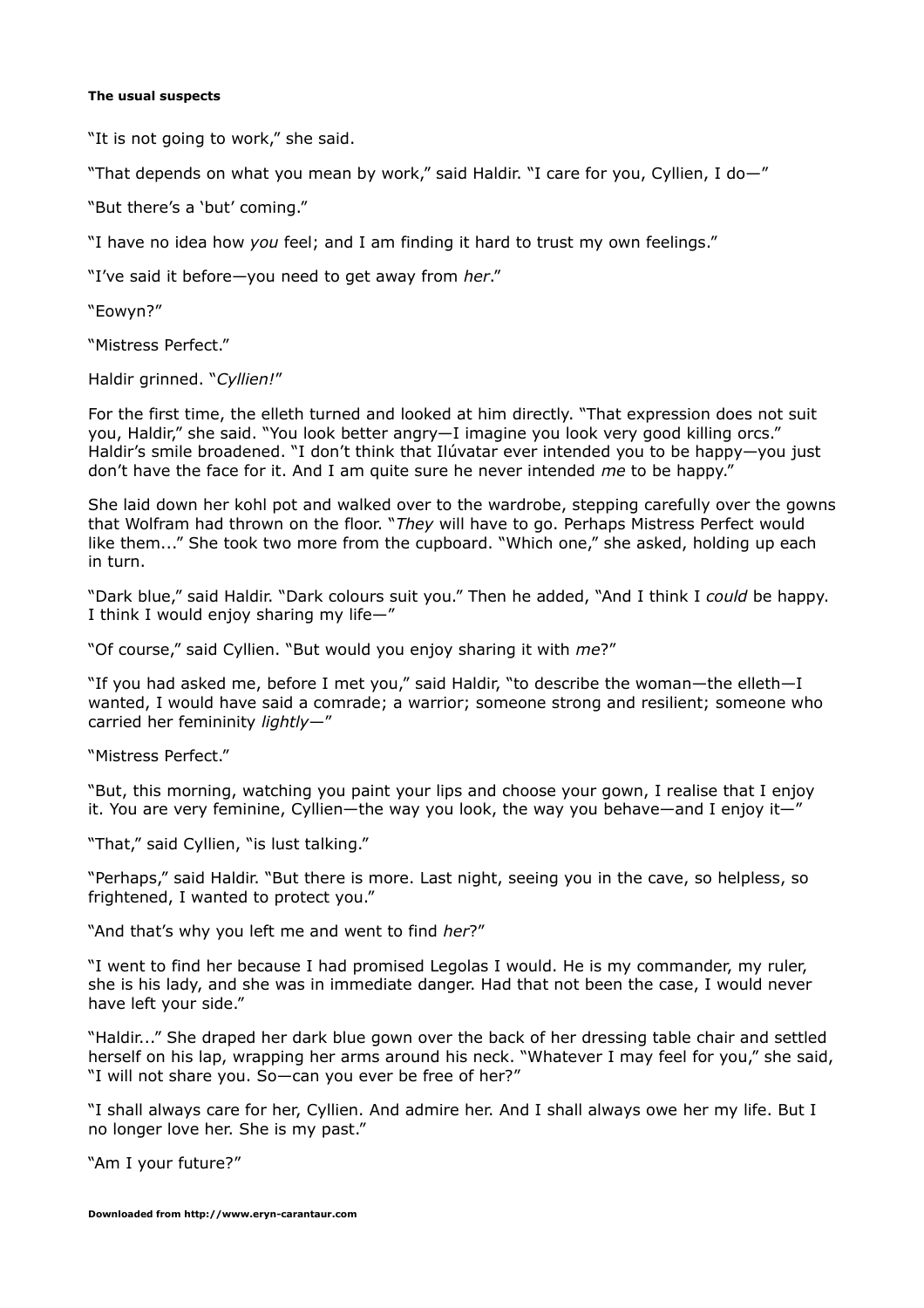"Do you want to be?"

Cyllien did not reply.

"We are two damaged elves, *Tithen Dúlinn*; all we can do is try to—"

"Yes," said Cyllien. "Yes, I do. I *do* want to come back to Eryn Carantaur with you. I *do* want to share your *talan*. I *do* want to braid your hair in the morning and unlace your boots at night." She sighed. "So Mistress Perfect was right, and now she is going to be so full of herself."

Laughing, Haldir drew her against his chest, and held her close.

...

### **Rihat: the war lord's palace**

"Must we, Faroth?" asked Berengar. "Could we not—"

"We must," said Faramir.

"I have not even seen her face!"

"Would that make a difference?"

"Depends."

"On what?"

"On whether I have to marry her or not."

Faramir patted his arm. "I will not let it come to that. I promise."

The war lord's palace—in contrast to the tall, narrow buildings surrounding it—was wide, and low, and surrounded on all four sides by a walled enclosure filled with carefully-tended greenery.

"Her father has money," said Berengar.

"Her father has *power*," said Faramir. "Give me the ring." He approached the gate and summoned the gatekeeper, showing him the token.

The man bowed. "You are expected, my Lords," he said, opening the gate. "Please make your way to the house, without stepping from the path."

Faramir guided the reluctant suitor along the pure white paving stones.

"Thank the gods I cleaned my boots," whispered Berengar.

They were greeted at the palace doors by a doorkeeper, who led them into the reception hall. At one end of the chamber, on a low dais, sat two elaborate thrones; two simple chairs had been positioned before them.

"Take a seat, my Lords," said the servant. "My Lord Abdosir will join you presently."

Ten minutes passed. Then a liveried servant emerged from a door beside the dais. "Stand!" he cried.

Berengar glanced at Faramir. Both men rose to their feet.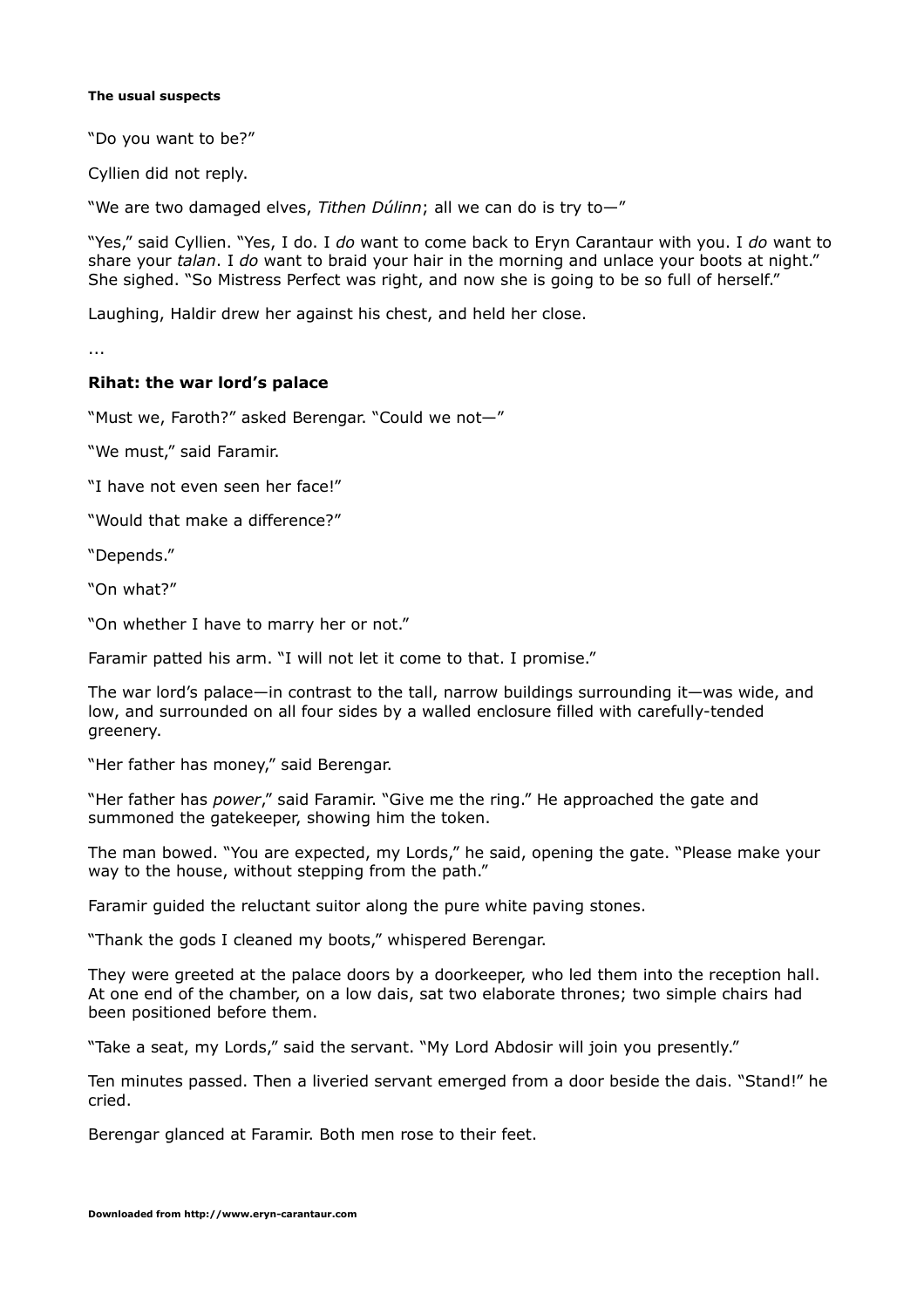The servant stepped aside to admit four warriors, armed with drawn scimitars, who swept into the chamber and took up position, either side of the dais, swords raised.

"Oh no," whispered Berengar.

Then two heralds climbed onto the platform and, standing at either side of the thrones, raised their trumpets and blew a fanfare, whilst slave girls, wearing nothing but jewelled belts, showered the waiting men with petals.

"Oh, *Faroth*—"

At last, a small, rotund man, wearing a magnificent robe of red and gold, and a jewelled headdress surmounted by a peacock feather crest, entered the chamber, climbed, with great dignity, onto the dais, and seated himself on the right-hand throne.

He studied them with shrewd, dark eyes. "Which of you is Berengar?"

The secretary froze, eyes fixed on the floor until, at a nudge from Faramir, his head shot up and he stared back at the war lord, looking confused and, for once, something less than beautiful.

"So," said Abdosir, "you are the young villain that thinks he will steal my daughter."

...

### **Carhilivren: the bedroom...**

"*Ah!*" Eowyn collapsed upon Legolas' chest.

The elf, reaching his climax a moment later, arched his back, stayed rigid—"*AI!*"—then relaxed. He gathered her close. "Melmenya... You will kill me..." he murmured.

"I? It was you who pounced on *me*."

"You had taken all your clothes off."

"To *bathe*."

Legolas laughed, and nuzzled her cheek.

"At least," said Eowyn, raising her head, "we have lifted your black mood."

She pushed herself up on her hands and gazed down at him, her cheeks still flushed from lovemaking, her skin glistening in the sunlight, tendrils of damp hair clinging to her shoulders.

Legolas reached up and touched her cheek. "You are *glowing*, Melmenya..." Then, "What do you mean, black mood?"

"Are you worried about Keret's mother?"

He shook his head. "I am worried about Keret—I think the woman is dead." He came up on his elbows and licked away a bead of sweat as it ran down her throat. He was still hard inside her.

"*Oh*..." Eowyn closed her eyes. "Why do you think that?"

"Why else would she have abandoned a small boy?"

"There could be many reasons—"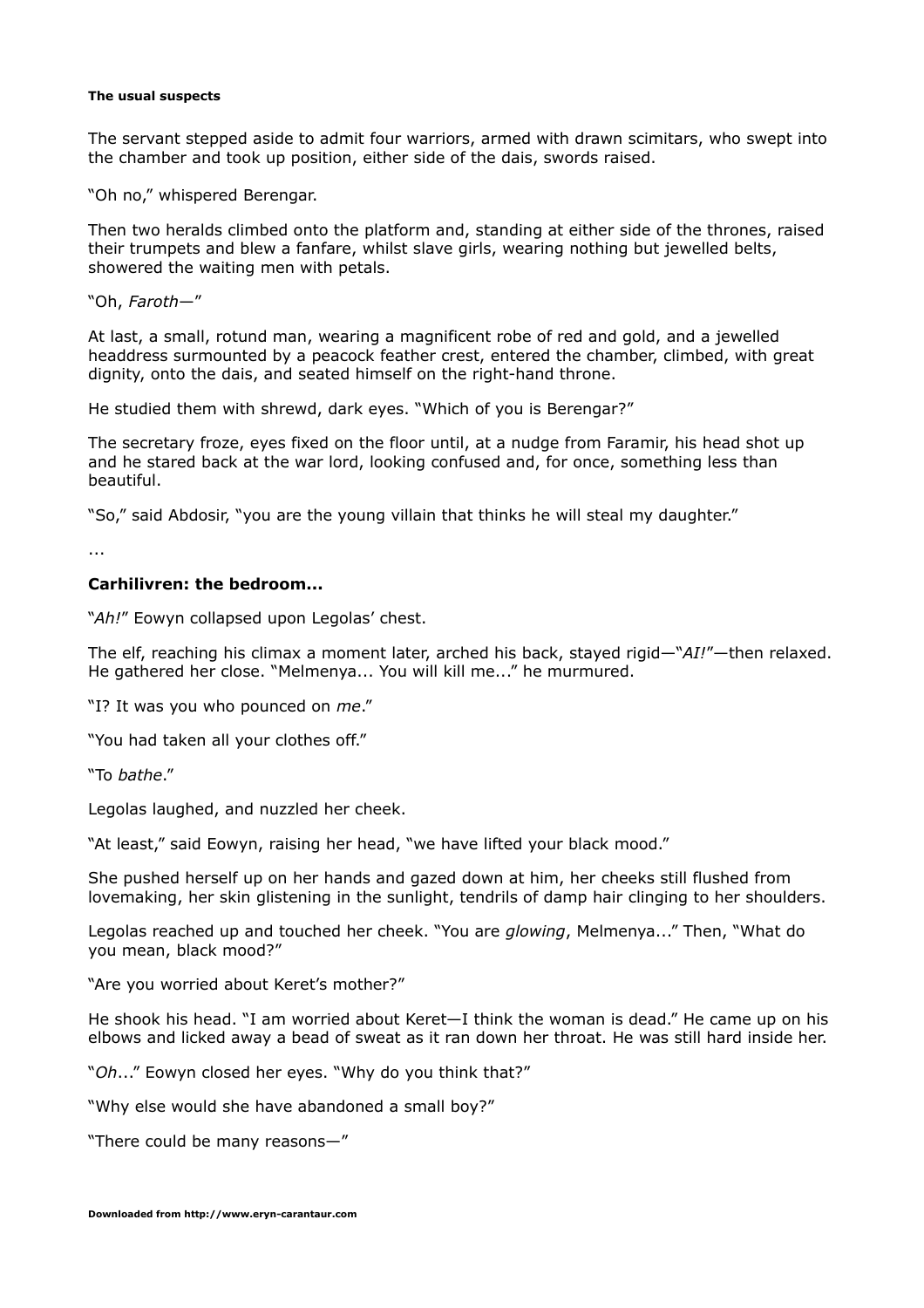"It is not natural for an adult to desert a child." He brushed his lips over her breast and kissed a damp, hard nipple. "Mmmm."

"*Ah*..." Eowyn arched her back in response. "No. But Abdi could have threatened the boy: *'Come back to me or I will kill him'*."

"If she went back to Abdi," said Legolas, kissing the other nipple, "then she *is* dead. Do we stop looking?"

"Mmmm? No—we made Keret a promise."

"Suppose we find her," he slid his hands down to her waist, pulling her hips closer, "and she no longer wants anything to do with him?"

Eowyn bent over him, bearing down on him. "Could we take him home with us?"

"Of course." He grasped her buttocks, and began to thrust. "But are you sure..."

"I do not mean adopt him—*oh*—but we could find him somewhere safe to live—find them both —*oh*—if it came to that..." They were making love in earnest now. "Oh, my *elf*!" She leaned down and pressed her lips to his ear, "You are a *stallion*, Lassui."

\*\*\*\*\*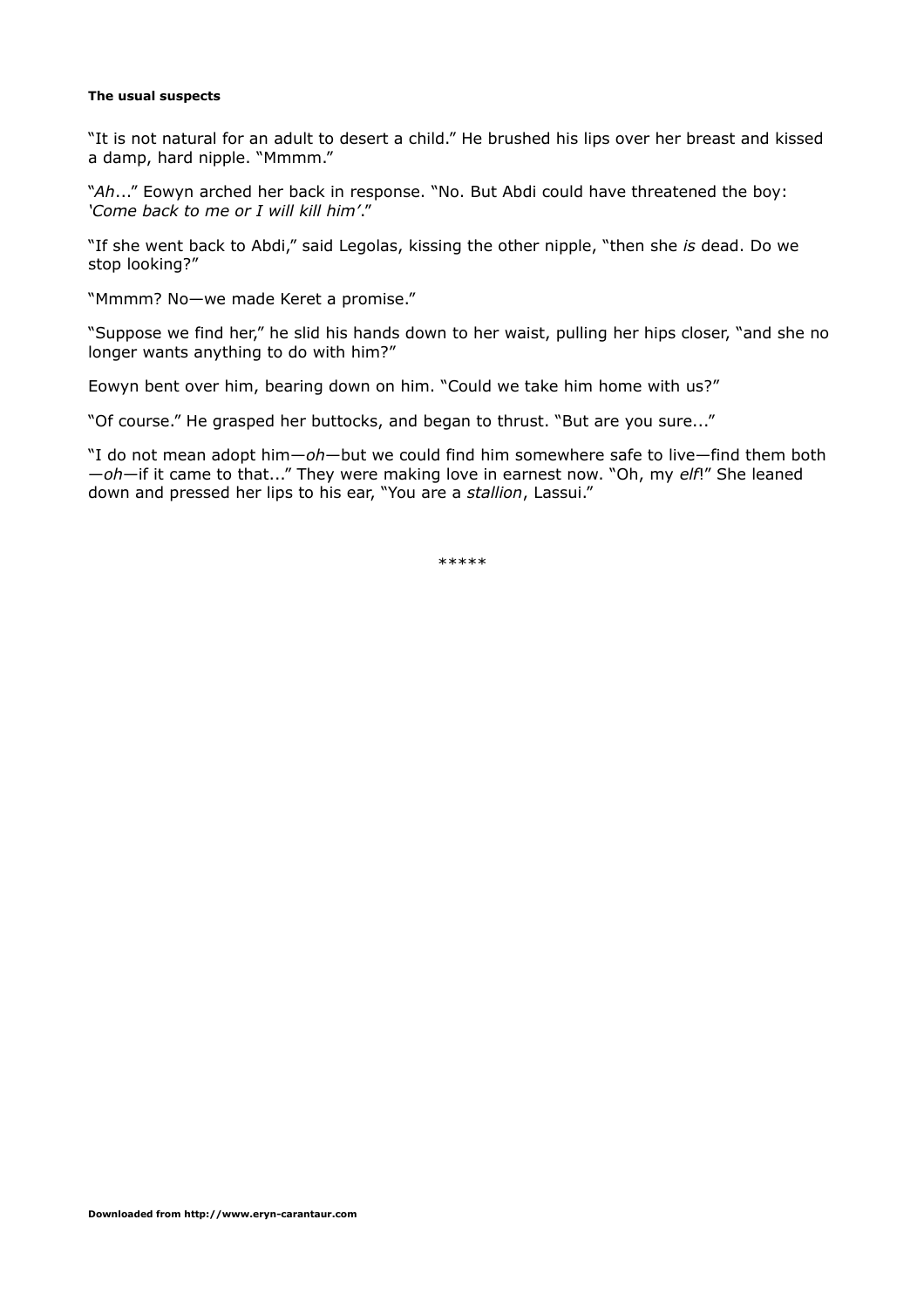# **Chapter 10: The suitor**

## **"***Well***?" said Abdosir, "What do you have to say for yourself?"**

Berengar stared up at him, dumbly.

"You *can* speak?"

Faramir cleared his throat. "My Lord Abdosir..."

"Who are you?"

"I am Lord Berengar's friend," said Faramir, cautiously.

"Why does he not speak?"

"I believe he is overwhelmed, my Lord."

Abdosir waved his hand. Immediately, his retinue—including the naked slave girls disappeared. "Come here," he said, beckoning to Berengar, and indicating the throne beside him. "*Here*."

Berengar stumbled onto the dais and—after a moment's hesitation—perched uneasily on the edge of the seat. The war lord, who was, it seemed, short-sighted, peered into his face. "Yes," he said, "yes—you are just the sort of handsome ne'er-do-well that *would* steal a young girl's heart."

"With respect, my Lord," said Faramir, "Berengar rescued your daughter from bandits, who attacked the caravan with—I am convinced—the sole aim of kidnapping her. No doubt they are known to you?"

Abdosir inclined his head, as if to say, *They may be*...

"In single-handedly defending your daughter and her women—who were otherwise unprotected—Lord Berengar showed great courage. And it was his gallantry that led her"—he caught sight of the father's expression, and changed course, slightly—"*graciously* to bestow her favour upon him."

"What are you saying?" asked Abdosir, his eyes, narrowing.

"I... I do not want..." stammered Berengar.

"Lord Berengar has a previous attachment," said Faramir.

"That means nothing," said Abdosir. He rose from his throne, exuding such a sense of his own worth—despite his small size—that Berengar automatically leaped to his feet.

"Sit down!" said the war lord, impatiently. He walked to the window and, gazing out over his precious garden, he said, in businesslike way, "My Bint-Anath is also betrothed, Lord Berengar —to the Lord of Ar Khalba. And their alliance would give *me* undisputed control of the Silk Road from Ar Khalba to Rihat—the final and most lucrative stage of the journey from the East."

He turned his back to the window. "Until she met you, Lord Berengar, my daughter was perfectly content with the prospect. She is a sensible girl—and she could see that the man is far too old to trouble her much beyond the wedding night, and more than rich enough to keep her in the manner to which she's accustomed."

He sighed. "But the moment *you* appeared, Lord Berengar, all that changed. You are a menace,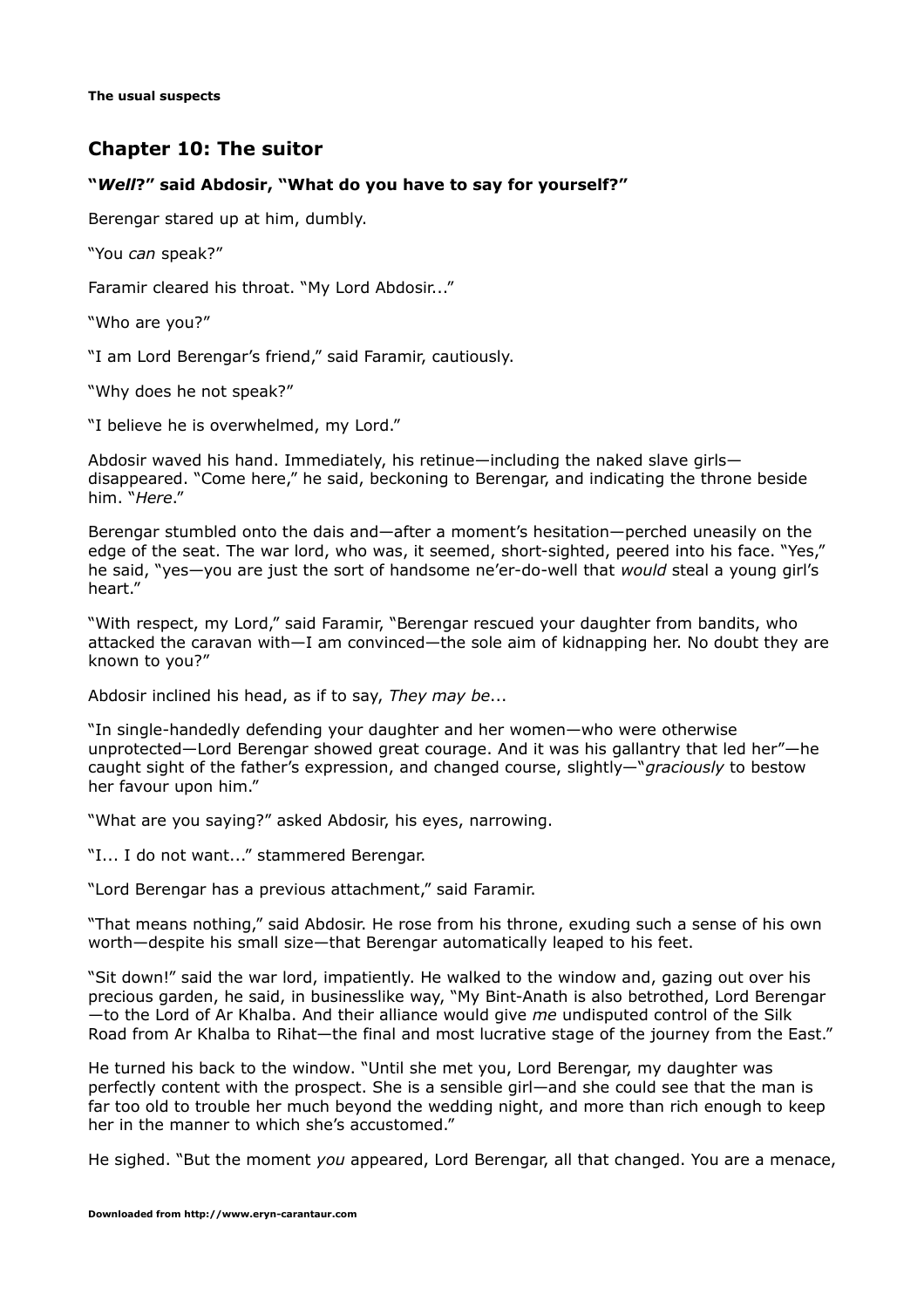sir. A *menace*."

"My lord—" began Faramir.

Abdosir held up his hand. "Let me finish. Bint-Anath refuses to marry her betrothed. No doubt I could force her, but that has never been my way. So *you* must marry her, Lord Berengar; you must marry her and make her happy. And, if the fates should choose to make her a *widow*—"

"Oh gods," whispered Faramir.

"—she will mourn; and then remarry. I shall send her to receive your proposal."

He left the chamber.

...

"Faroth..."

"*Trust* me, Berengar," said Faramir. "Trust me, and stay *behind* me."

...

The liveried servant emerged, once more, from the door beside the dais. The warrior escort swept in again, scimitars drawn, and took up their positions. They were followed, this time, by a group of veiled women who climbed gracefully onto the platform and sat cross-legged beside the two thrones.

Then the lady herself appeared, dressed from head to foot in cloth-of-gold, and wearing a fine golden veil that clearly revealed her strong, but attractive, features.

She seated herself on the left-hand throne. Faramir scanned her entourage, looking for the woman who had previously acted as interpreter. "You may speak directly to me, my Lord," said the lady, correctly reading his actions, "I do understand your language."

"Ah..." Faramir placed his hand upon his heart. "My Lady Bint-Anath," he said, with a low, sweeping bow, "may the gods bless you and keep you in health." He raised his eyes and studied her face. "Your beauty is praised the length and breadth of Rihat, my Lady, but I can see that mere words cannot do it justice."

He approached the throne. Berengar followed at his heels.

"Thank you my Lord." Bint-Anath seemed unconvinced, but she accepted his compliment with a gracious bow of the head. Then, unconsciously, she craned her neck, trying to see past his shoulder to Berengar.

Faramir shifted his weight slightly, and blocked her view. "Your father," he continued, "has granted me permission to declare my love—"

"*Your* love, my lord?" The young woman frowned.

"If you would consent to be my wife, Lady Bint-Anath," said Faramir, grasping her hand and impetuously raising it to his lips, "it would make me the happiest man in Middle-earth."

There was a chorus of gasps from the seated women.

"My Lord," said Bint-Anath, "your proposal is unexpected. Most unexpected." She withdrew her hand. "I am, of course, honoured to receive it... But I cannot accept it. My heart, my Lord, already belongs to another."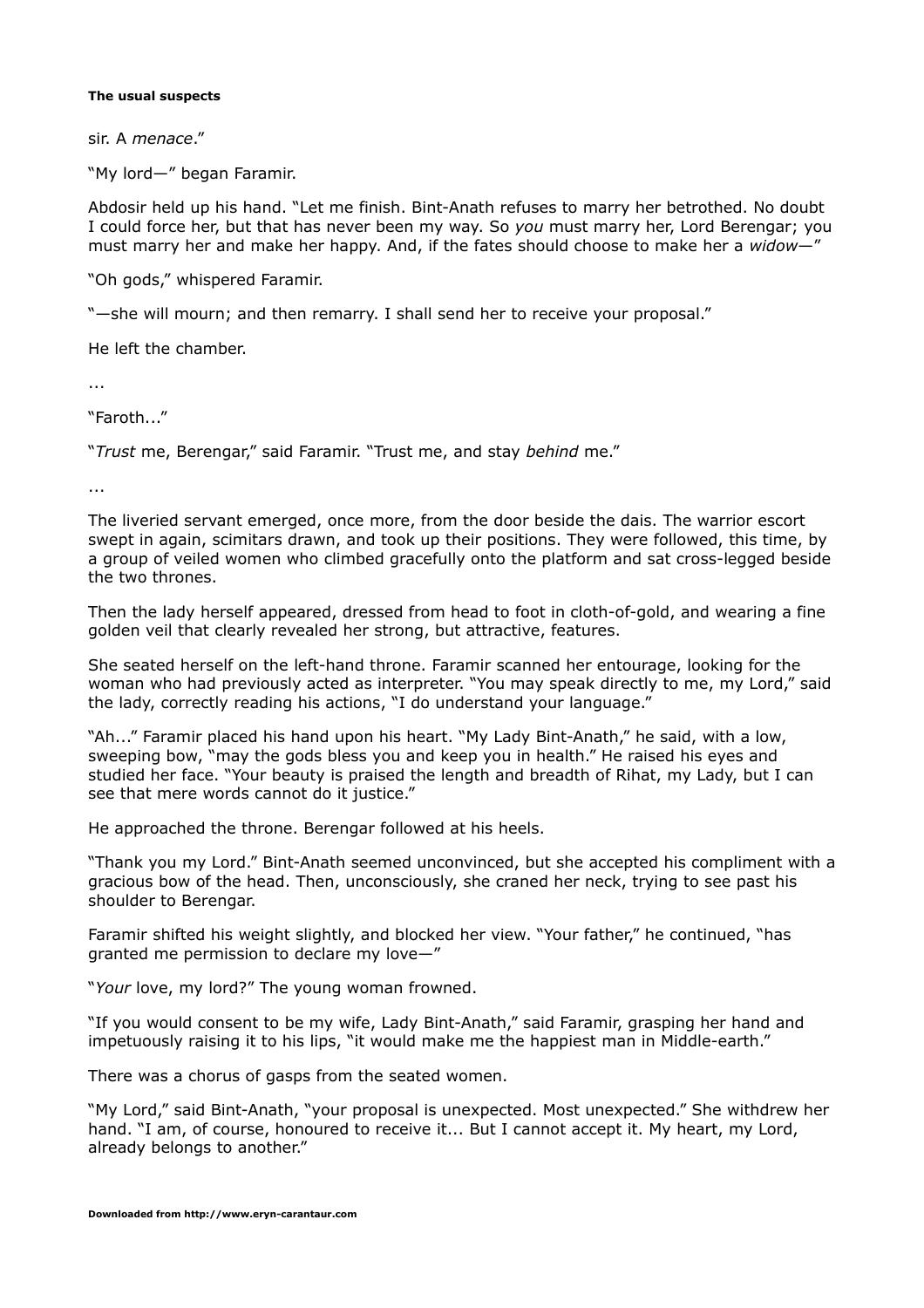Faramir's smile vanished. "May I ask to whom?" he said, coldly.

The woman rose from the throne, stepped down from the dais and, cunningly side-stepping Faramir, approached Berengar, one hand outstretched, like a virgin trying to tame a unicorn. "Have *you* nothing to say to me, my Lord?" she asked, softly.

"Oh, my Lady..." whispered Berengar.

"What is this?" demanded Faramir. "Am I to understand that you refuse *me* because you prefer my *servant*?"

Bint-Anath was clearly shaken by this last revelation but, to her credit, she recovered almost immediately. "Perhaps Master Berengar *is* lowly born," she said, "but he has the courage of a king. And, as my husband, he would have the love and respect of both his wife and her people."

"I will kill him, Lady, before I permit him to marry you," said Faramir.

Berengar, entirely absorbed by the drama unfolding around him, cried out in dismay. Bint-Anath immediately came to his rescue. "You shall not!" she said, stepping between them, arms outstretched, ready to take the imaginary dagger in her own breast.

"My Lady," said Berengar, finally finding his voice. "This cannot be..."

"My Lord?" Lowering her arms, the woman turned to face him.

"I am too far below you, my Lady; much too far. And I have sworn an oath of fealty to my Lord..." He nodded towards Faramir. "My life belongs to him."

"But can you trust him, Berengar? Shall you be safe with him?"

"I believe I will, my Lady." He took her ring from his pocket and held it out to her.

"Oh!" Her hand flew to her mouth. "Oh no! Keep it my Lord! Please! Keep it!"

And fled she from the room, followed by her ladies.

...

"You're a canny one," said Abdosir, entering by a concealed door on the far side of the dais. "Very canny. Who are you—someone important?"

"Faramir, Prince of Ithilien, Steward of Gondor, at your service, my Lord," said Faramir, with a bow.

"*Prince?*" Abdosir came up close and peered, short-sightedly, at the taller man's face. "A prince —but *still* not to my girl's liking—shame." With a shrewd smile, he stepped back, and bowed, stiffly. "I am fully aware, Prince of Ithilien, of the service you have just rendered me. If, during your stay in Rihat, you have need of my protection, you need only use my name."

...

"*What* a woman," said Berengar, as they walked slowly back to the Boarding House.

Faramir gave him a sharp glance.

"I *mean*," said the secretary, "I mean... What a *woman*, Faroth. The way she stood up to you! The way she protected *me*! She deserves—"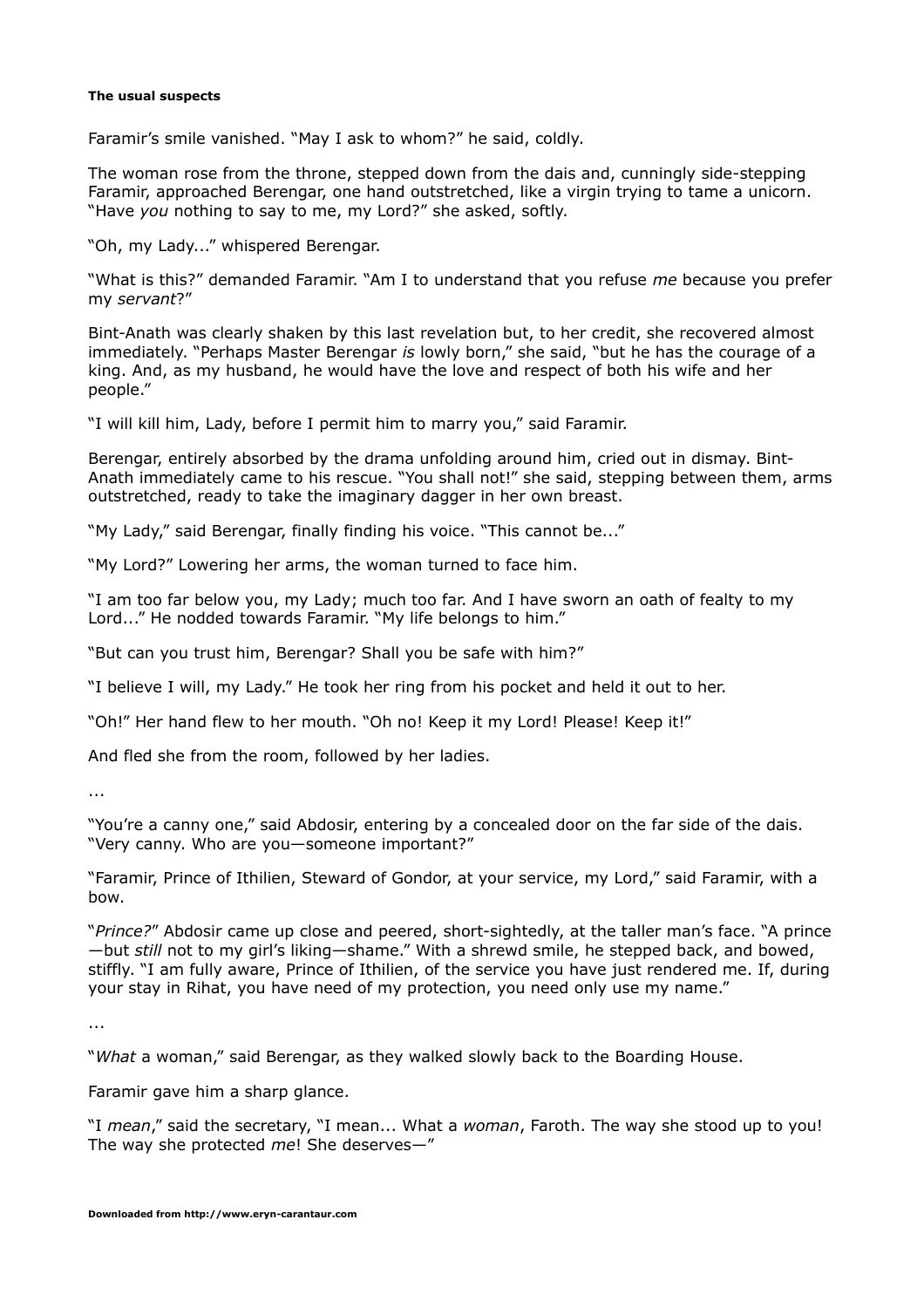"A virile young husband," said Faramir. "I know. But she will marry this elderly Lord and she will find herself a virile young lover instead. Trust me."

...

## **Carhilivren**

Legolas descended the cellar steps with a heavy heart.

The small, square room had been turned into a cell, simply furnished with a bed, a table, and two chairs, but someone—*Hentmirë*, he thought—had also provided a pretty blue coverlet, a few books, and a box of sweetmeats.

The elf was sitting at the table, reading.

Legolas took the other chair. "How did it ever come to this, *mellon*?" he asked, softly.

Vardamir laid down his book. "What do you mean?"

"You should have come to me, at Minas Athrad, when Finrod first recognised you—I would have —"

"You would have *what*? Sent me back to Rivendell to clean latrines until the end of days? I am a *craftsman*."

"It was a punishment," said Legolas. "It was already lenient and, if you had worked hard and shown remorse, your lot would have improved, in time."

"Would *you* have submitted to that?"

"I like to think," said Legolas, "that if I were found guilty of a crime, then, yes, I would serve my sentence with dignity."

Vardamir smiled. "And do you imagine that Lady Eowyn would be so eager to lie with you if you smelled of other elves' urine?"

Legolas ignored him. "When you ran away from Rivendell and came to Eryn Carantaur, did it never occur to you that someone would recognise you?"

Vardamir said nothing.

"And when Finrod *did* recognise you, you tried to kill him."

"That," said Vardamir, very quietly, "was a moment of madness."

"Then you waited by the Healing Cave, hoping to finish him off."

"No."

"You were seen—"

"I just wanted to be sure that he was all right—before I left."

"That might be more credible had you not immediately allied yourself with Wolfram."

"He was my friend."

"Vardamir!" Legolas sighed. "When we return to Eryn Carantaur, you will be charged with attempted murder and you will be put on trial—but I am willing to speak on your behalf—"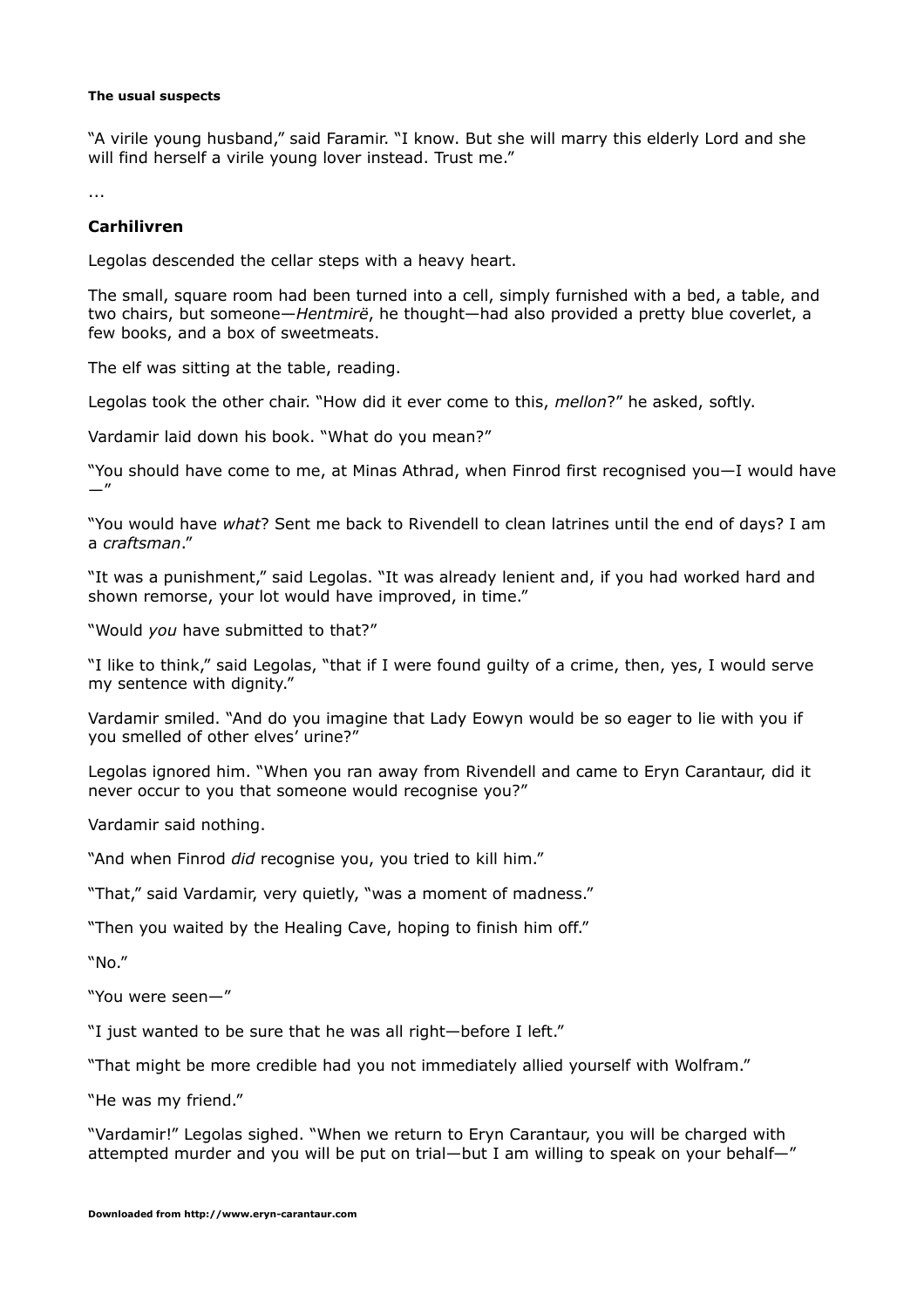"Provided?"

"Provided you tell me where to find Wolfram."

"He is dead."

"No."

Vardamir looked up sharply. "You did not find him?"

"No. Where is he hiding?"

Vardamir shook his head. "He is my friend."

"Do you honestly think that *he* would protect *you*? He is a liar, a thief and a murderer; he cares only for himself."

Vardamir looked Legolas straight in the eye. "He may be everything you say he is," he said. "But he is my friend. And I am an elf."

...

In the hours that Wolfram had spent waiting for tide to go out, he had devised a foolproof plan.

*First, I have to get out of the cave.*

That had proved much easier than expected, and he had had no difficulty getting ashore, climbing out where the old dirt road curved away from the sea and threaded its way through the jumble of brick, wood and palm-frond shacks that were home to the majority Carhilivren's poor.

*Then, I have to disguise myself well enough to get close to* her *without elf-boy seeing me.*

That had been where his true genius had shown itself. Once on dry land, he had made his way through the patchwork of messy gardens, looking for something very particular...

*Yes!* With a quick glance about him—just to make sure that anyone who *was* looking did not care—he had grabbed a handful of washing and tucked it under his arm. Then he had followed the smell of urine to the nearest public 'latrine' and, in relative privacy, slipped the clothes on over his own.

*Now*, he thought, *my own mother wouldn't recognise me—not that my mother would have recognised me* before...

...

Hentmirë bustled through the house, rounding up the stragglers. "The picnic is ready," she called, "the carriage is waiting for us!"

"If that water gives you any more energy, *gwendithen*," said Legolas, "I shall have to tie you to a chair..."

...

*Next*, thought Wolfram, *I must find the house*.

He shuffled along, slowly making his way towards the Great Royal Road, ignored by everyone but the occasional kindly soul who stepped aside to let him pass.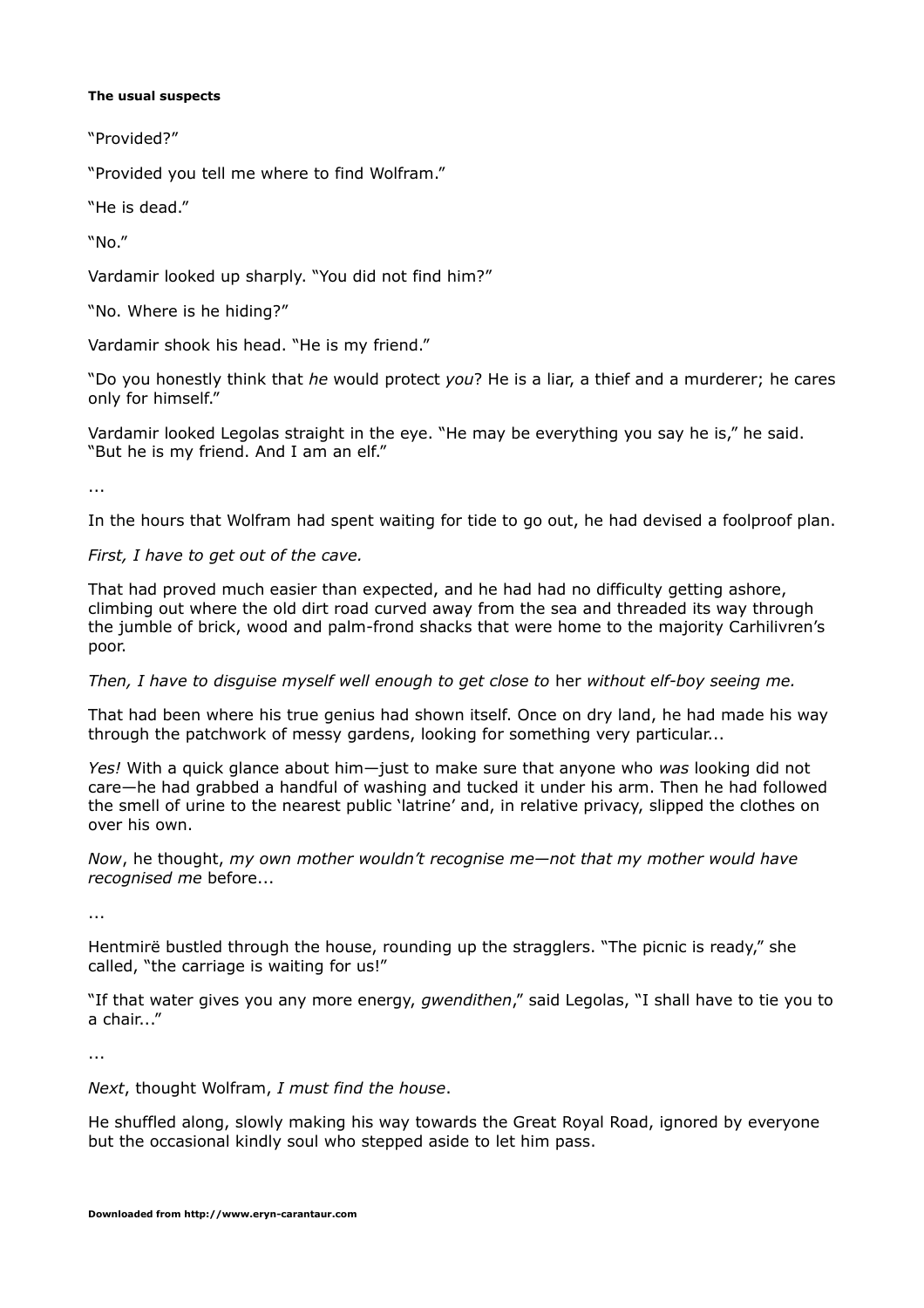*I should have worked a bit harder on Cyllien*, he thought. *I should have made her describe the house... Still, all that golden hair should be easy enough to spot*.

Starting on the very edge of the town he hobbled past each villa, scanning the windows, the balconies, and the courtyard gardens for any sign of his prey. Several times, after catching a glimpse of a slender, graceful figure, he bought himself a few more minutes by leaning against the garden wall to catch his breath and exchange a few words with the gatekeeper, until he was certain that it was not her.

But his disguise was hot, and hiding his limp was tiring, and he had just started looking for somewhere to sit down when Lady Luck chose to smile on him yet again.

A large open carriage, drawn by four grey horses, came gliding past and drew smartly to a halt a few yards further down the road. Wolfram laid a hand on the wall beside him and—genuinely breathless now—waited.

Moments passed...

Then the villa gates opened and a noisy party emerged and climbed aboard—a small boy dragging a familiar-looking dwarf, then Cyllien with her big elf, and then pricking elf-boy, with the fat little woman on one arm, and My Lady herself on the other.

Wolfram watched her, dressed in a tiny golden bodice and pair of filmy red trousers—*Those things* cannot *be legal*—and carrying a parasol, board the carriage. Then elf-boy followed her, closed the door, and they set off.

*Now*, thought Wolfram, *all I have to do is wait for an opportunity*.

...

The second visit to the Turquoise Gardens proved just as soothing to the spirit as the first. This time, the friends rowed out across the shallow lake to the little island, and ate their picnic beneath its sunshades. Then—after Keret had told them the story of the elf, the dwarf, and the golden-haired princess, and Gimli had described his first encounter with The Lady, and Legolas and Cyllien had sung the *Song of Nimrodel*—they crossed back to the jetty, and spent the remainder of the afternoon strolling amongst the trees.

...

"I have been thinking," said Eowyn, as Legolas helped her step from the rowing boat, "that we should visit the Circus and see if we can find out what happened to Riya. There may be someone there who knows something. We should go tonight, and take Keret with us."

"Will it not be very late for a child to be out?" asked Legolas, turning to help Hentmirë. "In such a place?"

Eowyn laughed. "He has been living in that and similar places, all by himself, ever since his mother disappeared, my love. And tonight he will be with us. Nothing will happen to him with *us*."

...

"Is this the Forest?" asked Keret, throwing his arms wide and whirling around.

"The Forest? No, lad. No, this is a garden." Gimli looked around. "A Forest has no walls: its trees are wild things."

"Do *you* live in the Forest?"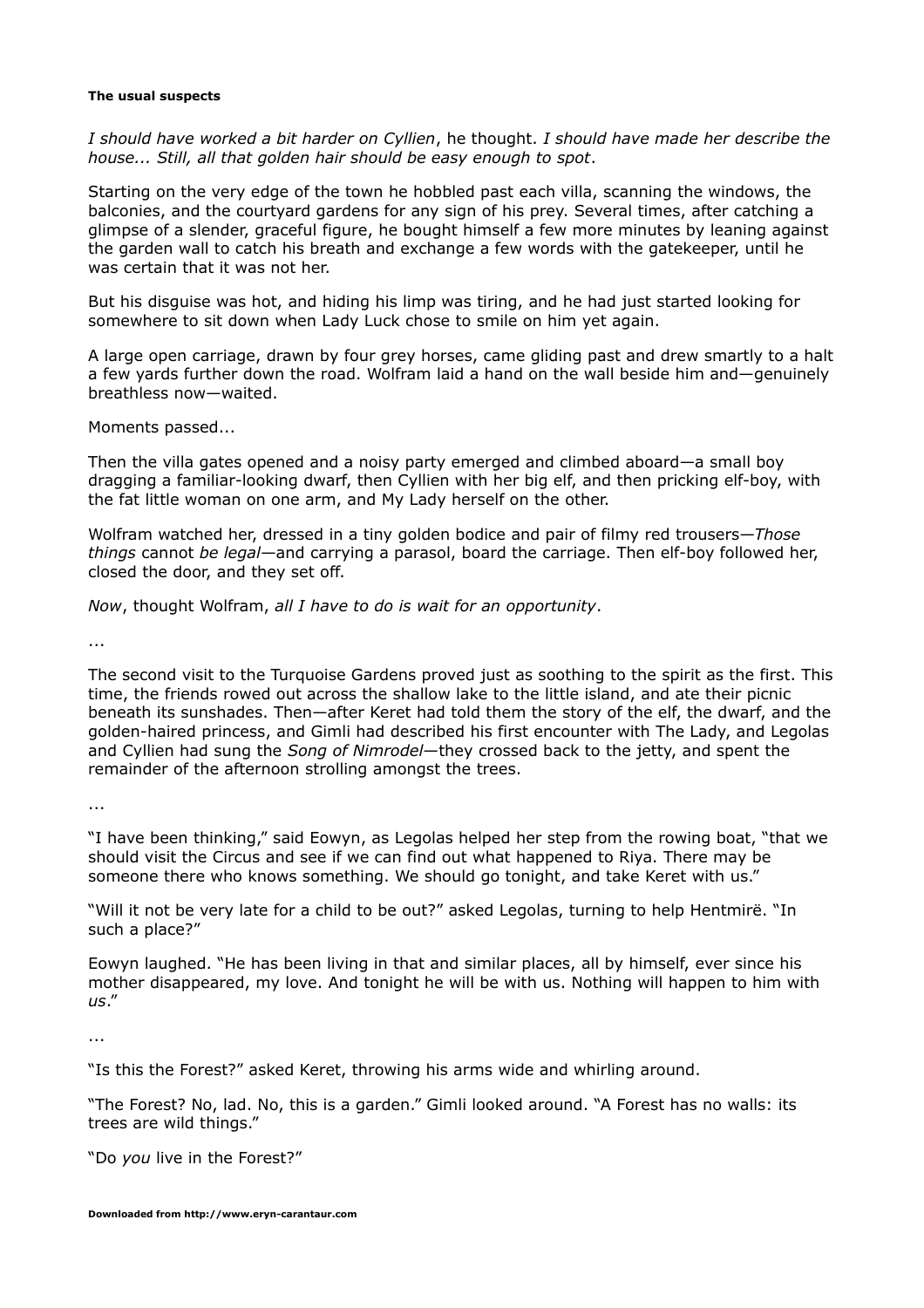"No lad," Gimli chuckled, "I live in a cave, like any sensible dwarf—though I do, on occasion visit Legolas."

"And *he* lives in the Forest?"

"Oh yes. In a great *aerial* city, built high in the trees—"

"I would like to see the Forest," said Keret.

...

"Are you glad you came after all?" asked Legolas, joining Cyllien, who was leaning on the fence beside the jetty.

The elleth smiled. "It is very pleasant; but I am not a wood elf."

Legolas laughed. "So I have heard."

"*Ah*. Where *is* Miss—Eowyn?"

"She has gone with Hentmirë to find a rest room. Where is Haldir?"

"He has gone back to the carriage to fetch me a parasol."

"Does an elleth need a parasol?"

"No. But he was anxious to do something for me."

Legolas grinned. "Shall we wait for them over here?"

He led her to one of the tiled benches that threaded their way through the fig groves. "It is always good to be amongst trees," said Legolas, "even if it is only in a garden."

"Haldir tells me that the trees of Eryn Carantaur are like mallorns," said Cyllien.

Legolas shook his head. "They are neither quite so old nor quite so tall as mallorns," he admitted, "and their leaves turn a deep blood red as they mature. But they are beautiful, and we do enjoy living amongst their branches. Of course, *you* are used to the sophistication of Rivendell—"

"No," said Cyllien. "Not now. It is many years since I lived in Rivendell."

"Why did you leave?"

"To sail West."

"Were you taken by slavers?"

"No, I..." She smiled, sadly. "On the way to the Grey Havens, I met a Man."

"A *mortal*?"

"Yes. A fine man—handsome, strong, brave—an adventurer. So full of *life*..."

"But he died."

"Yes."

"I am sorry."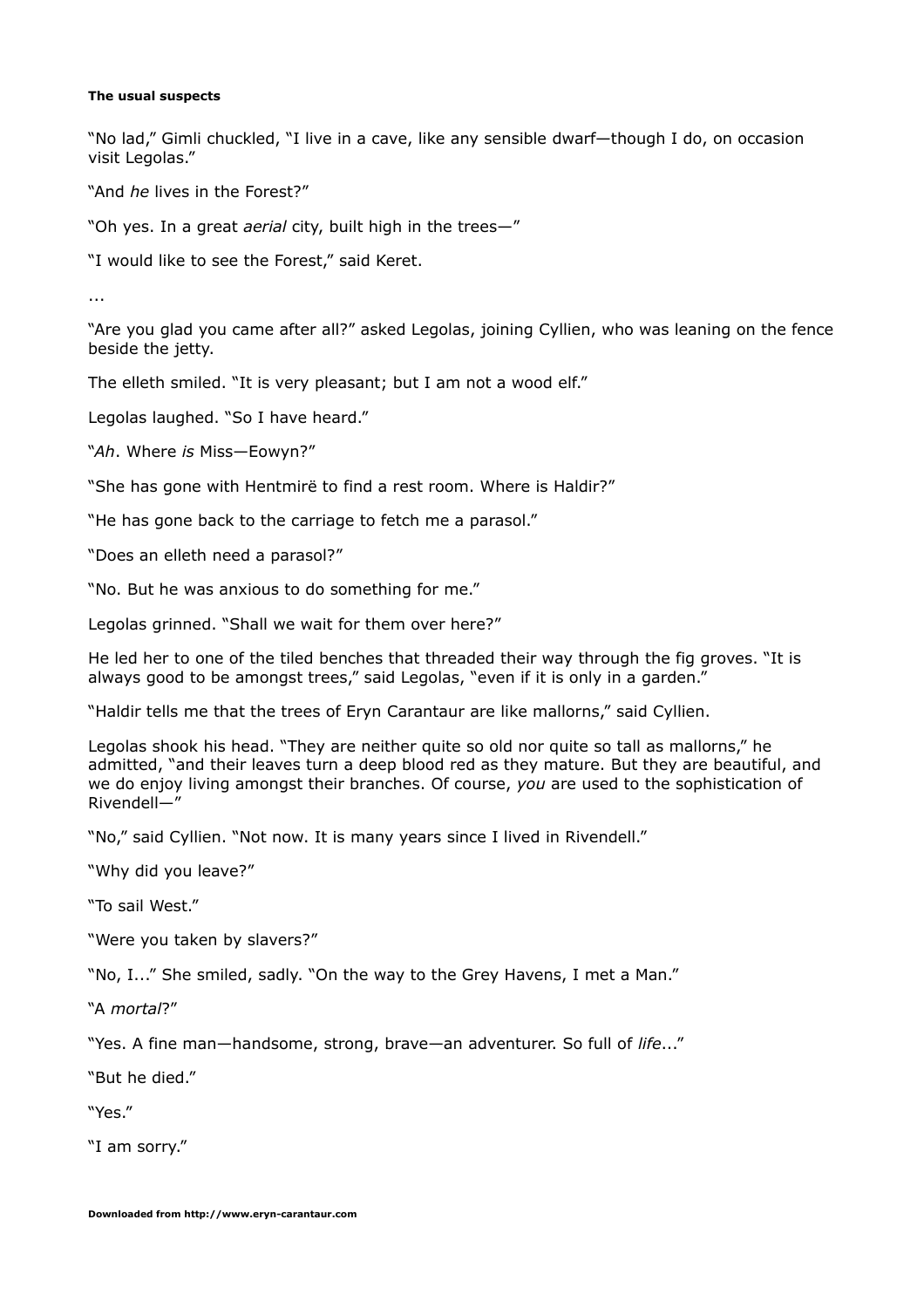"And *I* did not die," said Cyllien. "I thought I would. But I didn't."

"How long ago?" asked Legolas, gently.

"A hundred years... Perhaps less... I do not know."

"I am *so* sorry."

"So it is time," said the elleth, after a few moments. "Time for a new start."

"With Haldir."

"Yes. We are neither of us young, Prince Legolas, and we have both had our hearts broken. Perhaps that will help us make a future together."

"I do hope so, Cyllien."

"Thank you." She turned towards him and said, very quietly, "What of *you*, Prince Legolas? What will happen to you when Eowyn—when she—?"

"Do you not sense it?"

"Sense what?"

"Eowyn is no longer mortal."

"I do not understand."

"She has been transformed—a gift of the Valar." He smiled. "She is not quite as *we* are, but, barring a fatal wound, she will never be taken from me. I thought that another elf might sense it."

"No," said Cyllien, softly. "So she really *is* perfect."

...

They returned just after sunset, still laughing and joking—Wolfram caught a few snatches of the dwarf's tale about the big elf's inability to hold his liquor.

He watched them all go inside the house, then he watched the doorkeeper turn the key in the gate lock, and shuffle back to his little hut.

*Ten minutes and he will be fast asleep*, he thought. *Completely useless*.

He waited.

An hour passed.

Two.

Then a big slave slipped out through the gates, and crossed the road, coming straight towards him.

*Surely they have not recognised me...?*

*No, if elf-boy had seen me he would be coming out himself. With his fancy knives.*

The slave approached him warily. "Here," he said, holding out a small basket, "my lady saw you from the window. She wants you to have this..." He handed it to Wolfram, then took a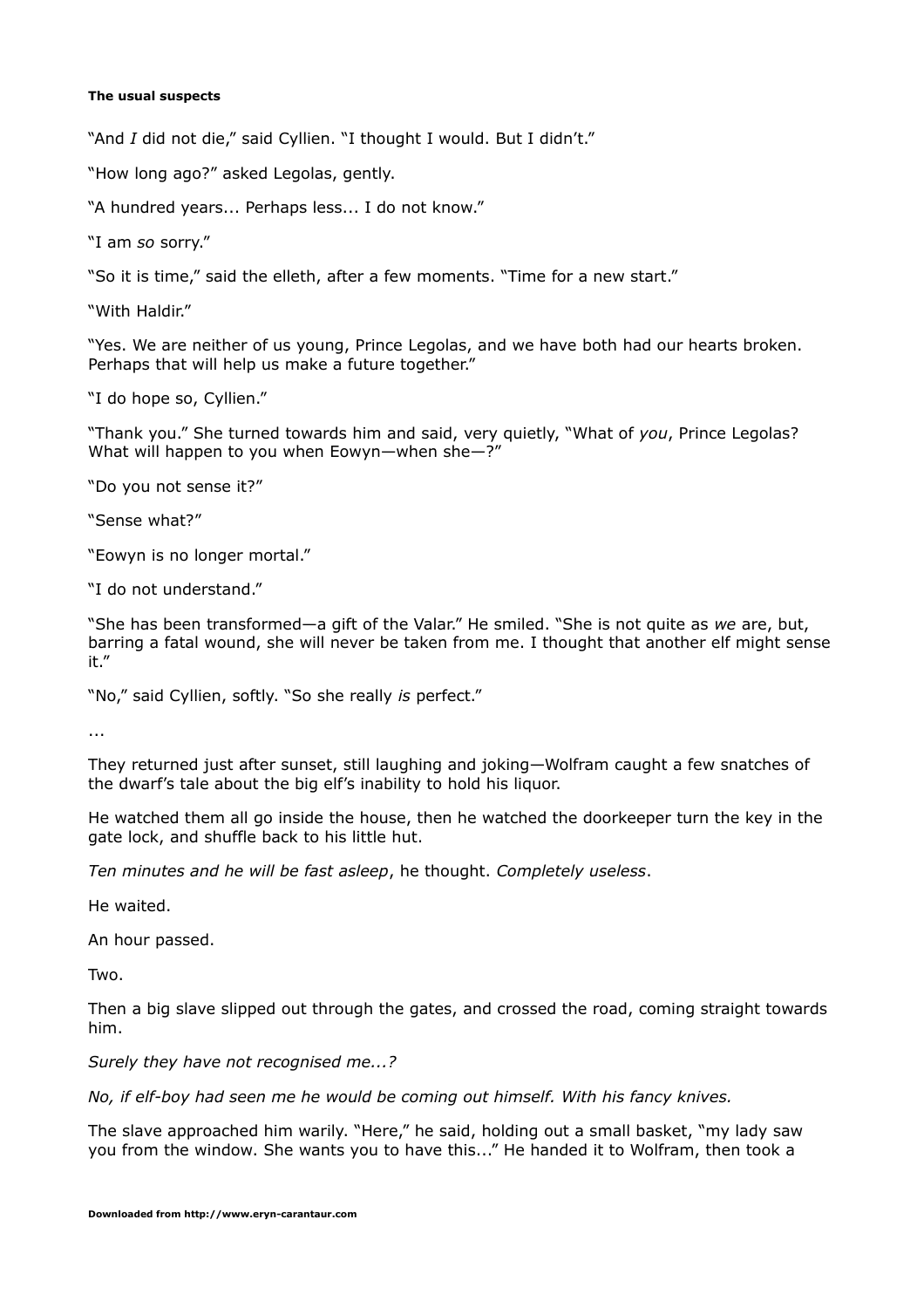folded blanket from under his arm. "And this."

Carefully keeping his face hidden, Wolfram accepted the charity graciously. "Give your lady my thanks," he said, disguising his voice. "May the gods smile upon her."

He waited until the slave was safely back inside the villa, then examined the contents of his basket. There was bread and cheese, chicken, olives, some dried fruits and a jug of ale.

He shook his head. *Like taking sweetmeats from a baby*.

...

"Are we going now?" cried Keret, jumping up and down with excitement.

"In a minute," said Eowyn.

"Why can't *Gimli* come with us?"

"Because you wore him out this afternoon. He needs to rest..."

Hentmirë came downstairs wearing a thick mantle and carrying a blanket. Keret bounded up to her. "Are we going now?"

"Yes!" She took his hand and led him out into the courtyard.

With a grin, Legolas offered Eowyn his arm, and they followed. The carriage was already waiting at the gates.

"Can I have a flag?" asked Keret, jumping up the carriage steps.

"We will all have flags," said Hentmirë, climbing up behind him. "Which colour do you want?"

"Red," said Keret. He waved his hands in the air. "Come on the Reds!"

...

*The Reds?* Wolfram watched the carriage roll away. *They're going to the Circus... Pity I can't follow them—it would be a good place to get her alone—*

"Do you want a ride?"

Startled, Wolfram turned towards the voice.

*Gods' bollocks!* Preoccupied with his prey, he had wandered out into the middle of the road and forced the traffic—a horse and cart laden with fruit and vegetables—to stop behind him.

"Thank you, young man," he said, disguising his voice. "To the Circus."

"The Circus! I'm only going as far as the souk..." The farmer looked down at Wolfram for a moment or two, then sighed. "All right, I suppose it will only take a few minutes more. Can you get up by yourself or do you need a hand?"

Wolfram climbed up by himself.

"You know," said the farmer, as he jerked the reins, "you really need to watch where you're going. I nearly ran over you in the dark."

...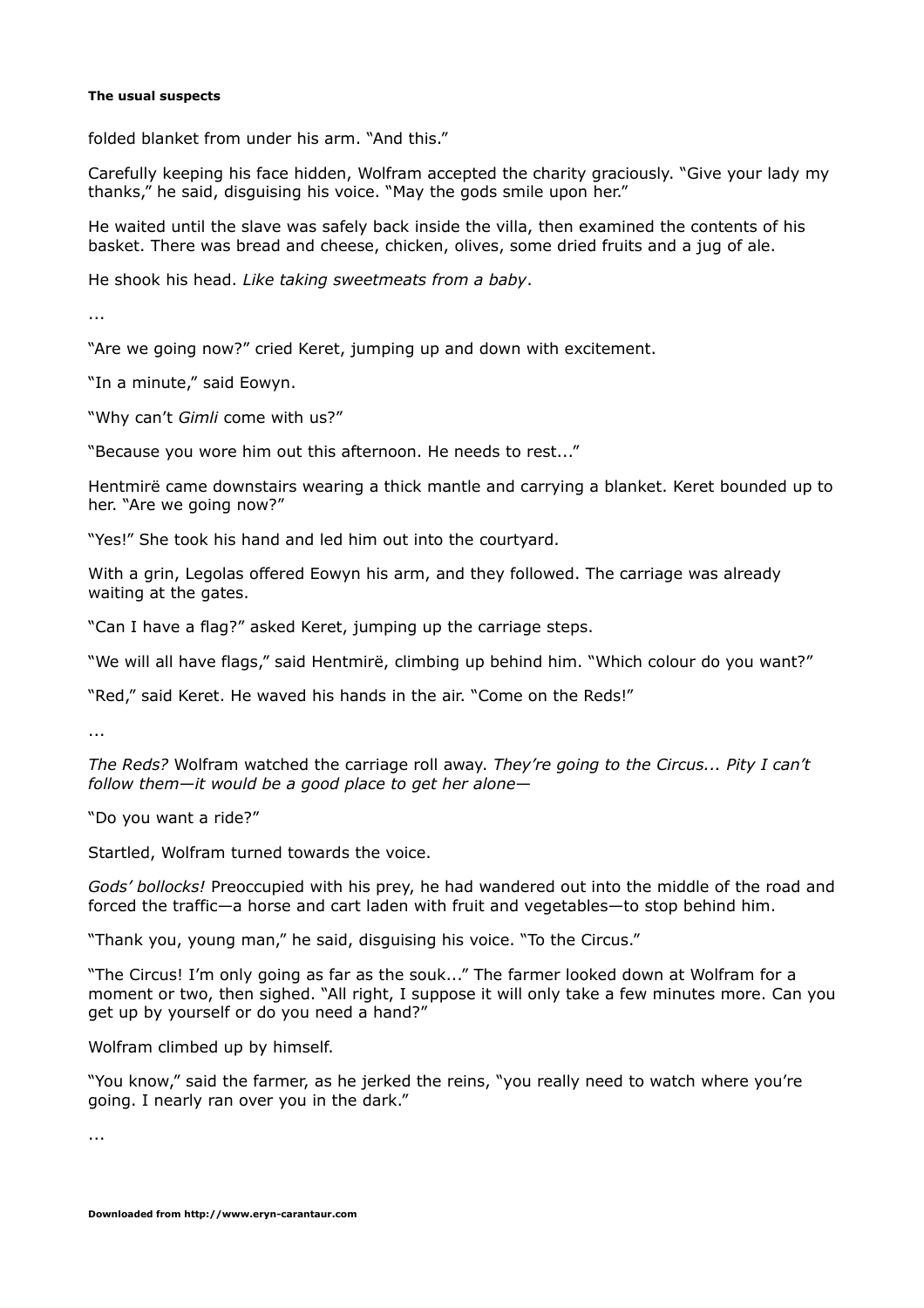"Why is everybody so excited?" asked Legolas. He leaned out of the carriage and gazed at the massive building up ahead.

All around its oval wall, queues of people were waiting—to enter its cavernous gates, or to buy savouries and sweetmeats and jugs of ale from the food stalls beneath its arches, or to waste their money on souvenirs from its little shops. Everyone was talking and laughing and greeting friends. And everyone seemed to be waving a coloured flag—red or green or white or blue.

"They are all expecting their team to win tonight," said Hentmirë. "But most of them will be very disappointed when the races are over."

Legolas shook his head in disbelief. "Where did you live, Keret?" he asked.

"Round the back," said the boy. "Near the animal sheds. Do you want to go now? Only, we're not supposed to go there before the races."

"Why not?" asked Eowyn.

Keret shrugged his shoulders. "The uncles don't like it."

Legolas cleared his throat. "We will wait until afterwards," he said.

...

*The Silk Road* was buzzing.

Cyllien's absence on the previous night had disappointed many patrons but today the story of her daring rescue by elves from the North had spread through the town like wildfire, and Ribhadda's regulars had been joined by many members of Carhilivren's fashionable set—all anxious to see and be seen whilst watching the exotic singer.

From his privileged position in front of the stage, Haldir scanned the room. True to his word, Captain Ramess, standing beside Ribhadda at the bar, was personally watching over Cyllien. In addition, two of his men, dressed like ordinary patrons, but still instantly recognisable, were sitting close to the stage door.

There had been no sign of Wolfram. *But, then, the man is invisible when he wants to be*, thought Haldir. *If he were not such a poisonous warg, I would suspect he had elven ancestry.*

As if by magic, the crowd fell silent. Haldir turned back towards the stage. The musicians began to play and Cyllien emerged from behind her curtain, wearing the dark blue gown he had chosen, and singing.

*"Night and day, you are the one Only you beneath the moon or under the sun Whether near to me, or far It's no matter darling where you are I think of you... Day and night, Night and day..."*

Haldir smiled. Cyllien smiled back, mouthing, *Later*.

*"Night and day, why is it so That this longing for you follows wherever I go..."*

...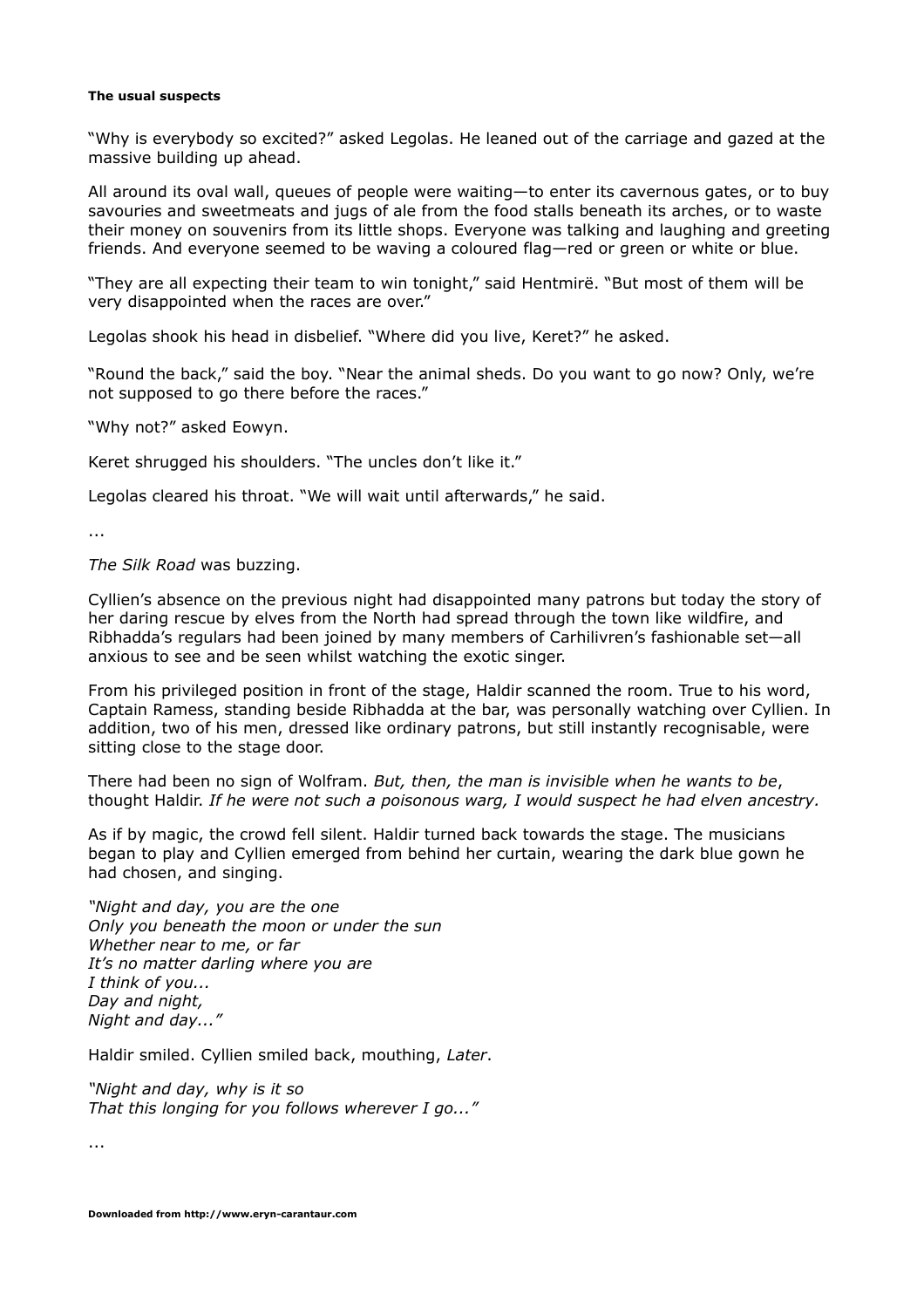### **Rihat**

Berengar opened his eyes.

Someone was tapping at the door. *Faroth? No—*he *would not knock. Oliel perhaps.*

There was no light in the room, but the sky outside was cloudless and the moon almost full. Berengar threw back the sheet, swung his legs off the bed and reached for his shirt.

"Master Berengar..."

The voice was familiar. Low and—*Oh gods!—female*. Berengar dropped his shirt back on the bed and walked over to the door. "Lady Bint-Anath?"

"Please—open the door..."

Berengar lifted the latch and opened the door a narrow crack. "My lady, what are you doing here?"

She was smaller than he remembered, and younger looking, and she had cropped her hair and dressed herself like a boy, in dark trousers and a loose shirt.

"Come with me," she whispered, holding out her hand.

Berengar's heart sank under a welter of conflicting emotions. "Oh, my Lady! I thought we had agreed—"

"You are in danger."

"No, my Lady. No." He opened the door fully. "Come in here, and I will explain."

"Into your *bedroom*?" She hesitated for just a moment; then she stepped inside.

"Sit down, my Lady," said Berengar, gesturing towards the bed. He closed and bolted the door and lit a candle. "Where do I start?"

He sat down beside her. "You are beautiful and brave and truly, far, far above my station," he said. "And yet you have chosen to bestow your favour on me..."

"You saved my life, Berengar," said Bint-Anath.

"Without my friends I would soon have been bested, my lady. I am no fighter—"

"I could *see* that, my love. That only makes your courage more noble."

Berengar smiled. "Thank you, my Lady. But... There is no way to explain this without risk of offending you, so I will simply say it. If I *could* love a woman—if I could *make* love to a woman —it would be you, my Lady. *If*."

"*If*?" Confused, Bint-Anath stared at his face, as if the answer were written in his features. Then her hands flew up to her face. "Oh!"

"I am sorry my Lady."

Bint-Anath's eyes filled with tears. "But I... Could you not... *Many* of your kind marry..."

"*No*, my Lady."

"I do not want to marry an old man," she whispered. "I want *you*."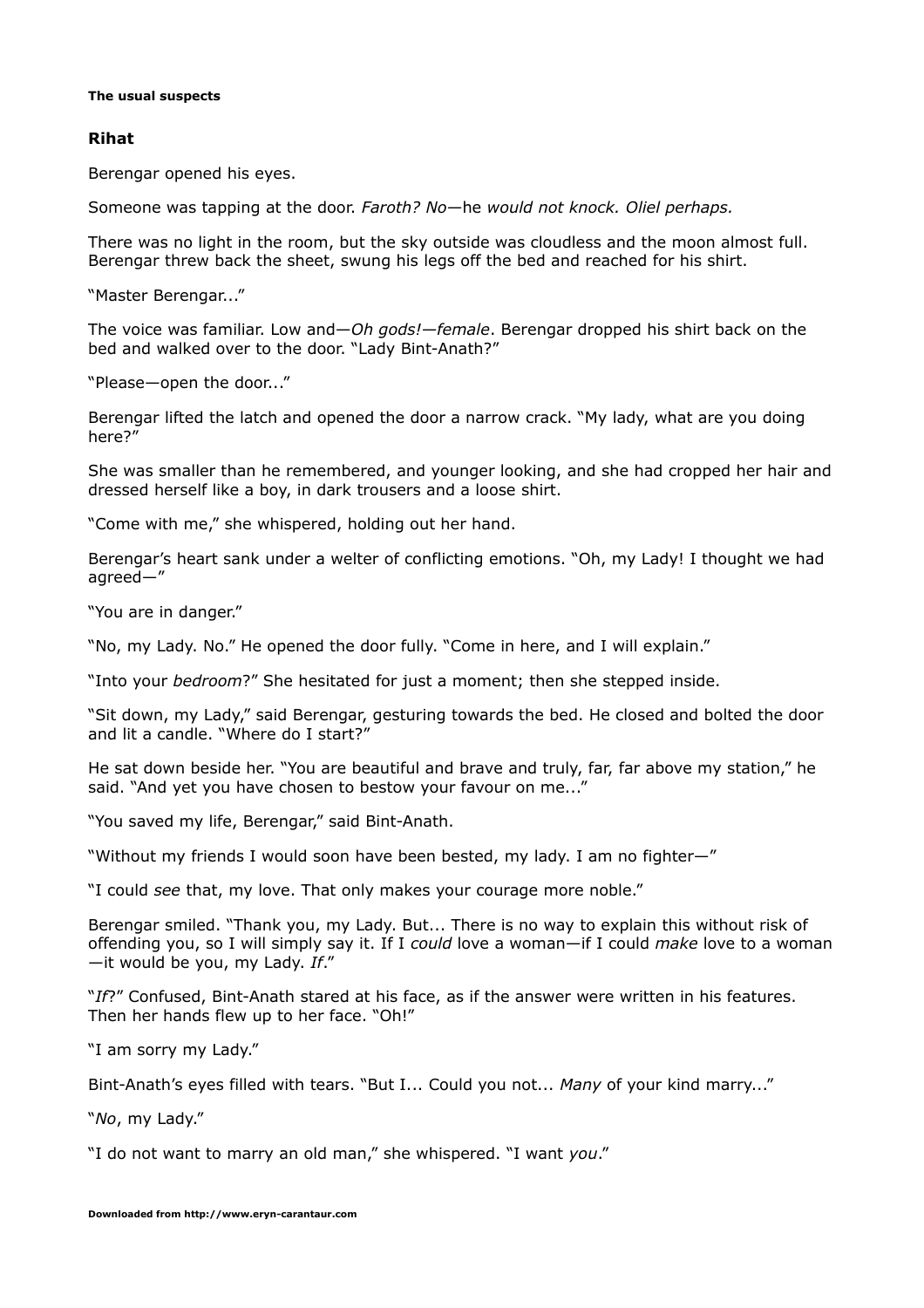"I am so sorry."

She ran her hand through her dark locks. "I have cut off my hair..."

"I know." Berengar smiled. "It looks nice."

"What am I to do, Berengar?"

Berengar shook his head. "I do not know, my Lady. But if there is anything that I—"

He turned towards the door. Someone was rattling the handle.

\*\*\*\*\*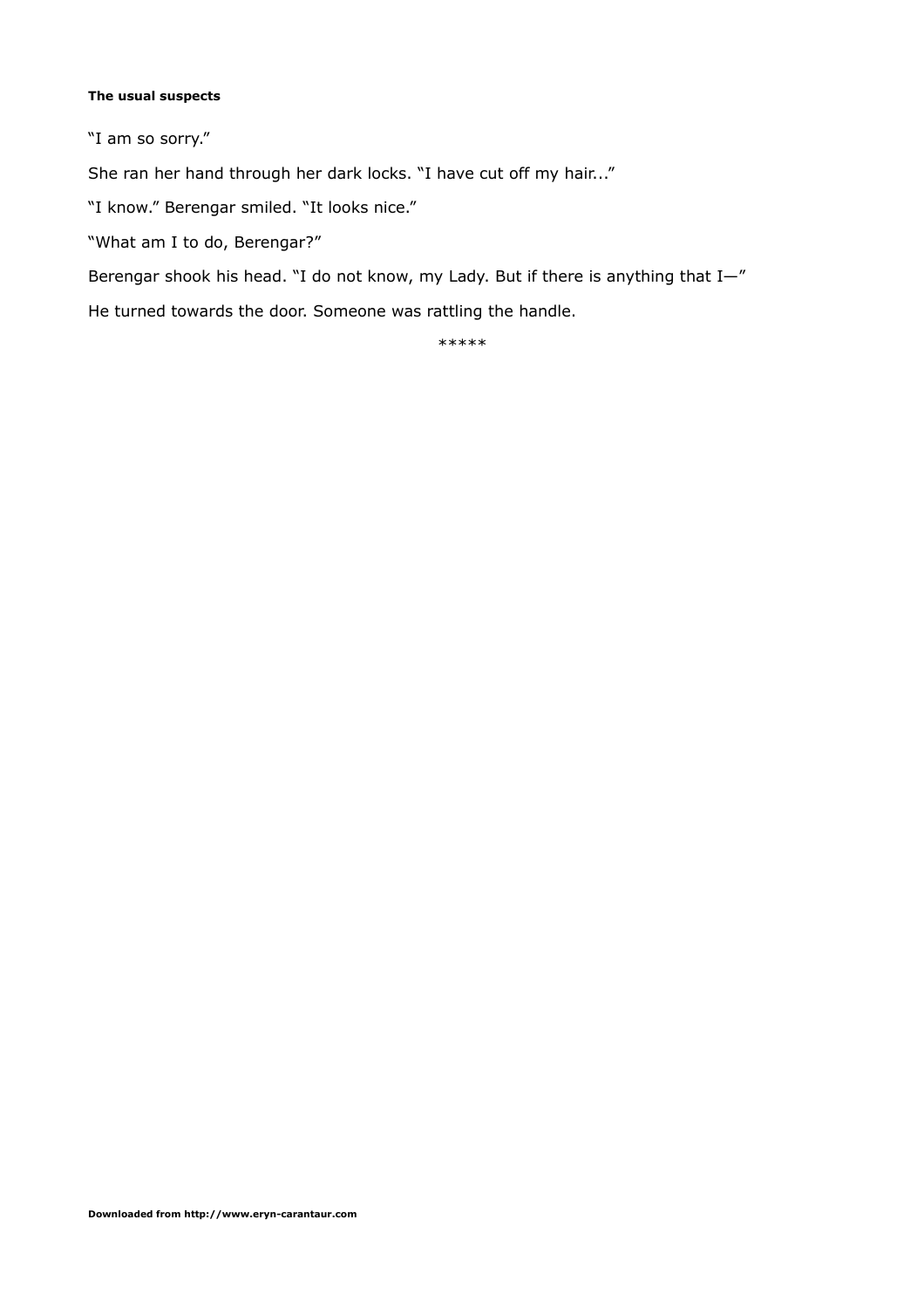# **Chapter 11: The race**

### **By the time Wolfram arrived at the Circus there was no sign of My Lady's carriage.**

*Too late*, he thought. *Too pricking late... I'll never find her—not in this crowd*. He climbed down from the cart, thanking the young farmer, and shuffled towards the nearest gate. *What do I do now?*

"Did you *see* him?" cried a breathless voice at his elbow. "Did you see his *face*? And those *eyes*?"

Wolfram instinctively turned his own face—though shrouded—away, but it was not *him* the woman was talking to.

"I saw his *arse*!" said her friend.

"Not *my* type," said a third voice. "All that pretty blond hair. I like a man to *look* like a man. Sweat and stubble."

"He isn't a *man*," replied the first woman. "He's an elf. And you know what they say about elves..."

Her friends laughed, dirtily.

"Did you say an elf?" asked Wolfram, keeping his head lowered and his voice disguised. "Can you still see him? Where is he?"

"Er—he's over there—there, by the olive stall," said the first woman. "Why? Do you fancy your chances?"

...

"Four red flags, please."

Skilfully, Hentmirë worked herself to the front of each queue—"Four Race Lists... Four jars of olives, please,"—then led her friends through one of the arched gates and up the stairs to the first tier of seats, where she handed the attendant a silver coin.

"I thought you said it was free," whispered Legolas.

"Nothing is ever *quite* free," she replied.

The attendant gave them cushions and showed them to the front row of benches. Legolas gazed down at the enormous oval track—long and narrow with a central stone barrier forming a tight turn at each end.

"Those," said Hentmirë, pointing to a row of arches running along the southern wall, "are the starting gates. When the magistrate drops his white handkerchief, the doors open, and the chariots race out—the drivers must stay in the lanes," she pointed to the markings incised in the hard dirt surface, "until they reach the spine..."

...

The attendant showed Wolfram to a seat at the end of a bench. "Handy if you need the privy," he said.

*And only three rows behind My Lady*, thought Wolfram.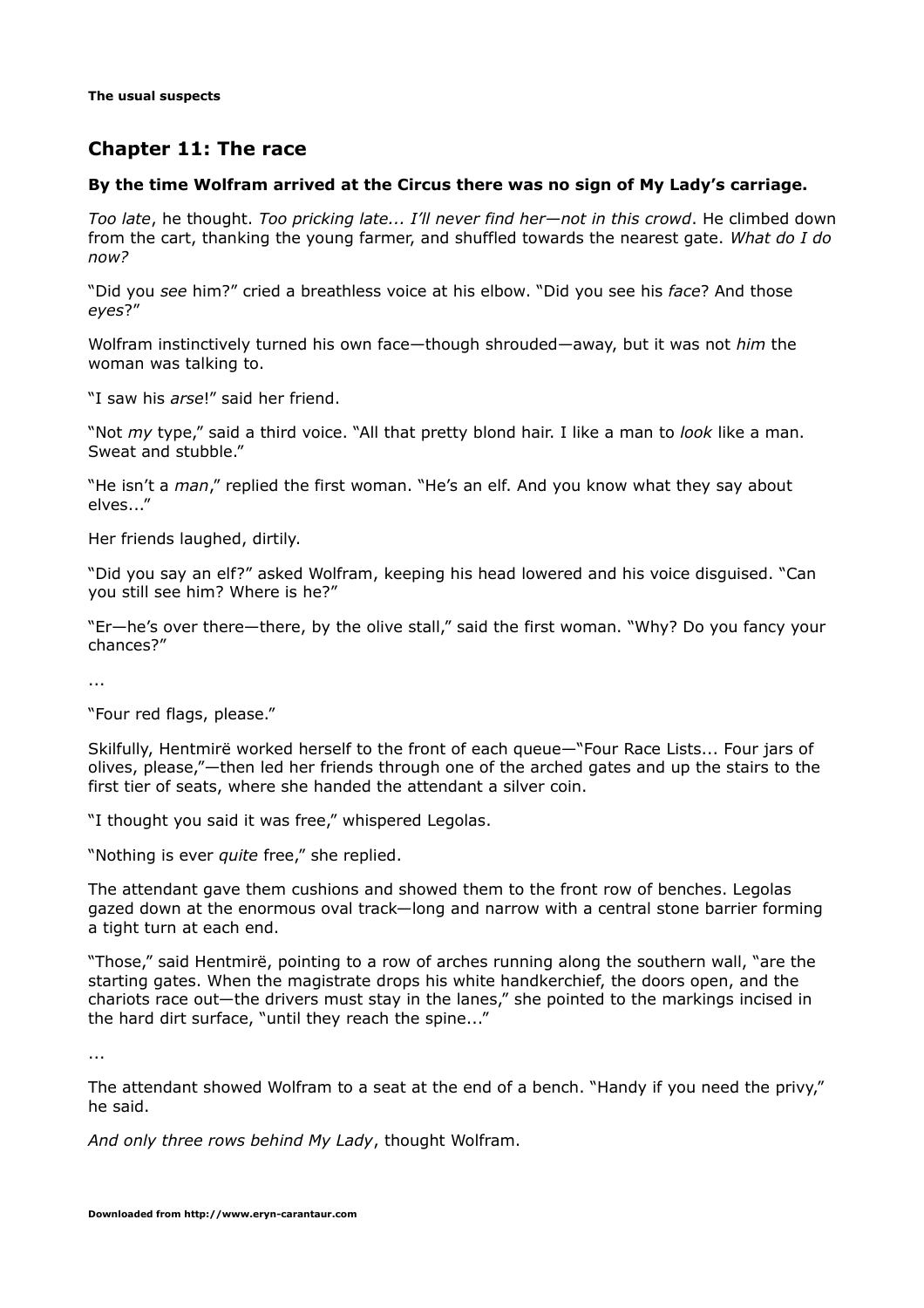...

### **The Silk Road**

"Well, well, *what have we here*?" asked Ramess. He nodded towards a tall, dark man, with long braided hair, staring up at the stage.

Ribhadda followed the Guardsman's gaze. "A Kurian," he said. "A new face. There are lots of new faces here tonight."

The Kurian turned—as though he had overheard their conversation—and fixed Ribhadda with his dark, painted eyes; then he turned back to watch Cyllien.

"They're a good-looking people," said Ramess. He knocked back his drink. "By the way Rib, have you had any success finding that Letter of Pardon?"

"No, Ramess. Have *you* had any success finding Abdi?"

...

### **Rihat**

Berengar froze, mid-sentence, raised his hand—warning Bint-Anath to be silent—then quietly moved to the door and listened intently.

*Is it Faroth?* He could not tell until the newcomer spoke.

"*Berengar?*"

The secretary slid back the bolt and opened the door. Smiling, Faramir stepped inside—and stopped dead as Bint-Anath threw herself at him, pressing a small dagger to his throat.

"No!" cried Berengar.

"Lower the weapon, my Lady," said Faramir, calmly.

"Never!" cried Bint-Anath. "I may only be a woman, but I *will* defend him, sir, if need be!"

"Please," said Berengar, "please, Bint-Anath—remember what I explained earlier! *Please!* Do not *hurt* him! Please..."

It took a moment for his words to register. Then, "What you *explained*?" Her hand dropped to her side. "Are you saying... You and he... Oh *Berengar*..." The knife fell from her fingers, forgotten.

"I am sorry," said Berengar. "I should have told you everything."

But Bint-Anath had already joined her dagger on the floor.

...

"Is there something I should know?" asked Faramir.

Berengar was bathing Bint-Anath's temples with a damp cloth. "What do you mean?"

"What was she doing in your bedroom? With the door locked?"

"*Faroth!* She came to *rescue* me, after *you* convinced her that you were about to kill me." He dipped the cloth in water, wrung it out, and laid it over her forehead. "I told her the truth about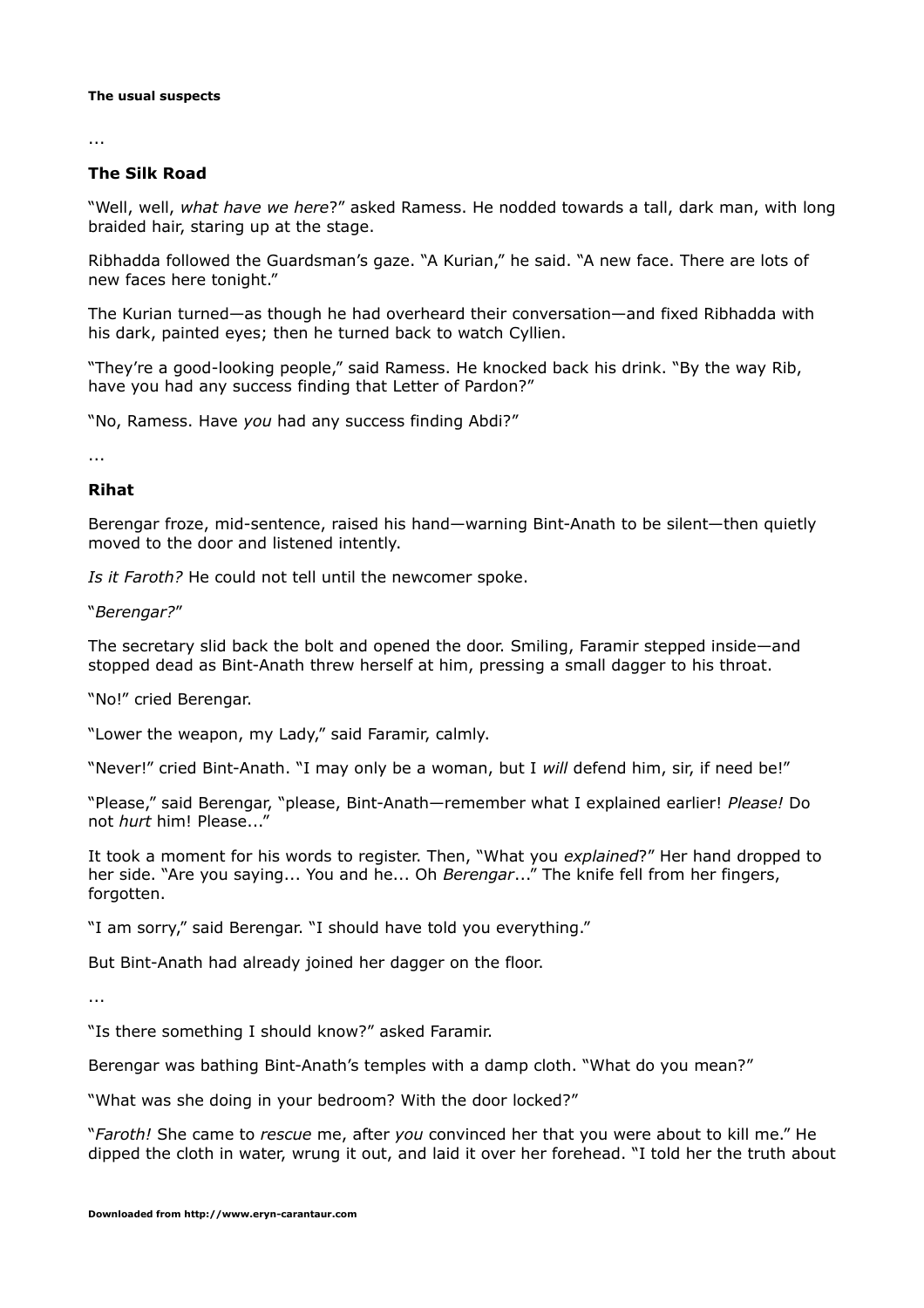myself, but I did not mention you."

"Why not?"

"To protect you." He lifted Bint-Anath's hand and checked her pulse. The woman stirred and curled a little closer. "Lie still, my Lady." He stroked her hair, soothingly.

Faramir sat down with a weary sigh. "We must get her back to her father as soon as we can and—somehow—persuade him that her honour is still intact. You do realise that he will probably have us killed anyway." He raked his hand through his hair.

"Faroth..."

"Mmmm? Something in Berengar's tone slowly penetrated Faramir's troubled thoughts. He looked up. "Oh gods, what *ludicrous* idea have you had now?"

The secretary, still stroking the woman's hair, did not reply immediately. Then he said, very quietly, "Why can *you* not find her a husband?"

"That *has* to be your best yet."

"I mean it, Faroth. We know many eligible men in Gondor—the son of that spice merchant, for one—what is his name?"

"Artamir," said Faramir, reluctantly. "Artamir, son of Angbor."

"Yes—he is young, handsome, and the sole heir to a massive fortune. Or, if her father insists on a noble, there is Lord Valacar's son—or that widower, Lord Minastan. He is still quite young — "

"He has two children."

"They are both babies—Bint-Anath would soon grow to love them. Why not, Faroth?"

Faramir sighed. "Let me get dressed. We will talk to her when she wakes up, and see what *she* thinks of your harebrained idea."

He paused at the door. "And Berengar? Before she does wake up, put a shirt on."

...

## **The Circus**

The tiers had filled with excited spectators, all drinking ale and eating olives and waving their coloured flags—and all looking impatiently towards a massive arch in the northern wall of the arena.

"What are they waiting for?" asked Legolas.

"The procession!" cried Keret waving his little flag. "Look!"

As Legolas looked, a company of guards, with long, curved trumpets, marched out onto the track and blew a rousing fanfare.

The crowd cheered.

Then an important-looking man, on a magnificent white stallion, emerged from the arch—"He is the Chief Magistrate," shouted Hentmirë, "he will be starting the races,"—followed by a troupe of acrobats, performing somersaults and cart-wheels and forming themselves into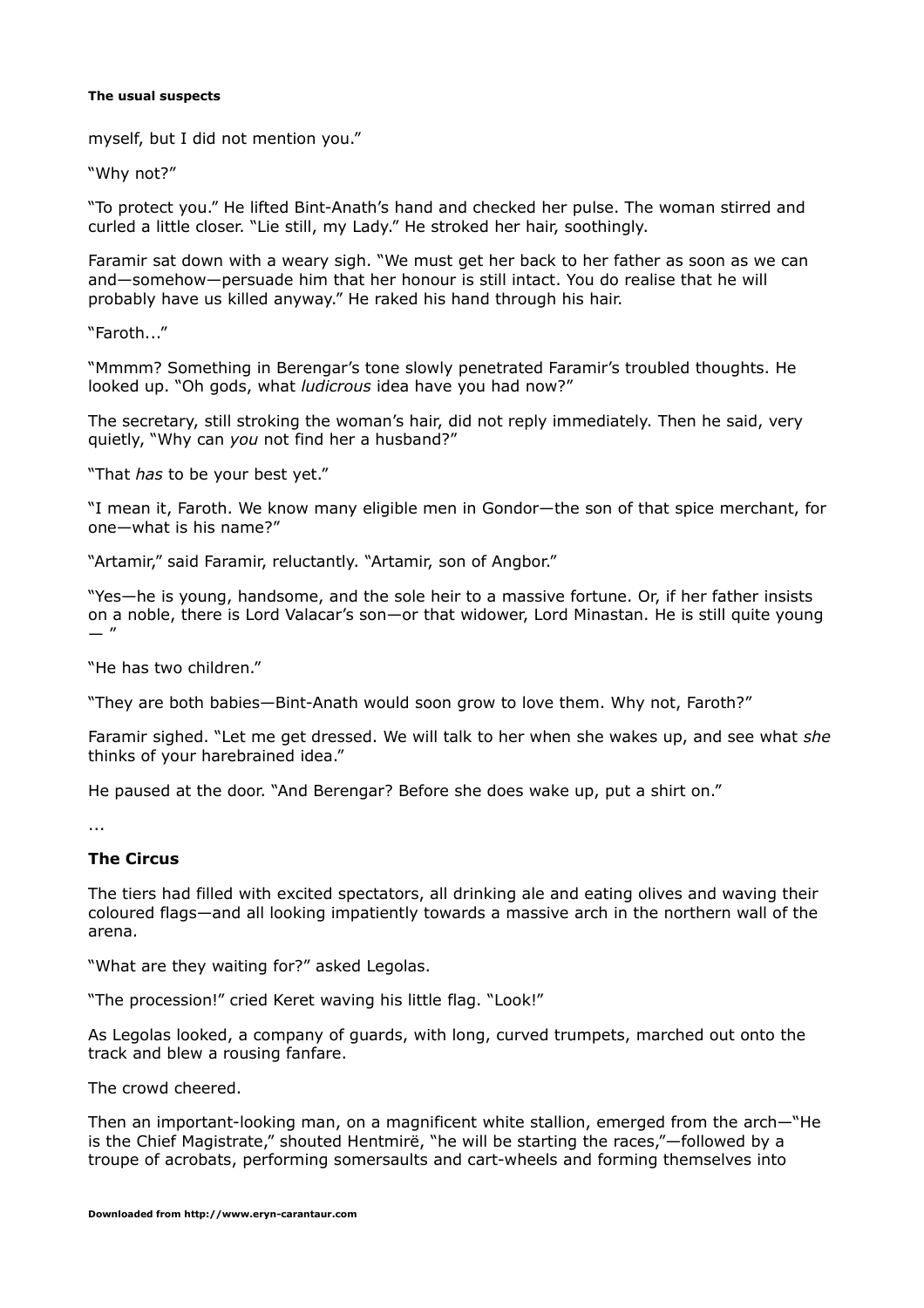human pyramids as they passed, and trainers leading exotic animals—big, striped cats, straining at the leash, and tame mûmakil, and a massive, fur-covered wild man, riding in a metal cage, who gazed sadly at the shrieking crowd (whilst Legolas' heart broke for him).

And then, at last, amidst a deafening roar, the chariots rolled out! The drivers, wearing their colours, entered one-by-one, manoeuvred their vehicles into groups of three and joined the procession—Reds, then Blues, then Whites and, finally, Greens.

"The Reds won last time," shouted Hentmirë. "That is why they are coming out first. And that is Scorpus. He drives for the Reds."

"Scorpus!" cried a young woman behind Legolas' shoulder, "Scorpus! Look over here! Oh, *Scorpus*!"

Legolas slipped his arm around Eowyn's waist. *Anything could happen in this place*, he thought.

...

Cyllien had left the stage with a final *searing* look in Haldir's direction. Impatiently, he forced his way through the applauding crowd.

"Good evening, sir," said the stage doorkeeper, with a grin. "Nice to see you again. She *is* expecting you."

The elf scowled.

The corridor, and the storeroom beyond, was dark and, as he raised his hand to knock at Cyllien's door, Haldir sensed a presence in the shadows—*Is that the boy, Aqhat...?*

Then Cyllien called, "Come in," and he opened the door, and she was sitting on her dressing table wearing little more than a very provocative smile, and everything else was instantly forgotten.

...

# **Rihat**

"My Lady?" Berengar leaned over Bint-Anath. "How are you feeling?"

Bint-Anath sighed. "What happened?—I... *Oh*!"

She tried to sit up. Gently, Berengar lowered her down again.

She gazed up at him. "Is it true, Berengar? You and him? Or is that another lie?"

The man sat down beside her and took her hand. "It is true, my Lady. And I am sorry that we misled you before. But it is not something we can safely make public. In our own country—"

"You could be flogged," said Bint-Anath. "*Here*. You could be flogged for it."

"We are in your hands, my Lady."

"You think that *I* would report you? I would never hurt you!"

Berengar smiled. "Thank you, my Lady."

"I like it better when you use my name," said Bint-Anath. She curled up into a ball. "What am I to do, Berengar?"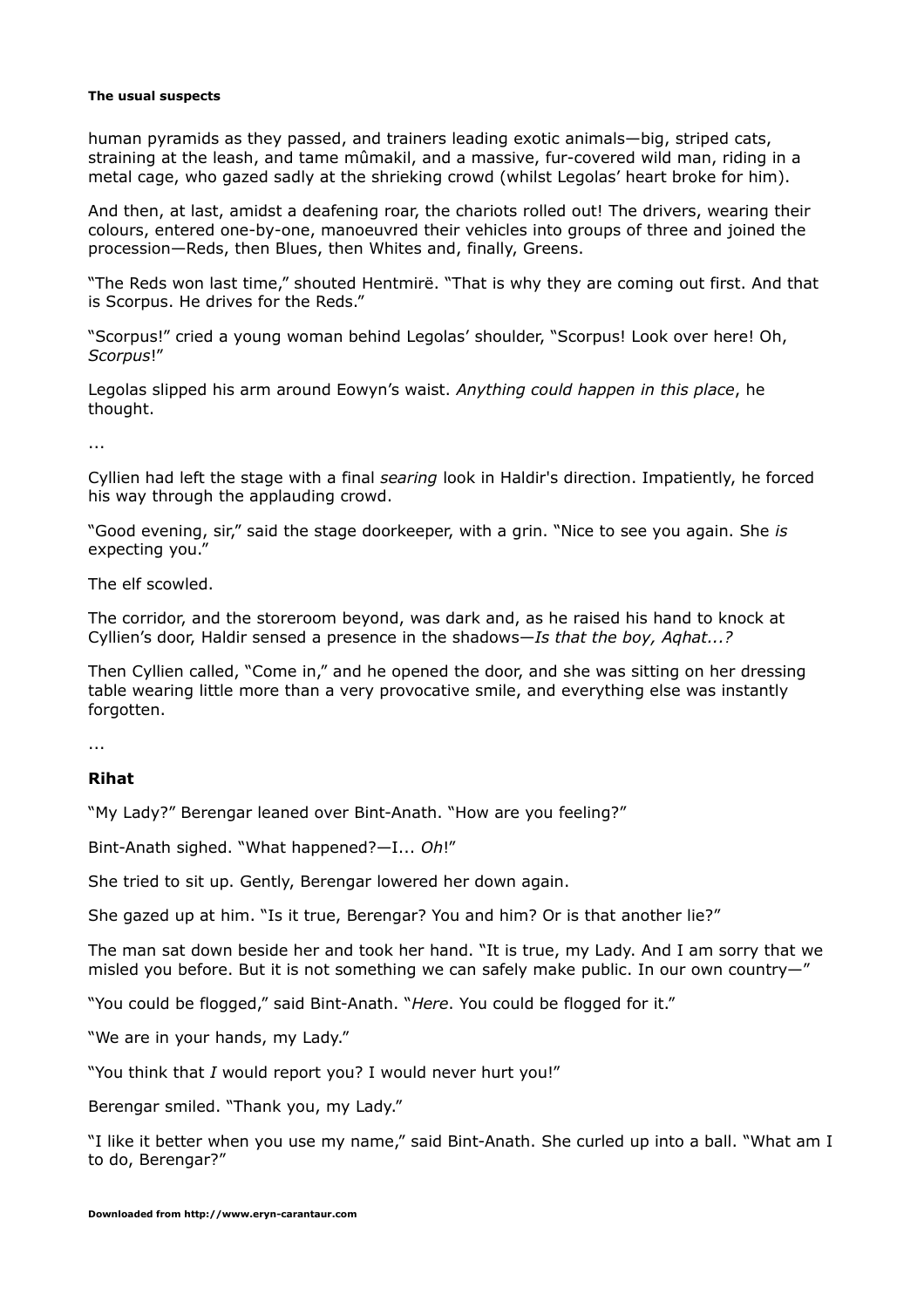"Faroth and I will take you back to your father—"

"No!"

"You must go back, Bint-Anath." He patted her hand. "Shhhh. You must. At least, for now."

"What do you mean? For now?"

"Well... Your father wants you to make a strategic marriage—"

"But I do not want to—"

"I know... But suppose Faroth and I were to find you someone else? A *young* man, of our country, the son of someone rich and powerful—"

"But I want *you*! Or—"

"Or?"

Bint-Anath sighed. "Or someone else who cannot marry me."

"Who?"

"Aperel."

"Who is Aperel?"

"The *Hatja*'s son."

"And you like him?"

"Yes." She gave a great, shuddering sigh. "We were betrothed," she said, "but then his older brother was killed and Aperel became his father's heir."

"And, suddenly, you were not good enough for him," said Faramir, entering without knocking. He sat down on a chair beside the bed, and finished lacing his shirt and fastening his cuffs.

"You are *not* a nice man," said Bint-Anath, coldly.

Faramir smiled. "I did not mean it as an insult, my Lady. Would you be happy with this Aperel?"

"The *Hatja* would never—"

Faramir held up his hand. "*Would you be happy to marry him?*"

"Yes."

"Then we must arrange it. Berengar insists."

...

All eyes were on the Chief Magistrate. He lifted his white handkerchief—waited—and let it drop.

There was a moment of eerie silence as it slowly drifted down...

It touched the floor.

And the crowd erupted as the starting gates flew open and twelve chariots surged onto the track. Neck-and-neck, they disappeared behind the spine. Seconds later, they reappeared—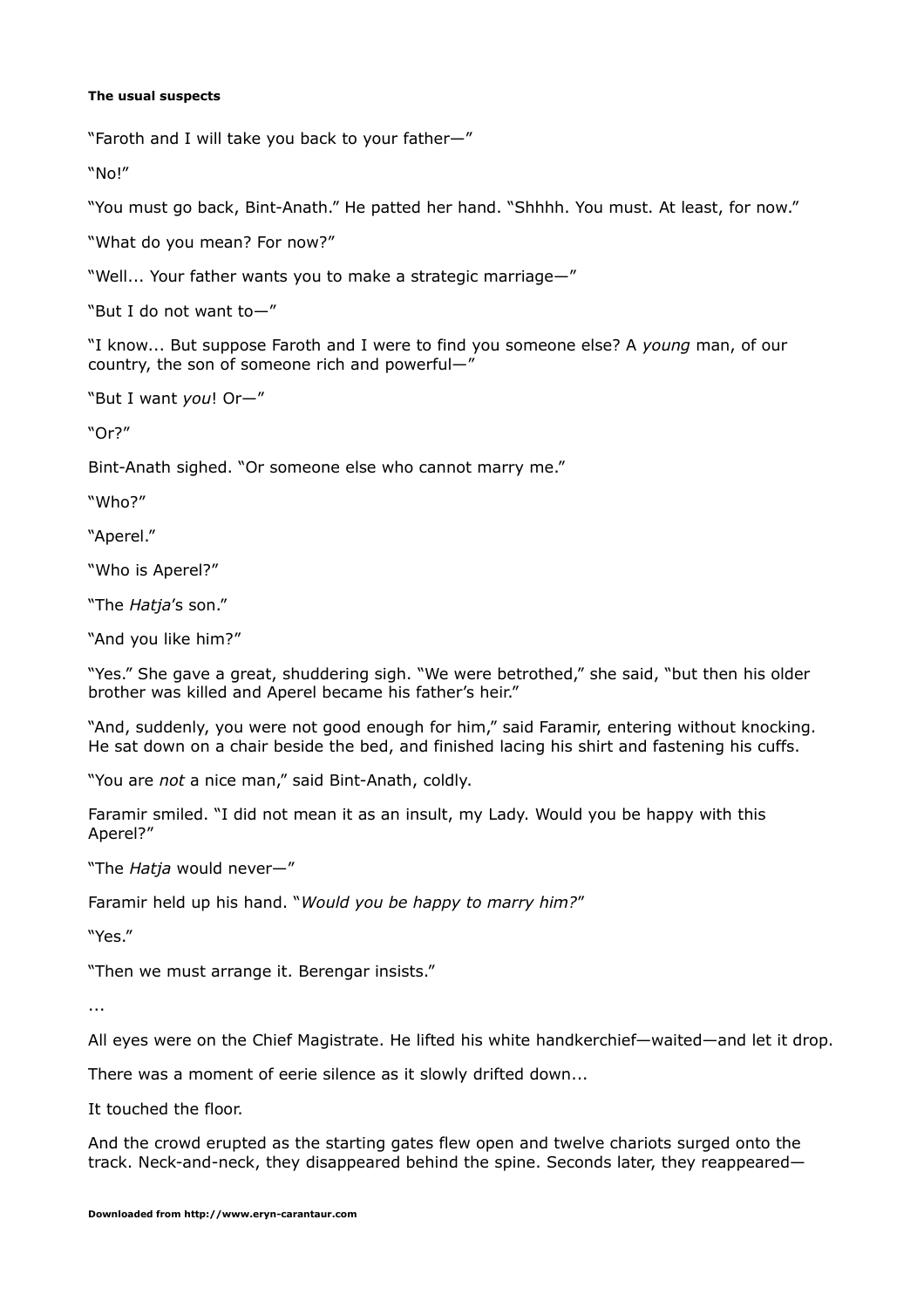jostling each other round the turn—and thundered down the straight.

One of the Greens, lashing his horses hard, tried to move up the field, hit the wall, and was thrown from his chariot.

The spectators leaped to their feet.

"Dear gods..." whispered Eowyn, closing her eyes.

High up on the spine, the lap-keeper lowered a golden dolphin—one lap completed.

*One driver dead*.

"Scorpus!" cried the girl behind Legolas.

"Scorpus! *Scorpus!*" screamed half the crowd.

"Scorpus!" shouted Keret, waving his little flag.

"Look!" cried Eowyn. "Look at the Blue chariot, Lassui! It has knives on its wheels!" Her hands flew to her mouth as the Blue aimed his blades at his neighbour's horses. But his victim veered away—and their serrated edges ripped into his wheel.

"*Oh no!*"

The chariot had collapsed but the horses were dashing on, dragging their driver behind them. Frantically, he pulled out a knife, cut himself free, and struggled to his knees—only to be hit from behind by one of his team mates.

The crowd cried out in sympathy.

The stretcher bearers whisked the bodies away, riders caught the loose horses, and a group of slaves was dragging the shattered chariot off the track—but the drivers were already thundering round the turn.

The slaves fled to safety.

Scorpus, wedged against the wall by the bladed Blue chariot, was hurtling towards the wreckage. In desperation he hauled back his reins and his horses jumped. His chariot rose and fell...

And the crowd went wild as he rounded the turn, clinging for his life to its flimsy framework.

*One lap to go*.

Somehow, Scorpus climbed back on board, but now the Blue was using his whip, lashing his opponent round the head and shoulders. The leather thong curled round Scorpus's forearm, he closed his hand on it, and pulled hard...

Scorpus dashed on to one more victory while horse after horse trampled the dying Blue driver.

"I do not want to see any more, Lassui," whispered Eowyn, against Legolas' chest.

"No, Melmenya. We will go down to the animal sheds and ask about Riya." He turned to Hentmirë. "Eowyn and I are going outside, *gwendithen*. Do you want to come with us?"

Hentmirë wiped her eyes and nose with the back of her hand. "No... Keret and I will wait for you in the carriage." She hugged the boy.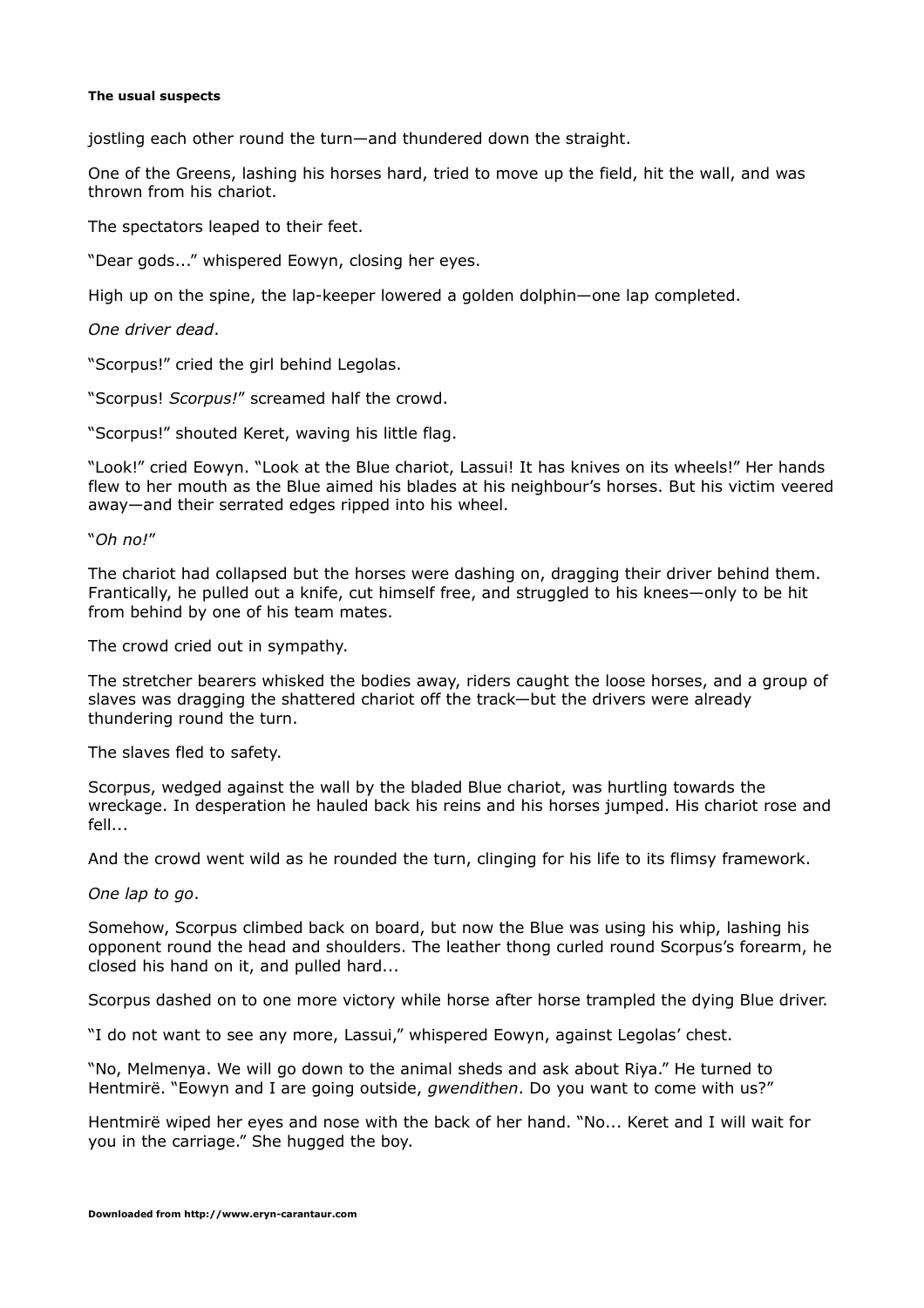"Why do people come to these terrible races, Hentmirë?"

The little woman looked around the crowd. "We come to see life and death, Legolas," she said.

...

Wolfram was watching the performing oliphaunts when he spotted elf-boy and My Lady making their way down the stairs.

*Where are they going now?*

With a sigh, he dumped his bowl of nuts on the next seat, got up, and shuffled after them. *If they're not careful we'll miss the next pricking race*.

...

## **The war lord's palace**

"How did you get out unseen?" asked Faramir, scanning the gates.

"The gatekeeper is sweet on one of my ladies," said Bint-Anath. "She kept him—er—occupied whilst another opened the gate for me."

"That was selfless of her."

"I would not have asked her had she not been willing," said Bint-Anath, coldly. "It was not the first time she had lain with him." Berengar squeezed her shoulder.

"Well," said Faramir, "we cannot use the same method to get you back in..."

"I thought you were going to speak to my father?"

"In the morning," said Berengar. "We are going to call on him—"

"That makes no sense," said Bint-Anath.

"What do you mean?" asked Faramir.

"Why would you suddenly visit him and suggest a suitor? No. You must take me back now, explain what I did, and tell him your plan."

"That will get us killed," said Faramir.

"What are you talking about?"

"He is your father," explained Berengar. "He is bound to defend your honour."

"*Balls*," said the young woman.

"Bint-Anath!" Berengar was genuinely shocked.

"Well it is. Come on!" She slipped from his grasp and ran across the street. "Nirari," she cried, "Nirari! Open the gates!"

"What is it about us that attracts so much trouble, Berengar?" asked Faramir, with a sigh.

...

"Are you *mad*?" The war lord, wearing his nightshirt, and with his hair in curlers, stormed into the reception hall.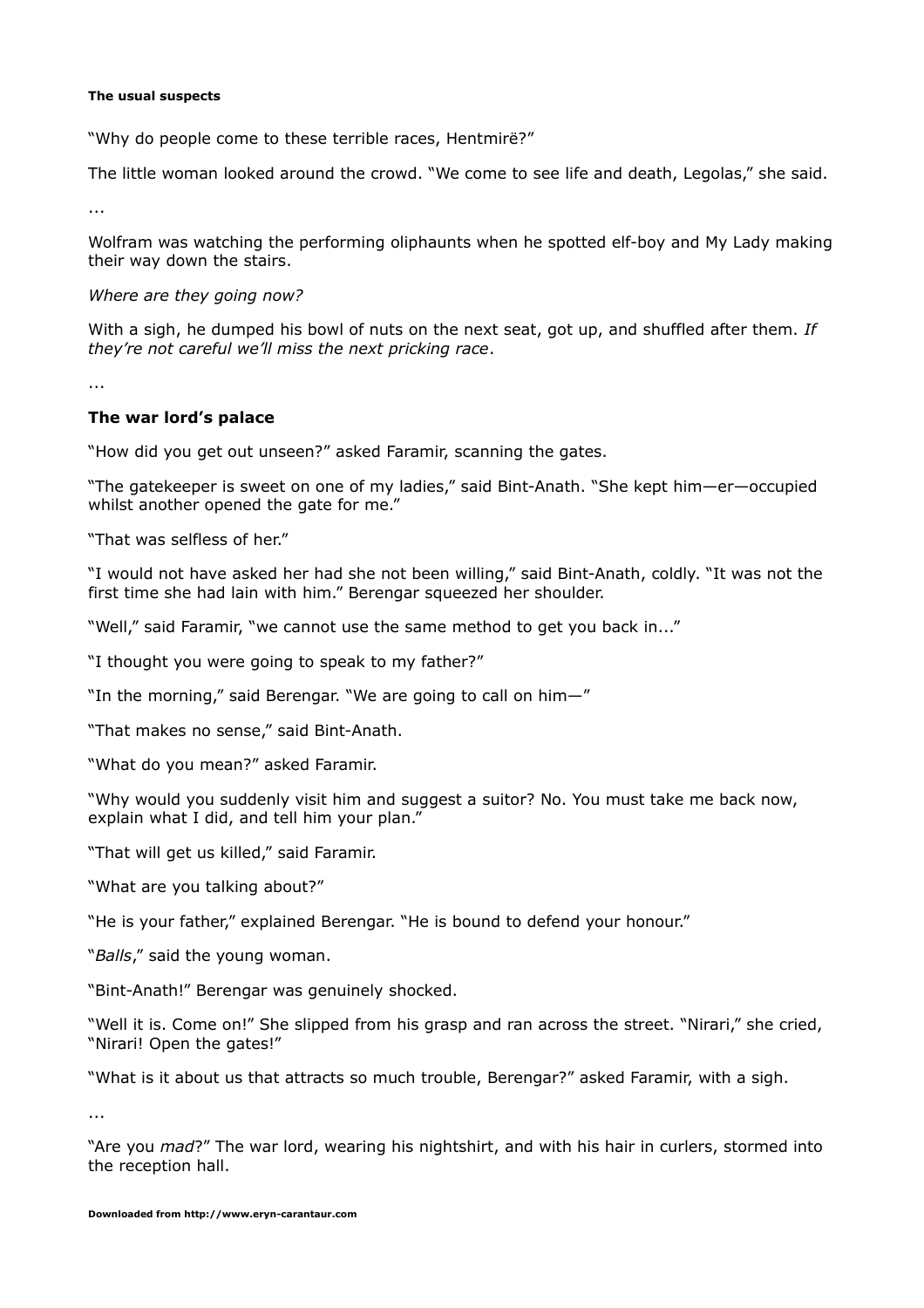"Do not be angry, papa," cried Bint-Anath. She threw her arms around his neck.

"Bint-Anath! What have you done to your hair?"

"I cut it off, papa. I was running away. But Lo—*Master* Berengar and his friend have brought me back."

Abdosir peered up at Faramir. "Is this true?"

"Er—yes."

"And Master Berengar has a proposal, papa," said Bint-Anath. "One you will like."

Abdosir manoeuvred his daughter onto the dais and set her on one the thrones. He turned to Berengar. "Well?"

"It is really Faro—Prince Faramir's idea."

The war lord sat down heavily. "I can see that this will take all night... What is your wonderful proposal, Prince Faramir?"

"Your daughter has told me that she would prefer to marry the *Hatja*'s son—"

"We would *all* prefer her to marry the *Hatja*'s son," said Abdosir, with a dismissive wave of the hand.

"Suppose *I* could arrange it?"

"How?"

"I am not without influence," said Faramir, "with the *Hatja*, and with several rulers from the North. It should be possible for me to negotiate a triangular trading agreement in which your daughter's hand would play a significant a part—"

"Why would you go to so much trouble?"

"Because we want Bint-Anath to be happy," said Berengar.

"Thank you, Berengar," said Bint-Anath, smiling at him fondly.

"Will you give me leave to approach the *Hatja* on your behalf?" asked Faramir.

Abdosir sighed. "Why not?"

"I still have some business in Rihat," said Faramir. "But when that is completed, Berengar and I shall return to Carhilivren by the first caravan, and request an audience."

...

# **Underneath the arches**

Legolas and Eowyn walked slowly round the outside of the Circus to the animal sheds on south west corner. For a few moments they paused, watching the trainers at work, herding the oliphaunts back to their small cages, and feeding the striped cats with joints of meat.

"It is strange," whispered Legolas, "to see so much cruelty and yet feel so much love..."

"*Love*?"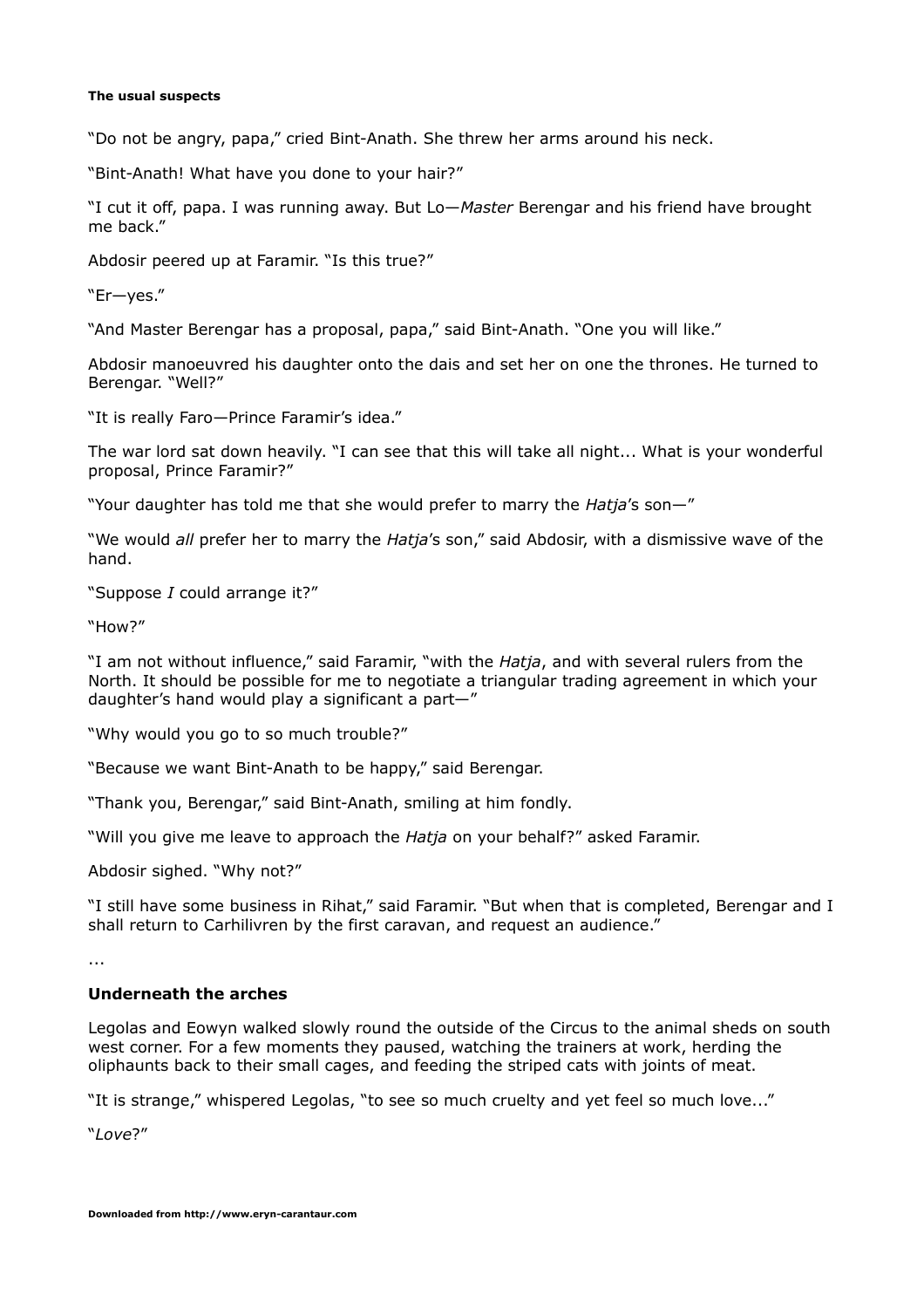"Though they deny them their freedom, Melmenya, these men love their animals; and the animals love them back."

Squeezing her hand, he drew her to the wild man's cage.

"*Heniach nin*?" he asked softly.

The creature considered him for a moment, its deep, unfathomable eyes full of sadness, then it grunted a reply.

"*Man eneth lín*?" asked Legolas.

More grunts.

"Legolas *i eneth nín*—"

"Hey, you! Get away from him!" cried one of the men.

*"No i Melain na le, mellon nín*," said Legolas, before he and Eowyn moved on.

Behind the sheds, where the noise and the smells and the insects kept respectable people away, the Circus arches were home to ladies of the night, who had furnished them, as best they could, with rugs and cushions and closed them off with bits of curtain.

The couple walked slowly by. Noises from the first arch told them its owner was hard at work and could not be disturbed. The owner of the second arch—lolling, legs still spread—swigged spirits from a bottle and waved drunkenly. Legolas squeezed Eowyn's hand and they carried on. The third arch housed a thin, bitter-looking woman, sitting cross-legged, displaying her hard little breasts—with painted nipples—for the benefit of potential customers.

"Couples cost extra," said the woman.

"How much?" asked Legolas.

"Two gold."

He raised his eyebrows. "For what?"

"Anything you like."

Legolas looked to Eowyn for guidance. "How long have you lived here?" she asked.

"What does that matter?" asked the woman.

"It adds to the experience," said Eowyn.

"I came here during Scorpus's first season, so—three years..."

The couple stepped into the arch. Legolas dropped the curtain.

"Money first," said the woman.

Eowyn opened a small beaded purse at her hip, took out two gold coins, and handed them over.

"He makes *you* pay?"

Eowyn nodded. "He is a brute. What is your name?"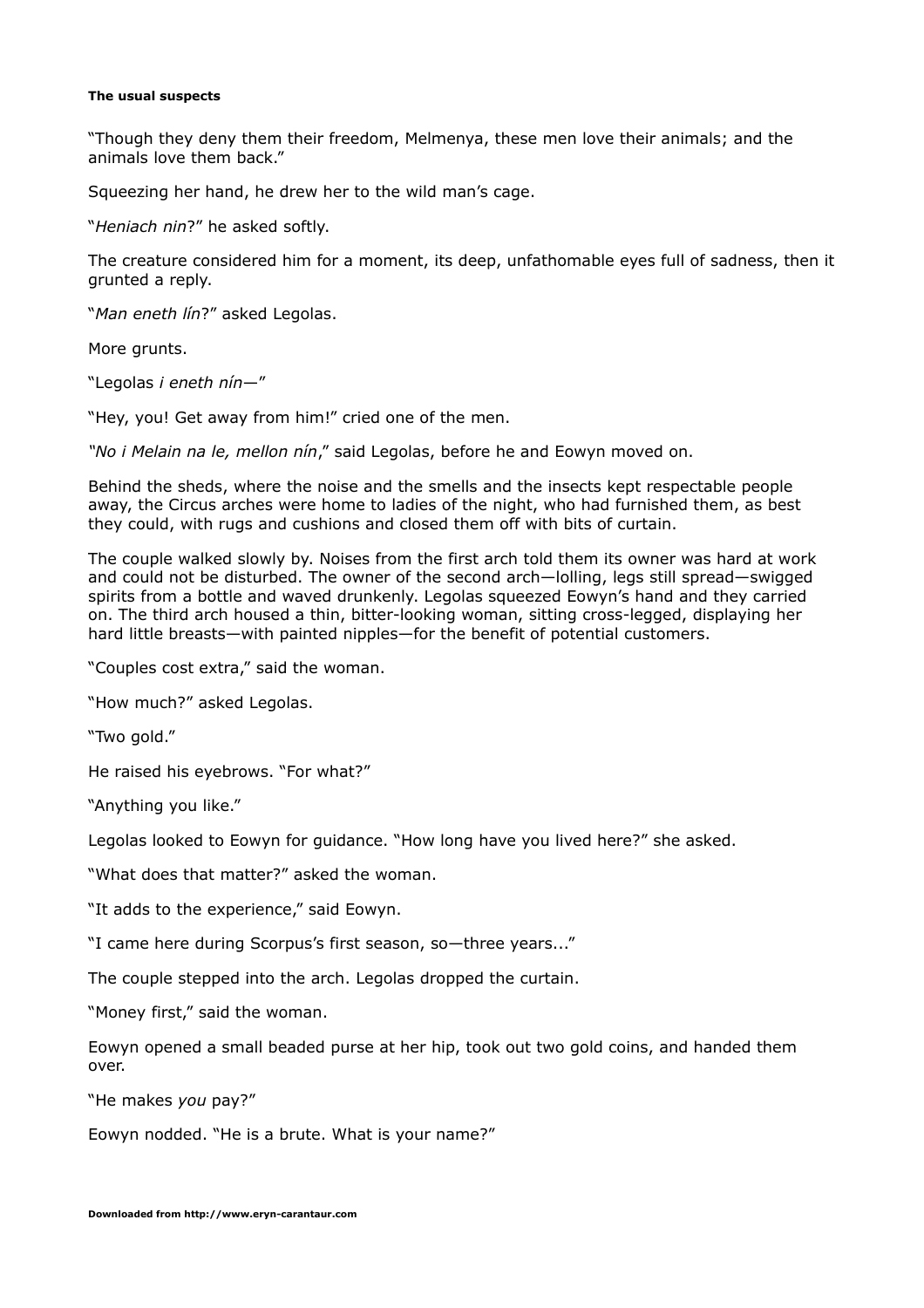"Call me anything you like."

"I would like to use your real name."

"Elissa." She turned to Legolas. "What do you want? One of us on your cock and the other working your balls? Or are you the type that likes to feel himself while he watches two women?"

Legolas cleared his throat. "We just want to talk."

"Talk?" She narrowed her eyes, shrewdly. "Talk can get a girl beaten—or *killed*. Talk costs extra."

"How much?"

"Ten gold. *Extra*."

Eowyn gave her the money.

"Ask away."

"Do you know a little boy called Keret?" asked Legolas. "He is about—how old, melmenya?"

"He would have been seven or eight when he lived here."

The woman gasped. "*This is about Riya...*"

Legolas and Eowyn exchanged glances. "*Yes*," said Legolas. "Do you—"

"A hundred gold."

"We do not have that much with us," said Legolas. "But we can give it to you later—"

"A hundred gold and passage out of Carhilivren."

"Done," said Legolas.

"And protection while I wait for the wind."

"Done."

"And some new clothes. Like hers." She nodded towards Eowyn.

"Anything you want," said Legolas. "Where is Riya?"

The woman checked that her curtain was fully closed, then crawled into the very back of the arch, pulled a knife from under her skirt and, using its blade, removed a stone from the wall.

"I always knew that Riya would come back to haunt me," she said, taking out a leather pouch. She replaced the stone. "She gave me this the day she left Carhilivren."

"Where did she go?" asked Eowyn.

"East, along the Silk Road." Elissa opened the pouch. "She asked me to take care of Keret but the little bugger ran off. He *never* liked me." She tipped something out into her palm. "The number of times I could have spent this on myself!"

"Why didn't you?"

"Riya would have slit my throat!"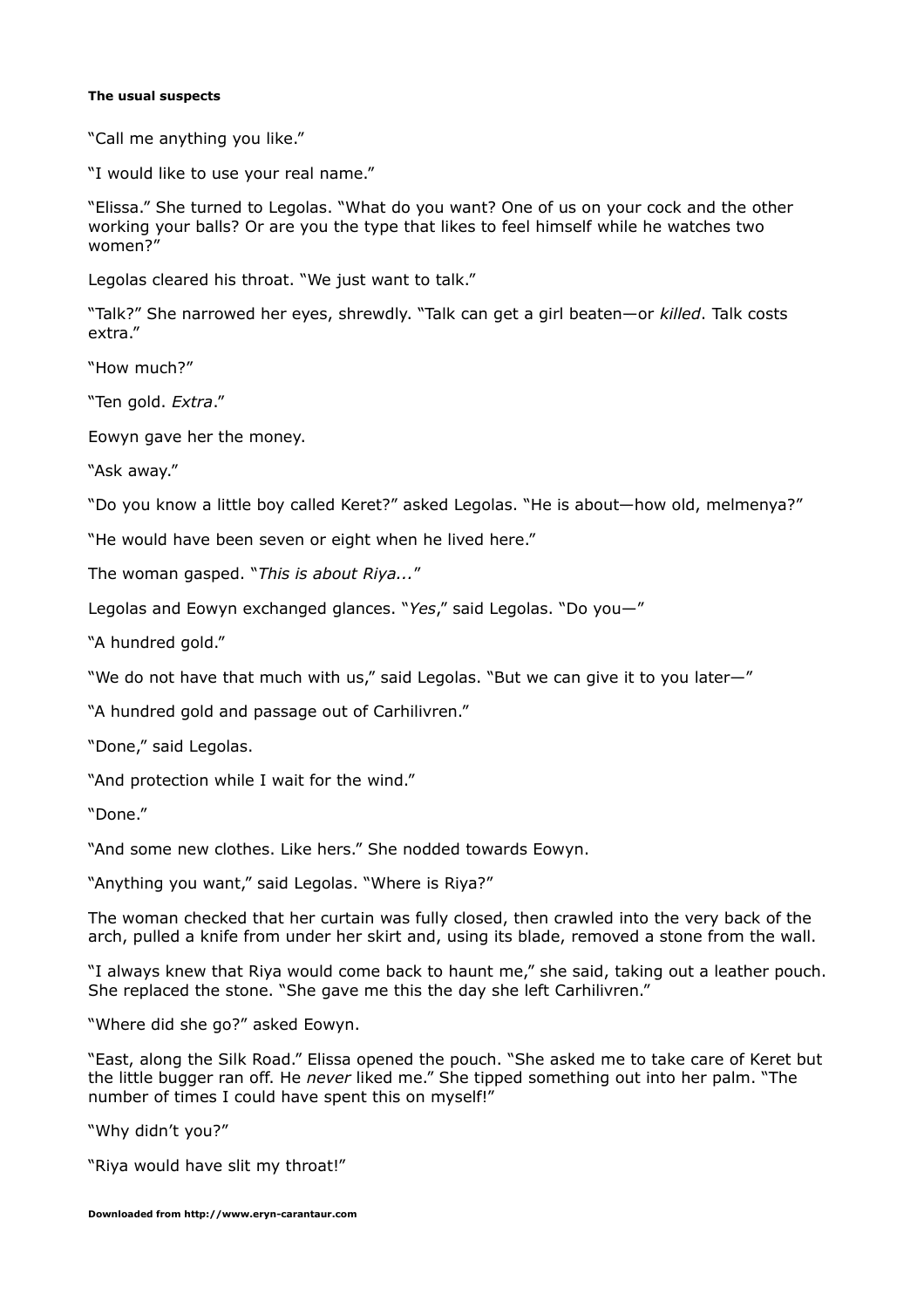She handed the object to Legolas.

It was an elven ring.

...

*Where have they gone? How could* they *just disappear?* Wolfram shuffled past the arches. *They must be in here*...

Cautiously, he pulled back the ragged curtain.

"Hey! What are you doing?"

A very big, very angry, and very aroused man shot out from the arch, caught Wolfram by the headdress, grabbed his arm and shook him hard. He raised his hand to strike. "Filthy old bi—"

"LEAVE HER *ALONE*!" roared a familiar voice, and a slender figure darted forward, grasped the man's hand and broke his grip. "Does it make you feel *manly* to attack an old woman?" My Lady demanded.

"What is happening, Melmenya?"

"This *real* man," said My Lady, "is bullying a woman three times his age and a quarter of his size."

The real man was hastily fastening his trousers. "The old bitch was spying on me," he complained, "watching me with—her." He gestured towards the arch.

"Do not be ridiculous!" cried My Lady.

"She was lurking outside—"

"She was walking past. She is slow on her feet! And who would care that *you* were with a whore—?"

The man took to his heels.

"I do not think that any real harm has been done, Melmenya," said elf-boy, soothingly. "Has it madam?"

"Oh—er—no," said Wolfram, hunching over a little more, and making his voice sound a little higher.

"Will you be all right now?" asked My Lady. "Can we take you anywhere?"

*The gods are laughing at* someone *tonight*, thought Wolfram. *Do I dare?* "No, my dear," he said. "Now that the brute has left, I shall be safe."

"Well, if you are sure, madam," said elf-boy. "Good night, then. Come, Melmenya; Elissa."

*Elissa?* Cautiously, Wolfram raised his head and watched them leave. *Now what would that pair be doing with a whore?*

...

Ribhadda closed the door behind the last patron. *The Silk Road* was quiet at last. Cyllien emerged from the stage door carrying a dark mantle.

Ribhadda smiled. "I hear you're going back North with him," he said.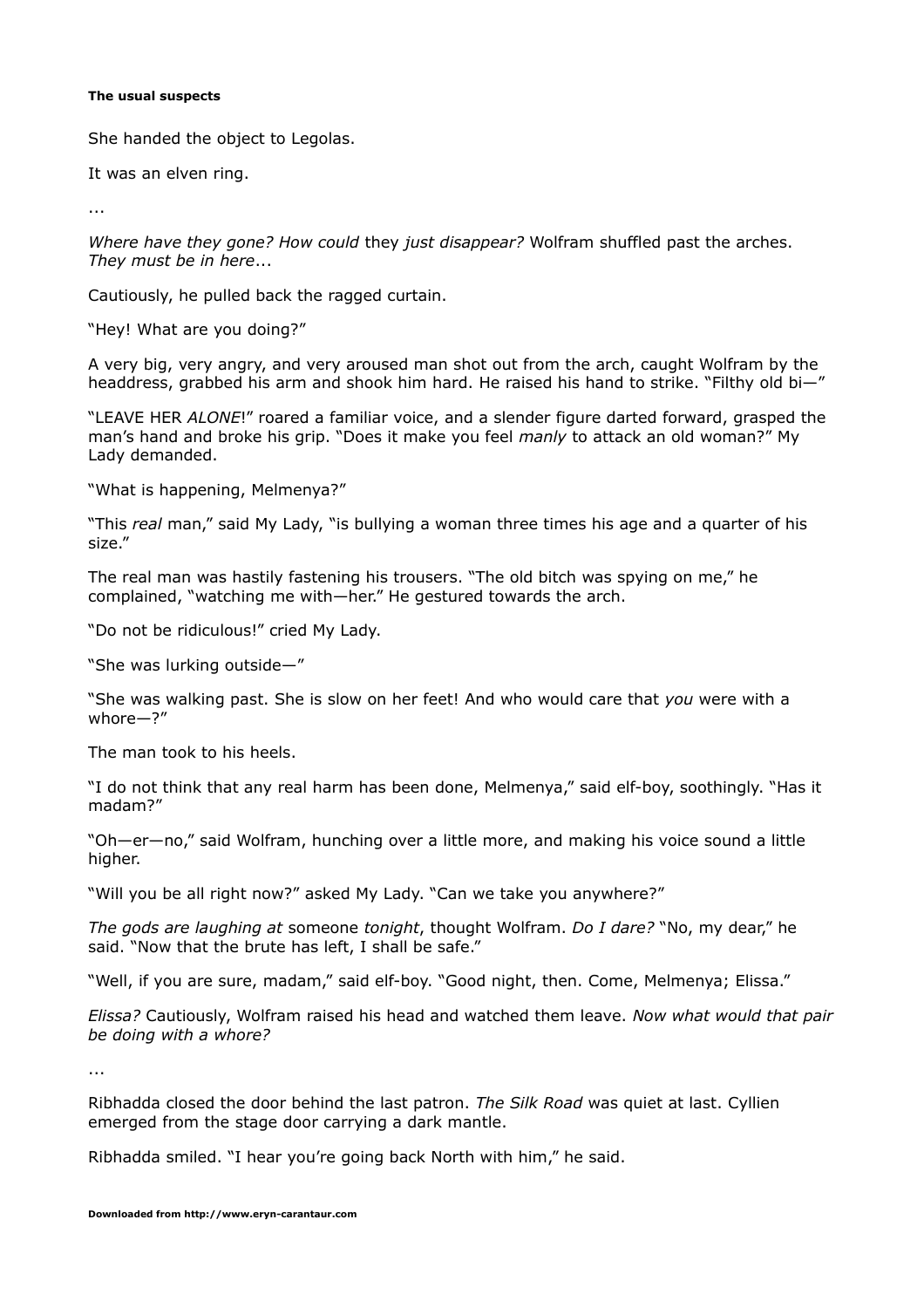Cyllien slipped the mantle over her shoulders. "Yes." She fastened the pin. "*Rib*..."

"Don't worry about me, kid. I'll be fine."

"I know you will—*we* were never meant to be, Rib." She came closer. "I just wish," she said, quietly, "that *she*'d come back."

"Who?"

"You *know* who—"

"Are you ready?" called Haldir.

Cyllien smiled. "Yes, *melethron*. Good night, Ribhadda." She squeezed his arm.

...

Keret had sulked all the way home. "I don't *like* her," he said to Hentmirë. "She hits me."

"She will not hit you *here*, Keret. *I* shall not let her," said Hentmirë, firmly. "Now, wash your hands and face, clean your teeth, and get into bed—and I will bring you a surprise..."

...

Legolas handed Elissa a glass of fruit cordial.

"Don't you have anything stronger?"

"No."

She sighed. "I gave you the ring. What more do you want?"

"Why did Riya leave Carhilivren?"

Elissa shrugged her shoulders.

Eowyn took a bottle from the sideboard, removed the stopper, and poured a large measure of brown liquid into the woman's drink. "What did she say when she was leaving?"

Elissa drained the spirits, shuddered with relief, and held out the glass for more. Ignoring Legolas' expression, Eowyn poured. "Well?"

"It's a long time ago."

Eowyn stopped pouring.

"Oh, all right! She said she had to leave Carhilivren because of the *Hatja*'s son."

"Explain."

"Well, he was *murdered*—in some tavern over by the souk—and *she* was with him. *She knows the man who did it*."

...

Legolas found Hentmirë searching for something in her father's study.

"I am sorry, *gwendithen*," he said. "We have filled your house with waifs and strays, and criminals, and now a prostitute—"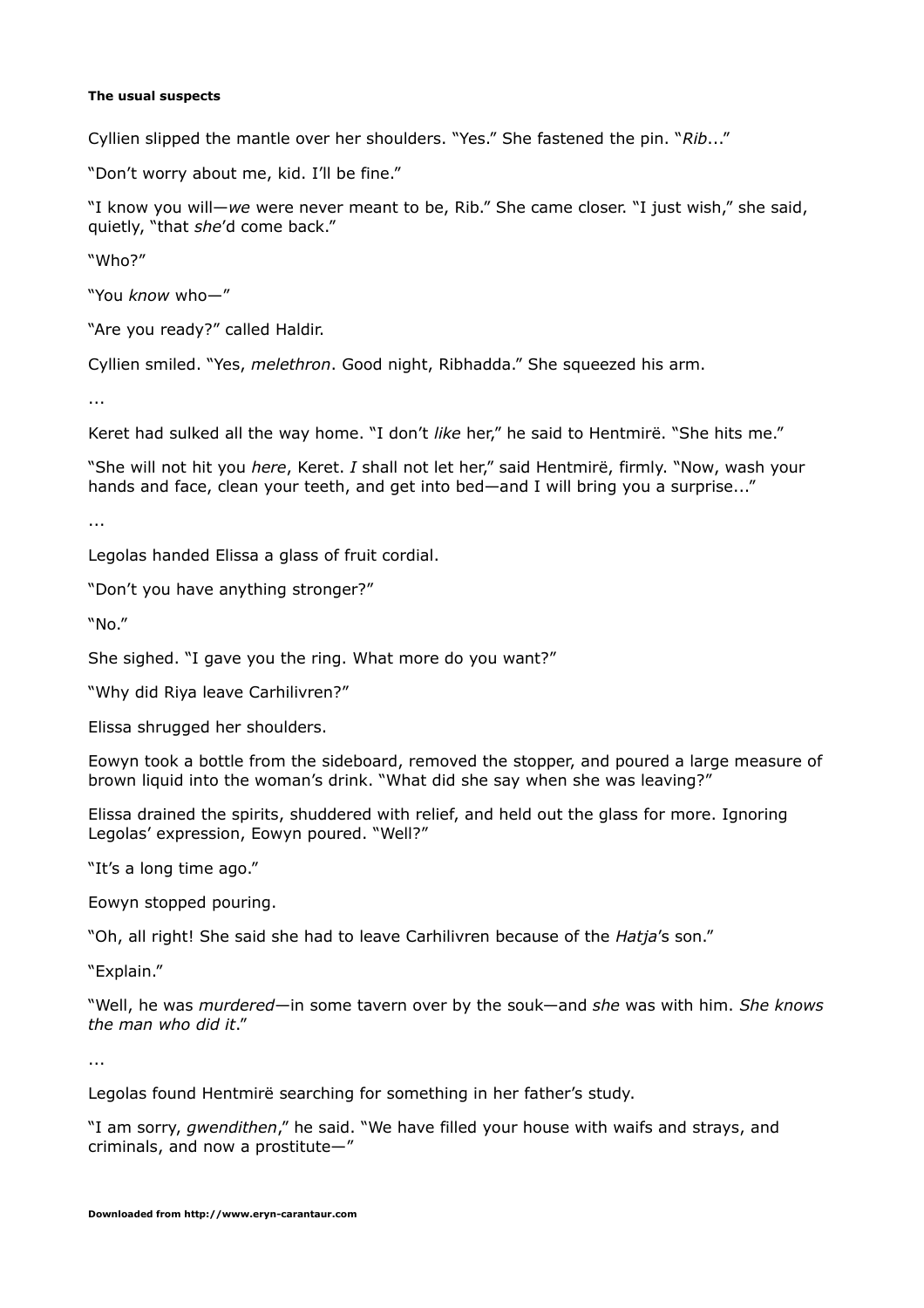"Oh, that does not matter," said Hentmirë. "I have had a bed made up for her in the servants' quarters. Though there *is* one thing—"

"What? What is worrying you, *gwendithen*?"

"*I* shall deal with it, Legolas—ah, *here* it is!" She held up a small wooden mûmak. "Has she told you where to find Keret's mother?"

"No. But we now know why Riya went into hiding... *That* looks like one of the animals we saw tonight, *gwendithen*."

...

Hentmirë paused on her way to the stairs. "*I* will see Elissa to her room," she said. "Come: this way."

As she led the woman into the servants' wing, she said, quietly, "You are welcome to stay in my house for as long as you need. But you are *never* to lay a hand on Keret again."

...

"Lassui," said Eowyn, laying down her hair brush and turning towards him, "I have had an idea."

Legolas, already sitting in bed, held his arms out to her.

Eowyn sighed. "This is so hard on you," she said, slipping out of her dressing robe and climbing in beside him. "Mortal life, with all its ugliness—but we shall soon be back home, Lassui; safe in Eryn Carantaur." She snuggled in his arms.

Legolas buried his face in her hair. "What was your idea, Melmenya?"

"I was thinking that we should go to Rihat, and see if we can find Riya there. If not, then I think we can honestly say that we have done our best—and stop looking."

"It is two days' journey, to Rihat, Eowyn *nín*."

"Not if the djinn takes us."

...

*Gods, I love that woman!* thought Wolfram, as he settled down opposite the house to resume his watch. *The way she stood up to that big prick!* He grinned at the unintentional pun. *She has bigger balls than the rest of them put together*.

He made himself comfortable. *She is wasted on elf-boy. What* she *needs is a* wolf...

And with that happy thought, he closed his eyes and got some well-earned sleep.

\*\*\*\*\*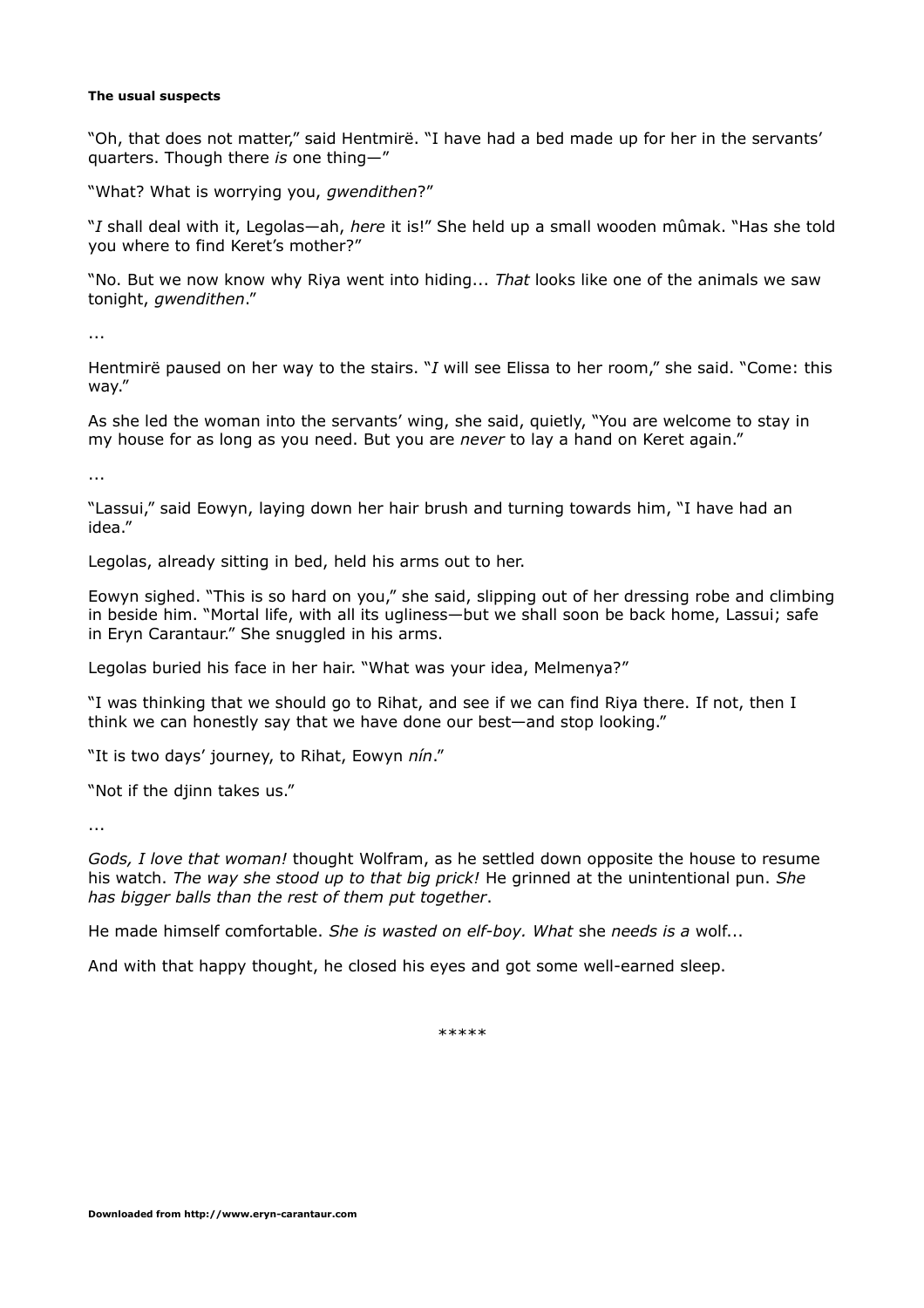# **Chapter 12: More answers**

# **"Leave those, Hiram," said Ribhadda. "Go on home now."**

The barman dried another tankard. "It's no trouble boss."

"They'll still be here in the morning. And you've worked hard tonight. Go home to your lady."

Hiram dried his hands on the cloth. "Well... Good night, then, boss."

"Good night," said Ribhadda, absently. He locked the door behind the barman and, moving the odd chair as he went, made his way to the stage door.

*"*We *were never meant to be, Rib; I just wish that* she*'d come back..."*

Ribhadda sighed. *And then what?* he wondered. She *couldn't stay here. We'd have to sell* The Silk Road *and leave Carhilivren. But go where? And would we take the boy?*

*No,* she's *better off wherever she is, and the boy has landed on his feet...*

He walked slowly down the dark corridor, paused beside Cyllien's empty room, and laid his hand on the wooden door. *Everybody moves on*, he thought.

*Gods, Ribhadda, you'll be drowning your sorrows with customers next...*

His own room was farther down the corridor—just before the storeroom—and he kept it locked. He stood beside the door, feeling for his key—

And someone moved behind him.

It had been a long time since Ribhadda had hunted orcs—and men—through the wilds of Ered Mithrin, but his instincts had not dulled with the years and he went straight for the throat. His assailant was younger, taller and physically stronger, but Ribhadda possessed a steel the other lacked; he also knew his storeroom like the back of his hand.

Caught unprepared by his victim's resistance, the assassin dropped his knife. Ribhadda reached for a bottle of spirits and, without hesitation, smashed it into his face.

By the moonlight filtering through the storeroom's high windows, Ribhadda peered at his would-be murderer. *Not so good looking* now *are we, Master Kurian?* he thought.

...

# **Dawn**

"Mmmmm?"

"*Shhhhh*." Legolas scooped Eowyn into his arms and turned her onto her stomach.

"Oh..."

Gathering her thick hair to one side, he kissed the back of her neck.

She squirmed against the bed. "What are you *doing*?"

Legolas laughed against her skin and, straddling her, let his hard penis brush between her thighs.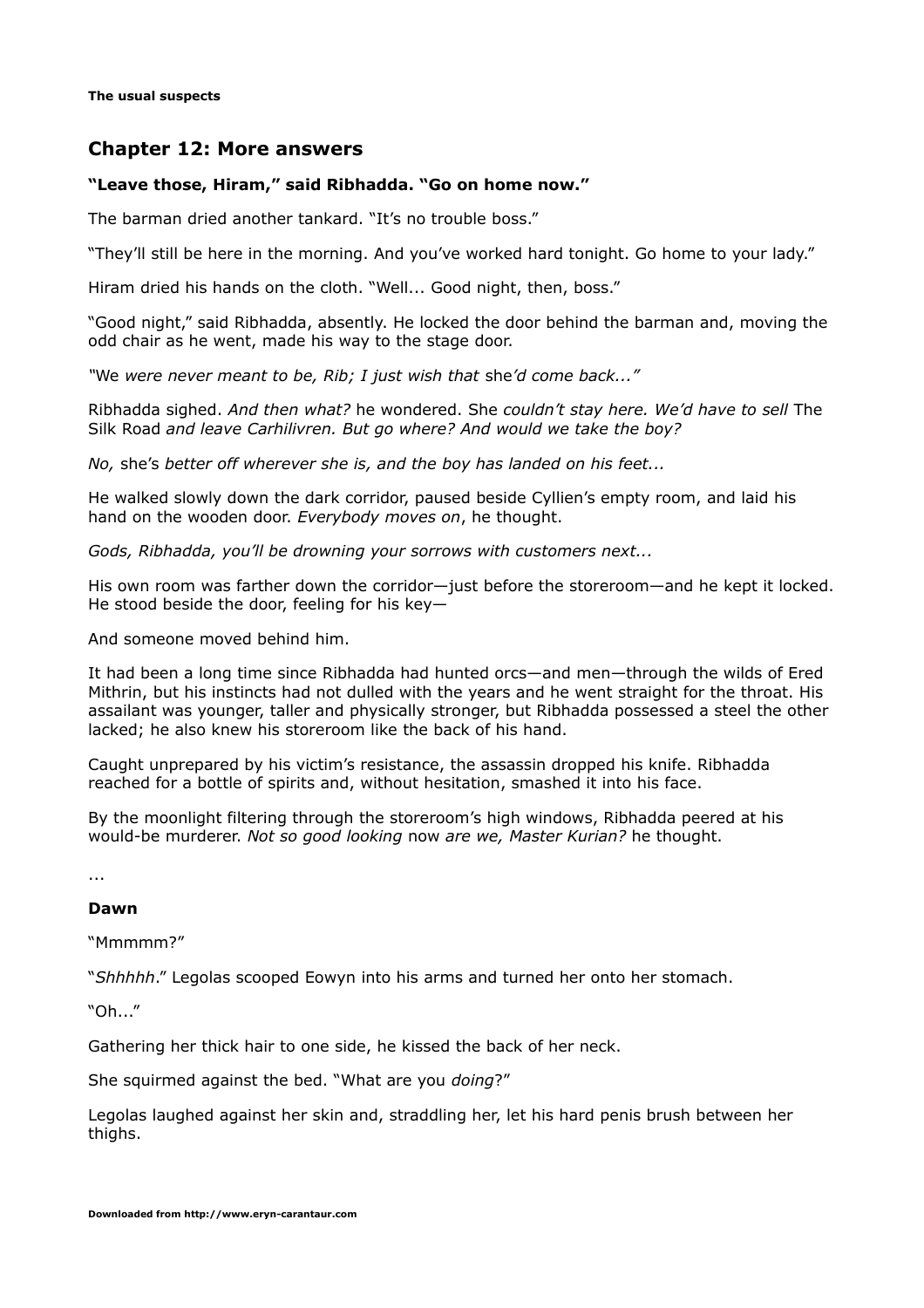"But we are going to Rihat..."

"Later, Melmenya..." he whispered. "Later... Come up on your hands and knees." He slid his hands under her hips and lifted her, gently. Then, lightly kneading her belly, he pressed himself against her. She was ready, and he slipped smoothly inside her. "Ah..."

His sighs, coming from deep within his throat, were a mixture of pleasure and relief, and accompanied each body-tingling thrust.

Eowyn's head sank down on her crossed arms. "Oh, Lassui," she moaned. "Oh... There... Oh, ye—ohhh—*yes, THERE*..."

...

"But how will you *find* Prince Faramir?" asked Hentmirë, at breakfast.

"We will start at the House of Healing," said Eowyn. She poured a glass of cordial and handed it to Legolas with a smile.

"And if they have not seen him, we will try the taverns," said the elf.

"At the same time," added Eowyn, pouring another glass for Gimli, "we will make discreet enquiries about Riya."

"You have thought it all out," said Hentmirë, stirring her porridge.

"What is wrong, gwendithen?" asked Legolas, gently.

"Nothing..."

"Hentmirë?"

She set down her spoon. "It is just... I have been to Rihat, Legolas. It is a horrible, horrible place—you cannot trust anyone there. Promise me you will be careful—all of you. Is Gimli going with you?"

"No," said the dwarf. "I am staying here, to protect you and Keret."

Hentmirë bit her lip. "Then take Rimush with you. He comes from Rihat—you could stay with his family."

"We plan to be back by nightfall, gwendithen," said Legolas. "But it might be useful to have a guide. Do you think the djinn could carry all three of us, Melmenya?"

"Oh, yes," said Eowyn. "If he can be persuaded."

"What shall I tell Keret?" asked Hentmirë.

"Where is he?"

"Upstairs with Donatiya, refusing to bathe," said Hentmirë. "Shall I tell him you are still looking for his mother?"

"Yes," said Legolas. "If he asks. But try not to raise his hopes too high, gwendithen."

...

Rimush climbed into Hentmirë's palanquin. "I have never been inside it before," he said, smiling. He sat down opposite Legolas.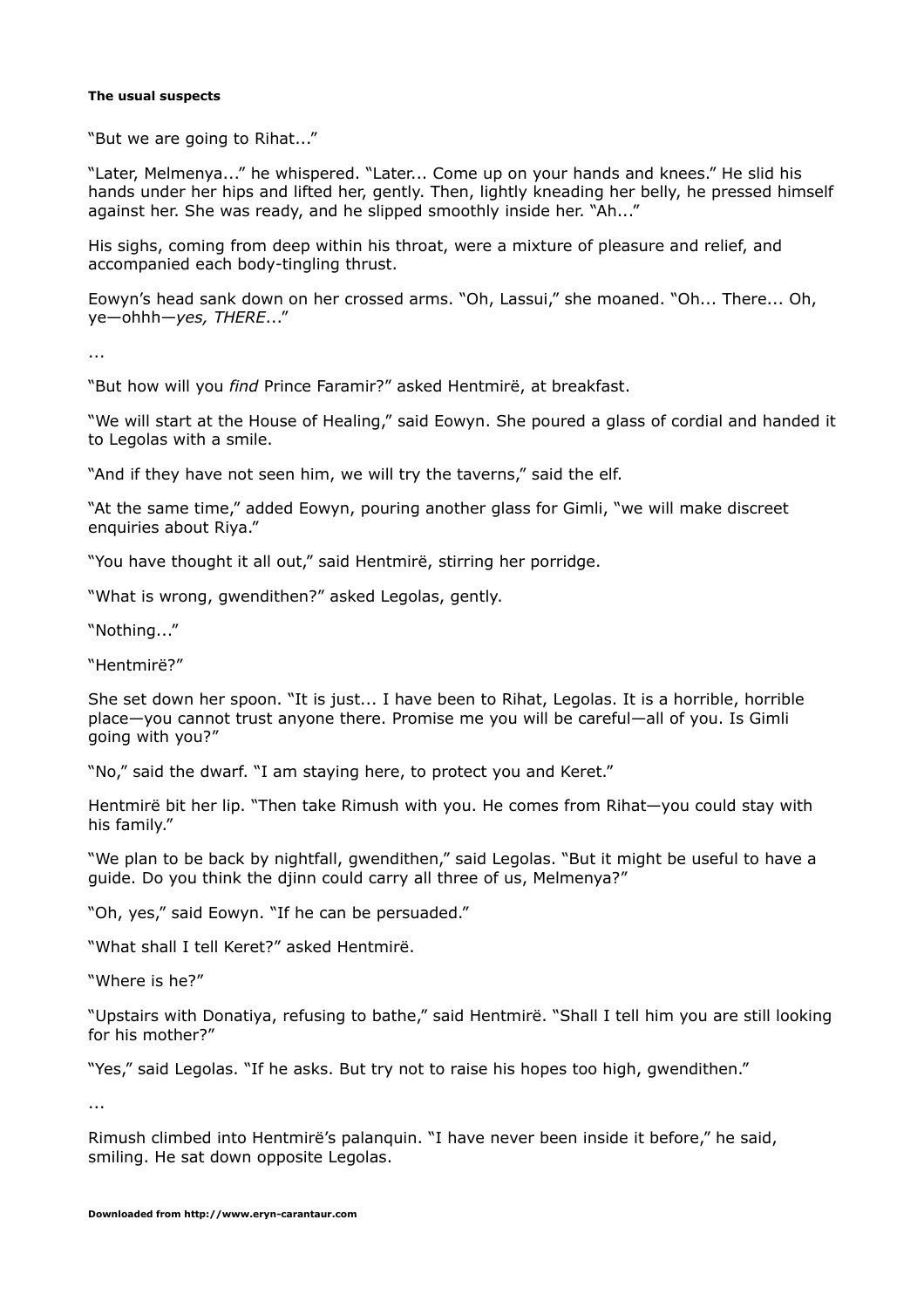Eowyn summoned the djinn. "I want you to carry this," she pointed to the palanquin, "to Rihat. Can you do that?"

"**Yes, mistress**," said the djinn, obviously puzzled by her question.

"It is not too heavy for you?"

The djinn flowed down and peered through the curtains at its occupants. "**No, mistress**."

"Good. And Rihat is not too far?"

"**No...**"

"And you know where it is?"

"**Yes...**"

"Good. Let me climb aboard, then take us there."

## "**Your wish is my command, pretty little mistress.**"

"What you have to do," said Eowyn, taking her seat beside Legolas, "is anticipate all of his objections."

The diinn scooped them up and carried them off.

"Goodbye," shouted Hentmirë, waving, "come home safe..." She walked back into the house with a sigh. *Children to wash, dwarves to find ale, prisoners to exercise, singers to rouse, prostitutes to put to work, beggars to feed...*

And a huge smile spread across her plump little face.

...

"What the...?"

Wolfram almost pulled off his headdress to get a better look at the palanquin as it disappeared towards the east. *Now I've seen everything!*

He sat down. *What do I do now?—Gods' turds, if I've lost her after all this waiting—*

Another slave was leaving the house, carrying a basket of food. *Can this be breakfast?* he wondered.

The slave crossed the road and approached him, smiling. *Yes, it's breakfast. Well, here's as good a place to stay as any. And My Lady may be back later.*

...

## **Rihat: the House of Healing**

"Ready?" asked Faramir.

"No," said Oliel. He straightened the collar of his shirt. "But let's go in."

They climbed the steps and, once again, entered the cool, quiet reception hall. Ahead of them, the broad corridor, with its marble walls, and doors leading to the separate healing rooms, made Faramir feel suddenly nervous. *There is nothing to stop a patient walking out of here*, he thought. *Or someone else walking in. We should have stayed the night*...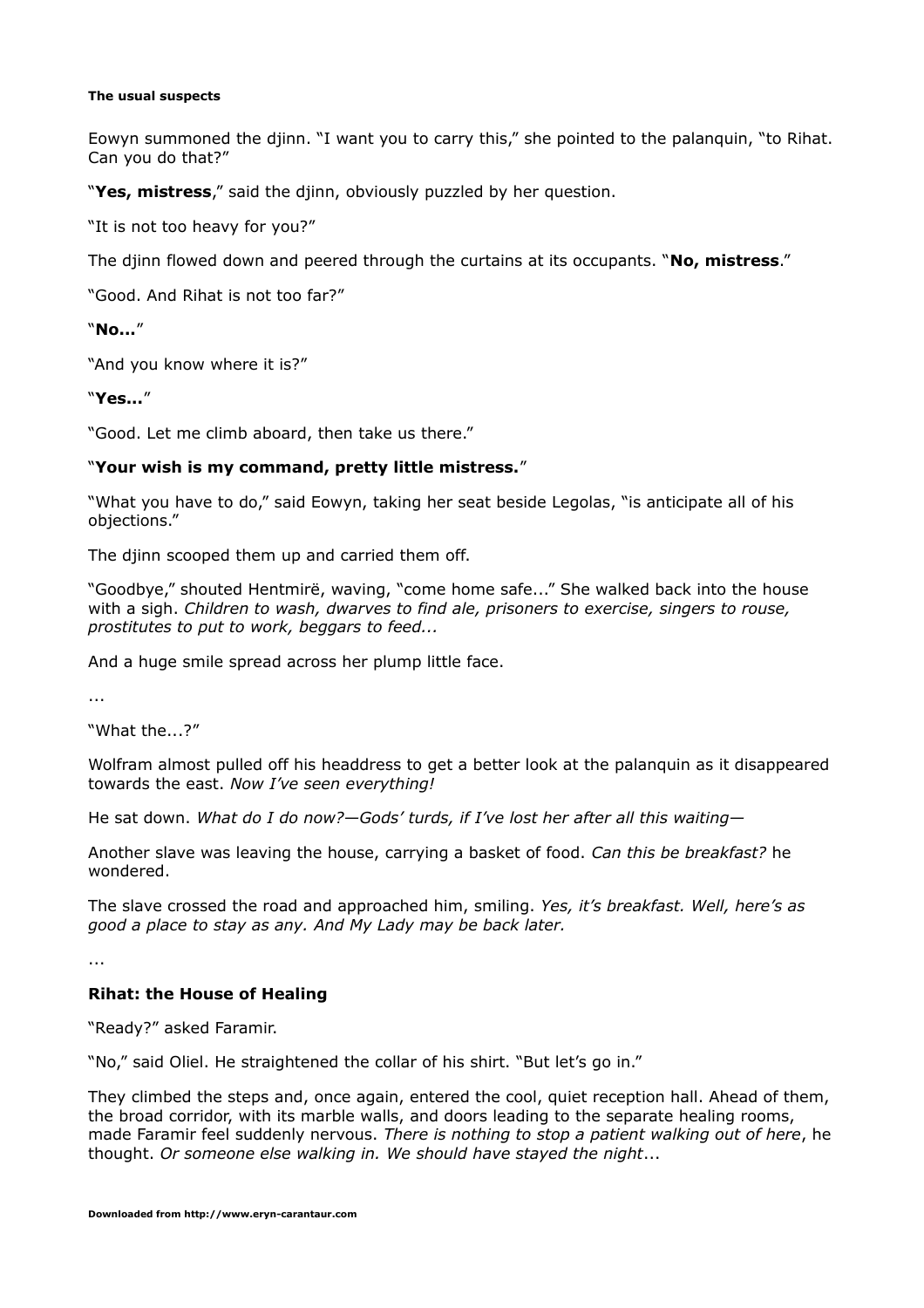Oliel asked to see the doctor.

She appeared immediately. "Ah, Captain—sir..." She drew them aside, and spoke quietly. "I have had to do something rather unconventional."

"Ma'am?"

"Gwirith tried to leave yesterday—after you had gone—so I locked her in my study." She sighed. "She was entirely within her rights to leave—I have no power to keep a patient here against her will. But... I am placing a great deal of trust in you—in both of you—now." She drew them further down the corridor. "Gwirith's spirit is exhausted. She will not last much longer out there on her own."

"Oh..." Oliel shook his head, unable to say more.

"We are grateful, madam," said Faramir. "Very grateful."

"This must not become public knowledge, sir," said the doctor. "Or I could lose my position."

"I understand."

She handed Faramir a small key. "This is my study, here. Leave the key at the desk when you go." She turned to Oliel. "I have done all I can for your wife, Captain. Her body is on the mend, but *you* must heal her spirit." She squeezed his arm. "Now I must see to my other patients." She hurried away.

"Faramir... I cannot..."

"Would you like *me* to speak to her?" asked Faramir.

"What would you say?"

"I am not sure—I suppose I would start by offering to rescue her from this nightmare, whatever it is "

"And persuade her to come back with us?"

"Yes."

"Do it. I shall wait out here."

Faramir fitted the key in the lock.

"Faramir? When we get back to the *Hunter*, I will return everything you have paid me, my friend..."

"Oh. *No*." Faramir waved his hand.

"How else can I thank you?" asked Oliel.

...

Faramir opened the door. The study was empty.

*No!*

*Wait...*

*She is behind the door*, he thought. He glanced around the room. *Desk, chairs, bookcase...*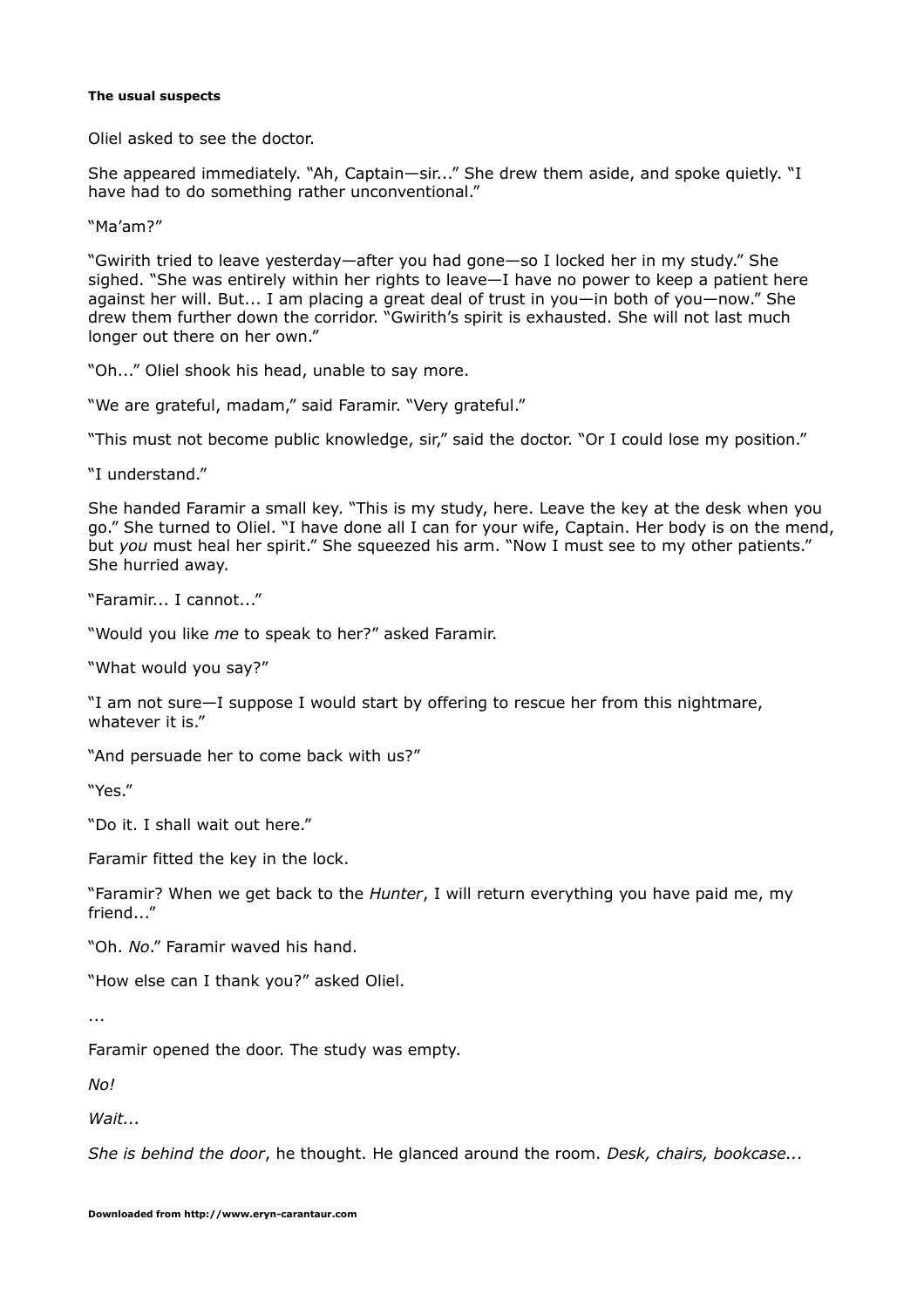*Ah...* The row of statuettes on the bookcase had a suspicious gap at its centre. *She is armed.*

He threw the door wide—

"Agh!"

—and, drawing his sword, rounded on the woman, who had dropped the statue and was clutching her wrist.

Faramir pushed the door closed and, keeping his sword trained upon her, said, "I am sorry, madam. Shall I call the doctor?"

Gingerly, Gwirith moved her hand back and forth. "It's not broken," she said, sullenly.

"Good. Then sit down," said Faramir, "and I will bathe it for you."

"What?" Her head came up and she stared at him, eyes narrowed, her opinion of him clearly written on her face: *Fool!*

"Truce?" asked Faramir.

"*What?*" she repeated.

"If I lower my sword, will you promise not to attack? At least for now?"

"Where did Oliel find *you*?"

Faramir smiled. "Sit down, let me bathe your wrist, and hear me out. Then, if we have not come to an agreement, you can take up the statue again. How does that sound?"

"Patronising." Wearily, she dragged herself to one of the chairs, sat down, and held out her wrist, supporting it with her other hand. "What agreement?"

Faramir sheathed his sword. "Come with us. Let us take you back to Gondor." At one end of the room there was a small consulting area with a couch, and a sideboard holding a ewer and basin, several bottles of coloured liquids, and some jars of powdered herbs.

"Is that *all*?" asked Gwirith.

Faramir poured water into the basin. "What more do you want?" He ran his fingers over the jars. "Ah, this looks like,"—he removed the stopper and sniffed—"yes, this is iârloth." He sprinkled a little into the water, then took up a piece of linen and soaked it in the mixture. "She must import this from the North..."

"I *want* to be safe."

"Then come with us." Faramir knelt beside her.

"You do not understand."

"What?" He wrung out the cloth and wrapped it around her wrist. "There—how is that? What do I not understand?"

"Can you keep me hidden? Can you? Because, the moment anyone sees me, I am a dead woman and *you* are a dead man, if you are with me."

"Who is 'anyone'?" asked Faramir.

"My... My owner. And..."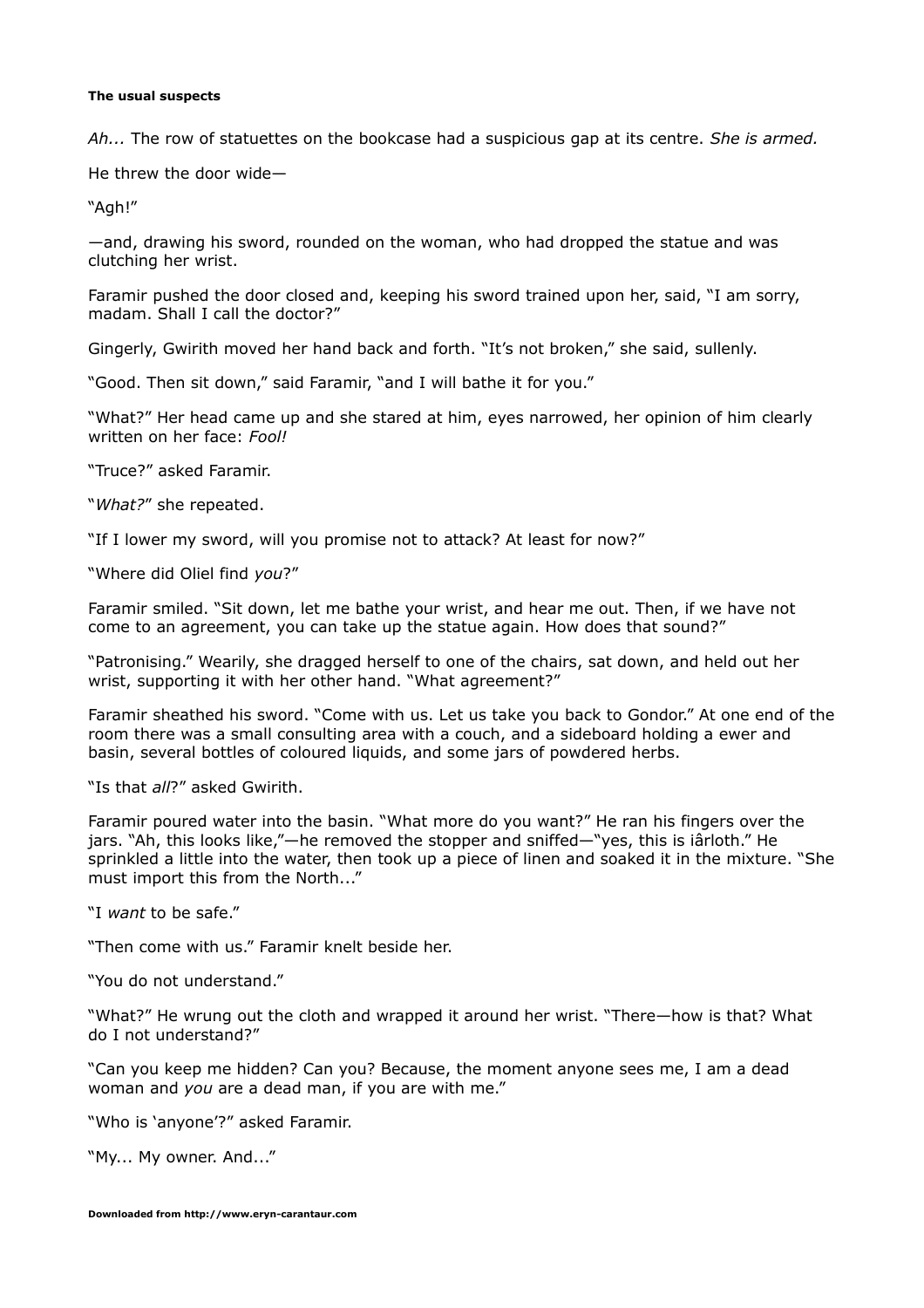"And who?"

"The Hatja's Guards."

"Why? What did you do?" Faramir unwrapped the cloth and dipped it back in the water, pressing it down to soak up the healing herbs.

"Nothing."

"*Nothing?*" His tone made it clear that he did not believe her.

"I was just in the wrong place at the wrong time," said Gwirith.

"And?"

"And I saw something."

"You saw someone commit a crime?"

She nodded.

"Then you are a valuable witness. Why are you afraid of the Hatja's Guards?"

"Because he made me help him."

...

The journey to Rihat had taken less than two hours.

They had followed the Silk Road across the vast sea of sand, passed a slow-moving camel caravan—waving to its astonished travellers as they flew by—and soared over the Ripaa Ridge, winding their way along the narrow gorge that cleft the rocks in two; swooped down low over the open desert, taking a small detour to marvel at a tiny oasis to the south; then swept northwards into Rihat, the city of towers.

"**We are here, mistress**," said the djinn.

"Take us to the House of Healing," said Eowyn.

...

"Made you help him *how*?" asked Faramir. "What did you do?"

"He liked me—the victim. You wouldn't think so, to look at me now," she said, unconsciously running her good hand through her ragged hair, "but I was beautiful, and he *wanted* me. On that night, I pretended to want *him*..."

"You got him alone?"

She nodded.

"You distracted him whilst someone—what?"

"Killed him. While he was inside me..." whispered Gwirith.

"Oh, gods!" Faramir laid a comforting hand on her back.

...

The House of Healing was on the Northern edge of the town. The djinn set down the palanquin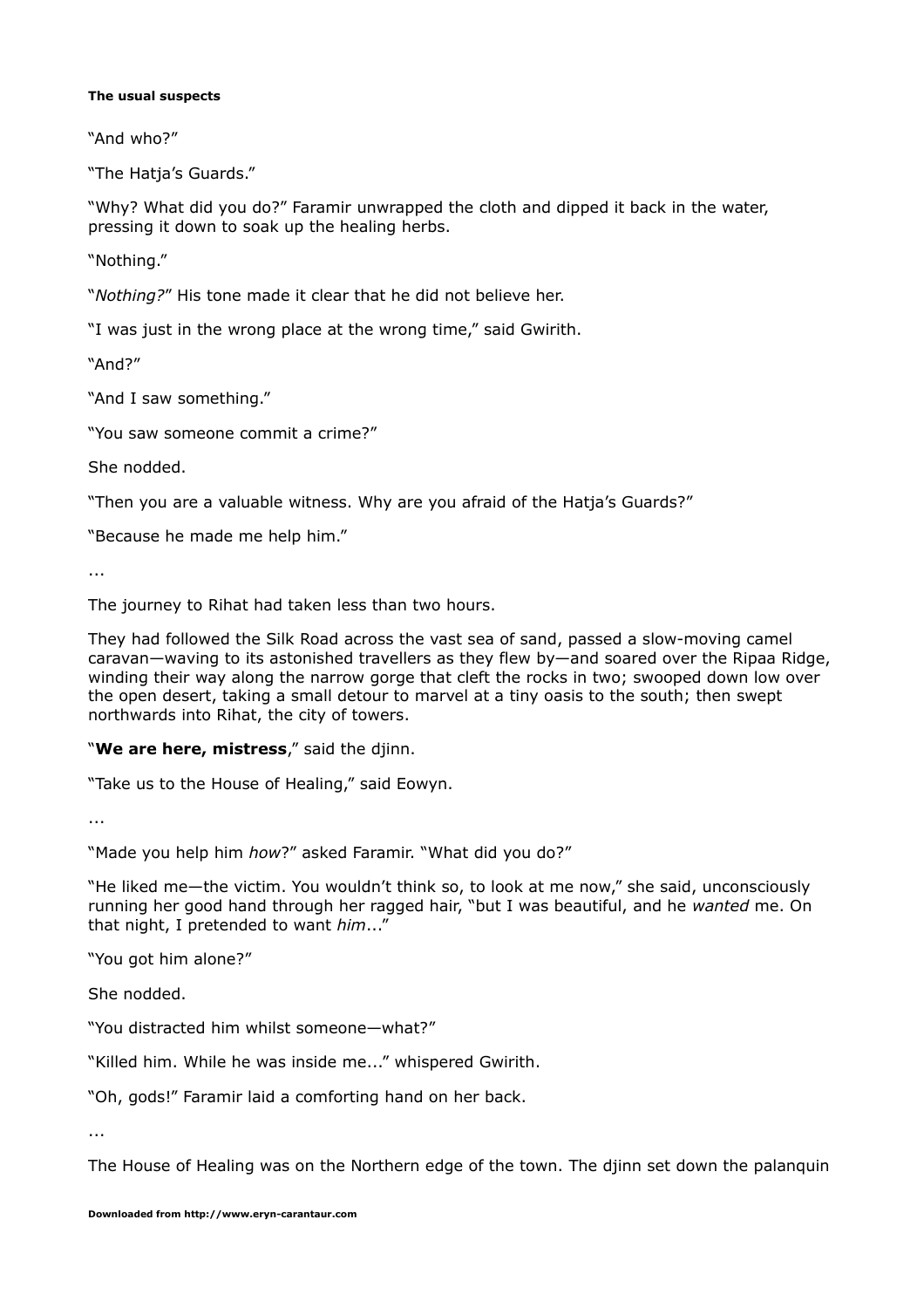in a narrow alley running along its western side, close enough to open ground to be quiet, but sufficiently overlooked to be safe from thieves.

"I will stay here and watch over it," said Rimush.

Legolas patted his arm. "Thank you. Are you ready Melmenya?"

Eowyn stowed the djinn's lamp in her bag and they made their way to the front door.

...

"I knew I wouldn't last long without protection, so I went to the Hatja's Guards—to Captain Ramess. He told me I was an accessory to murder and would hang for it. But his eyes were all over me."

Her face hardened. "And when he rolled off and fell asleep I slipped out of the Guardhouse and hid myself at the docks. I tried to get passage on a ship, but then..."

"What?"

She shrugged. "I decided to stay. I thought we'd be safe if we just kept moving... But I was a danger to anybody I cared about. So I left Carhilivren and came to Rihat, where I didn't know anyone." She turned to Faramir. "What's your name?"

"Faramir. Why?"

"I've never told anyone the whole story before. Thank you, Faramir."

Faramir bowed his head. "You are welcome, Gwirith," he said. "What are you going to do about Oliel?"

"Oh..."

"You know that he has been searching for you for seven years?"

Gwirith shook her head. "No. He has been searching for the little girl he married for seven years; and the truth is..." She looked at him closely. "You don't *like* women, do you, Faramir?"

"Some of my best friends—"

"You know what I mean."

"No."

"That's why it's so easy to talk to you about this," she said. "Oliel thought I was a virgin when he married me. But I'd had men before—many men—my father's foreman, the farm hands, the migrant workers—I was never the innocent little girl he wanted for a wife. It was not that hard to fool him. He'd spent most of his life at sea and the only women he'd ever known were whores. So, with a little reluctance—"

"He is my friend, Gwirith. *Please* do not tell me any more." Faramir got up off his knees and settled himself on the chair beside her. "I have promised to plead his case."

...

The cool, white marble was a strange contrast to the dusty mud brick of the outside walls. Legolas scanned the hallway for any sign of Faramir. To his left, at a desk beside the door, a veiled woman was rising to greet them. Ahead, more veiled women flitted from room to room carrying bottles of tinctures, and jars of unguents, and pitchers of water. To his right...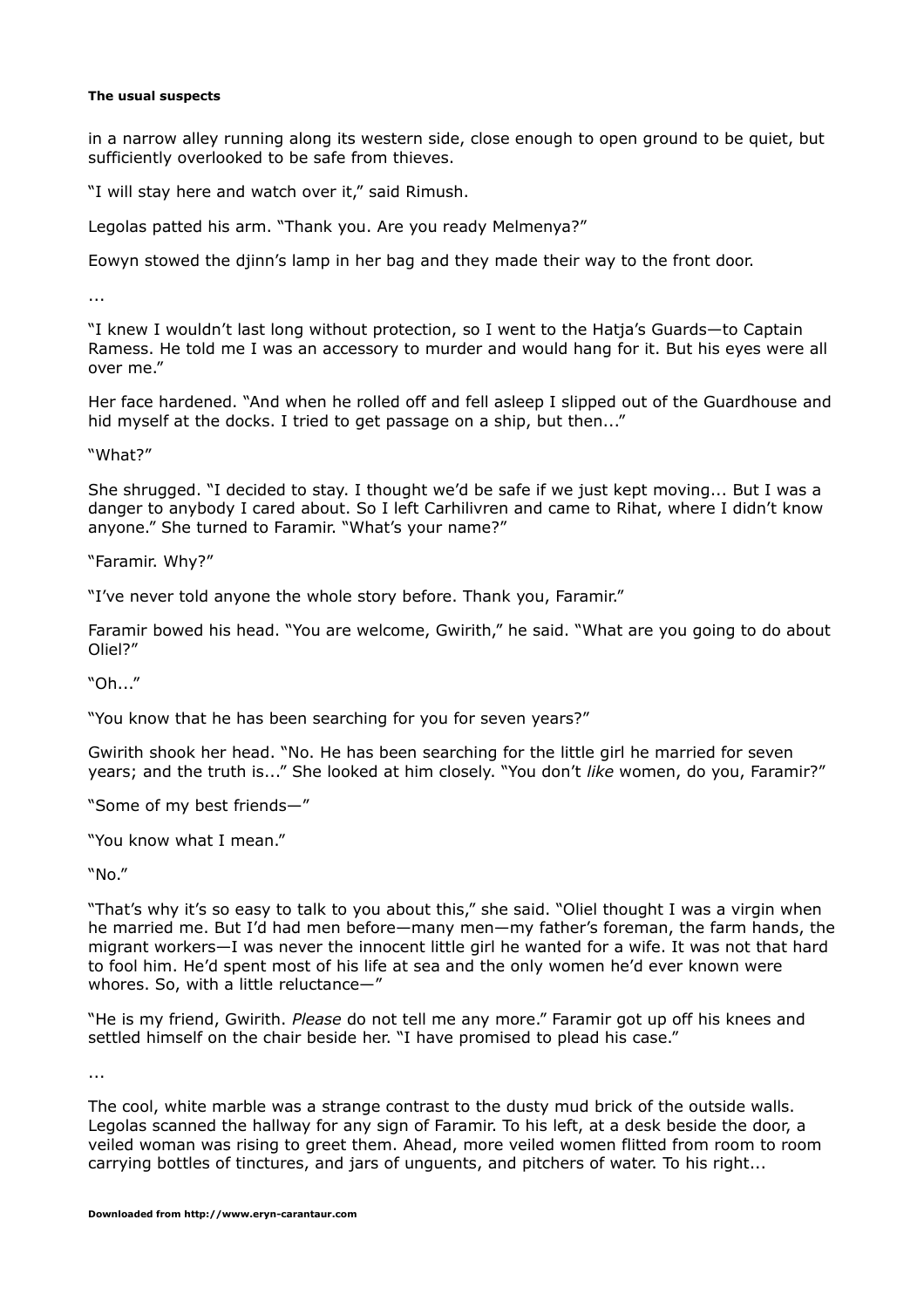Just inside a narrow corridor, leading off to the east, sat Captain Oliel, nervously drumming his fingers on this thighs.

Legolas turned to the veiled woman. "We have a message for our friend," he said, quietly, nodding towards the Gondorian. "May we speak with him?"

The woman bowed her head, graciously.

"Thank you." He led Eowyn into the corridor. "Hello, Captain Oliel," he said quietly, "is there any news of your wife?"

...

"Why did you marry Oliel?"

"What do you mean?"

"You could have had any man you wanted but you chose to marry *him*. Why?"

She shrugged her shoulders.

"The doctor told me you were still wearing his ring when you arrived here. How did you hide it from the slavers?"

"You don't want to know." She shifted uncomfortably on her seat.

"You did that just to keep Oliel's ring?"

"It's valuable."

"It is *silver*," corrected Faramir. "Practically worthless. A worthless little ring from a worthless little—"

"No! It is not! *He* is not..."

"Not what?"

"You are very clever."

Faramir bowed. "Thank you," he said. "And so are you. And there is a way out of this mess, Gwirith; you and I are going to find it."

"You are wasted on a man."

"I shall take that as a compliment. Now—have you noticed how the ladies dress here—Lady Bint-Anath, for instance?"

"Abdosir's daughter? She decorates herself like a Yule Tree."

"Not when she is travelling," said Faramir. "She wears black—a heavy black veil that completely covers her face. With one of those, and an armed escort, we can pass you off as a Lady from the East, take the first camel caravan back to Carhilivren, and keep you hidden until Oliel is ready to sail."

"What if it doesn't work, Faramir?"

"It *will*—"

"Not the disguise. Oliel and me—what if *that* doesn't work? He's is in love with an innocent girl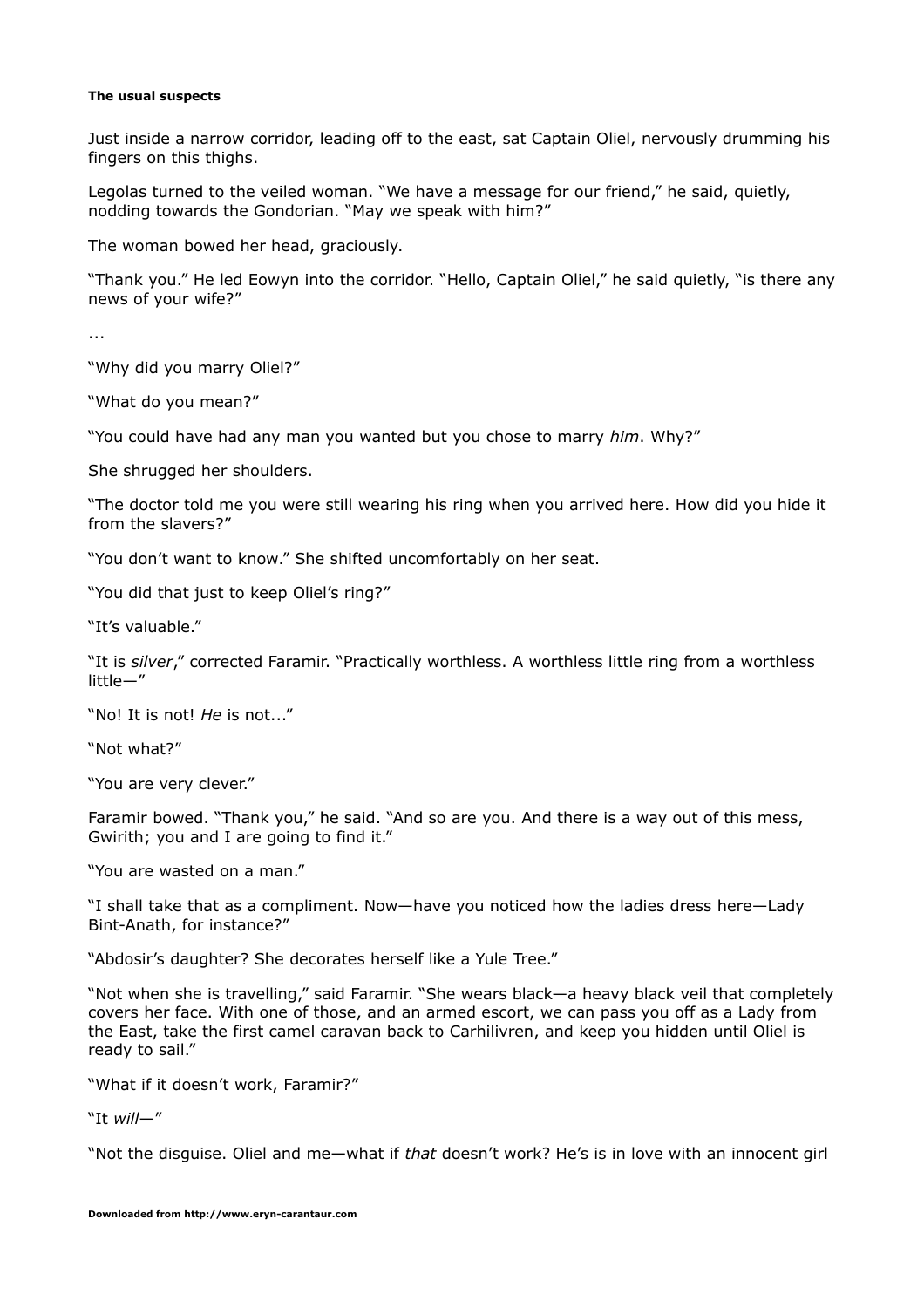and I'm in love with a dashing sailor, when—the truth is—I'm a broken old hag and he's—he's what? *You* know him better than I do..."

"He..." Faramir smiled. "He reminds me of my older brother."

"Is that good? Do you love your brother?"

"I did. Very much."

"Did?"

"He died in battle. Bravely."

"I am sorry..." She was silent for a moment, then she asked, "Did *he* prefer men?"

Faramir laughed. "Boromir? No, not at all!"

"Good."

"Shall I ask Oliel to come in, then?"

Gwirith bit her lip. "Yes," she said. "Quickly, Faramir, before I lose my nerve."

...

The door opened and Faramir came out. He smiled warmly at Legolas and Eowyn then turned to Oliel. "She has agreed to return with us," he said. "Go in and speak to her."

"What should I say?" whispered Oliel.

"Say whatever your heart tells you to say." He pushed Oliel through the door and closed it behind him, but not before Legolas had caught the briefest glimpse of Gwirith as she rose to greet her husband.

"*Strange*," he murmured.

...

# *The Silk Road*

"Are you *sure* you want to stay with me all day?" asked Cyllien, playfully. "I shall be *surrounded* by men—by Rib and Hiram and Aqhat. No one could touch me in here, not even Wolfram." She knocked on the door of *The Silk Road*.

Haldir shook his head. "We Lorien elves prefer to take care of our own ellith."

Laughing, Cyllien kissed his cheek. "I *love* it when you act like a Beorning—Ah, Hiram—Valar, Hiram! What's wrong?"

"The boss was attacked last night."

"Attacked—" Cyllien pushed past the barman and ran inside. "Rib? *Rib*?"

"That's quite a row you're making," said Ribhadda, with one of his rare smiles.

He was standing behind the bar, checking his spirits as usual, but, to Haldir, he looked changed. *Older*. "What happened?" the elf asked.

"Nothing I couldn't handle."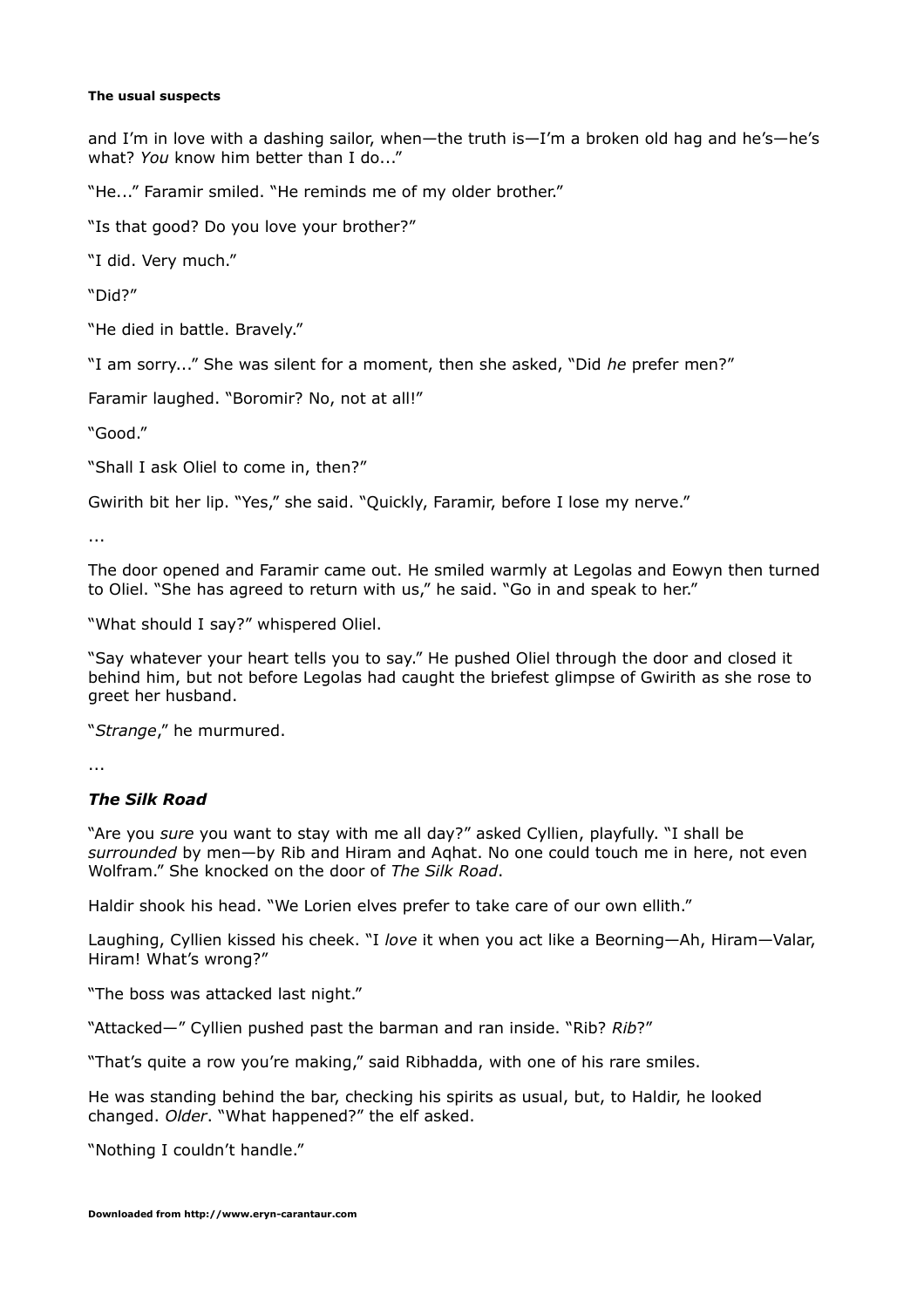"Tell us," demanded Cyllien.

Ribhadda shrugged. "I closed up, went backstage to my room, noticed someone lurking in the shadows, and hit him with a bottle of spirits. The healer's still sewing his head back together."

"Oh, *Rib*..."

"Who was it?" asked Haldir.

"A Kurian," said Ribhadda. "Probably hired especially for the job."

"Was it a robbery?" asked Cyllien.

Ribhadda shook his head. "No, kid. It was attempted murder."

"Who would want you dead?" asked Haldir.

"That's something I'd very much like to know myself," said Ribhadda. "You sticking around?"

The elf nodded.

"Good. Then when the healer's finished with him, you and I can ask Master Kurian a few questions."

...

"Good morning," said Hentmirë, hoping that her nerves were not showing.

The elf responded with an enigmatic smile.

"I thought," she said, "that you might like to spend some time outside in the garden. There are no big trees out there, but there are some nice little perseas, and daisies, and cornflowers..."

The elf smiled again, and this time his expression seemed quite friendly.

"But I would have to put these on you, to stop you running away." She held up the padded manacles she had used on Legolas at the slave market, which Gimli had examined and pronounced sufficiently sturdy. "Legolas would never forgive me if I let you escape—"

The elf laughed.

"Why is that funny?" asked Hentmirë.

The elf shook his head.

"*Would* you like to go outside?"

"If you will sit with me."

"Sit with you?" Hentmirë was taken aback—and, with her new, busy life to cope with, not at all sure that she really had the time. "For a little while," she said.

"Then, yes, I *would* like to go outside," said Vardamir.

"Hold out your hands." She slipped the manacles around his wrists and closed them. "You must go up the stairs first," she said, remembering Gimli's instructions: *Never let them get behind you, lass...*

...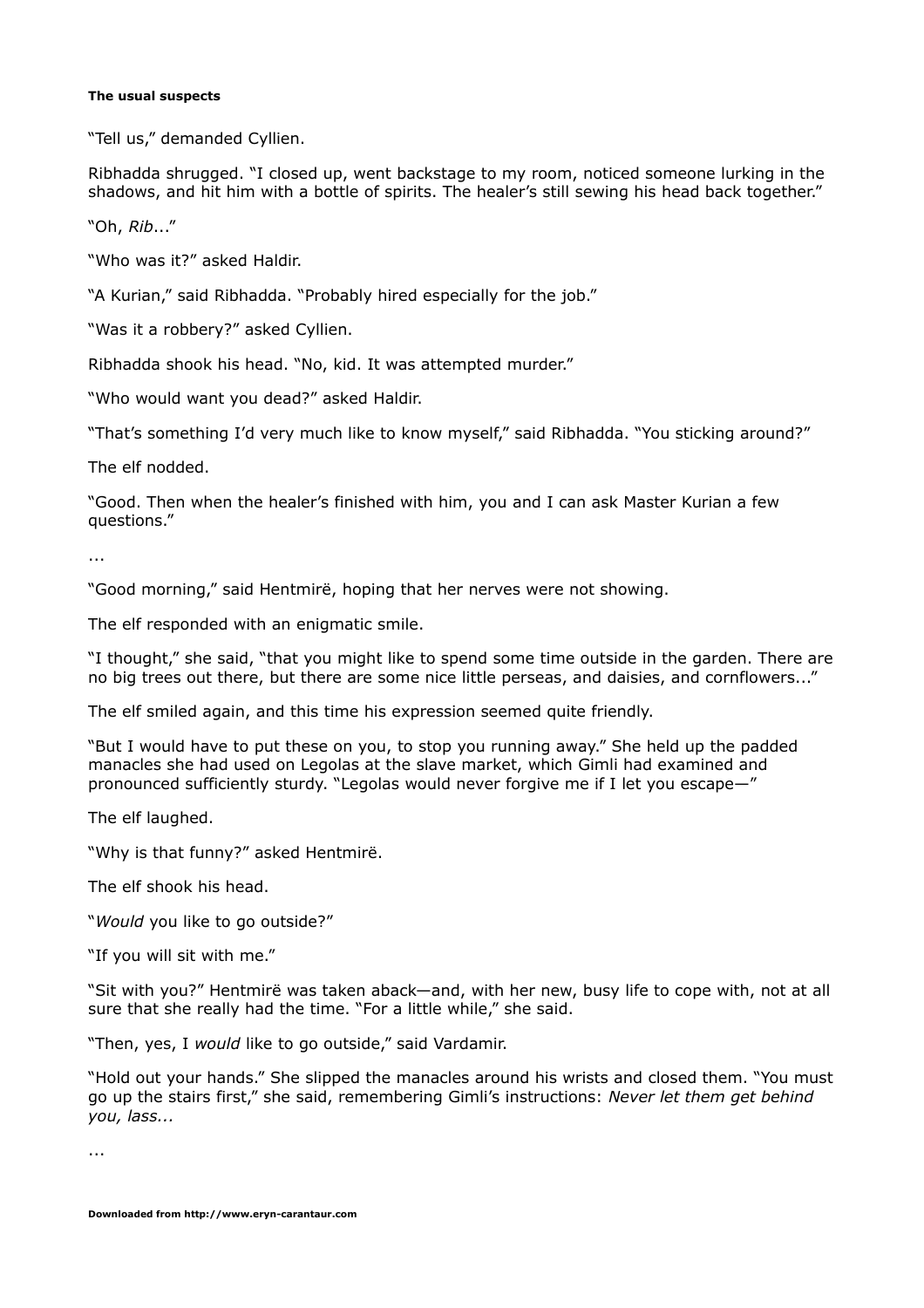The garden was cool and shaded. Vardamir dutifully examined the perseas and the daisies, then sat down on one of the raised flower beds and smelled the air. *Salt*, he thought. *The sea. Strange that I should have no desire to sail West, even now. I never was a proper elf...* 

He sensed the little woman watching him, anxiously. "I will not try to run away, my lady," he said. "You have my word."

"Good," said the woman. "But..."

"But?"

"You have broken *that* before," she said.

Vardamir smiled. "You are right, my lady." He turned to her. "I am not trustworthy."

"But you are an *elf*!"

*An elf*... She was so innocent, so ready to think the best of everyone—but especially of an elf that it touched his heart. "And you," he said, softly, "are a very special adaneth." And, for a moment, something like decency stirred within him.

But then another presence, lurking somewhere towards the sea, came forward to quash it. *Wolfram?* he thought. *Yes! Wolfram has come to rescue me!*

...

*Vardamir!* thought Wolfram, as he watched the elf sniffing the flowers with the fat little woman. *You* prick*!*

...

### **Rihat**

"Gwirith."

"Hello Oliel."

"Here..." He caught her by the elbows. "Sit down, you look exhausted."

She laughed as he eased her back into her seat. "This is how I am, now, Oliel. Old and haggard."

Oliel took the seat beside her and gazed at her, unflinchingly. "You look tired," he said. "But you are still the most beautiful woman I have ever seen, Gwirith." He reached out and stroked her cheek. "*Beautiful*..."

"Oh!" She buried her face in her hands and wept.

"My love, what is wrong?" He fell to his knees beside her and wrapped his arm around her shoulders. "Shhhh, *shhhh*." He held her against his chest.

"I have been with men," she whispered. "Other men..."

He stroked her hair. "And I have been with other women," he admitted, "a few times—more than a few... But none of them could give me what I needed, Gwirith. None of them was *you*."

"Will it work, Oliel? *Can* it work, after all this time?"

"We will not know unless we try." He kissed the top of her head. "I will give up the sea..."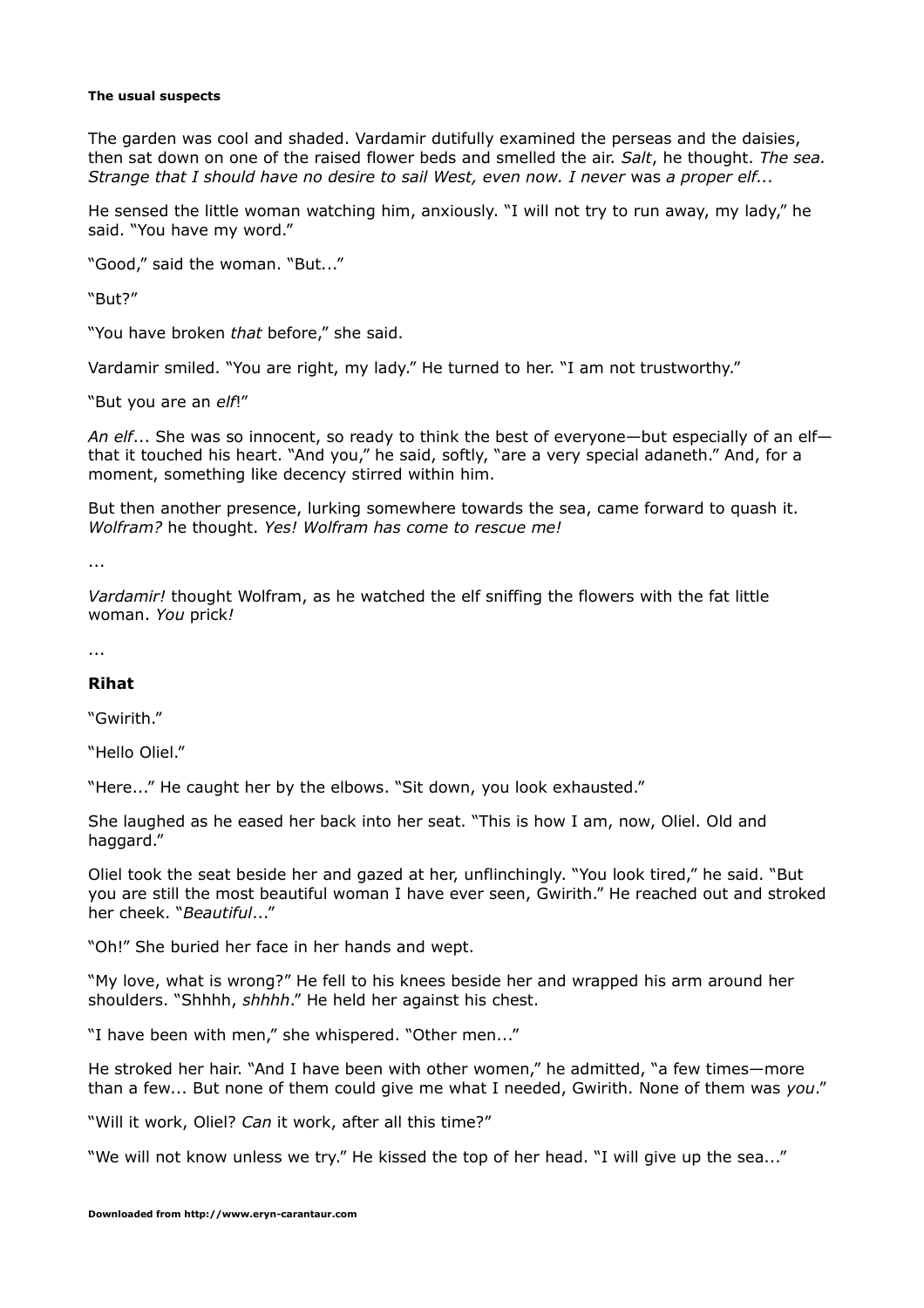"No!"

"I must, my love. If we are to have any chance after all the lost years, we must be together."

"Then *I* shall come to sea with you."

He lifted her chin. "It's a hard life for a woman, Gwirith..."

His wife smiled. And, for a moment, the terrible scars of seven years seemed to fall away. "*You*," she said, "have no idea what it's like to live on a rubbish heap."

...

Whilst Faramir waited for Oliel and Gwirith in the House of Healing, Legolas and Eowyn returned to the palanquin and Eowyn persuaded the djinn to take it to the Boarding House. Then, accompanied by Rimush, the couple set out in search of Riya.

"Where do you go if you want to hire a prostitute?" Eowyn asked the slave.

"My *Lady*!"

Legolas shot him a sympathetic smile. "Suppose a man wanted to hire a prostitute," he corrected, "where would he go?"

"Down by the water station," said Rimush. "Or so I've *heard*..."

He had heard correctly. All along the town's outer wall, provocatively-dressed women lounged upon piles of mud brick, trying to persuade the male travellers to sample their wares.

Legolas sighed. "Stay here with Rimush, Melmenya."

"No," said Eowyn, catching his arm. "No, Lassui, I think they are more likely to speak to me than to you. You keep watch." And before Legolas could stop her, she had approached the first group of women.

"You're in the wrong place, love," said one of the whores, not unkindly.

Eowyn shook her head. "I am looking for my sister," she said. "She was kidnapped by slavers some years ago, and our parents have never recovered. I just want to find her and take her home..."

The women were sympathetic and made several suggestions, which the couple pursued. But no one in Rihat would admit to knowing, or having heard of, a tall, dark woman called Riya.

...

By the time Legolas, Eowyn and Rimush reached the Boarding House it was dark. The men were sitting in the lobby, drinking fruit cordial and eating savouries. Gwirith was upstairs, sleeping.

"She is exhausted," explained Oliel. "Now that she is safe, I think she will sleep for days."

Faramir called for more glasses. "Did *you* have any luck?" he asked, pouring three drinks.

Legolas shook his head. "We must tell the boy that we have failed."

"Let us hope," said Eowyn, wearily, "that his other wishes will be easier to grant." She took a sip of cordial.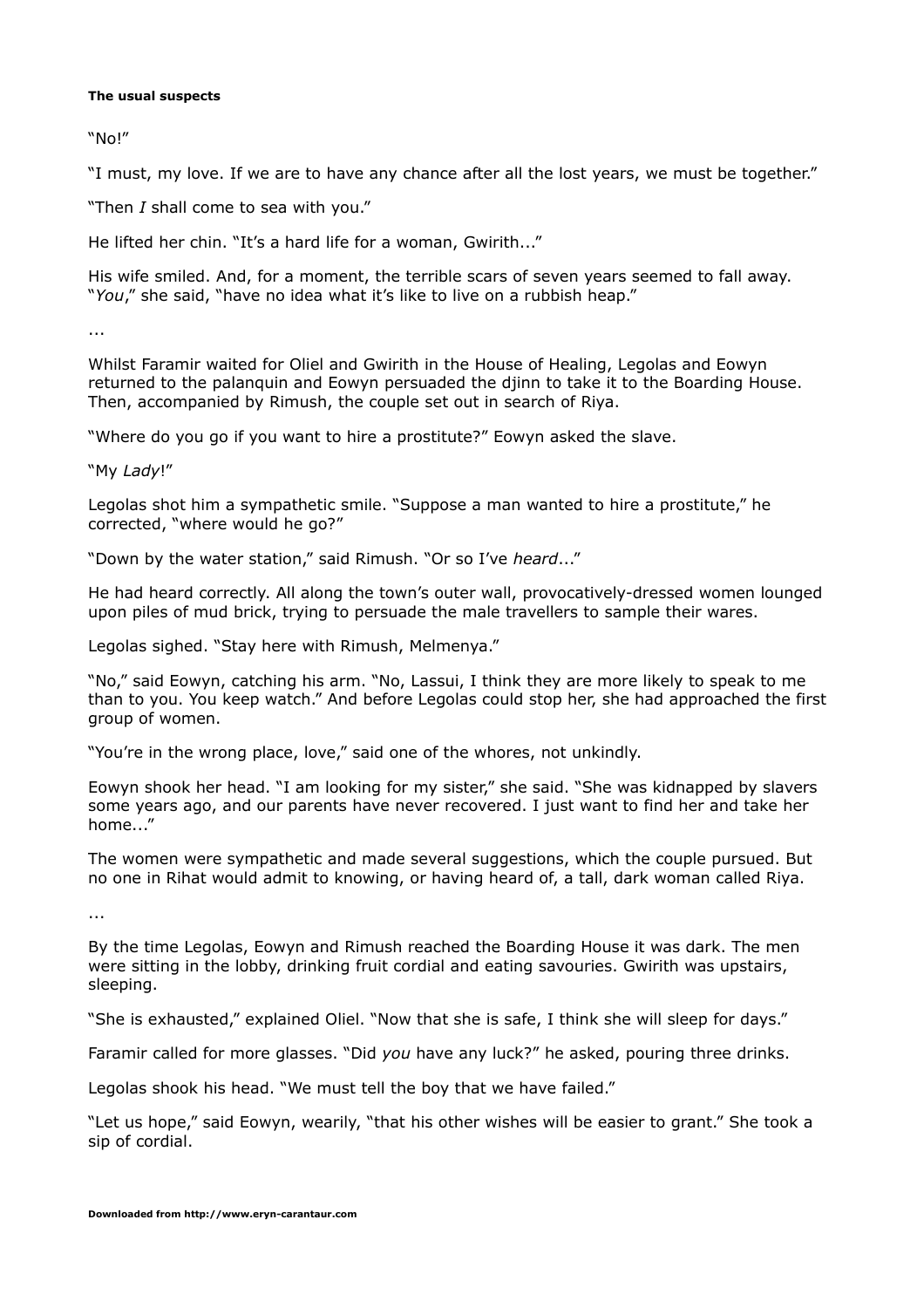"Eowyn," said Faramir, "we need to get Gwirith out of Rihat, and safely hidden aboard the *Hunter*—Captain Oliel's ship—as quickly as possible. I was wondering..."

"We can take her in the palanquin," said Legolas. "And you, too, Captain."

"Of course," said Eowyn. She smiled at Faramir. "Then I shall send the djinn back for you and Berengar, and Rimush."

"Thank you, my dear."

Eowyn turned to Oliel. "But could we not hide your wife at Hentmirë's house until the wind returns? That way she could sleep in a proper bed, with a maid to take care of her, until she is feeling stronger."

"That would be wonderful, my lady," said Oliel, "if Lady Hentmirë would not mind."

Eowyn glanced at Legolas.

"Hentmirë seems to thrive on having guests," he said. "Especially guests who need special attention. But I shall speak to her as soon as we arrive, to make sure."

...

An hour later, Oliel carried the still-sleeping Gwirith down to the palanquin, and the first group of friends set off for Carhilivren.

"What is wrong, Lassui?" whispered Eowyn, as they sped across the desert.

"Wrong?"

"You keep staring at Gwirith."

"Do I?" He glanced at Oliel, who was dozing beside his sleeping wife. "She reminds me of someone, Melmenya."

"Who?"

"Prince Imrahil..."

Ahead of them they could see the lights of Carhilivren—at first as a faint glow on the horizon, then gradually brighter, and then resolved into hundreds of dazzling points.

Swooping down into the city, the djinn flew low along the Great Royal Road, slipped over the wrought-iron gates, and deposited the palanquin in Hentmirë's garden.

...

"Legolas is back!" cried Hentmirë, happily. "Come Keret, come Gimli!"

Keret dumped his wooden mûmak on the table. *There's no arguing when she's like this*, he thought. He took her hand and allowed her to lead him into the garden, where Legolas and a strange man were helping a very tired woman to climb down from the palanquin.

Keret stared at the woman...

"Mummy," he whispered. Then he shouted, running towards her, arms outstretched, "Mummy! MY *MUMMY*!"

\*\*\*\*\*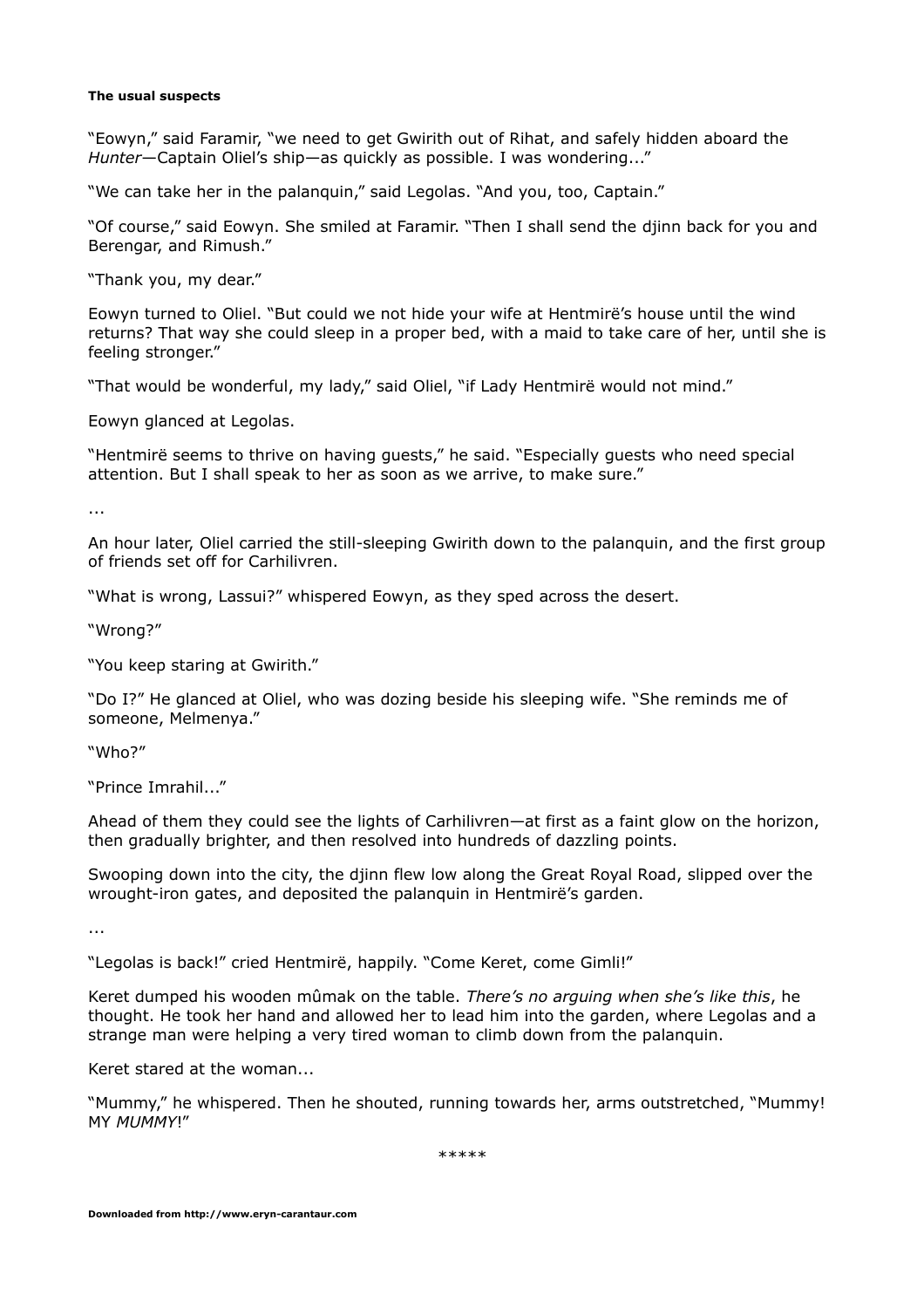# **Chapter 13: Ribhadda's choice**

## **"Keret," whispered Gwirith, "oh,** *Keret***!" She hugged him tightly. Then, "Let me look at you..." Keret stepped back. "How you've** *grown***!" She held out her arms again.**

"Let us take you inside," said Legolas, gently separating them. "Captain Oliel..."

Oliel lifted Gwirith and carried her into the house.

"Bring her over here," said Hentmirë, indicating her day bed. She caught Keret's arm as he followed his mother. "You must be very good now, Keret, and help us look after her. Start by asking if she would like a drink..."

Outside, Eowyn was already sending the djinn back to Rihat, to collect Faramir and the others.

...

The healer had insisted that the Kurian be allowed to rest before he was questioned.

*"I have given him something to make him sleep. He has been fortunate—the glass missed his eye and, although there will be some scarring, most of the damage is above the hairline. There is, however, a deep laceration along the jaw, so he must be fed, very carefully, on liquids until it heals—and, of course, he must not speak..."*

*Ribhadda sighed. "I understand. How much?"*

*"Five gold pieces. It was a very skilled job."*

*Ribhadda paid the healer. Then he sent Aqhat out to fetch a woman.* 

*"Find Meryt or Bet, or one of the others," he said. "Tell her I'll pay her five silver a day to take care of Master Kurian—feed him and change his dressings—in her own lodgings. I don't want him here."*

*"Yes, boss."*

By the time the Kurian awoke, *The Silk Road* was open and customers were already drinking at the bar and sitting at the gaming tables. Leaving Hiram in charge, Ribhadda took Haldir backstage to his own room.

"He's in here..." he said, unlocking the door.

The injured man was lying on the divan, his face and his left hand heavily bandaged. Ribhadda drew up a chair and indicated that Haldir should do the same.

"The healer tells me you can't speak," said Ribhadda. "So I want you to answer by moving your hand. One tap for 'yes', two taps for 'no'. Do you understand?"

No response.

Ribhadda sighed. "You're a professional," he said. "And this fiasco will have left you out of pocket. I will pay you for information. Do you understand *that*?"

There was a long pause. Then, *Yes*.

"Good. Now, I want to know who hired you. I'm going to say some names, and I want you to tell me 'yes' or 'no' after each one." He recited a list of names, deliberately starting with people he was sure had nothing to do with the attack. Each one elicited a 'no', until he said, "Abdi."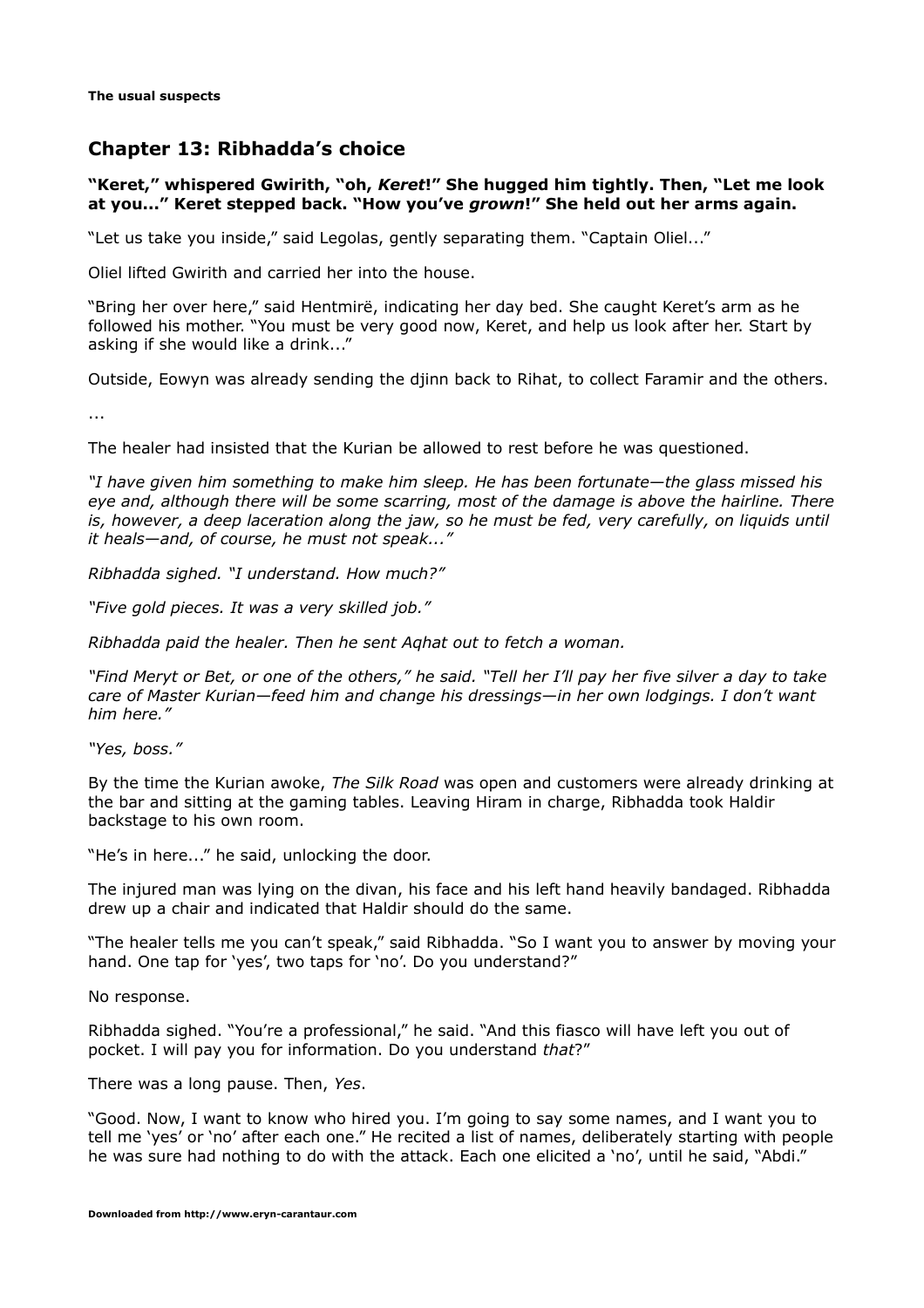*Yes*.

Ribhadda glanced at Haldir.

"Did he say why he wanted Ribhadda dead?" asked the elf.

*Yes*.

Ribhadda was surprised. "Can you write, Master Kurian?"

*Yes*.

He walked over to his desk and found a writing board and a piece of chalk. "Here," he said, "tell me why."

With help, the Kurian wrote, *He think you know something will get him hanged*.

Ribhadda frowned. "Did he say what?"

Two taps. *No*.

"Did he mention Cyllien?" asked Haldir. "The elleth—the female elf who sings here? Were you to do anything to her?"

*Yes*.

"Take her back to him?"

*Yes*.

"He does not give up," said Haldir.

"He doesn't know how," replied Ribhadda. To the Kurian, he said, "I've arranged for someone to nurse you until you're back on your feet. Then I *strongly* suggest you get yourself back to Kuri."

With great care, the Kurian turned towards him, and assessed him with his one unbandaged and still-painted—eye. *Yes*, he tapped.

"We'll leave you now. I'll send you a drink."

The Kurian moved his hand, indicating that he wanted to write something else. Ribhadda held the board for him. *No more spirits*.

Ribhadda almost laughed. "You should never have got into this line of work," he said. "You're not cut out for it."

"Why did you not kill him?" asked the elf, as Ribhadda locked the door.

The man shrugged his shoulders. "He was only doing his job."

"A job that *you* used to do?"

"Similar," said Ribhadda. "Once upon a time. Somewhere far, far, away."

...

"We will have to go inside *soon*, gwendithen," said Legolas.

"It is a pleasant evening," said Hentmirë. "Just give them a few moments more."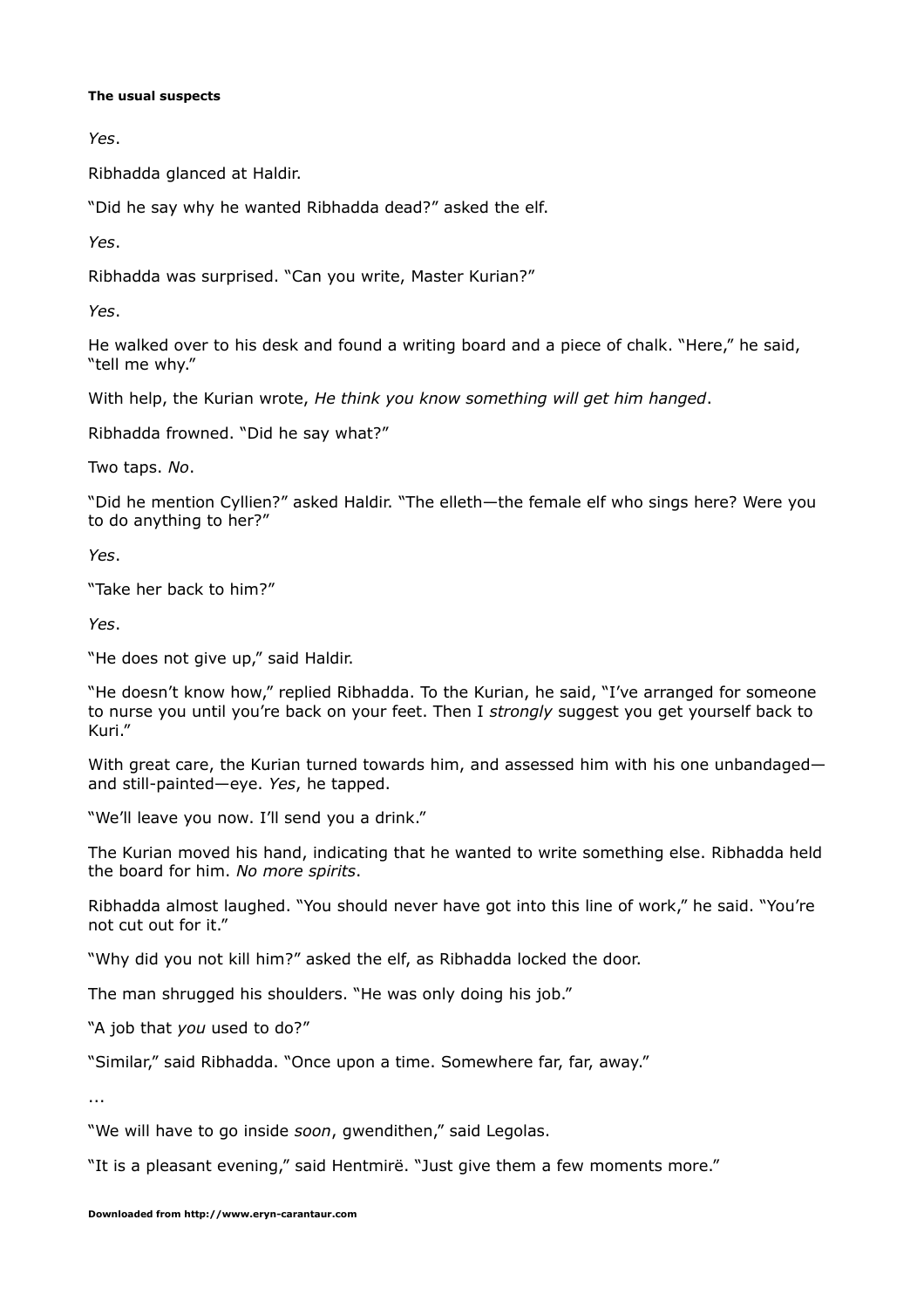"But it is getting cold!" said Legolas, hugging her. "Look—Eowyn is shivering and Gimli is turning blue!"

"*Elves*," growled Gimli, following his remark with a large swig of ale, for he had taken the sensible precaution of bringing a tankard outside with him.

"I am fine," said Eowyn, laughing. "If I need a wrap, I will go in through the kitchen and—oh, look!" She pointed skywards. "Is that the djinn?"

...

Keret was asleep, sitting on the floor beside the day bed, his head resting on the mattress beside Gwirith's hand.

"Why does he call you 'mummy'?" asked Oliel, very quietly.

"Because he thinks I'm his mother."

"But you're not..."

"Oliel! He is *far* too old."

"That is what I thought..."

"I found him by the docks," said Gwirith. "I was about to..." She bit her lip. "I must be honest with you Oliel, I was about to find a sailor and fuck my way home."

"Gods..."

Her husband laid his hand upon her knee, supportively, and she smiled gratefully. "But then I found Keret, lying behind a pile of rubbish. He had a raging fever—it didn't seem that he could possibly live, but—I don't know why—I suppose because he was so helpless, like a kitten in a sack—I took care of him, and he *recovered!*

"It took days, but he recovered, Oliel, and—because he had no memory of his past—he thought that I was his mother. So I named him Keret."

"And *he* is why you stayed."

She nodded.

Oliel looked at the boy. "Whatever else you may have done, Gwirith—however bad you think you've been—taking care of him has more than made up for it. It will be strange, suddenly being a father—and to a grown boy. I'll have a lot to learn, and quickly." He reached over Keret's head and touched his wife's cheek. "Just answer me one thing, Gwirith. Did you know that I was looking for you? Did you hide from *me*?"

"Not at first," she said. "At first I hid from everybody because I couldn't take the risk—when I heard of someone asking for me, I never knew if he'd been sent by you or by someone else, and I couldn't risk being found by *him*. But, later, I did deliberately hide from you, because I didn't think I could bear for you to see what I'd become..."

...

"Well," said Berengar, climbing down from the palanquin, "that was more comfortable than a camel! Why is everyone sitting outside?"

Legolas explained what had happened when Keret had seen Gwirith. "Hentmirë wants to give them some time alone together."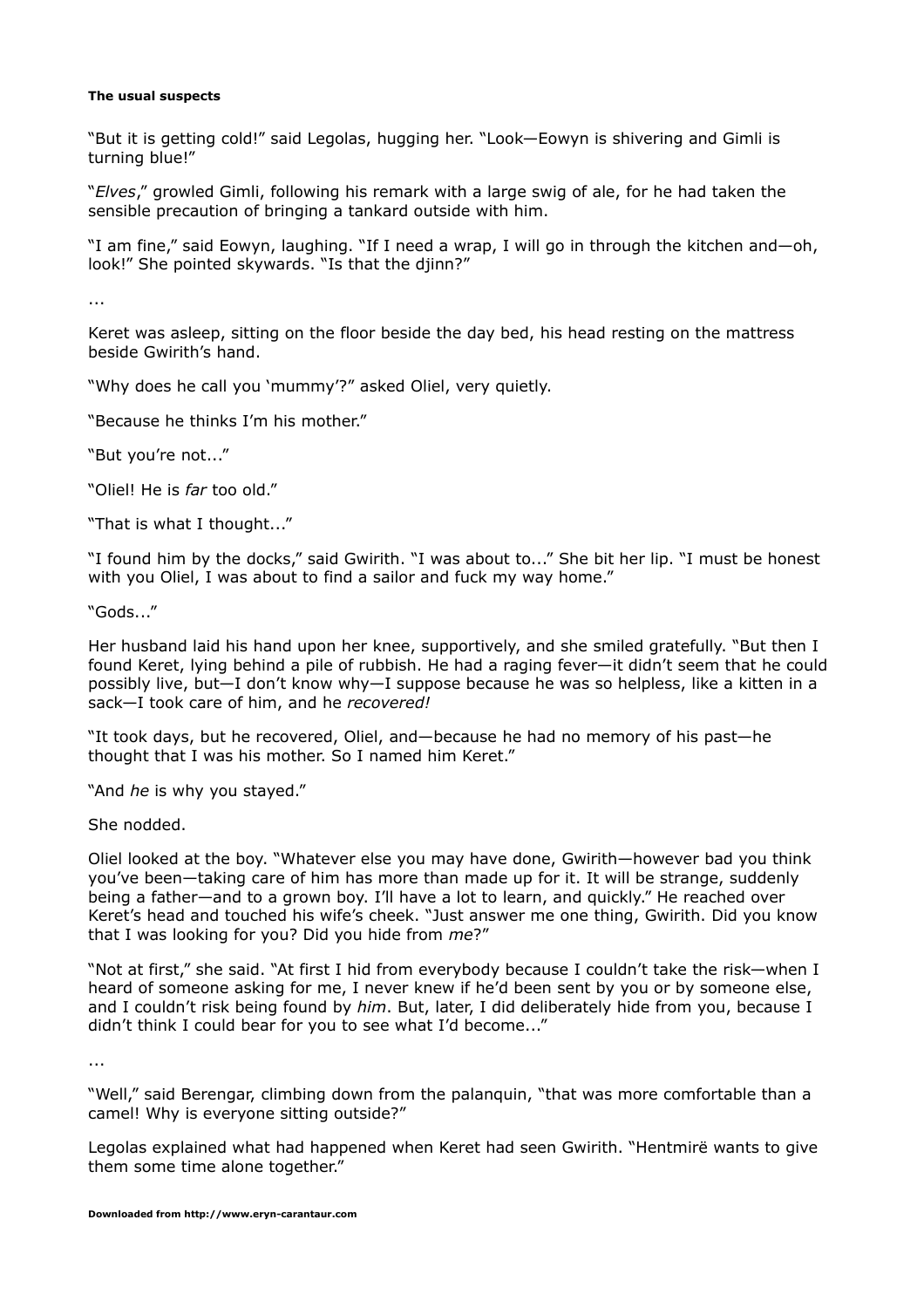"Gwirith is Keret's mother? You are saying that Gwirith is *Riya*?" Faramir sat on the wall of one of the raised flower beds. "That is why she did not leave Carhilivren when she had the chance," he said. "That is who she meant by 'we'."

"What did she tell you Faramir?" asked Legolas. "Who is she hiding from?"

"She did not say. But it has something to do with a murder."

"The *Hatja*'s son!" said Eowyn, suddenly. "Remember Lassui? Elissa—that is the prostitute from the Circus," she explained to Faramir, "she told us that Riya was with the *Hatja*'s son when he was murdered, and that she knew the man who did it."

"From what Gwirith told me," said Faramir, "technically, she was an accomplice. It was her job to keep the man, er, occupied whilst the killer struck. But I have the impression that she did it under duress. She did not say so, but I think that the killer was her owner."

"But that was Abdi!" said Legolas. "According to Ribhadda, her owner was Abdi—the man who hired Wolfram to kidnap Cyllien..."

...

Under Hentmirë's supervision, Keret was carried upstairs and put to bed, and the room adjoining his was prepared for Gwirith. "It will just take me a few moments to arrange it. Would you mind, my dear," she said to Oliel, "coming up with me? Then you can tell me what your wife needs..."

Legolas—though not convinced that Oliel would know what his estranged wife might need—was grateful for the opportunity to exchange a few quiet words with Gwirith. "I believe that this," he said, taking the elven ring Elissa had given him from a money pouch at his hip, "is yours."

"My mother's ring! How did *you* come by it, your Highness?"

"Keret ran away from your friend, so she kept it in case you came back for it." He handed it to her. "Did you say it was your mother's?"

"Yes."

"It is a very special ring."

"She gave it to me just before she died," said Gwirith. She slipped it onto her finger, beside the wedding ring that Oliel had already returned to her, and held up her hand to admire it. "She couldn't wear it herself"

"Why not?" asked Legolas, softly.

"It wasn't my father's—it was given to her by her *first* love." She smiled. "'My prince'—that's what she always called him. 'My prince'."

"There," said Hentmirë, coming downstairs with Oliel still in tow, "everything is ready. Would you like to go up now, my dear?"

Gwirith immediately turned to the little woman and—displaying the 'class' that Ribhadda had so admired—said, with a gracious bow of the head, "Thank you again, my Lady, for making me so welcome in your home. I *would* like to retire now, yes."

...

As Gwirith was being carried upstairs, Faramir drew Legolas aside. "I have undertaken—I will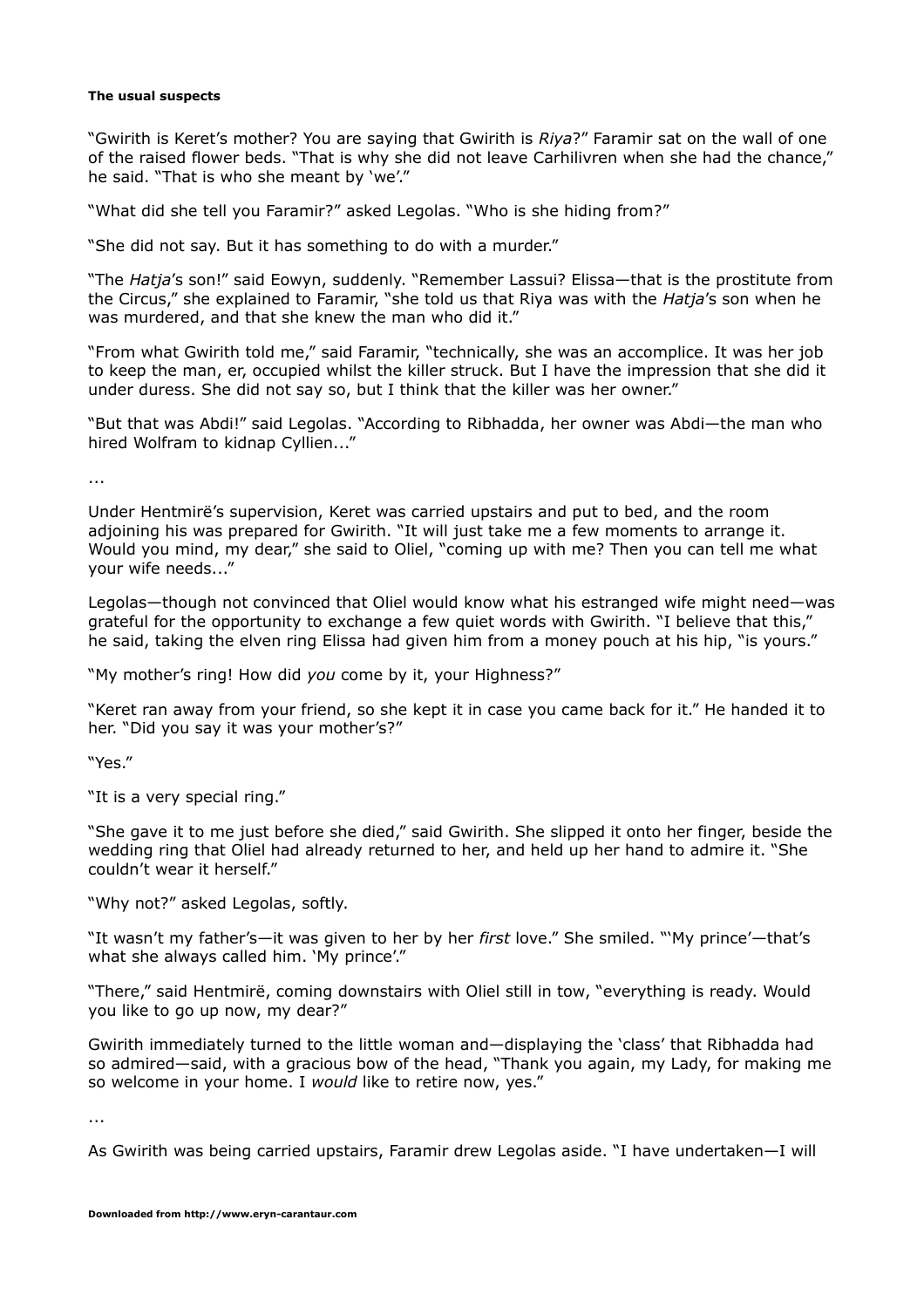not go into the details of why: suffice to say that Berengar had a hand in it,"—Legolas smiled —"to attempt to arrange a marriage between the daughter of Lord Abdosir of Rihat and the *Hatja*'s heir..."

"Valar! Do you think you will succeed?"

"I really do not know. It is a ludicrous idea." Legolas smiled again. "I had planned to offer the *Hatja* a trading agreement," said Faramir. "Trees are scarce here, and I thought that the timber of North Ithilien might prove attractive. But now..."

"You could offer him the man who killed his son?"

"But not without endangering Gwirith."

"Do you really think the *Hatja* would punish her?"

Faramir shrugged his shoulders. "He is an honourable man, I think, but not a kind one. He might easily decide that justice required it—and the penalty for murder is hanging."

"We cannot expose her."

"No..."

"But *something* must be done about Abdi." Legolas described what Haldir had witnessed behind the Guardhouse.

"So Abdi bribed Captain Ramess to let him escape? If he has Ramess on a regular retainer—"

"Which Ribhadda believes he has—"

"That would explain Ramess's treatment of Gwirith when she went to him for help." Faramir sighed. "The *Hatja* is not a likeable man," he said, "but I cannot, in good conscience, hide the identity of his son's killer from him. I really do not know what to do."

...

Eowyn yawned. "You are saying that Gwirith is Imrahil's *daughter*?" She unbuttoned her bodice.

"Yes—I am almost sure of it, melmenya. I recognised her elven blood the moment I saw her." He removed the stopper from a jar of scented oil and sniffed. "I cannot imagine how Hentmirë ever came to buy *this*," he said, pouring a few drops of the sensual, musky perfume into the bath water.

"She cannot say 'no' to pedlars, Lassui," said Eowyn, slipping out of her skirt. "She takes pity on them and buys whatever they show her. The house is full of things that she does not need and cannot take to Eryn Carantaur. We are going to sell them and give the money to the poor —*So*," she said, returning to the previous topic, "that would make Gwirith Faramir's cousin..."

"Yes—and Lothíriel's sister," said Legolas.

"Oh, dear gods!"

They both laughed. Eowyn climbed into the bath and sank down into the water. "Will you tell Gwirith?"

"I am not sure."

"If her father—her late mother's husband—does not know..."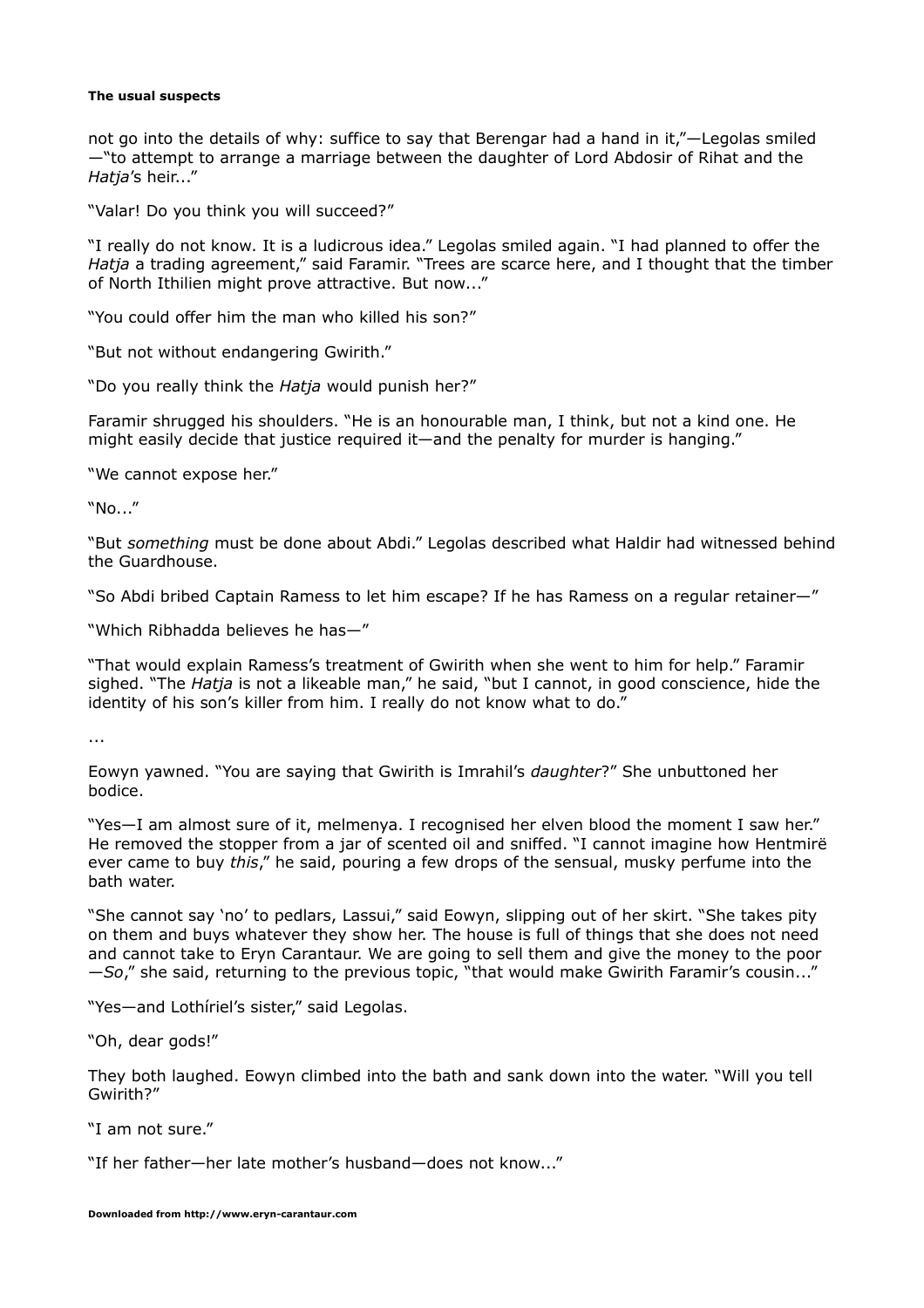"You think it would be better to say nothing," Legolas finished. "So do I. She and Oliel will face enough problems without that." He untied his sash and slipped out of his trousers.

Eowyn watched him walk to the dressing table and drape his clothes over the chair. There was something about the way he moved—about the combination of power, and grace, and effortless control—that made her feel...

"Come here," she said, stretching out her arms. " Come here, Lassui!"

...

"You are all slippery," Eowyn whispered. "Wet... And oily... And—oh..." She leaned forward, squeezing him tight, and kissed his mouth. "Big," she whispered.

"And you," said Legolas, raking his oily hands through her hair, "are a vixen. My beautiful vixen." He returned her kiss, exerting his elven strength to hold her close whilst he crushed his mouth against hers. Then he slid his hands down her shoulders, past her waist, grasped her hips, and began to thrust upwards, slow but hard.

"Oh! No," cried Eowyn, "no, no!"

But she did not mean 'no', and the elf did not stop—not until her body suddenly arched and she threw back her head. And then he held her upright, and let her climax—sobbing with gratitude—until she wilted in his arms. Then he drew her close, and cradled her against his chest.

...

Ribhadda bade his last customer goodnight and locked the doors of *The Silk Road* behind him.

"Promise me you won't stay here alone tonight, Rib," said Cyllien. "It's too dangerous."

"You don't need to worry about me, kid—"

"Cyllien is right," said Haldir. "You know that Abdi will try again, and you cannot look to Captain Ramess for protection. Come back with us."

"No," said Ribhadda. "No, I can't impose upon your friend like that." He turned to Cyllien. "If it will make you happy, I'll ask Hiram and Aghat to stay with me-"

"Haldir will stay," said Cyllien, "won't you, Haldir? And so will I."

"*You* are not staying, *Tithen Dúlinn*," said Haldir. "Let me take Cyllien home," he said to Ribhadda. "Keep Hiram here with you until I return."

"It really isn't necessary."

"I insist," said Haldir.

...

Wolfram watched Cyllien and her big elf try to rouse the useless gatekeeper without waking the rest of the house. *That place*, he thought, *has more beds than a brothel*...

He finished his supper of leftovers and settled down to sleep.

*Tomorrow, I must look for a way to get inside*.

...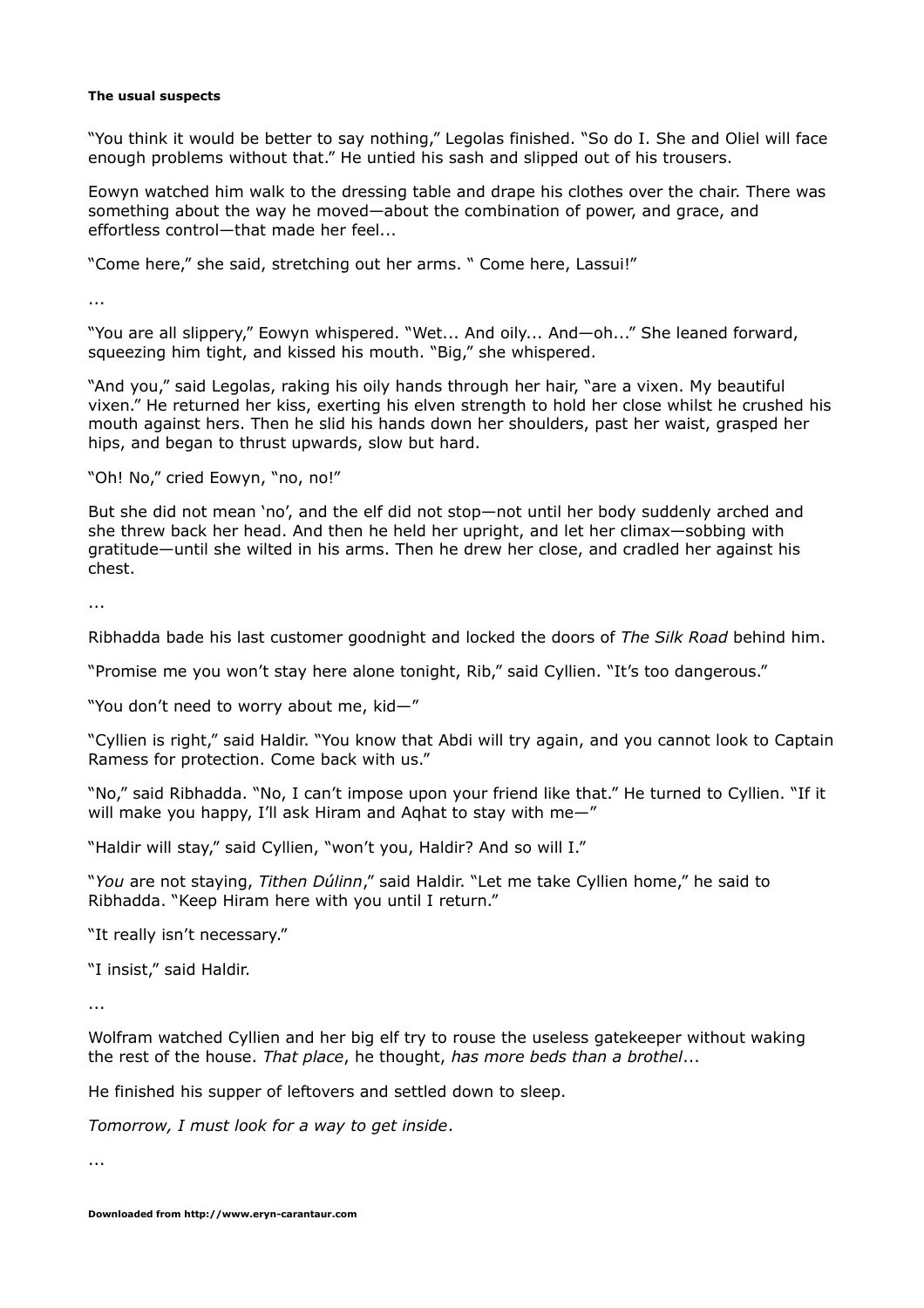*"Tinúviel, Tinúviel. Still unafraid the birds now dwell and sing on boughs amid the snow where Lúthien and Beren go..."*

Legolas let the last note die away. Eowyn was asleep.

At first he had found it difficult, spending his nights with someone who needed as much sleep as she did. But, gradually, he had come to enjoy it. *To lie, gazing at the stars, with his immortal wife in his arms—what more could any elf want?*

His happy thoughts were interrupted by the lightest of taps at the door.

*That must be Haldir*.

Carefully, without waking her, he settled Eowyn on the mattress, climbed out of bed, slipped on his dressing robe, and answered the door.

"I am sorry to disturb you, Legolas," said Haldir, "but Gimli was sure that you would want to join us."

"Doing what?"

Haldir described the attack on Ribhadda and their subsequent interrogation of the Kurian. "We plan to spend the night at *The Silk Road*. If there is another attempt, we will try to capture the assassin and persuade him to take us to Abdi."

"Abdi," said Legolas. "That man is at the centre of everything. You had better let Faramir know what we are doing. I shall dress and write a note for Eowyn."

...

Ribhadda opened the door cautiously, knife in hand.

"I see you've brought the Five Armies with you," he said, to Haldir, as he stood aside to allow the two elves, the dwarf, and the man to enter.

Apart from the moonlight filtering through the windows, the place was in darkness.

"We all have a stake in this," said Legolas. He waited until the man had re-barred the door. "And we have some news for you. You may want to sit down to hear it."

"Why?" asked Ribhadda.

Legolas gestured towards the nearest chair. With a wry smile, Ribhadda sat.

"We have found Riya," said Legolas.

"And she's *dead*," said Ribhadda.

"No."

"Then what?"

"She is married," said Legolas.

"Ah..."

"To your friend, Captain Oliel."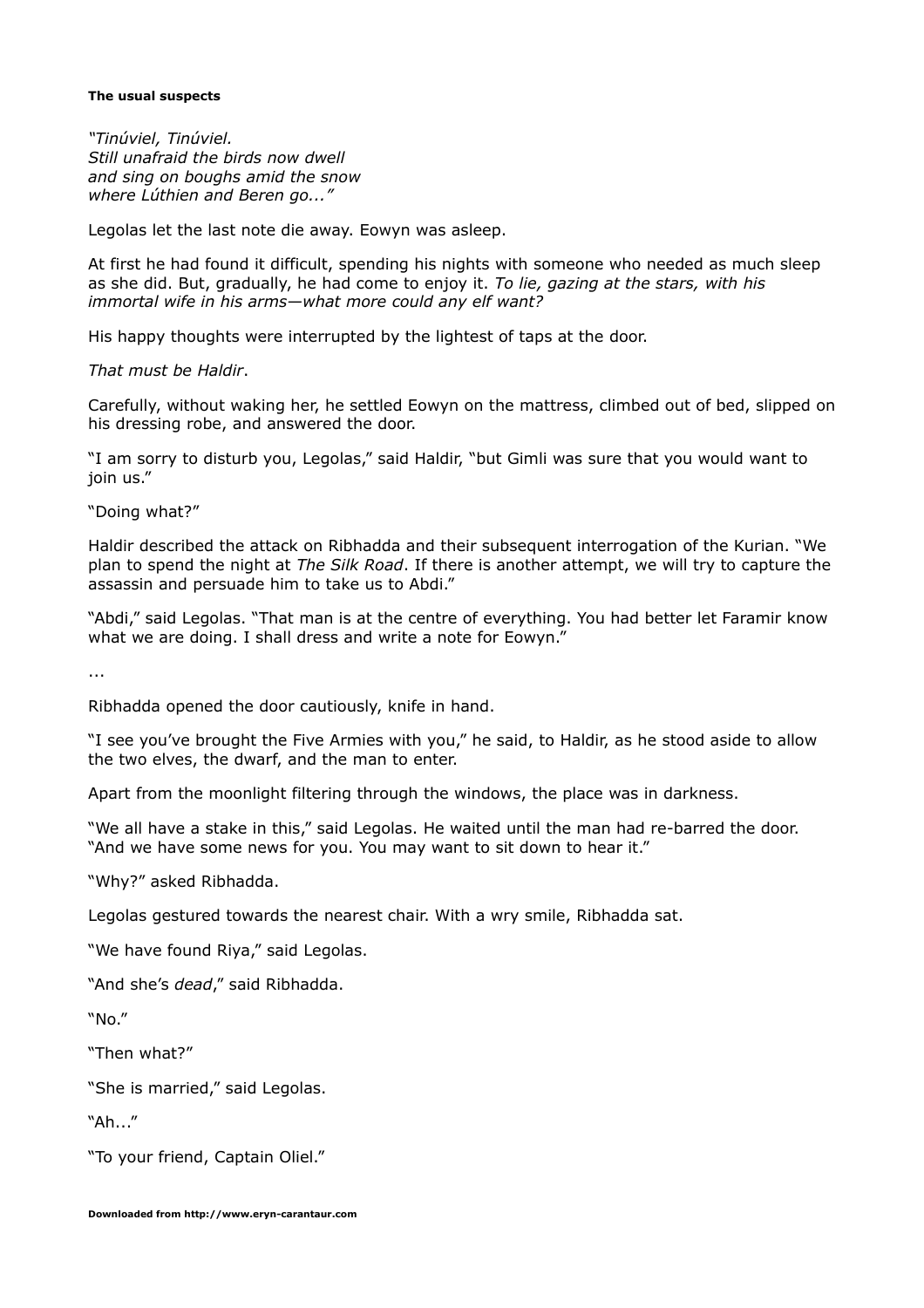"Oliel! Oliel's wife is... Well I'll *be*..." Ribhadda shook his head, laughing.

It was not the reaction Legolas had expected. "I thought he would be disappointed," he whispered to Faramir.

"He *is*," said Faramir, squeezing his arm. "Gwirith—*Riya*," he said to Ribhadda, taking the seat beside him, "saw Abdi murder the *Hatja*'s son—"

"The *Hatja*'s son? No wonder Abdi wants her dead."

"Unfortunately," continued Faramir, "he forced her to help him. So, when she went to report the crime to your friend, Captain Ramess—"

"Abdi's puppet..."

"So I have heard—Ramess threatened her with hanging."

"What evidence do *you* have against Abdi?" asked Legolas, suddenly. "Why does he want *you* dead?"

"I have spent most of the night wondering about that," said Ribhadda. "And I still have no idea."

...

"A dwarf," said Legolas softly, "can sleep on a galloping horse."

Faramir smiled. "Gimli's snoring may just work in our favour," he said. "If anyone does come for Ribhadda, he will be convinced that his victim is asleep."

"But will we hear him break in—?"

Legolas held up his hand. His question had just been answered. "There is someone at the back door," he said softly, "forcing the lock; and I think..."

"Someone at the front, too," said Haldir. "They are quiet, for Men."

"They are professionals," said Faramir. "Haldir, shall you and I take the front?"

Legolas turned to Ribhadda. "That leaves us with the back..." He laid his hand on Gimli's shoulder. "It is time, *elvellon*."

...

There were three intruders at the back entrance.

"One each!" cried Gimli.

He felled the first with a mighty blow from the flat of his axe; Ribhadda, stationed beside the door, hit the second with his own weapon of choice, a bottle of spirits; and Legolas brought down the third, who had turned to flee, with two carefully placed arrows in the back of the leg.

"More healer's bills," Ribhadda complained.

They dragged their prisoners into the bar—where Haldir and Faramir had already captured two more intruders—and Gimli tied them to chairs.

"Did anyone escape?" asked Ribhadda.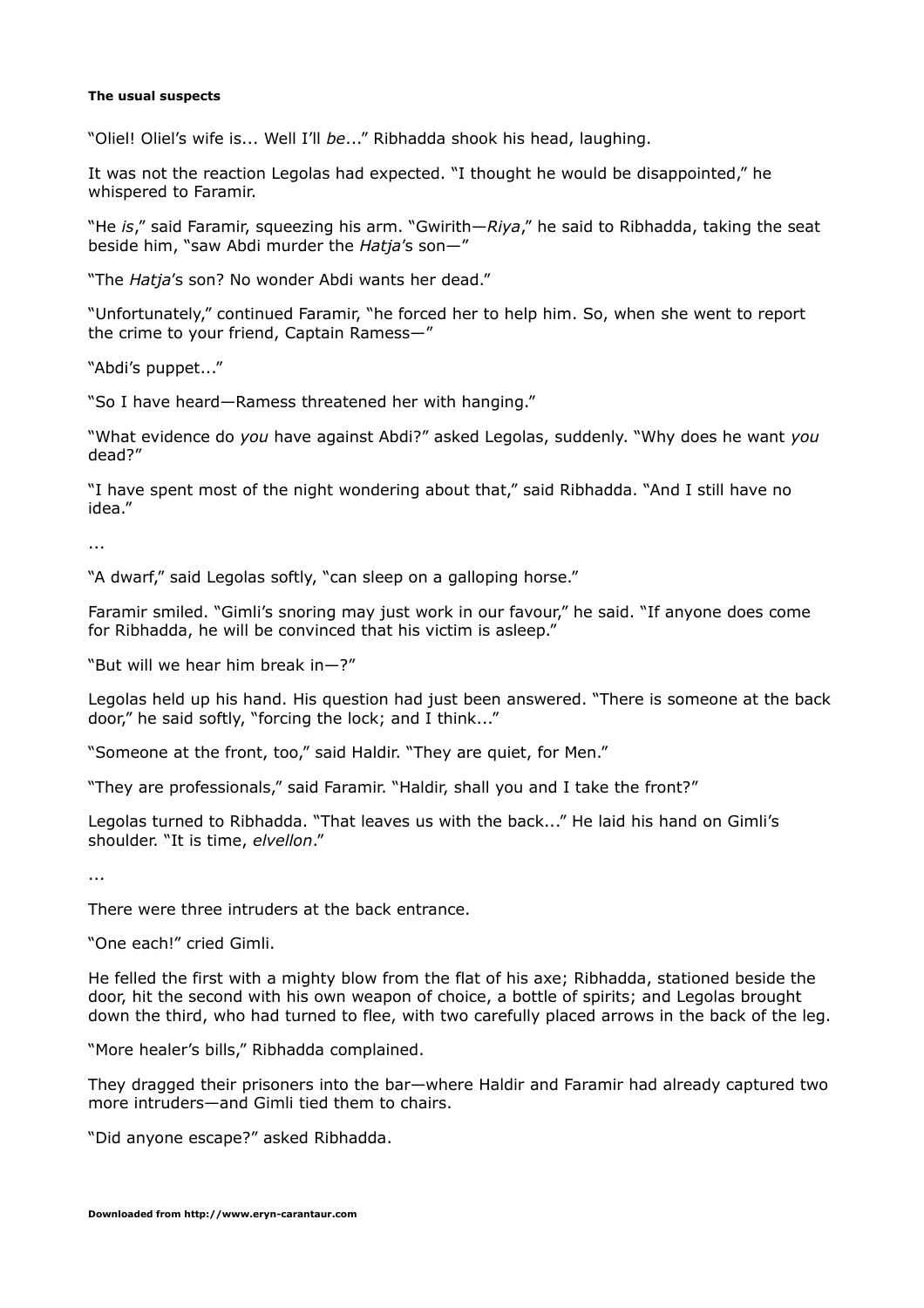"Not as far as I am aware," said Faramir.

"Good." Ribhadda lit one of the candelabras and scrutinised each prisoner in turn, stopping before the man with the arrow wounds. "Well, well," he said, "Thuya. We *have* fallen on hard times."

"It's nothing personal, Rib."

"No; it never is," said Ribhadda. "But, just in case, I'm barring you from *The Silk Road*." He set the candelabra down on one of the tables. "That leg looks painful..."

"It is, Rib."

"It's important," said Ribhadda, "to get that sort of wound cleaned and dressed, before it starts to fester..."

"I know, Rib."

"I knew a man with a wound like that, high up in the thigh—his leg started to fester; he had it amputated—too late—he had his private parts amputated—too late—he—"

"For pity's sake!"

"There's a healer just next door," said Ribhadda. "A good man—knows his craft. Who sent you, Thuya?"

"Don't tell him!" cried another prisoner.

Ribhadda rounded on him, "*You* don't need a healer—who sent you, Thu—?"

"Abdi! Abdi sent us!"

"Are you supposed to meet with him? To collect your payoff?"

"Huy is, this afternoon."

Ribhadda turned to Huy—the man that Gimli had stunned with his axe. "I want," he said, "a personal introduction to Abdi. And I'm willing to pay."

"How much?"

"How much is Abdi paying?"

"A hundred gold. Each."

"I'll double it," said Ribhadda. "*And* you get the services of a healer thrown in free."

...

### **Dawn**

Eowyn awoke expecting to find Legolas lying beside her.

Instead, she found a note on his pillow.

*Melmenya*, it said, *I have been kidnapped by an elf and a dwarf and do not expect to be released until the morning,*

*L*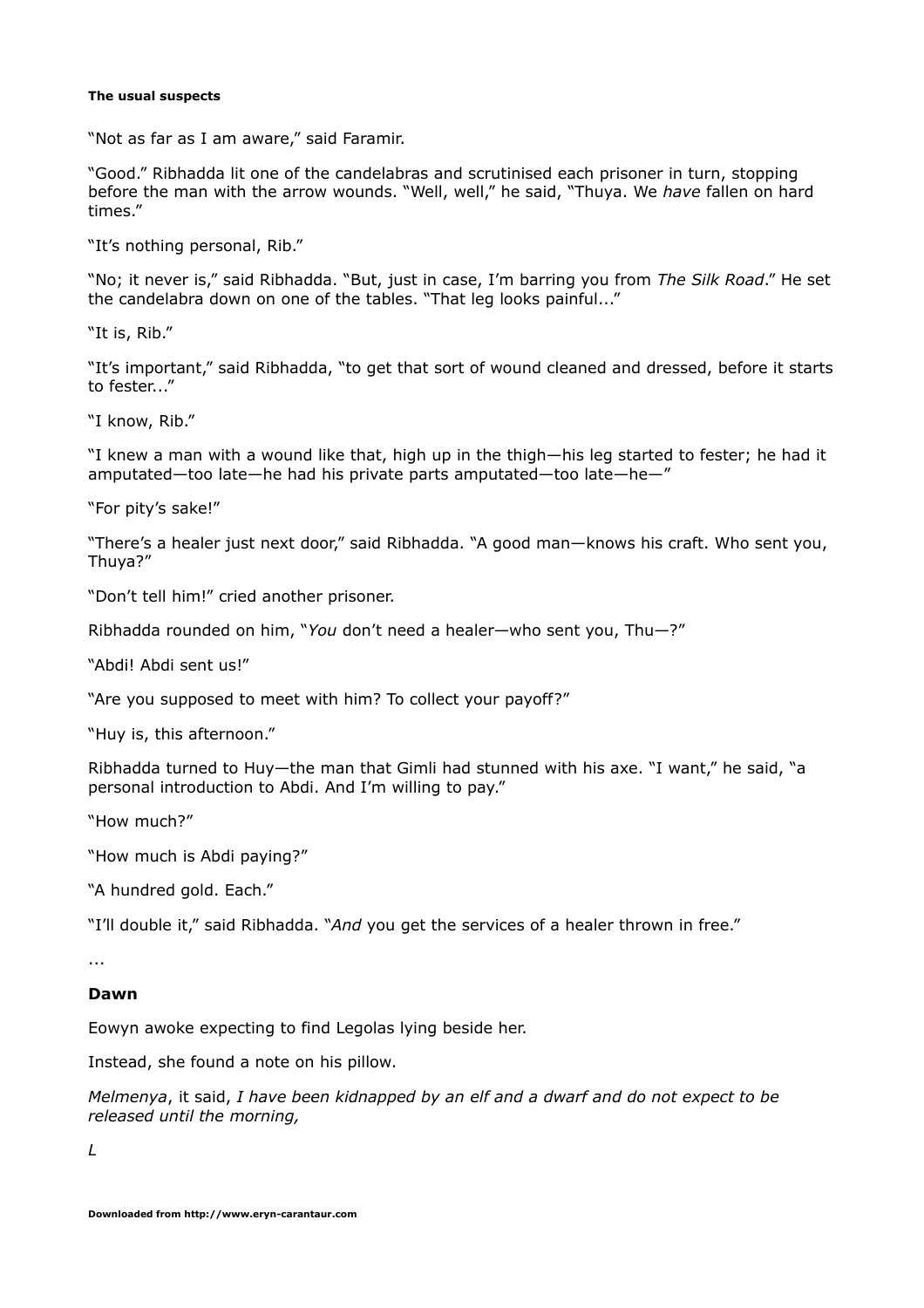Eowyn smiled. Then she turned the papyrus over.

*We are spending the night at* The Silk Road *with Ribhadda. I will explain when I return*.

"Oh, Lassui! How could you go without waking me?" she cried.

...

"You should consider keeping me on a retainer," said the healer, "it would be cheaper for you in the long run."

Ribhadda shot him a sarcastic smile. "Will Thuya live—the man with the arrow wounds?"

"Oh yes. Provided he keeps the wounds clean."

"Thanks." Ribhadda closed the door behind him.

"So, gentlemen," he said to Faramir, Gimli, and the elves, "what I suggest is that we accompany Huy to the meeting with Abdi and take the bastard prisoner. Once we've got him safely locked up we can free the others." He nodded towards the storeroom, where the prisoners were being held.

"What do you intend to do with Abdi?" asked Legolas.

"Well," said Ribhadda, "we know there's no point in turning him over to Ramess—"

"We take him straight to the *Hatja*," said Gimli. "*He* will surely not be bought by the man who killed his own lad."

Faramir shook his head, "We cannot do that, Gimli—it would endanger Gwirith."

"Then let my *axe* deal with him."

"No," said Ribhadda. "We *will* hand him over to the *Hatja*, but I need to speak to Riya first."

"Why?" asked Legolas, gently. "You are not..."

"Not what?" Ribhadda's face crumpled into a smile—almost a laugh. "Planning to take the fall for her? No!"

"What, then?"

"Let me tell *her* first."

...

Wolfram accepted the basket of food with effusive thanks, heaping good wishes on the Lady of the House and ending his performance with a cocky little squeeze of the slave's hand. Then he settled back with a slice of fruited bread, and watched as the man made his way from villa to villa, delivering small pieces of papyrus.

### *What can* they *be?*

The slave was arguing with the gatekeeper at the big yellow villa—*The surly prick*—who was refusing to accept whatever it was. Wolfram grinned when My Lady's man had the last laugh, pushing the note into the clipped hedge as he left. He waited until the slave had returned to the house, carefully hid his food, then shuffled over to the yellow house, and—taking care that he was not seen by the gatekeeper—retrieved the papyrus.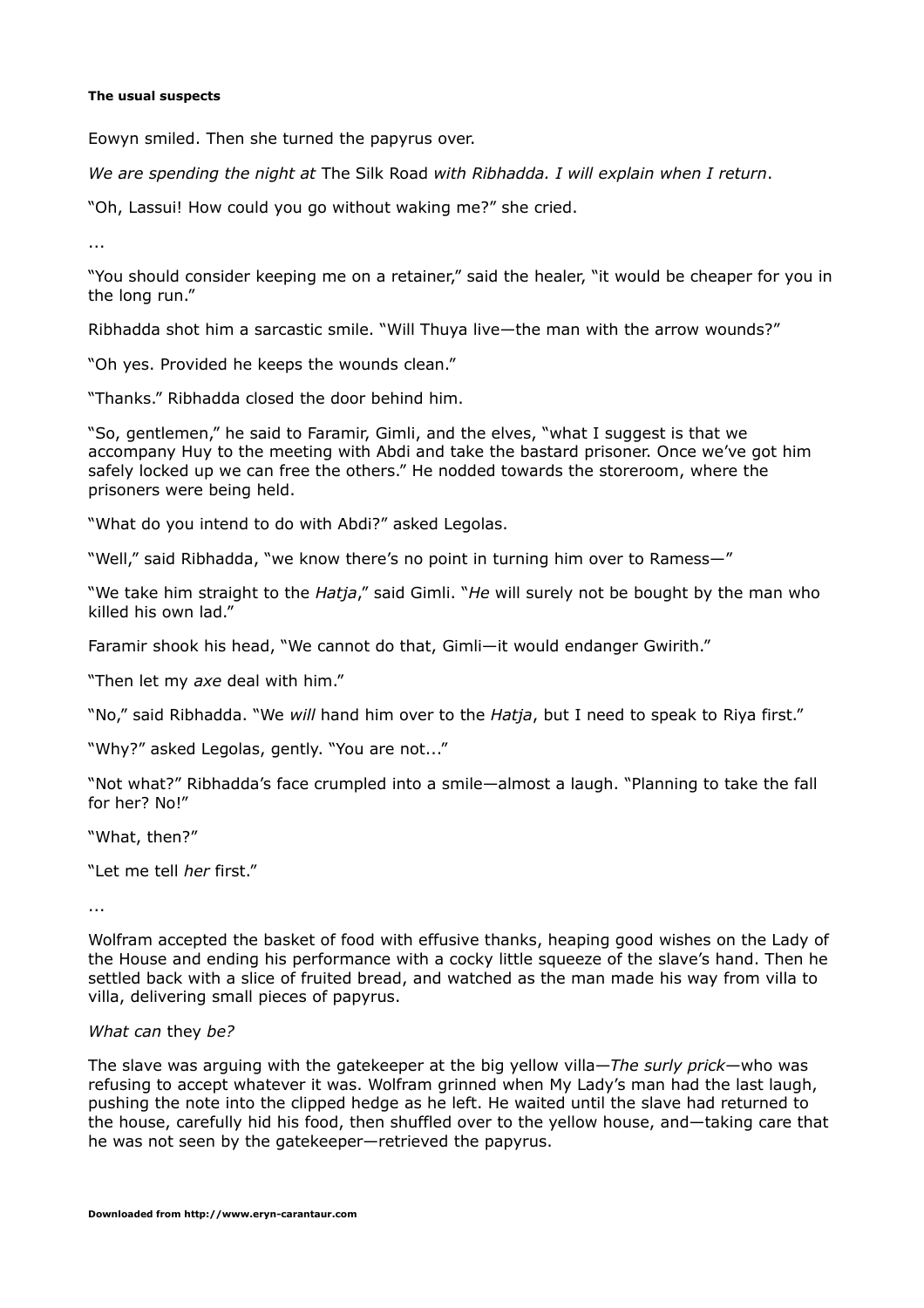Reading was not one of Wolfram's talents, but even he could make out most of the carefully written words:

### *SALE AT THE VILLA OF MURSILIS HALF-PAST TWO TODAY ALL MONIES TO THE HOME FOR LOST CHILDREN*

Wolfram could have danced! *They are bound to leave the gates open! All I need do is walk in!*

Hardly able to wait until the afternoon, he shuffled—a little too nimbly at first, but he checked himself—along the road, to the pink villa, where he peered through the wrought-iron gates. My Lady was in the courtyard, feeding kitchen scraps to a flock of coloured birds. Wolfram quickly turned away—but not before he had seen her bend forwards, in her tiny little bodice.

*Just give them that*, he thought. *There's enough gold and beads on it to feed ten homes for lost children*...

...

By the time Legolas and the others arrived at the house, Eowyn had been joined in the courtyard by Gwirith, Keret, and Hentmirë, who were sitting together in a shady corner, eating breakfast.

"So you will be living on the ship?" asked Hentmirë.

"Yes," said Gwirith. "Most of the time."

"Oh, you will enjoy it!" said the little woman. "The sea is wonderful! But where will Keret live— " She broke off at the sound of the gates opening. "*Legolas!*"

...

Eowyn immediately dumped her plate of scraps on one of the raised flower beds and scattering the flock of birds as she went—walked angrily over to the gate.

"You," she said, ignoring everyone but Legolas, "have some explaining to do."

"I left a note..."

"*Kidnapped by an elf an a dwarf!*" She grabbed his arm and pulled him into the house allowing him no time to reply to Hentmirë's cheery greeting.

...

Ribhadda approached Hentmirë with a bow. "Good morning, my lady. I hope I'm not disturbing you too early."

"Of course not—Master Ribhadda, is it not?" asked Hentmirë. "You are most welcome. But, if you'll excuse me, I still have some preparations to make for a sale I am holding this afternoon. Come along, Keret: come and help me."

### "Aaaw—"

"*Keret*." She took the boy into the house, with Haldir, Gimli and Faramir tactfully following. Ribhadda watched them go, then turned to Gwirith. "Hello, Riya."

"Rib."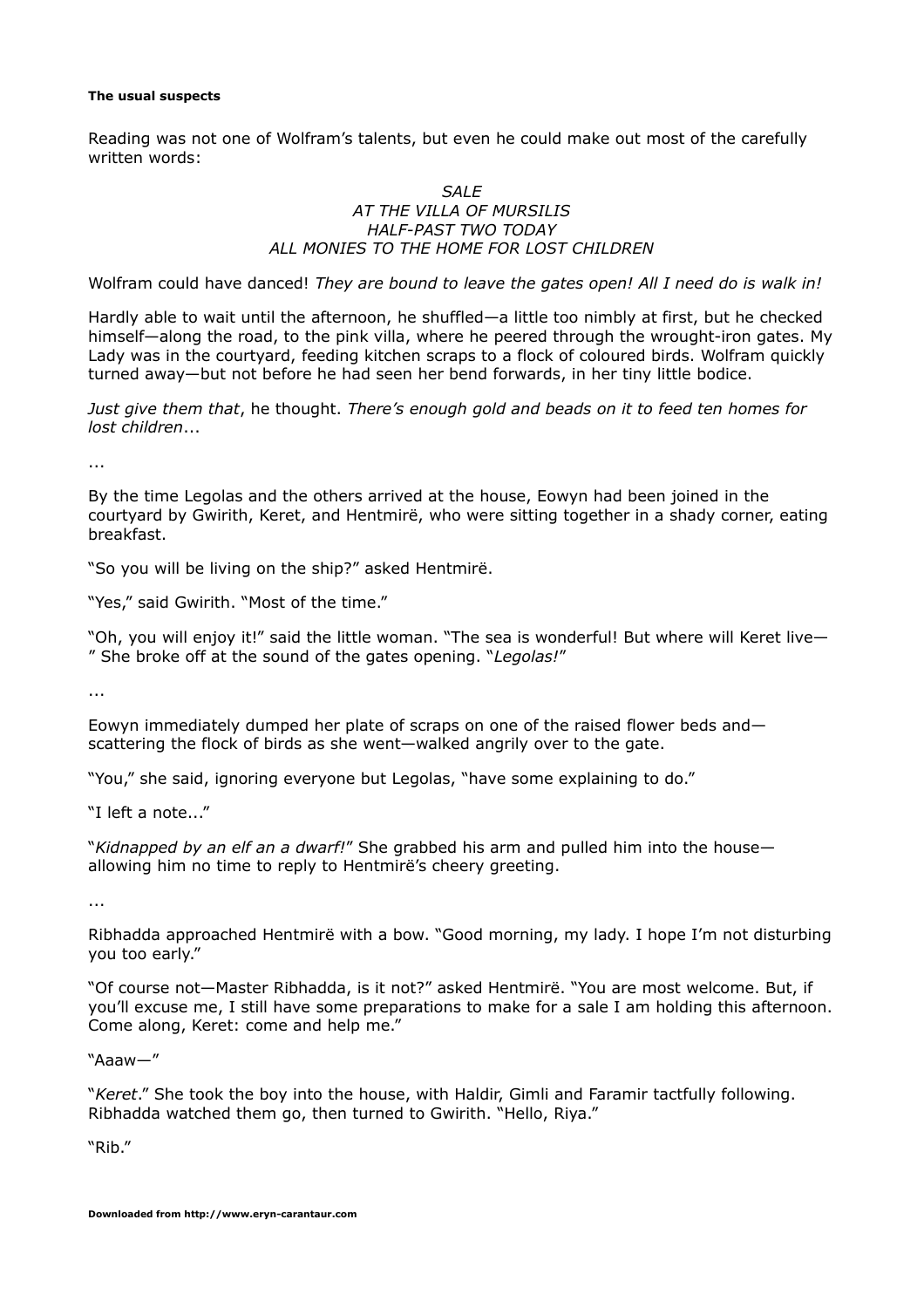"You're looking good."

"Rib, I—"

Ribhadda held up his hands. "I know Riya, they've told me about Oliel."

He sat down beside her. "He's a good man. He'll take care of you—and the boy. I'm here for a different reason—to give you this." He handed her a scroll, tied with a red cord and sealed with a lump of red wax stamped with the *Hatja*'s emblem.

"Don't open it—it's a Letter of Pardon," he explained. "Signed by the *Hatja*. It can't be rescinded, not even by the *Hatja* himself. Whatever happens now, Riya, you're safe."

\*\*\*\*\*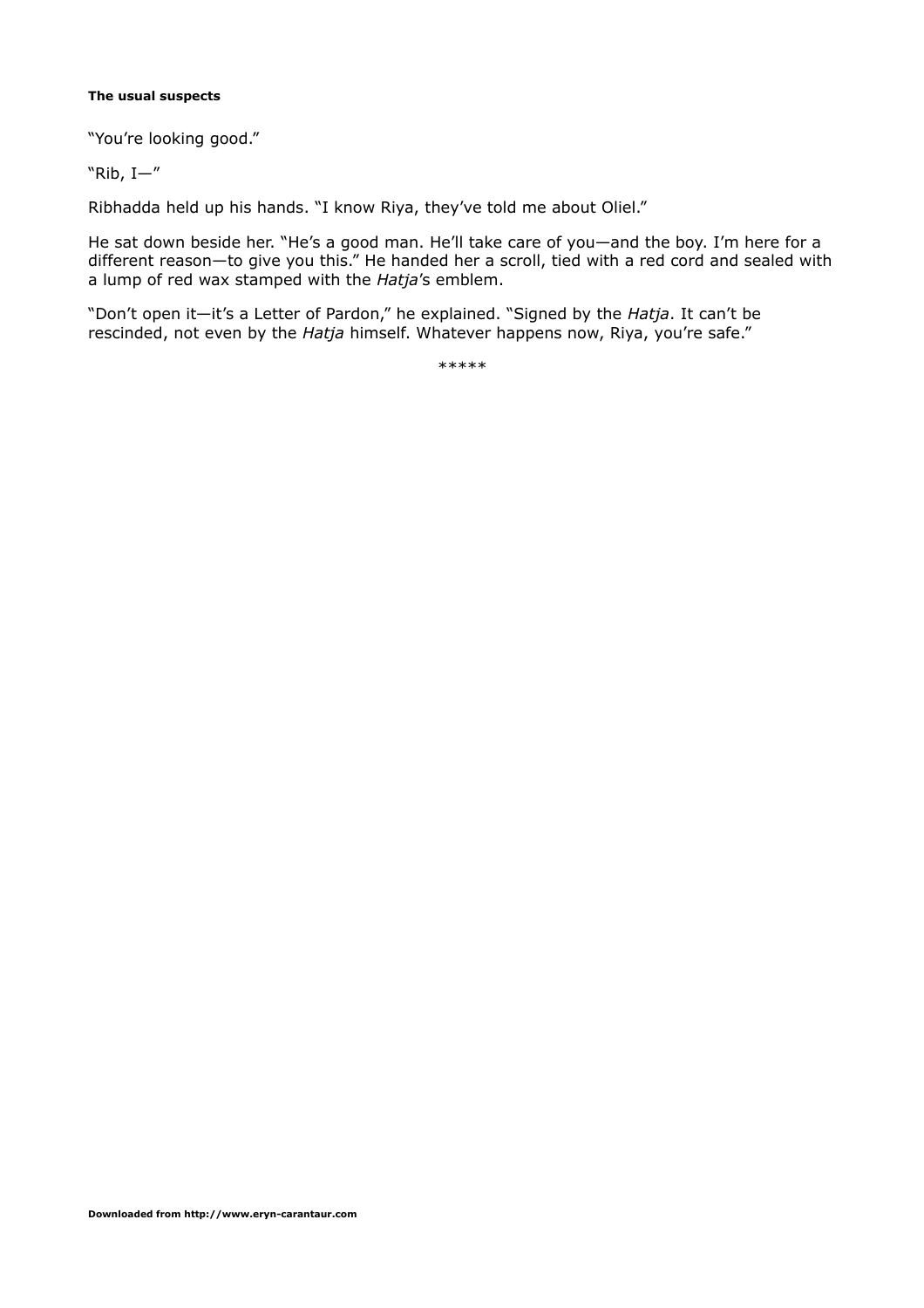# **Chapter 14: Destiny**

### **"You think," said Eowyn, "that tupping can get you out of** *any* **trouble."**

Legolas laughed, nuzzling her neck. He had pushed her onto the bed the moment they had entered their chamber and, arms wrapped around her waist, was wrestling with her, completely ignoring her attempts to argue.

"Legolas! I am *angry* with you."

He bit her neck.

"Ow! Stop it!"

He devoured her mouth.

"*Mmmm, mmmm... Nnnnn!"*

He lifted his head. "What are you saying, Melmenya?"

"Aaagh!" yelled Eowyn, with frustration. "Will you—will you—ah—will... will... *oh*..." But he had finally got her where he wanted her. And he was right—tupping *could* get him out of any trouble. At least, with her.

...

Eowyn struggled against his rhythm—whether because of her earlier anger or the emotional exhaustion that had replaced it, she could not find release. She shifted her hips, trying to reach that elusive place...

"Stop, melmenya," gasped Legolas, catching her face in his hands—"Stop, Eowyn *nín*!" He kissed her fiercely, holding her still until she surrendered to him. Then he lifted himself up on his hands and, smiling down at her, he began to thrust with firm, hard strokes, grinding his hips each time he filled her—

"Oh yes! There! There, Lassui! There—oh—yes, THERE!" She twisted suddenly, her words sliding from nonsense into one long, heartrending wail.

Her elf collapsed on top of her, his head coming to rest on her shoulder.

And Eowyn held him, happily, in arms still flickering with pleasure.

...

"I tried to reach you," she said, stroking his silken hair; "I tried to find you with my thoughts. But it did not work."

"I think it takes powerful emotions to form that bond, melmenya."

"There *were* powerful emotions," said Eowyn. "Anger and fear. Suppose something had happened to you, Lassui? Suppose you..." She could not say it. Instead she pulled him closer. "I would never have seen you again. All I would have had of you was your silly note. And I would have had to endure eternity without you."

Legolas raised his head. "That is a fear you must learn to live with now that you are immortal, melmenya," he said, softly.

"I know."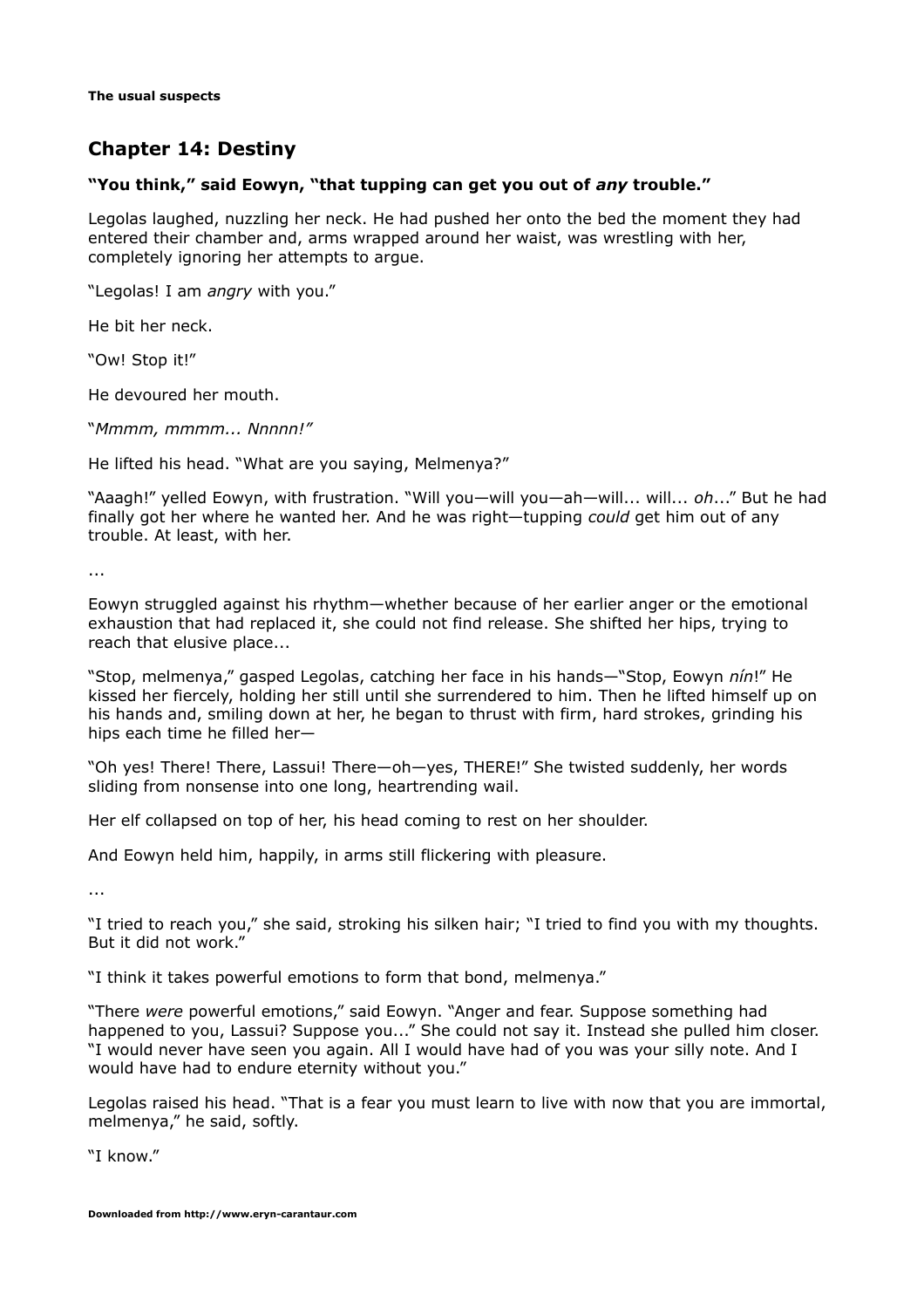"Immortality is not the simple blessing most mortals imagine it."

Eowyn reached up and tucked a loose lock of hair behind his ear. "It will be, Lassui. It will be, provided you never leave me," she said.

...

"You survived, then?" said Gimli.

Legolas grinned.

"Aww!" Gimli threw up his hands. "I do not want to hear anything about *that*!"

"Where is Faramir, *elvellon*?"

"In the garden making plans with Ribhadda and Oliel."

"And Hentmirë?"

"Spinning through the house like a whirlwind, dragging young Keret behind her."

Legolas walked over to a tall, ornately painted dresser and, taking a key from around his neck, opened one of its small cupboards and removed a brown glass bottle.

"Is that *it*?" asked Gimli.

"Yes." Legolas held the bottle up to the light. "Just one more spoonful, I think."

"What was she like before?"

"Slower," said Legolas. "But, otherwise, much the same."

"How long will the effect last?"

"I have no idea."

"Let us hope it lasts a long while..."

...

"Gwirith is *not* going to the Palace with you," said Oliel, firmly.

"How many times do I have to tell you she's *safe*?" said Ribhadda.

"Faramir, you are with *me* on this—"

"She has a Letter of *Pardon*—"

"Will you stop talking about me as if I were not *here!*" cried Gwirith, suddenly. "I *am* going to the Palace. No—hear me out, Oliel!" She held up a slender hand. "I have spent the best part of four years fending for myself, or looking after Keret; I have learned to take control of my own life. If I did not go with you—if I were not there to plead my own case—how could I live with it afterwards? Whatever the outcome—life or death—I *must* be there to hear it decided."

Faramir acknowledged her argument with a courteous bow of the head. "It is agreed, then," he said.

"You are going to have your hands full with her," said Ribhadda, quietly, to Oliel. And he tried to hide his envy with one of his rare smiles.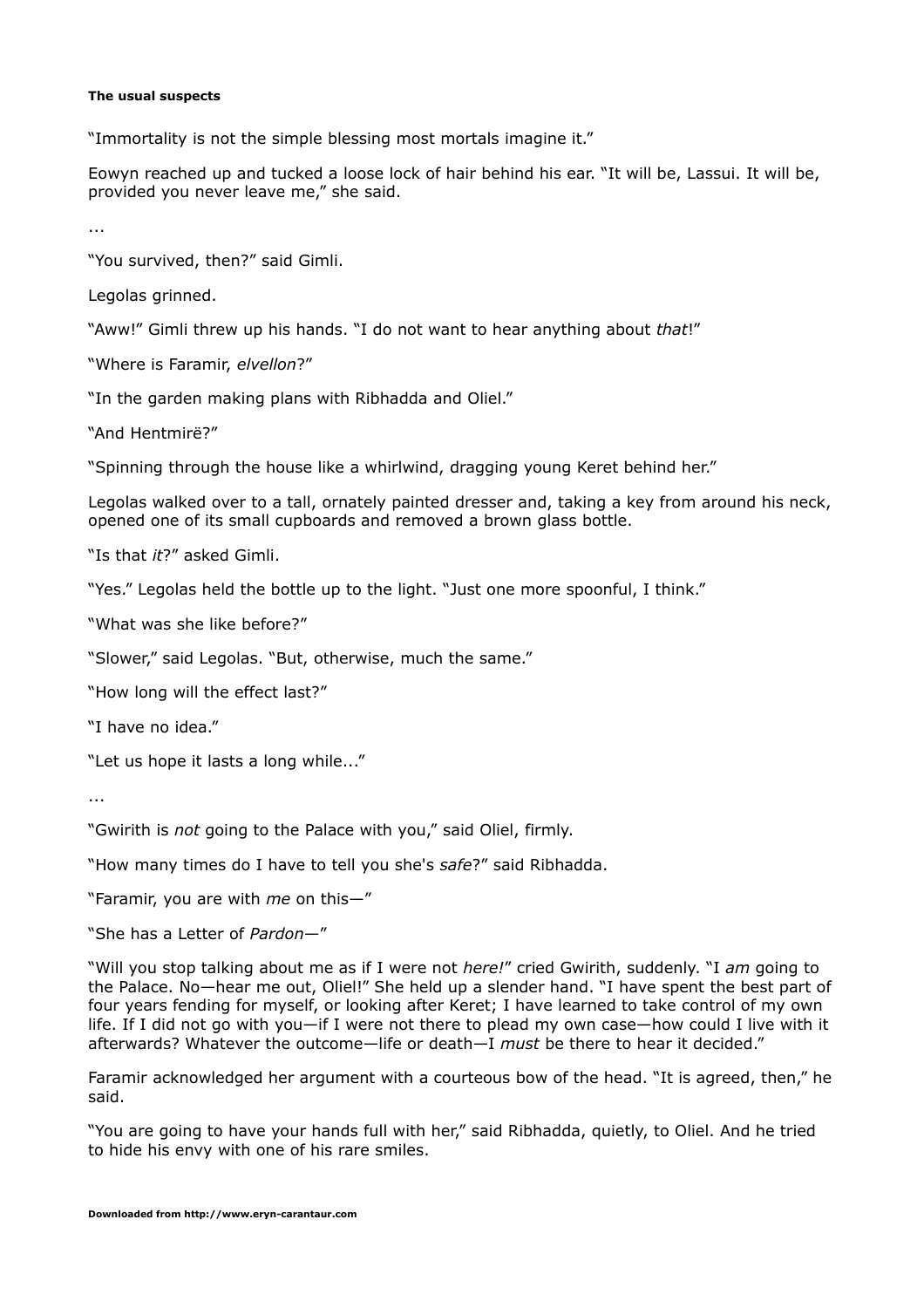...

### **An hour later**

"Move it a little more to the left," said Hentmirë.

"I do not think your customers will notice the position of the tables, gwendithen," said Legolas, but he and Gimli did as instructed.

"But we must give them enough space to move around and look at things properly," said Hentmirë. "Now, where are the cloths—Keret, what are you doing?"

The boy was rummaging through one of the boxes of knickknacks. "How much do you want for this?" he asked, holding up a tiny bronze figure of a dancing god.

"You do not have any money," said Gimli.

"No," said Keret, "not yet. But if you let me take it to Old Yarih, I can probably get more than you thought, and we can split the extra, half-and-half."

"Why would you need money, now?" asked Legolas.

"People *always* need money," said Keret, polishing the statuette with his shirt sleeve, "in case something happens..." He set the little figure on one of the tables, admiring his handiwork, then he picked up the cloth Hentmirë had asked for, and began unfolding it.

Hentmirë glanced at Legolas. "*What* could happen, Keret?" she asked.

The boy shrugged his shoulders; he spread the cloth over a table.

"Your mother has a Letter of Pardon," said Hentmirë. "You are not going to lose her again."

"*He* might not want me," said Keret, smoothing out the creases.

"Of course he wants you," said Hentmirë.

"If he doesn't, can I live in the Forest with you?"

"Oh! Come here!" Hentmirë hugged him. "Your mother and your father both want you, and you are going to be sailing on the sea with them. But you can come and stay with me—and with Legolas and Eowyn and Gimli—whenever you like—provided your mother agrees."

"That's my second wish," Keret mumbled, from the confines of her bosom.

"What is your third wish?" asked Legolas, smiling.

"I'm going to save that until I really need it."

"Very wise," said Gimli.

"Well," said Hentmirë, "now that is settled, shall we set up our stalls?"

...

Expecting to have to talk his way into the *Hatja*'s presence, Faramir was pleasantly surprised to find that the Palace Guards had standing orders to admit him. With Haldir, Ribhadda, Oliel and Gwirith following, he was escorted to the main Reception Hall, where he was greeted by a slightly flustered secretary.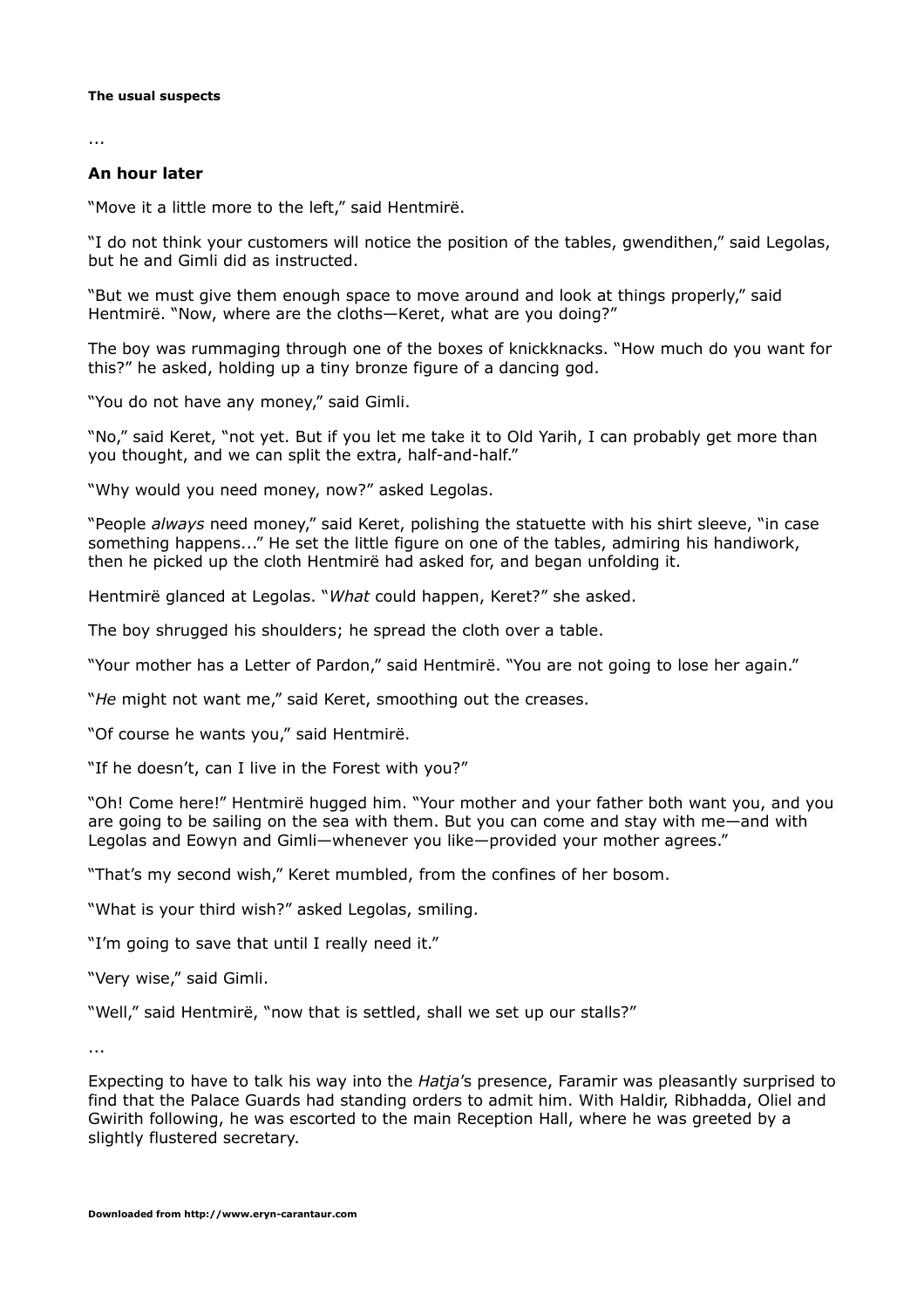"His Excellency has exactly ten minutes, your Highness," said the man with a nervous bow. "Had you come on any other day..." He spread his hands, helplessly. "But today he receives the Kurian ambassador..."

Faramir returned his bow, politely. "Ten minutes will be sufficient," he said.

The secretary led them to the *Hatja*'s private apartments and opened the double doors. The *Hatja*, his head wrapped in towels, was being shaved by the Palace barber. Waving the servant aside, the secretary bent over his master and whispered in his ear.

"Prince Faramir," said the *Hatja*, without moving, "please take a seat. Who are your companions?"

This was no time for tact. "Witnesses," said Faramir.

The barber had already resumed his work, but he paused to allow the *Hatja* to speak. "Witnesses to what?"

"Your son's murder," said Faramir.

The *Hatja* threw up his hands—and the barber stepped back with a cry of dismay: he had nicked the Excellent chin.

"Leave us," said the *Hatja* to the terrified man, "wait outside—no, no, you are pardoned," he added, when the man attempted to throw himself to the ground in contrition.

Dabbing his face with a towel, the ruler turned to Faramir. "What do *you* know of my son's murder?"

"I can give you the name of his killer," said Faramir. "And, this afternoon, if all goes well, I will capture him and deliver him to you."

"If all goes well?"

"We are here because we need the assistance of some of your Guards," said Faramir. "Good, reliable men..."

"What does that mean?"

"Not Captain Ramess or anyone loyal to him," said Ribhadda.

"Who are you?" asked the *Hatja*.

"One of your citizens," replied Ribhadda.

"You are from the North."

"Yes—but I have been paying your taxes for more than ten years," said Ribhadda.

The *Hatja* studied him shrewdly. "Very well." He turned to Faramir. "What do you want in return for this murderer?"

"We can discuss that later," said Faramir.

"Tell me now."

"Since you insist—a marriage," said Faramir, "between your second son and his former betrothed, the daughter of Lord Abdosir of Rihat."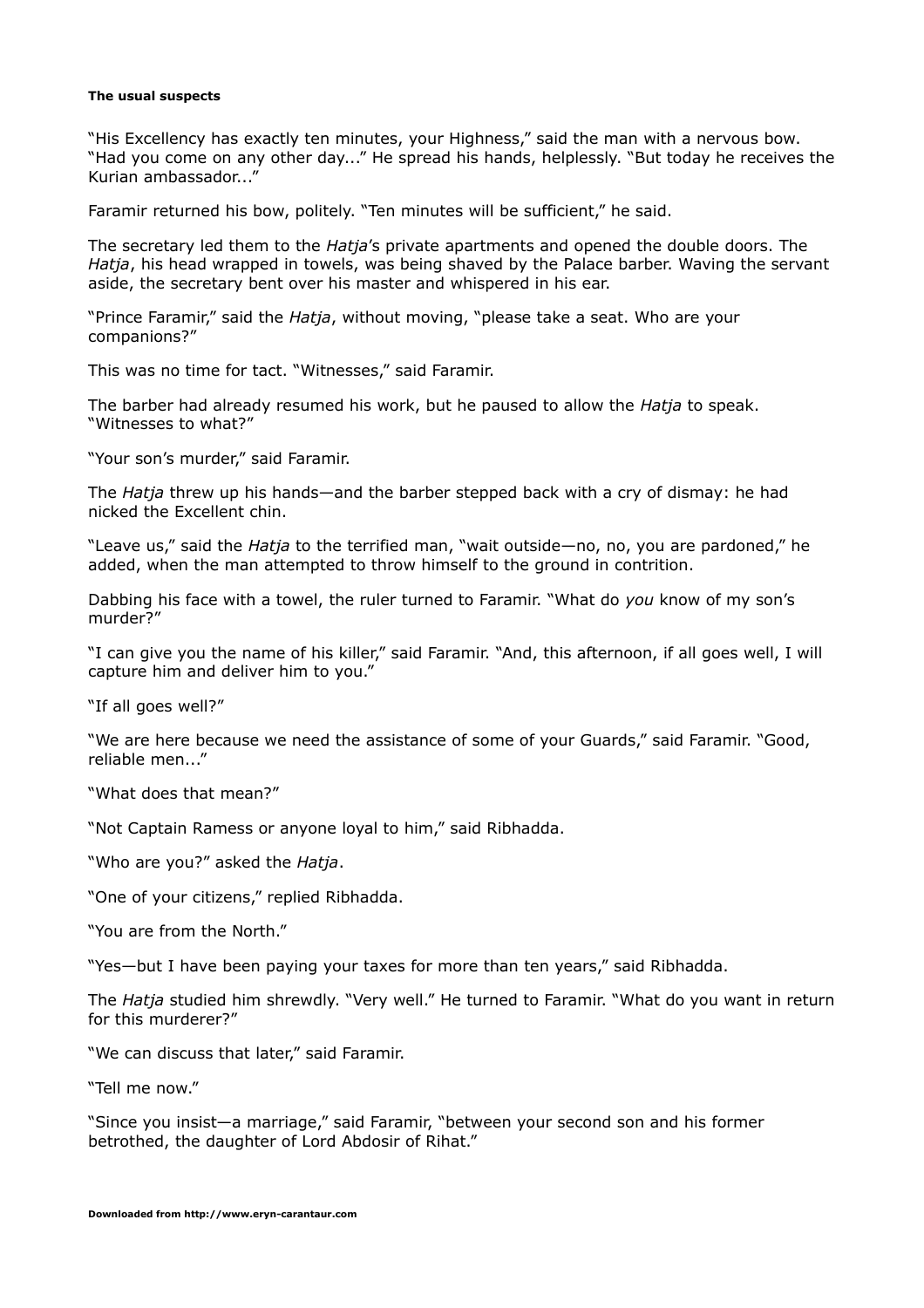"Impossible!"

Faramir was taken aback. "Are you saying you do not want to know who killed your son?"

The *Hatja* did not reply.

"And to whom else would you marry your heir? The King of Kuri has no daughter; Umbar is still ruled by pirates; the King of Gondor is only recently married... To whom would you marry him but Lady Bint-Anath? The alliance would give you joint control of the Silk Road to Rihat and beyond. And..."

"*And*?"

"And, if the marriage takes place, *I* am willing to enter into a trading agreement."

"You! What do *you* have to trade?" asked the *Hatja*.

"Timber," said Faramir. "Tall, straight oaks for ship-building; cedars for house-building; walnuts and birches for cabinet making..."

"And what would you want in return—*I will not export bullion*."

"Perfumes and spices," said Faramir, "cordials and candied fruits. Such luxuries are as rare in my country as timber is in yours—"

The *Hatja* held up his hand. "My secretary will draft an agreement," he said. "Now, tell me everything you know of my son's murder, starting with the name of the man who killed him."

...

Wolfram was watching the fat little woman, elf-boy and the dwarf slowly turn the courtyard garden into a souk...

He glanced to his right.

Another beggar had taken up residence on his patch of wasteland, not ten yards away. *Planning to live off the little woman's charity*, he thought.

It was annoying, but it did not matter.

*Two hours*, thought Wolfram. *Two hours and I will be inside the house, claiming my prize*.

He would pleasure My Lady in her own bedchamber, then leave Carhilivren, follow the Silk Road, and try his chances in the East.

*Unless*... He smiled, wolfishly. *Unless, that is, My Lady decides to come with me.*

Either way, he would not be sitting outside the house much longer.

...

The Circus was already busy, with crowds of spectators arriving early to watch the drivers exercise their horses in the arena. Faramir, Haldir and Ribhadda entered through one of the arched gates and climbed up to the first tier of seats. Oliel and Gwirith remained outside in Hentmirë's carriage.

The meeting with Abdi was set for half past two. Huy, already in position, was sitting at the bottom of the first tier, next to the *Hatja*'s own private box, surrounded by ten members of the *Hatja*'s personal bodyguard, all convincingly disguised as ordinary spectators.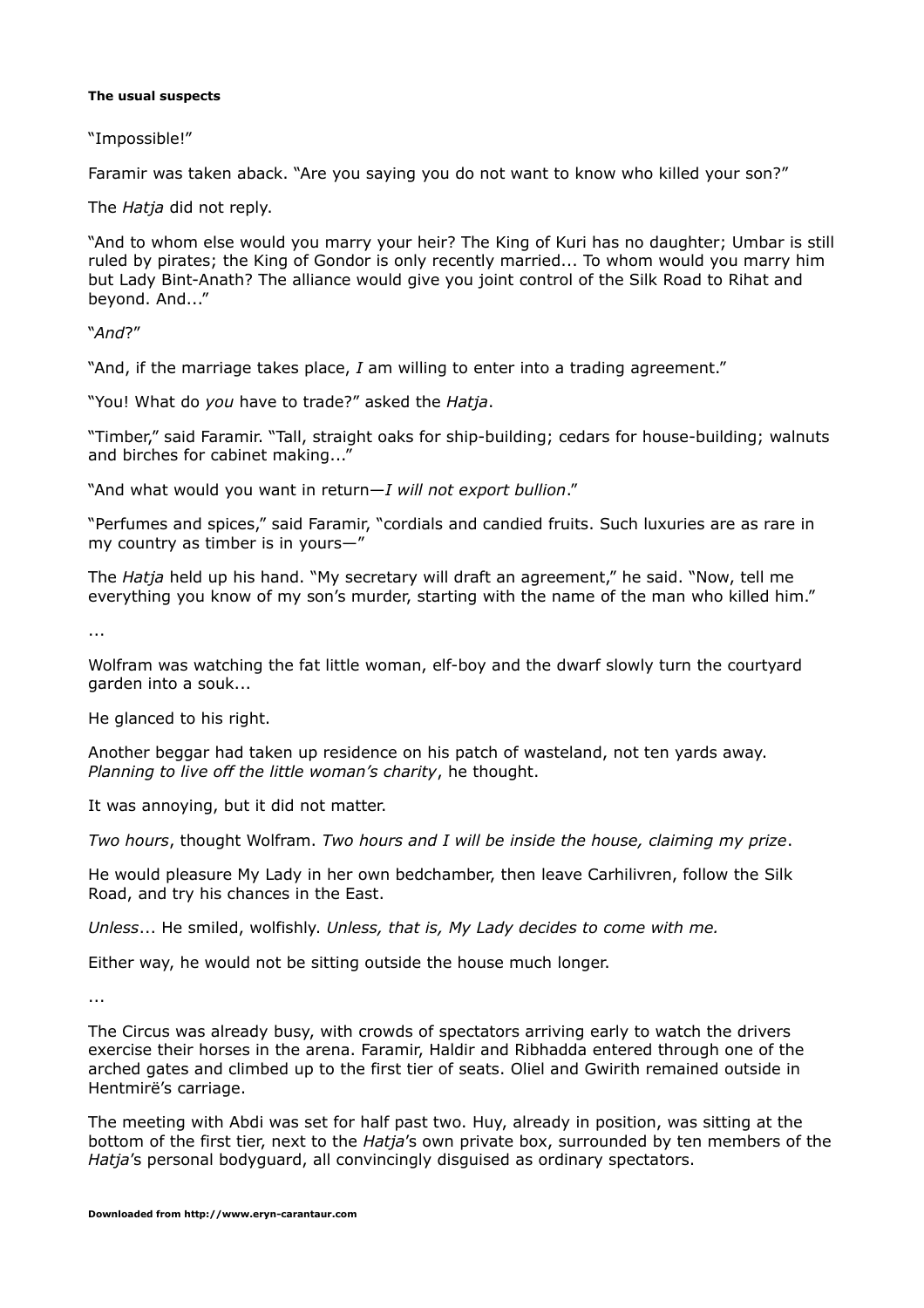Faramir and his companions climbed higher up the tier. "Abdi has chosen the place well," he said, glancing around the stadium. "There are three staircases close by and, if he cannot reach those, he can easily drop to the track and disappear through one of those hatches."

Ribhadda shook his head, "One of *us* could do that, perhaps, but not Abdi—Abdi's breathless after raising a glass of spirits to his lips. In fact, I'm beginning to doubt that he'll come here in person. He'd be too conspicuous..." Ribhadda's eyes narrowed. "*Unless*... See the man in the yellow headdress?" He pointed to fat man waddling up the nearest staircase.

"Is that Abdi?"

"He is the right size," Haldir confirmed, "but I cannot see his face."

"And he is going in the wrong direction..."

They looked down at Huy. The villain had already risen to his feet and was pushing his way past the bodyguards. The Hatja's men, clearly confused by the change of plan, all remained in their places—until two of them, sitting on the ends of the benches, finally decided to take the initiative and follow their charge.

"Come on," said Ribhadda.

They forced their way down the tier.

The man in the bright yellow headdress had found a seat on the far side of the staircase. The two bodyguards were watching him from a distance. "Where is Huy?" asked Haldir.

"Oh gods," muttered Ribhadda, "that's not Abdi."

"Down the stairs!" cried Faramir, summoning the bodyguards with an angry wave of his hand.

...

"I need the room of easement," said Gwirith.

...

The gates to the pink house had been open for a quarter of an hour but, as yet, only a handful of customers had arrived. Wolfram watched them walking slowly round the tables, picking things up and putting them down, the men staring at the dwarf and the women fluttering their eyelashes at elf-boy.

My Lady was nowhere to be seen. *She must be staying indoors*, thought Wolfram. *Perfect!*

He was still waiting for more people to gather—*Safety in numbers*—when his new neighbour, the other beggar, suddenly stood up and began striding—*Striding!*—towards the house. Watching him, open mouthed, Wolfram caught a glimpse of something glinting beneath his ragged robes as he moved.

*A knife! What's he going to do with a pricking-great knife...?*

### *Gods' turds! My Lady!*

Wolfram leaped to his feet and, despite the cramp in his limbs, sprinted after the stranger.

...

Battling against the tide of people, Faramir and Haldir followed Ribhadda down the steps and out into the open space surrounding the Circus. Here, the crowds were thinner, but they looked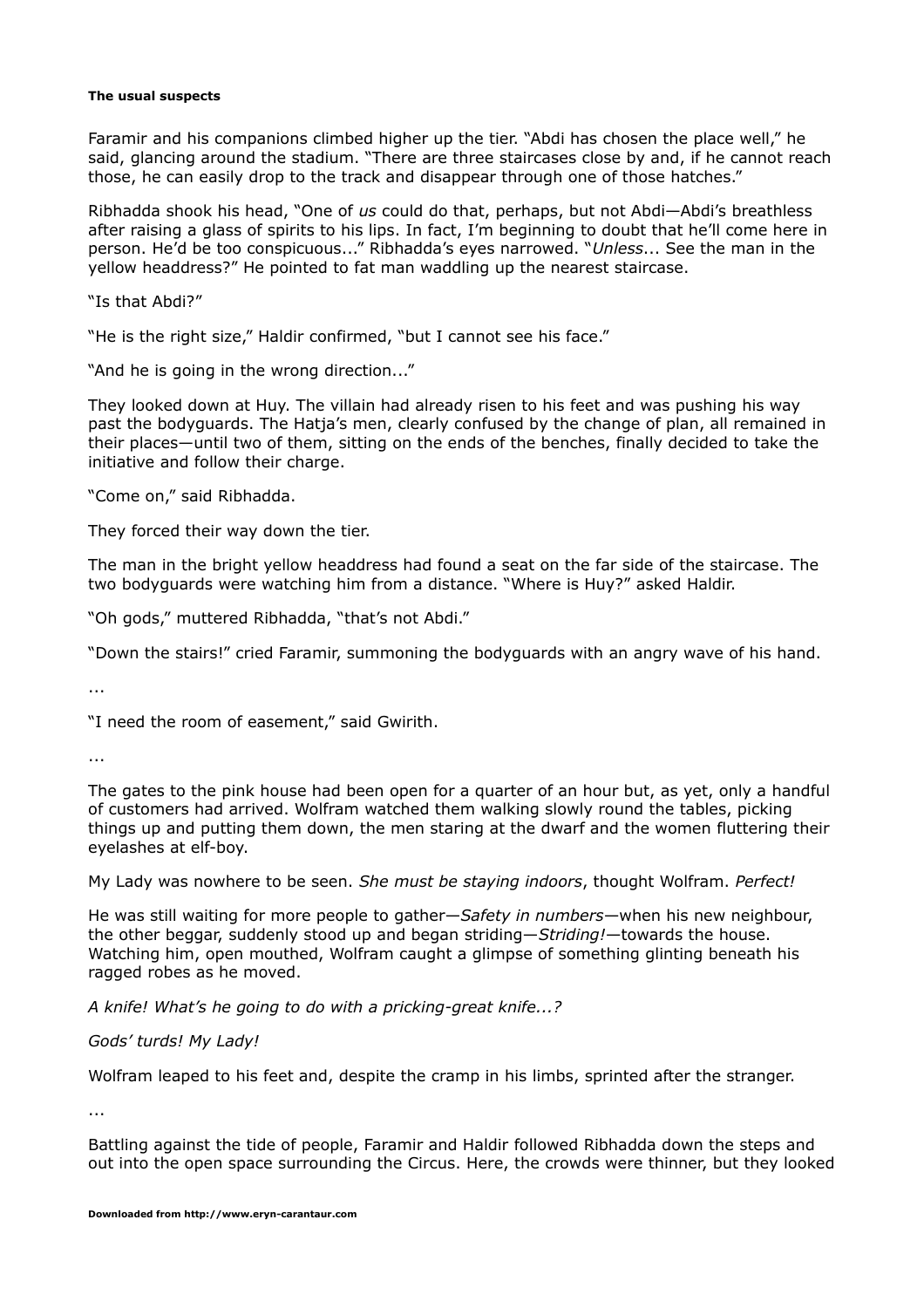in vain for any sign of Huy.

"He hasn't had time to go far," Ribhadda reasoned. "He must have gone into one of the shops."

"Where do we start?" asked Faramir.

"With the closest." Ribhadda set off towards a small pipe weed shop. Faramir turned to Haldir. "Take the bodyguards and search the rest," he said. "Tell them to arrest Huy and anyone they find with him." He followed Ribhadda.

The pipe weed shop was closed, but the next store, a much larger establishment selling perfumed oils, was not—and there they found Huy, standing just inside the doorway, staring at something in the room beyond.

Silently, Faramir drew his sword and Ribhadda pulled out his knife, and the two men advanced. Sensing their presence, Huy turned and raised his hands in surrender. Ribhadda grabbed his arm and pulled him out of the shop.

And Faramir entered, just in time to see Gwirith cut Abdi's throat from ear to ear.

...

It had taken Wolfram several minutes to push his way through the small crowd of bargain hunters blocking the gate. But, once inside the courtyard, he had slipped easily past elf-boy who was showing two simpering women how to draw a bow—and past the dwarf—who was haggling loudly over the price of a meat cleaver—and entered the house.

There was no sign of the man with the knife.

*If that bastard* touches *My Lady... Which way?*

The place was vast, but Wolfram's instincts had never failed him in the past.

*Up.*

He threw off his headdress and his enveloping robes, and approached the stairs.

...

Eowyn picked up her scimitar and examined its curved blade. It had served her well on the prison island. *But it would be silly*, she thought, *to keep it, for I will not need it in Eryn Carantaur. I shall take it downstairs.*

She wrapped it in its silken cover, tucked it—carefully—under her arm and, closing the bedchamber door behind her, made her way to the top of the stairs. As she placed her hand on the rail, she heard a voice say, "*You are coming with me*."

Eowyn turned, startled; there was no one in sight.

"*Stand up—that's it*," said the voice.

One of the chamber doors was open. *Cyllien's door...*

"*Take my arm—keep smiling*." The voice did not belong to Haldir.

Eowyn crept along the landing.

"*Now—remember—if anyone asks, Ribhadda sent me and I'm taking you to* The Silk Road. *Make* any other sound *and I'll cut that pretty face in two*..."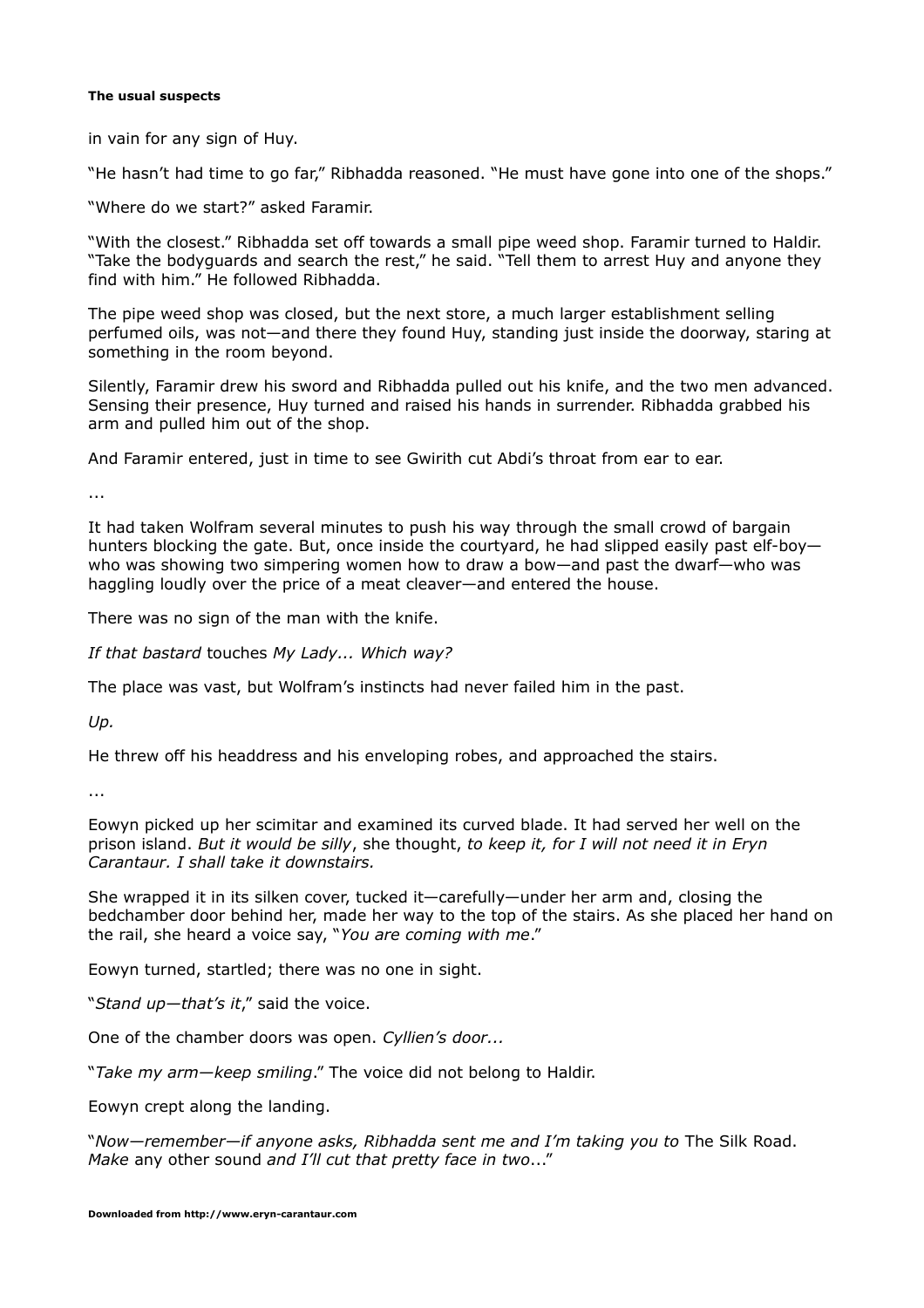Cyllien sobbed.

"*Don't start that!*"

Calmly, Eowyn pulled the silken cover from her scimitar and let it fall to the ground. Then, grasping the sword in both hands, she took up position beside the door, her feet spread, her back to the wall, her blade ready.

...

Wolfram reached the top of the stairs—and froze. My Lady was lying in wait beside one of the chamber doors...

*For the stranger?*

*What a woman!*

Sensing his presence, My Lady turned and—as though his being there were the most natural thing in the world—she lifted a finger to her lips in a silent *Shhhh*.

What *a woman!* Wolfram felt a thrill of excitement. *What a pair we make!*

He had no weapon. He had no idea who the stranger was nor what he was doing. But he tiptoed along the corridor and stood at My Lady's side.

...

"It's over," said Gwirith, staring down at Abdi's lifeless body, "at last. I am free..." She began to sway.

Faramir quickly put away his sword. "Give me the knife," he said, taking it from her hands and, calling "Ribhadda," putting an arm around her.

The other man pushed Huy into the shop. "What's—oh gods, *Riya*!"

"Take her," said Faramir. He crouched beside Abdi's massive corpse and closed the staring eyes.

"You surely took *him* by surprise," said Ribhadda to Gwirith. "Where's Oliel? *Riya?*" He shook her gently. "Where's your husband?"

"Waiting in the carriage..."

Faramir rose to his feet. "Take her to Oliel; I will find the *Hatja*'s bodyguards." He turned to Huy. "You, come with me."

"Abdi outwitted us," said Ribhadda, gently guiding the woman outside. "But—once again—he underestimated *you*, Riya."

...

Eowyn tightened her grip on the scimitar. How Wolfram came to be standing beside her she did not know, but she had no time now to worry about it; the door was opening.

She took a deep breath.

Out stumbled Cyllien, head bowed, oblivious to her surroundings. Out came the stranger, chest to Cyllien's back, his left hand grasping her elbow, his right inside his robes—presumably holding a knife.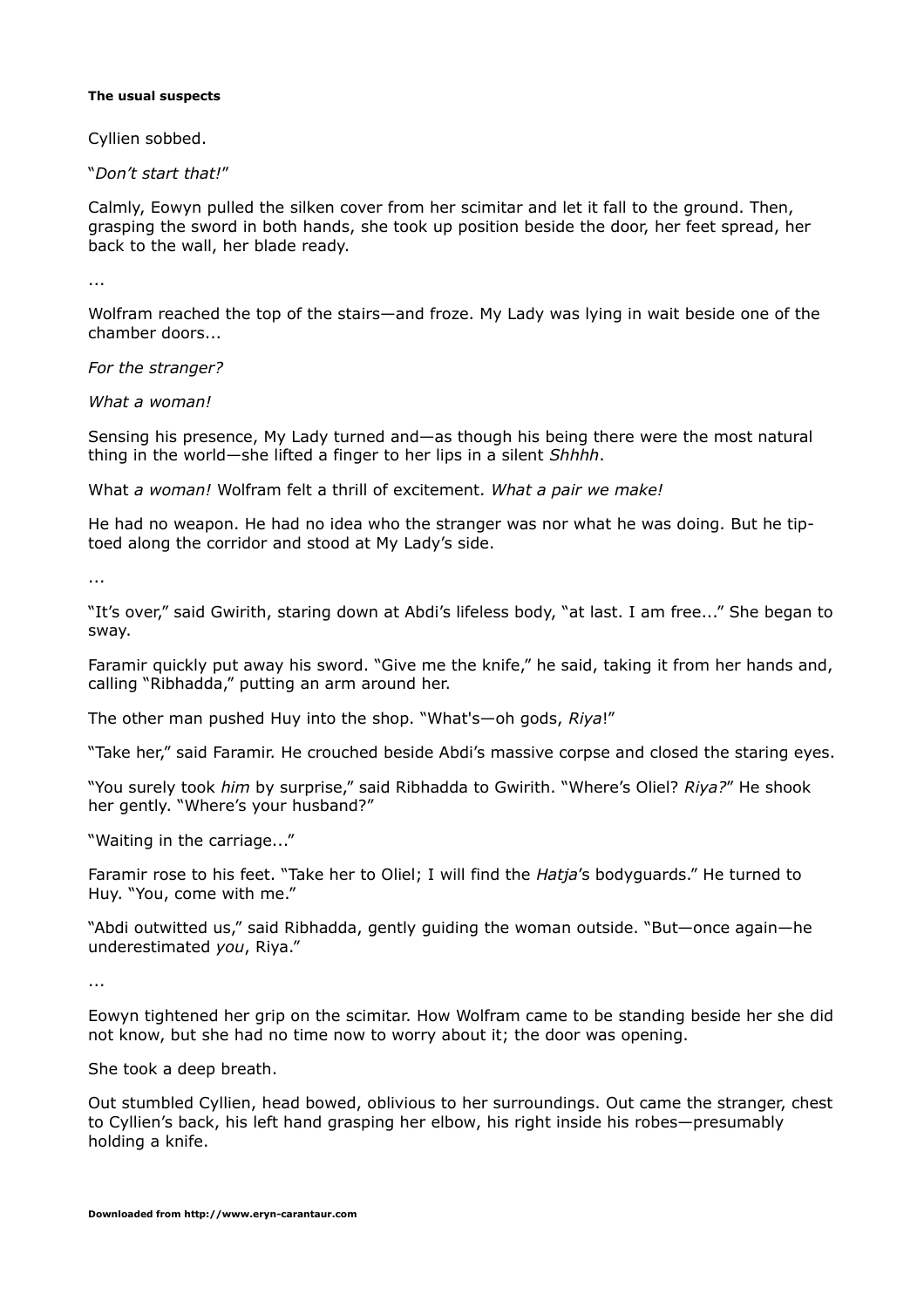Eowyn pressed her blade to the back of his neck. "Let her go!"

Taken by surprise, the villain did as he was told. But, without the support of his hand, Cyllien's legs gave way. She fell back against the man's chest; he fell against Eowyn; Wolfram lunged forward to pull Eowyn out of the way; and somehow, in the confusion, the stranger ripped Eowyn from Wolfram's arms and got his knife to her throat.

...

"*Melmenya!*" Legolas' hand flew to his neck...

He gasped. "I am sorry," he said to his startled customer, "I must... I... Gimli will take care of you!"

Clumsily pushing his way through the crowd, he rushed into the house.

...

"What are you doing, you *prick*!" hissed Wolfram. "It's all turned to *shit*. You'll never get the elf woman out of here now. Give My Lady to me and take off before her elf-boy catches you."

He took a cautious step closer.

"The door at the top of the stairs is your best chance." He pointed to Hentmirë's chamber: he had not wasted the hours he had spent staring at the house. "Go out onto the balcony. It's only a couple of feet to the next villa—and next door's gates have no spikes."

He took another slow step.

"Go on. Give My Lady to me..." He held out his hands.

The stranger was almost convinced—Wolfram could see his knife hand relaxing—and My Lady knew it, too, because her expression had suddenly taken on a new determination.

*That's right*, Wolfram thought, *get yourself ready*... "Give her to me," he repeated, firmly.

Slowly, the man pushed Eowyn forward—

"MELMENYA!" Legolas came flying up the stairs.

The man pulled Eowyn back, digging the point of his knife into her flesh.

"NO!" cried Wolfram.

His left hand flew out, catching the knife and holding it firm—though the blade was cutting through to the bone—whilst his right hand ripped Eowyn from the man's arms and threw her towards Legolas.

Wolfram turned back to the stranger with a triumphant smile.

The man pulled the blade from Wolfram's fingers and plunged it into his chest.

...

Guiding her through the crowd, Ribhadda escorted the now exhausted Gwirith back to Hentmirë's carriage.

"What happened?" asked Oliel, climbing down to help her up into her seat. "You were gone so long I was about to come and find you and—*Gods*!" He turned to Ribhadda. "Why is she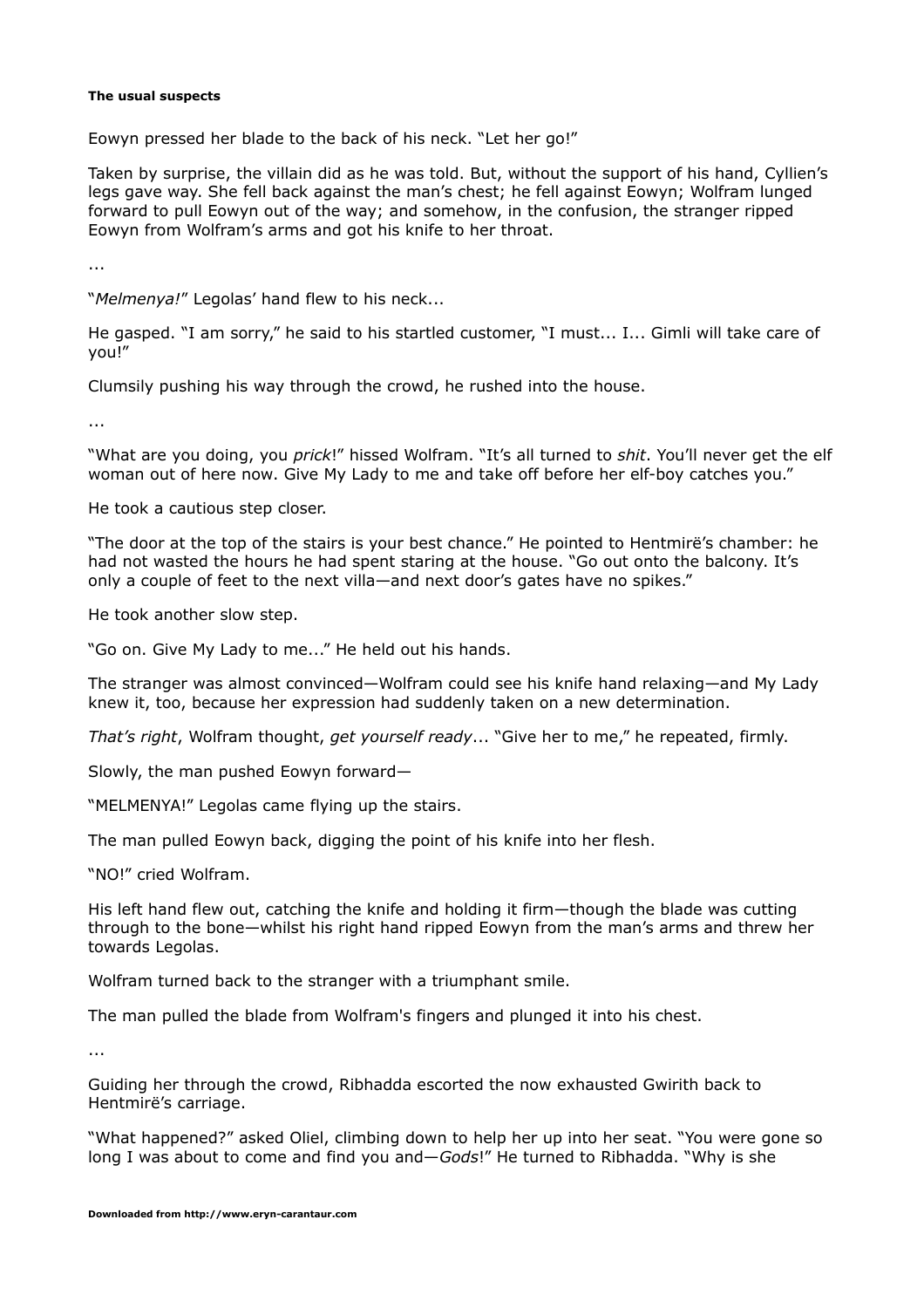covered in blood?"

"Abdi's dead," said Ribhadda, simply.

"And Gwirith saw it happen?"

Ribhadda sighed. "She—"

"I killed him, Oliel," said Gwirith. Her voice sounded distant, but strong—full of cold determination. "I saw him send his substitute into the arena, and I knew everyone would be fooled, so I followed him..."

"Why didn't you tell me the truth? Why did you tell me you needed the room of easement?"

Gwirith smiled, sadly. "It was something that *I* had to do, Oliel. With my own hands." With great effort, she lifted her hands and laid them on top of his. "He was waiting in the oil shop," she continued. "I knew that Huy would be coming soon—I knew I didn't have much time. I told Abdi what I was going to do to him and I told him why. He didn't believe me. I took out my knife—"

"You were carrying a knife?"

"I always carry a knife, Oliel. How do you think I survived in Rihat? I took out my knife and said, 'Look at me. Look at this ruined face! I want this face to be the last thing you ever see!' And then I cut out his throat..."

...

*Strange that it doesn't hurt*, thought Wolfram.

All he could feel was My Lady's little hands, pressing down on his chest.

He stared up at her through the mist.

Around her lovely head, the stars were shining. *She's not a woman after all*, he thought. *She's a god*...



...

Legolas drove his fist into the intruder's face—and, by the time the inert body had hit the floor, he was already at Eowyn's side. "Melmenya?"

"He is dead."

Legolas crouched beside her. "I know, Eowyn *nín*. But are *you* all right?"

"I did not think he *could* die," said Eowyn, softly. "I thought..."

"What Melmenya?" Legolas brushed her hair aside and carefully examined her throat. The skin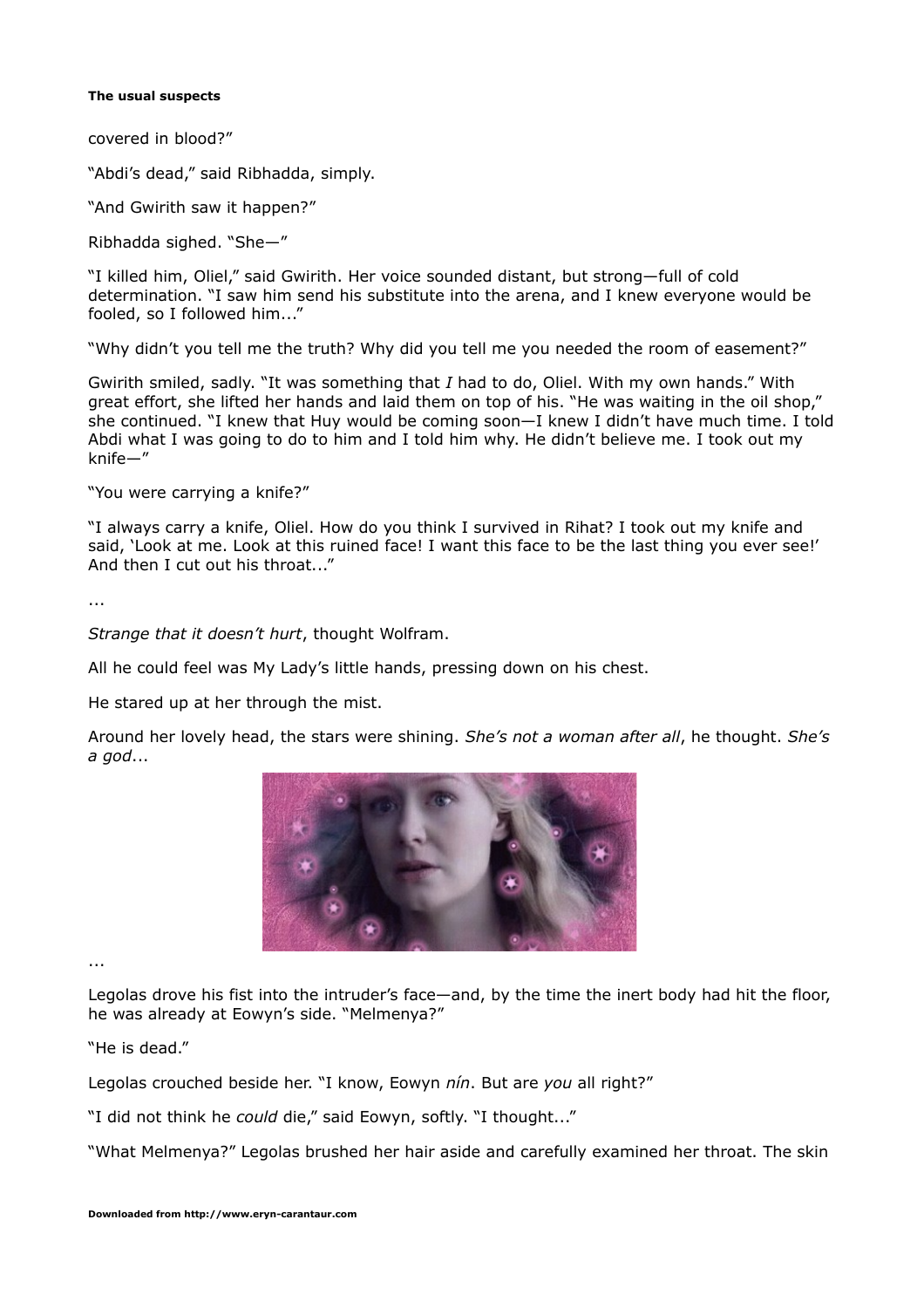was reddened but not broken. He pulled her into his arms. "What did you think, my darling?"

"I thought that I was doomed to spar with him forever."

...

## **Later**

"Once again, Prince Faramir, you bring me a dead body and deprive me of my revenge."

Faramir shook his head. "*Circumstances* have deprived you of an opportunity to dispense *justice* publicly," he said.

The *Hatja* almost smiled. "How do I know that this man really was my son's killer?" he asked.

"I have a witness," said Faramir. "Mistress Gwirith. But before she tells you what she knows, I must give you this on her behalf."

"A Letter of Pardon."

Faramir nodded.

"How did she obtain this?"

"I understood," said Faramir, "that that question was never asked, since an Order of Pardon cannot be rescinded."

With a sigh, the *Hatja* broke his own seal, untied the cord, unrolled the papyrus—and cried out in dismay. Pushed into the centre of the scroll, each tied with a length of ribbon, were two locks of reddish brown hair.

...

"Tell me how my son died," said the *Hatja*.

"He owed Abdi money," said Gwirith, "a lot of money. He'd lost heavily at the gaming tables, and he refused to pay. 'I am the *Hatja*'s son and heir,' he said. 'How are you going to *make* me?'—"

The *Hatja* sighed; Gwirith's story clearly rang true.

"Abdi was furious. He decided to hold your son hostage and demand a ransom. It was just a matter of getting him away from his bodyguards—"

"Which is where *you* came in, no doubt," said the *Hatja*.

"Yes. But something went wrong—I don't know what, exactly—Abdi lost his temper and your son died."

"But the villain still demanded his ransom."

Gwirith nodded. "He had me cut off three locks of your son's hair."

"Why did he not send these?" The *Hatja* pointed to the hair that had been hidden in the scroll.

"They disappeared. Stolen... I do not know who took them—"

"Ugarti," said Ribhadda. Then, clearly deciding that it was safest to hide his own role in the theft of the Letter of Pardon, he added, "I *think* they may have been stolen by a small time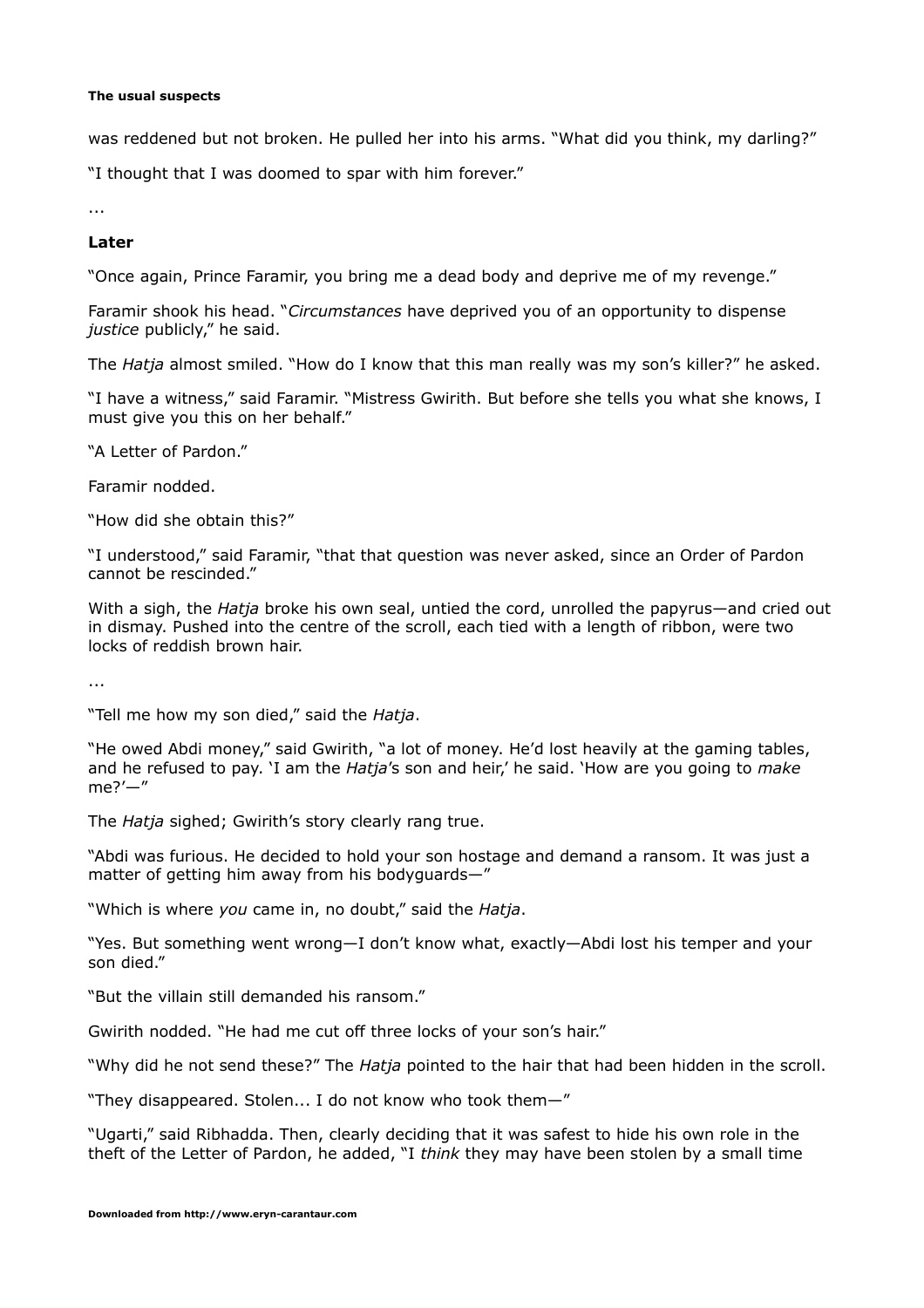criminal called Ugarti, your Excellency. I always had the impression that he was blackmailing Abdi..."

The *Hatja* turned to Gwirith. "Where is my son's body?" he asked.

...

Oliel helped Gwirith climb into Hentmirë's carriage, then took a seat beside her. He had not said a word since hearing her describe how she had killed Abdi.

Gwirith stared down at her hands. "Oliel..."

Her husband did not respond.

"Oliel," she persisted,"I have changed my mind. I am not coming back to Gondor with you. I am going to stay here, in Carhilivren, with Keret."

\*\*\*\*\*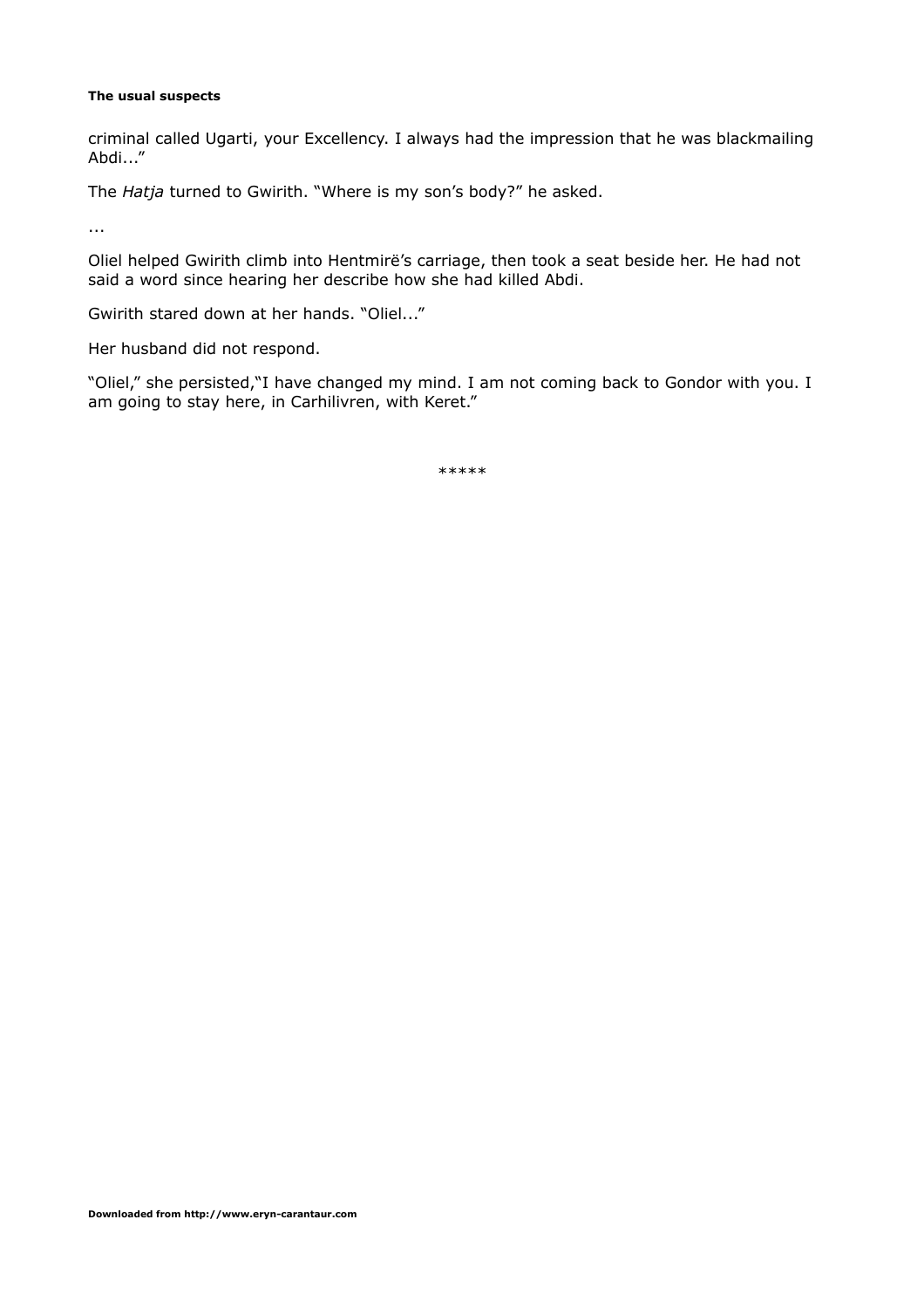# **Chapter 15: Two funerals, a wedding, and the journey home**

**Captain Oliel was on deck, supervising repairs to the main mast. "Good morning, my friend," he said to Faramir. "Come below; I have not forgotten my promise to you."**

"Your promise?"

"To return your money."

"Oliel! That is not why I have come! But I..."

Faramir glanced around. Several of the sailors, though busy, were listening to their Captain's business with interest. "I *would* like to speak to you in confidence," he said.

"If it's about—"

"Just ten minutes of your time, Oliel," said Faramir. "Please?"

"Come below, then."

...

Oliel closed the door of the small cabin. "Is this about Gwirith?"

"Of course." Faramir sat down on the narrow bunk bed. "*Why*, Oliel? After all these years of searching, why hand her to another man?"

"It was Gwirith's decision, Faramir. And Ribhadda's a *good* man." Oliel uncorked a bottle of spirits and poured two large measures.

"Yes, he is. And he loves her. But *she* loves you."

"Then why did she change her mind? Why did she decide to stay?" He held out one of the glasses.

"Do you *really* not know?" said Faramir, accepting the drink.

For a long moment, he stared into the brown liquid, then, with a shrug, he knocked it back —"*Gods!*"—and shuddered, wiping his mouth on the back of his hand. "Gwirith needed reassurance, Oliel; when she told you how she had killed Abdi, she needed... Something. *Any*thing. Anything would have been better than silence."

"I am not a demonstrative man, Faramir. I can't help—"

"But you searched for *seven years*!"

"That was the easy part."

"Do you want to lose her?"

"It's too late."

"No, it is not too late! But it *is* time to make a decision. If you want her—if you can live with the woman she has become—go to her. Go to her, and tell her, and make her believe it."

...

**The funerals**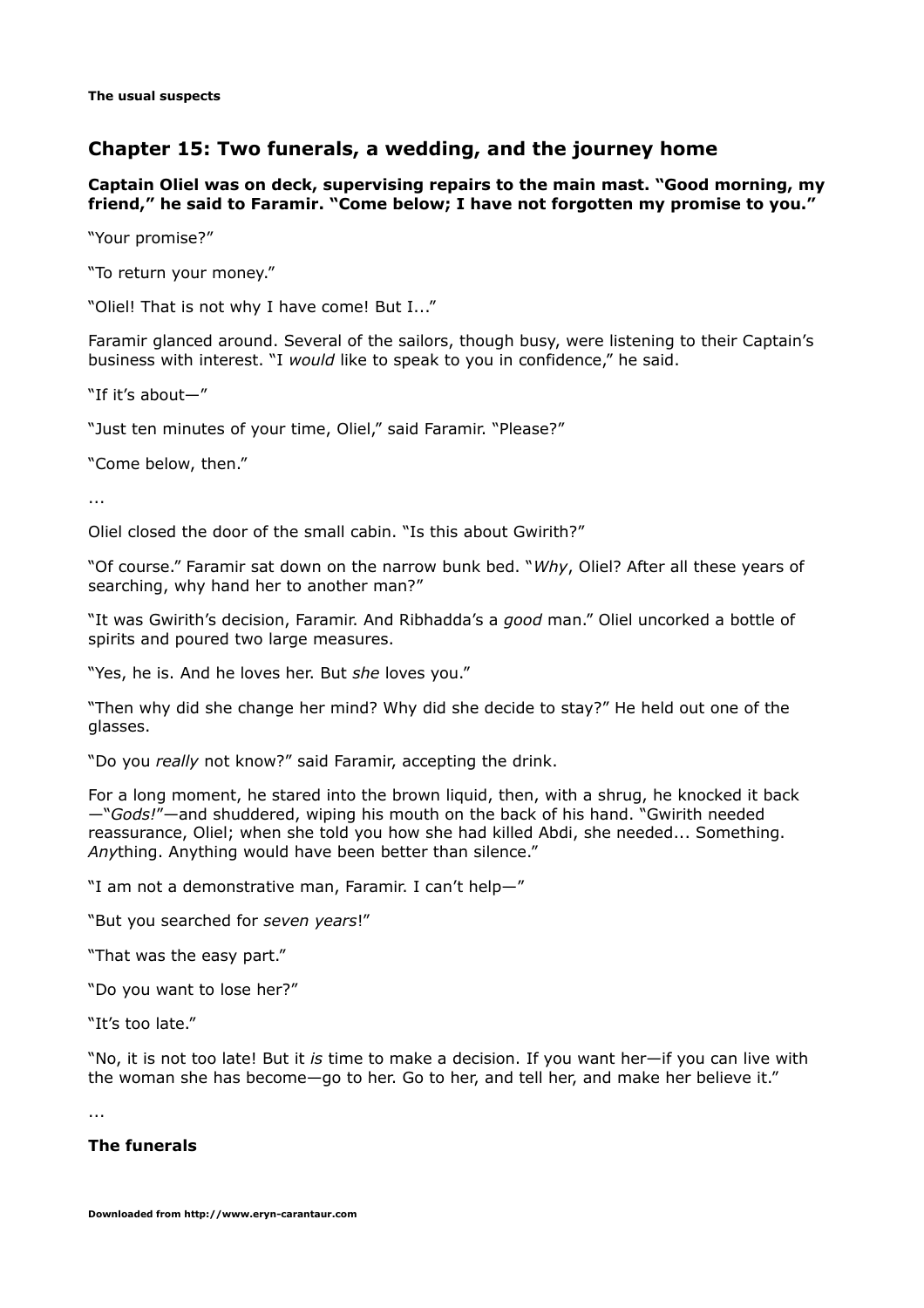There were two funerals that morning.

The first, attended by the *Hatja*, his heir, Lord Aperel, his Court, and various visiting dignitaries, was held in the Valley of Tombs, the traditional resting place of the rulers of Carhilivren.

The second, attended by just four mourners (one of them under guard), took place in the commoner's cemetery, close to where Hentmirë's parents lay buried.

...

Eowyn watched the gravedigger as he slowly shovelled sand onto Wolfram's coffin. "Do you think he is with his ancestors, Lassui?"

"I am not sure that a man like that *has* ancestors, Melmenya, " said Legolas, gently taking her arm and trying to draw her away, but Eowyn resisted, slipping her mantle from her shoulders and dropping it into the grave.

"Melmenya?"

"It may be cold there, Lassui," she said.

"Oh, do not feel guilty, *meleth nín*," said Legolas, wrapping his arm around her. "Sooner or later, someone would have killed him—*I* would have killed him."

"I know... But..."

"But he saved your life."

Eowyn shook her head. "It is not just that..." She slid her arm around his waist. "I wanted him dead, Lassui. In my mind, he was a monster. But in reality, he was just a man. And when he died, he was smiling. I think that the gods had forgiven him."

"For saving *you*, my darling." He kissed her forehead. "Come, Eowyn *nín*. There is nothing you can do now..."

...

"*Navaer, mellon nín*," whispered Vardamir, his head bowed, his hand upon his heart. "*No baid lín galen a glor...*" He raised his head. "He was the only friend I ever had."

Hentmirë bit her lip. "I am sorry."

"And he loved *her*. In his own way."

"But she was not meant for him, Master Vardamir," said Hentmirë. "We must pray that his spirit has found peace at last. And that you..."

She looked up at the elf. "When my parents died, Master Vardamir, I thought I would be alone forever. And I *was* alone for a very long time. But then *Legolas* came, and Eowyn, and Prince Faramir and his friend, and March Warden Haldir and *his* friend, and suddenly..."

She patted his arm. "Never give up hope, Master Vardamir. Be brave and do the best you can, and do not give up hope..."

...

**The wedding**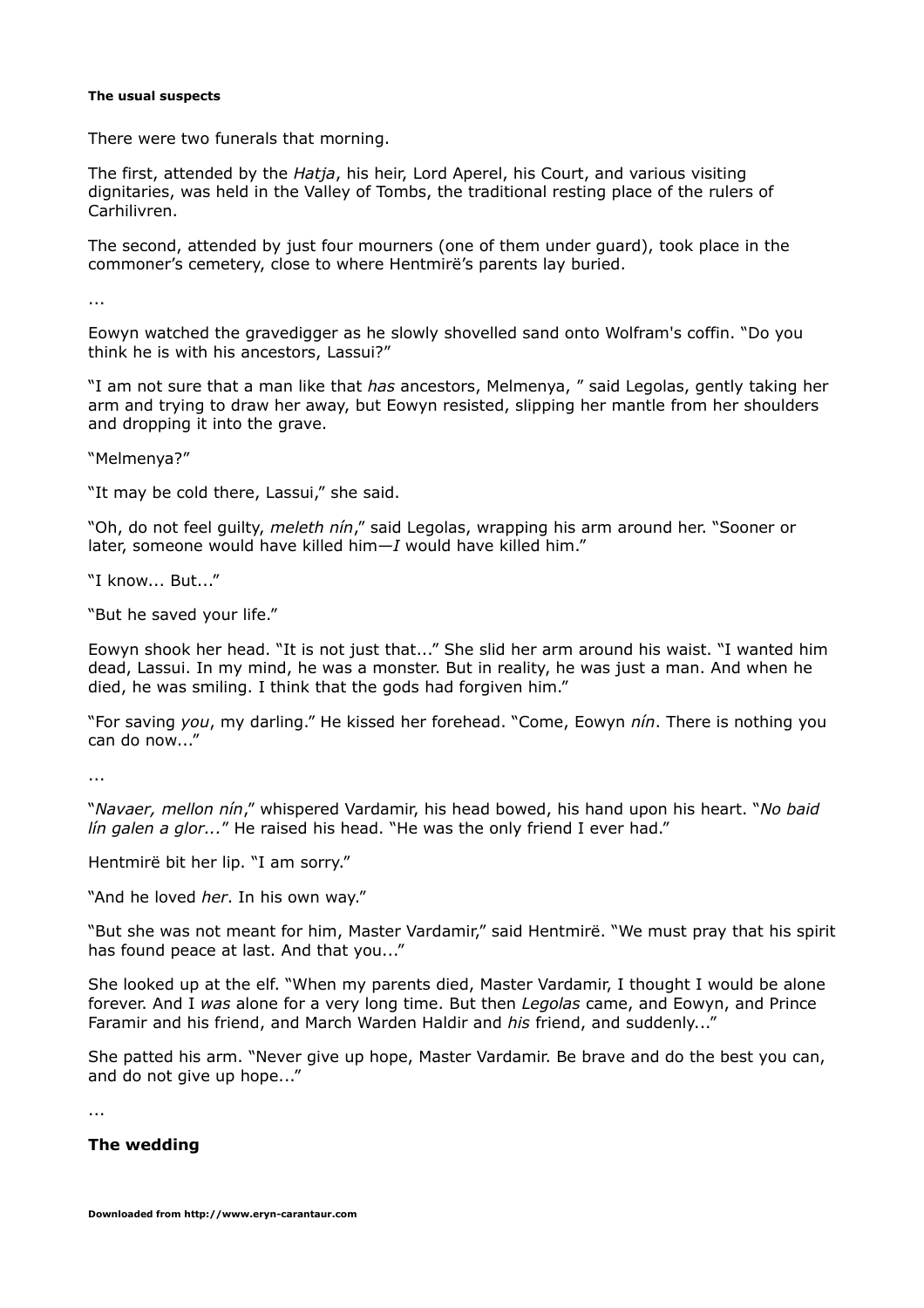Since the official period of mourning had already been observed—two years earlier—the *Hatja* decreed that his son's funeral would be followed by just seven days of prayer and fasting, and that the marriage of his heir, Lord Aperell, would take place on the eighth day.

Five days after the burial, Lord Abdosir and his daughter arrived on the outskirts of Carhilivren, where they camped for two nights, awaiting the hour when Lady Bint-Anath, dressed in her golden wedding gown, would make her joyful entry into the city.

...

"You have a visitor, my Lady."

"Tonight?" Bint-Anath looked up from her book. "Who is it, Aneksi?"

"The other young man, my Lady—the secretary."

"*Berengar?*" Bint-Anath leaped to her feet. "Does my father know he is here?"

"Lord Abdosir has given his permission, my Lady. I am to stay here with you—"

"Oh."

"And there will be guards outside the door."

"That will not be necessary."

"Those are your father's orders, my Lady."

"But Berengar has already *proved*—oh, very well, if my father insists. Show him in, Aneksi." Bint-Anath closed her book and laid it on her bed, then turned to greet her visitor.

"My Lady." Berengar bowed low. He was dressed in loose trousers, and a waistcoat of midnight blue silk spangled with silver stars, and his unruly dark hair, framing his bronzed face, fell about his bare, lightly muscled shoulders.

Bint-Anath ran forward, and caught his hands. "Berengar! It *is* good to see you!"

"Hello, Bint-Anath." He kissed her hand. "I wanted to wish you joy," —he smiled—"and to give you *this*." He handed her a tiny object wrapped in silk.

"What is it?" Bint-Anath pulled open the wrapping and examined the gift closely.

"It is a gold ten-piece, from my own country, Gondor."

"Your king is handsome. But not so handsome as you."

Berengar smiled. "It is a pledge," he said. "If ever you should need a champion, Bint-Anath, return it to me and I shall come immediately—though I should point out that, since my skills lie more in the administrative sphere than in warfare or diplomacy, I may have to bring Prince Faramir along to assist me."

Bint-Anath laughed. "Thank you, Berengar. I shall treasure it always." She kissed his cheek. Then she crossed to her dressing table and carefully locked the coin in a small casket. "Will you drink a toast with me?"

"I would be honoured."

"Aneksi?"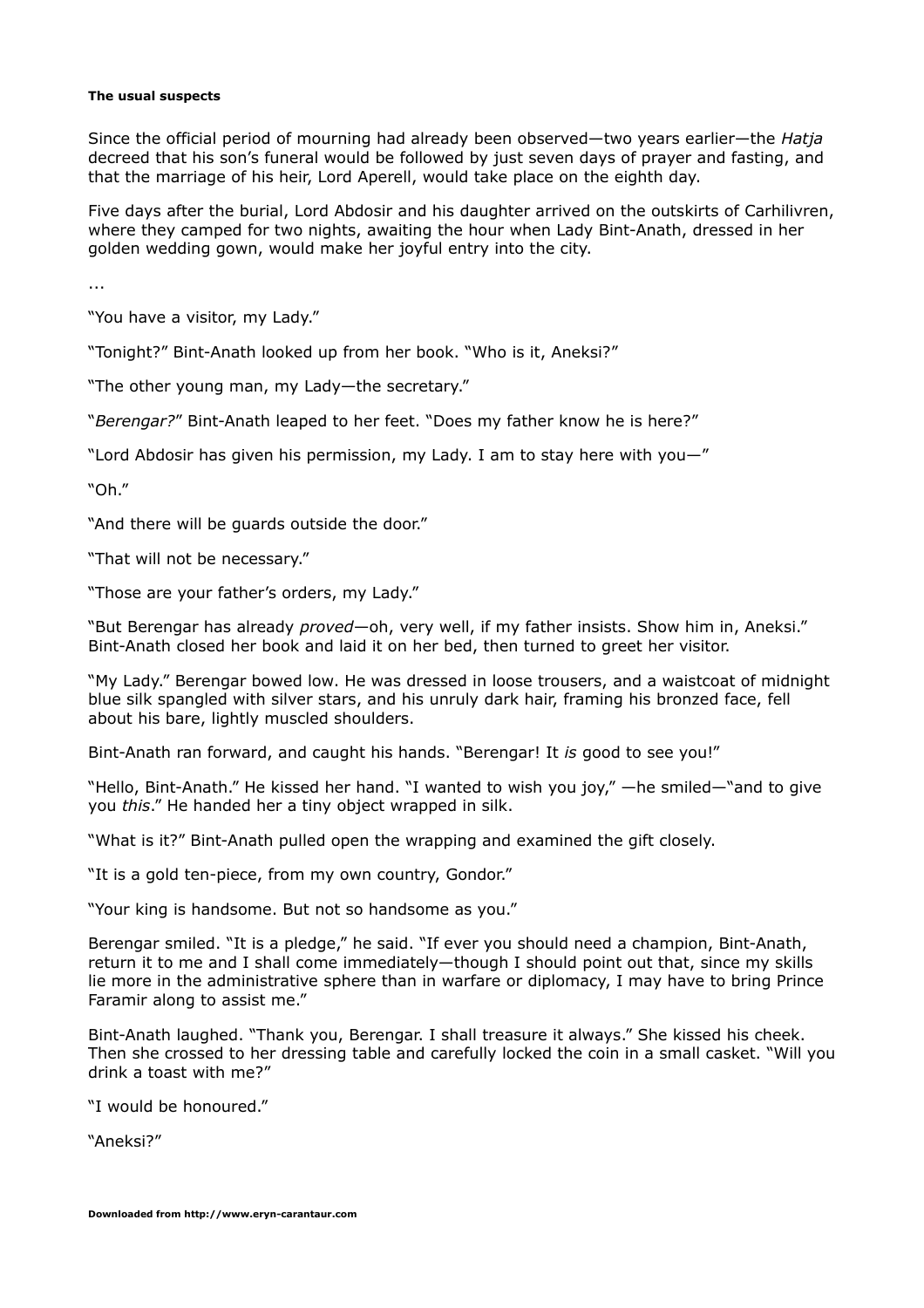The woman hesitated, mindful of Lord Abdosir's orders, but—at a frown from her mistress—she left to fetch some wine.

"Good," said Bint-Anath. "I did not want her listening." She motioned Berengar to sit down. "I can never thank you enough for what you have done for me," she said. "A less honourable man would have thrown me out—or taken advantage—or, perhaps, have demanded a ransom. But *you* went out of your way to help a girl who had caused you nothing but trouble—"

"It was Faroth—"

"*No*," said Bint-Anath. "No. It was *you*. Whatever Prince Faramir may have done, he did for your sake. Thank you Berengar."

Berengar looked away, embarrassed by her praise. "It was nothing, really. I, er, I just—oh, what are you reading?" He picked up her book.

"*No*..."

But he had already opened it, at random, and was studying a beautifully painted miniature of a man and a woman (on her hands and knees)...

He closed the book.

Bint-Anath blushed. "I thought I should find out... Because I know so little; I know less than my *maids*..."

Berengar smiled at her, fondly.

"It was a good idea," he reassured her. "But you already know everything you need to know, in *here*." He patted his own chest. "You love Aperel and he loves you. So just listen to your heart, Bint-Anath. It will tell you what to do."

...

The following morning, Lady Bint-Anath, carrying a Gondorian coin for good luck, entered Carhilivren in a golden palanquin, with her father at her side.

She was received at the gates of the Palace by her future father-in-law, the *Hatja*, and escorted into his private temple, where, before a host of courtiers and foreign dignitaries, she was married to Lord Aperel.

Then the young couple descended the temple steps, and walked slowly round the great Central Court of the Palace, greeting the throngs of people who had gathered to congratulate their popular young lord and his lady.

Hentmirë, standing just outside the temple, amongst the guests of honour, threw a handful of petals at the bride as she passed. The pale flakes rose in the air, swirled in the lightest of breezes, and fell back upon the thrower.

Legolas laughed. "You look like an elleth at her coming of age ceremony, gwendithen," he said, giving her a hug. "But more surprised!"

...

### **Dawn, the next day**

Eowyn awoke and stretched her limbs. Beside her, the bed was empty.

"Legolas?"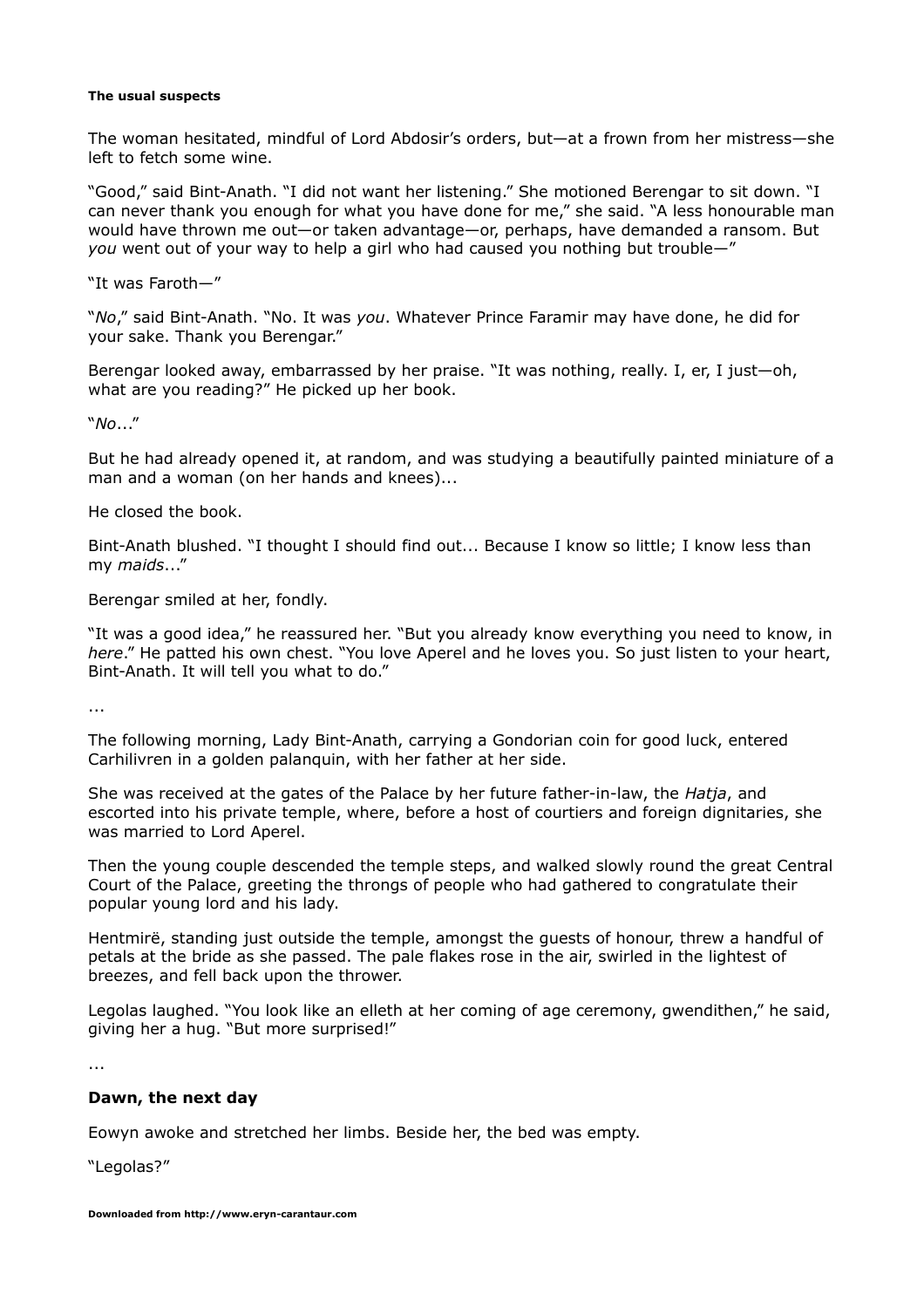Wrapping herself in a sheet, she padded out onto the balcony. Legolas was leaning over the wall, gazing out to sea. "Can you feel it, melmenya?"

"Feel what?" She came up beside him and let him gather her close.

"The wind," said Legolas. "Coming from the south west." He looked down at her, smiling. "I think we shall soon be leaving, melmenya. I think we can go home at last!"

...

## **Setting sail**

The *Early Bird* was due to sail with the tide, at half past two.

At eleven, the roc arrived carrying Valandil and Wilawen; shortly afterwards she returned with Figwit.

"Tell Prince Legolas what you have decided," said Wilawen, excitedly.

"I should like to come back with you," said Figwit. "If you will allow me."

Legolas placed his hand on his heart and bowed his head in a formal greeting. "You are most welcome, Aegnor," he said. Then, with a smile—and much to Figwit's surprise—he embraced the Rivendell elf, human fashion.

"See," said Wilawen, "we told you."

At midday, when the final preparations were complete and the friends and their luggage had been installed in the cabins, and Vardamir had been found a small room below decks, Faramir received a visitor.

"I've come to say good bye," said Oliel.

"You are leaving without her?"

Oliel nodded. "I did go to see her," he said, "*as ordered*. But she seemed so—I don't know, Faramir—so *happy* with him—I couldn't speak."

"I am so sorry, Oliel."

"Do not be, my friend," said the Sea Captain. "We found her, and now she is safe—that is the main thing."

"What will you do?"

"I'll keep doing what I'm good at," said Oliel, "carrying passengers, helping people rescue their loved ones—if *you* should ever want to return to Far Harad, my friend—"

"I will come straight to you."

Faramir removed a heavy ring from his finger. "This is my seal," he said, "take it. I shall soon be needing someone I trust to make regular runs from here to North Ithilien with cargoes of small items—perfumes, cordials, candied fruits. Come and visit me in Caras Arnen, Oliel, and we will make a formal contract."

"I shall, Faramir. Thank you."

The two men embraced. Less than an hour later, Faramir watched the *Hunter* sail out into open sea, heading northwards.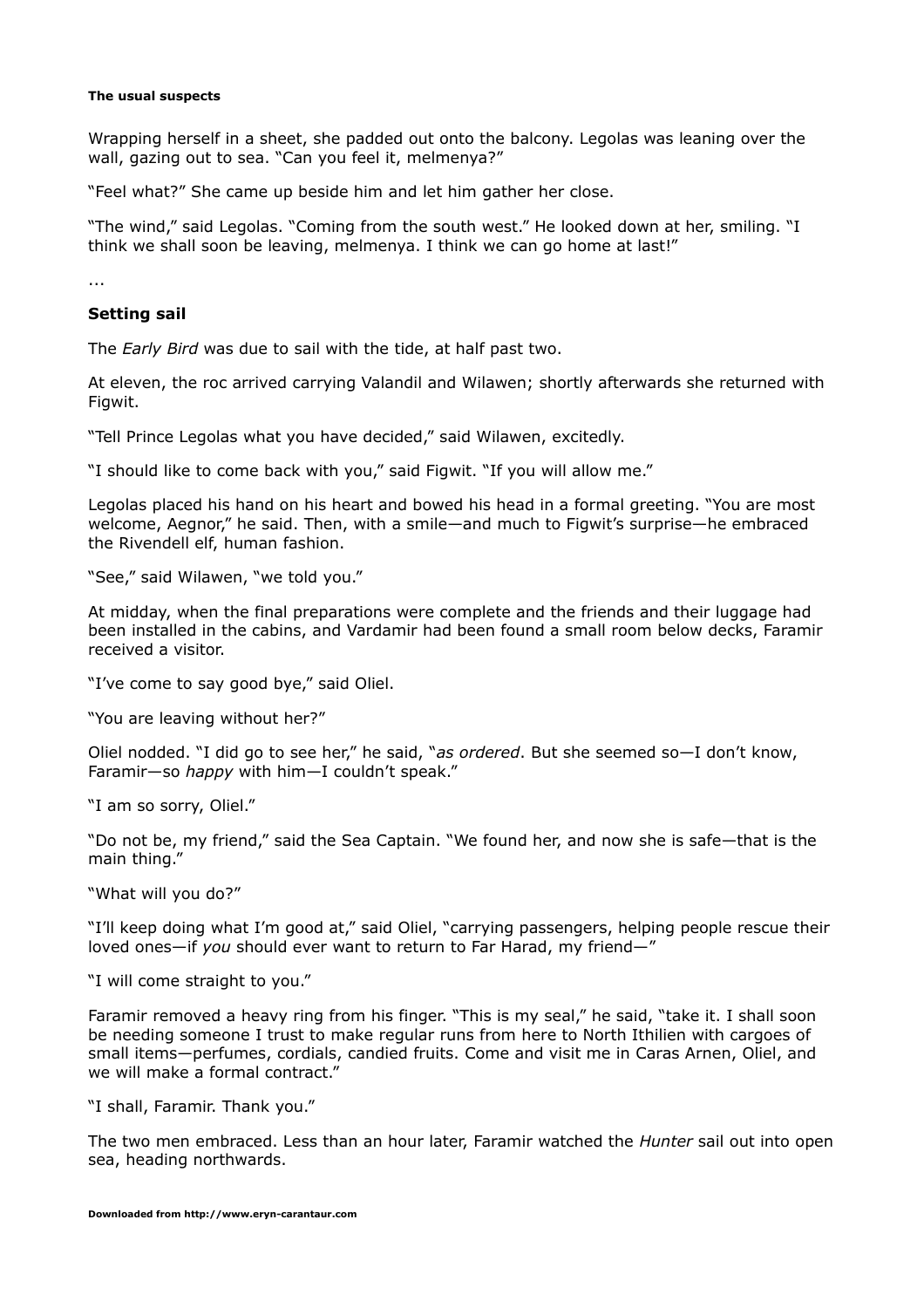...

"You really didn't need to come with us, Rib," said Gwirith.

Looking up at the *Early Bird*, she waved to Legolas and Hentmirë. "Keret has come to say good bye to you," she called.

"And to *Gimli*!" shouted the boy.

The three friends came down the gang plank, followed by Eowyn.

"Good bye, Keret," said Hentmirë, hugging him tightly. "Remember to be good for your mother." She wiped her eyes with the back of her hand. "Take good care of him," she said to Gwirith.

"I shall, Lady Hentmirë."

Keret turned to Legolas. "How do elves say good bye?" he asked.

Legolas smiled. "You put your hand on your heart like this, bow your head, and say '*Navaer. Gûren ninnatha nanarad as achên len*'."

"*Navarrr*," purred Keret. "*Gurren nin atha nana-akken-len*..." He hugged Legolas for good measure.

Then he turned to Gimli.

"*Rasup gamut*," said Gimli. "*Tan menu selek lanun naman, tak khaz meliku suz yenetu*. Now come here, laddie!" He smothered Keret—who was no taller than himself—in a great bear hug. "Remember to visit us in the Forest when you are older, lad. We shall all be waiting."

"Good bye, Ribhadda," said Eowyn, quietly. "Thank you for the kindness you showed me when I invaded your storeroom—it seems so long ago, now—and for the help you have given us since."

Ribhadda kissed her hand. "The pleasure was mine, my Lady."

"Would you like me to fetch Cyllien?"

Ribhadda shook his head. "I've said my good byes to her and Haldir," he said, "but..." He turned to Legolas. "Can I ask you both a favour?"

"Of course."

"Do you have room for two more passengers? A woman and a boy?"

Legolas looked from Ribhadda to Gwirith and Keret, and back again. "We can find room for them, of course," he said, "but—"

"What are you saying, Rib?" asked Gwirith.

Ribhadda took her by the hands and drew her a little way apart. "You belong with these people, Riya. I wasn't sure before... But now I can see it. You belong with them and with your husband. *Shhhhh*—you've got to listen to me.

"Do you have any idea what you'd have to look forward to if you stayed here, Riya? Nine chances out of ten we'd both wind up in the *Hatja*'s prison. And then who would look after the boy?"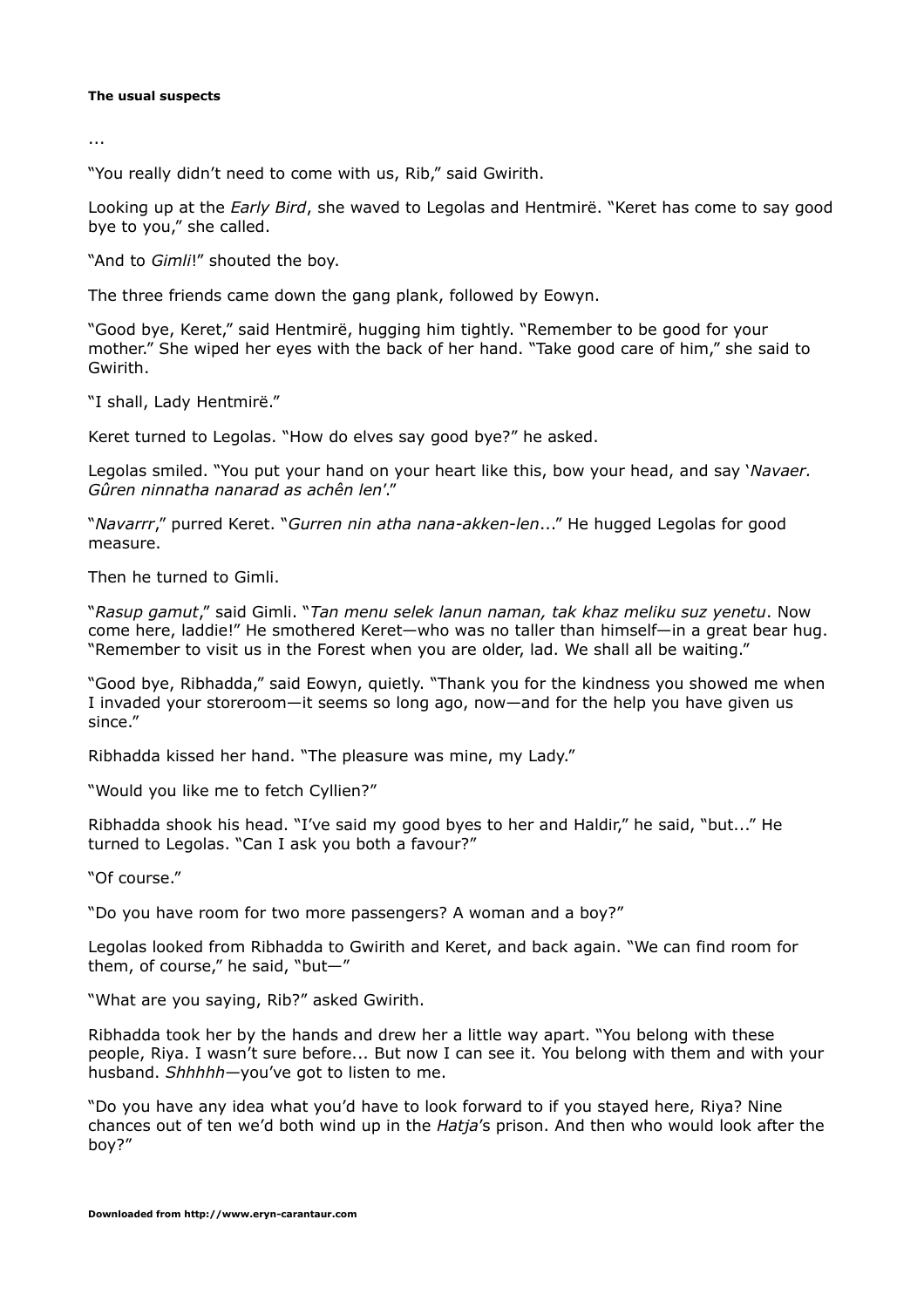"You're saying this only to make me go."

"I'm saying it because it's true," Ribhadda corrected. "Inside of us we both know you belong with Oliel. You're a part of his work, the thing that keeps him going. If you're not with him you'll regret it."

"No."

"Oh, maybe not today, maybe not tomorrow. But soon, Riya. And for the rest of your life."

"But what about us?"

"We'll always have what we had. We didn't; we'd lost it until you came back to Carhilivren. We got it back in the last few days."

"I said I would never leave you."

"And you never will. Go with them, Riya; go and find Oliel, and let the boy live somewhere clean."

Gwirith raised her eyes to his, and a look of understanding passed between them. Then, "Good bye Rib," she said, softly. "May the gods bless you."

...

Ribhadda watched the *Early Bird* sail out of the harbour. *Everybody moves on*, he thought; he turned to leave.

Standing in his path, regarding him with dark, painted eyes, was a familiar, kilted figure.

"Master Kurian."

"Master Ribhadda," said the Kurian.

"You're leaving?"

"No. I have missed ship. I must wait."

Ribhadda looked him up and down, thoughtfully. "You looking for a job?"

"To do what?"

"Oh—this and that. Captain Ramess's replacement's a new broom, and he's sweeping Carhilivren clean with a vengeance. It might be useful to have someone around who can keep his eyes and ears open. Someone, you understand, who doesn't speak the language."

The Kurian smiled—and Ribhadda noted that the healer had done an extremely skilled job on his face. *He'll attract a different* sort *of customer, that's for sure*, *but, in his own way, he'll be as big a draw as Cyllien was*...

"I understand," said the other man, "but why you trust me?"

"I'll be paying your wages."

"I take your job."

"Good." They shook hands. "Master Kurian," said Ribhadda, "I think this is the beginning of a beautiful friendship."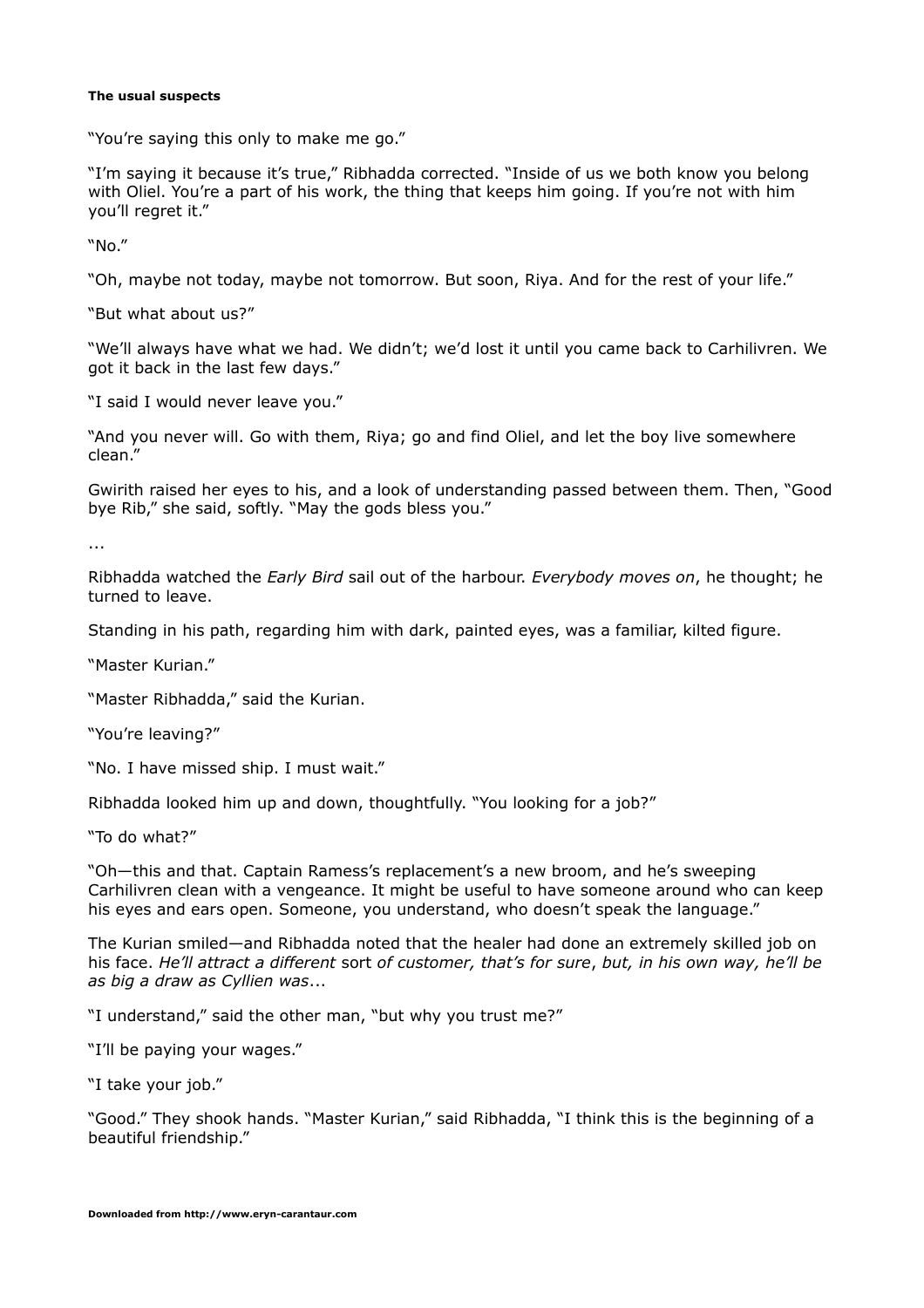...

### **Farewell, sweet lady**

As Hentmirë's boat rounded the rocks at the harbour mouth and caught the wind in her sails, a giant bird swooped down from the sky and crossed her bows, crying plaintively.

Figwit ran along the deck and climbed atop the forecastle. *"Navaer, híril velui*," he called, waving his hand in farewell. "*Avo aphado nin, meldis nín!*"

The roc circled her beloved master one last time, then rose up into the cloudless blue sky and, with steady wing beats, cut out across the sea, back towards her mysterious home.

"*Nîr tôl erin baded lîn*," whispered Figwit.

The elf dropped lightly to the deck and walked to the stern, never taking his eyes from the bird's silhouette.

And there he remained, standing at the taff rail, staring back towards Carhilivren, until—long after sunset—Valandil and Wilawen persuaded him to join the others below decks.

...

## **An honest woman**

"You knew him before he was kidnapped," said Wilawen, closing the cabin door; "was he always so unworldly...?" She looked around the narrow, corridor-like cabin, then down at the elf, who was sitting on the lower of two bunks. "Valandil?"

"Yes?"

"This is a very small room."

"I believe it is called a cabin."

"I *know* it is called a cabin, Valandil. That does not change the fact that there is nowhere for us —for *me*—to wash or undress."

Valandil smiled. "Would you like me to move in with Figwit, *meleth*?"

Wilawen bit her lip. "Can I ask you a question?"

"Of course." Valandil patted the lumpy mattress.

Wilawen sat down beside him. "I told you that I have never—er—" She waved her hand, giving Valandil the opportunity to catch it and draw it to his lips.

"Yes." *Kiss*.

"Well—what about *you*? You have never said." She watched him—kissing her hand—as though the hand did not belong to her. "Do elves wait, Valandil? You have been so patient with *me*..."

"Elves do frown upon making love before marriage," said the elf. "But, if the couple is reasonably discreet..."

"So you are the same as humans," said Wilawen. "And *you* have..."

Valandil nodded. *Kiss*.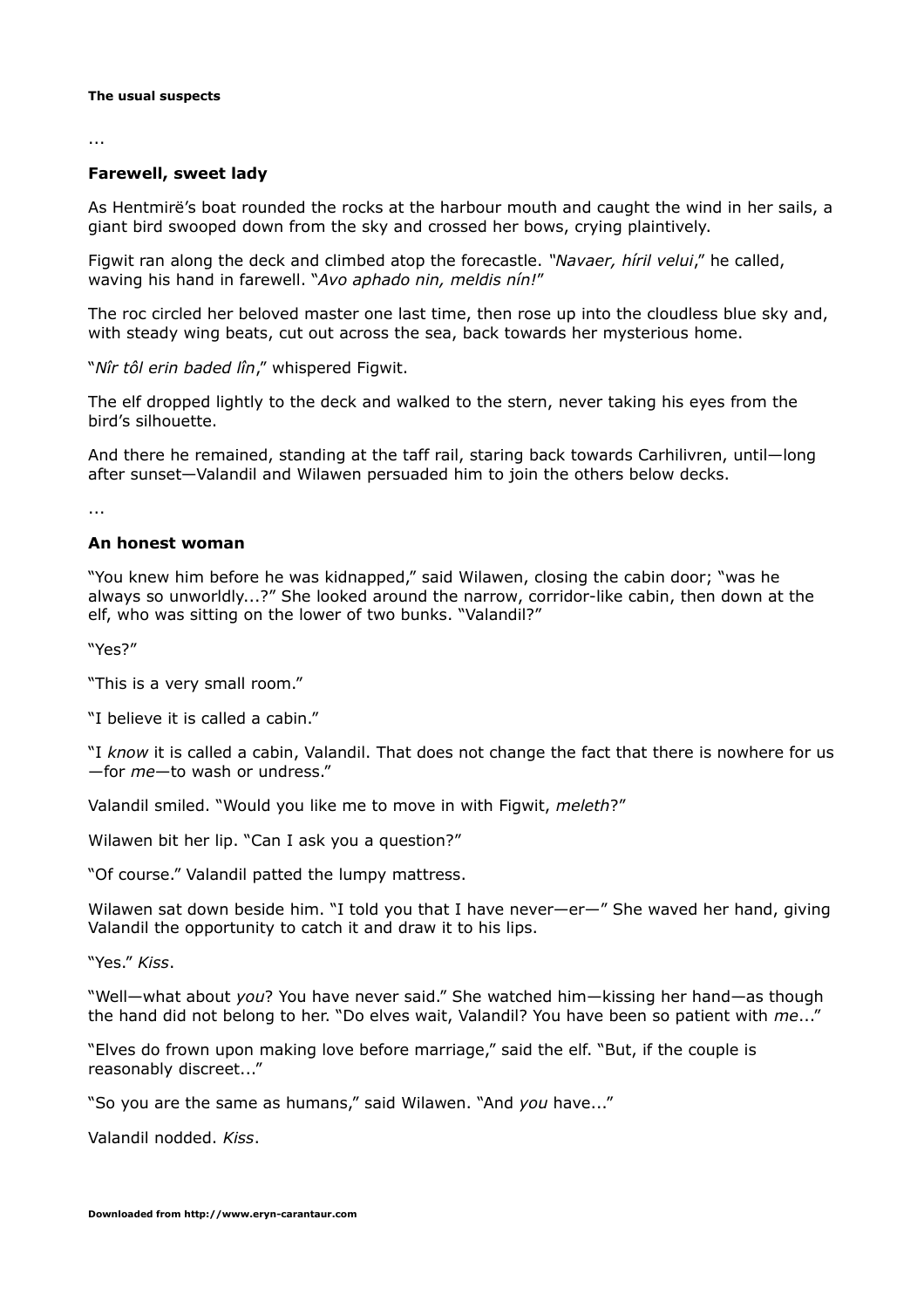"Often?"

"Wilawen!" His tone was gentle, amused. But he did not answer her question.

"*I* was never given the chance," said Wilawen, quietly. "No one ever wanted me."

Valandil looked up from her hand in surprise. "The men of Gondor are fools," he said.

Wilawen smiled. "Unlike elves, who can charm the birds down from the trees—and no doubt *do*, all the time, in Eryn Carantaur," she said, "where everything is perfect and everyone is happy..."

"You will love it there, Wilawen."

"If I come to live there."

"You will." He smiled. "I shall make sure of it."

"Do you want to, Valandil?"

"Live in Eryn Carantaur?"

"Make love. Tonight."

"Oh, *faer vara*! Do *you* want to?"

"I want it to be two years hence, when we are an old married couple, and completely at ease with one another—"

"Wilawen! Are you finally agreeing to marry me?"

She blushed. "I suppose I am."

"And your father?"

"I will help you persuade him."

Valandil leaped to his feet and held out both of his hands. "Come, *meleth nín*!"

"Where?" Wilawen frowned. "I thought you were going to seduce me?"

"*No*, Wilawen," said Valandil. "I am going to take you up on deck so that we can make our vows under the stars. Then we will come back here," he kissed her hands, "and we will *make love*."

...

## **Next morning**

"Well, it is about time," whispered Legolas.

He nodded towards one of the rope lockers, where Valandil and Wilawen sat gazing out across the shimmering water, the woman's head resting on the elf's shoulder, a contented smile lighting her face.

Eowyn squeezed Legolas' hand. "Let us give them some privacy."

The couple climbed the steps to the aft deck, where Faramir and Berengar were having a lesson in seamanship from Captain Mutallu.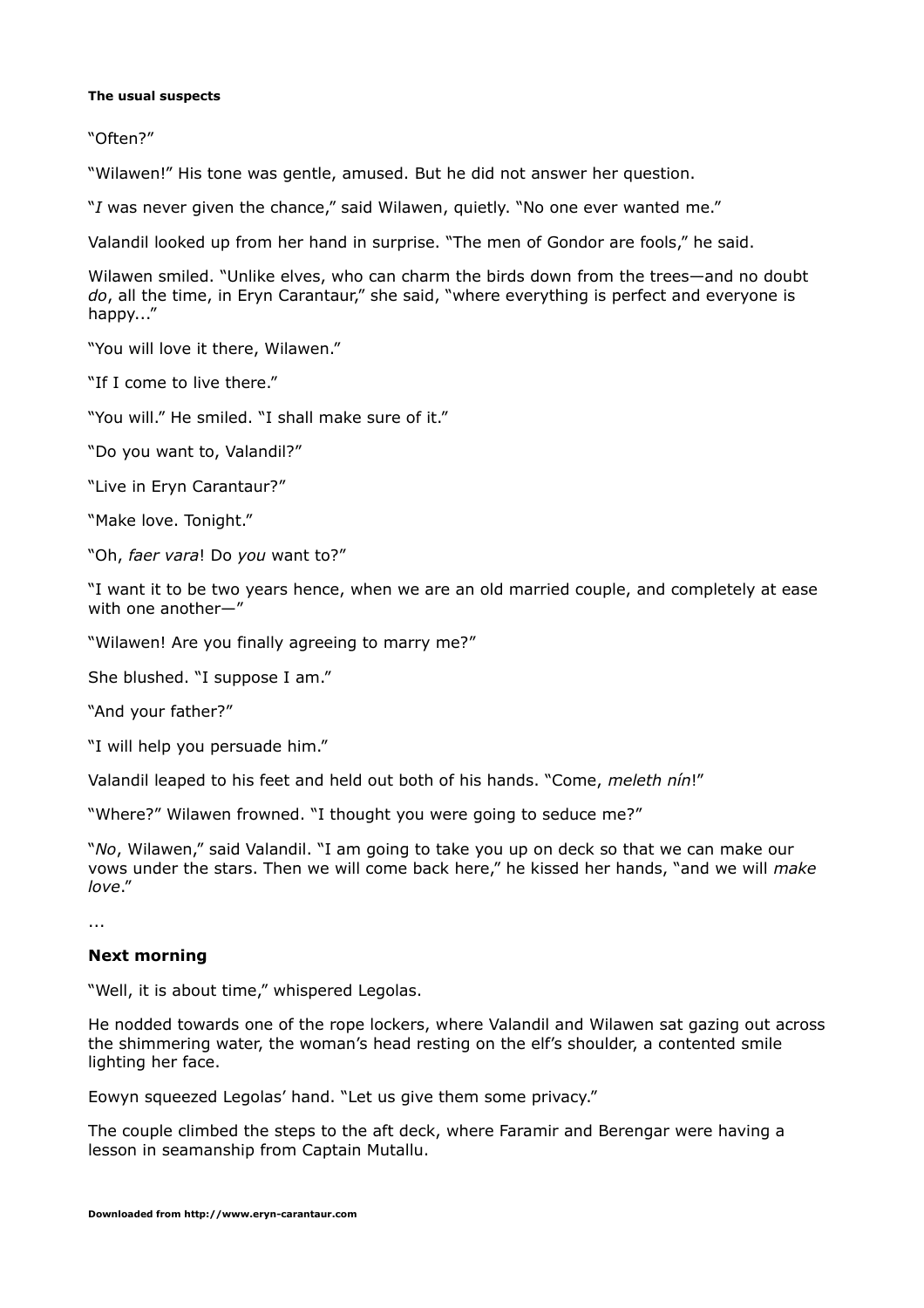"Don't screw up your left eye, sir," the Captain was saying, "or you'll strain it. Just let it relax, and look through the glass with your right... Yes, like that."

Berengar swept the spyglass along the horizon. "Oh!" He moved it back a little. "I can see something, Captain. I think—"

"Ship to port!" cried a lookout, from up in the rigging.

Berengar handed Mutallu the glass.

"She's a three master," confirmed the Captain, "and she's fast, like a slaver—or a pirate. Beat to quarters, Master Taru. I want the *Early Bird* ready to withstand an assault."

"Very good, sir."

"Wait!" said Faramir, who was leaning over the gunwale. "I think she may be the *Hunter*! May I use the glass?" He peered through the misty lenses, examining the ship from stern to stem, until he found the ship's figurehead, a leaping wolfhound. "Yes," he cried. "It *is* the *Hunter*!"

He returned the spyglass to Mutallu and turned to Eowyn, smiling. "Would you mind waking Gwirith, my dear?"

Eowyn smiled back. "Of course not."

...

Captain Mutallu signalled for the *Hunter* to come alongside and invited Captain Oliel aboard.

Faramir greeted his friend cordially. "This is sooner than expected," he said.

"I could not leave her behind, Faramir. You were right, my friend, I should have spoken up before. But it's better late than never—and I shall be back in Carhilivren by midday tomorrow."

"That will not be necessary, Oliel," said Faramir, smiling. "Come with me."

...

Gwirith was waiting in Legolas and Eowyn's cabin. Faramir left Oliel at the door.

"Go in," he said, "and tell her what you have just told me."

Oliel opened the door. "Gwirith—"

"I cannot change, Oliel,"said his wife, before he had had the chance to enter the room. "If you want an innocent young girl, who will be content to do nothing but cook your food and clean your clothes, and climb into your bed at night—"

"I don't." Oliel closed the door. "I want *you* Riya. Why do you think I was coming back for you?" He held out his arms.

Gwirith shook her head. "Just answer me this, Oliel: what would you have done if I had told you that I had seen Abdi outside the Circus—and that I intended to kill him? What would you have done?"

"I have asked myself that a thousand times," said Oliel, overcoming his wife's resistance and gathering her into his arms. "And every time, the answer is the same..."

"What?"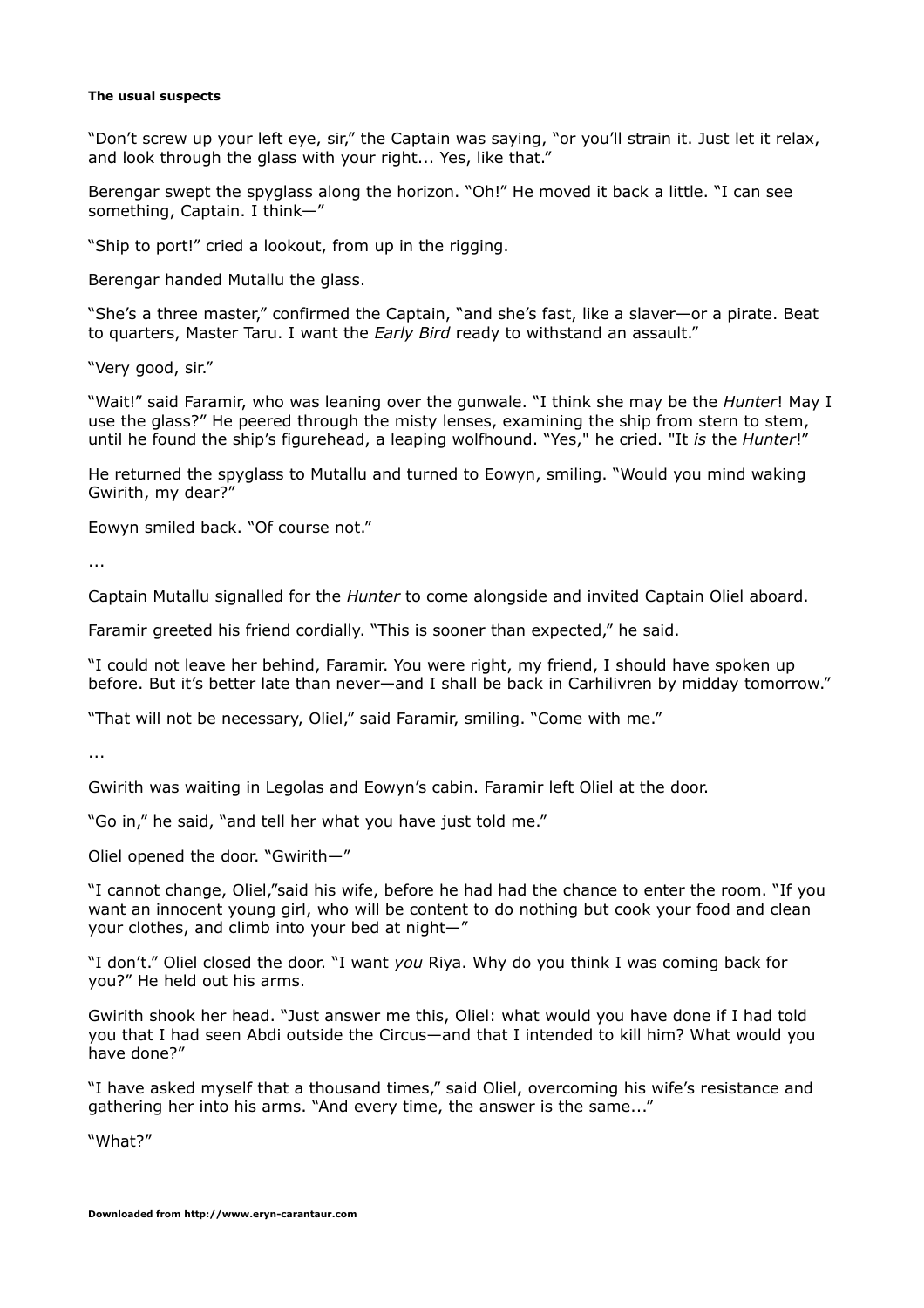"I would have come with you," he said, kissing her forehead, "and—may the gods forgive us both—I would have held him down whilst you cut his throat."

...

Keret pulled the wooden mûmak from his pocket. "Do you want him back?" he asked.

"Of course not," said Hentmirë, "he is yours, Keret.

*"Oh*..." She threw her stout little arms around the boy and hugged him fiercely. "Do not forget to visit us. Legolas and Gimli... Legolas and... and I... *I* want you to visit..."

"I will." He hugged her back. "Anyway," he said, sniffing hard, "I still have my third wish to ask for."

With a final wobbly smile he climbed down the rope ladder and joined his mother and father in the *Hunter*'s rowing boat.

"It is so much harder," said Hentmirë, as she watched the little boat pull away, "to say good bye a second time."

...

## **Hentmirë's new home**

The *Early Bird* reached Pelargir ten days later. Legolas and Faramir hired horses, and carts for the luggage, and a carriage for Gimli and the ladies.

Slowly the friends made their way north east along the Forest trail, watching the birches give way to elms, and the elms give way to oaks, and then, on the morning of the fourth day of travel, the oaks give way to mighty carantaurs.

Hentmirë climbed down from the carriage and picked up a huge red leaf.

"We are almost there, gwendithen," said Legolas, smiling.

Hentmirë slipped the beautiful leaf inside the cover of her book, for safekeeping.

...

"Time to wake up," said Legolas, gently shaking Hentmirë's shoulder. "We are here."

Hentmirë rubbed her eyes. The carriage had come to a halt in a broad clearing. To her right stood a large, circular pavilion with an intricately carved roof; to her left, a wooden staircase wound its way up one of the massive tree trunks.

"Do we go up there?" she asked.

Legolas laughed. "You do not need to whisper, gwendithen. Come."

With Legolas on one side and Eowyn on the other, Hentmirë climbed the spiralling staircase, pausing now and then to catch her breath—"I shall need to be fit!"—and to look up into the Forest canopy, where elegant wooden buildings nestled amongst the branches.

"It is like a fairy tale!" she whispered. "Oh, how Keret will love it!"

At the top of the staircase all three stopped (waiting for Hentmirë to recover from the climb) and gazed along the main walkway, Legolas pointing out buildings of interest—the Council Chamber, the Library, his own chambers, his garden flet. "And *this* will be your home,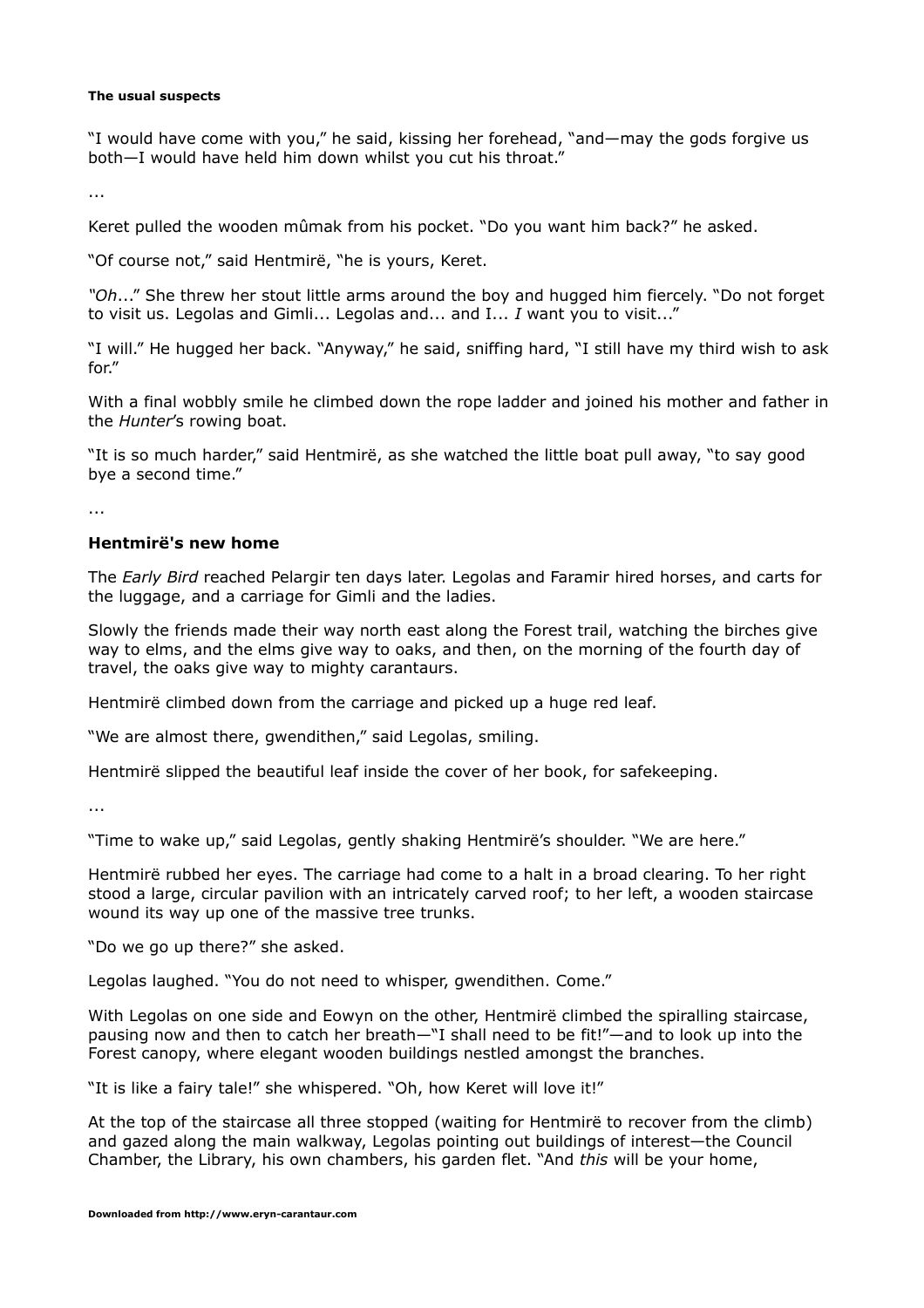gwendithen," he said, leading her to a single-storey apartment, built around one of the massive carantaur trunks.

Hentmirë looked at the wooden doors, carved in flowing, interwoven curves—*Like syrup pouring from a spoon*, she thought—with their frosted glass etched with pointed leaves, at the pale green paintwork, and at the white canvas sunshades stretched over the wide windows.

"It is *exquisite*, Legolas," she said. "The whole city is exquisite..."

"And our door is just here," said Eowyn, pointing across the walkway. "So it will not seem so different from your old house."

Tears of happiness filled Hentmirë's eyes. "Thank you, she said, softly. "Thank you for letting me come here to live with you."

...

## **And so, to bed...**

It had been a long, hard journey back from Mirkwood but, at last, they were home: darkness had fallen and the sky, clear and moonless, shimmered beyond a mesh of silver stars. Legolas, perching on the windowsill, watched with lazy pleasure as Eowyn slipped off her dressing robe and put on her white nightdress, carefully fastening its tiny buttons one by one, then picked up her dark velvet mantle and draped it around her shoulders.

She smiled at him. "All ready." She held out her hands.

"Are you *sure* you want to do this, melmenya?"

"Of course," she said, "it was *my* idea."

She led him from their chambers and up the steps to their garden flet where, in their absence, Lord Caranthir had overseen the building of a canopied bed—to Eowyn's specifications—with a covering that, on warm nights such as this, could be rolled back to allow its occupants to gaze up at the stars.

"Thank you, *meleth nín*."

Legolas slid the mantle from her shoulders and let it drop to the floor, then he lifted her into his arms, and—in a subtle show of elven strength—carried her effortlessly across the flet.

"Make love to me," Eowyn whispered, brushing her lips against his ear and making him shiver. "In our own home."

Legolas settled her on the bed and straddled her. Then, taking his weight on his hands, he lowered himself upon her, letting his hard *ceber* brush between her thighs.

Eowyn shifted her hips beneath him, and Legolas entered her slowly, making every inch count.

"*Pedo enethen*," he whispered.

"Legolas." Her voice was husky with desire.

He pushed himself deeper, arching his back to fill her completely. "*Ad*..."

"*Legolas*."

Gazing down at her now, he began to thrust, his strokes gradually growing harder, faster, more urgent, his hips grinding, his thick shaft stroking some secret part of her, hidden deep inside